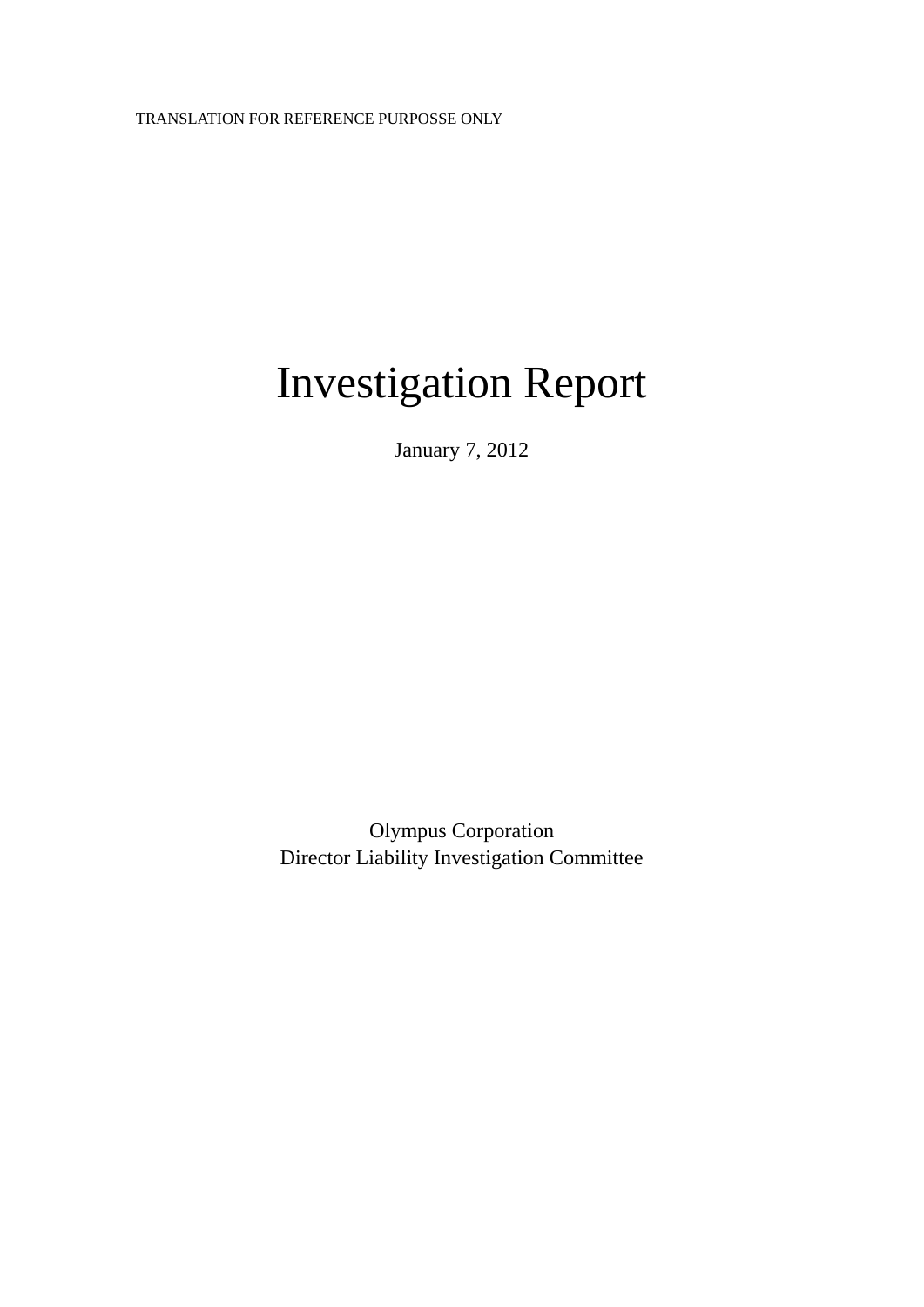January 7, 2012

To the Board of Auditors of Olympus Corporation

| <b>Olympus Corporation</b> | Director Liability Investigation Committee |
|----------------------------|--------------------------------------------|
|                            |                                            |

| Chairman Commissioner Kazuo Tezuka |               | [seal:] Kazuo Tezuka                               |
|------------------------------------|---------------|----------------------------------------------------|
| Commissioner                       | Hideki Matsui | [seal:] Attorney Hideki Matsui                     |
| Commissioner                       |               | Satoru Mitsumori [seal:] Attorney Satoru Mitsumori |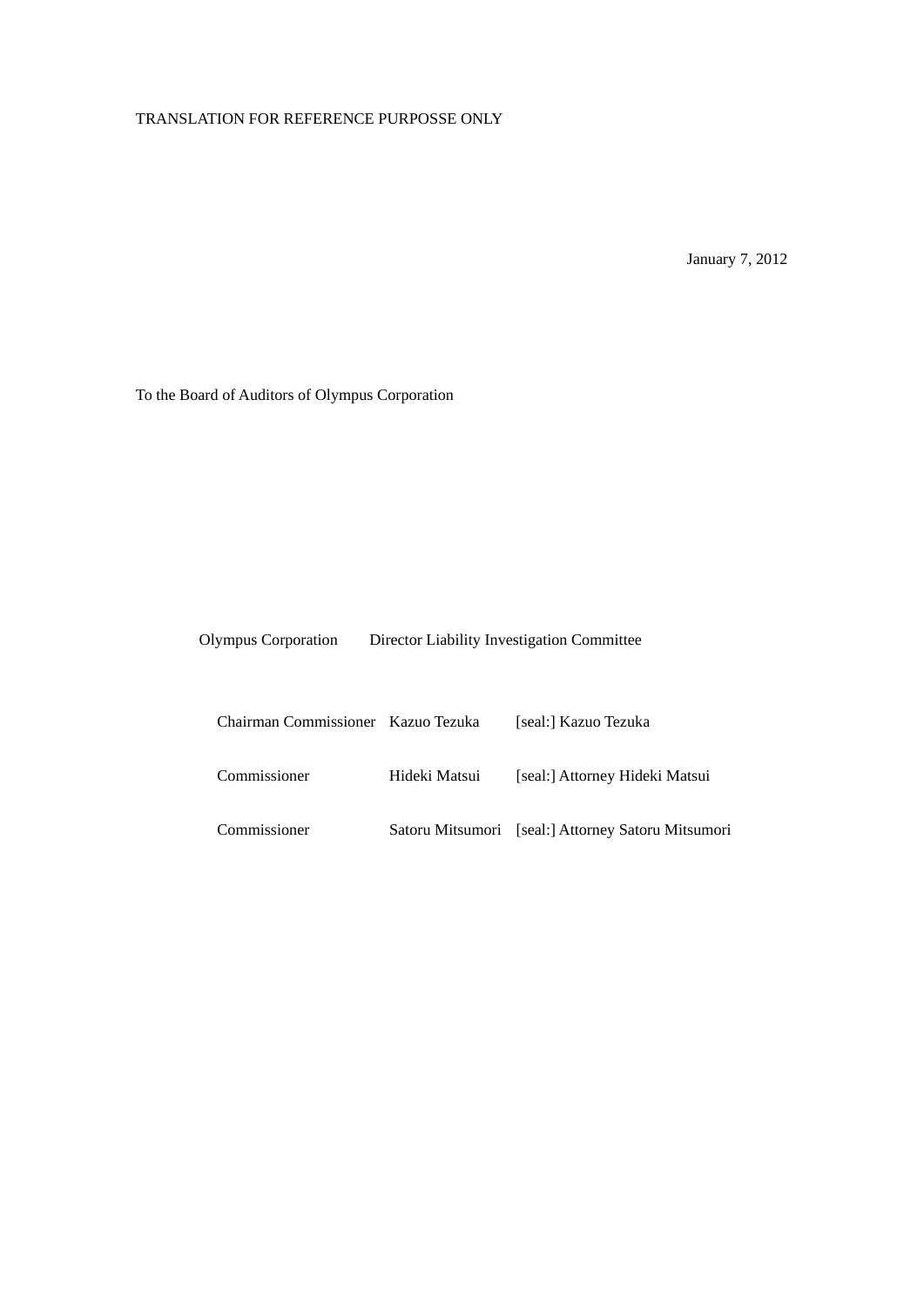| Abbreviation/Term             | Official name and explanation                                                                                                                                         |
|-------------------------------|-----------------------------------------------------------------------------------------------------------------------------------------------------------------------|
|                               | EXEMPTED LIMITED PARTNERSHIP AGREEMENT between Olympus/ GCI                                                                                                           |
| Agreement Dated March 1, 2000 | Cayman that sets forth such items as the transfer of 30 billion yen (said amount is                                                                                   |
|                               | revised accordingly) to QP at the request of Olympus for the purpose of short-term                                                                                    |
|                               | money management                                                                                                                                                      |
| The 2009 Committee's Report   | A report dated May 17, 2009 by 3 outside experts that includes attorneys                                                                                              |
|                               | Twenty First Century Global Fixed Income Fund Ltd.                                                                                                                    |
|                               | A Pass-Through Fund of Cayman registry that was involved in the Singapore Route. The                                                                                  |
|                               | Director is Mori. Money was transferred to 21C in the form of Hillmore and Easterside                                                                                 |
| 21C                           | having made loans, etc., and money was transferred in the amounts of 20 billion yen to                                                                                |
|                               | Proper and 19.3 billion yen to CFC respectively in the form of 21C subscribing for                                                                                    |
|                               | bonds issued by Proper and CFC. Note that out of the 20 billion yen that was transferred                                                                              |
|                               | to Proper, 8 billion yen was transferred to CFC by means of Proper subscribing for<br>bonds issued by CFC.                                                            |
|                               | Axam Investments Ltd.                                                                                                                                                 |
|                               | A Cayman company formed on November 19, 2007 by Sagawa in order to receive the                                                                                        |
|                               | money that was to be paid by Olympus accompanying the Gyrus acquisition as part of                                                                                    |
| <b>AXAM</b>                   | the Loss Separation Settlement Scheme. The stock options and the Warrant Purchase                                                                                     |
|                               | Rights granted to Axes from Olympus as part of the FA fee was assigned from AXES to                                                                                   |
|                               | AXAM for 24 million dollars.                                                                                                                                          |
|                               | Axes America LLC                                                                                                                                                      |
|                               | A company that Sagawa formed in the state of Delaware that executed the FA                                                                                            |
|                               | Agreement with Olympus at the time of the Gyrus acquisition. The Warrant Purchase                                                                                     |
| <b>AXES</b>                   | Rights and stock options were granted as part of the FA fee; and, the purchase price for                                                                              |
| (Axes America)                | said Warrant Purchase Rights as well as the purchase price for the Preferred Shares that                                                                              |
|                               | were issued in place of the stock options that were used in the settlement of the                                                                                     |
|                               | separated losses. Note that AXES had been abbreviated as "AXAM" in the FA                                                                                             |
|                               | Agreement and the Revised FA Agreement, but it is a different company from "AXAM                                                                                      |
|                               | Investments Ltd." that is listed as "AXAM" in this Report.<br>Creative Dragon SPC                                                                                     |
|                               | A Pass-Through Fund that was mainly involved in the Loss Separation Settlement                                                                                        |
| CD                            | Scheme. It was used at the time the money for the shares in the Three Domestic                                                                                        |
|                               | Companies (13.7 billion yen) and for the purchase of Gyrus' Preferred Shares (620                                                                                     |
|                               | million dollars), etc., that was paid to DD and GT was made to flow back to Olympus.                                                                                  |
|                               | Central Forest Corp.                                                                                                                                                  |
|                               | One of the Receiver Funds. A Fund of Cayman registry that Sagawa and Nakagawa set                                                                                     |
| <b>CFC</b>                    | up by March 1998 after Yamada and Mori requested that Sagawa and Nakagawa                                                                                             |
|                               | establish Receiver Funds for "Tobashi" that would be excluded from Olympus'                                                                                           |
|                               | consolidated accounting.                                                                                                                                              |
|                               | Dynamic Dragon II SPC                                                                                                                                                 |
|                               | A Pass-Through Fund of Cayman registry. Using as its resources the 13.7 billion yen                                                                                   |
| DD                            | total that was paid to GT/DD as the money for the shares in the Three Domestic<br>Companies, Easterside made a CD investment, and subsequently, it went through GPAI, |
|                               | TEAO, LGT-GMI, and flowed back to Olympus.                                                                                                                            |
|                               | Easterside Investments Limited                                                                                                                                        |
|                               | A special-purpose company in the British Virgin Islands that was involved in the                                                                                      |
|                               | Singapore Route. It received an investment (approximately 30 billion yen) from the                                                                                    |
| Easterside                    | Singapore Branch of SG Bank using a deposit in the name of Olympus at said bank as                                                                                    |
|                               | collateral, and injected capital into the Receiver Funds (QP), etc., through 21C and                                                                                  |
|                               | Proper. Olympus was borrowing bonds from SG Bond that said Fund had invested in,                                                                                      |
|                               | and was encashing them.                                                                                                                                               |
| FA                            | <b>Financial Advisor</b>                                                                                                                                              |
| FA Agreement                  | The Financial Advisor Agreement dated June 5, 2006 between Olympus and AXES                                                                                           |
|                               | Global Company Co., Ltd.                                                                                                                                              |
|                               | A company formed by Yokoo and others, and the substantive administrator of GCI<br>Cayman.                                                                             |
| GC                            |                                                                                                                                                                       |
|                               |                                                                                                                                                                       |
|                               |                                                                                                                                                                       |
|                               |                                                                                                                                                                       |

# List of Abbreviations and Terms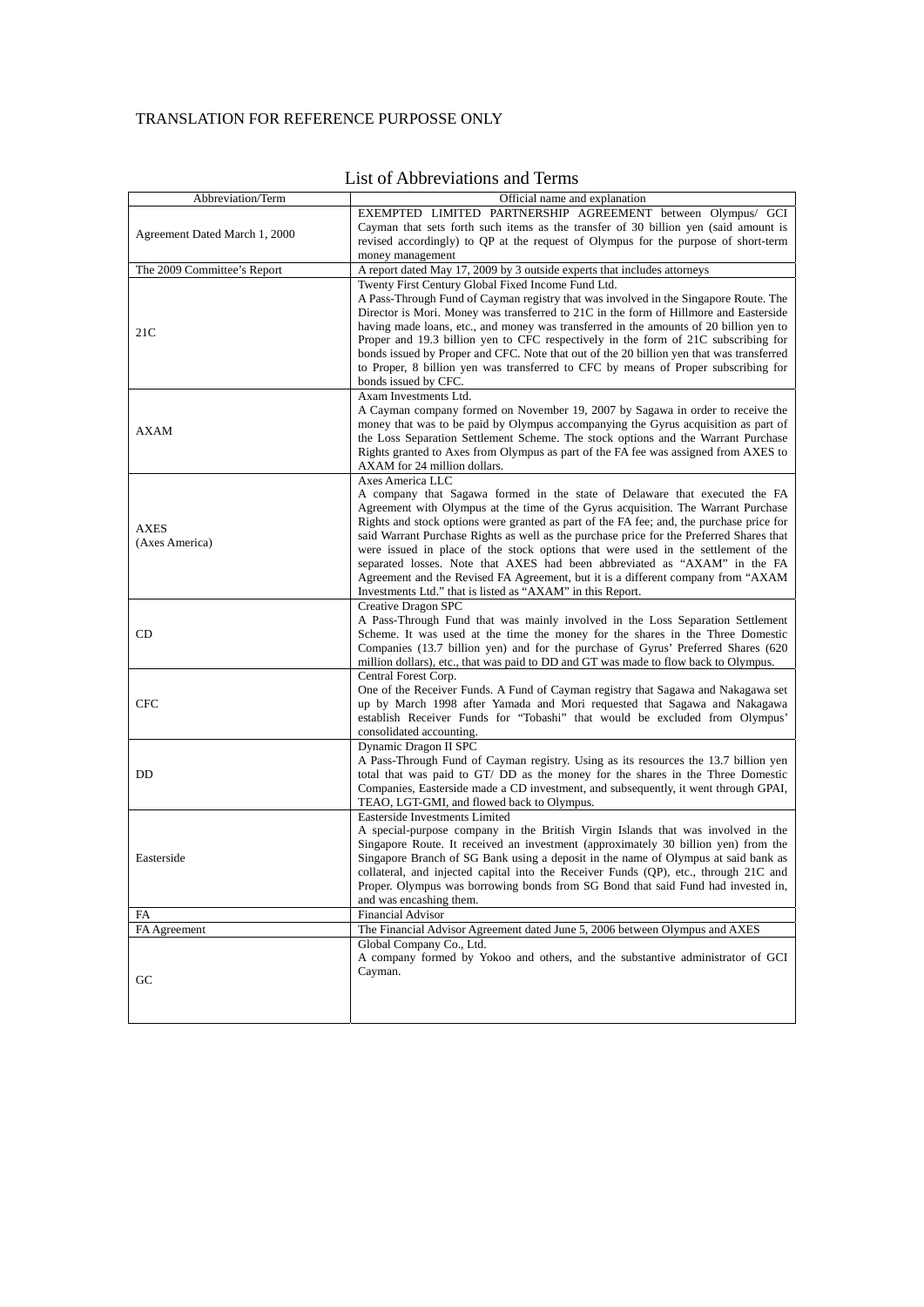|                       | Global Company Investment Co., Ltd.                                                                                                                                     |
|-----------------------|-------------------------------------------------------------------------------------------------------------------------------------------------------------------------|
| GCI                   | A company formed by Yokoo and others, and the substantive administrator of GCI                                                                                          |
|                       | Cayman.                                                                                                                                                                 |
|                       | <b>GCI</b> Cayman Limited                                                                                                                                               |
|                       | A company formed by Yokoo and others. It is the General Partner to Neo and GCNVV,<br>and in addition to having received fund management fees (management fees) from Neo |
| GCI Cayman            | and GCNVV, it was also paid contingent fees and termination fees at the time GCNVV                                                                                      |
|                       | was terminated.                                                                                                                                                         |
|                       | G.C. New Vision Ventures, L.P.                                                                                                                                          |
|                       | A Fund established on March 1, 2000 that also had the purpose of being used in the                                                                                      |
|                       | scheme to provide money to the Receiver Funds. Multiple Funds have invested in                                                                                          |
| <b>GCNVV</b>          | GCNVV, but all such money was paid by Olympus. On the one hand, GCNVV used a                                                                                            |
|                       | portion of the money to invest in venture companies, and while the amounts varied                                                                                       |
|                       | depending on the time period, it provided approximately 30 billion yen to the Receiver<br>Funds (QP).                                                                   |
|                       | PS Global Investable Markets-O                                                                                                                                          |
|                       | One of the investment products called a class fund that was set up and being managed                                                                                    |
|                       | by the LGT Bank Group. Through an account that was opened at LGT Bank, Olympus                                                                                          |
| GIM (LGT-GIM)         | and its wholly-owned subsidiary, OAM, purchased investment equity in the LGT-GIM                                                                                        |
|                       | Fund in January 2000 in order to inject into the Receiver Funds the capital for the                                                                                     |
|                       | Receiver Funds to acquire by transfer at book value the financial assets Olympus held                                                                                   |
|                       | that carried unrealized losses (the purchase amounts were 15 billion yen on the part of                                                                                 |
|                       | Olympus and 20.3 billion yen on the part of OAM).<br>GPA Investments Ltd.                                                                                               |
|                       | A Pass-Through Fund that was mainly involved in the Loss Separation Settlement                                                                                          |
| <b>GPAI</b>           | Scheme. It was used at the time the money for the shares in the Three Domestic                                                                                          |
|                       | Companies (13.7 billion yen) and the purchase of Gyrus' Preferred Shares (620 million                                                                                   |
|                       | dollars), etc., that were paid to DD and GT was made to flow back to Olympus.                                                                                           |
|                       | Global Target SPC                                                                                                                                                       |
|                       | A Pass-Through Fund of Cayman registry. Using as its resources the 13.7 billion yen                                                                                     |
| GT                    | total that was paid to CD/DD as the money for the shares in the Three Domestic<br>Companies, Easterside made a CD investment, and subsequently, it went through GPAI,   |
|                       | TEAO, LGT-GMI, and flowed back to Olympus.                                                                                                                              |
|                       | It is believed to be a Fund that involves Walch, who assisted Yamada, Mori and others in                                                                                |
| Gurdon Overseas S.A   | raising capital through the LGT Bank route. In September 2008, 1.259 billion yen was                                                                                    |
|                       | paid from Neo.                                                                                                                                                          |
|                       | Genesis Venture Capital Series 1 Ltd.                                                                                                                                   |
|                       | A Pass-Through Fund of Cayman registry that was involved in the Singapore Route.<br>Money was transferred to GV in the form of Proper and CFC subscribing for bonds     |
|                       | issued by GV in the amount of 4 billion yen on the part of Proper and 5.1 billion yen on                                                                                |
| GV                    | the part of CFC. At the time GCNVV was established in March 2000, GV became its                                                                                         |
|                       | Limited Partner along with Olympus, and it contributed 5 billion yen of cash to                                                                                         |
|                       | GCNVV. This cash, however, is assumed to have been expended from the 9.1 billion yen                                                                                    |
|                       | that was transferred from Proper and CFC.                                                                                                                               |
|                       | <b>Hillmore East</b>                                                                                                                                                    |
| Hillmore              | A special-purpose company that was involved in the Singapore Route. It received an<br>investment (15-45.6 billion yen) from the Singapore Branch of Commerzbank using a |
|                       | deposit in the name of Olympus at said bank as collateral, and injected capital into the                                                                                |
|                       | Receiver Funds (QP), etc., through 21C and Proper.                                                                                                                      |
|                       | New Investments Ltd. Class Fund IT Ventures                                                                                                                             |
|                       | One of the investment products called a class fund that was set up and being managed                                                                                    |
| <b>ITV</b>            | by the LGT Bank Group. After Olympus floated into ITV the excess money that was                                                                                         |
|                       | raised for the purpose of executing the Loss Separation Scheme, it had ITV invest in                                                                                    |
|                       | ITX, the Three Domestic Companies, and multiple venture companies in Japan.                                                                                             |
| <b>ITX</b>            | <b>ITX</b> Corporation<br>LGT Bank in Liechtenstein AG                                                                                                                  |
| LGT Bank              | The bank of the Principality of Liechtenstein that was used in the Europe Route. It                                                                                     |
|                       | loaned money (approximately 30 billion yen in total) to Receiver Funds (CFC) using                                                                                      |
|                       | Japanese government bonds, etc., that Olympus had deposited at said bank as collateral.                                                                                 |
| Nayland Overseas S.A. | It is believed to be a Fund that involves Walch, who assisted Yamada, Mori and others in                                                                                |
|                       | raising capital through the LGT Bank route. 950 million yen was paid from Teao.                                                                                         |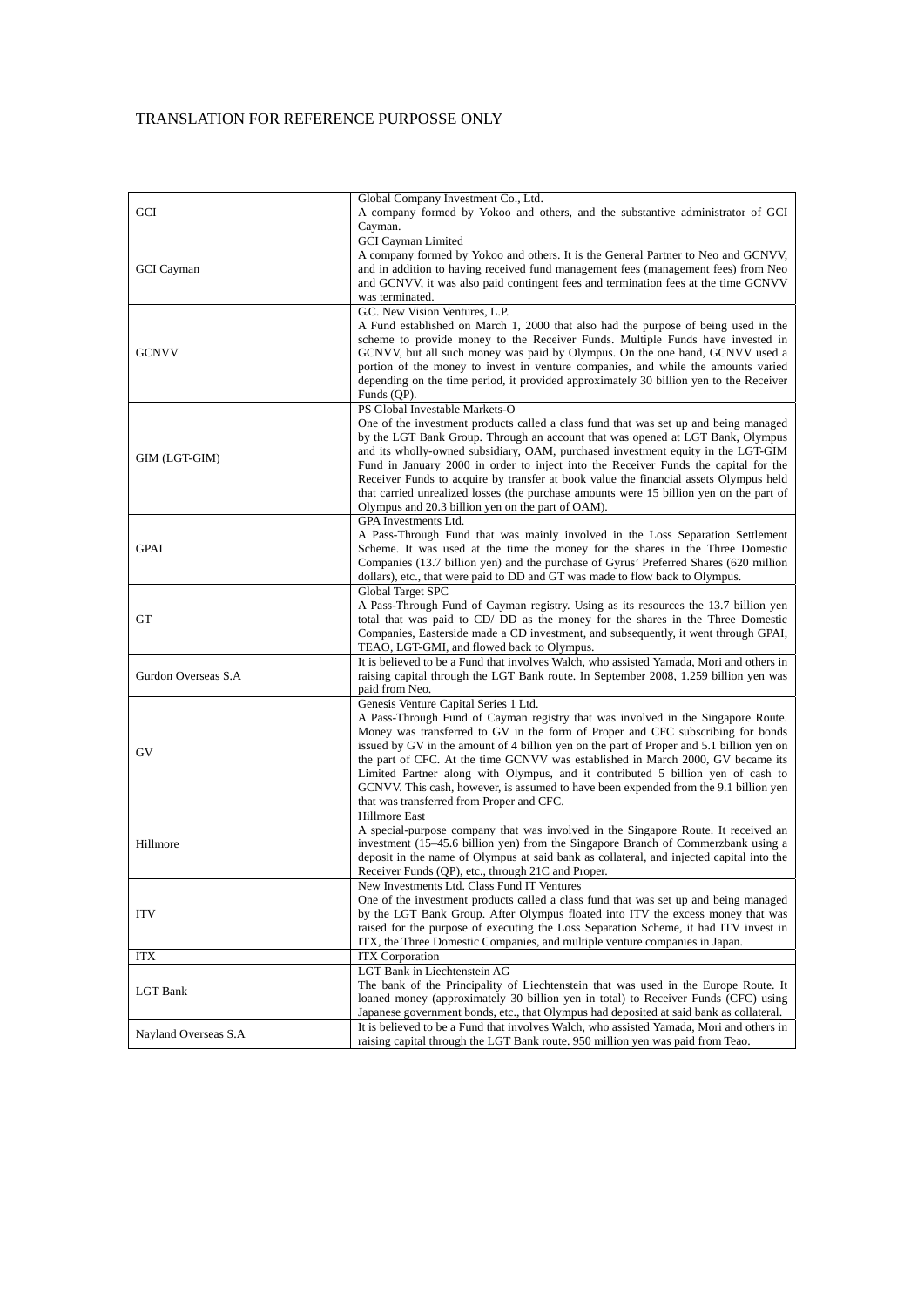|                                | Neo Strategic Venture, L.P.                                                                                                                                  |
|--------------------------------|--------------------------------------------------------------------------------------------------------------------------------------------------------------|
|                                | A Pass-Through Fund (Limited Partnership) of Cayman registry that was involved in the                                                                        |
| <b>NEO</b>                     | Europe Route. Established on March 15, 2000, its General Partner is GCI Cayman, and                                                                          |
|                                | its Limited Partner is TEAO. Out of the capital that was injected from GIM by way of                                                                         |
|                                | TEAO (30 billion yen), it injected 19.4 billion yen into Receiver Funds (QP). Outside of                                                                     |
|                                | that, several cash transfers were mutually conducted between NEO and QP.                                                                                     |
| <b>NEWS CHEF</b><br><b>OAM</b> | NEWS CHEF Inc.                                                                                                                                               |
|                                | Olympus Asset Management Ltd.                                                                                                                                |
| <b>OCA</b><br>OFH              | Olympus Corporation of Americas<br>Olympus Finance Hong Kong Ltd.                                                                                            |
| OFUK                           | Olympus Finance UK Ltd.                                                                                                                                      |
| <b>OUKA</b>                    | Olympus UK Acquisition Limited                                                                                                                               |
| Perella                        | Perella Weinburg Partners UK LLP.                                                                                                                            |
|                                | A Pass-Through Fund that was involved in the Singapore Route. Established by Yamada                                                                          |
|                                | and Mori. 20 billion yen was transferred from 21C to Proper in the form of 21C                                                                               |
|                                | subscribing for bonds, out of which 8 billion yen was transferred from Proper to                                                                             |
| Proper                         | Receiver Funds (CFC). Also, 4 billion yen was transferred from Proper to GV as well,                                                                         |
|                                | and it is assumed that this became the resource for the investment capital from GV to                                                                        |
|                                | GCNVV.                                                                                                                                                       |
| PwC                            | PricewaterhouseCoopers Legal LLP.                                                                                                                            |
|                                | Quick Progress Co., Ltd.                                                                                                                                     |
|                                | One of the Receiver Funds. A Fund of Cayman registry that Sagawa and Nakagawa set                                                                            |
| QP                             | March<br>1998<br>after<br>Yamada<br>asked<br>up<br>by<br>and<br>Mori                                                                                         |
|                                | Sagawa and Nakagawa to establish Receiver Funds for "Tobashi" that would be                                                                                  |
|                                | excluded from Olympus' consolidated accounting.                                                                                                              |
|                                | <b>SG Bond Plus Fund</b>                                                                                                                                     |
|                                | A Fund of Cayman registry that was involved in the Singapore Route. It was set up in                                                                         |
|                                | February 2005, and the investment manager is Strategic Growth Asset Management,                                                                              |
| SG Bond                        | owned by Chan. Olympus invested 60 billion yen in SGBond, and it repaid the money                                                                            |
|                                | that had been loaned to Hillmore and Easterside using deposits in the name of Olympus                                                                        |
|                                | at SG Bank and Commerzbank as collateral. By such means, the Loss Separation<br>Scheme using time deposits was converted to the Loss Separation Scheme using |
|                                | investment capital into Funds.                                                                                                                               |
|                                | Societe Generale                                                                                                                                             |
|                                | A French bank that was used in the Singapore Route. It loaned money (approximately 30)                                                                       |
| <b>SG Bank</b>                 | billion yen) to a Pass-Through Fund (Easterside) using a deposit in the name of                                                                              |
|                                | Olympus at said bank's Singapore Branch as collateral, and eventually, capital was                                                                           |
|                                | injected into the Receiver Funds, etc.                                                                                                                       |
|                                | <b>TEAO</b> Limited                                                                                                                                          |
|                                | A special-purpose company of Cayman registry that was involved in the Europe Route.                                                                          |
|                                | By March 2000, it had already been established, and the Director is Mori. Money (31                                                                          |
|                                | billion yen) was transferred to TEAO in the form of LGT-GIM purchasing bonds issued                                                                          |
| TEAO                           | by TEAO. TEAO invested a portion of said capital (30 billion yen) into NEO, and a                                                                            |
|                                | portion of that (19.4 billion yen) was injected into the Receiver Funds (QP). Also, a                                                                        |
|                                | portion of the balance that was transferred from LGT-GIM to TEAO (approximately                                                                              |
|                                | 10.1 billion yen) was invested in ITV, and had become the purchase capital for ITX<br>Corporation.                                                           |
|                                | Axes Japan Securities Co., Ltd.                                                                                                                              |
| Axes Japan                     | A company in which Nakagawa/ Sagawa made investments, and in which Nakagawa                                                                                  |
|                                | serves as CEO.                                                                                                                                               |
|                                | Presently KPMG AZSA LLC (the company name was "Asahi Auditing Corporation"                                                                                   |
| KPMG AZSA LLC                  | until January 2004, and the company name from January 2004 until July 2010 was                                                                               |
|                                | "KPMG AZSA LLC"). Olympus' accounting auditors until the fiscal year ending March                                                                            |
|                                | 2009.                                                                                                                                                        |
| Altis                          | Altis Co., Ltd.                                                                                                                                              |
|                                | In the context of the Loss Separation Scheme (a method to prevent unrealized losses                                                                          |
|                                | from surfacing by having Funds that are excluded from Olympus' consolidated                                                                                  |
| Receiver Funds                 | accounting purchase at book value financial products with large amounts of unrealized                                                                        |
|                                | losses), Funds whose main purpose is to be made to purchase financial products that                                                                          |
|                                | have unrealized losses. Specifically, it refers to CFC and QP.                                                                                               |
| Woodford                       | Michael Christopher Woodford                                                                                                                                 |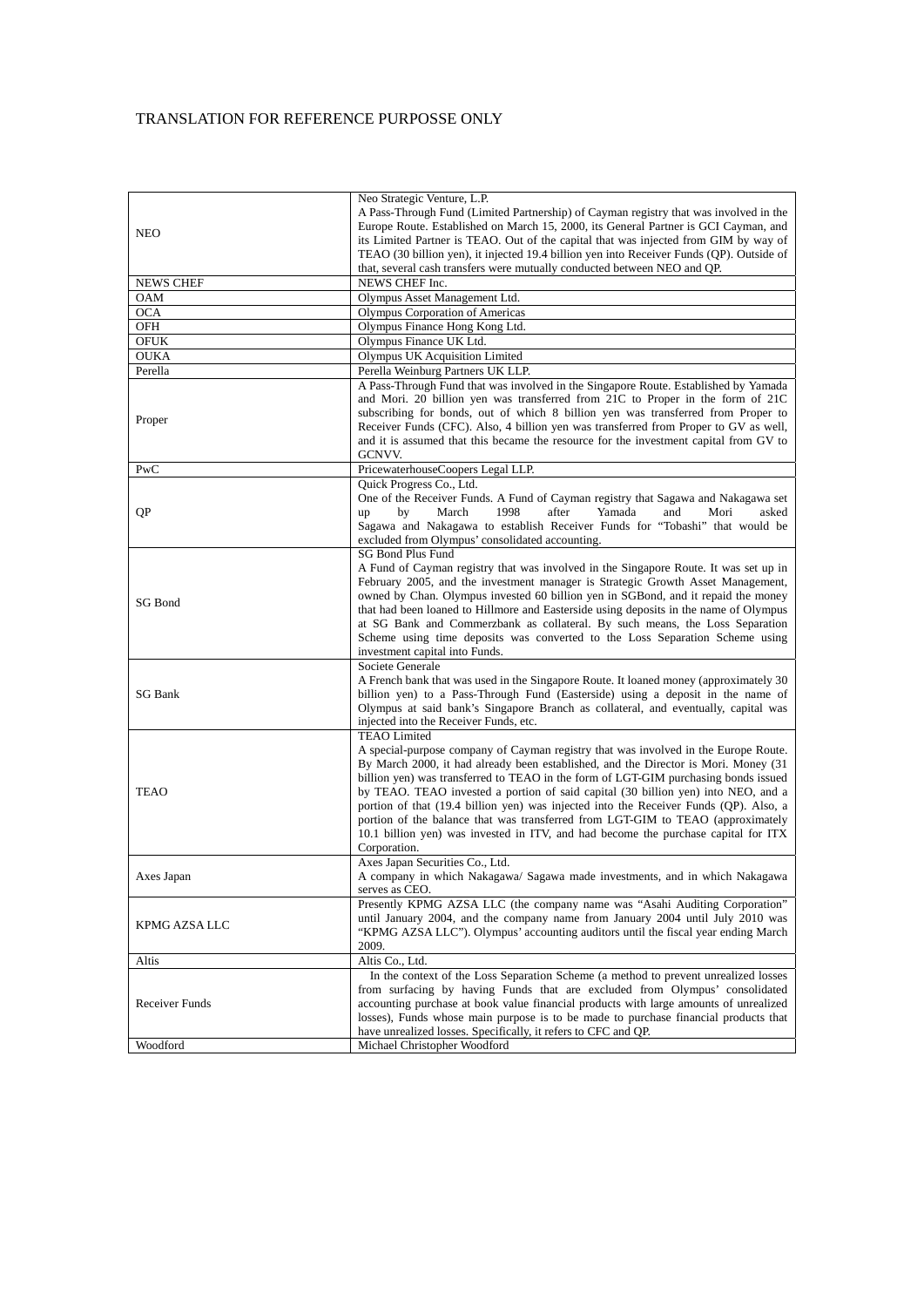| <b>Exposed Funds</b>                                                | Funds in which Olympus made direct investments in relation to the Loss Separation<br>Scheme. Specifically, it refers to GCNVV, LGT-GIM, and SGBond.                                                                                                                                                                                                                                                                                                                                                                                                                                        |
|---------------------------------------------------------------------|--------------------------------------------------------------------------------------------------------------------------------------------------------------------------------------------------------------------------------------------------------------------------------------------------------------------------------------------------------------------------------------------------------------------------------------------------------------------------------------------------------------------------------------------------------------------------------------------|
| Olympus                                                             | <b>Olympus Corporation</b>                                                                                                                                                                                                                                                                                                                                                                                                                                                                                                                                                                 |
| <b>Share Subscription Agreement</b>                                 | The Share Subscription Agreement dated September 30, 2008 between Olympus, Gyrus,<br>and AXAM regarding the granting of the Preferred Shares to AXAM, and the purchase<br>of the Warrant Purchase Rights from AXAM                                                                                                                                                                                                                                                                                                                                                                         |
| Participants                                                        | The directors who participated in the formulation of the Loss Separation Scheme and the<br>maintenance of the subsequent separated state; Yamada, Mori, and Nakatsuka are<br>relevant.                                                                                                                                                                                                                                                                                                                                                                                                     |
| Call Option Agreement                                               | The Call Option Agreement dated February 14, 2008                                                                                                                                                                                                                                                                                                                                                                                                                                                                                                                                          |
| Commerzbank                                                         | Commerzbank International Trust (Singapore) Ltd.<br>A German bank that was used in the Singapore Route. It loaned money (approximately<br>15–45.6 billion yen) to a Pass-Through Fund (Hillmore) using a deposit in the name of<br>Olympus at said bank's Singapore Branch as collateral, and eventually, capital was<br>injected into the Receiver Funds, etc.                                                                                                                                                                                                                            |
| <b>General Partner</b>                                              | Managing Partner (General Partner)                                                                                                                                                                                                                                                                                                                                                                                                                                                                                                                                                         |
| Capital-Injected State                                              | A state in which capital that is essentially not required is injected into a Receiver Fund<br>or a Pass-Through Fund for the purpose of loss separation                                                                                                                                                                                                                                                                                                                                                                                                                                    |
| <b>Asset Management Standards</b>                                   | "Asset Management Standards (management of surplus money/ derivatives transaction<br>management/ management regulations)" implemented from March 25, 1997. It was<br>revised to "Asset Management Regulations" as of April 2000.                                                                                                                                                                                                                                                                                                                                                           |
| Gyrus                                                               | Gyrus Group PLC                                                                                                                                                                                                                                                                                                                                                                                                                                                                                                                                                                            |
| Revised FA Agreement                                                | The agreement dated June 21, 2007 that revises the FA Agreement between Olympus<br>and AXES                                                                                                                                                                                                                                                                                                                                                                                                                                                                                                |
| Ernst & Young ShinNihon LLC                                         | Ernst & Young ShinNihon LLC<br>Olympus' accounting auditors from the fiscal year ending March 2010                                                                                                                                                                                                                                                                                                                                                                                                                                                                                         |
| Loss Separation Scheme                                              | A method to prevent unrealized losses from surfacing by having Funds that are excluded<br>from Olympus' consolidated accounting purchase financial products that carry large<br>amounts of unrealized losses.                                                                                                                                                                                                                                                                                                                                                                              |
| Formulation of the Loss Separation<br>Scheme                        | The act of executing the Loss Separation Scheme.<br>Specifically, it refers to two actions; the establishing of Receiver Funds that will acquire<br>by transfer those financial products with unrealized losses, and the execution of<br>"preparatory acts for the purpose of loss separation" in which capital is injected into said<br>Funds from Olympus; and the execution of the "acts of loss separation" in which<br>financial products with unrealized losses are assigned to said Funds from Olympus for<br>an amount equivalent to book value.                                   |
| State of Loss Separation                                            | A state in which the unrealized losses of financial assets that Olympus had held from the<br>past do not surface in Olympus' consolidated accounting, by means of the execution of<br>the Loss Separation Scheme.                                                                                                                                                                                                                                                                                                                                                                          |
| <b>Loss Separation Settlement Scheme</b>                            | A method to settle the losses that had been separated by means of the Loss Separation<br>Scheme. Specifically, at the time Olympus acquires depreciable assets such as<br>"goodwill" in the process of corporate acquisitions, etc., methods were employed such<br>as to tack on the portion of losses that had been separated based on the Loss Separation<br>Scheme to the value of said assets, and to settle the separated losses by subsequently<br>depreciating the assets that were padded with the portion of losses over the allowable<br>number of years.                        |
| The Third Party Committee                                           | The Committee established on November 1, 2011 whose Committee Chairman is<br>Attorney Tatsuo Kainaka                                                                                                                                                                                                                                                                                                                                                                                                                                                                                       |
| Committee's<br>The<br>Third<br>Party<br><b>Investigation Report</b> | The Investigation Report submitted by the Third Party Committee on December 6, 2011                                                                                                                                                                                                                                                                                                                                                                                                                                                                                                        |
| Pass-Through Fund                                                   | In the context of the Loss Separation Scheme, Funds that were used for the purpose of<br>injecting into the Receiver Funds the capital that Olympus raised; and, in the context of<br>the Loss Separation Settlement Scheme, Funds that were used to enable the capital to<br>flow back to Olympus that was contributed from Olympus in the pretext of acquisition<br>capital for the Three Domestic Companies or the FA fee for the Gyrus acquisition.<br>Specifically, it refers to SGBond, Easterside, DD, GT, CD, AXAM, GPAI, 21C, Proper,<br>GV, LGT-GIM, TEAO, Neo, ITV, GCNVV, etc. |
| "Tokkin"                                                            | Specified Money Trusts and Specified Fund Trusts                                                                                                                                                                                                                                                                                                                                                                                                                                                                                                                                           |
| Nissho Iwai<br>People Who Knew                                      | Nissho Iwai Corporation (presently Sojitz Corporation)<br>Refers to Yamada, Mori, Nakatsuka, Shimoyama, Kishimoto, and Kikukawa.<br>Directors who knew about the Loss Separation Scheme and the maintenance of the<br>subsequent separated state, or could have found out about the same                                                                                                                                                                                                                                                                                                   |
| Humalabo                                                            | Humalabo Co., Ltd.                                                                                                                                                                                                                                                                                                                                                                                                                                                                                                                                                                         |
| This Committee                                                      | The Director Liability Investigation Committee (Chairman Commissioner: Kazuo<br>Tezuka)                                                                                                                                                                                                                                                                                                                                                                                                                                                                                                    |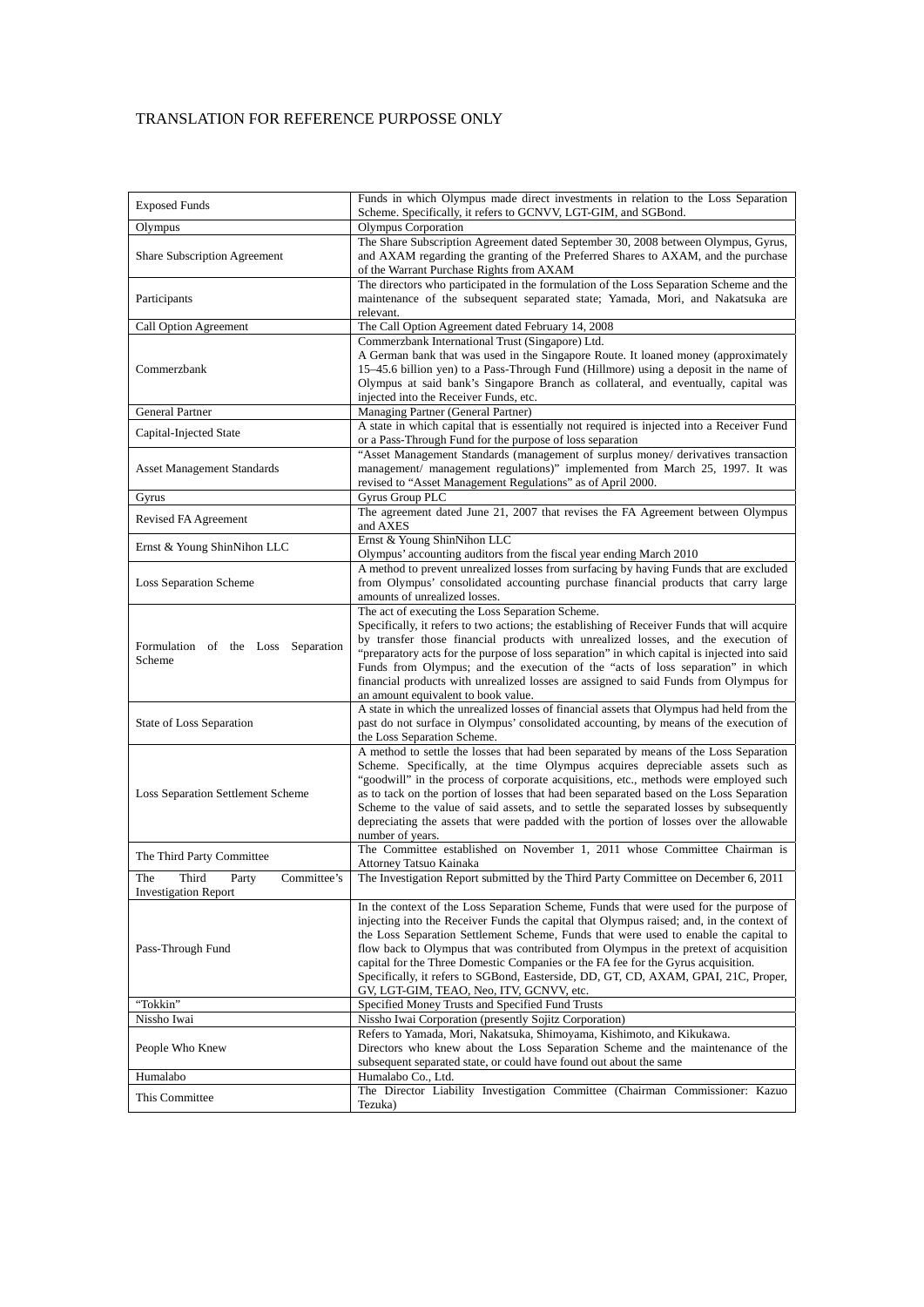| The Three Routes                                            | The Europe Route, Singapore Route, and Domestic Route                                                                                                                                                                                                                                                                                                                                                                                                                    |
|-------------------------------------------------------------|--------------------------------------------------------------------------------------------------------------------------------------------------------------------------------------------------------------------------------------------------------------------------------------------------------------------------------------------------------------------------------------------------------------------------------------------------------------------------|
| The Series of Problems                                      | The deferment of posting losses related to the investment of securities, etc., from the<br>1990s by Olympus centering around the method of using the acquisitions of Gyrus and<br>the Three Domestic Companies that was reported in the Third Party Committee's<br>Investigation Report, and the series of related problems                                                                                                                                              |
| The Resolution to Purchase                                  | The resolution of the Board of Directors' meeting of March 19, 2010, in which the<br>purchase of the Preferred Shares from AXAM for 620 million dollars was approved                                                                                                                                                                                                                                                                                                     |
| The Three Domestic Companies                                | Altis, NEWS CHEF, and Humalabo                                                                                                                                                                                                                                                                                                                                                                                                                                           |
| The Problem of the Surplus Dividend<br><b>Distributions</b> | The problem of the dividend distributions of surplus money that Olympus executed over<br>the 5 years from the fiscal year ending March 2007 (139 <sup>th</sup> Term) to the fiscal year ending<br>March 2011 $(143rd Term)$                                                                                                                                                                                                                                              |
| The Preferred Shares                                        | The Dividend Preferred Shares that Gyrus issued to AXAM                                                                                                                                                                                                                                                                                                                                                                                                                  |
| <b>Limited Partner</b>                                      | Limited Liability Partner (Limited Partner)                                                                                                                                                                                                                                                                                                                                                                                                                              |
| The Warrant Purchase Rights                                 | The right to subscribe for stock purchase warrants in the acquisition vehicle with an<br>upper limit of the lower of either 20 percent of the total number of shares outstanding in<br>the acquisition vehicle, or stock purchase warrants for new shares equivalent to an issue<br>price of 200 million dollars, which was to be included in the FA fee based on the<br>Revised FA Agreement. The item that was called the "Warrant Purchase Rights" within<br>Olympus. |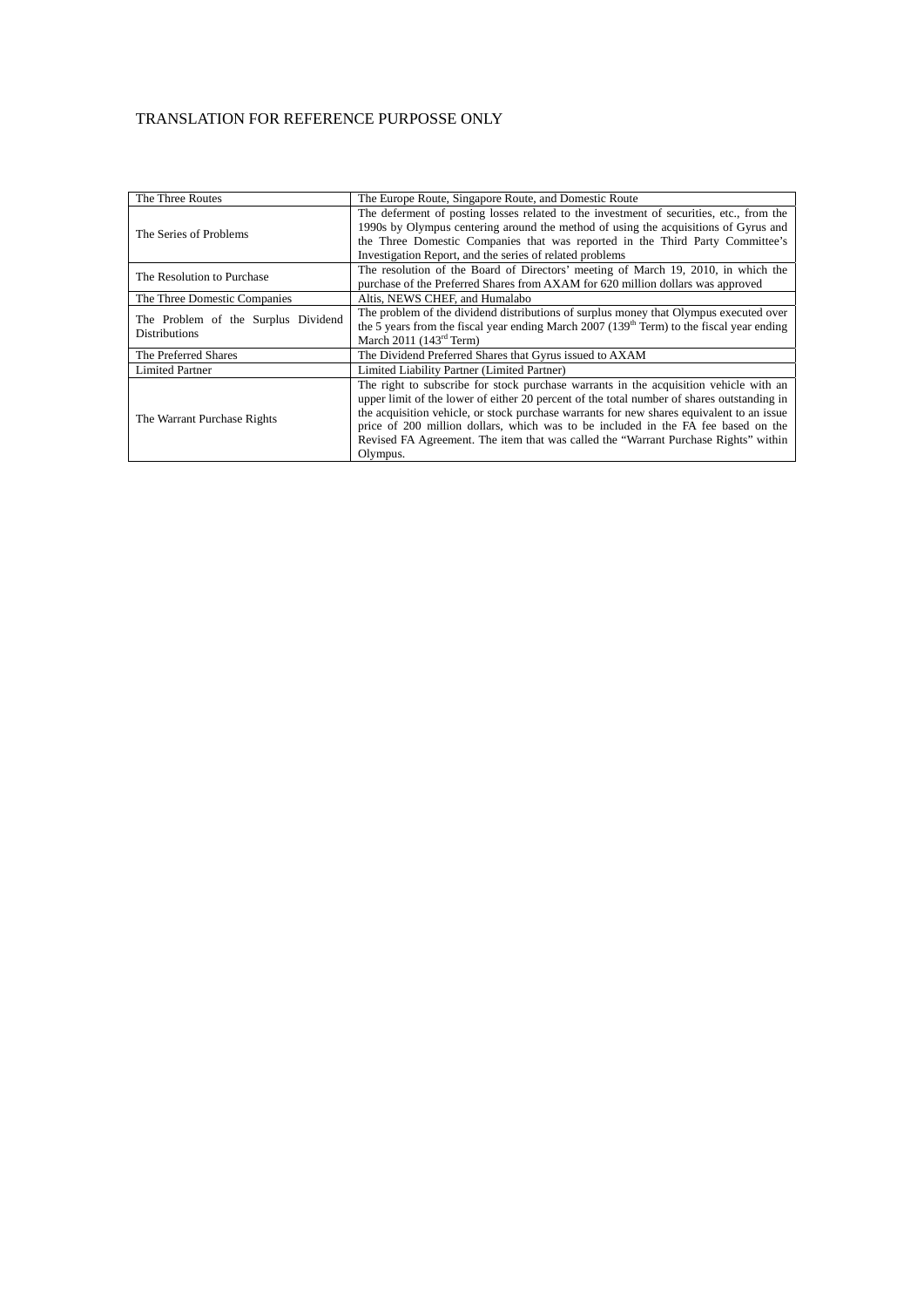| Abbreviation/Term | Official name and explanation                                                                                                                                                                                                                                                                                                                                                                                                                                                                                                                                                                                                                                             |  |
|-------------------|---------------------------------------------------------------------------------------------------------------------------------------------------------------------------------------------------------------------------------------------------------------------------------------------------------------------------------------------------------------------------------------------------------------------------------------------------------------------------------------------------------------------------------------------------------------------------------------------------------------------------------------------------------------------------|--|
| Walch             | Gerhard Walch<br>He had been working at LGT Bank, but retired several years ago. He is believed to be<br>involved in both Funds of Gurdon Overseas S.A and Nayland Overseas S.A.                                                                                                                                                                                                                                                                                                                                                                                                                                                                                          |  |
| Grueter           | Peter Grueter<br>He had been working at LGT Bank as the successor to Walch, but retired in November<br>2011.                                                                                                                                                                                                                                                                                                                                                                                                                                                                                                                                                              |  |
| Sagawa            | Hajime Sagawa<br>A person with whom Yamada, who was involved in Olympus' finances since around the<br>year 1980, deepened relations with through Nakagawa, whom Yamada met in the course<br>of managing the company's assets; Sagawa was involved in specifically planning the<br>tactics in which the financial products carrying unrealized losses would be subjected to<br>"tobashi" using Funds that would be excluded from Olympus' consolidated accounting.<br>He formed AXES in the year 1997 based on the laws of the state of Delaware in the U.S.<br>Also, he made investments in AXES and Axes Japan along with Nakagawa.                                      |  |
| Chan              | Full name unknown<br>A person that Yamada and Mori made an acquaintance with through Nakagawa when<br>they were introduced to Commerzbank's Singapore Branch, when Yamada and Mori<br>were looking for sources to raise capital for the Receiver Funds around the year 1998. At<br>the time, Chan had been working at Commerzbank, but after resigning from<br>Commerzbank in the year 2000, he transferred to SG, and in the year 2004, he resigned<br>from SG and formed his own company. The investment manager for SG Bond, a<br>tax-exempt limited partnership set up in Cayman in February 2005, was Strategic<br>Growth Asset Management, which was owned by Chan. |  |
| Nakagawa          | Akio Nakagawa<br>A person with whom Yamada, who was involved in Olympus' finances since around the<br>year 1980, met in the course of managing the company's assets; Nakagawa was involved<br>in specifically planning the tactics in which the financial products carrying unrealized<br>losses would be subjected to "tobashi" using Funds that would be excluded from<br>Olympus' consolidated accounting. He has experience working for a foreign-owned<br>securities company, and after forming Axes Japan, he served as the President/ CEO.<br>Also, he made investments in AXES and Axes Japan along with Sagawa.                                                  |  |
| Yokoo             | Nobumasa Yokoo<br>A person with a background working at a large securities company, who had a close<br>friendship with Yamada through transactions with Olympus at the time he worked for<br>the securities company; a person who had been consulted with respect to the investment<br>activities at Olympus even before the Series of Problems. Yokoo was also the person<br>who introduced Yamada and Mori to the executives at LGT Bank. From around 1998 to<br>2004, Yokoo formed GC and its affiliated companies, GCI and GCI Cayman.                                                                                                                                |  |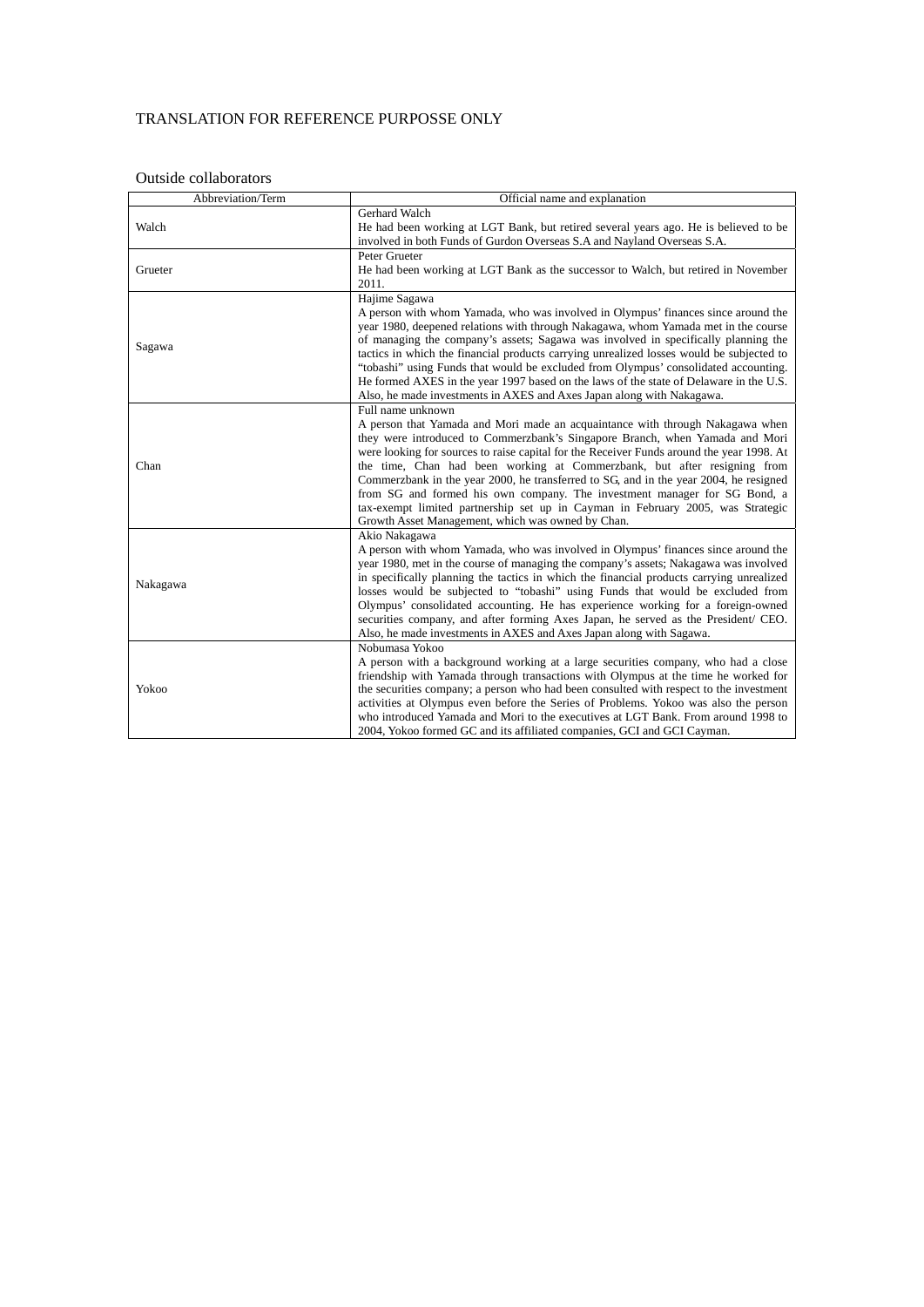Directors

| Abbreviation/Term | Official name and explanation                                                                                                      |  |
|-------------------|------------------------------------------------------------------------------------------------------------------------------------|--|
|                   | Morito Imai                                                                                                                        |  |
| Imai              | His tenure as director was from before the year 1991 to June 26, 1998.                                                             |  |
|                   | Masaaki Ohkado                                                                                                                     |  |
| Ohmon             | His tenure as director was from before the year 1991 to June 29, 1999.                                                             |  |
|                   | Masaharu Okubo                                                                                                                     |  |
| Okubo             | His tenure as director was from June 26, 1998 to June 29, 2011.                                                                    |  |
|                   | Hironobu Kawamata                                                                                                                  |  |
| Kawamata          | His tenure as director has been since June 26, 2009.                                                                               |  |
|                   | Tsuyoshi Kikukawa                                                                                                                  |  |
| Kikukawa          | His tenure as director was from June 29, 1993 to November 24, 2011. Note that he                                                   |  |
|                   | served as Representative Director from June 28, 2001 to October 26, 2011.                                                          |  |
|                   | Masatoshi Kishimoto                                                                                                                |  |
| Kishimoto         | His tenure as director was from before the year 1991 to June 29, 2005. Note that he                                                |  |
|                   | served as Representative Director from June 27, 1991 to June 29, 2005.                                                             |  |
|                   | Hiroshi Kuruma                                                                                                                     |  |
| Kuruma            | His tenure as director has been since June 29, 2011. Note that he is an outside                                                    |  |
|                   | director.                                                                                                                          |  |
|                   | Shinya Kosaka                                                                                                                      |  |
| Kosaka            | His tenure as director was from June 27, 1996 to June 29, 2005.                                                                    |  |
|                   | Masao Kobayashi                                                                                                                    |  |
| Kobayashi         | His tenure as director was from before the year 1991 to June 28, 2001.                                                             |  |
|                   | Hiroshi Komiya                                                                                                                     |  |
| Komiya            | His tenure as director was from June 26, 1998 to June 28, 2001, and from June 27,                                                  |  |
|                   | 2002 to June 29, 2005.                                                                                                             |  |
| Sawamura          | Ichiro Sawamura                                                                                                                    |  |
|                   | His tenure as director was from before the year 1991 to June 29, 2000.                                                             |  |
|                   | Toshiro Shimoyama                                                                                                                  |  |
| Shimoyama         | His tenure as director was from before the year 1991 to June 29, 2004. Note that he                                                |  |
|                   | served as Representative Director from before the year 1991 to June 27, 2001.                                                      |  |
| Suzuki            | Masataka Suzuki                                                                                                                    |  |
|                   | His tenure as director has been since June 29, 2005.                                                                               |  |
| Sekimoto          | Kenichi Sekimoto                                                                                                                   |  |
|                   | His tenure as director was from before the year 1991 to June 27, 2002.                                                             |  |
| Takagi            | Mikio Takagi                                                                                                                       |  |
|                   | His tenure as director was from June 29, 2000 to June 28, 2001.                                                                    |  |
|                   | Isao Takahashi                                                                                                                     |  |
| Takahashi         | His tenure as director was from June 27, 1997 to June 28, 2001, and from June 27,                                                  |  |
|                   | 2003 to June 29, 2006.                                                                                                             |  |
|                   | Shuichi Takayama                                                                                                                   |  |
| Takayama          | His tenure as director has been since June 29, 2006. Note that he has served as<br>Representative Director as of October 26, 2011. |  |
|                   | Hidehiro Takemura                                                                                                                  |  |
| Takemura          | His tenure as director was from before the year 1991 to June 26, 1998.                                                             |  |
|                   | Masanobu Chiba                                                                                                                     |  |
| Chiba             | His tenure as director was from June 27, 2008 to June 29, 2011. Note that he is an                                                 |  |
|                   | outside director.                                                                                                                  |  |
|                   | Takashi Tsukaya                                                                                                                    |  |
| Tsukaya           | His tenure as director has been since June 29, 2006.                                                                               |  |
|                   | Masaaki Terada                                                                                                                     |  |
| Terada            | His tenure as director was from June 27, 1995 to June 26, 2009.                                                                    |  |
|                   | Toru Toyoshima                                                                                                                     |  |
| Toyoshima         | His tenure as director was from June 29, 2005 to June 28, 2007. Note that he is an                                                 |  |
|                   | outside director.                                                                                                                  |  |
|                   | Makoto Nakatsuka                                                                                                                   |  |
| Nakatsuka         | His tenure as director was from June 29, 2011 to December 7, 2011.                                                                 |  |
|                   | Shouhei Nagai                                                                                                                      |  |
| Nagai             | His tenure as director was from before the year 1991 to June 28, 2001.                                                             |  |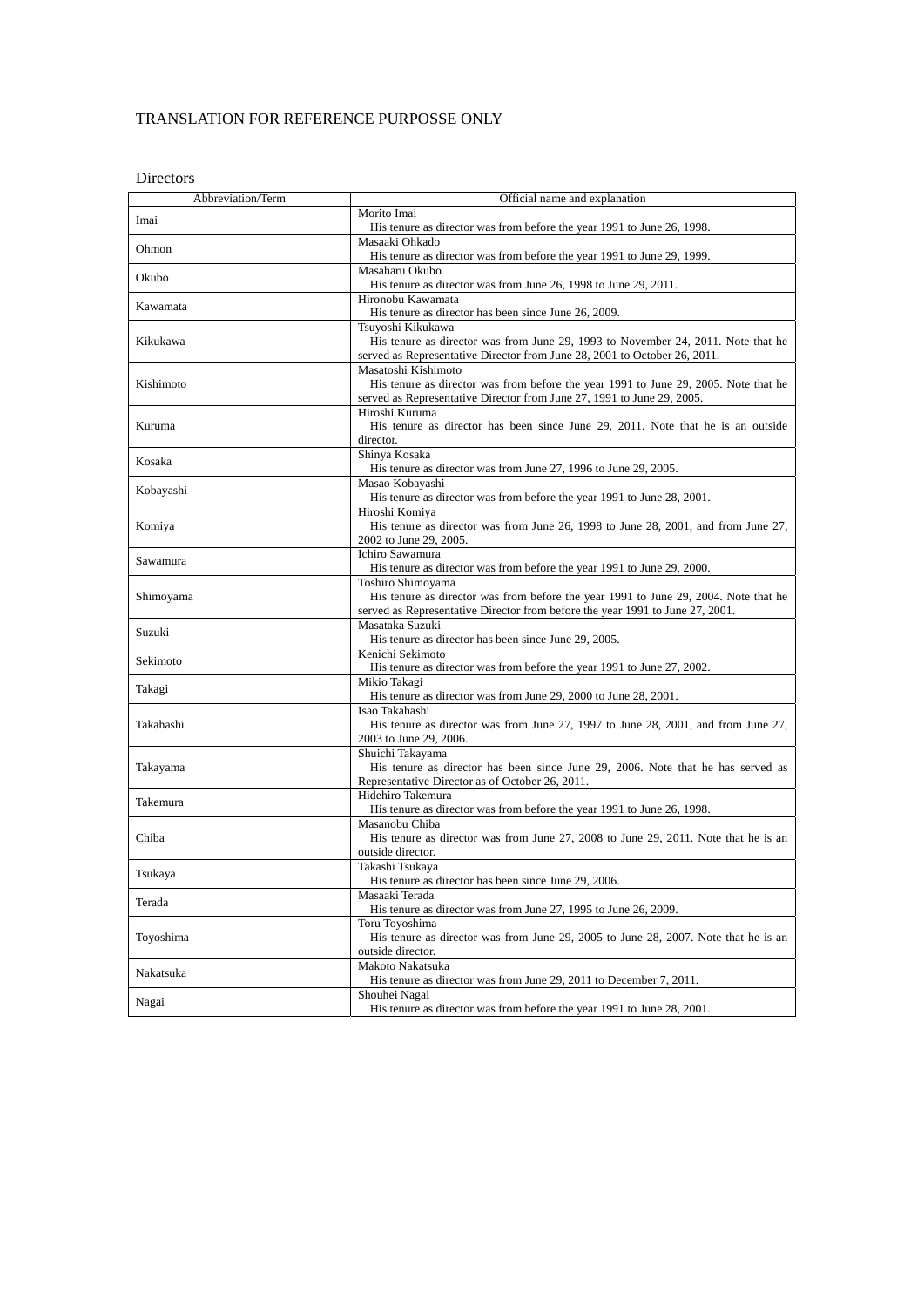|                 | Tatsuo Nagasaki                                                                        |
|-----------------|----------------------------------------------------------------------------------------|
| Nagasaki        | His tenure as director was from June 26, 1998 to June 28, 2001, and from June 29,      |
|                 | 2005 to June 26, 2009.                                                                 |
| Nishigaki       | Shinichi Nishigaki                                                                     |
|                 | His tenure as director has been since June 26, 2009.                                   |
|                 | Junichi Hayashi                                                                        |
| Hayashi         | His tenure as director has been since June 27, 2008. Note that he is an outside        |
|                 | director.                                                                              |
|                 | Yasuo Hayashida                                                                        |
| Hayashida       | His tenure as director has been since June 29, 2011. Note that he is an outside        |
|                 | director.                                                                              |
| Fujii           | Kenji Fujii                                                                            |
|                 | His tenure as director was from June 27, 1991 to June 29, 1999.                        |
|                 | Rikiya Fujita                                                                          |
| Fujita          | His tenure as director was from June 28, 2007 to June 29, 2011. Note that he is an     |
|                 | outside director.                                                                      |
|                 | Hiroyuki Furuhata                                                                      |
| Furuhata        | His tenure as director was from June 27, 1997 to June 28, 2001, and from June 29,      |
|                 | 2004 to June 27, 2008.                                                                 |
|                 | Robert A. Mandell                                                                      |
| Mandell         | His tenure as director was from June 29, 2005 to June 27, 2008. Note that he is an     |
|                 | outside director.                                                                      |
| Miyata          | Koji Miyata                                                                            |
|                 | His tenure as director was from June 29, 1995 to June 29, 2006.                        |
| Mori            | Hisashi Mori                                                                           |
|                 | His tenure as director was from June 29, 2006 to November 24, 2011.                    |
| Mori (Takeyuki) | Takeyuki Mori                                                                          |
|                 | His tenure as director was from June 29, 1999 to June 28, 2001.                        |
| Morishima       | Haruhito Morishima                                                                     |
|                 | His tenure as director has been since June 29, 2005.                                   |
|                 | Kazuhisa Yanagisawa                                                                    |
| Yanagisawa      | His tenure as director was from June 29, 1999 to June 28, 2001, and since June 29,     |
|                 | 2005.                                                                                  |
|                 | Yoshihide Yamaoka                                                                      |
| Yamaoka         | His tenure as director was from June 27, 1996 to June 28, 2001.                        |
|                 | Hideo Yamada                                                                           |
| Yamada          | His tenure as director was from June 27, 2003 to June 29, 2011. Note that he served as |
|                 | an auditor from June 29, 2011 to November 24, 2011.                                    |
| Yusa            | Atsushi Yusa                                                                           |
|                 | His tenure as director was from June 26, 1992 to June 27, 2008.                        |
|                 | Yuzuru Yoden                                                                           |
| Yoden           | His tenure as director was from before the year 1991 to June 26, 1998.                 |
|                 | Ken Yonekubo                                                                           |
| Yonekubo        | His tenure as director was from June 29, 1995 to June 29, 2005.                        |
|                 | Kazuhiro Watanabe                                                                      |
| Watanabe        | His tenure as director has been since June 27, 2008.                                   |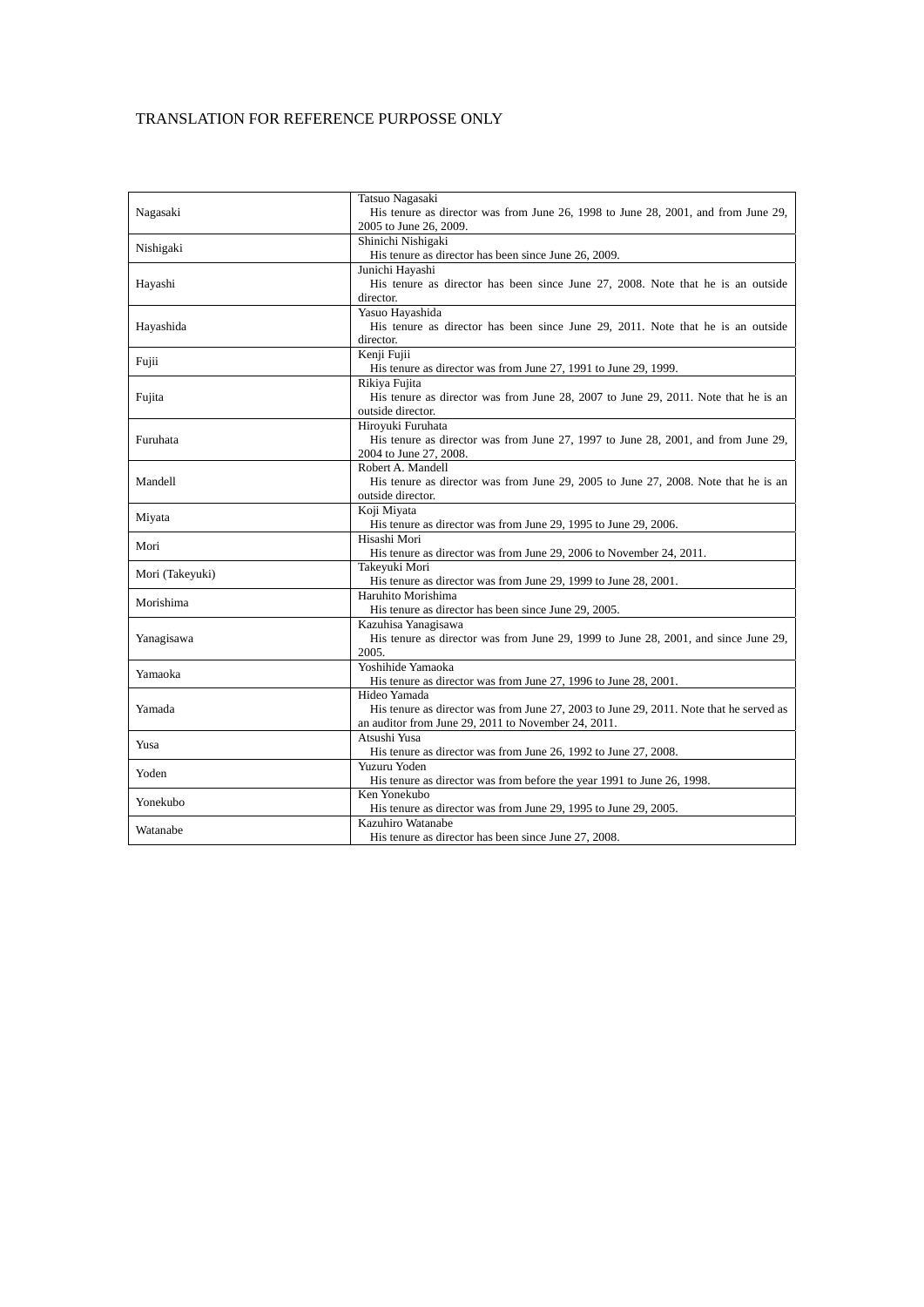| <table contents="" of=""></table>                                                                                            |  |
|------------------------------------------------------------------------------------------------------------------------------|--|
|                                                                                                                              |  |
|                                                                                                                              |  |
|                                                                                                                              |  |
|                                                                                                                              |  |
|                                                                                                                              |  |
|                                                                                                                              |  |
|                                                                                                                              |  |
|                                                                                                                              |  |
|                                                                                                                              |  |
|                                                                                                                              |  |
|                                                                                                                              |  |
|                                                                                                                              |  |
| $\mathbf{H}$                                                                                                                 |  |
|                                                                                                                              |  |
|                                                                                                                              |  |
|                                                                                                                              |  |
|                                                                                                                              |  |
| III Outline of the Incident and the people who were involved in or knew about the Series of Problems 13                      |  |
|                                                                                                                              |  |
| (1) The management of financial assets and the incurring of a massive amount of losses at Olympus 13                         |  |
| (2) The execution of the separation of losses in financial products and the maintenance of a state of separation 13          |  |
|                                                                                                                              |  |
|                                                                                                                              |  |
| 2. Regarding the directors who face the problem of whether or not they were involved in, knew about, or could have found out |  |
|                                                                                                                              |  |
|                                                                                                                              |  |
|                                                                                                                              |  |
|                                                                                                                              |  |
|                                                                                                                              |  |
|                                                                                                                              |  |
|                                                                                                                              |  |
|                                                                                                                              |  |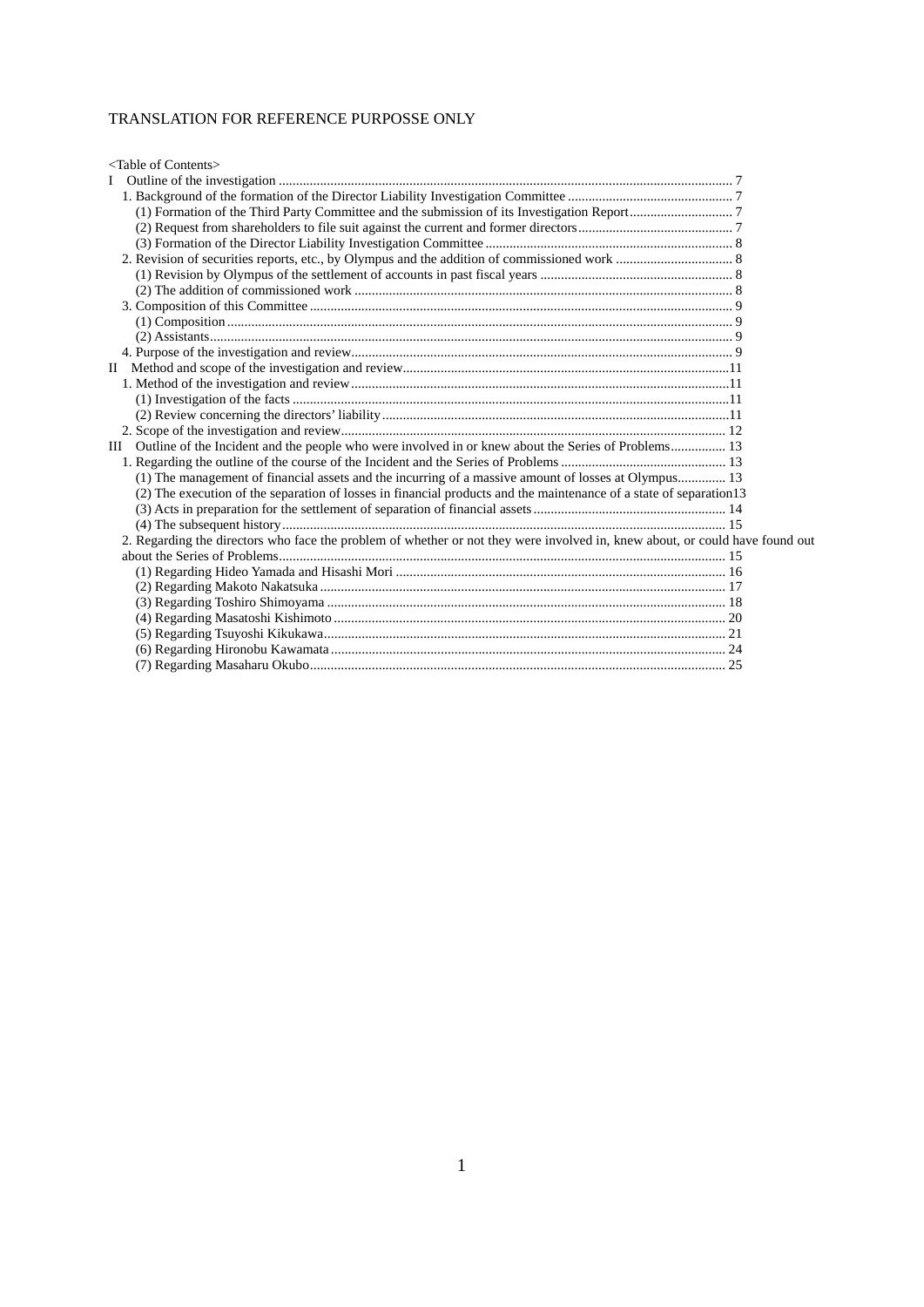| IV Whether or not directors violated the duty of due care of a prudent manager in connection with the Formulation of the Loss    |  |
|----------------------------------------------------------------------------------------------------------------------------------|--|
|                                                                                                                                  |  |
|                                                                                                                                  |  |
|                                                                                                                                  |  |
|                                                                                                                                  |  |
|                                                                                                                                  |  |
|                                                                                                                                  |  |
| 2. Whether or not there were violations of the duty of due care of a prudent manager on the part of the directors concerning the |  |
|                                                                                                                                  |  |
| (1) Violations of the duty of due care of a prudent manager in relation to the Formulation of the Loss Separation Scheme         |  |
| (2) Violations of the duty of due care of a prudent manager in relation to the maintenance of the State of Loss Separation       |  |
| (3) Violations of the duty of due care of a prudent manager in relation to the act of putting surplus money to a new use in      |  |
|                                                                                                                                  |  |
| (4) Regarding the liability of the directors who were Participants or were People Who Knew  44                                   |  |
|                                                                                                                                  |  |
| V Whether or not there were violations of the duty of due care of a prudent manager on the part of the directors concerning the  |  |
|                                                                                                                                  |  |
|                                                                                                                                  |  |
| (1) Planning and decisions within Olympus on the establishment of Business Investment Funds  57                                  |  |
|                                                                                                                                  |  |
|                                                                                                                                  |  |
|                                                                                                                                  |  |
|                                                                                                                                  |  |
| (6) Report to the Board of Directors with respect to the acquisition of shares in the Three Domestic Companies                   |  |
|                                                                                                                                  |  |
|                                                                                                                                  |  |
|                                                                                                                                  |  |
|                                                                                                                                  |  |
|                                                                                                                                  |  |
| (2) Regarding the additional purchase of shares based on the resolution of the Board of Directors' meeting held on February      |  |
|                                                                                                                                  |  |
|                                                                                                                                  |  |
|                                                                                                                                  |  |
| (2) Regarding the additional purchase of shares (turning the companies into subsidiaries) based on the resolution of the         |  |
|                                                                                                                                  |  |
| VI Whether or not there were violations of the duty of due care of a prudent manager concerning the payment of FA fees related   |  |
|                                                                                                                                  |  |
|                                                                                                                                  |  |
|                                                                                                                                  |  |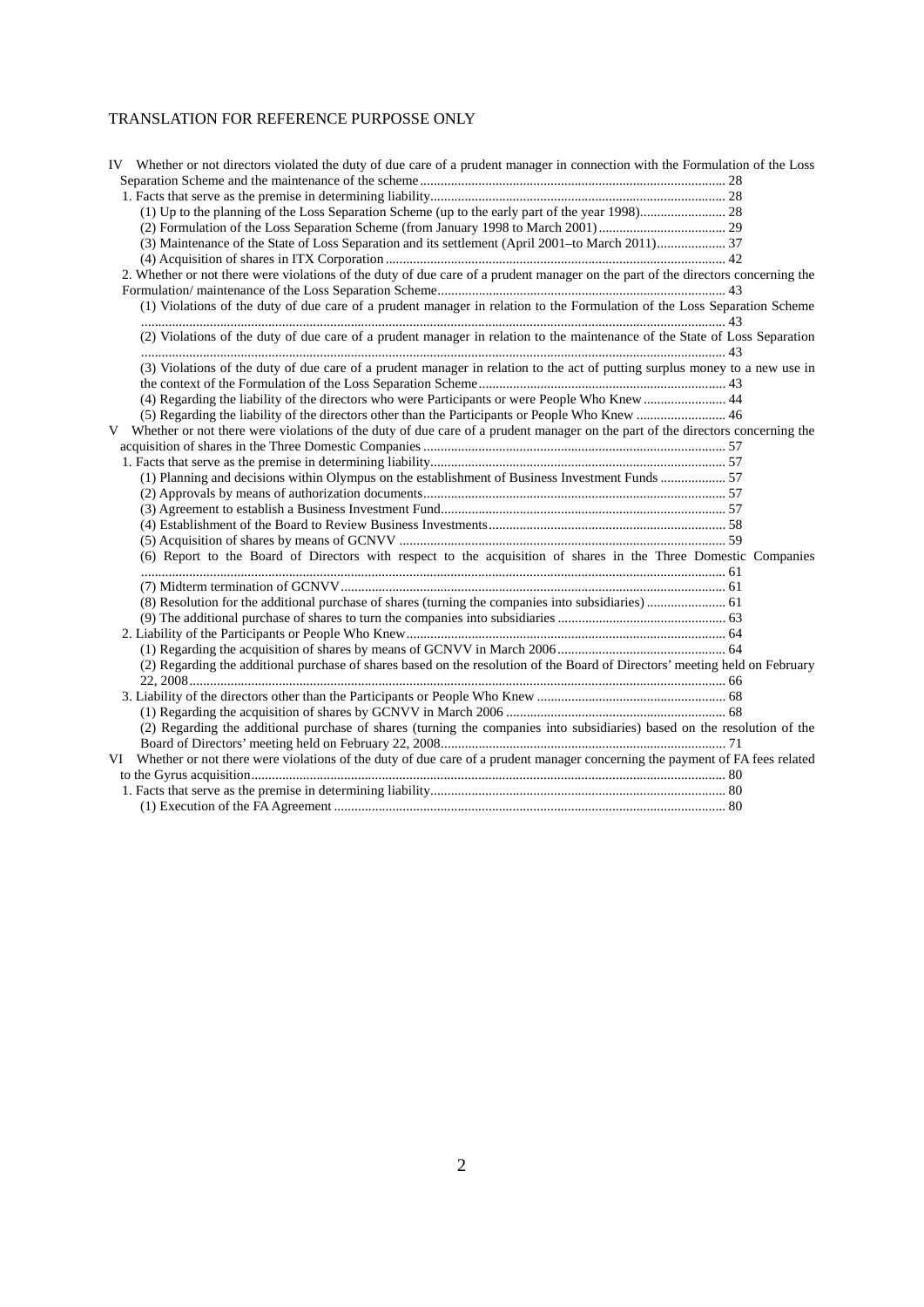| (3) The resolution passed at the Board of Directors' meeting regarding the execution of the agreements with the FA            |  |
|-------------------------------------------------------------------------------------------------------------------------------|--|
|                                                                                                                               |  |
|                                                                                                                               |  |
|                                                                                                                               |  |
|                                                                                                                               |  |
| (7) The Board of Directors' meeting in which the completion of the Gyrus acquisition was reported  84                         |  |
| (8) The mutual consent for the capital restructuring of Gyrus and the cash settlement of stock options, and the mutual        |  |
| (9) The resolution passed at the Board of Directors' meeting regarding the issuance of the Dividend Preferred Shares and      |  |
|                                                                                                                               |  |
|                                                                                                                               |  |
|                                                                                                                               |  |
| (11) Approval of the Board of Directors regarding the purchase of the Preferred Shares (the first time) 87                    |  |
|                                                                                                                               |  |
|                                                                                                                               |  |
| (14) The second approval of the Board of Directors regarding the purchase of the Preferred Shares 89                          |  |
| (15) The approval of the Board of Directors regarding the purchase of the Preferred Shares for 620 million dollars            |  |
|                                                                                                                               |  |
|                                                                                                                               |  |
|                                                                                                                               |  |
| (1) The directors who knew about the relationship between the Gyrus acquisition and the settlement of the separated losses    |  |
|                                                                                                                               |  |
|                                                                                                                               |  |
| (3) Whether or not there were violations of duty on the part of the aforementioned 4 people who were Participants or People   |  |
|                                                                                                                               |  |
| (1) Whether or not there were violations of the duty of due care of a prudent manager on the part of the directors in the     |  |
| context of the Board of Directors' meeting resolution on November 19, 2007 concerning the execution of the agreement          |  |
| (2) Whether or not there were violations of the duty of due care of a prudent manager on the part of the directors in the     |  |
| context of the Board of Directors' meeting resolution on September 26, 2008 concerning the purchase of the Warrant            |  |
| (3) Whether or not there were violations of the duty of due care of a prudent manager on the part of the directors in the     |  |
| context of the Board of Directors' meeting resolution on March 19, 2010 concerning the purchase of the Preferred Shares       |  |
|                                                                                                                               |  |
| VII Whether or not there were violations of the duty of due care of a prudent manager on the part of the directors concerning |  |
|                                                                                                                               |  |
|                                                                                                                               |  |
| 2. Regarding the liability of the Participants and People Who Knew (3 directors and 1 auditor) 110                            |  |
| 3. Regarding the liability of the directors (11 people) other than the Participants and People Who Knew                       |  |
|                                                                                                                               |  |
|                                                                                                                               |  |

VIII Whether or not there were violations of the duty of due care of a prudent manager on the part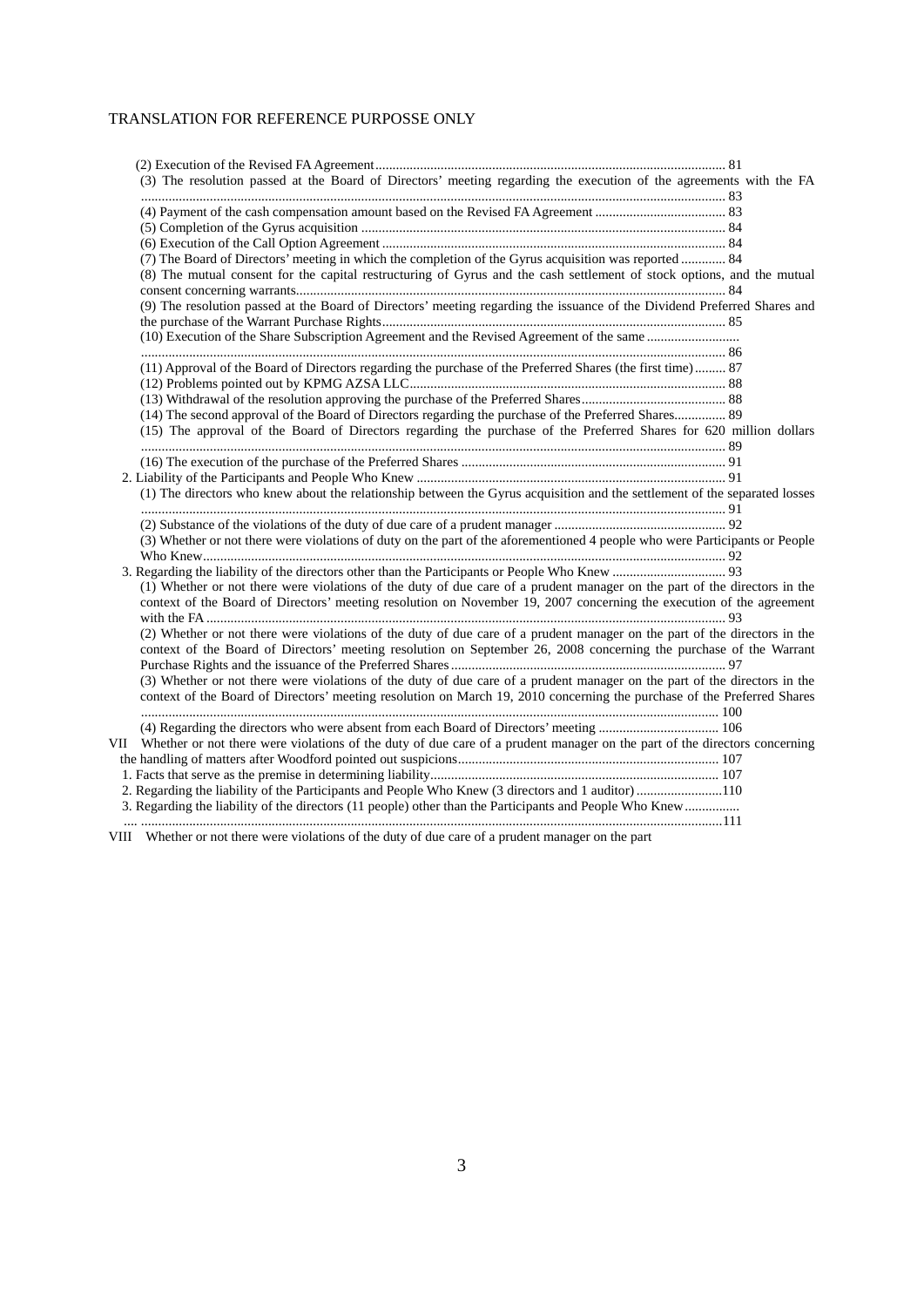| of directors concerning the misrepresentations in the securities reports, etc., subsequent to the fiscal year ending March 2007    |  |
|------------------------------------------------------------------------------------------------------------------------------------|--|
|                                                                                                                                    |  |
|                                                                                                                                    |  |
|                                                                                                                                    |  |
| (1) Regarding violations of the duty of compliance with laws and regulations concerning the misrepresentations in the              |  |
|                                                                                                                                    |  |
|                                                                                                                                    |  |
| (3) Regarding the liability of the 4 people who were Participants or People Who Knew117                                            |  |
| (4) Regarding the liability of the directors other than the 4 people who were Participants or People Who Knew                      |  |
|                                                                                                                                    |  |
|                                                                                                                                    |  |
| IX Whether or not there were violations of the duty of due care of a prudent manager on the part of the directors concerning the   |  |
| dividend distributions of surplus money, etc., that were implemented after April 1, 2007                                           |  |
|                                                                                                                                    |  |
|                                                                                                                                    |  |
| (1) The correct distributable amount for dividend distributions in the time period from the fiscal year ending March 2007 to       |  |
|                                                                                                                                    |  |
| (2) Regarding procedures in the delivery of money, etc., in the dividend distributions of surplus money  122                       |  |
|                                                                                                                                    |  |
|                                                                                                                                    |  |
| 3. Those who are liable concerning the illegal dividend distributions of surplus money and the acquisition of treasury stock       |  |
|                                                                                                                                    |  |
|                                                                                                                                    |  |
| (2) Regarding liability based on Article 423, Paragraph 1 (violations of the duty of due care of a prudent manager) of the         |  |
| 4. Regarding the meaning of "that they did not fail to exercise due care with respect to the performance of their duties," and the |  |
| (1) The meaning of "that they did not fail to exercise due care with respect to the performance of their duties"                   |  |
|                                                                                                                                    |  |
|                                                                                                                                    |  |
| (3) Regarding the directors other than the 4 people who were Participants or People Who Knew  127                                  |  |
| 5. Regarding violations of the duty of due care of a prudent manager as set forth in Article 423, Paragraph 1 of the Companies     |  |
|                                                                                                                                    |  |
| 6. Criminal liability (regarding whether or not the criminal charges of acquiring treasury stock and the criminal charges of       |  |
| making illegal dividend distributions were established (Article 963, Paragraph 5, Items 1 and 2 of the Companies Act))             |  |
|                                                                                                                                    |  |
| X Violations of the duty of due care of a prudent manager on the part of the directors and damages  130                            |  |
|                                                                                                                                    |  |
|                                                                                                                                    |  |
|                                                                                                                                    |  |
| 2. Damages based on the series of acts concerning the loss deferral on the part of the Participants or People Who Knew             |  |
|                                                                                                                                    |  |
|                                                                                                                                    |  |
|                                                                                                                                    |  |
|                                                                                                                                    |  |
|                                                                                                                                    |  |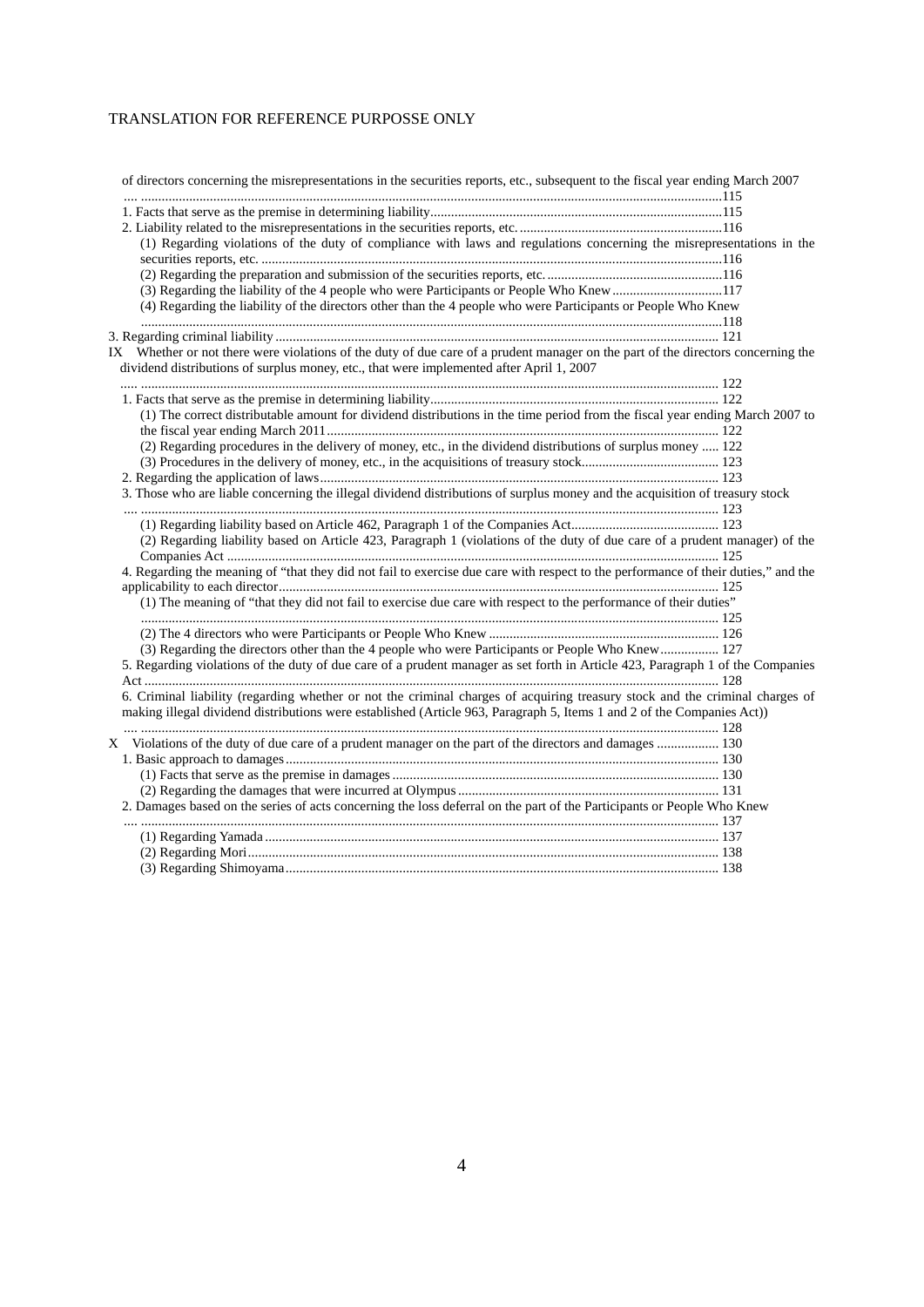| 3. Damages based on the series of acts concerning the loss deferral on the part of the directors other than the Participants or |  |
|---------------------------------------------------------------------------------------------------------------------------------|--|
|                                                                                                                                 |  |
| (1) Regarding the damages due to the acquisition of shares in the Three Domestic Companies based on the Board of                |  |
|                                                                                                                                 |  |
| (2) Regarding the damages due to the issuance of the Preferred Shares based on the resolution of the Board of Directors'        |  |
| meeting held on September 26, 2008 and the purchase of Gyrus' Preferred Shares based on the resolution of the Board of          |  |
|                                                                                                                                 |  |
| 4. Regarding the damages based on inadequacies in the handling of matters after the Emergence of Suspicions 142                 |  |
| 5. Regarding the damages based on the misrepresentations in the securities reports, etc., subsequent to the fiscal year ending  |  |
|                                                                                                                                 |  |
|                                                                                                                                 |  |
|                                                                                                                                 |  |
|                                                                                                                                 |  |
| 6. Regarding the amount of the obligation to return money on the part of the directors concerning the dividend distributions of |  |
| surplus money and the acquisitions of treasury stock that were executed after April 1, 2007 145                                 |  |
| XI Regarding the liability of each of the current and former directors and whether or not it would be appropriate to pursue     |  |
|                                                                                                                                 |  |
| 1. Regarding the liability of each of the directors who were Participants or People Who Knew and whether or not it would be     |  |
|                                                                                                                                 |  |
| (1) Regarding the liability of the Participants or People Who Knew during the time periods when they were employees             |  |
|                                                                                                                                 |  |
|                                                                                                                                 |  |
|                                                                                                                                 |  |
|                                                                                                                                 |  |
|                                                                                                                                 |  |
|                                                                                                                                 |  |
|                                                                                                                                 |  |
| 2. Regarding the liability of each of the directors other than the Participants or People Who Knew and whether or not it would  |  |
|                                                                                                                                 |  |
| (1) Regarding whether or not it would be appropriate to pursue liability of the directors other than the Participants or People |  |
|                                                                                                                                 |  |
|                                                                                                                                 |  |
|                                                                                                                                 |  |
|                                                                                                                                 |  |
|                                                                                                                                 |  |
|                                                                                                                                 |  |
|                                                                                                                                 |  |
|                                                                                                                                 |  |
|                                                                                                                                 |  |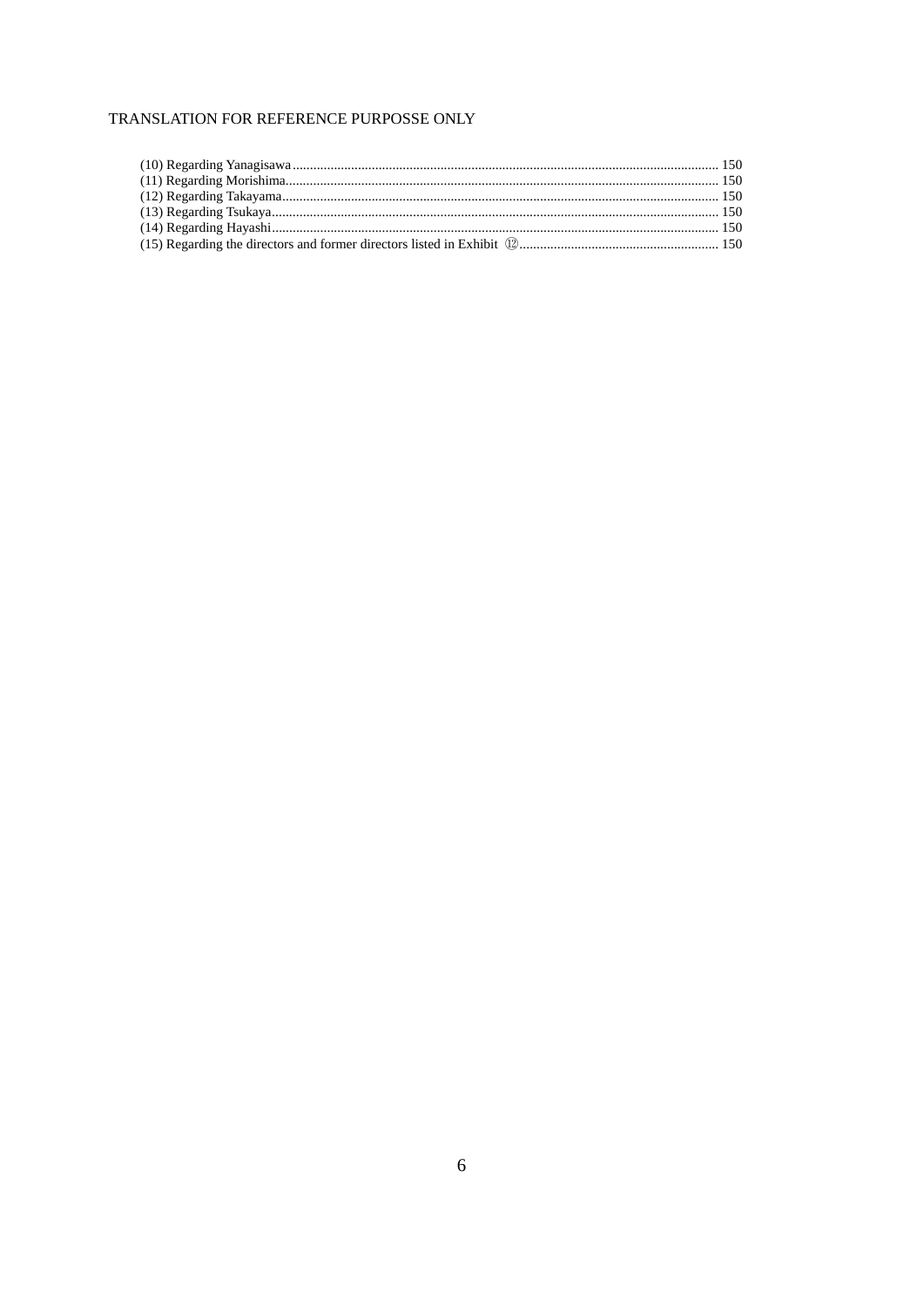#### I Outline of the investigation

1. Background of the formation of the Director Liability Investigation Committee

(1) Formation of the Third Party Committee and the submission of its Investigation Report

At the Board of Directors' Meeting held on October 14, 2011, the Olympus Corporation (hereinafter referred to as "Olympus") removed from the office of representative director, and president and executive officer, Michael Christopher Woodford (hereinafter referred to as "Woodford." Note that honorifics and job titles are omitted with respect to people's names in this Report), who had been pointing out for some time the non-transparent transactions conducted by Olympus in the past in its acquisition projects. Subsequently, however, the voices of shareholders and others were raised questioning the validity and demanding clarification of (i) the payment to the financial advisor (hereinafter referred to as "FA") in the acquisition of Gyrus Group PLC (hereinafter referred to as "Gyrus") and (ii) the acquisitions and subsequent recognition of impairment losses of Altis Co., Ltd. (hereinafter referred to as "Altis"), NEWS CHEF Inc. (hereinafter referred to as "NEWS CHEF"), and Humalabo Co., Ltd. (hereinafter referred to as "Humalabo," and together with Altis and NEWS CHEF referred to as the "Three Domestic Companies"); and the stock price fell sharply.

In seeking to conduct a strict and thorough investigation by an independent investigation committee to find out whether or not there was any fraudulent or inappropriate conduct or unreasonable business judgment with respect to all of the transactions from the planning to the execution of the acquisitions of Gyrus and the Three Domestic Companies, to achieve accountability with the shareholders and other stakeholders, and to seek proposals for the improvement of the corporate governance regime, on November 1, 2011, Olympus established an investigation committee (Chairman Commissioner: Tatsuo Kainaka; hereinafter, referred to as the "Third Party Committee") made up of five lawyers and one certified public accountant who had no conflicts of interest with Olympus.

Subsequently, based on the discovery that there had been a deferment of posting losses related to securities investments, etc., at Olympus from around the year 1990, the Third Party Committee was also commissioned to investigate the facts concerning said deferral, and on November 8, 2011, it submitted the Investigation Report (hereinafter referred to as the "Third Party Committee Investigation Report") concerning that commissioned work.

The Third Party Committee conducted an investigation of the facts concerning whether or not there was any fraudulent or inappropriate conduct or unreasonable business judgment with respect to all of the transactions from the planning to the execution of the acquisitions of Gyrus and the Three Domestic Companies, as well as evaluation/ verification work of the same; and, on December 6, 2011, it submitted its investigation report (hereinafter referred to as the "Third Party Committee's Investigation Report").

(2) Request from shareholders to file suit against the current and former directors

On November 7, 2011, Olympus received a request from its shareholders to conduct a careful investigation, and to file suit to pursue liability against the current and former directors who are subsequently judged to be liable. This is because the current and former directors of Olympus were believed to have violated the duty of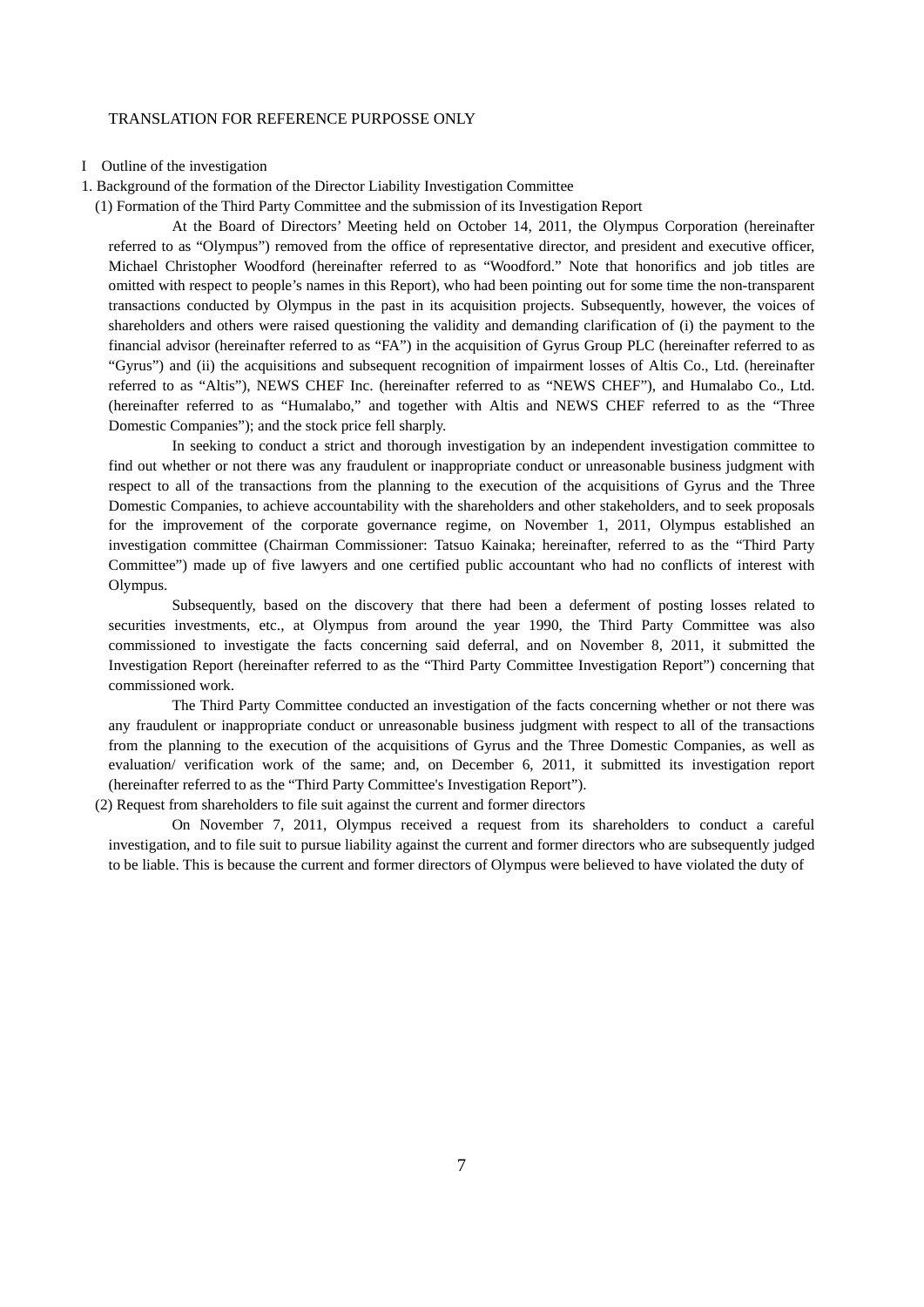due care of a prudent manager and committed an abuse of discretion in business judgment regarding the acquisition of Gyrus and the Three Domestic Companies (note that it was on November 9, 2011 that Olympus received individual shareholder notifications prescribed in Article 154, Paragraph 3 of the Act on Transfer of Bonds, Shares, etc., concerning said shareholders).

Also, on November 17, 2011, which was after Olympus had announced the deferment of posting losses, Olympus received an additional request from the aforementioned shareholders to investigate the facts, and to also file suit to pursue liability against the current and former directors who are subsequently judged to be liable concerning the illegal expenditure, avoidance of posting losses, and the compensation of losses regarding the acquisitions of Gyrus and the Three Domestic Companies, as well as the handling of matters after suspicions of fraudulent conduct, etc., were pointed out by Woodford.

(3) Formation of the Director Liability Investigation Committee

In reaction to the submission of the Third Party Committee's Investigation Report, Olympus issued a press release on the same day as said submission stating that it took the results and the advice of the Third Party Committee's investigation seriously, that it would review drastic measures toward the restoration of confidence as quickly as possible, and that it would promptly make revisions to the securities reports, etc., that it had submitted from 2007 to 2011.

Also, in reaction to the submission of the Third Party Committee's Investigation Report, on December 7, 2011, the Board of Auditors of Olympus, bearing in mind the request to file suit from the aforementioned shareholders, established the Director Liability Investigation Committee (Chairman Commissioner: Kazuo Tezuka; hereinafter referred to as the "Director Liability Investigation Committee" or "this Committee"), made up of three attorneys who had no vested interests in Olympus and its current and former directors, in order to have an independent investigation committee conduct a thorough investigation on whether or not there were acts of violations of the duty of due care of a prudent manager, etc., in the performance of duties on the part of the current and former directors with respect to the past deferment of posting losses at Olympus and the Series of Problems related to it, and to identify the liability of the current and former directors in relation to said Series of Problems.

Note that on the same day, the Board of Directors of Olympus established the Non-Director Management Liability Investigation Committee made up of three attorneys who had no vested interests in Olympus and its current and former auditors, etc., in order to identify whether or not there were acts falling under violations of the duty of due care of a prudent manager, etc., with respect to the auditing of the directors' performance of duties on the part of the current and former auditors in relation to said Series of Problems.

2. Revision of securities reports, etc., by Olympus and the addition of commissioned work

(1) Revision by Olympus of the settlement of accounts in past fiscal years

On December 14, 2011, after the investigations of this Committee had begun, Olympus submitted to the Kanto Regional Finance Bureau a revised report of the securities reports, etc., with respect to the settlement of accounts in past fiscal years from the fiscal year ending March 2007 to the fiscal year ending March 2011. (2) The addition of commissioned work

On the same day, after the press release concerning the revision of the settlement of accounts in past fiscal years, the Board of Auditors of Olympus requested that this Committee also include an investigation and review on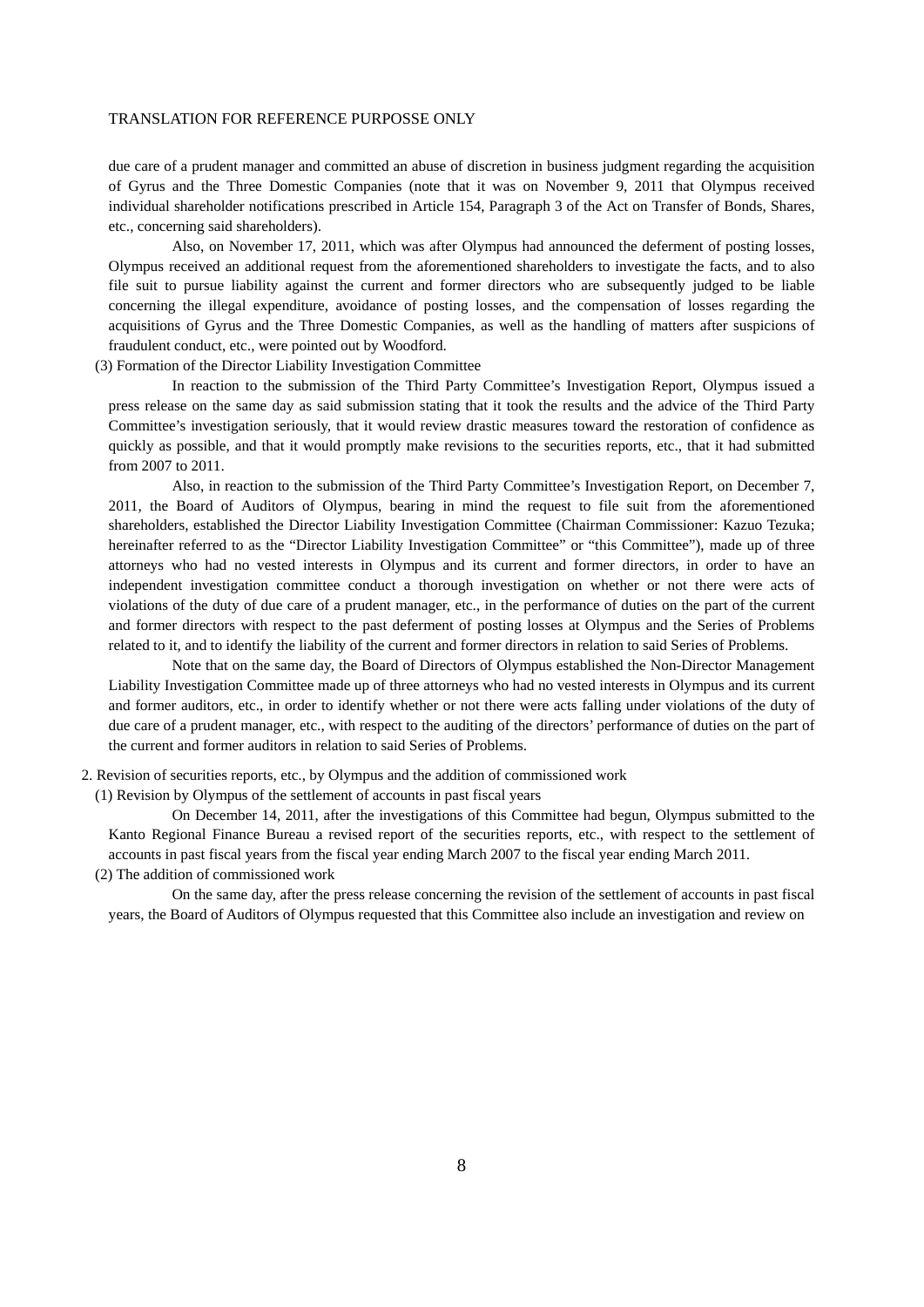whether or not there were acts falling under violations of the duty of due care of a prudent manager, etc., in the performance of duties on the part of the current and former directors concerning the problem of the dividend distributions of surplus money that Olympus executed after April 1, 2007, and the commissioned work was added.

## 3. Composition of this Committee

## (1) Composition

The members of this Committee are as follows. None of its commissioners have vested interests in Olympus and its current and former directors.

| <b>Chairman Commissioner:</b> | Kazuo Tezuka (Attorney)     |
|-------------------------------|-----------------------------|
| Commissioner:                 | Hideki Matsui (Attorney)    |
| Commissioner:                 | Satoru Mitsumori (Attorney) |

#### (2) Assistants

This Committee appointed the following people as assistants, and had them provide assistance in the Investigation. None of the assistants have vested interests in Olympus and its current and former directors.

Assistants to this Investigation Committee Kaneko & Iwamatsu (Attorney Takashi Kisaki) (Attorney Kengo Iida) Marunouchi Sogo Law Office (Attorney Koichiro Oba) (Attorney Taizo Ota) (Attorney Takashi Nuibe) (Attorney Toru Nagashima) (Attorney Satoru Nakano) Asahi Law Offices (Attorney Noriyasu Kaneko) (Attorney Jun Yamazaki) Certified Public Accountants 6 people

4. Purpose of the investigation and review

The purpose of the investigation and review that was commissioned to this Committee by the Board of Auditors of Olympus is to provide the assessment of this Committee on whether or not it would be appropriate for Olympus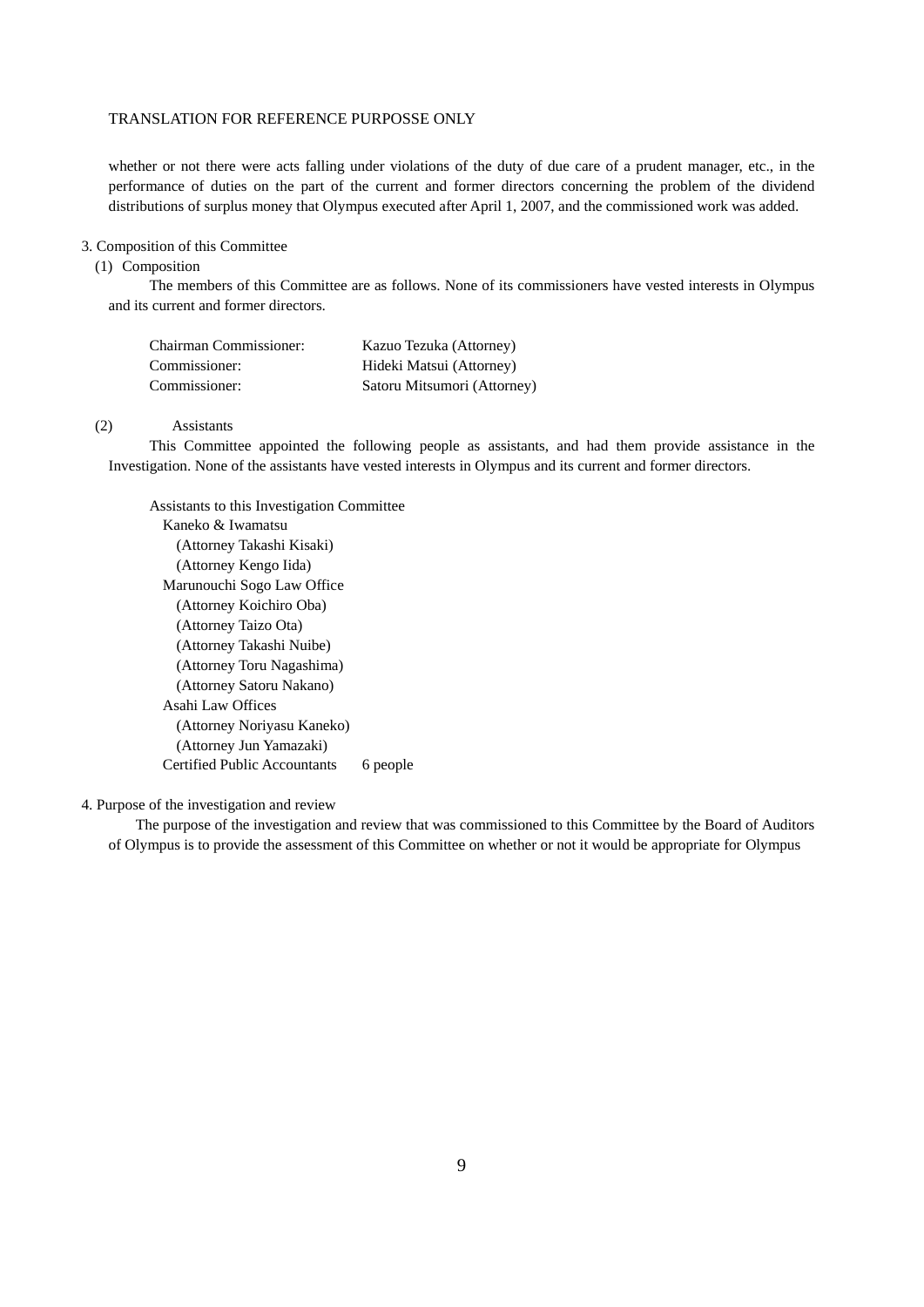to file suit to pursue liability against the current and former directors on the legal aspects based on the investigation and review, as well as the results of said investigation and review, on whether or not there were acts falling under violations of the duty of due care of a prudent manager, etc., in the performance of duties on the part of the current and former directors of Olympus with respect to the problems described below.

Note

The deferment of posting losses related to the investment of securities, etc., from the 1990s by

 Olympus centering on the method of using the acquisitions of Gyrus in addition to Altis, NEWS CHEF, and Humalabo that was reported in the Third Party Committee's Investigation Report, and the Series of Problems related to it (hereinafter referred to as the "Series of Problems")

The problem of the dividend distributions of surplus money that Olympus executed after April

1, 2007 (hereinafter referred to as the "Problem of the Surplus Dividend Distributions")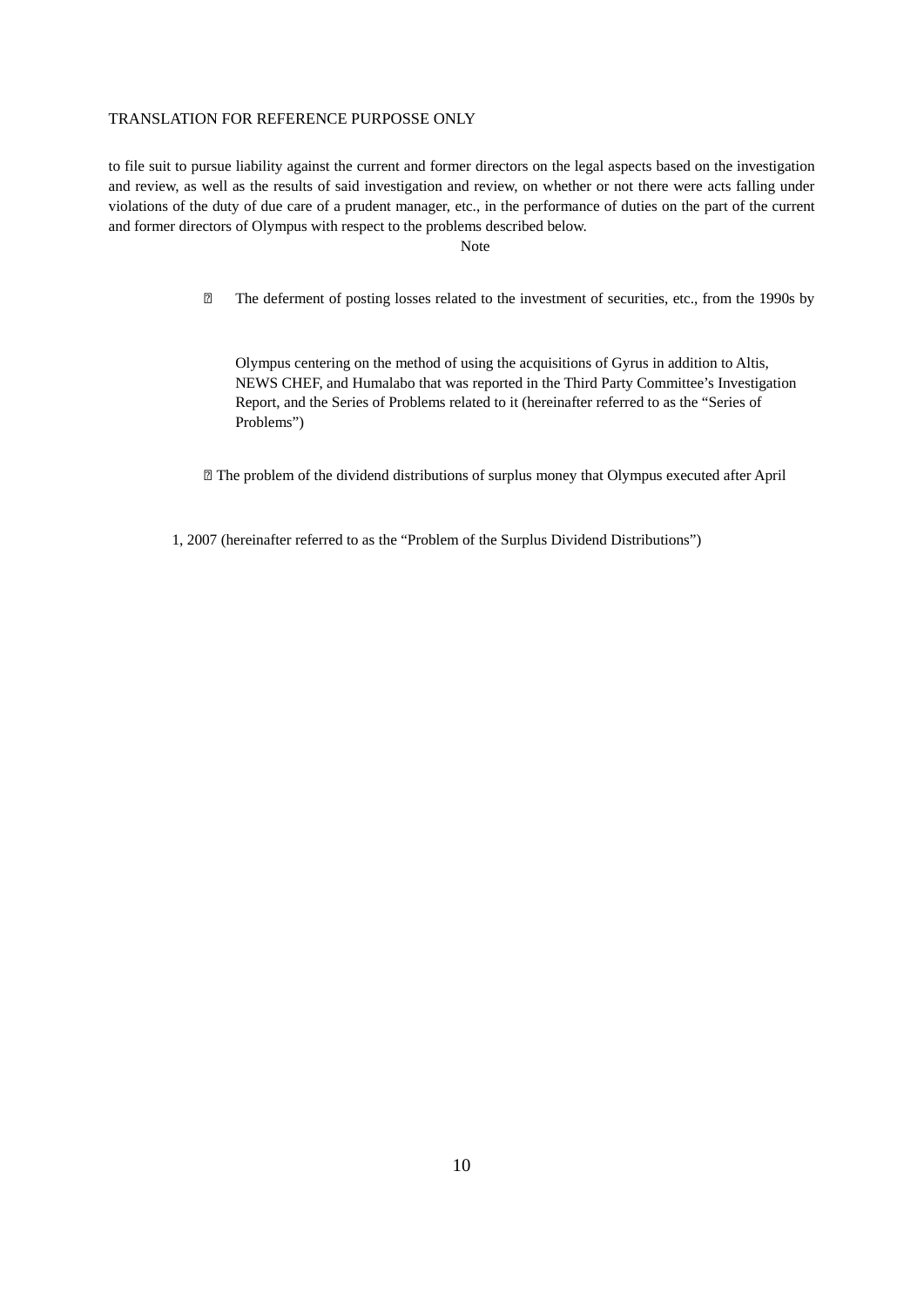- II Method and scope of the investigation and review
- 1. Method of the investigation and review
- (1) Investigation of the facts

In view of the background of the Board of Auditors of Olympus being led to establish the Director Liability Investigation Committee subject to its taking seriously the investigation results and advice of the Third Party Committee as well as the time constraints of the deadline by which the aforementioned request to file suit by Olympus' shareholders should be handled, this Committee decided to proceed with respect to the Series of Problems

in the aforementioned  $\mathbb Z$  that as a general rule, the investigation and review would be premised on the facts that were

recognized in the Third Party Committee's Investigation Report, and with respect to the Problem of the Surplus

Dividend Distributions, etc., in the aforementioned  $\mathbb{Z}$ , that as a general rule, the investigation and review would be

premised the amounts/ numbers listed in the revised report of the securities reports (a further revised report was submitted on December 26, 2011) for the fiscal year ending March 2007 (139<sup>th</sup> Term) to the fiscal year ending March 2011 (143<sup>rd</sup> Term) that Olympus submitted to the Kanto Regional Finance Bureau on December 14, 2011.

For that matter, with respect to the current and former directors of Olympus, in light of the official responsibilities of this Committee to review and determine whether or not there was liability of directors and whether or not it would be appropriate to file suit to pursue liability, this Committee conducted hearing procedures with respect to the current and former directors (excluding those who are already deceased). Specifically, it took in the opinions, etc., through written inquiries of all of the current and former directors listed later who were targeted in the investigation (excluding those who are already deceased and those who were not resident in Japan), and it also conducted a hearing by means of direct interviews concerning those people in which such requirement could be acknowledged.

In addition, this Committee conducted an investigation of facts that were deficient in the facts recognized in the Third Party Committee's Investigation Report in determining whether or not there was liability as directors and whether or not it would be appropriate to file suit to pursue liability. Also, the committee conducted investigations that were considered to be reasonably necessary to carry out the work commissioned to it. Specifically, it reviewed and analyzed the documents submitted by Olympus to the Third Party Committee and other documents and conducted interviews over a total of 31 times with Olympus' directors and auditors (including those who had already resigned) as well as its employees.

(2) Review concerning the directors' liability

In parallel with the investigation in (1), this Committee conducted work to review and determine whether or not there was liability of directors and whether or not it would be appropriate to file suit to pursue liability with respect to the Series of Problems and the Problem of the Surplus Dividend Distributions, etc., on the part of the current and former directors of Olympus (the specific scope is described in 2 below). Specifically, it reviewed and analyzed judicial precedents, etc., in which violations of the duty of due care of a prudent manager on the part of directors had been questioned, searched for legal principles in judicial precedents of litigations pursuing the liability of directors, and determined whether or not there was liability on the part of the directors based on the facts recognized in (1), while with respect to the Series of Problems, it reviewed and determined Olympus' damages for which there was reasonable cause for the directors to assume liability.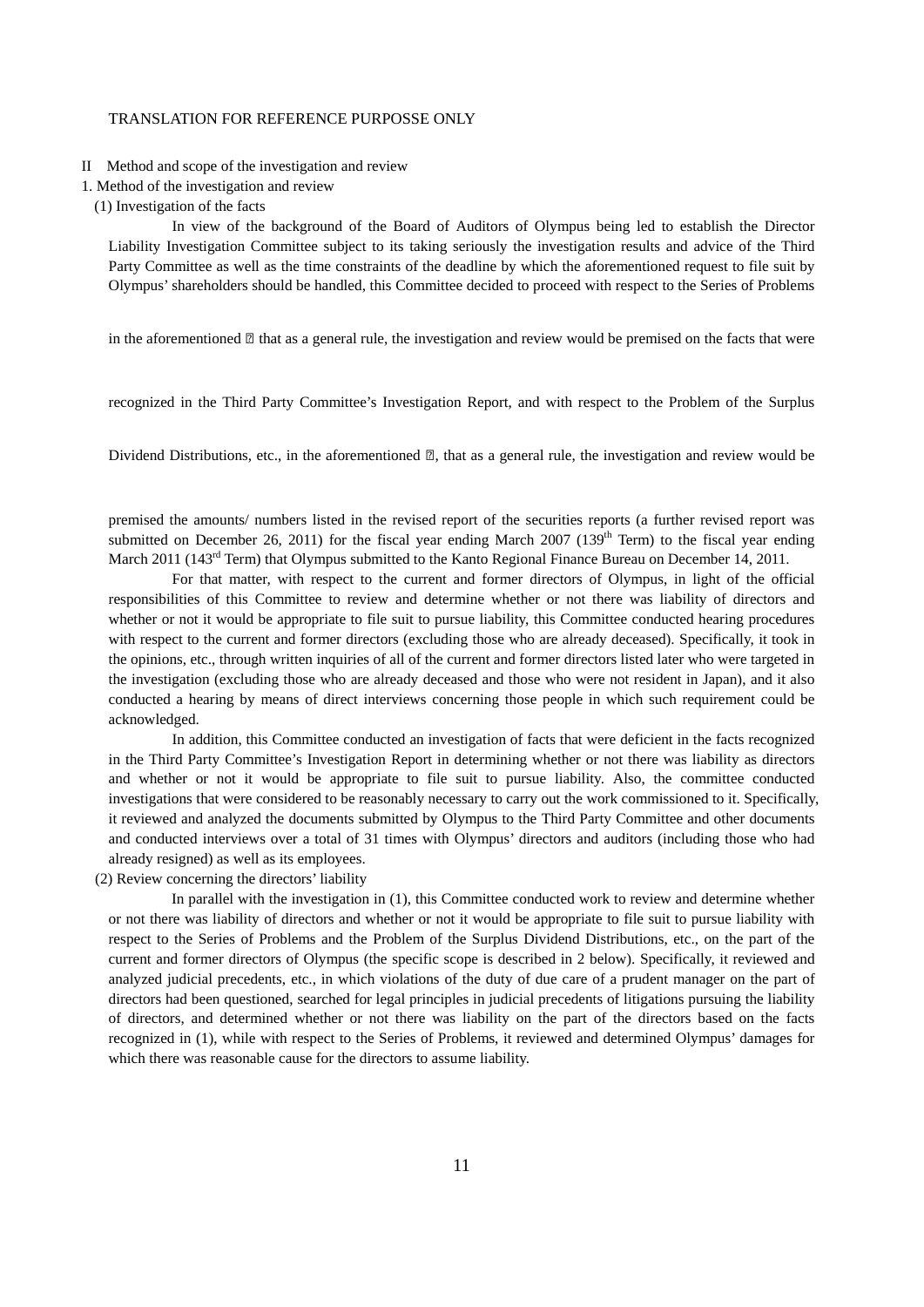2. Scope of the investigation and review

In investigating/ reviewing the commissioned work, this Committee conducted an investigation and review primarily of the following items.

(1) Whether or not there were violations of the duty of due care of a prudent manager on the part of the directors concerning the Formulation of the Loss Separation Scheme and its maintenance

Whether or not there were preparatory acts for the purpose of loss separation and whether or not

 there were violations of the duty of due care of a prudent manager on the part of the directors concerning the acts of loss separation

Whether or not there were violations of the duty of due care of a prudent manager on the part of the

directors concerning the maintenance of a State of Loss Separation

Whether or not there were violations of the duty of due care of a prudent manager on the part of the

directors concerning the acquisition of shares in ITX Corporation

(2) Whether or not there were violations of the duty of due care of a prudent manager on the part of the directors concerning the Loss Separation Settlement Scheme

Whether or not there were violations of the duty of due care of a prudent manager on the part of

the directors concerning the acquisition of shares in the Three Domestic Companies

Whether or not there were violations of the duty of due care of a prudent manager on the part of the

directors concerning the payment of FA fees related to the Gyrus acquisition

(3) Whether or not there were violations of the duty of due care of a prudent manager on the part of the directors concerning the handling of matters after there had been media coverage of the suspicions, etc., related to the problems of the Three Domestic Companies and Gyrus (hereinafter referred to as the "Emergence of Suspicions")

(4) Whether or not there were violations of the duty of due care of a prudent manager on the part of the directors concerning the misrepresentations in the securities reports, etc., that were submitted subsequent to the fiscal year ending March 2007

(5) Whether or not there was liability on the part of the directors concerning the dividend distributions of surplus money, etc., that were implemented after April 1, 2007

(6) Violations of the duty of due care of a prudent manager on the part of the directors and damages

(7) Regarding the liability of each of the current and former directors and whether or not it would be appropriate to pursue liability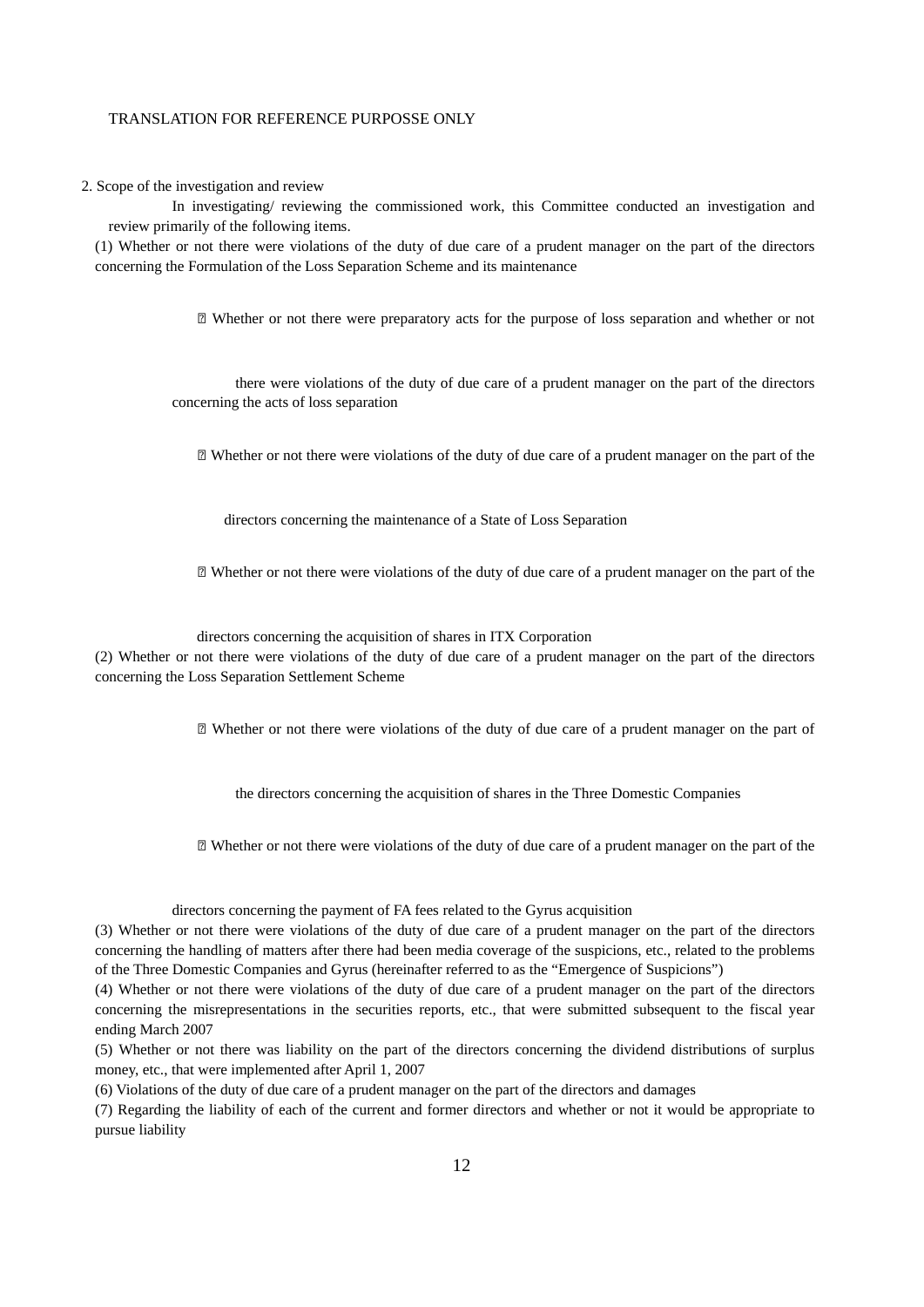Also, the scope of the directors subject to the above-mentioned investigation on whether or not there were violations of the duty of due care of a prudent manager and whether or not there was liability was restricted to the currently-appointed directors of Olympus, or those who served in the position of a director of said company subsequent to the day of the closing of the general shareholders' meeting held in June 1997.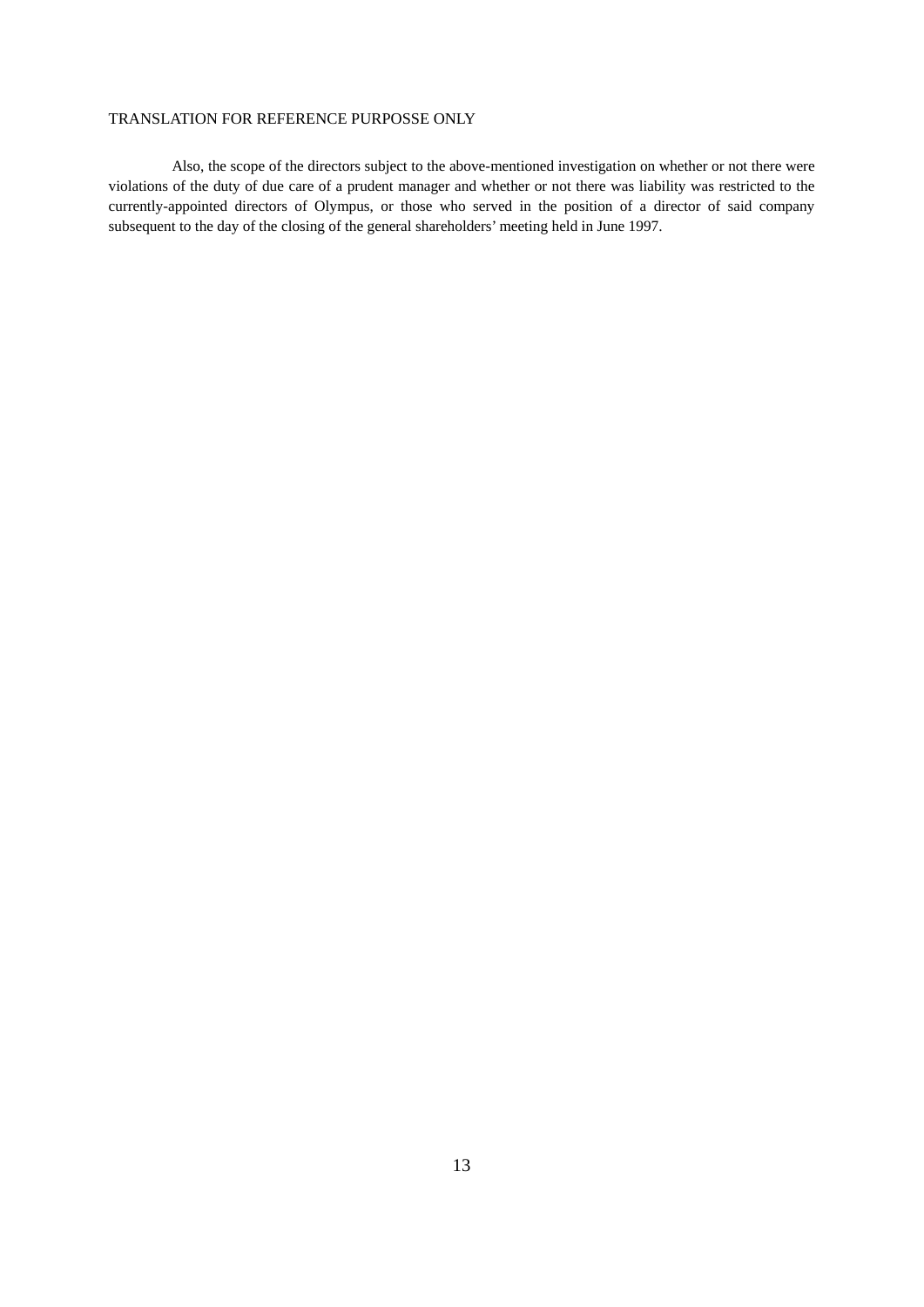III Outline of the Incident and the people who were involved in or knew about the Series of Problems

1. Regarding the outline of the course of the Incident and the Series of Problems

(1) The management of financial assets and the incurring of a massive amount of losses at Olympus

Olympus faced a drastic decrease in its operating profit due to the sudden appreciation in the yen after the year 1985, and based on the judgment that it would be difficult to immediately improve operating revenue from sales efforts in its core business, in order to increase non-operating profits, it aimed for an efficient management of excess money and worked out an objective to deploy aggressive financial policies. Based on said objective, with respect to the management of its financial assets, Olympus also began to manage domestic and foreign bonds, futures trading in stocks/ bonds, interest/ currency swaps, structured bonds, specified money trusts, and specified fund trusts, in addition to the safe financial products up to that time.

However, after that, in the early part of the year 1990, Olympus had to carry the losses from its management of financial assets due to the bursting of the so-called bubble economy. In order to recover said unrealized losses, although the risks were higher, it contemplated the recovery of a large amount of losses by means of financial products such as derivatives, etc., in which large returns were anticipated. However, the consequence was that the losses grew even larger due to such products.

In such circumstances, it was decided that beginning in the fiscal year ending March 2001, mark-to-market accounting standards of financial products would be introduced, in which a market value basis would be adopted to replace the acquisition cost basis of up that time. If a marked to market valuation of its financial assets were to be made, Olympus faced a situation in which it would be forced to post as a valuation loss the huge amount of unrealized losses that had expanded to roughly 95 billion yen by the year 1998.

(2) The execution of the separation of losses in financial products and the maintenance of a state of separation

Faced with such a situation, considerations were made at Olympus centering around the employees who belonged to the Finance Department with respect to plans to avoid such situations by receiving the advice of outside consultants, etc.; and, from around March 1998, it formulated a scheme to separate from Olympus the financial products carrying unrealized losses by using Funds that would be excluded from Olympus' consolidated accounting (hereinafter referred to as the "Loss Separation Scheme"), and led to the execution of the same. With respect to the separation from Olympus of such financial products carrying unrealized losses, such acts were carried out by a very limited number of employees that belonged to the Finance Division, and were subsequently maintained by said limited number of employees and the directors and others who were in charge of the Finance Division (hereinafter referred to as the "Directors and Others Involved"). With respect to the fact of said separation of losses and the status of the unrealized losses, while the same was periodically reported to successive top management (Representative Directors), it was not reported to the other directors or auditors. Also, with respect to said Loss Separation Scheme, not only was its structure extremely complex, such as its execution using multiple overseas Funds, but there were also elaborate cover-ups being carried out by the Directors and Others Involved with outside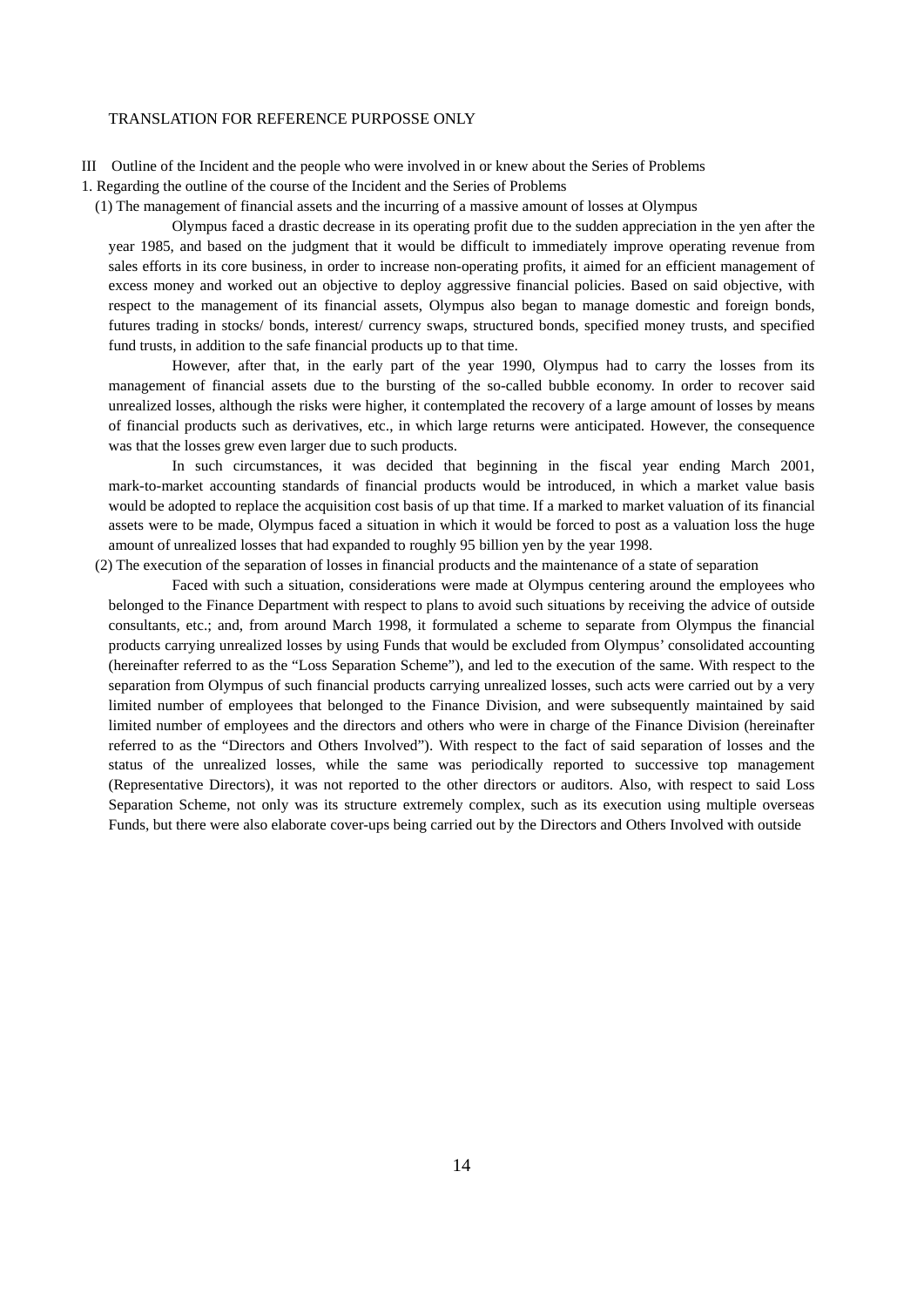collaborators, and it remained a closed scheme, so to speak, that was intentionally hidden by the Directors and Others Involved. Consequently, for the long period of more than 10 years after that, not even the auditing firm knew about it, let alone the directors, auditors, and employees outside of the Finance Division.

(3) Acts in preparation for the settlement of a separation of financial assets

The Directors and Others Involved had considered that the losses that had been separated from Olympus in such ways had to be settled at some time, and as the method for doing so, they thought of attempting to settle said separated losses by means of a method in which at the time of the acquisition of shares of stock and assets of other companies in corporate acquisition projects, a portion of losses that was separated in the Loss Separation Scheme to the value of said assets was tacked on, or by paying large amounts of fees to the FA at the time of such acquisitions, said portion that was tacked on and the fee amounts would subsequently be posted under assets such as "goodwill," etc., and gradually be depreciated and posted in terms of accounting as expenses over the depreciation period (hereinafter referred to as the "Loss Separation Settlement Scheme"). Then, what was carried out in execution of this was the acquisition of shares in the Three Domestic Companies of Altis, NEWS CHEF, and Humalabo, and the purchase of the Warrant Purchase Rights and the Preferred Shares in Gyrus that were paid as the FA fee that accompanied the acquisition of said company.

A portion of the acquisition of shares in the Three Domestic Companies, and the purchase of the Warrant Purchase Rights and the Preferred Shares in Gyrus that were paid as the FA fee that accompanied the acquisition of said company, had both been conducted following a resolution of the Board of Directors, and could have become an opportunity for the directors and auditors in attendance at the Board of Directors' meeting other than the Directors Involved to discover the facts of the aforementioned loss separation. The other directors and auditors, however, failed to detect the purpose of the acquisition of shares in the Three Domestic Companies or the payment of the FA fee that accompanied Gyrus acquisition, and they approved the same based on the explanation of the Directors Involved. In particular, from the end of 2008 to around June 2009, the auditing firm made an unusual indication of matters to the auditors and to those in charge of accounting and others to the effect that the acquisition price for the shares in the Three Domestic Companies and the FA fee that accompanied the Gyrus acquisition were too high, and that judging from economic rationality with respect to these transactions, there was the risk of violations of the duty of due care of a prudent manager. Even though the fact that said indications had been made was also reported to the Board of Directors, the other directors, etc., did not consider it to be a serious situation, and subsequently in March 2010, a resolution was passed authorizing the purchase of the Preferred Shares that were granted as the FA fee that accompanied the Gyrus acquisition, for the huge amount of 620 million dollars from the party that acquired them.

In contrast to the separation of unrealized losses in the financial products that had been incurred at Olympus and the maintenance of the same by the Directors and Others Involved, the other directors, etc., could not find out about said facts for a long period of time, and in contrast to the scheming of the transactions for the purpose of settling the losses by the Directors and Others Involved, while many of the other directors were given the opportunity to become aware of the same through the process of holding deliberations with respect to such transactions at the Board of Directors' meetings, eventually, they ended up having authorized said transactions. As a result, interest and fees were generated in the formulation of the Loss Separation Scheme and its maintenance from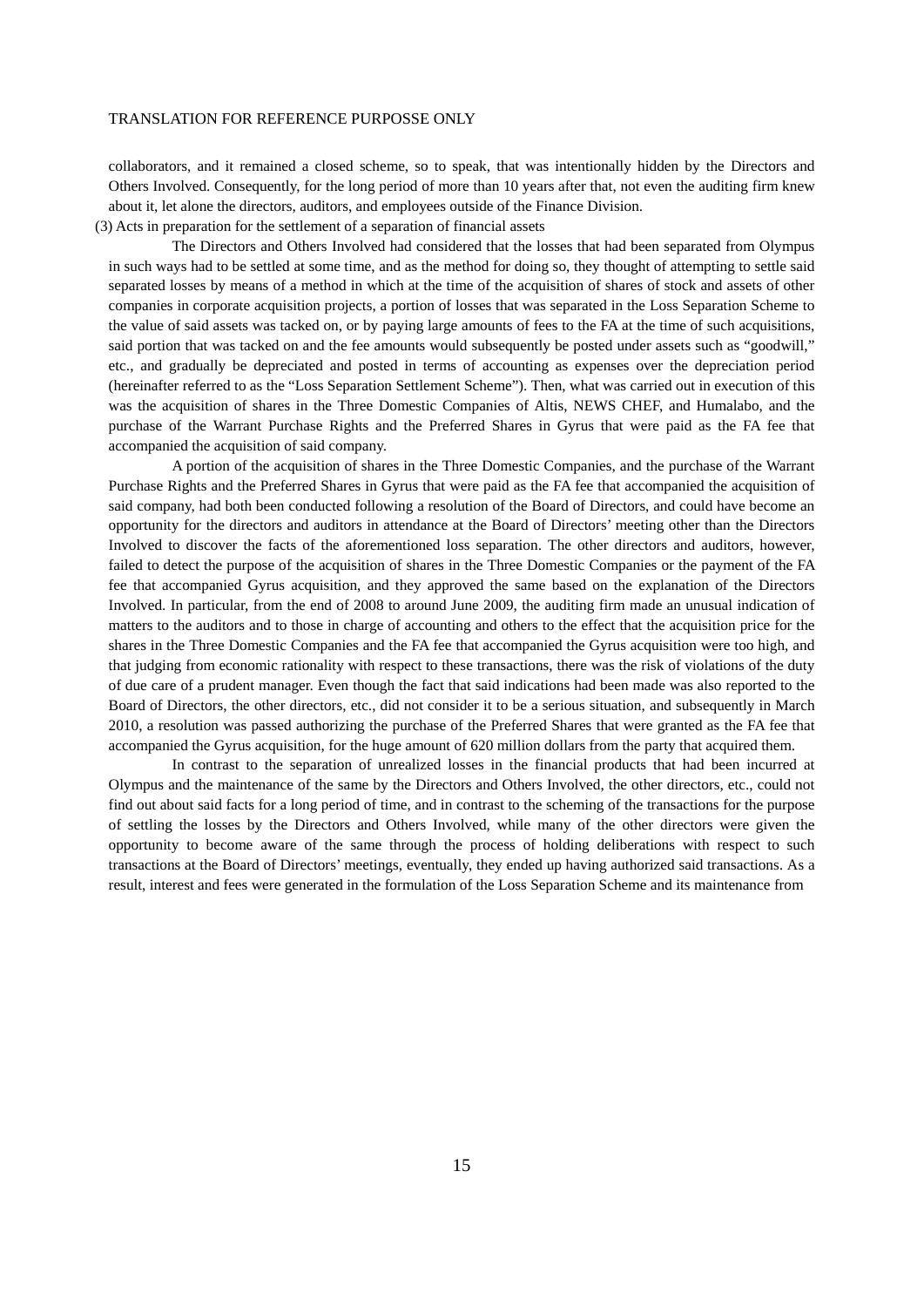the time the losses were separated until they were recovered, while at the same time, mainly as a result of fees, etc., having been paid to the collaborators, etc., who were involved in the management of the Funds in the settlement of the loss separation, Olympus incurred a large amount of losses that it will be unable to recover. Also, due to the financial statements not being prepared properly, it led to the dividend distributions of surplus money and the acquisitions of treasury stock that were in excess of the distributable amount for dividend distributions. Furthermore, amidst the execution of the loss separation, a Fund that was used in the Loss Separation Scheme was made to purchase shares in ITX Corporation, and because the stock price fell, this lead to Olympus suffering losses.

(4) The subsequent history

Then, in July 2011, there was media coverage in some magazines concerning suspicions with respect to the point that the acquisition price for the shares in the Three Domestic Companies and the acquisition price for Gyrus including the purchase of its Preferred Shares were huge amounts. The Representative Director at the time, Woodford, who learned about this from an acquaintance, as to independently commission an outside accounting firm to conduct an investigation; and, with the fact that a presentation was made to the directors and others of there being suspicions having served as an opportunity, a Third Party Committee was established at Olympus made up of independent third parties. In the process of the investigations of said Committee, the aforementioned facts were revealed, and such is the outline of the matter in question.

In light of the actual circumstances of the matter in question as described above, in conducting a review on the legal aspects with respect to whether or not there were acts falling under violations of the duty of due care of a prudent manager, etc., in the performance of duties on the part of the current and former directors of Olympus concerning the Series of Problems and the Problem of the Surplus Dividend Distributions, etc., we will review the matter by dividing them into the directors who were involved in the acts toward the Loss Separation/ Maintenance and Settlement, knew about such acts, or could have found out the same (hereinafter referred to as "Participants" and "People Who Knew"), and the other directors.

2. Regarding the directors who face the problem of whether or not they were involved in, knew about, or could have found out about the Series of Problems

Those who potentially fall under the Participants and People Who Knew are the Representative Director, the directors who were in charge of divisions or departments that engaged in the management of financial assets such as the Finance Division, or the employees who belonged to such divisions or departments; specifically, they are

8 people consisting of **ZHideo Yamada, ZHisashi Mori, ZMakoto Nakatsuka**, ZToshiro Shimoyama, ZMasatoshi

Kishimoto, **Tsuyoshi Kikukawa, Masaharu Okubo, and Hironobu Kawamata.** 

With respect to the 8 people mentioned above to begin with, we will review them in order as follows, regarding their involvement or knowledge (including possible knowledge) concerning the aforementioned Formulation of the Loss Separation Scheme and its execution, the maintenance of a State of Loss Separation, the acquisition of shares in ITX, and acts toward the settlement of the loss separation.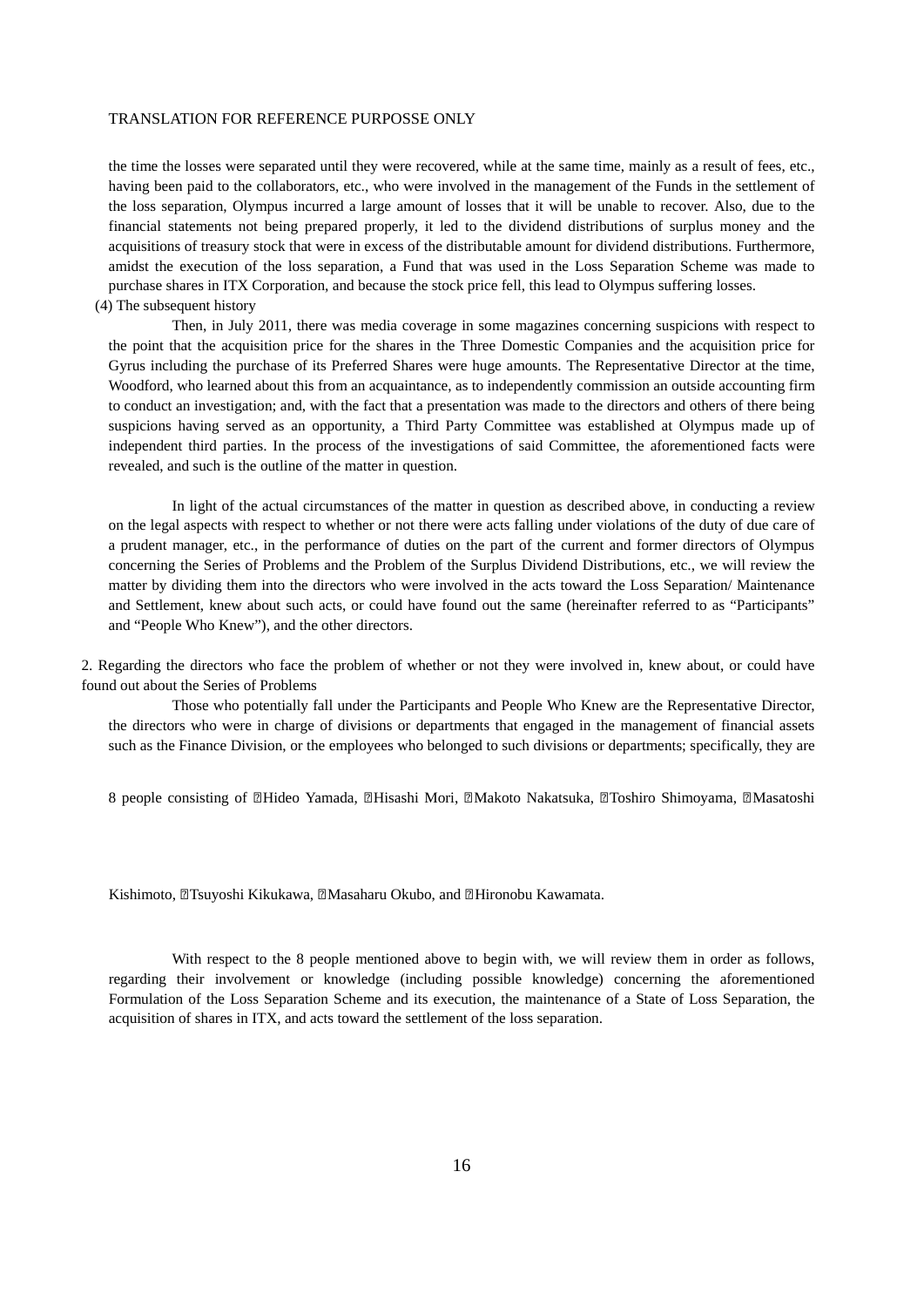#### (1) Regarding Hideo Yamada and Hisashi Mori

1) Regarding their backgrounds

The outline of the backgrounds of Hideo Yamada (hereinafter referred to as "Yamada") and Hisashi Mori (hereinafter referred to as "Mori") are as follows.

Since October 1980, Yamada was consistently involved in the management of financial assets in the Treasury Group in the Accounting Department. After being appointed as the Group Leader of said Group in January 1989, after October 1980, following a change of the Group's name, he became the Group Leader of the Finance Group in the Accounting Department. Thereafter, in April 1994, he was appointed as the Vice Head of the Accounting Department; and, in April 1997, he was appointed as the Head of the Administration/ Finance Department. In July 2001, he was appointed as the Vice Head of the Operation Management Office, which managed the Finance Department, and in April 2002, he was appointed as the Head of the Administration Management Office, which similarly managed the Finance Department. Subsequently, other than serving as the Head of the Corporate Center from April 2003 to March 2009, which controlled the Finance Department, he was appointed as a director in June 2003, and in June 2011 was appointed as an auditor.

Mori, after being transferred to the Treasury Group in the Accounting Department in June 1987, worked in the Treasury Group in the Accounting Department (and the Finance Group in the Accounting Department) until March 1997. Subsequently, on April 1, 1997, he was appointed as the Administration/ Finance Department Finance Group Leader, and from the following April 1998 to March 2000, he was the Assistant to the Head of the Administration/ Finance Department. After April 2000, other than serving as the Administration Finance Department Finance Planning Group Leader until March 2001, he served as the Vice Head of the Administration/ Finance Department from October 2000 to June 2001. Further, he served as the Head of the Finance Department from July 2001 to March 2002, and after serving as the Head of the Overall Management Planning Office and the Office Manager of the Management Planning Headquarters after April 2002, he served as the Head of the Management Planning Headquarters from June 2005 to March 2011. He was appointed as a director in June 2006.

2) Regarding their involvement or knowledge with respect to the Formulation of the Loss Separation Scheme and its execution, the acquisition of shares in ITX, and the maintenance of a State of Loss Separation

Yamada and Mori are the central figures who formulated and executed the Loss Separation Scheme with respect to the huge amount of unrealized losses, and it can be acknowledged that they were actively involved in the loss separation, the acquisition of shares in ITX, and the maintenance of a State of Loss Separation.

3) Regarding their involvement or knowledge with respect to the acquisition of shares in the Three Domestic Companies

Yamada and Mori were the ones who formulated and executed the Loss Separation Scheme with respect to the huge amount of unrealized losses, and were also the ones who formulated and executed the Loss Separation Settlement Scheme. It is clear that they knew that the money for the shares in the Three Domestic Companies based on the Board of Directors' meeting resolution of February 22, 2008 would be used for the purpose of settlement of the loss separation. In particular, it is believed that the reason Mori was transferred to a department related to management planning after April 2002 was because Yamada and Mori had intended to attempt a settlement of the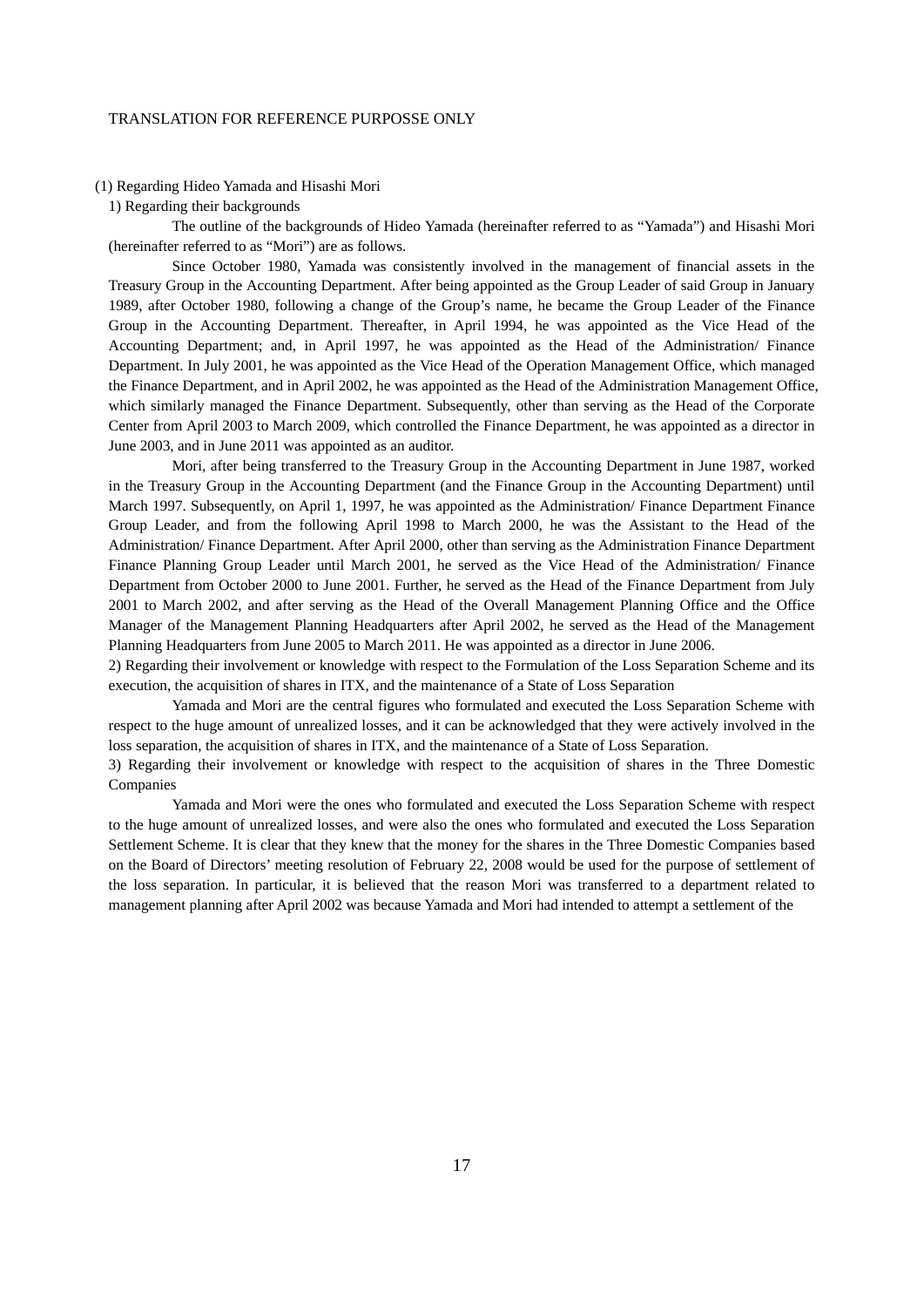loss separation using M&A projects such as the acquisition of shares in the Three Domestic Companies and the Gyrus acquisition.

4) Regarding their involvement or knowledge with respect to the FA fee related to the Gyrus acquisition

Yamada and Mori were the ones who formulated and executed the Loss Separation Scheme, and were also the ones who formulated and executed the Loss Separation Settlement Scheme. It is clear that they knew that the fee to the FA related to the Gyrus acquisition (the purchase price for the Warrant Purchase Rights and the Preferred Shares) would be used for the purpose of loss separation settlement.

- (2) Regarding Makoto Nakatsuka
	- 1) Regarding his background

Makoto Nakatsuka (hereinafter referred to as "Nakatsuka"), after joining the company in April 1981, belonged to the Treasury Group in the Accounting Department until December 1985. Subsequently, after being temporarily transferred to Omachi Olympus Co., Ltd., he was transferred to the Treasury Group in the Accounting Department in March 1988, and belonged to said Group until September 1990; from October of the same year to March 1997, he belonged to the Finance Group in the Accounting Department. Subsequently, after serving as the Administration/ Finance Department Finance Planning Group Leader from April 1997 to March 2000, he served as the Administration/ Finance Department Finance Group Leader (and the Finance Department Finance Group Leader) from April 2000 to May 2002. After serving as the Head of the Finance Department from April 2002 to March 2006 (during which time he concurrently served as an ITX director), from April 2006 to May 2008, Nakatsuka served as the Head of Department of the Management Planning Headquarters Financial Strategy Department, which was to be newly in charge of financial asset management (during which time, he was an executive officer from June 2007). After serving as the Representative Director and President of ITX (full-time service) from June 2008 to May 2010, he became an executive officer of Olympus in June 2010, the Head of the Corporate Center in April 2011, and was appointed as a director in June 2011.

2) Regarding his involvement or knowledge with respect to the Formulation of the Loss Separation Scheme and its execution, the acquisition of shares in ITX, and the maintenance of a State of Loss Separation

Nakatsuka, in following the instructions of Yamada and Mori, gave instructions to banks to transfer money, and appointed himself to be the Representative of CFC, a Receiver Fund, among other things, for the execution of the Loss Separation Scheme that was formulated by Yamada and Mori. Furthermore, under the instructions of Yamada and Mori, Nakatsuka committed such acts as signing the Comprehensive Agreement Granting Revolving Collateral Interest dated July 14, 2003 and the Extension Agreement on Loans Secured by Accounts dated July 18<sup>th</sup> of the same year, both as the Representative of CFC, and performing the actual work on the procedures in making investments in SG Bond, for the maintenance of a State of Loss Separation.

It is not possible that Nakatsuka would not have known the purpose of these acts, and it can be acknowledged that Nakatsuka was aware of the fact that he was committing these acts for the purpose of separating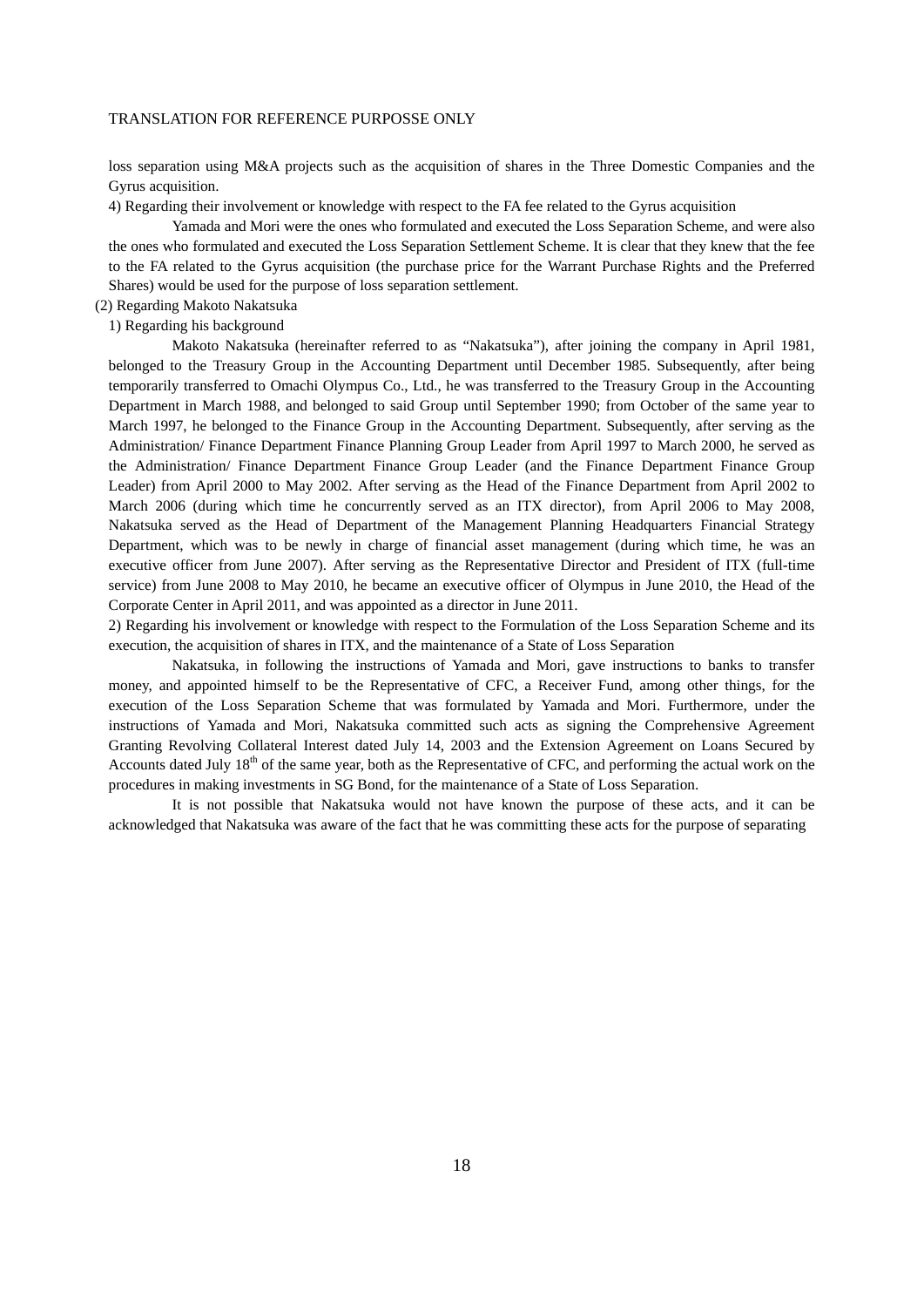the financial products that had incurred unrealized losses from the main body of Olympus, and for the purpose of maintaining a State of Loss Separation.

In addition, as described above, Nakatsuka was in charge of the actual work for the execution of the Loss Separation Scheme while he knew of its purpose, and it can be acknowledged that he naturally also knew about the acquisition of shares in ITX by means of ITV on January 28, 2000, which was conducted in parallel with the execution of the Loss Separation Scheme.

3) Regarding his involvement or knowledge with respect to the acquisition of shares in the Three Domestic Companies

As previously described, Nakatsuka was involved in the acts of loss separation and in the maintenance of a State of Loss Separation, and it is presumed that he knew that the unrealized losses that had been separated would have to be dealt with at some point in time. Also, at the time of the execution of the acquisition of shares in the Three Domestic Companies based on the Board of Directors' meeting resolution of February 22, 2008, other than being involved as a decision-maker, he had actually heard from Yamada that the shares in the Three Domestic Companies were being acquired for the purpose of settlement of the loss separation, and it can be acknowledged that he knew that the money for the shares in the Three Domestic Companies based on the Board of Directors' meeting resolution of February 22, 2008 would be used for the purpose of settlement of the loss separation.

4) Regarding his involvement or knowledge with respect to the FA fee related to the Gyrus acquisition

As previously described, Nakatsuka was involved in the acts of loss separation and in the maintenance of a State of Loss Separation, and it is believed that he knew that the unrealized losses that had been separated would have to be handled at some point in time; and, as described in 3), with respect to the acquisition of shares in the Three Domestic Companies as well, he knew that its purpose was to be used as a partial settlement of the loss separation. Therefore, it can be acknowledged that with respect to the FA fee related to the Gyrus acquisition as well, he either knew, or at the very least, could have found out that the same would be used for the purpose of settlement of the loss separation.

(3) Regarding Toshiro Shimoyama

1) Regarding his background

Toshiro Shimoyama (hereinafter referred to as "Shimoyama") served as the Representative Director and President from the year 1984 to June 1993, was appointed as the Representative Director and Chairman from July 1993 to June 2001, and resigned as a director in June 2004.

2) Regarding his involvement or knowledge with respect to the Formulation of the Loss Separation Scheme and its execution, the acquisition of shares in ITX, and the maintenance of a State of Loss Separation

Olympus faced a drastic decrease in its operating profit due to the sudden appreciation in the yen after the year 1985, and based on the judgment that it would be difficult to immediately improve operating revenue from sales efforts in its core business, in order to increase non-operating profits, Shimoyama aimed for an efficient management of excess money and worked out an objective to deploy aggressive financial policies (Board of Managing Directors' meeting resolution of May 20, 1987). Shimoyama was the Representative Director and President at the time, and it is believed that he naturally focused attention on the status of the management of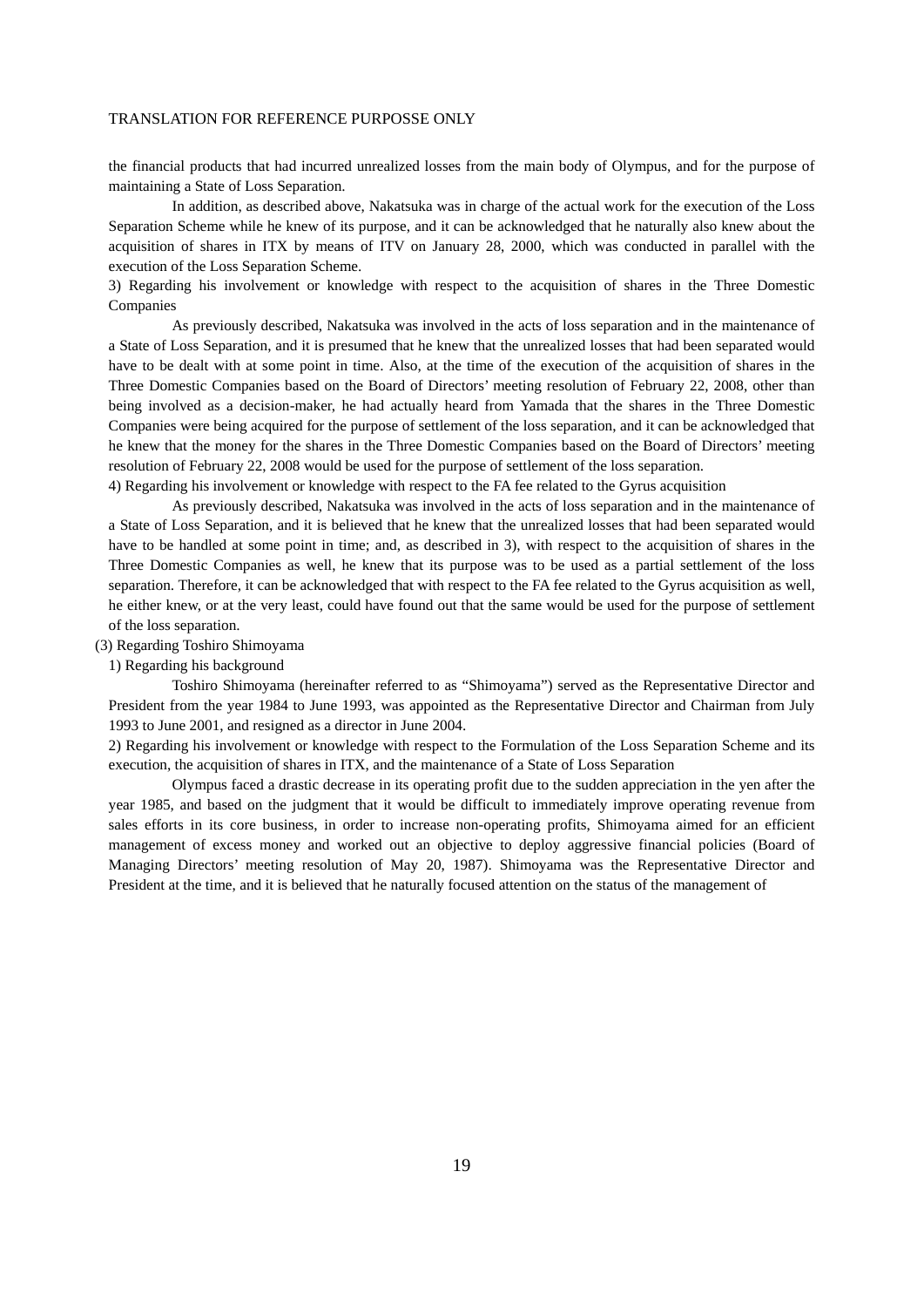financial assets under said objective. He had been receiving reports in order to grasp the status of the management of financial assets. When considering at the same time that Shimoyama had been appointed as the Representative Director and President for 9 years from the year 1984 (note that he was appointed as the Representative Director and Chairman for 7 years thereafter until June 2001) and was doing the steering for Olympus, it is believed that he had been receiving reports that a huge amount of unrealized losses of nearly 100 billion yen had been incurred in the financial assets of Olympus after the bursting of the bubble.

In addition, as described later in 1 (3) 2) of Section IV, since at least the time when Kikukawa was appointed as the President in June 2001, Yamada and Mori were making periodic reports directly at meetings attended by the 3 individuals consisting of Kishimoto, Kikukawa, and Ohta at a frequency of about twice a year, on the status of the unrealized losses of the financial assets that had been separated from Olympus and were being managed in Funds, based on documents prepared by the employees of the departments in charge of financial asset management, and they had been making periodic reports to Shimoyama as well using similar documents, separately from said meetings. Because one example of the documents used in said reports is a document entitled "135PB management report," dated September 12, 2003 ("135" refers to the 135<sup>th</sup> Term at Olympus (from April 1, 2002 to March 31, 2003), PA refers to the first half, and PB refers to the second half), said document lists Shimoyama as one of the people to whom it was addressed. In said document, under each of the account titles of "Deposits," "Bonds," "Investment Trusts," and "Invested Capital," there are numbers listed that correspond to "Comparison to the previous fiscal year," "Balances" for outward purposes, and "Unrealized Losses" that had actually been incurred; and further, as shown below, it lists under each of these account titles the form of ownership within Olympus for outward purposes as well as the Funds to which money that was earned from its utilization had been transferred.

| Deposits                          | SG Deposits (21C, Proper, GV) |
|-----------------------------------|-------------------------------|
| <b>Bonds</b>                      | Government bonds (CFC)        |
| Investment TrustsGIM (TEAO, GCNS) |                               |
| <b>Invested Capital</b>           | $GCNV1$ (QP)                  |

It is believed that the entry with respect to "Deposits" means that the money that was earned by providing as security the deposits that Olympus held at SG Bank had been transferred to 21C, etc.; the entry with respect to "Bonds" means that the money that was earned by providing as security the government bonds that Olympus deposited at LGT Bank had been transferred to CFC; that the entry with respect to "Investment Trusts" means that the money that was invested in LGT-GIM had been transferred to the Funds of TEAO, etc.; and the entry with respect to "Invested Capital" means that the money that was invested in an Investment Business Fund (GCNVV) had been transferred to QP. In other words, said document is one that represents, in the form of unrealized losses in each of the financial assets, that each of the financial assets of Olympus had eventually been replaced by financial assets carrying a large amount of unrealized losses and had become nearly worthless items. By reading the above-mentioned entries in each of the account titles together with the "Unrealized Gains and Losses" numbers, the "Balances" under each of the account titles such as "Deposits" had eventually been replaced by financial assets carrying a large amount of unrealized losses after the money that had been deposited or invested in each of the

<sup>&</sup>lt;sup>1</sup> This is believed to refer to GCNVV.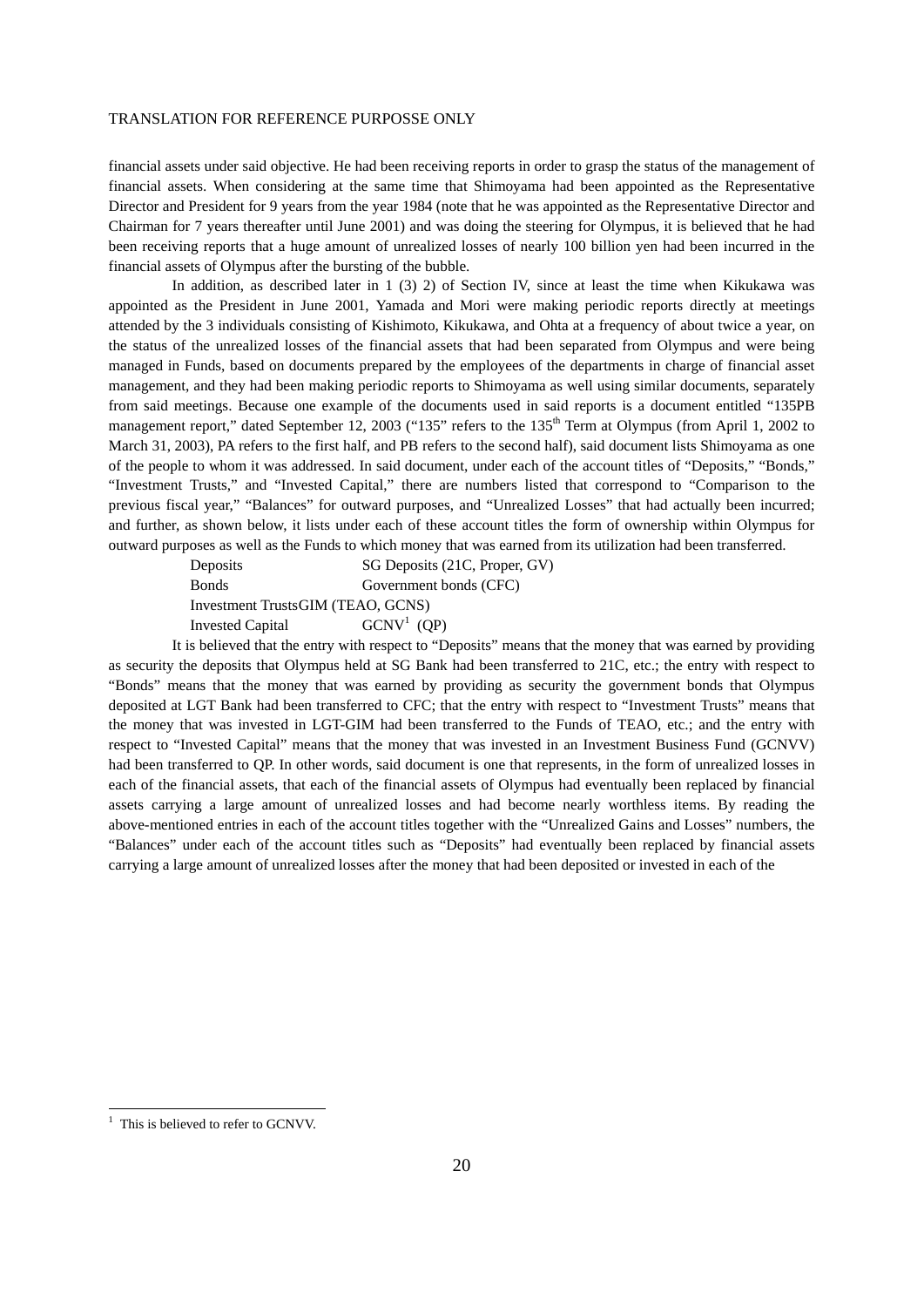account titles was transferred in some form or another to a Fund; and, it can be grasped that unrealized losses had been incurred as they are listed in "Unrealized Gains and Losses" respectively under each of the account titles. If reports had been made to Shimoyama using such documents after the loss separation, it can be acknowledged that an explanation of the Loss Separation Scheme had naturally been made to Shimoyama, who was Representative Director and Chairman at the point in time they began to plan the loss separation.

Based on these facts, it is natural to believe that Shimoyama knew about the Formulation of the Loss Separation Scheme and its execution at the point in time prior to June 2001 as well, and that hypothetically, even if he did not know, it can be acknowledged that he could have found out. Furthermore, from the fact that the aforementioned periodic reports had been taking place after June 2001, it can be acknowledged that Shimoyama knew that a State of Loss Separation had been maintained after June 2001 at the latest.

Next, regarding the acquisition of shares in ITX, to have ITV, a Pass-Through Fund, purchase shares in ITX on January 28, 2000 using as much as 10 billion yen of its money was a matter of great importance that could have disrupted the financial plan for the purpose of maintaining the overall Loss Separation Scheme. Consequently, at the time Yamada and Mori made an explanation and report to Shimoyama on the Loss Separation Scheme; it is to be expected that they would have made an explanation and report with respect to the purchase of ITX shares at the same time. Therefore, it can be acknowledged that Shimoyama naturally knew about the acquisition of shares in ITX by means of ITV. Hypothetically, even if he did not know, taking the aforementioned circumstances into account, it can be acknowledged that he obviously could have found out.

- (4) Regarding Masatoshi Kishimoto
	- 1) Regarding his background

Masatoshi Kishimoto (hereinafter referred to as "Kishimoto") was appointed as the Representative Director and President in June 1993, was appointed as the Representative Director and Chairman in June 2001, and resigned as a director in June 2005.

2) Regarding his involvement in or knowledge of the Formulation of the Loss Separation Scheme and its execution, the acquisition of shares in ITX, and the maintenance of a State of Loss Separation

As described later in 1 (2) 7) of Section IV, the Formulation of the Loss Separation Scheme by Yamada and Mori was completed by March 2001. As long as there was the requirement to actually transfer money for the Formulation of the Loss Separation Scheme for which the cumulative total exceeded 100 billion yen, it is inconceivable that Yamada and Mori carried out such acts without the permission of Kishimoto, who was the Representative Director and President from the year 1993 to June 2001. It is reasonable to believe that Yamada and Mori carried out the Formulation of the Loss Separation Scheme after obtaining Kishimoto's consent.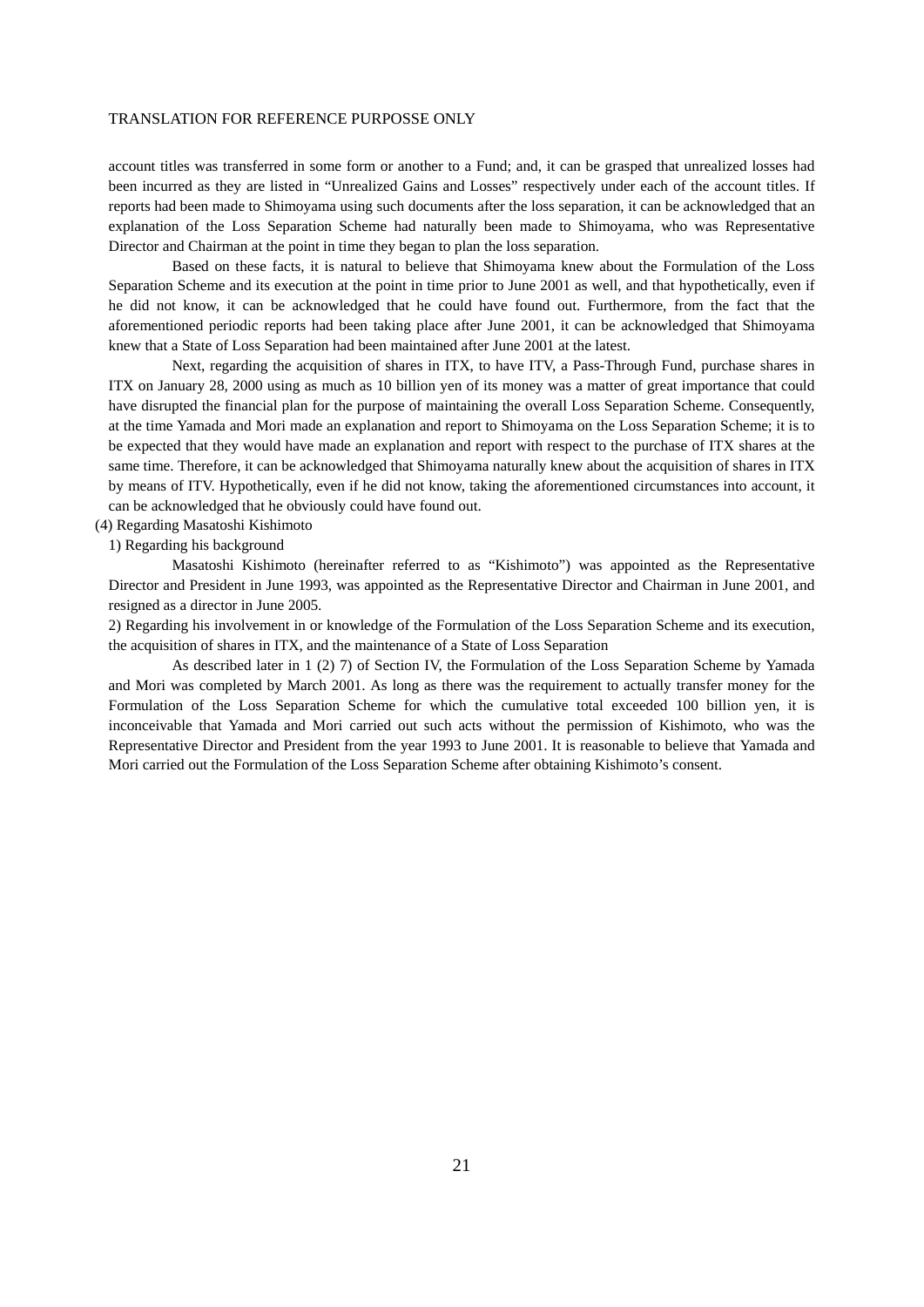In addition, Kishimoto, as the Representative of Olympus, signed the Written Agreement (dated July 18, 2003) of the Term Extension Agreement (extended until July 22, 2008) of the Loans Secured by Accounts (30 billion yen) to CFC by LGT Bank based on the Written Agreement dated July 23, 1998, as well as the Written Agreement dated July 14, 2003 of the Comprehensive Agreement Granting Collateral Interest with respect to said loan. Because it is inconceivable that Kishimoto did not know about the content and purpose of these agreements that he himself signed as the Representative of Olympus, it is reasonable to acknowledge that Kishimoto knew the meaning of the Loans Secured by Accounts (30 billion yen) to CFC by LGT Bank, and that Kishimoto was actively involved in the acts for the purpose of maintaining a State of Loss Separation. Furthermore, as previously described in (3) 2), Kishimoto, along with Kikukawa and Ohta, had been receiving periodic reports from Yamada and Mori with respect to the fact that the losses were in a state of having been separated and the status of unrealized losses in said state. Therefore, it can be acknowledged that Kishimoto also knew about and had consented to the fact that a State of Loss Separation had been maintained.

Furthermore, regarding the acquisition of shares in ITX, to have ITV, a Pass-Through Fund, purchase shares in ITX on January 28, 2000 using as much as 10 billion yen of its money was a matter of great importance that could have disrupted the financial plan for the purpose of maintaining the overall Loss Separation Scheme. Consequently, at the time Yamada and Mori obtained the prior consent of Kishimoto, who was the Representative Director and President at the time, with respect to the Loss Separation Scheme; it is reasonable to believe that they would have explained and obtained consent with respect to the purchase of ITX shares at the same time. Therefore, it can be acknowledged that Kishimoto naturally knew about and had consented to the acquisition of shares in ITX by means of ITV.

#### (5) Regarding Tsuyoshi Kikukawa

1) Regarding his background

To give a brief background of Tsuyoshi Kikukawa (hereinafter referred to as "Kikukawa"), he was appointed as a director in June 1999, came to be in charge of the Management Planning Department, Administration/ Finance Department, Human Resources and Accounting Department, was appointed as a director and the Head of the Corporate Center in April 2001, and as the Representative Director and President in June 2001.

2) Regarding his involvement or knowledge with respect to the Formulation of the Loss Separation Scheme and its execution, the acquisition of shares in ITX, and the maintenance of a State of Loss Separation

As described later in 1 (2) 6) of Section IV, in September 1999, indications were made by KPMG AZSA LLC to Yamada and Mori to the effect that they were trying to commit acts of "Tobashi"; and, with this indication serving as impetus, Olympus posted extraordinary losses of 16.8 billion yen as losses under "Tokkin and Swaps" in the half-year period ending September 1999. Based on circumstances such as Olympus' non-consolidated net income for the current period being around 4.7 billion yen at the time of the fiscal year ending March 1999, and a "Loss on Sale of Securities" totaling approximately 7 billion yen (portion of terminated short-term "Tokkin" 6.4 billion yen) having been disclosed on April 23, 1999 after a report to the Board of Directors (Management Committee), it is clear that at the time, it was an extremely important management issue for Olympus as to whether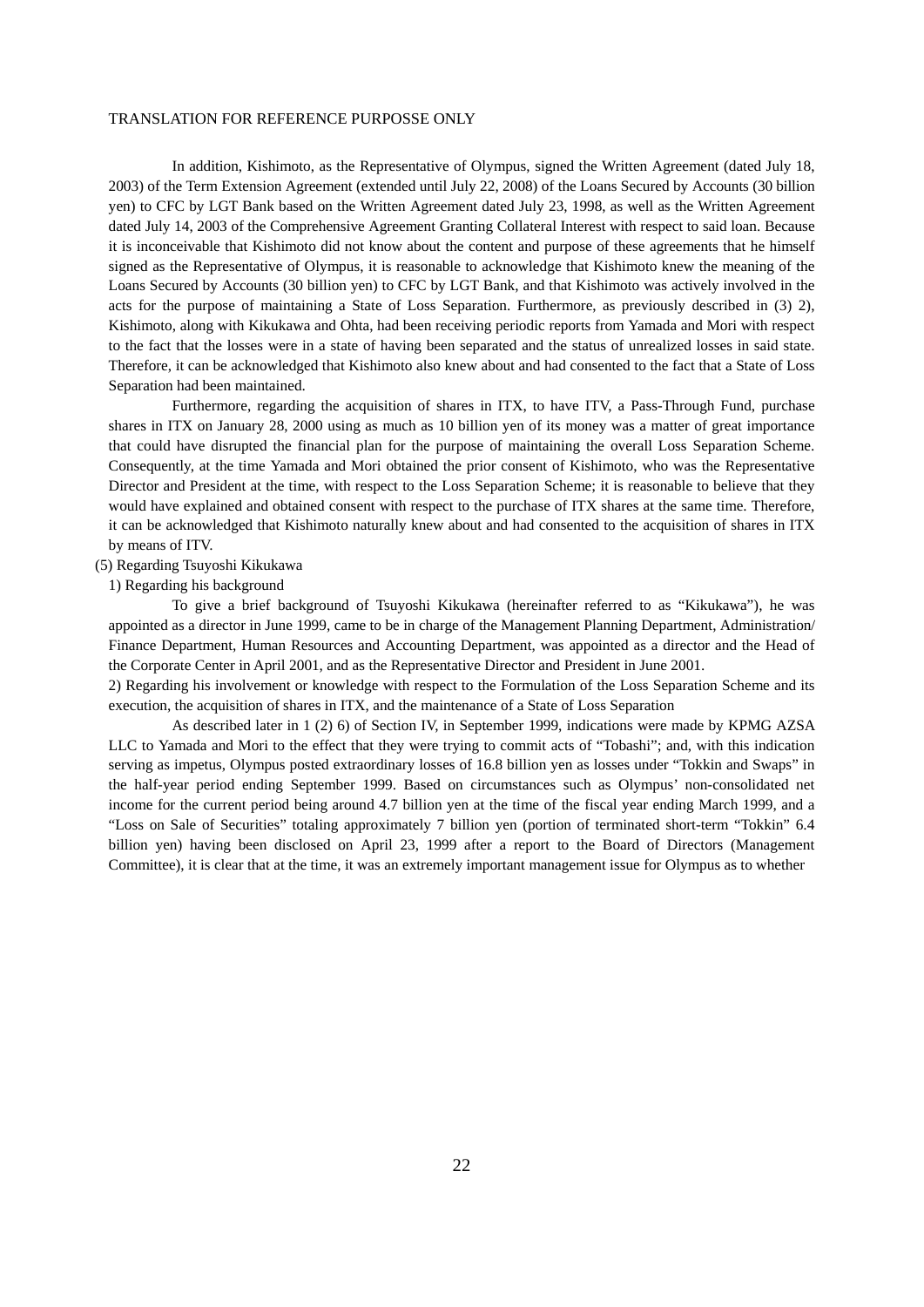or not it would post extraordinary losses of 16.8 billion yen. It is to be expected that the circumstances with respect to that point would have been reported to Kikukawa, who was the officer in charge.

After Kikukawa was appointed as the director in charge of the Administration/ Finance Department in June 1999, at the Management Committee meeting of January 28, 2000, under the agenda entitled "Classification

arranged by purpose of liquidity on hand and its management method," resolutions were passed for  $\mathbb{Z}$  the purchase

of investment equity in LGT-GIM (40 billion yen), which was the execution of a preparatory act for the Europe

Route in the Loss Separation Scheme,  $\mathbb D$  the investment of 30 billion yen in a Business Investment Fund (GCNVV),

the main purpose of which was similarly the execution of a preparatory act for the Domestic Route in the Loss

Separation Scheme, together with  $\mathbb{Z}$  a basic portfolio of financial assets with holdings of 68 billion yen in cash and

deposits and 45 billion yen in managed securities excluding government bonds and strategic holding shares. The

person who proposed said agenda is listed as Kikukawa. Of the aforementioned,  $\mathbb D$  and  $\mathbb D$  are core preparatory acts

for the purpose of loss separation, and  $\mathbb{Z}$  was necessary in the securing of the collateral to be provided upon raising

capital, which was a preparatory act for the purpose of loss separation. It is believed, however, that this was planned by Yamada and Mori for the purpose of continuing to hold the deposits and government bonds (which would be provided as collateral) as liquidity-on-hand assets, which would become necessary in order to maintain a State of Loss Separation. Regarding the aforementioned basic portfolio of financial assets, with Olympus' non-consolidated current assets totaling around 244.5 billion yen at the time (fiscal year ending March 2000), a little over 28% of it would be invested in LGT-GIM, a class fund that LGT Bank had set up and was managing, as well as in a Business Investment Fund (GCNVV). In addition, cash and deposits/ managed securities in excess of 110 billion yen would be held/ managed after having set up a basic portfolio of financial assets with the explanation that "until such time that a primary purpose is provided, we will aim for an improvement in capital efficiency." However, in light of the scale of said basic portfolio of financial assets and the magnitude of the effects it would have on Olympus' financial condition, it must be said that it is difficult to believe that Yamada and Mori succeeded in having Kikukawa propose said agenda item at the Management Committee meeting without having explained to Kikukawa the purpose of loss separation by means of the aforementioned basic portfolio of financial assets. Therefore, it is inconceivable that Kikukawa, who was the person that proposed said agenda at the Management Committee meeting (at the time, it was integrated with the Board of Directors), in addition to being the director in charge of the Management Planning Department, Administration/ Finance Department, Human Resources and Accounting Department, would have made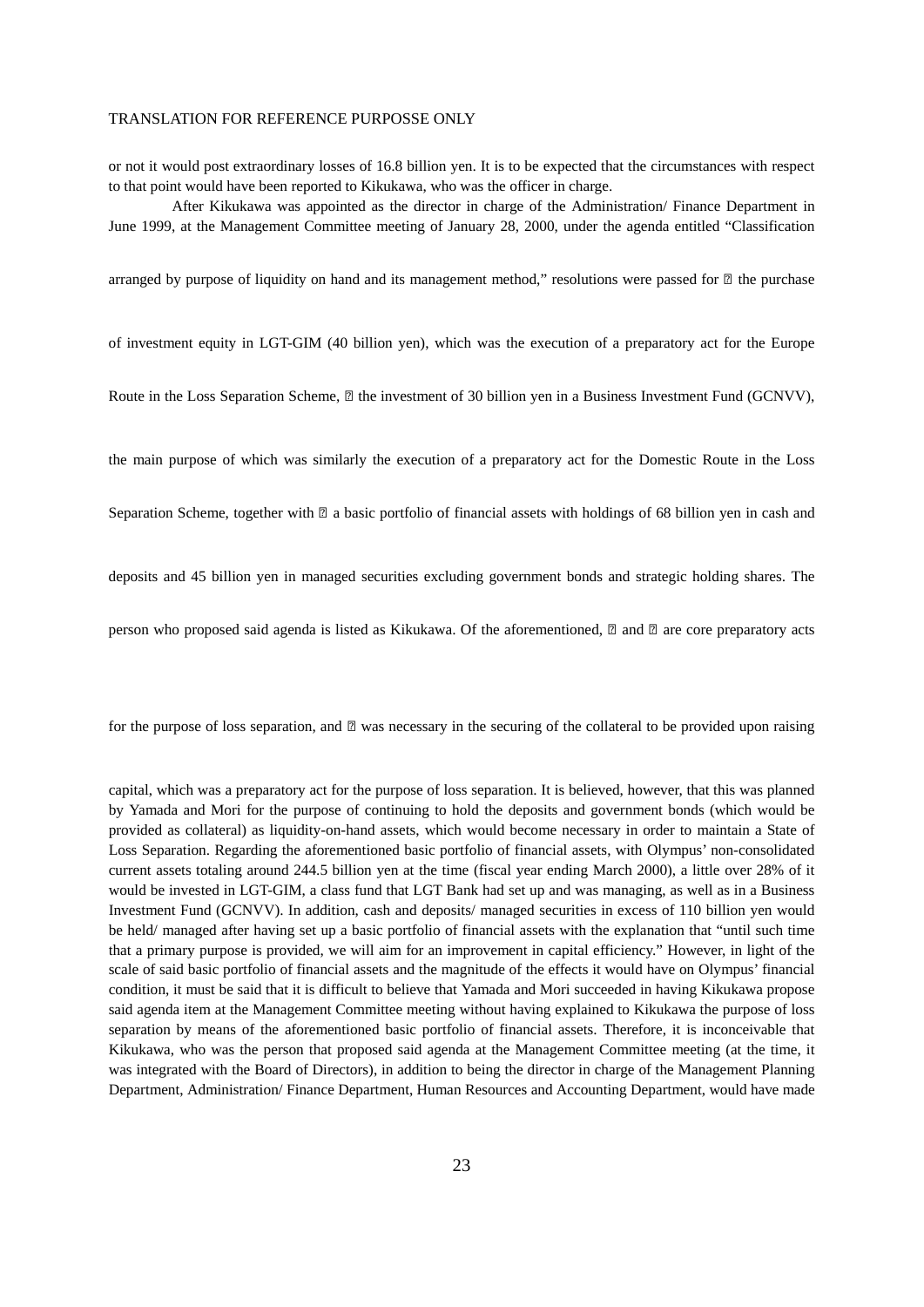the proposal at the Management Committee meeting without having known the true intention of  $\mathbb{Z}$  to  $\mathbb{Z}$ . It is

reasonable to believe that an explanation was made with respect to the true intention of the "Classification arranged by purpose of liquidity on hand and its management method" (the Loss Separation Scheme) by Yamada, who was the one who explained said agenda to Kikukawa, who made the proposal.

When taking into account the above circumstances, it can be acknowledged that on January 28, 2000, at the latest, Kikukawa knew about the execution of the Loss Separation Scheme that Yamada and Mori were trying to carry out, and had had consented to the same (for the very reason that he consented, he became the person to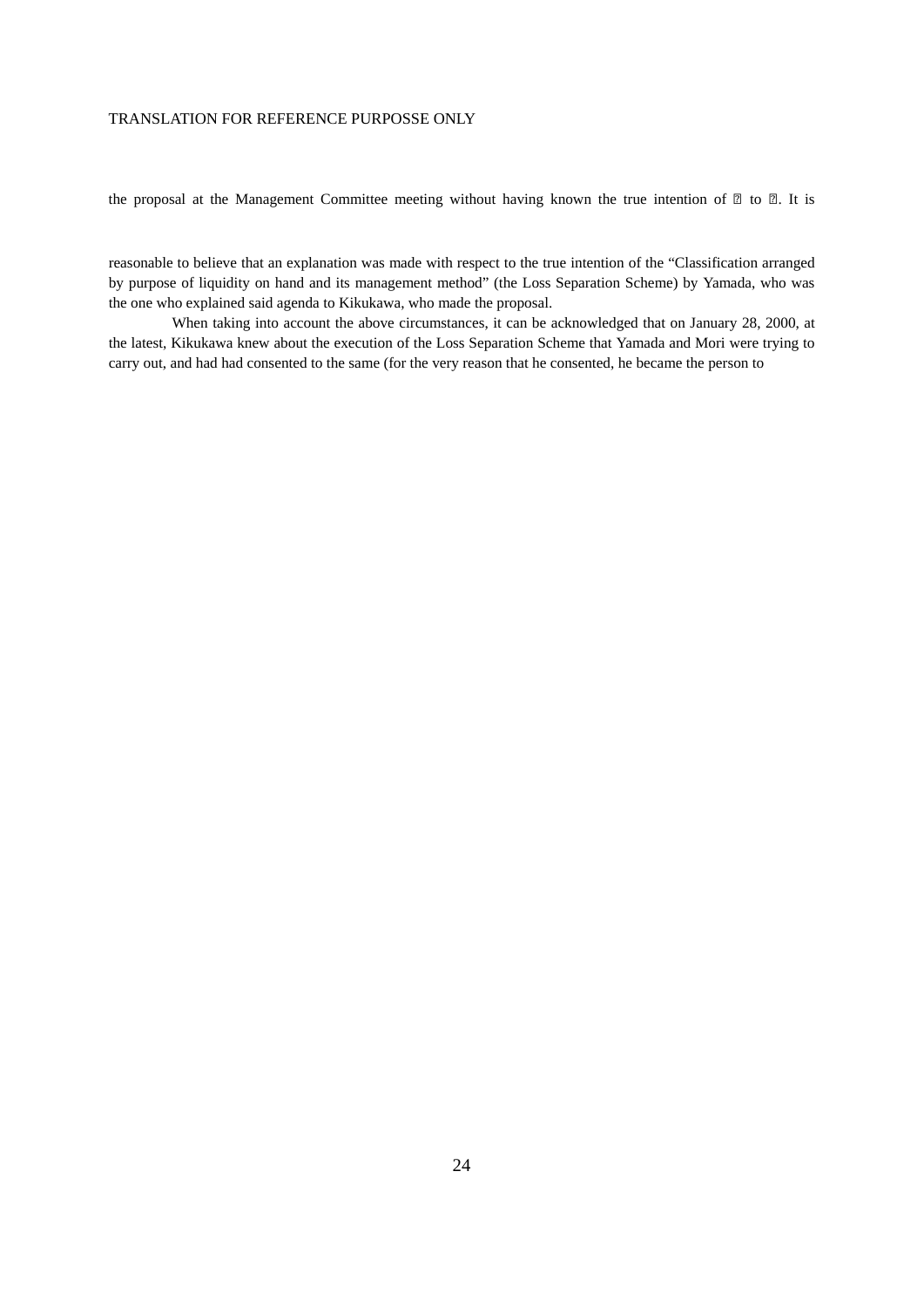propose the same at the Management Committee meeting).

In addition, Kikukawa was actively involved in the acts for the purpose of maintaining a State of Loss Separation. This includes signing, as the Representative of Olympus along with Kishimoto, of the Term Extension Agreement of the Loans Secured by Accounts dated July 18, 2003. Also, as previously described in (3) 2), Kikukawa, along with Kishimoto and Ohta, had been receiving periodic reports from Yamada and Mori with respect to the fact that the losses were in a state of having been separated as well as the status of unrealized losses in said state.

Therefore, it can be acknowledged that Kikukawa knew about and consented to the fact that a State of Loss Separation had been maintained.

Furthermore, regarding the acquisition of shares in ITX, to have ITV, a Pass-Through Fund, purchase shares in ITX on January 28, 2000 using as much as 10 billion yen of its money was a matter of great importance that could have disrupted the financial plan for the purpose of maintaining the overall Loss Separation Scheme. Consequently, at the time Yamada and Mori explained the Loss Separation Scheme and obtained the consent of Kikukawa, who was the director in charge of Finance and Accounting, it is reasonable to believe that they would have made an explanation with respect to the purchase of shares in ITX and the required cost, and obtained his consent at the same time.

Therefore, it can be acknowledged that Kikukawa naturally knew about and had consented to the acquisition of shares in ITX by means of ITV.

3) Regarding his involvement or knowledge with respect to the acquisition of shares in the Three Domestic Companies

In January 2000 at the latest, Kikukawa knew about and consented to the Formulation of the Loss Separation Scheme and its execution to separate the huge amount of unrealized losses (95 billion yen–100 billion yen) to Funds outside the company, and subsequently, as previously described in (3) 2), had been receiving periodic reports from Yamada and Mori and others with respect to the status of the separated losses. Consequently, it is believed that Kikukawa, at the time, knew that there was a huge amount of losses (losses that had been separated) that should be settled (in other words, that there was the necessity for a Loss Separation Settlement). Because of this, at the time Yamada and Mori executed the Loss Separation Scheme that they formulated, it is reasonable to believe that they would have made an explanation to and obtained the consent of Kikukawa, who was the Representative Director and President at the time. Therefore, it is clear that Kikukawa knew that the money for the shares in the Three Domestic Companies based on the Board of Directors' meeting resolution of February 22, 2008 would be used for the purpose of the Loss Separation Settlement Scheme.

4) Regarding his involvement or knowledge with respect to the FA fee related to the Gyrus acquisition

As previously described in 2), Kikukawa knew about and had consented to the Formulation of the Loss Separation Scheme and its execution; and in addition, as previously described in 3), he had received an explanation of and had consented to the Loss Separation Settlement Scheme. Furthermore, he granted approval on the approval circular as the final decision-maker concerning the FA fee related to the Gyrus acquisition. At the same time, he signed both the FA Agreement, which set forth the framework of the fee, and the Revised FA Agreement as the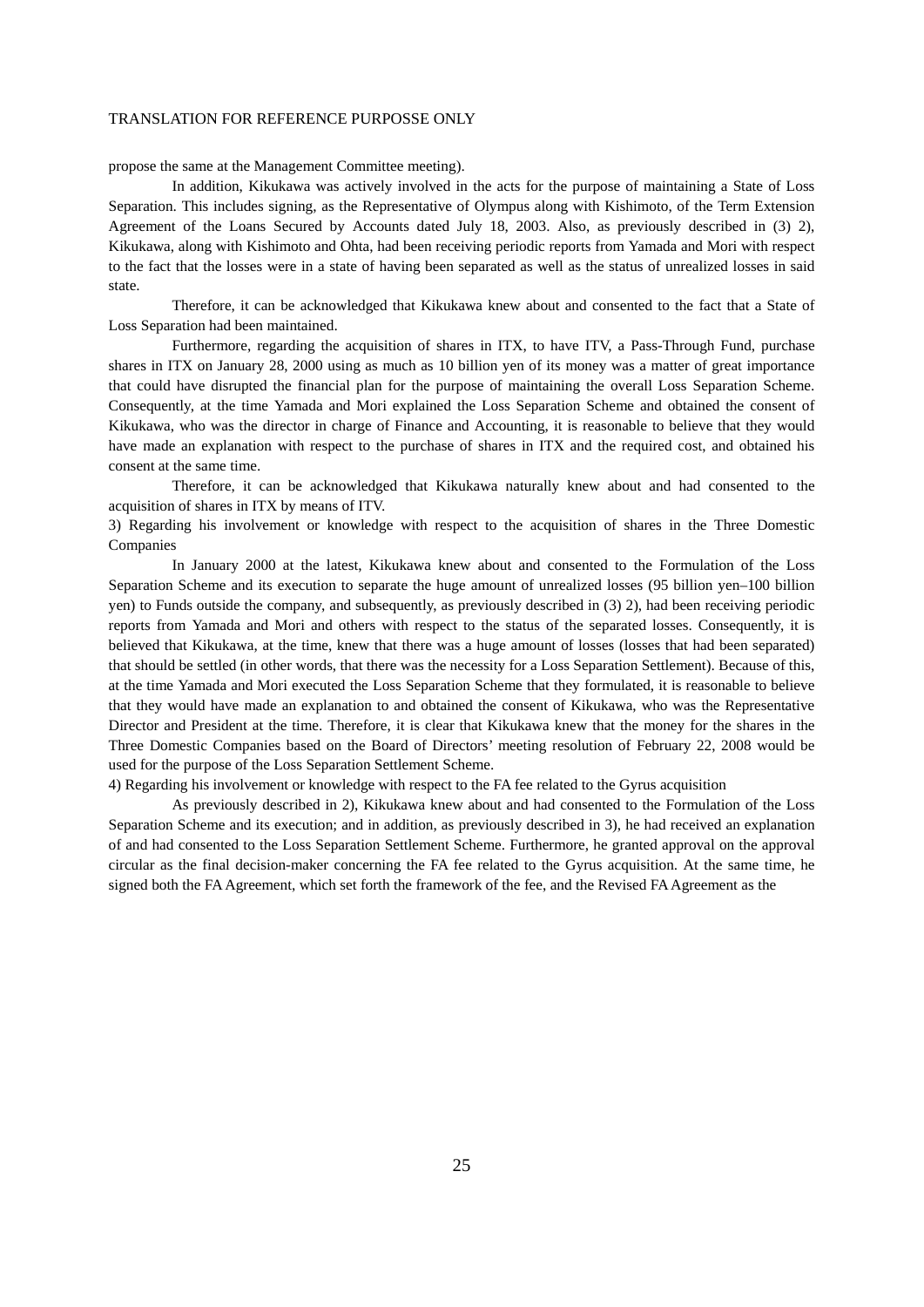Representative of Olympus. Further, he signed the Written Agreement granting veto rights to the Preferred Shares as the Representative of Olympus, which would become the main reason for purchasing Gyrus' Preferred Shares for the extremely high price of 620 million dollars.

Therefore, it is clear that Kikukawa knew that the fee payable to the FA related to the Gyrus acquisition (the purchase price for the Warrant Purchase Rights and the Preferred Shares) would be used in the Loss Separation Settlement Scheme.

## (6) Regarding Hironobu Kawamata

## 1) Regarding his background

Hironobu Kawamata (hereinafter referred to as "Kawamata") was transferred from March 1988 to the Treasury Group in the Accounting Department, which was the department in charge of the management of financial assets at the time. After working at the Finance Group in the Accounting Department (and the Finance Group in the Administration/ Finance Department) from October 1990, he served as the Group Leader of the Finance Group in the Administration/ Finance Department from April 1997 to the end of March 2000 (thereafter the Administration/ Finance Department Finance Group Leader until March 2001). Subsequently, he was temporarily transferred to Olympus America in May 2000, served as the Head of the Accounting Department from October 2004 to June 2009 (Head of the Business Support Headquarters in April 2007), and was appointed as a director in June 2009.

2) Regarding his involvement or knowledge with respect to the Formulation of the Loss Separation Scheme and its execution, the acquisition of shares in ITX, and the maintenance of a State of Loss Separation

From the fact that Kawamata was working from March 1998 to March 2000 in the Group that was in charge of the management of financial assets at Olympus, and that said Group at the time was generally made up of around 4 people, the possibility cannot be ruled out that he knew about, or could have found out about the Formulation of the Loss Separation Scheme, the acquisition of shares in ITX, and the maintenance of a State of Loss Separation that were being carried out by Yamada, who was his superior at the time, and Mori, who was either his subordinate or colleague at the time. In the process of the investigation by this Committee, however, we found no evidence by which it could be acknowledged that Kawamata knew about or could have found out about such acts at the time.

3) Regarding his involvement or knowledge with respect to the acquisition of shares in the Three Domestic Companies

We found no facts to support that Kawamata was in a situation to know about, or could have found out that the money for the shares in the Three Domestic Companies would be used for the purpose of settlement of the loss separation.

4) Regarding his involvement or knowledge with respect to the FA fee related to the Gyrus acquisition

We found no facts to support that Kawamata was in a situation to know about, or could have found out that the FA fee related to the Gyrus acquisition would be used for the purpose of the settlement of the loss separation at the point in time prior to the start of the Loss Separation Settlement (after February 2008).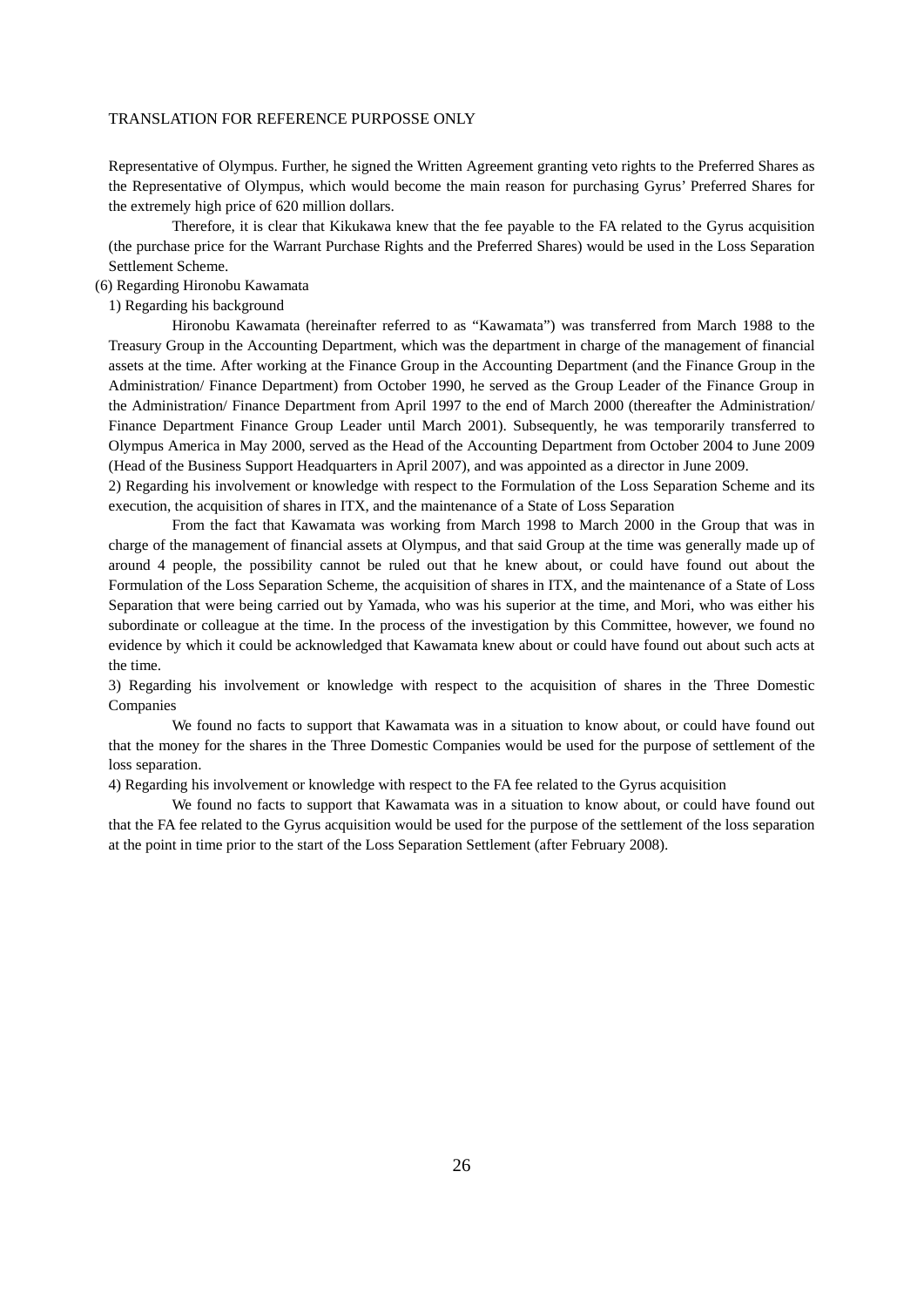However, at the time from the end of the year 2008 to the spring of the year 2009, as the Head of the Accounting Department, Kawamata actually received indications from KPMG AZSA LLC that the FA fee related to the Gyrus acquisition was excessive. With respect to this point, as will be described later in detail in 2 (4) 2) B of Section VIII, Ernst & Young ShinNihon LLC, who had been appointed as Olympus' accounting auditors in June 2010, reached a conclusion acknowledging the accounting treatment done in March 2010 for the purchase price of Gyrus' Preferred Shares as "goodwill," after they had obtained an understanding of the items of concern, etc., that KPMG AZSA LLC had concerning the FA fee for Gyrus. Therefore, due to the fact that the accounting auditors had acknowledged the posting of goodwill, Kawamata judged that there were no problems with the FA fee related to the Gyrus acquisition, and it is believed that it cannot be said that he knew about or could have found out that the FA fee would be used for the purpose of settlement of the loss separation.

### (7) Masaharu Okubo

#### 1) Regarding his Background

Masaharu Okubo (hereinafter referred to as "Okubo") was elected Director in June 1998, and on April 1, 2001 took the position of Division Manager of the Operations Division, reporting to the Center Head of the Corporate Center. From July 1, 2001 until the end of October 2002, he served as the Center Head of the Corporate Center. (At this point, Yamada, Mori, and Nakatsuka, who had been involved in maintaining the State of Loss Separation, were reporting to Okubo.)

2) Okubo's involvement in or knowledge about the development and implementation of the Loss Separation Scheme, acquisition of the ITX shares and maintenance of the State of Loss Separation

We have not found any facts that can confirm that, as of April 1, 2001 when he assumed the position of Division Manager of the Operations Division reporting to the Center Head of the Corporate Center, Okubo had any knowledge of the loss separation that had been already accomplished by this time, or of any of the acts of Yamada, Mori and others thereafter until October 2002 that were undertaken to maintain the State of Loss Separation. Further, as stated in (3) 2) above, at least from the time that Kikukawa took the position of President in June 2001, Yamada and Mori had periodically—about twice each year—given reports directly at meetings attended by Kishimoto, Kikukawa, and Ohta with respect to the status of the unrealized losses that had been separated from Olympus and managed through Funds. In consideration of the fact that we have found no evidence to confirm that Okubo had ever attended these meetings, it can be acknowledged that none of said reports were ever presented to Okubo.

We have considered the facts detailed below in order to determine whether or not Okubo could have had knowledge of the State of Loss Separation at the time of his assumption of the post of Division Manager of the Operations Division, which oversaw the Finance Department, on April 1, 2001, by which time the State of Loss Separation had been already accomplished:

A complex scheme was used to separate losses, such as using multiple overseas Funds to pass the losses through,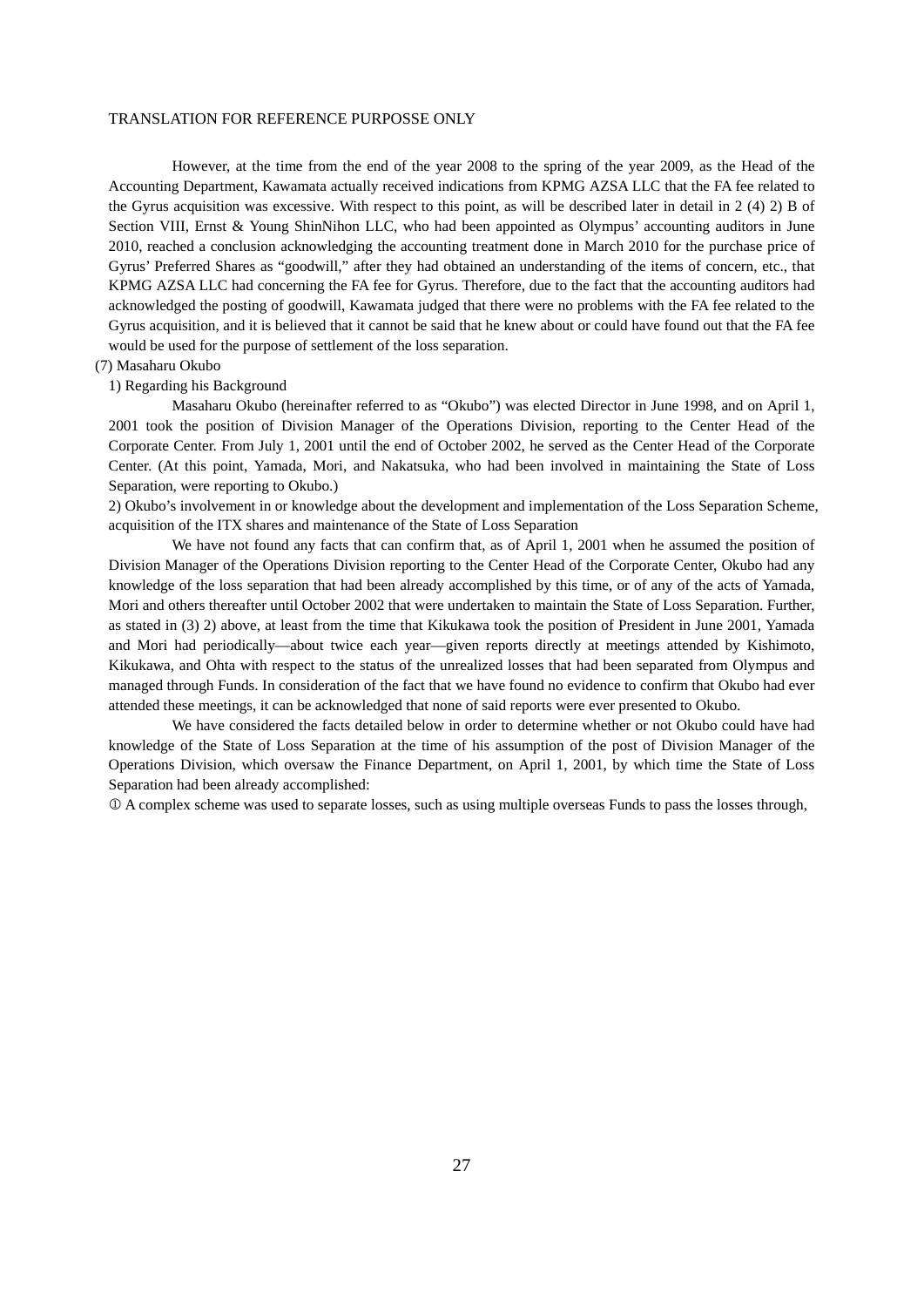in order to make the mechanism not so easy to immediately understand;

 Meetings were held in advance with LGT Bank and Commerzbank with regard to making deposits with these banks as well as pledging such deposits as collateral so that it would not be possible to tell from bank statements that these deposits were serving as collateral. Therefore, such meticulous cover-up efforts with the assistance of these outside third parties made it very difficult to detect the presence of said deposits and their role as collateral; and,

 There was never a dispute between LGT Bank, Commerzbank, and the business investment fund concerned (GCNVV), and therefore opportunities scarcely arose that could have led to the uncovering of the State of Loss Separation. In view of the above facts, it can hardly be acknowledged that [Okubo] could have possessed any knowledge of the State of Loss Separation, which had been already accomplished by that time.

 In addition, we have considered the following facts in order to determine whether or not Okubo could have found out about the additional acts that Yamada, Mori, and others had engaged in for the purpose of maintaining the State of Loss Separation after Okubo's assumption of the post of Division Manager of the Operations Division, which oversaw the Finance Department, on April 1, 2001 until October 2002:

 Okubo was in charge of the Corporate Center (or the Operations Division, which was under the control thereof) for only about one year and seven months.

 Immediately before taking up the above position, Okubo was the Head of Department of the Analysis Instruments Business Department, and there is no record to indicate that, at any point even prior to this, that he had ever held any position in either the Finance Department or the Accounting Department. Therefore, he lacked sufficient knowledge of financial and accounting matters.

 During the time that Okubo was in charge of the Corporate Center (or the Operations Division, which was under its control), a deposit that had been held with the Societe Generale was increased by 15 billion yen, while a deposit of 15 billion yen was withdrawn from Commerzbank prior to maturity (as of the end of March 2001, there was already a deposit of 30 billion yen with the Societe Generale). While this is the only act carried out during that time that may possibly be suspected of being intended for the maintenance of the State of Loss Separation involving Olympus as a directly involved party, it represents nothing more than a simple transfer of funds, and it is hardly unusual for a deposit to be transferred from one foreign bank to another.

In view of the above facts, it can hardly be acknowledged that Okubo, who was a Director at that time, could have found out about any of the additional acts that Yamada, Mori, and others were engaging in for the purpose of maintaining the State of Loss Separation.

Therefore, we have found no facts that might confirm that Okubo had found out, or could have found out that the State of Loss Separation was being maintained at that time.

Furthermore, as far as the ITX shares were concerned, these shares were acquired by ITV on March 31, 2000, an event that took place before Okubo had taken up the post of Division Manager of the Operations Division, which oversaw the Finance Department; and therefore, it can scarcely be acknowledged that he had known, or could have known of the acquisition of the ITX shares.

3) Okubo's involvement in or knowledge of the acquisition of the Three Domestic Companies and the FA fee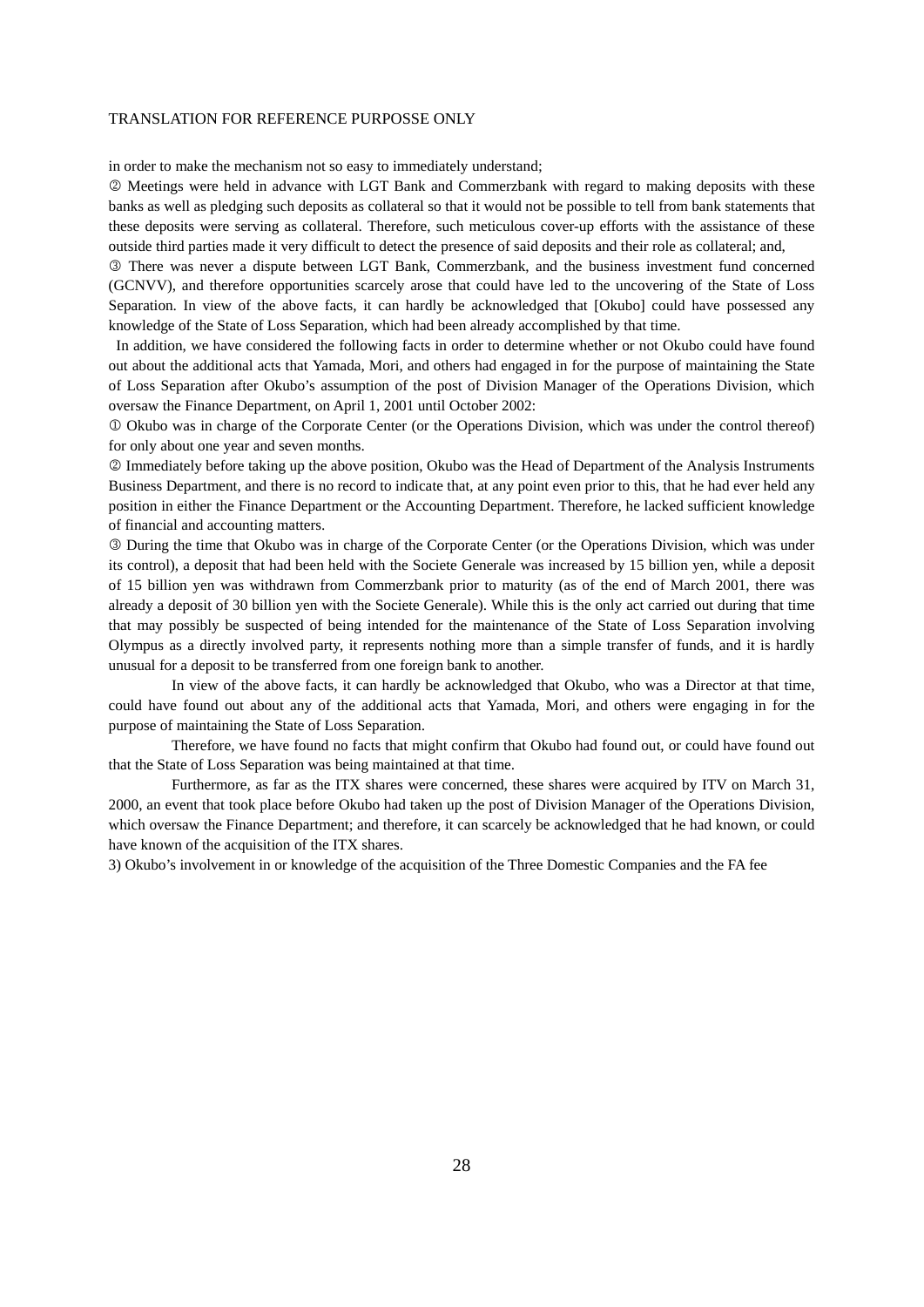# relating to the acquisition of Gyrus

Okubo ceased to be director in charge of the finance as of October 2002. We have uncovered no facts that might confirm that Okubo had, or could have had any knowledge that the purchase price for the shares of the Three Domestic Companies and the FA fee relating to the acquisition of Gyrus were intended for the settlement of losses.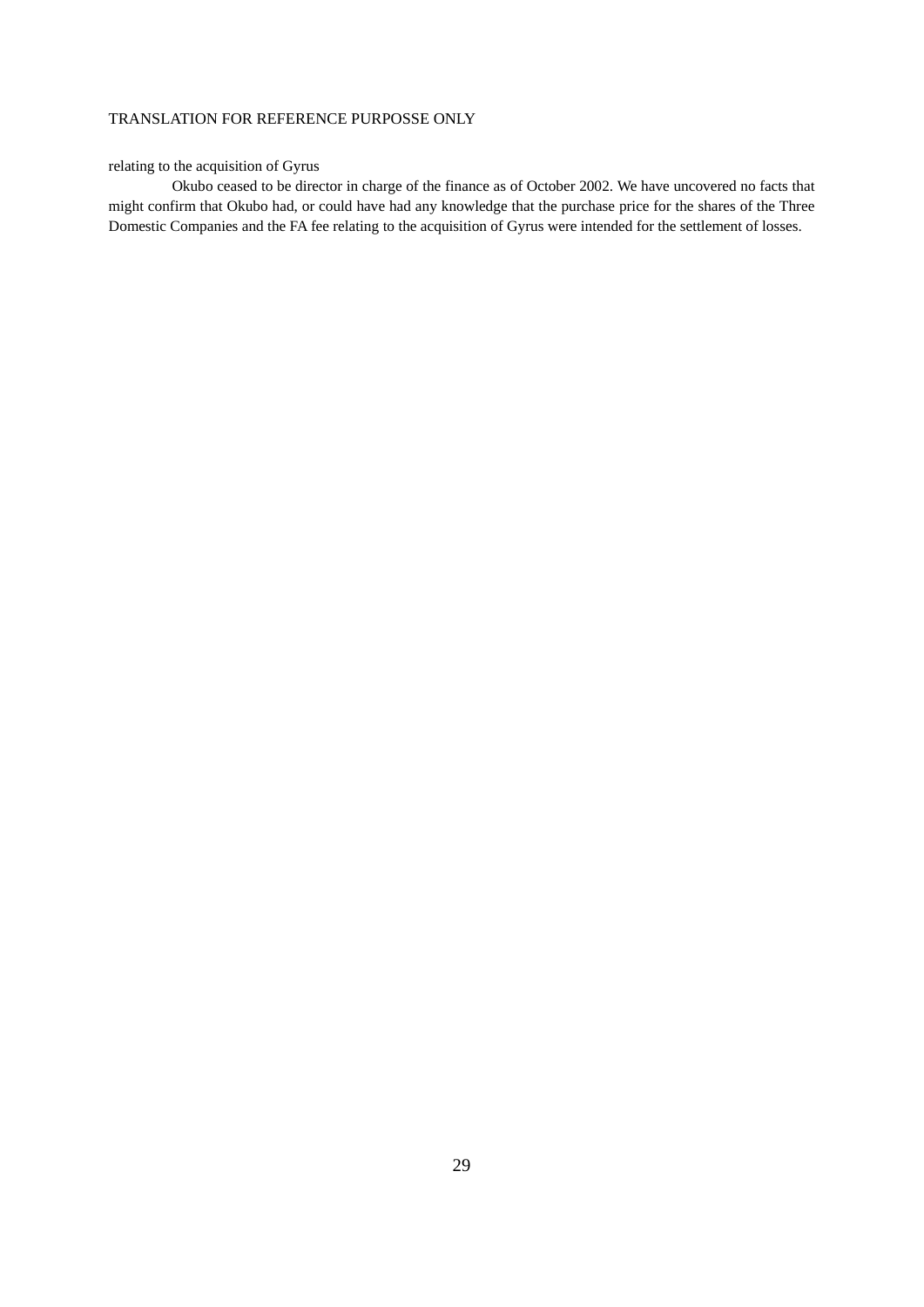IV. Whether or not Directors violated the duty of due care of a prudent manager in connection with the Formulation of the Loss Separation Scheme and the maintenance of the Scheme

1. Facts that serve as the premise in determining liability

In addition to the facts that are stated in Section III. "Overview of the Incident, and people who were involved in or knew the Series of Problems associated with the Incident" above, we describe the following facts (in chronological order) that premise the process of assessing whether or not there were violations of the duty of due care of a prudent manager on the part of Directors in connection with the Formulation of the Loss Separation Scheme (preparatory acts for the purpose of loss separation, and acts of loss separation).

(1) Up to the planning of the Loss Separation Scheme (up to the early part of the year 1998)

1) Losses arising from the management of financial assets

During the early part of the 1980s, Olympus had managed its financial assets using financial commodities that carry relatively low risk. Starting in 1985, however, the company, in addition to the safe financial commodities that it had been using, began to manage its financial assets using primarily bonds, foreign bonds, stock futures, and bond futures, and by the end of the 1980s had begun to use interest rate swaps and foreign exchange swaps, structured bonds that incorporated such derivatives, and structured bonds linked to the Nikkei Stock Average and other equity indexes. In addition, in the late 1980s Olympus started to invest its financial assets in specified money trusts and specified fund trusts (hereinafter collectively referred to as "Tokkin").

However, the collapse of the so-called bubble economy around 1990 left Olympus with losses that resulted from the investments which the company had made earlier on to manage its financial assets. Olympus began to rely heavily on Tokkin in the hope of recouping the losses, while making attempts to make up for a substantial amount of the losses through derivatives and other such financial commodities. The use of these commodities, however, only resulted in deepening the losses, and by about 1998, the size of the company's unrealized losses had ballooned to nearly 95 billion yen.

In the mid-1990s and thereafter, Yamada and Mori made the decisions as to which financial commodities should be purchased. Yamada and Mori also regularly made reports on the status of Tokkin and other financial assets to the Director responsible for accounting at meetings that were held about once a month. (It should be noted that the company's "Asset Management Standards (rules on the management of surplus money and the control and management of derivatives transactions)" implemented on March 25, 1997 (hereinafter referred to as "Asset Management Standards") stipulate that the Head of Department of the Accounting Department must submit reports to the aforesaid Director at least once a month with regard to the status of financial assets.) 2) Changes to accounting standards

Around 1997, many discussions began to take place over possible changes to the accounting standards for financial commodities that centered on the introduction of mark-to-market accounting, which would eventually aid in bringing Olympus' unrealized losses out into the open. Olympus had been given relevant information by its accounting auditor, Asahi Auditing Corporation (presently KPMG AZSA LLC; hereinafter collectively referred to as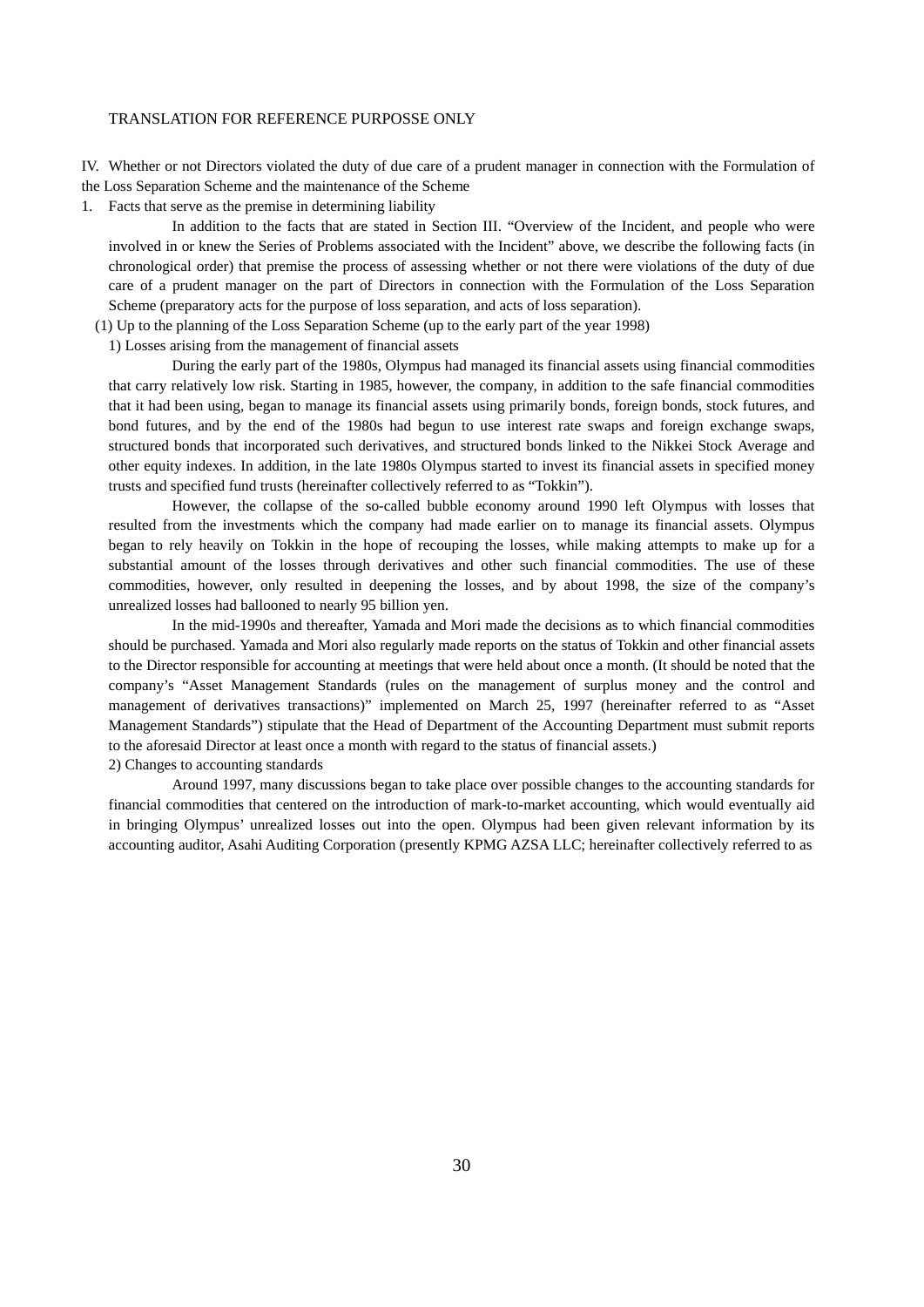"KPMG AZSA LLC"), and, by the beginning of 1998 at the latest, had become aware of the push towards the introduction of mark-to-market accounting. It should be noted that the official switch from historical cost accounting to mark-to-market accounting was publicly announced after the "Accounting Standards for Financial Instruments" came into effect in January 1999 (prior to that, either the "basket type cost method" or "basket type lower of cost or market method" was permitted to account for Tokkin intended for asset management; however, under the aforesaid standards, each component of trust assets must be marked to market). Said standards apply to any fiscal year that commenced after April 2000.

(2) Formulation of the Loss Separation Scheme (from January 1998 to March 2001)

1) Start of discussions on a possible Loss Separation Scheme

Once it became clear in early 1998 that, as mentioned above, mark-to-market accounting would be introduced in the near future, which would require that financial commodities be marked to market, Olympus found itself with a massive amount of unrealized losses which totaled approximately 95 billion yen, and which would need to be posted as valuation losses on the company's books. Under the circumstances, discussions began to take place primarily between Yamada, who was the Head of Department of the Administration and Finance Department at that time, and Mori, who was then the Assistant Head of Department of said department with regard to prospects for a scheme that would prevent the unrealized losses on financial assets from being posted on the company's books (i.e., deferment of the posting of unrealized losses).

Both Yamada and Mori consulted with domestic and foreign securities firms in an attempt to find ways to deal with the situation; however, they were unable to find radical measures that might prove effective. Around this time, Yamada and Mori began holding discussions with Nakagawa from Axes (Japan) Securities Co., Ltd., and Sagawa from Axes America, with whom they had previously consulted concerning the management of investments, to consider using a "tobashi" scheme to transfer the [unrealized] losses to Funds that would not be excluded from Olympus' consolidated accounting so that the losses would not show up on its financial statements. Yamada and Mori then asked Sagawa and Nakagawa to create Receiver Funds to which the losses would be transferred by way of the "tobashi" scheme and which would be excluded from Olympus' consolidated accounting, and by March 1998 CFC and QP were formed as Funds of Cayman registry.

2) Formulation of the Loss Separation Scheme

Yamada and Mori, after having consulted with the aforesaid Nakagawa and Sagawa, devised a method for preventing the unrealized losses from being uncovered (Loss Separation Scheme) by allowing the Receiver Funds, which would be excluded from Olympus' consolidated accounting, to purchase the company's financial commodities that carried large unrealized losses at their book value. It should be noted that Yamada and Mori had informed Kishimoto, who was the President at that time, of the formulation and implementation of the Loss Separation Scheme, and had obtained his approval.

In order to implement the Loss Separation Scheme developed by Yamada and Mori, it was necessary to have Receiver Funds that could acquire by transfer the company's financial commodities that carried the unrealized losses, and it was also necessary to ensure that such Receiver Funds had sufficient capital to purchase said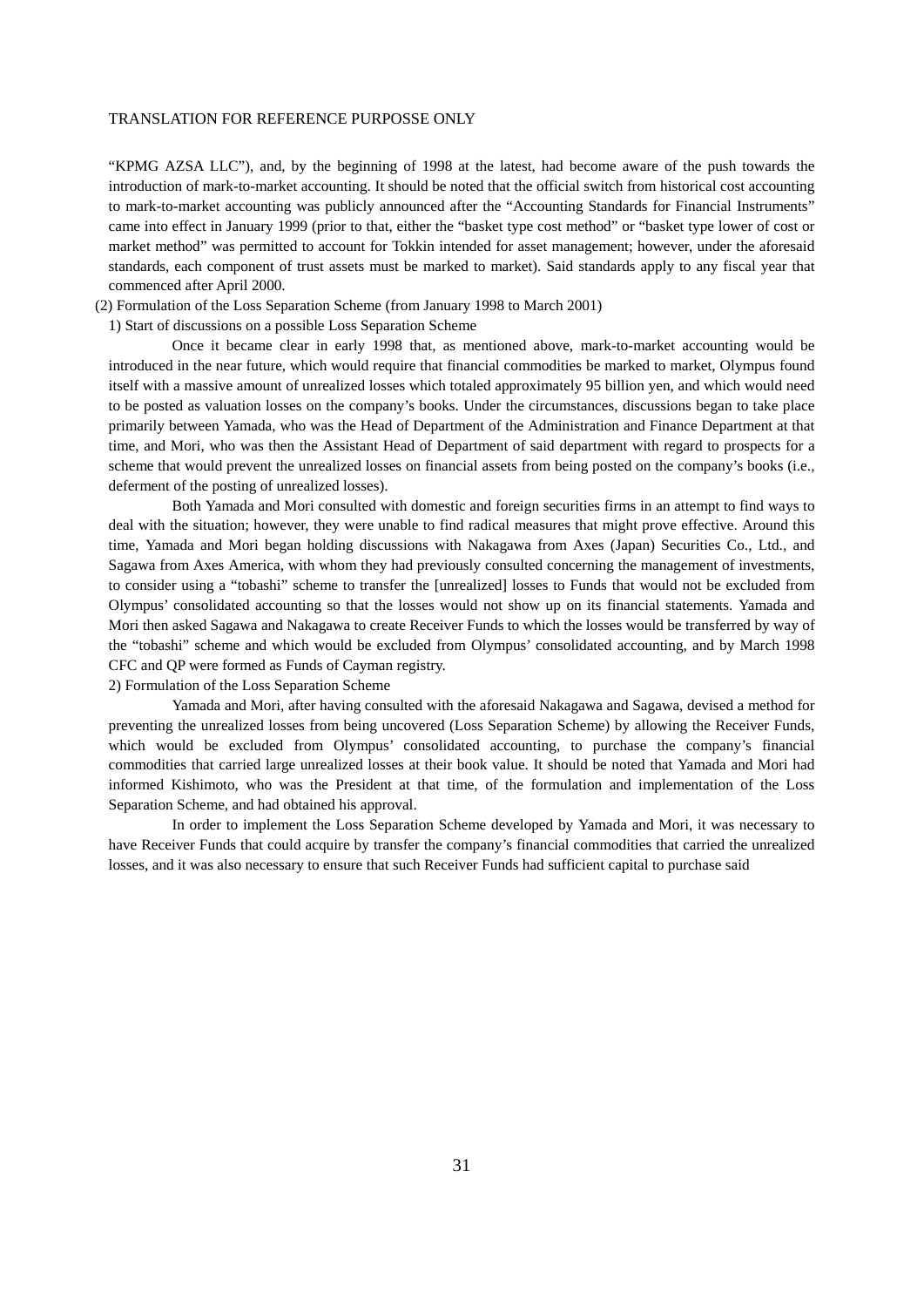financial commodities at prices equivalent to their corresponding book values. To prepare for the loss separation, Yamada and Mori decided to inject capital from Olympus into CFC and QP, which were the Receiver Funds, to be used to acquire by transfer the company's financial commodities that carried the unrealized losses at their book value. In order to inject the necessary capital, Yamada and Mori, after having consulted with the aforesaid Nakagawa and Sagawa, developed two methods, as follows:  $\mathbb D$  have the Receiver Funds take out a loan from a bank against Olympus's bank deposits as collateral; and  $\oslash$  have a business investment fund, which would be undertaken by Olympus, transfer the necessary capital to the Receiver Funds.

In actual practice, the injection of capital into CFC and QP, which were the Receiver Funds, from Olympus was carried out primarily via three routes (hereinafter said three routes shall be individually referred to as the "Europe Route," the "Singapore Route," and the "Domestic Route.") The details of each route are explained below.

3) Injection of capital into the Receiver Funds via the Europe Route (Preparatory act 1)

A. Direct loan from LGT Bank to CFC

Around March 1998, Yamada and Mori were introduced to a senior management member of LGT Bank by Yokoo of GC, and reached an agreement with said senior management member on a scheme under which Olympus would deposit assets, including Japanese government bonds, with LGT Bank, who would in turn make a loan to CFC against said deposit as collateral. Further, Mori had explained to LGT Bank that a collateralized loan scheme was necessary to enable Olympus to carry out the acquisition of a European company in a confidential manner, and LGT Bank gave its approval for the proposed scheme. In addition, while setting up this scheme, Mori had obtained prior confirmation from LGT Bank that a procedure would be used to ensure that documents (bank statements) sent to Olympus from the bank would not make it apparent that Olympus's assets deposited with the bank were being pledged as collateral.

Subsequently from April 1998 until September 1998, Olympus deposited approximately 21 billion yen in Japanese government bonds with LGT Bank. (Note that the amount of government bonds deposited with LGT Bank by Olympus amounted to 25 billion yen at the end of the half-year period ending September 1999, which increased to 35 billion at the end of the fiscal year ending March 2000.) Using the government bonds and other assets held in Olympus' account as collateral, LGT Bank executed a loan to CFC (hereinafter referred to as "Account Collateral Loan") (the first Account Collateral Loan provided to CFC by LGT Bank was for approximately 18 billion yen in 1998). It should be noted that at the time of execution of said loan, Olympus also entered into a blanket revolving collateral agreement with LGT Bank, which allowed deposits, marketable securities, or other assets held in Olympus' name at the bank to be pledged as collateral for CFC's present or future indebtedness to the bank. It should be also noted that no resolution was passed at any meeting of the Board of Directors, or no decision-making procedures were undertaken within Olympus that would enable Olympus to pledge collateral to a third party by entering into a blanket revolving collateral agreement arising from the lending of funds to CFC. (The provision of tens of billions of yen and more in assets as collateral against debt owed to a third party after the conclusion of such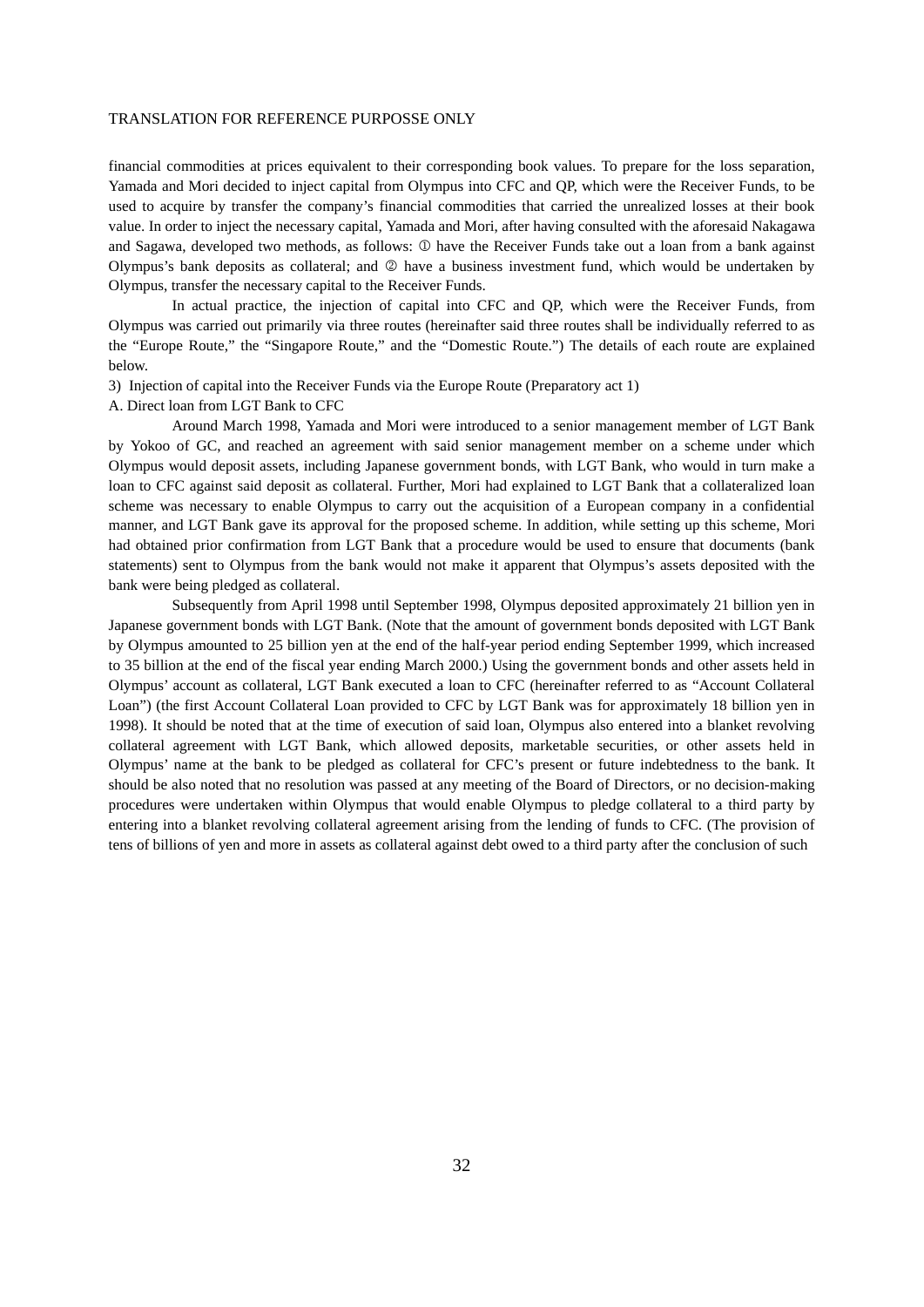blanket revolving collateral agreement would be deemed "substantial borrowing" under the old Commercial Code of Japan; and therefore, a resolution had to be passed at a meeting of the Board of Directors of Olympus.) Thereafter, LGT Bank set up a credit facility of 30 billion yen for CFC, and, in addition to the loan of approximately 18 billion yen mentioned earlier, extended another 12 billion yen prior to the end of 1998 (for a total amount of approximately 30 billion yen).

# B. Injection of capital from LGT-GIM

Another Europe route involved providing investment capital to LGT-GIM (i.e., owning an equity investment in LGT-GIM), which was a class Fund undertaken and managed by LGT Bank, and having the funds received as investment capital injected into the Receiver Funds.

(A) Resolution of and report to the Board of Directors' meetings

At the Board of Directors' meeting of Olympus which was held on January 28, 2000, a resolution was passed as detailed below with respect to the agenda item entitled "Money Management through the Purchase of Fund Shares." (It should be noted that we have found no evidence to confirm that any explanation was given at said meeting with regard to the fact that the money contributed to the aforesaid Fund would be injected into the Receiver Funds.):

Name of the Fund: LGT Premium Strategy G.I.M. (JPY) Fund Purpose: To gain a profit Purchase amount: No more than 40 billion yen Investment manager: LGT Capital Management Description of assets invested by the Fund: Diversified investments which are primarily stocks and bonds in the major markets around the world Investment period: 5 years

Subsequently, at the Board of Directors' meeting ([held together with a meeting of] the Management Committee) which was held on March 31, 2000, a report was presented entitled "Report on the Outsourcing of Money Management," which stated the following details in connection with the outsourcing of money management which was approved at the Board of Directors' meeting held on January 28, 2000:

Name of the investment trust purchased: LGT Class Fund PS Global Investable Markets (G.I.M.) Purchase amount: 35 billion yen

(comprised of Olympus: 15 billion yen; and Olympus Assets Management Limited [OAM): 20 billion yen) Date of purchase: March 21, 2000

Investment manager: LGT Bank in Liechtenstein

(B) Injection of capital into the Receiver Funds

As stated in the report presented at the Board of Directors' meeting held on March 31, 2001, Olympus, and OAM, which is a 100% owned subsidiary of Olympus, each made an investment into GIM through their respective accounts that they had opened at LGT Bank (Olympus invested 15 billion yen, and OAM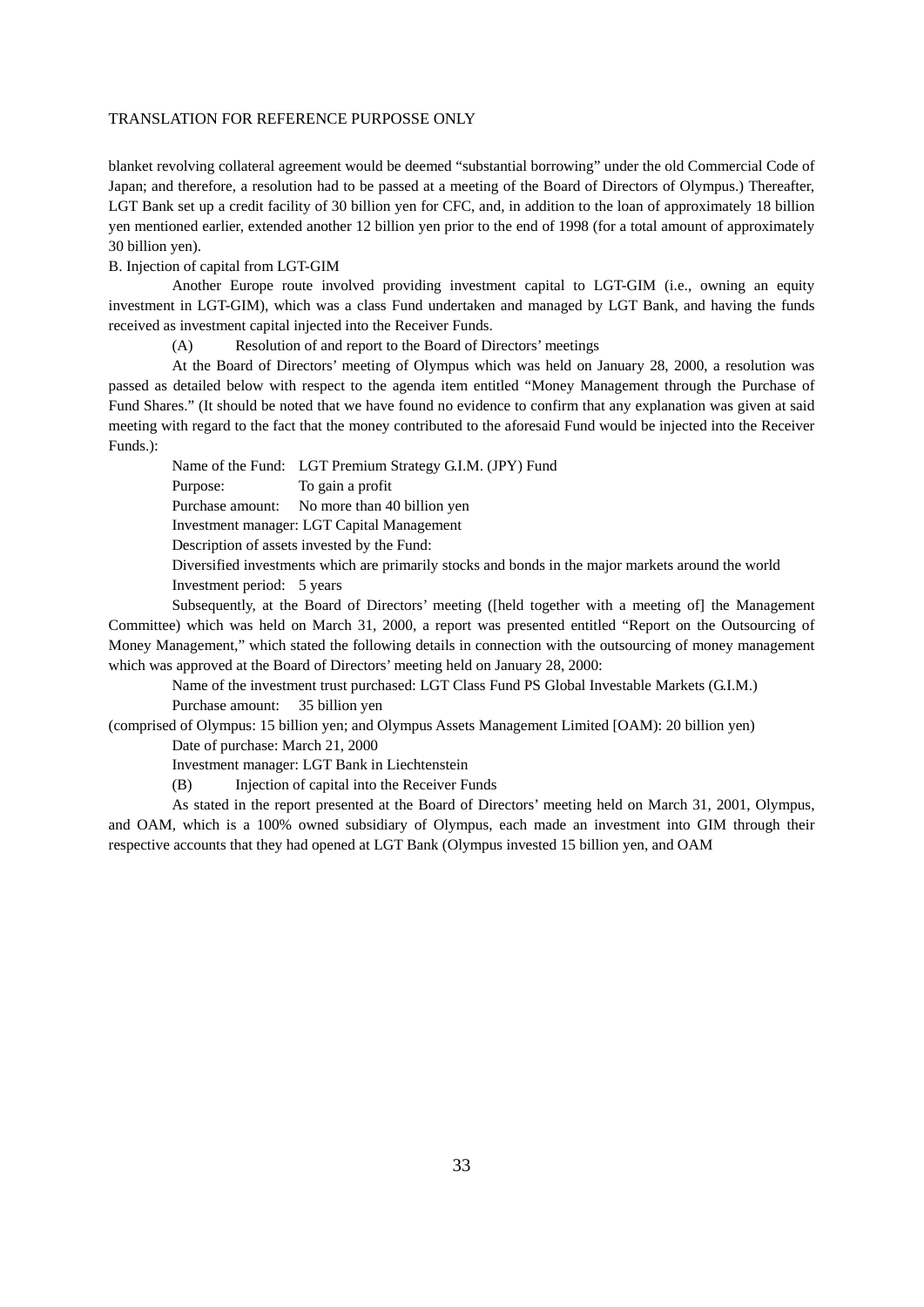approximately 20 billion yen) on March 17, 2000. Using the money that was gained through the above investment, LGT-GIM purchased corporate bonds issued by TEAO on March 21, 2000 and made a payment of 31 billion yen to TEAO. In turn, TEAO, using the money gained from the above transaction, provided investment capital of 30 billion yen in NEO, which was formed on the same day. NEO then made money transfers on March 23 and 24, 2000 for 19.4 billion yen in total to QP, which is one of the Receiver Funds. (In addition, from the remaining 10.6 billion yen NEO provided investment capital of 10.1 billion yen to ITV on March 22, 2000; and, as stated later, ITV used 10 billion from said investment capital to purchase ITX shares as of March 31, 2000.)

Note that subsequent to the money transfers referred to above, several two-way money transfers took place between NEO and QP.

4) Injection of capital into the Receiver Funds via the Singapore Route (Preparatory act 2)

A. Around 1998, Yamada and Mori, while looking for sources of funding to inject capital into the Receiver Funds, became acquainted, through Nakagawa, with Chan, who was working at Commerzbank International Trust (Singapore). Yamada and Mori then formulated a scheme under which Olympus would make a term deposit with Commerzbank, who would, as explained below, then make a loan to a special purpose company against said deposit as collateral, and said special purpose company would inject capital into the Receiver Funds through several Funds (hereinafter referred to as "Pass-Through Funds").

B. Loans from Commerzbank International Trust (Singapore) and the Societe Generale

Yamada and Mori, at a certain point after October 1999, undertook an arrangement for Hillmore, which was a special purpose company virtually controlled by Yamada and Mori, to begin taking out a loan from Commerzbank against Olympus' term deposit held at the bank as collateral. As of March 31, 2000, the term deposit that Olympus held with Commerzbank amounted to approximately 30.6 billion yen; and, as of September 30, 2000, the amount of the term deposit reached approximately 45.6 billion yen.

Subsequently, Chan left for another job at the Societe Generale in 2000. As a result, Yamada and Mori restructured the existing scheme of using the term deposit held with Commerzbank as collateral into a new scheme, under which a term deposit to be held with the Societe Generale now would be used as collateral. In other words, a term deposit was made with the Societe General in an equivalent amount to the term deposit held with Commerzbank, and, using the new term deposit as collateral, Easterside, another special purpose company which was also virtually controlled by Yamada and Mori, took out a loan from the Societe Generale, while, at the same time, the loan which Hillmore had taken out from Commerzbank was repaid. (Note, however, that as of March 31, 2001, the restructuring of the scheme had not been fully completed, and at that point, Olympus had still held the term deposit with Commerzbank for approximately 15 billion yen, while approximately 30 billion yen in term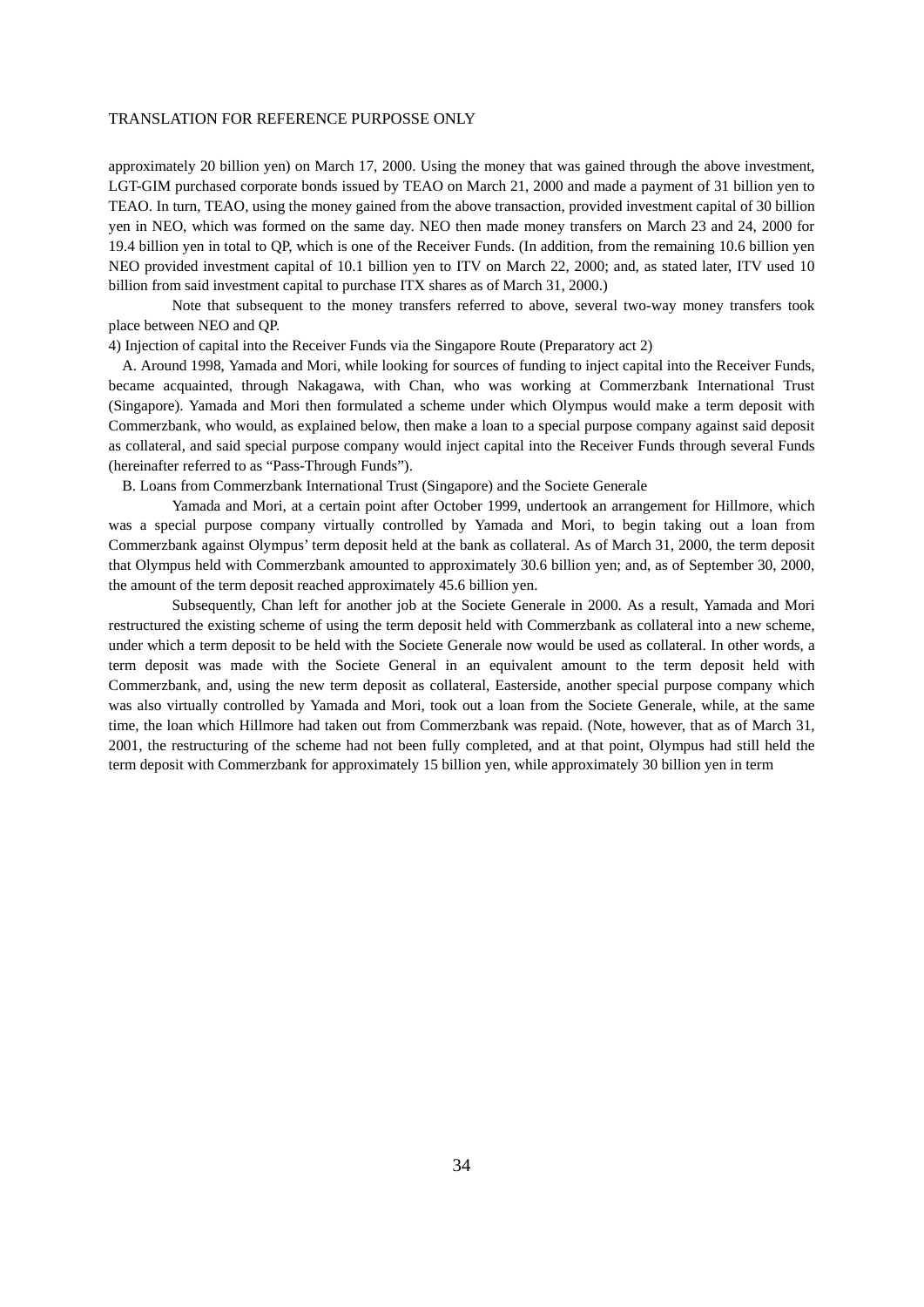deposit was held at the Societe Generale.)

As a result of the foregoing, during the period from October 1999 until March 31, 2001, Commerzbank provided a loan for between approximately 15 billion yen and approximately 45.6 billion yen to Hillmore, and the Societe General extended to Easterside a loan of approximately 30 billion yen.

C. Transfer of money from Hillmore and Easterside to the Receiver Funds

 Hillmore and Easterside transferred the money obtained through the loans taken out against Olympus' term deposit to 21C, which was a Pass-Through Fund, in the form of loans or by purchasing bonds issued by 21C. (As far as the transfer of said money from Easterside to 21C is concerned, the money was transferred by way of loans at least until March 2001; however, Easterside thereafter began to transfer the money by purchasing bonds issued by 21C.) Subsequently, using the money transferred from Easterside to purchase bonds issued by Proper and CFC, which were Funds incepted by Yamada and Mori. 21C transferred 20 billion yen to Proper, and 19.3 billion yen to CFC. In addition, from the 20 billion yen transferred to Proper from 21C, 8 billion was transferred from Proper to CFC by way of a purchase of bonds which were issued by CFC.

Proper and CFC each purchased bonds which were issued by GV. Through this process, 4 billion yen from Proper and 5.1 billion yen from CFC were transferred to GV. (Upon the inception of GCNVV in March 2000, GV, along with Olympus, became a limited partner (hereinafter referred to as "Limited Partner"), and contributed 5 billion in capital to GCNVV. It is believed that said capital came from the 9.1 billion yen that was transferred from Proper and CFC mentioned above.)

# 5) Injection of capital into the Receiver Funds via the Domestic Route (Preparatory act 3)

Yamada and Mori developed a method by which Olympus would undertake a business investment fund within Japan and provide investment capital thereto so that said Fund would be able to inject capital into the Receiver Funds. Effective March 1, 2000, GCNVV was undertaken as a business investment fund with the aim of realizing the above method. GCNVV was undertaken with Olympus and GV as Limited Partners, and GCI Cayman as a general partner (hereinafter referred to as "General Partner"). Its capital was comprised of 30 billion yen contributed by Olympus, 5 billion yen by GV, and 0.1 billion yen by GCI Cayman. It should be noted, however, that the investment capital of 5 billion yen from GV was funded with the money that had been transferred from Olympus through the Europe Route and the Singapore Route, as stated above. In addition, GCI Cayman provided an equity contribution by appropriating the initial management fee as investment capital. Therefore, all of the capital of GCNVV was funded by ultimately by Olympus alone.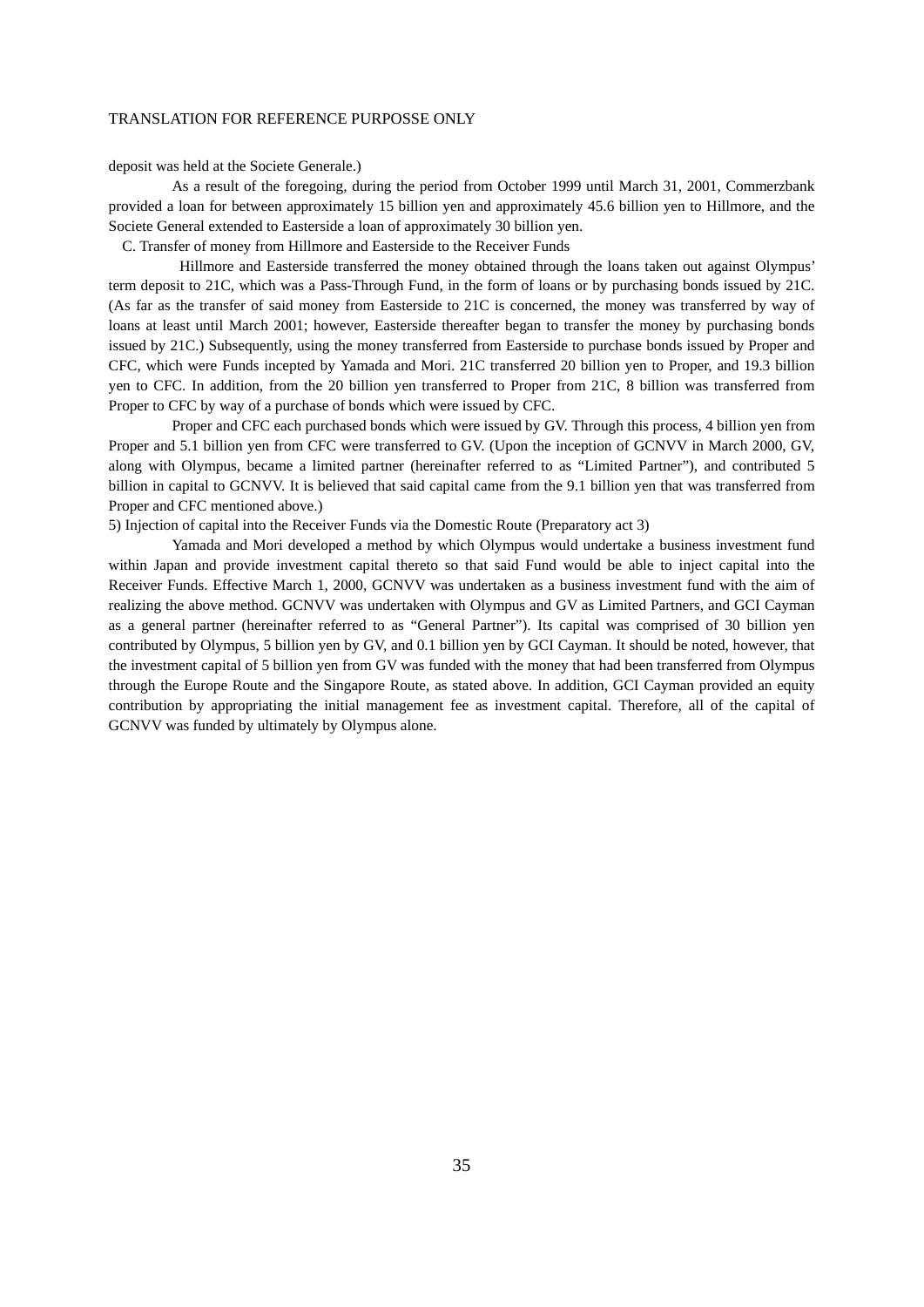A. Resolution of and report to the Board of Directors' meetings

An agenda item entitled "Money Management through the Inception of a Business Investment Fund, and Purchase of Fund Shares" was presented to the Board of Directors' meeting of Olympus which was held on January 28, 2000. At the meeting, a resolution was passed for the approval of the purchase of shares in a business investment fund as described below:

Name of the Fund: G. C. Venture Capital (tentative name)

Purposes:  $\Phi$  To pursue and support the creation of new businesses

To utilize outside specialists

Purchase amount: No greater than 30 billion yen Place of establishment: Currently being selected by the investment manager

Investment manager: Global Company (GC) Co., Ltd.

Asset custodian: A financial institution with an AA rating or better, such as LGT Bank Investment period: 10 years

Further, at the Management Committee meeting held the same day, which was normally held together with a meeting of the Board of Directors, a deliberation was held and approval was given concerning the inception of a business investment fund under the agenda item "Classification by Purpose and Management Method for Liquidity on Hand." Kikukawa was the Director who was responsible for the agenda item, and Yamada, who was the Head of Department of the Administration and Finance Department, presented the agenda item.

The material presented at said management meeting stated the following:

Purposes: To pursue and support the creation of (new) businesses by creating business plans, acquiring

technical and business information, forming partnerships, etc.

 To establish an investment structure by utilizing external resources, and speed up the process of business creation.

To earn capital gains as a return on investments.

Establishment of a Board to Review Business Investments (tentative name):

A board will be established which will report directly to the President for the purpose of conducting internal reviews of potential investment projects.

The aforesaid material was prepared under the initiative of Yamada and Mori. Note that, in the eyes of Yamada and Mori, the inception of GCNVV per se was not entirely aimed at injecting capital into the Receiver Funds as part of the preparatory act they had engaged in for the purpose of loss separation, but was also intended for the creation of new businesses.

Subject to the approval of the Board of Directors described above, an authorization document was drafted by Yamada and Mori; and ultimately, based on this document, Kishimoto, President, gave his approval as of February 24, 2000, after consensual decision-making between Kikukawa, who was the Director in charge of administration and finance, and accounting, and Ohta, who was the Head of Department of the Accounting Department. According to said approval, the purchase amount was to be 30 billion yen, and the date of purchase would take place between late February and early March in 2000.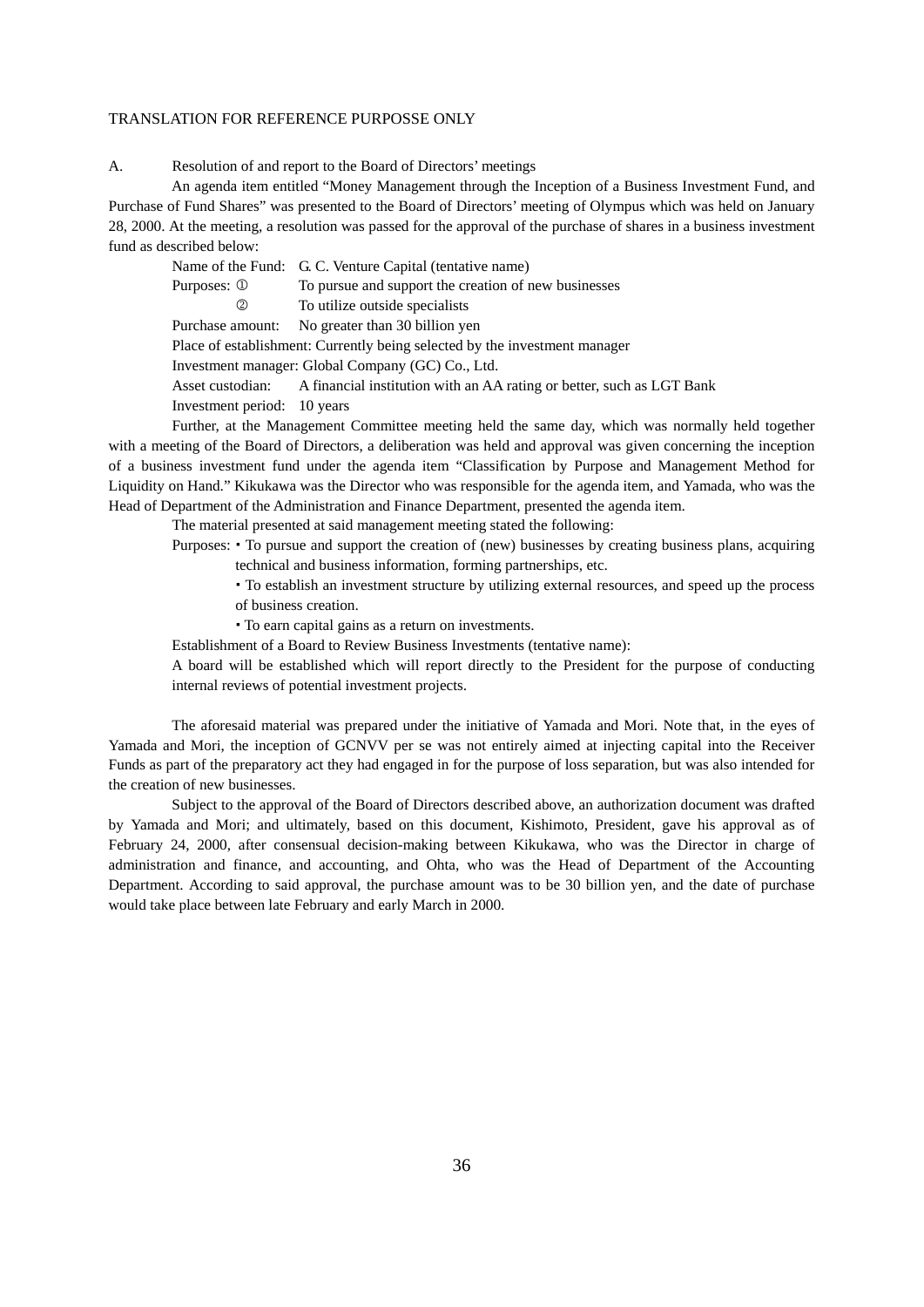In addition, according to the minutes of a meeting of the Board of Directors, at the Board of Directors' meeting which was held subsequently on March 31, 2000, a report was presented entitled "Report on the Purchase of Shares in a Business Investment Fund," which stated the following:

Name of the Fund: G. C. New Vision Ventures L.P.

Purchase amount: 30 billion yen

Date of purchase: March 14, 2000

Investment period: 10 years

Investment manager: GCI (Cayman)

B. Agreement with the Business Investment Fund

As of March 1, 2000, an agreement was entered into by and between Olympus and GCNVV, a business investment fund. The key terms of the agreement are described below:

Date of inception: March 1, 2000

Fiscal year end: December 31

 Term of agreement: 10 years (however, the term may be extended for a further two years) Fees:

Initial management fee: 1.5% of the investment capital provided by the Limited Partners

(525 million yen)

Management fee: 0.25% of the net asset value, payable on each record date (there will be four record dates in each year, for a total of 1.0% payable annually)

Allocation of gains and losses upon termination of the agreement:

Upon termination of the agreement, the net asset value of each investment target will be calculated, and if the calculated value is higher than the purchase cost, then the difference will be deemed a gain. 90% of the gain will be allocated to the Limited Partners, with the remaining 10% allocated to the General Partner.

If, upon termination of the agreement, the calculated net asset value of an investment target falls below the purchase cost, then the difference will be deemed a loss. The loss will be entirely attributed to the Limited Partners.

C. Injection of capital into QP by GCNVV

By purchasing a note issued by QP in the name of short-term money management, GCNVV injected capital to a maximum of 32 billion yen in cash into QP. It should be noted that money was transferred from GCNVV to QP and paid back from QP to GCNVV on a number of occasions, and the amount of capital injected into GCNVV from QP varied significantly from time to time. (In accordance with the Third Party Committee's Investigation Report, the history of money transfers and payments between the two parties is shown in Exhibit 15 attached to said report.) The money transferred to QP was made available, via CFC and others, to other Funds, etc., whose fiscal year end did not match the year of preparing documents to evidence that the Funds actually held cash.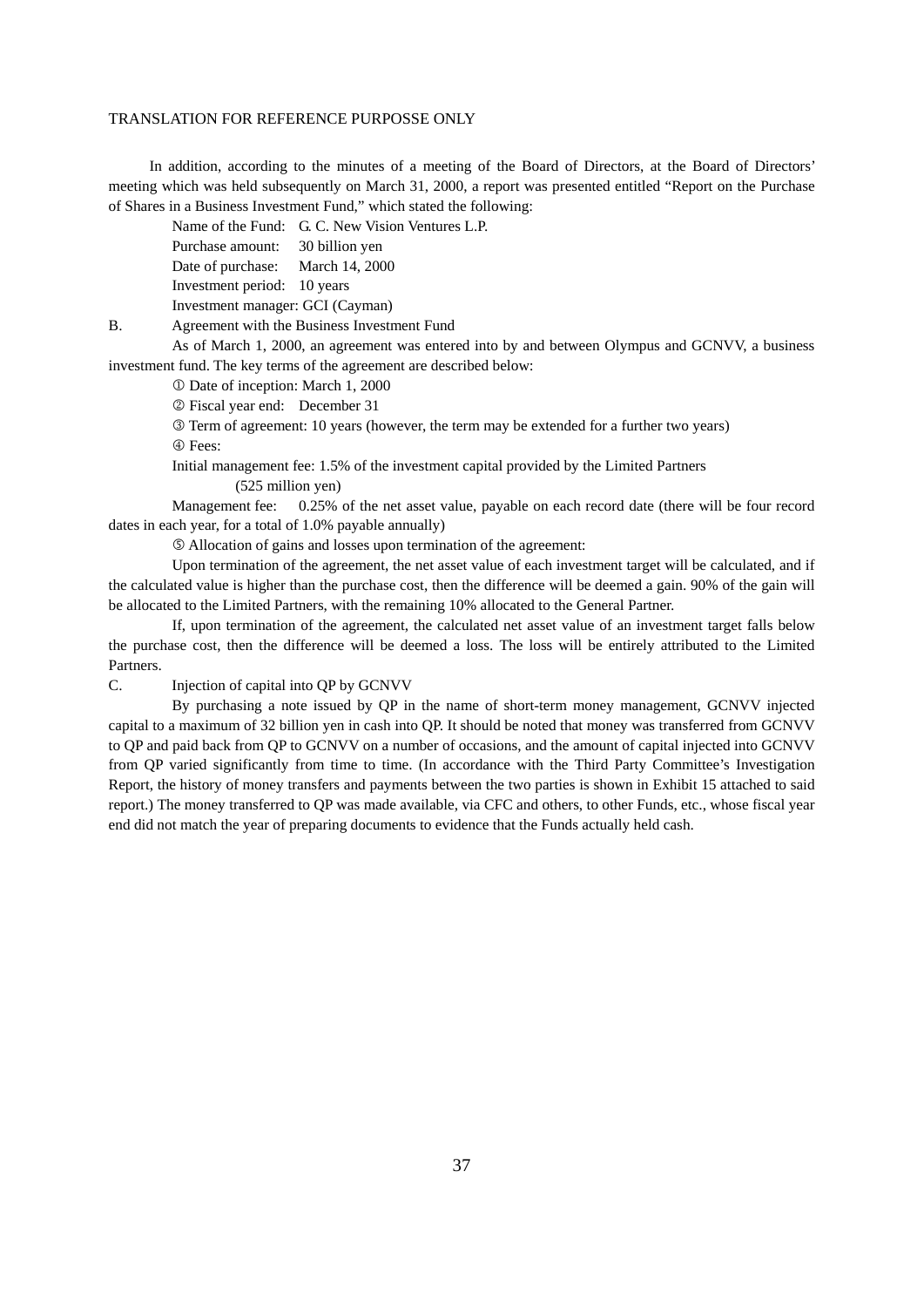(Since the fiscal year end of GCNVV was December 31, repayments from QP to GCNVV were often made on or around December 20 prior to the year end. This practice was used to make it appear as if GCNVV held the money in question as a deposit as of December 31 of each year so that the accountant who was in charge of closing audits of GCNVV would not raise any concerns about the money being transferred to QP. It should be noted that in the fiscal years 2003, 2004 and 2005 the repayments from QP were made subsequent to the fiscal year end of December 31; however, no concerns were raised by the accountant so long as it was confirmed that GCNVV held a deposit during the closing audit.)

Further, as of March 1, 2000, at the request of Olympus, one of the Limited Partners, an agreement was entered into by and between Olympus, and GCI Cayman, who was the General Partner, with regard to the injection of capital into QP by GCNVV. The agreement stipulated, among other things, that 30 billion yen would be transferred to QP for the purpose of a short-term investment (the amount to be modified as necessary), and that, since no due diligence would be performed with respect to said transfer, Olympus would be responsible if any problems arose from the transfer to QP. In addition, the injection of capital into QP by GCNVV was, as mentioned earlier, based on a note issued by QP which guarantees repayment, and said note was signed by Mori, who was the Director of Olympus.

6) Posting of extraordinary losses in the half-year period ending September 1999 and the fiscal year ending March 2000

In the midst of the process of formulating the Loss Separation Scheme under the initiative of Yamada and Mori, on September 30, 1999 KPMG AZSA LLC, having been informed of the "tobashi" being practiced within Olympus, contacted the company to make inquiries with Yamada, Mori, and Nakatsuka. Yamada and the others initially denied having practiced "tobashi." After relentless questioning, however, they eventually admitted that they had engaged in "tobashi," whereby financial commodities carrying unrealized losses held under a specified fund trust were sold at their book value according to said trust's books to a Fund, which was associated with individuals connected with foreign securities companies.

In response, KPMG AZSA LLC asked that such "tobashi" transactions be terminated immediately, as they were deemed illegal. Yamada and the others agreed, and said illegal transactions were cancelled the same day. KPMG AZSA LLC also raised concerns over the fact that Olympus had engaged in the above illegal transactions using a specified fund trust, and requested that Olympus discontinue the basket type cost method that the company had been using up to this point, and instead adopt the basket type lower of cost or market method (by which any financial commodities included in the trust assets under a specified fund trust must be market to market, if the sum of their individual market values falls below their combined purchase cost). Olympus agreed to the above request. (Note, however, that, even though the company had agreed to adopt the basket type lower of cost or market method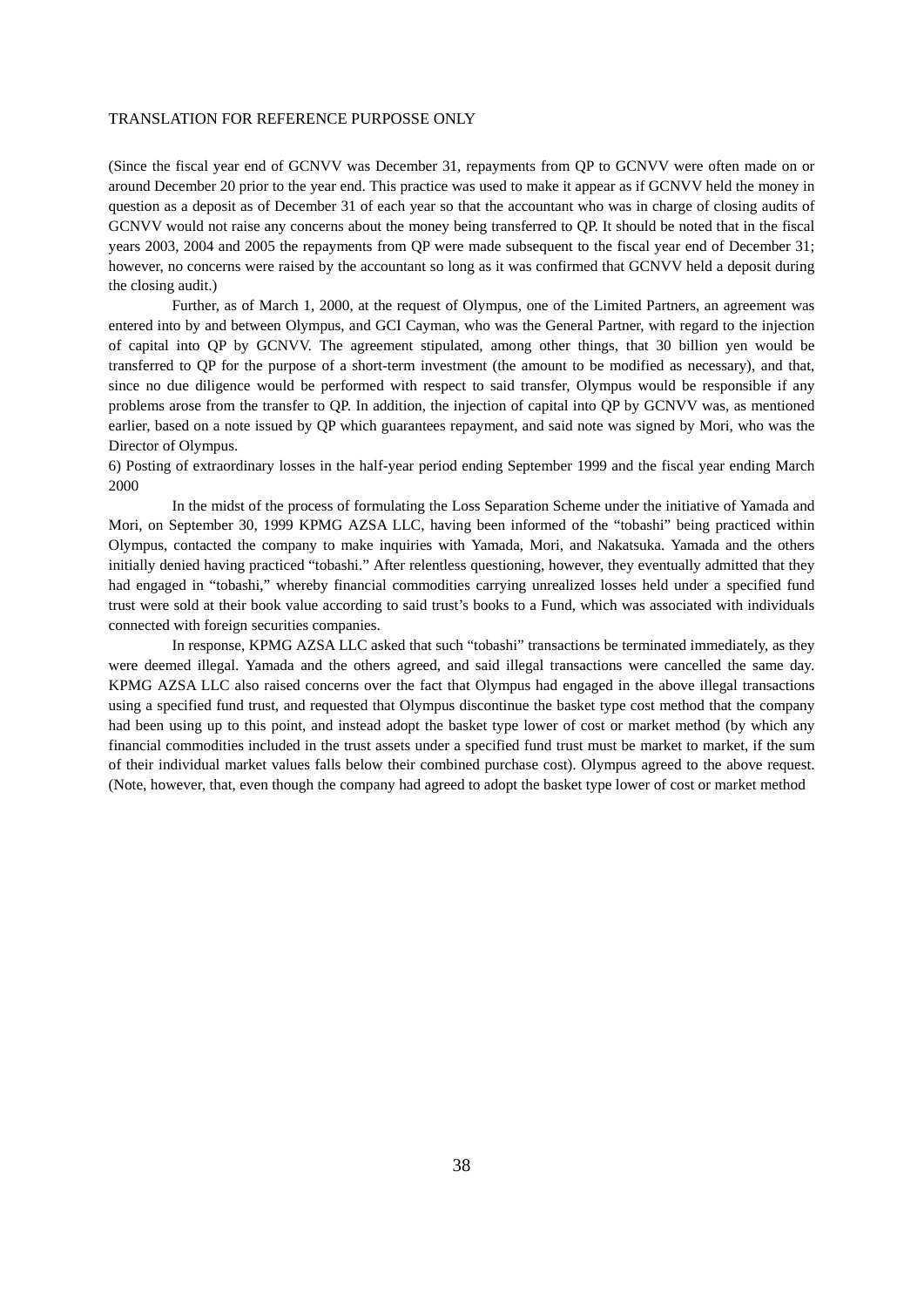to account for specified fund trusts, the specified fund trust that would be subject to this new method had not yet matured at this point.; therefore, in the half-year period ending September 1999, an allowance was posted rather than a valuation loss). In addition, KPMG AZSA LLC asked Olympus to eliminate, as was the case with specific fund trusts, those currency and interest rate swap transactions that could create a breeding ground for fraudulent activities, and Olympus agreed to eliminate these swap transactions before the end of the fiscal year ending March 2000.

 As a result, Olympus posted an extraordinary loss of 16.8 billion yen in the half-year period ending September 1999. (By March 2000, Olympus terminated all of the specified fund trusts that it had held at that time; and therefore, there was no outstanding balance for specified fund trusts.)

However, the extraordinary loss that was posted in the aforesaid period was hardly enough to cover all of the unrealized losses on the financial assets that Olympus had held at that point.

It should be noted that we have uncovered no facts to confirm that any reports, etc., were ever presented at any of the meetings of the Board of Directors or the Board of Managing Directors held at that time that indicate that the posting of the extraordinary loss in the half-year period ending September 1999 was the result of the concerns raised by KPMG AZSA LLC concerning the illegal transactions involving the "tobashi" practice. Further, no facts have been uncovered to suggest that such reports were ever presented to any of the Directors at that time, with the exception of Shimoyama, Kishimoto, and Kikukawa.

7) Accomplishment of the State of Loss Separation

After having carried out the preparatory act described above for the injection of capital into CFC and QP through the three routes referred to above, Olympus injected capital into CFC and QP, which were the Receiver Funds. Through the injection of capital, CFC and QP were able to use the capital to purchase the financial assets that carried unrealized losses from Olympus, or the Tokkin undertaken by the company. Through the assignment of Olympus's financial assets that carried unrealized losses at their book value to CFC and QP, Olympus effectively separated said losses without any unrealized losses being incurred by the company, thereby accomplishing the State of Loss Separation. It is believed that the accomplishment of the State of Loss Separation through the Formulation of the Loss Separation Scheme occurred at a certain point before the end of the fiscal year ending March 2001 at the latest, which was the first year that the revised accounting standards mentioned earlier applied.

As a result of the assignment of the aforesaid financial assets at their book value to the Receiver Funds under the Loss Separation Scheme, the amounts of losses that were transferred to the Receiver Funds by Olympus were approximately 64 billion yen to CFC, and approximately 32 billion yen to QP, which were therefore separated from the company as a result.

(3) Maintenance of the State of Loss Separation and its settlement (April 2001–to March 2011)

1) Maintenance of the State of the Loss Separation

By providing its assets as third-party collateral, Olympus was able to have financial institutions provide loans which were used to fund the capital injected into the Receiver Funds via the Europe Route and the Singapore Route. However, it was necessary for the Receiver Funds to eventually make repayment of such loans and release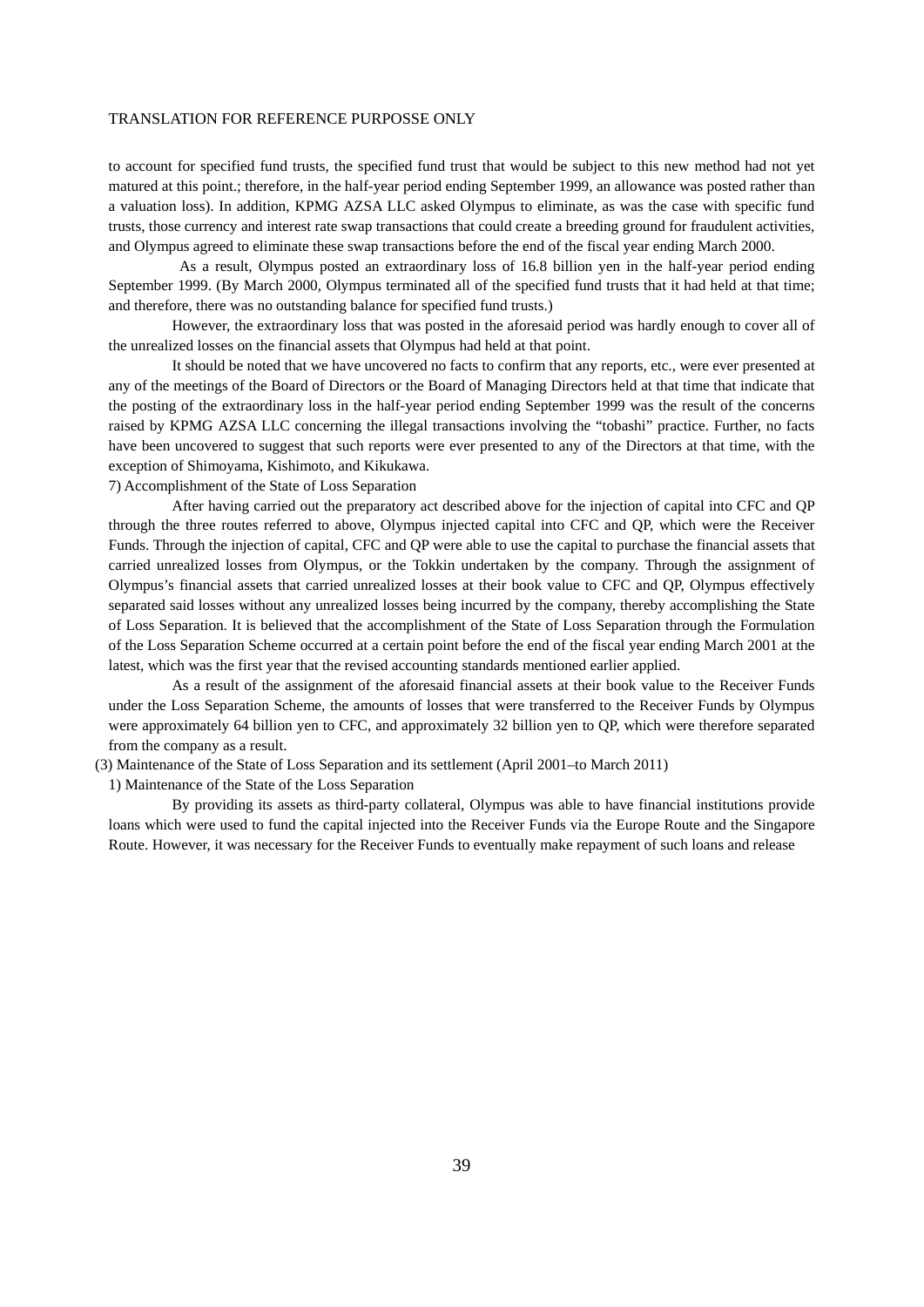the collateral pledged to the financial institutions. Olympus also injected capital into the Receiver Funds via the Europe Route and the Domestic Route, using the investment capital that was provided to the Funds, and said investment capital needed to be repaid as well.

Therefore, Yamada and Mori began to consider settling the State of Loss Separation. To be specific, they thought of creating an outflow of money by having Olympus pay high prices to acquire the venture companies that were purchased by the Funds at low prices, or having Olympus undertake payment of fees, etc., to the Funds in connection with large-scale mergers and acquisitions. By having such money back-flow, it would be possible to clean up the claims and debts held by the Funds, etc., that were involved in the Loss Separation Scheme. In addition, "goodwill" would be posted on the company's books, representing the extra money necessary to pay for business acquisitions or to make payment of fees, etc., in connection with the mergers and acquisitions, and such goodwill would be amortized over a certain allowable number of years and therefore be charged to expenses.

However, after April 2001 there were scarcely any opportunities that could allow "having Olympus pay high prices to acquire the venture companies that were purchased by the Funds at low prices," or "having Olympus undertake payment of fees, etc., to the Funds in connection with large-scale mergers and acquisitions" as Yamada and Mori had thought of earlier. As a result, it turned out that Olympus would need to maintain thereafter the State of Loss Separation accomplished through the injection of capital detailed earlier.

2) Periodic reporting of the State of Loss Separation

A. Monitoring of the State of Loss Separation

In April 2001, an employee in the unit responsible for managing financial assets who handled money transfers and other administrative procedures was assigned, under the direction of Yamada and Mori, to monitor how large the losses were being incurred at each of the Receiver Funds, as well as each of the Pass-Through Funds that were being used for the injection of capital into the Receiver Funds. About once every six months, said employee prepared documents for the periodic reports referred to in B. below. It is understood that, in preparing such documents, said employee received detailed reports, either in writing or verbally, from the individuals who were actually involved in the management of the Receiver Funds and Pass-Through Funds with regard to the status, etc., of the unrealized losses on the financial assets managed by each of these Funds. Based on these detailed reports, said employee supposedly prepared the necessary documents (however, we have been informed that the materials that were collected for the purpose of preparing the aforesaid documents were disposed of upon the completion of each periodic report referred to in B. below). It should be noted that the same employee, under the direction of Mori or Nakatsuka, also handled the making of deposits and withdrawals into and from the bank accounts (including sending payment instructions for money transfers) that were held by CFC and QP, which were the Receiver Funds. B. Periodic reports to Shimoyama, Kishimoto, and Kikukawa

Using the documents prepared by the employee in the unit responsible for managing financial assets as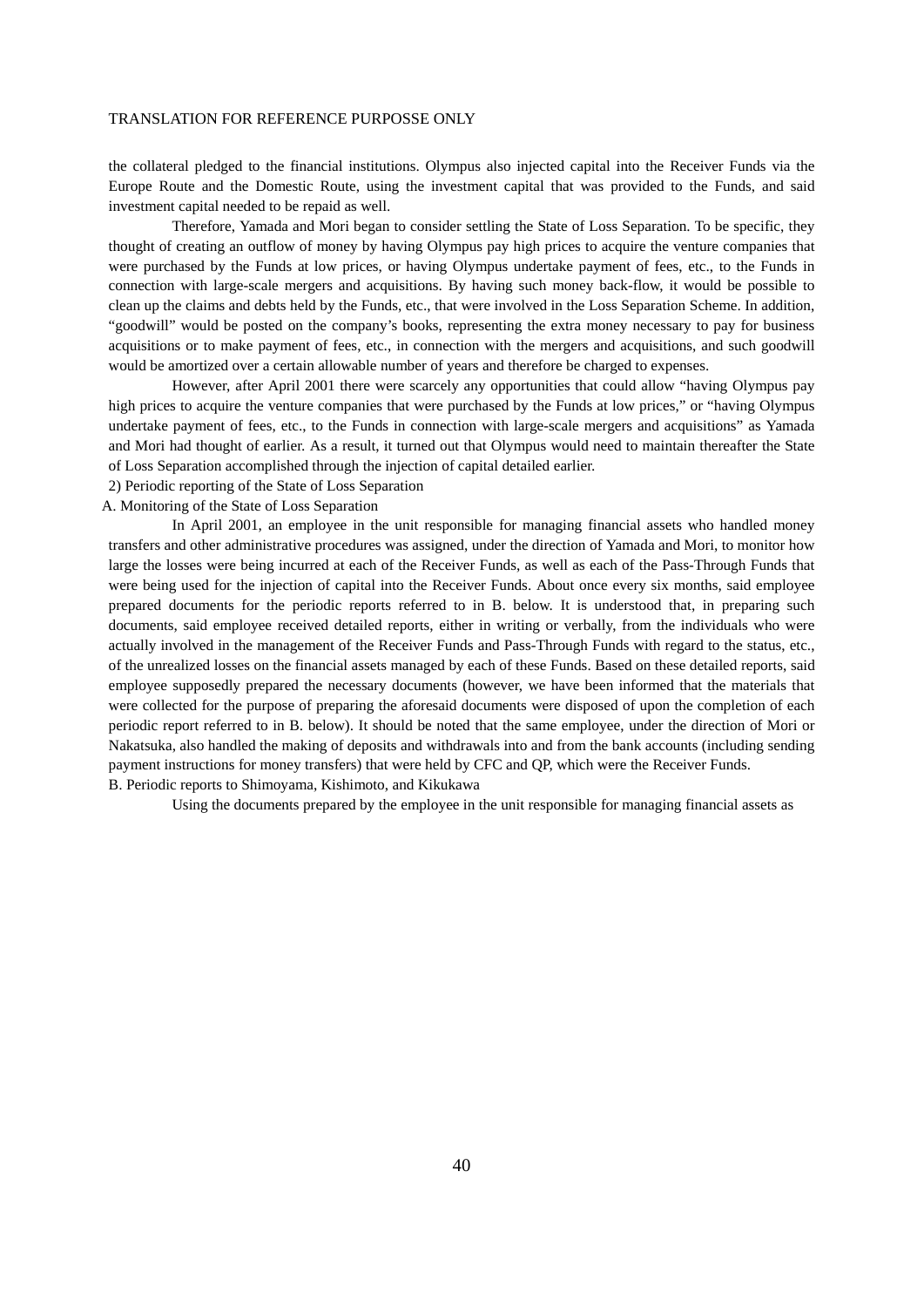described in A. above, Yamada and Mori, after June 2001 when Kikukawa was appointed President, began to make reports on a regular basis, about twice each year, directly to Kishimoto, Kikukawa, and Ohta at meetings that were attended by these three individuals with regard to the status of the unrealized losses on the financial assets that were held by the Funds that had been separated from Olympus. In addition, apart from the above meetings, periodic reports were made to Shimoyama as well.

An example of the documents used for the purpose of these periodic reports (which had been prepared by the aforesaid employee in the unit responsible for managing financial assets) is a document dated September 12, 2003 entitled "135 PB Investment Report." As is clear from the fact that this document states its recipients as "Mr. Shimoyama, Director," "Mr. Kishimoto, Chairman," "Mr. Kikukawa, President," and "Mr. Ohta, Corporate Auditor," this report was presented to Shimoyama, Kishimoto, Kikukawa, and Ohta. In this document, the section entitled "Investment Forecasts" breaks down according to the account titles "Deposit," "Bond," "Investment Trust" and "Investment Capital"; and, for each account title "Period-Over-Period Change" is shown for "Outstanding Balance," which was supposedly an official figure, and for "Unrealized Loss/Gain," which had been actually incurred. Furthermore, under each account title the document states type of asset, which was indicated for the sake of formality, and the Fund/Funds to which the capital gained from each asset was transferred, as shown below:

Deposit: Deposit at Societe Generale (21C, Proper, GV)

Bond: Government bond (CFC)

Investment trust: GIM (Teao, GCNS)

Investment capital:  $GCNV^2$  (QP)

The same document also details "changes in the unrealized losses/gains" arising from the maintenance of the State of Loss Separation, and the following is noted: "Investment structure adjustments: Outflow of funds (external outflow of funds:  $\triangle 26$ ; accounting figures: +7 /internal adjustment (to reflect accounting figures:  $\triangle 8$ )"

This type of regular report was given once every six months up until around 2006 or 2007.

Further, in addition to the periodic reports mentioned above, Yamada and Mori made reports to Kikukawa, who was the President, whenever necessary with regard to loss separation, and the status of the unrealized losses at the destination Funds of the separated losses.

3) Acts for the maintenance of the State of Loss Separation after April 2001

A. Complete transfer of a loan from Commerzbank to the Societe Generale

As stated earlier, as of the end of March 2001 Olympus had term deposits of approximately 15 billion held with Commerzbank, and approximately 30 billion yen held with the Societe Generale. Using these deposits as collateral, each bank had provided a loan to Hillmore and Easterside.

<sup>&</sup>lt;sup>2</sup>It is believed that this was meant to be GCNVV.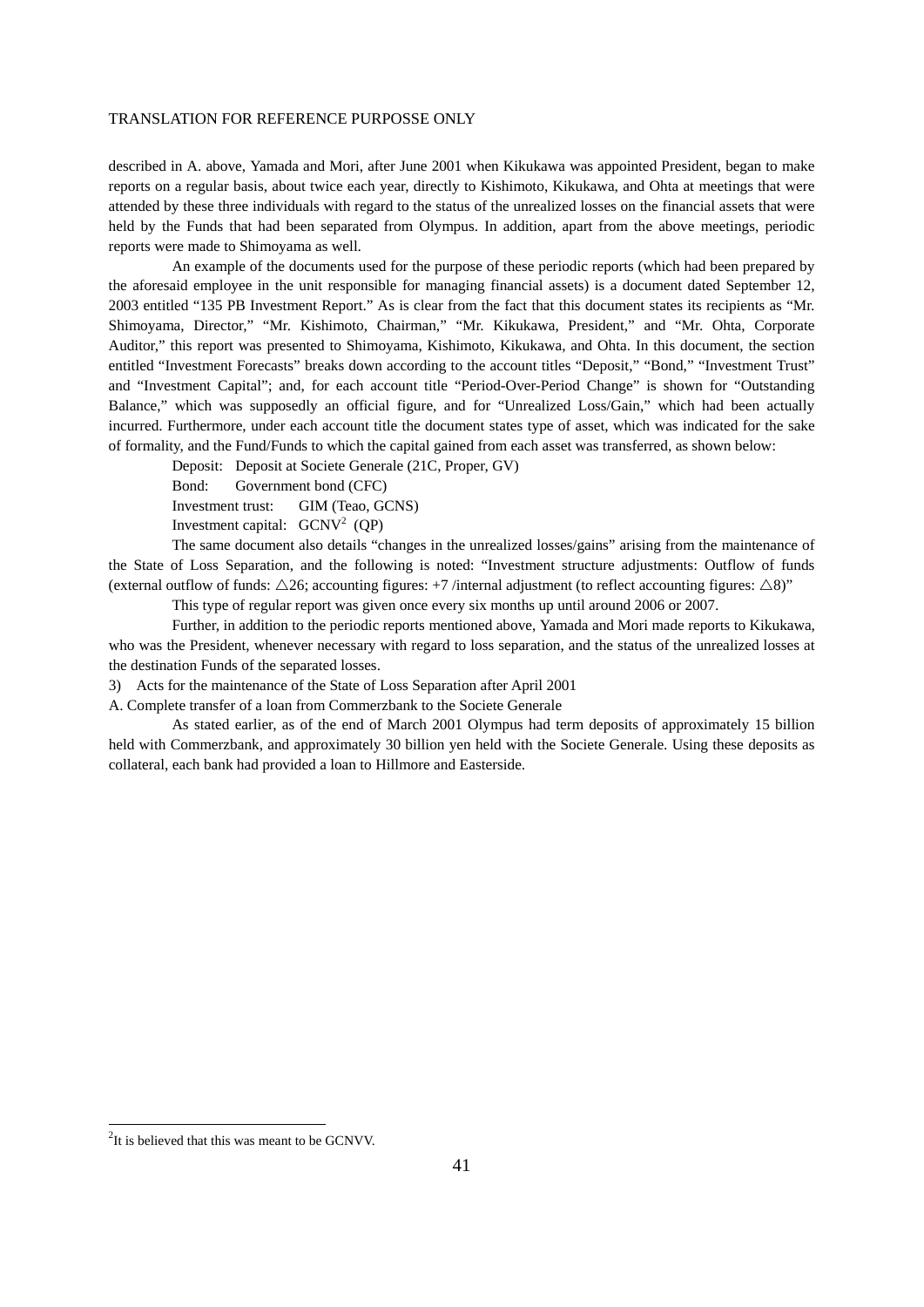Subsequently, by September 30, 2001 Olympus had increased the term deposit held with the Societe Generale to approximately 45 billion, and, using this term deposit as collateral, had arranged for said bank to extend a loan of approximately 45 billion yen to Easterside, while withdrawing the remaining term deposit that was held with Commerzbank. Olympus had continued to keep the term deposit of 45 billion yen with the Societe Generale until the end of March 2004, and between April 2004 and September 30 of the same year had further increased the amount of the term deposit to as much as 55 billion yen.

B. Re-conclusion of the blanket revolving collateral agreement with LGT Bank, and preparation of an agreement for the renewal of the Account Collateral Loan agreement

On July 14, 2003, Kishimoto, as the representative of Olympus, and Nakatsuka, as the representative of CFC, signed and entered into a blanket revolving collateral agreement, under which Olympus would provide LGT Bank with collateral comprised of Olympus assets, etc., that had been already deposited with the bank to guarantee an Account Collateral Loan extended to CFC by LGT Bank. The above agreement was, technically speaking, a newly concluded agreement; however, it is presumed that, from a practical point of view, said agreement was a "re-conclusion" of the collateral agreement which had existed previously.

In addition, on July 18, 2003, Kishimoto and Kikukawa, as the representatives of Olympus, and Nakatsuka, as the representative of CFC, signed and entered into an agreement for the renewal of the Account Collateral Loan which had been extended to CFC by LGT Bank ([said renewal agreement] notes that the original agreement prior to the renewal was dated July 23, 1998).

C. Switch from a Societe General loan to an equity contribution to SG Bond

In February 2005, Olympus provided investment capital of 60 billion yen to SG Bond, which was formed by Chan for investment purposes.

Subsequently, SG Bond invested Olympus' investment capital of 60 billion yen into a bond worth approximately 60 billion yen, and loaned said bond to Easterside. Easterside then sold the bond loaned by SG Bond in the market and gained cash. Using the money gained from said sale of bond, Easterside repaid its loan from the Societe Generale, which was secured against the deposit that Olympus had held with the bank.

In addition, of the approximately 60 billion yen transferred from SG Bond to Easterside, the portion that had remained after the loan was repaid to SG Bank was transferred from Easterside to 21C. D. Termination of GCNVV

(A) Status of the Board of Business Investment

GCNVV, which was established in March 2000, had scouted for venture businesses with technological capabilities and, by 2005, made investments in over 30 companies, all the while transferring to QP a majority of the money provided as investment capital, as described earlier, in the name of short-term money management.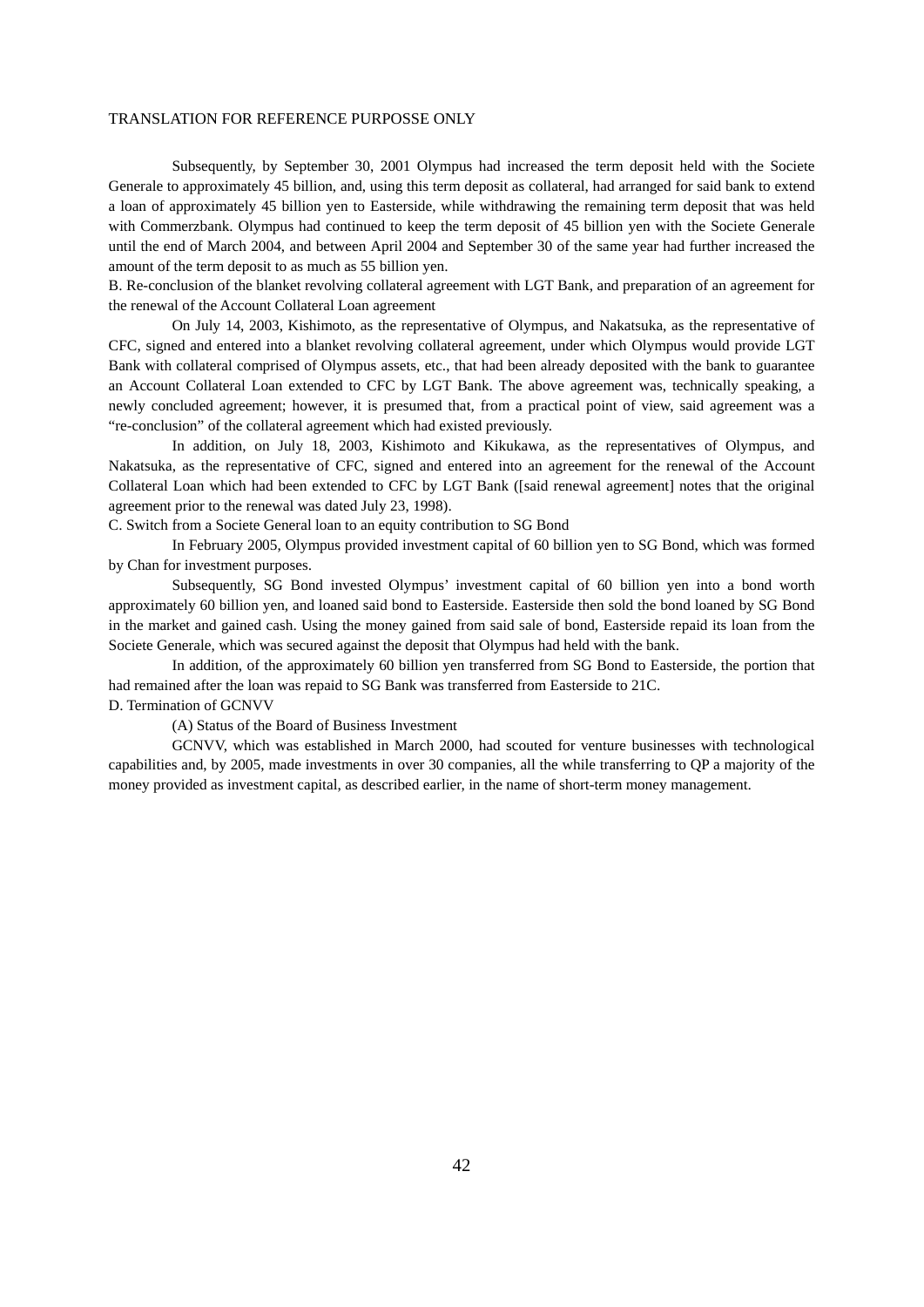The status of the investments undertaken by GCNVV was reported every three months to the Board of Business Investment (Board to Review Business Investments), which had been established by Olympus. The Board of Business Investment was comprised of one chairman and four to six members (several from the financial and management planning fields, and several more from technical fields). At the time of its establishment, Kikukawa served as chairman, followed by Okubo who was chairman for the half-year period from September 2002 to March 2003, and from March 2003 until September 2007 when GCNVV was terminated as described in (E) below Yamada was chairman. While most of the members of the board changed in each fiscal year, only Mori served as a member throughout the entire time, from the launch of the board until the termination of GCNVV in September 2007. The matters that were reported from GCNVV at meetings of the Board of Business Investment were then reported to meetings of the Board of Directors about once every three to six months. Separate from its injection of capital into QP, GCNVV made investments in various venture companies in order to create new businesses, or for pure investment purposes. It was true, however, that in the eyes of Yamada and Mori these investments provided great opportunities for facilitating the Loss Separation Scheme.

#### (B) Return of money through redemption before maturity

In March 2006, GCNVV returned to Olympus 6 billion yen, which is 20% of the company's investment capital, through redemption before maturity. In a similar fashion, through redemption before maturity GCNVV returned 1 billion yen to GV, its Limited Partner, and 20 million yen to GCI Cayman, its General Partner, each accounting for 20% of their respective investment capital.

### (C) Termination of GCNVV

Subsequently, changes were introduced in 2007 to the accounting standards to account for investment partnerships for consolidated accounting, and as a result it became necessary for Olympus to incorporate GCNVV and its principal investees directly into the company's consolidated financial statements. However, it was very likely that incorporating GCNVV and its key investees directly into Olympus' consolidated accounting would alert the auditing firm responsible for Olympus to keep the company under even closer scrutiny; and therefore, it was possible that the State of Loss Separation using QP would be exposed.

Therefore, Yamada and Mori decided to prematurely terminate GCNVV without waiting for its maturity in 2010, and, after having consulted with Yokoo from GC, proceeded to terminate GCNVV in September 2007. As a result of the termination, the shares that had been held by GCNVV in its investees were taken over in physical form by Olympus and GCI Cayman. Among these shares, the shares in the Three Domestic Companies were to be taken over by Olympus at the book value of the purchase cost paid by GCNVV. Upon the termination of GCNVV, GCI Cayman, its General Partner, received approximately 1.125 billion yen as an incentive fee, and approximately 537 million yen as a mid-term termination charge. The aforesaid mid-term termination of GCNVV was reported to a meeting of the Management Implementation Committee which was held on July 20, 2007; however, we have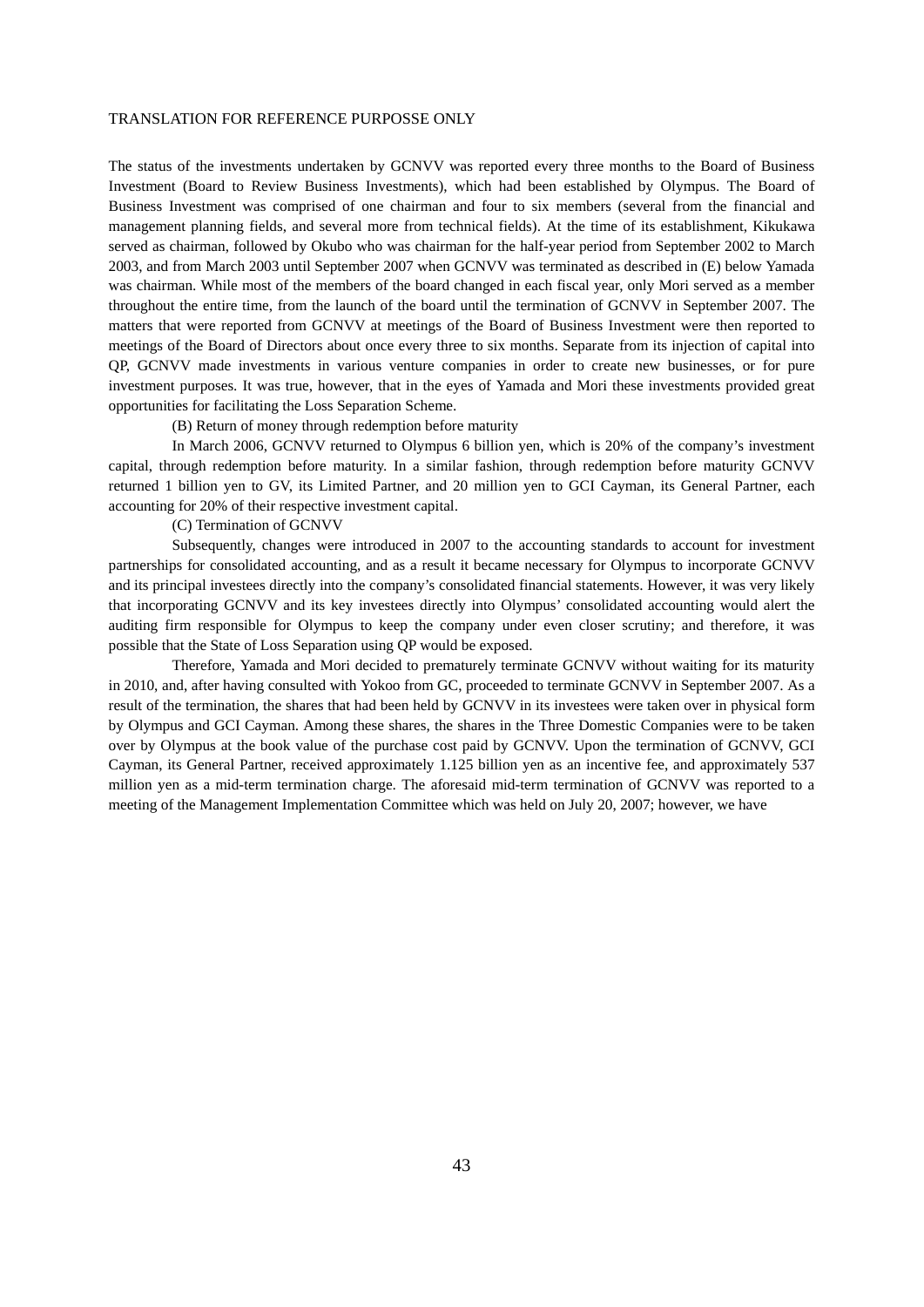uncovered no facts to confirm that said termination was brought up for discussion, or reported at any meeting of the Board of Directors.

#### (4) Acquisition of shares in ITX Corporation

 As stated earlier, capital was injected into the Receiver Funds or Pass-Through Founds for the Formulation of the Loss Separation Scheme. However, not all of the injected capital was used to aid the act for facilitating the purchase of the financial commodities carrying unrealized losses at their book value (acts of loss separation), and in fact, the remaining surplus money was not returned to Olympus, but instead, was used to undertake new money management transactions at the Receiver Funds or Pass-Through Funds.

At present, the details of certain transactions have been uncovered that were undertaken as part of the new money management transactions mentioned above. Among these transactions, the acquisition of shares in ITX by ITV on March 31, 2000 involved a particularly large amount of capital invested.

Seeing that the acquisition of the ITX shares by ITV is the most representative of these new money transactions carried out by the Receiver Funds or Pass-Through Funds involving the capital that was not returned to Olympus, the Committee has examined said transaction as detailed below with regard to whether or not there were violations of the duty of due care of a prudent manager:

1) Seeking to cover up losses with the profit arising from a rise in ITX's share price

Yamada and Mori had been aware that the State of Loss Separation accomplished through the Formulation of the Loss Separation Scheme had merely disguised the unrealized losses incurred on the company's financial assets as loans from banks, etc., and therefore had to be settled eventually. As a way for settling said state, Yamada and sought to cover up the losses with the profit that would be earned from a rise in the share price of ITX. In other words, Yamada and Mori had planned to have ITV, which was a Pass-Through Fund, acquire shares in ITX under the Loss Separation Scheme, and use the gain arising from a rise in the share price of ITX, which at that time had been working towards its initial public offering, to settle the losses that had been separated. 2) Acquisition of shares in ITX by ITV

As a result of the investment capital of approximately 10.1 billion yen provided from NEO on March 22, 2000 described earlier on, ITV had, as of March 31, 2000, held approximately 10.1 billion yen in surplus money (the capital which was not used to carry out acts of loss separation).

On March 31, 2000, Yamada and Mori, using said surplus money of approximately 10.1 billion yen, purchased 9,323 shares in ITX for 10 billion yen from Nissho Iwai Corporation (on September 5, 2001, ITX executed a two-for-one share split, and, as a result, the number of shares in ITX held by ITV increased to 18,646). Subsequently, the shares in ITX that had been held by ITV were assigned to Olympus at the end of March 2006 (according to a report of a meeting of the Board of Directors of Olympus, the company acquired 15,500 shares [in ITX] from "Bank Liechtenstein" and "LGT Class Fund"). Therefore, as of the end of March 2006, ITV ceased to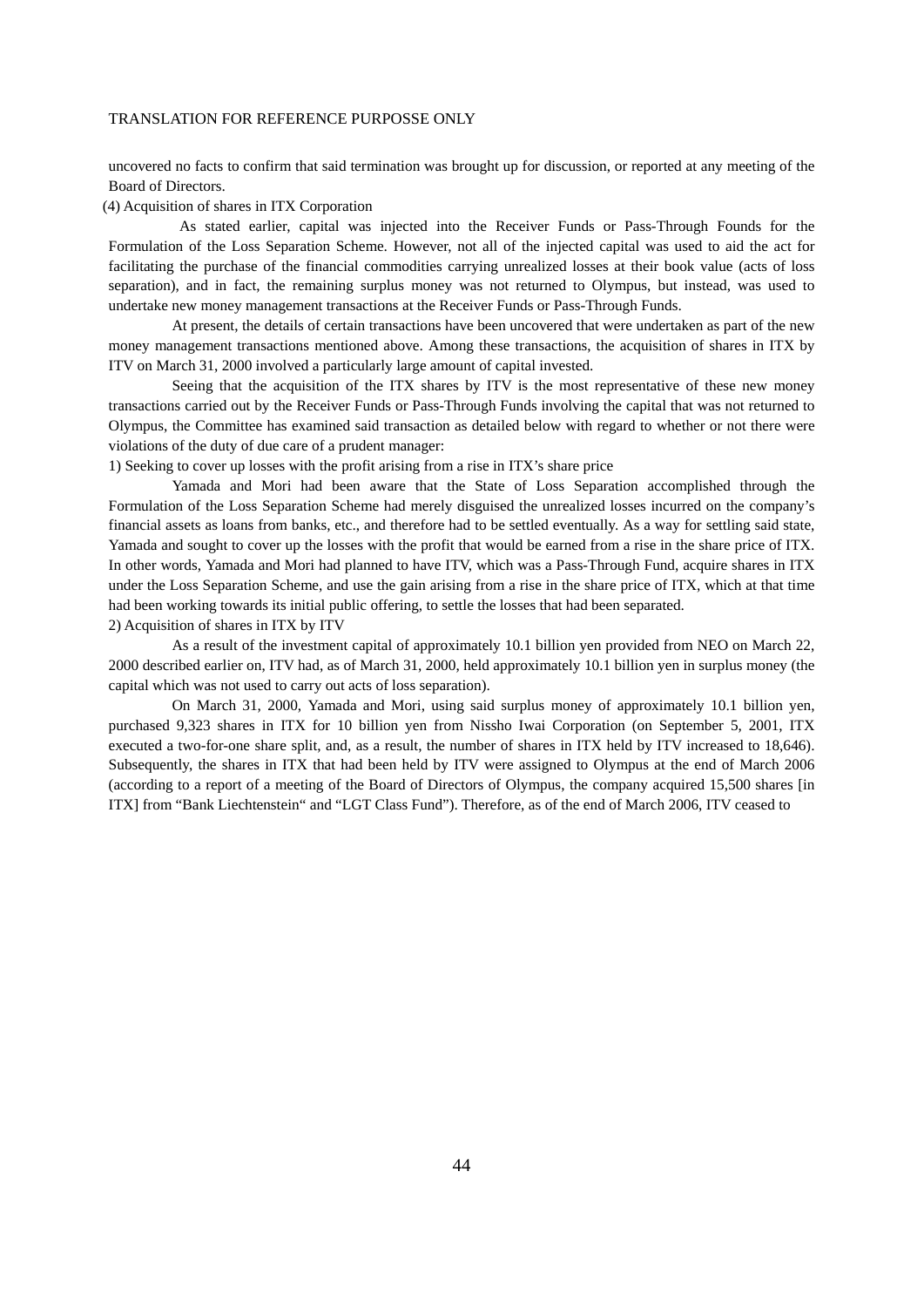hold the aforementioned shares in ITX. We note, however, that even prior to disposing of its shares in ITX to Olympus at the end of March 2006, ITV had, other than those shares in ITX purchased from Nissho Iwai for 10 billion on March 31, 2000, purchased and disposed of shares in ITX; however, no details on such transactions are available at the present time.

2. Whether or not there were violations of the duty of due care of a prudent manager on the part of the directors concerning the Formulation/ maintenance of the Loss Separation Scheme

(1) Violations of the duty of due care of a prudent manager in relation to the Formulation of the Loss Separation Scheme

The Formulation of the Loss Separation Scheme per se not only could make it extremely difficult for Olympus to carry out the closing of its books in a proper manner, but also could lead to misrepresentations in the company's securities reports, etc. In addition, it could create an unnecessary burden on Olympus arising from the carrying out of the acts of loss separation (such as interest expenses on the loans taken out from Funds, fees, etc., incurred for the Formulation of the Loss Separation Scheme).

Therefore, it must be acknowledged that there was a violation of the duty of due care of a prudent manager, and that there was a violation of the duty of good faith by said employees when any Directors or employees who had been involved in the Formulation of the Loss Separation Scheme, or had known, or could have known that the Formulation of the Loss Separation Scheme would be carried out approved (tacitly approved), or left it unattended without taking any remedial measures to stop the acts concerned.

(2) Violations of the duty of due care of a prudent manager in relation to the maintenance of the State of Loss Separation

Subsequently, the Formulation of the Loss Separation Scheme was completed before the end of March 2001 at the latest, and the State of Loss Separation had continued to be maintained thereafter. Such State of Loss Separation per se not only could make it extremely difficult for Olympus to carry out the closing of its books in a proper manner, but could also lead to misrepresentations in the company's securities reports, etc., In addition, it could create an unnecessary burden on Olympus arising from the maintaining of the State of Loss Separation (such as interest expenses on the loans taken out from Funds, fees, etc., incurred for the maintenance of the State of Loss Separation).

Therefore, it must be acknowledged that there was a violation of the duty of due care of a prudent manager, or the duty of oversight and supervision by said Directors, and that there was a violation of the duty of good faith by said employees when any Directors or employees who had been involved in any acts carried out for the maintaining of the State of Loss Separation, or any Directors or employees who had known or could have known that acts would be carried out for the maintaining of the State of Loss Separation approved (tacitly approved), or left it unattended without taking any remedial measures to stop the acts concerned.

(3) Violations of the duty of due care of a prudent manager in relation to the act of putting surplus money to a new use in the context of the Formulation of the Loss Separation Scheme

 Furthermore, any persons who had known or could have known that the capital that would not be necessary for loss separation was being injected into the Receiver Funds or Pass-Through Funds (hereinafter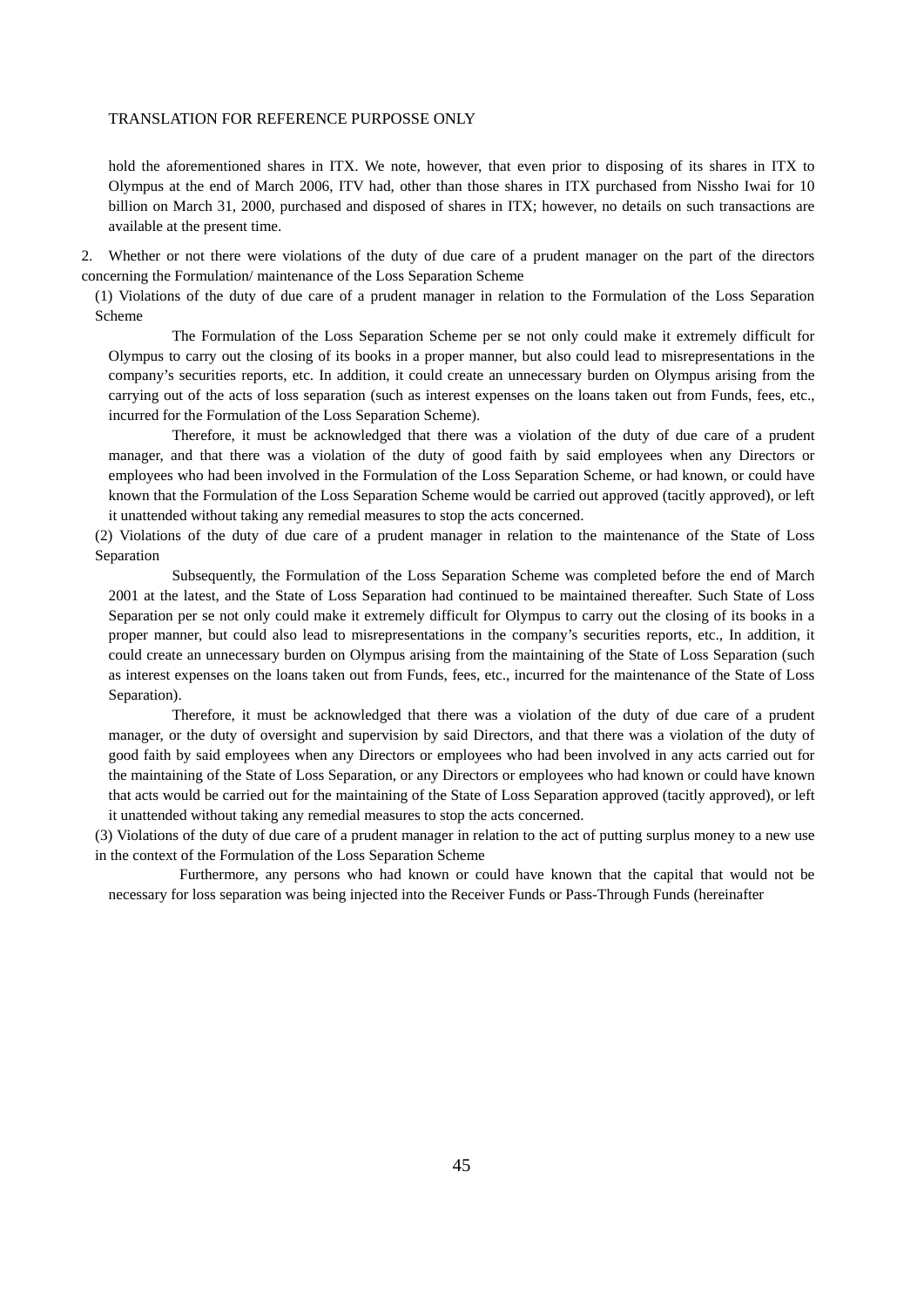referred to as "Capital-Injected State"), or that the State of Loss Separation was taking place should immediately have corrected the Capital-Injected State or the State of Loss Separation, and implemented measures, such as causing the capital injected into the Receiver Funds or Pass-Through Funds at that point to be eventually returned to Olympus through the Pass-Through Funds or financial institutions, etc., concerned. Nonetheless, it must be acknowledged that there was a violation of the duty of due care of a prudent manager, or the duty of oversight and supervision by said Directors, and that there was a violation of the duty of good faith by the employees concerned if any Directors who had known or could have known of the existence of the Capital-Injected State or the State of Loss Separation had approved (tacitly approved), or left it unattended without immediately taking corrective measures, or had approved (silently accepted), or left the act as it was carried out for undertaking new investments using the capital injected into the Receiver Funds or Pass-Through Funds.

Therefore, it must be acknowledged that there was a violation of the duty of due care of a prudent manager, or the duty of oversight and supervision by said Directors, and that there was a violation of the duty of good faith by the employees concerned when any persons who had known or could have known of the existence of the Capital-Injected State (or the State of Loss Separation) as of March 31, 2000, at which point said State had already taken place, had been involved in the acquisition of shares in ITX using the capital injected into ITV, or had approved (tacitly approved), or left it unattended.

Based on the above premises, we will now consider, in what follows, whether or not the current and former Directors of Olympus violated the duty of due care of a prudent manager as described below.

(4) Regarding the liability of the directors who were Participants or were People Who Knew

1) Regarding Yamada

As described previously, Yamada was an employee from January 1998 until June 28, 2004. Subsequently, he was elected Director on June 29, 2004, and then took the post of Corporate Auditor in June 2011.

Yamada, after having consulted and conspired with Mori, and with the consent of Kishimoto and Kikukawa, formulated and implemented the Loss Separation Scheme, and, until the losses that had been separated were settled, actively became involved in the acts carried out for the maintenance of the State of Loss Separation. In addition, on March 31, 2000, Yamada took the initiative in willingly taking part in causing the Capital-Injected State, and, using the surplus money that had been injected, also willingly became involved in the acquisition of shares in ITX by ITV.

Therefore, it can be acknowledged that, with respect to the Formulation of the Loss Separation Scheme and the maintenance of said Scheme until June 28, 2004, and the acquisition of shares in ITX by ITV, Yamada violated his duty of good faith as an employee. Also, it is asserted that, with regard to the maintenance of the State of Loss Separation, Yamada violated his duty, as a Director, of due care of a prudent manager from June 29, 2004 until the settlement of loss separation in March 2011.

### 2) Regarding Mori

As described previously, Yamada was an employee from January 1998 until June 28, 2006. Subsequently, he was elected Director on June 29, 2006.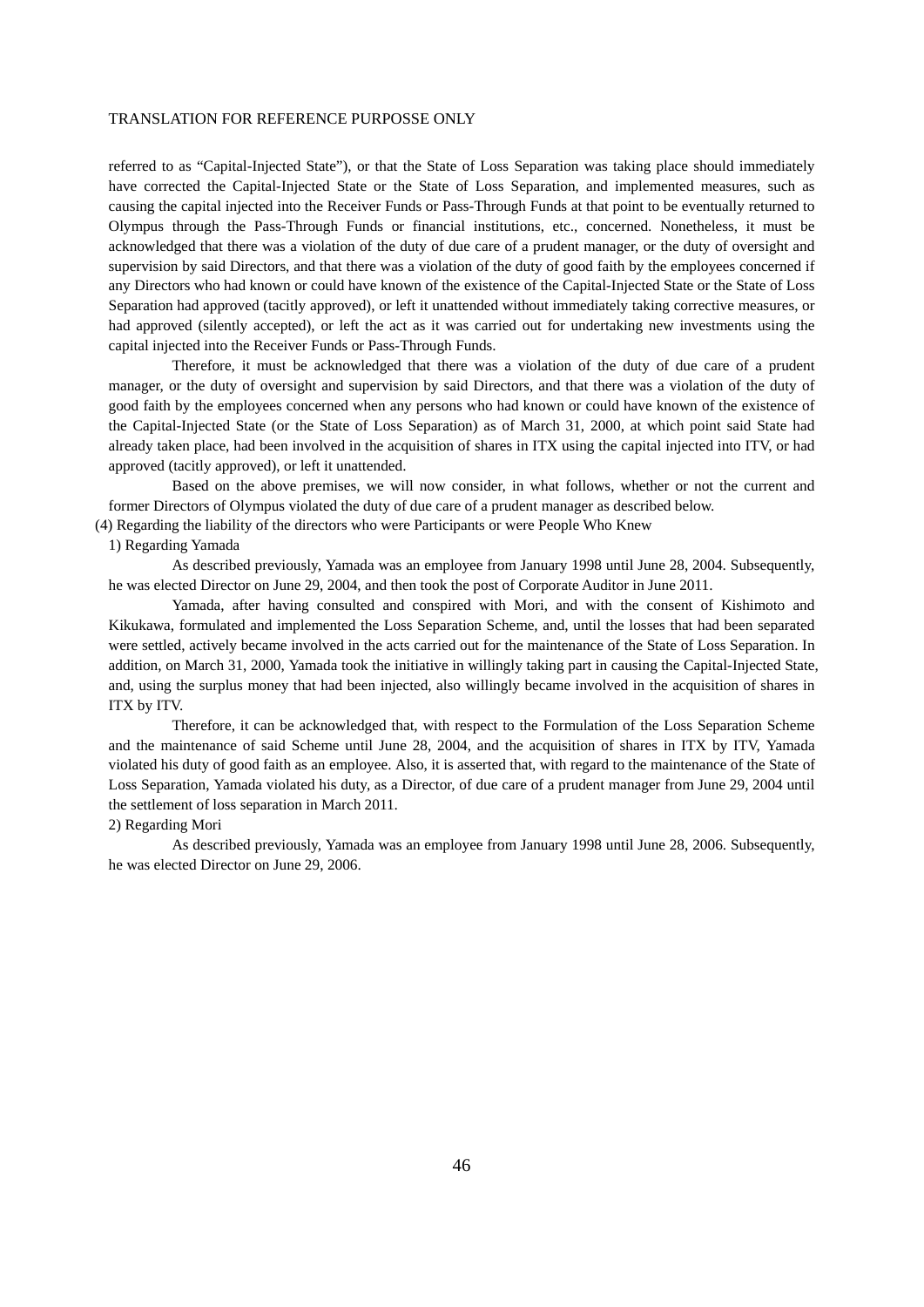Mori, after having consulted and conspired with Yamada, and with the consent of Kishimoto and Kikukawa, formulated and implemented the Loss Separation Scheme, and, until the losses that had been separated were settled, actively became involved in the acts carried out for the maintenance of the State of Loss Separation. In addition, on March 31, 2000, Mori took the initiative in willingly taking part in causing the Capital-Injected State, and, using the surplus money that had been injected, also willingly became involved in the acquisition of shares in ITX by ITV.

Therefore, it can be acknowledged that, with respect to the Formulation of the Loss Separation Scheme and the maintenance of said Scheme until June 28, 2006, and the acquisition of shares in ITX by ITV, Mori violated his duty of good faith as an employee. Also, it is asserted that, with regard to the maintenance of the State of Loss Separation, Mori violated his duty, as a Director, of due care of a prudent manager from June 29, 2004 until the settlement of loss separation in March 2011.

### 3) Regarding Nakatsuka

As described previously, Yamada was an employee from January 1998 until June 28, 2011.

In addition to providing instructions to banks for money transfers under the direction of Yamada and Mori to help said two individuals formulate the Loss Separation Scheme, Nakatsuka, as the representative of CFC, signed the blanket revolving collateral agreement dated July 14, 2003 as well as the agreement for the renewal of account collateral loan dated July 18, 2003 for the purpose of maintaining the State of Loss Separation. Further, despite that fact that Nakatsuka was involved in causing the Capital-Injected State, and had known that Yamada and Mori would cause ITV to acquire shares in ITX using the surplus money that had been injected into ITV, he left the situation as it was without taking any measures to stop said acquisition. Therefore, it can be acknowledged that Nakatsuka violated his duty of good faith as an employee due to his acts described above until the settlement of loss separation in March 2011.

# 4) Regarding Shimoyama

As described previously, Shimoyama was the Representative Director and Chairman from January 1998 until June 2001. Subsequently, he retired from the position of Director in June 2004.

From January 1998 until after June 2001 when Yamada and Mori began reporting to Shimoyama on a regular basis regarding the status of unrealized losses, Shimoyama either had found out, or could have found out about the Formulation of the Loss Separation Scheme, and the maintenance of said Scheme thereafter. In addition, Shimoyama was aware, at least after he began to receive reports regularly in June 2001 from Yamada and Mori regarding the status of unrealized losses, of the Capital-Injected State, as well as the fact that the State of Loss Separation was being maintained. Therefore, Shimoyama was under an obligation to immediately cause Yamada or Mori to cease the Capital-Injected State or the acts of loss separation, or to implement measures to correct the State of Loss Separation, while taking steps as necessary to cause the capital injected into the Receiver Funds or Pass-Through Funds at that point to be eventually returned to Olympus through the Pass-Through Funds or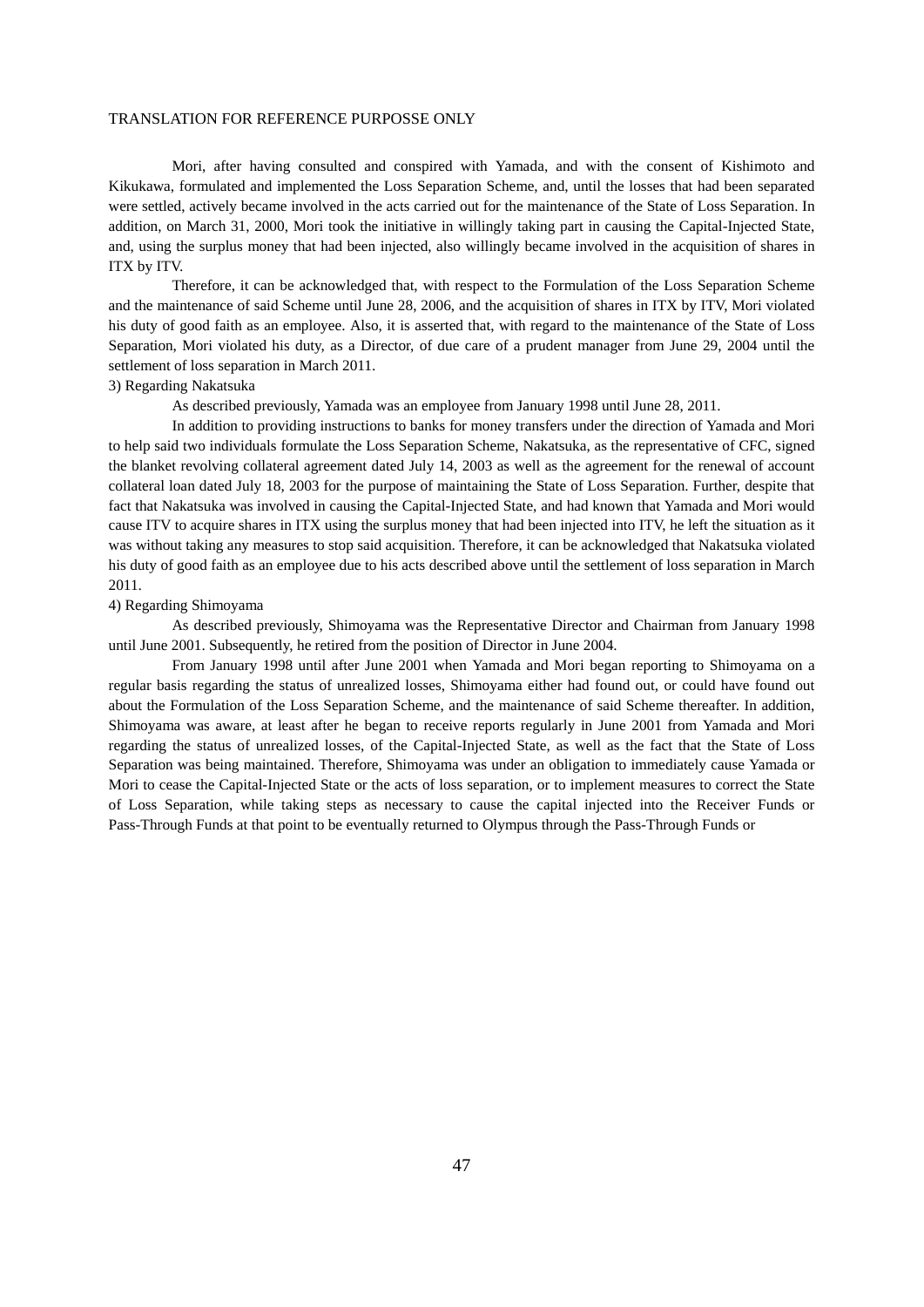financial institutions, etc., concerned. In addition, because, as stated earlier, Shimoyama had known, or could have known of the acquisition of shares in ITX by ITV, he was under an obligation to implement measures to stop such acquisition. Nonetheless, Shimoyama left the Capital-Injected State, the State of Loss Separation, and the acquisition of shares in ITX by ITV as they were; and, it can be acknowledged that, with regard to these omissions, Shimoyama, as a Director, violated his duty of due care of a prudent manager.

5) Regarding Kishimoto

As described previously, Kishimoto was the Representative Director and President from January 1998 until June 2001, and held the position of Representative Director and Chairman until June 2005.

Kishimoto, as mentioned earlier, had at least been informed of and approved the Formulation of the Loss Separation Scheme and the maintenance of the State of Loss Separation thereafter carried out by Yamada, Mori and others. Furthermore, Kishimoto had also received an explanation on and approved the acquisition of shares in ITX by ITV.

Therefore, it can be acknowledged that, with regard to this conduct, Kishimoto, as a (Representative) Director, violated his duty of due care of a prudent manager.

# 6) Regarding Kikukawa

As described previously, Kikukawa was a Director from January 1998 until March 2011. In addition, from June 1999 Kikukawa served as the Director in charge of the Administration and Finance Department, the Accounting Department, the Management Planning Department, and others. Furthermore, he became the Representative Director and President in June 2001.

Kikukawa had been aware of and approved, prior to January 28, 2000 at the very latest, the Formulation of the Loss Separation Scheme carried out by Yamada, Mori, and Nakatsuka, and the maintenance of the State of Loss Separation thereafter. Furthermore, Kikukawa had also been aware of and approved the acquisition of shares in ITX by ITV.

Therefore, it can be acknowledged that, with regard to this conduct, Kikukawa, as a Director, violated his duty of due care of a prudent manager.

(5) Regarding the liability of the directors other than the Participants or People Who Knew

In what follows, we will now consider the liability of the Directors who were other than the Participants or People Who Knew with regard to the Formulation of the Loss Separation Scheme, and the maintenance of said Scheme.

1) Whether or not there were violations of the duty of oversight and supervision

A. Description of violations of the duty of oversight and supervision

 Representative directors, and the executive directors of a joint-stock company (kabushiki gaisha) which has established a board of directors, directly assume the duty of due care of a prudent manager, and the duty of good faith with regard to the execution of the operations that they themselves undertake.

As a matter of fact, said representative directors and directors are responsible not only for the execution of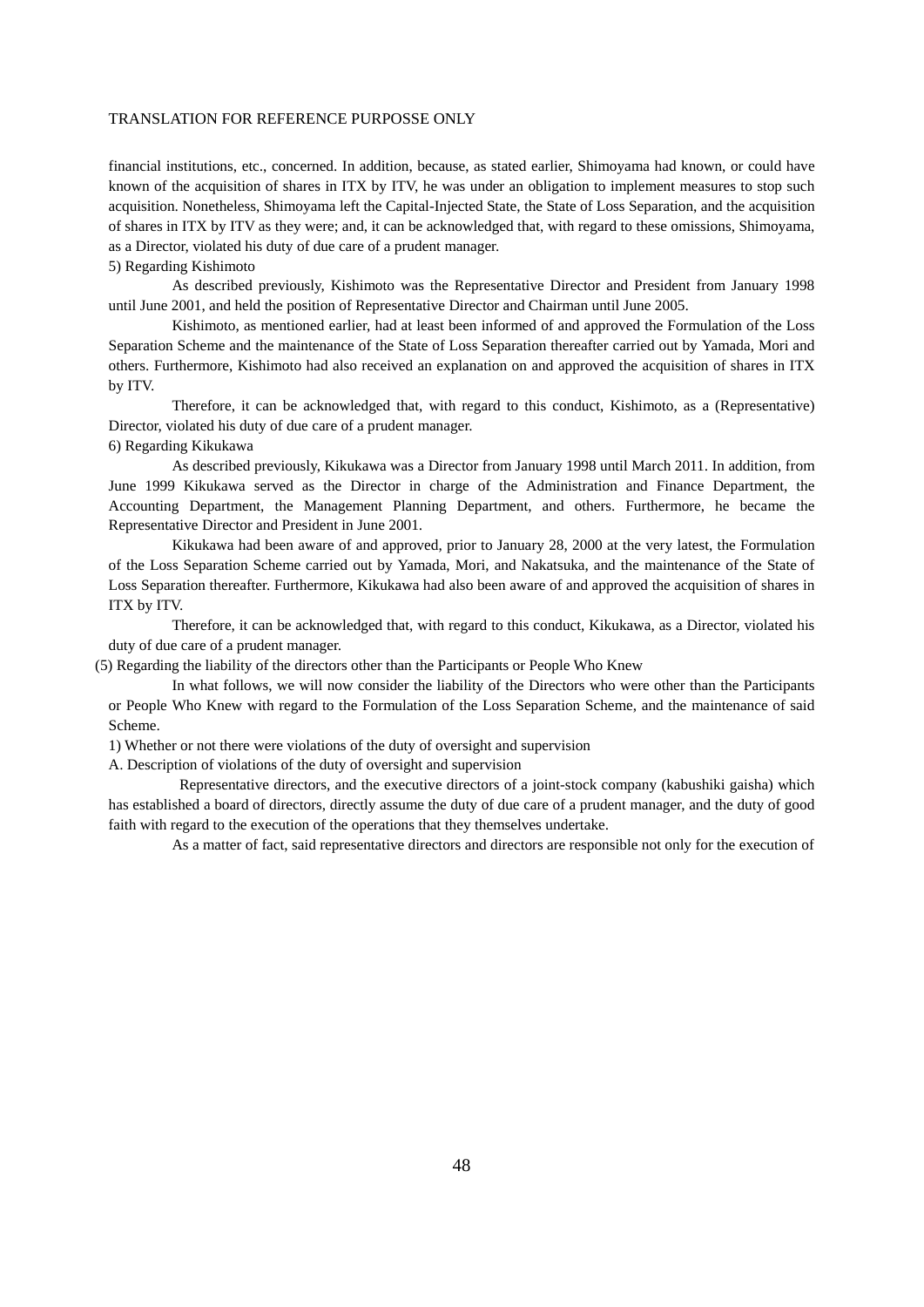the operations that they undertake themselves, but also for the execution of the operations that others undertake, as they assume the duty of oversight and supervision over other directors and employees.

(A) Description of the duty of oversight and supervision over representative directors, and directors in charge of the execution of operations

The directors of a joint-stock company which has established a board of directors are under an obligation to exercise oversight not only over the matters that are presented to meetings of the board of directors, but also over the execution of operations by the representative directors and executive directors, even for those matters that are not presented to meetings of the board of directors, and, if necessary, to implement the necessary measures, through meetings of the board of directors, to ensure the proper execution of operations by said directors. It should be noted, however, that as far as the matters that are presented to meetings of the board of directors are concerned, a violation of the duty of oversight may be acknowledged only in the case where the content of the operational activities of the representative directors and the executive directors were "overlooked, even though there were special circumstances such that they were known or could have been known" (Tokyo District Court, judgment, April 22, 1980; Tokyo District Court, judgment, October 26, 1995).

(B) Description of the duty of oversight and supervision over employees

The directors of a joint-stock company which has established a board of directors are not responsible for supervising each and every employee. However, it is generally understood that if these directors, under whatever circumstances, have known, or could have known about any fraudulent conduct of employees, they have an obligation to implement the necessary measures to prevent such fraudulent conduct by exercising their authority to call meetings of the board of directors, or elect or dismiss managers, etc.

Furthermore, it is generally understood that representative directors have an obligation not only to execute operations themselves, but also to pay attention extensively to all areas of the operations of the company. They also have an obligation to exercise a higher level of due care than the other directors who are in charge of particular operations only, and to implement measures to deter [any fraudulent conduct] or prevent such conduct from occurring in good faith for the sake of the company's interests. Similarly, because the executive directors must carry out the operations of the divisions and departments for which they are responsible, they have an obligation, as is the case with representative directors, to supervise the employees of these divisions and departments.

In view of the foregoing, we will now consider whether or not there were violations of the duty of oversight and supervision by the Directors who were neither Participants nor People Who Knew.

B. Whether or not there were violations of the duty of oversight and supervision by Directors who were neither Participants nor People Who Knew

(A) Period between January 1998 and March 2001

During the period from January 1998 to March 2001, Shimoyama and Kishimoto were the only Representative Directors, and no other Directors assumed the position of Representative Director. In addition, during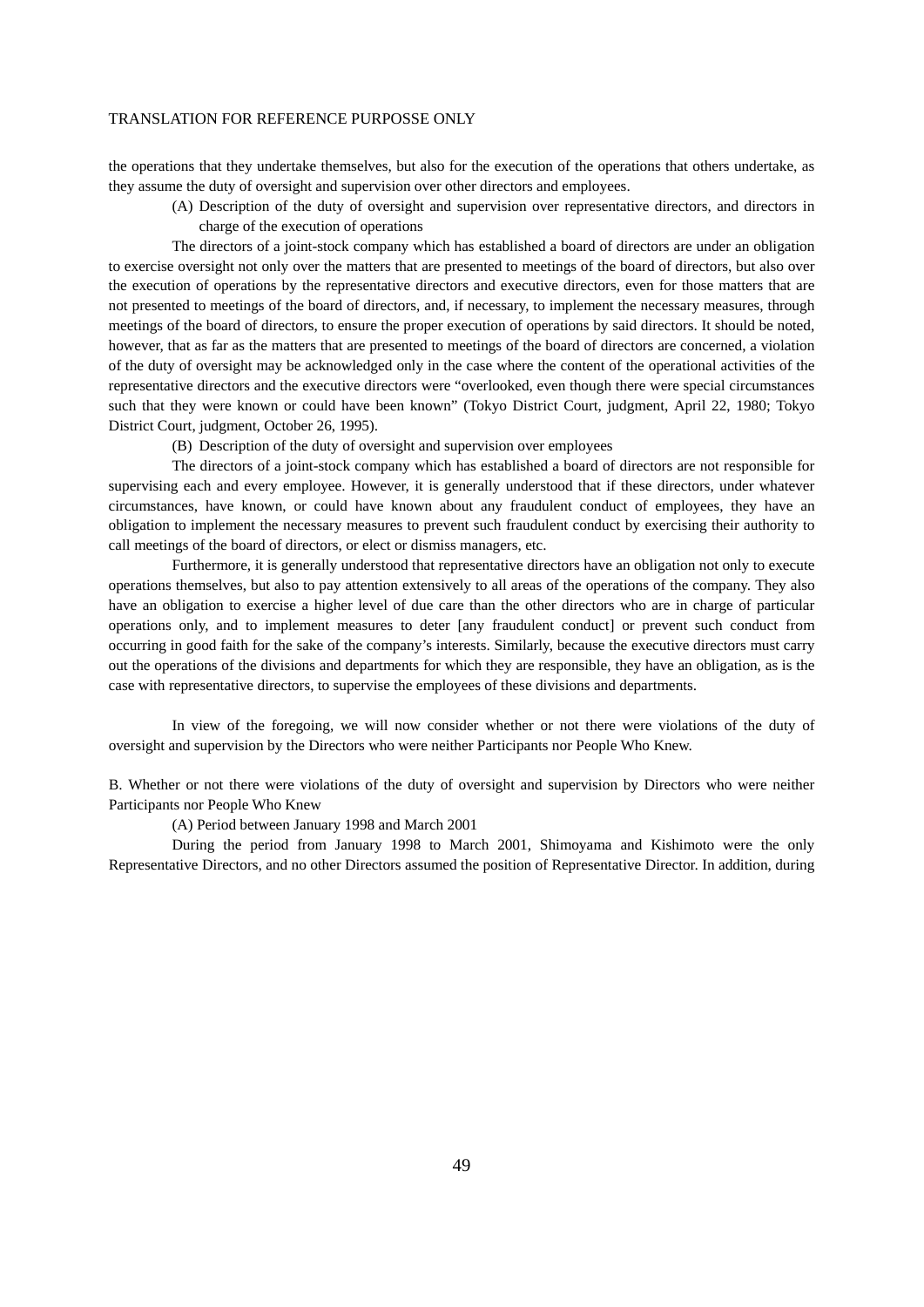the same period, the unit responsible for managing financial assets where Yamada, Mori, and Nakatsuka worked was practically under the supervision of Kishimoto<sup>3</sup> and Kikukawa, who were Directors; and, no other Directors were responsible for said unit. Further, we have found no particular circumstances that could suggest that any of the Directors who were neither Participants nor People Who Knew at that time had known, or could have known of the Formulation of the Loss Separation Scheme, or the State of Loss Separation arising therefrom. Therefore, it can hardly be acknowledged that during the above period there were any violations of the duty of oversight and supervision by the Directors who were neither Participants nor People Who Knew with regard to the Formulation of the Loss Separation Scheme, or the State of Loss Separation that arose.

Similarly, we have found no particular circumstances that could suggest that any of the Directors who were neither Participants nor People Who Knew at that time had known, or could have known of the acquisition of shares in ITX by ITV that was carried out by Yamada and Mori on March 31, 2000. Therefore, again, it can hardly be acknowledged that there were any violations of the duty of oversight and supervision by the Directors who were neither Participants nor People Who Knew with regard to the acquisition of shares in ITX by ITV.

# (B) After April 2001

-

A) Okubo (during the period from April 2001 until October 2010)

While retaining his position as Director, on April 1, 2001 Okubo became the Division Manager of the Operations Division within the Corporate Center, and from July 1, 2001 until the end of October 2002 served as the Center Head of the Corporate Center. In other words, from April 1, 2001 and the end of October 2002, Okubo was the Director in charge of the unit responsible for managing financial assets.

However, as stated earlier, it can hardly be acknowledged that Okubo had ever known, or could have known that the State of Loss Separation was being maintained.

In addition, from April 1, 2001 until the end of October 2002, Okubo, as the Director in charge of operations, had an obligation to exercise supervision over Yamada, Mori, Nakatsuka, and others who were employees working within the divisions and departments for which he was responsible. Between April 2001 and the end of October 2002, a deposit that had been held with the Societe Generale was increased by 15 billion yen, while a deposit that had been held with Commerzbank as of the end of March 2001 (15 billion yen) was withdrawn. It has become apparent that among the acts that Yamada, Mori, Nakatsuka, and others had carried out during this period for the maintenance of the State of Loss Separation, the above transaction involved Olympus as a directly involved party. Therefore, the issue here is whether or not Okubo had violated his duty of supervision over Yamada, Mori,

<sup>&</sup>lt;sup>3</sup> At that time, the unit responsible for managing financial assets was directly controlled by Kishimoto, who was President. It is believed that until May 1999 Fujii officially held the position of Director in charge of the Human Resources Department, the Administration and Finance Department, and the Accounting Department. However, it is presumed that, in reality, he was not in charge of the Administration and Finance Department, or the Accounting Department. It should be noted that Fujii retired from the position of Director in June 1999.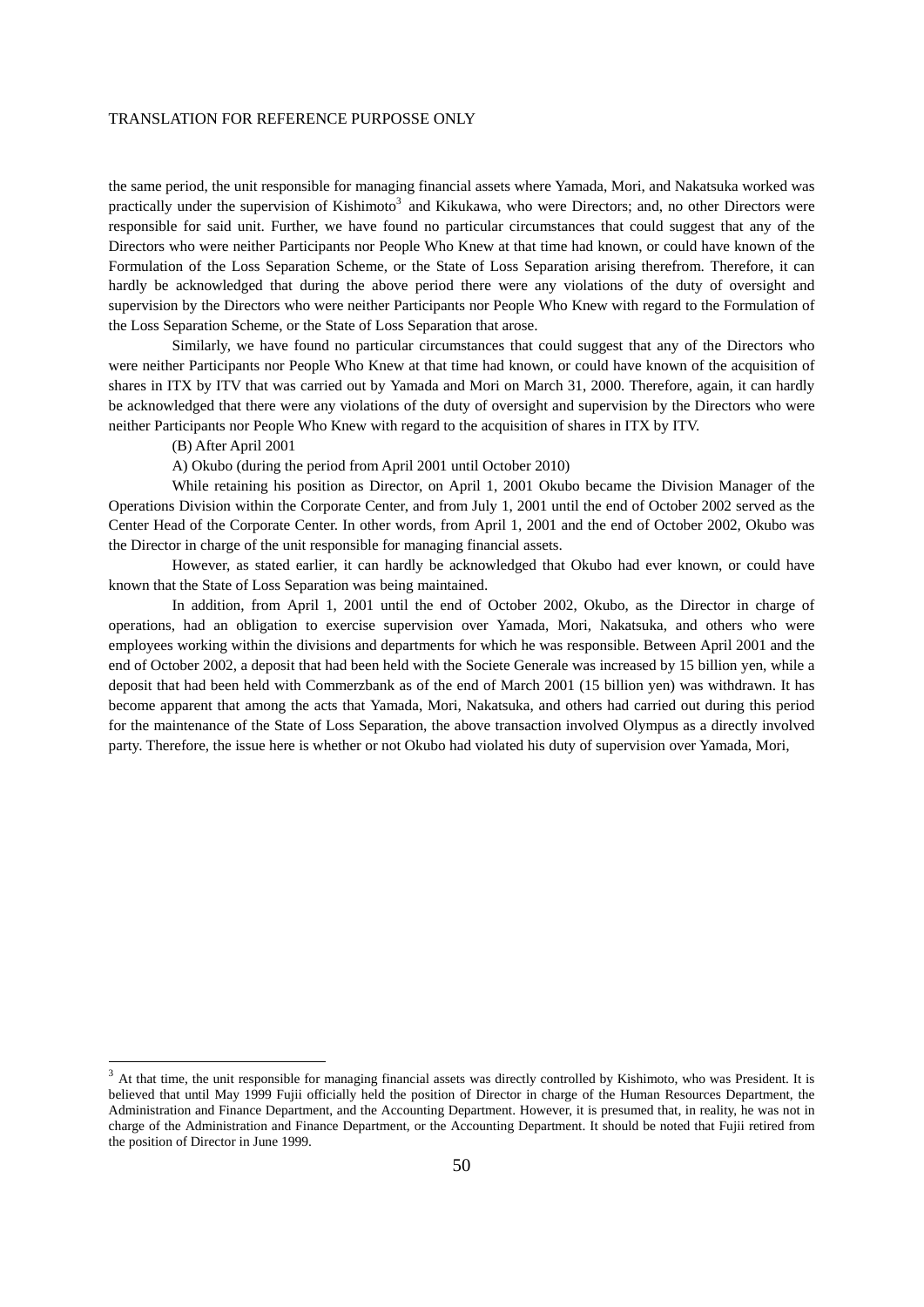Nakatsuka, and others who were at that time employees working within the divisions and departments for which he was responsible. However, in light of the facts stated in Section III-2 above, it can hardly be acknowledged that Okubo could have found out about any additional acts that Yamada, Mori, Nakatsuka, and others had engaged in for the purpose of maintaining the State of Loss Separation. In addition, for most of the aforesaid period, Okubo remained the Center Head of the Corporate Center, which oversaw not only the unit responsible for managing financial assets, but also the human resources, administration, and other indirectly related divisions and departments. As such, we have uncovered no facts that could suggest that there was any apparent problem in Okubo's supervision over Yamada, Mori, Nakatsuka, and others who were employees at the unit responsible for managing financial assets.

Therefore, it can be acknowledged that there are not sufficient grounds for admitting that Okubo had violated his duty of supervision over Yamada and Mori, who were employees within the departments and divisions for which he was responsible.

B) Other Directors who were neither Participants nor People Who Knew

 From April 2001 onwards, Kishimoto and Kikukawa were the only Representative Directors, and no other Directors took the position of Representative Director. In addition, until the State of Loss Separation was settled, Kikukawa, Yamada, Mori, and Okubo were the only Directors who were in charge of the unit responsible for managing financial assets, and thus no other Directors were in charge of operations.

Further, we have uncovered no facts that provide evidence that any of the Directors at that time who were neither Participants nor People Who Knew had been aware of the Formulation of the Loss Separation Scheme, or the maintenance of said Scheme.

In addition, the following circumstances had existed with regard to the State of Loss Separation:

 A complex scheme was used to separate losses, such as using multiple overseas Funds to pass the losses through, in order to make the mechanism not so easy to immediately understand;

 Meetings were held in advance with LGT Bank and Commerzbank with regard to making deposits with these banks as well as pledging such deposits as collateral so that it would not be possible to tell from bank statements that these deposits were serving as collateral. Therefore, such meticulous cover-up efforts with the assistance of these outside third parties made it very difficult to detect the presence of said deposits and their role as collateral; and

 There was never a dispute between LGT Bank, Commerzbank, and the business investment fund concerned (GCNVV); and therefore, opportunities scarcely arose that could have led to the uncovering of the State of Loss Separation.

In addition, we have uncovered no grounds for determining that the Directors who were neither Participants nor People Who Knew could have found out about the State of Loss Separation.

Furthermore, we have uncovered no particular circumstances that could confirm that these Directors had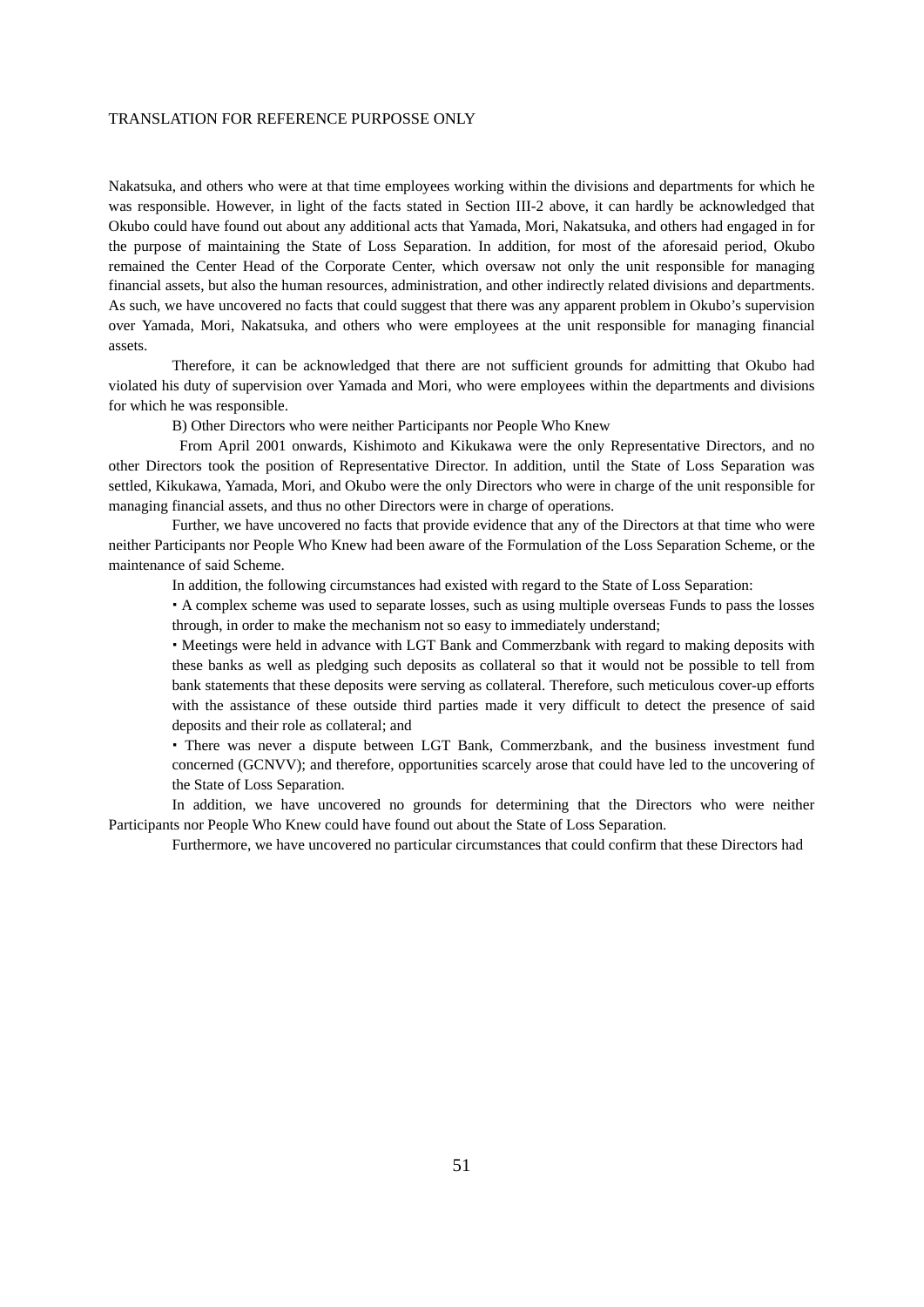found out, or could have found out about any of the acts carried out by Yamada, Mori, Nakatsuka, and others with the consent of Kishimoto, or Kikukawa.

In keeping with the foregoing, we believe that it can hardly be acknowledged that the Directors who were neither Participants nor People Who Knew violated the duty of oversight and supervision with regard to the Formulation of the Loss Separation Scheme or the maintenance of said Scheme.

2) Whether or not there were violations of the duty of developing internal controls

A. Description of violations of the duty of developing internal control

 In a large joint-stock company such as Olympus, it would not be realistic to expect that individual directors should try to directly oversee and/or supervise the execution of operations by other directors, or the conduct of all employees. However, it would not be appropriate for these directors to assume no responsibility whatsoever simply because it is troublesome for them to make efforts to directly supervise the execution of operations by other directors and employees. Therefore, it is generally understood that the following statements should hold at least in the case of a joint-stock company of reasonable size:

 Representative directors, or the executive directors have an obligation to determine in specific terms a risk management system within the divisions and departments for which they are responsible; and

 Other directors come under an obligation to oversee the performance of the duty of the representative directors, or the executive directors to develop the aforesaid risk management system.

(It should be kept in mind, however, that the duty of developing such risk management system (the duty of developing internal control) has become the subject of debate following an Osaka District Court judgment handed down on September 20, 2010.)

 Based on the above argument, we will now consider whether or not there were any violations of the duty of developing internal control by the Directors who were neither Participants nor People Who Knew.

B. Whether or not there were violations of the duty of developing internal control by the Directors who were neither Participants nor People Who Knew

(A) Period between January 1998 and March 2001

The Directors who were neither Participants nor People Who Knew had an obligation to oversee whether or not the Representative Directors (Shimoyama and Kishimoto) and the Director in charge of operations (Kikukawa) had been performing their duty of developing a risk management system concerning the management of financial assets.

The issue here is the assessment of under what circumstances should the Directors who were neither Participants nor People Who Knew be deemed to have violated their duty of supervising the performance of the duty of the aforesaid Representative Directors and Director to develop a risk management system. In this regard, it would be reasonable to assume that "so long as the proper supervision over the execution of job duties is carried out under a reasonable risk management structure, it is considered justifiable for other directors to trust that the directors which they supervise are lawfully executing their prescribed job duties, unless there are particular circumstances that raise concerns that the supervised directors have been illegally executing their job duties. Therefore, unless there are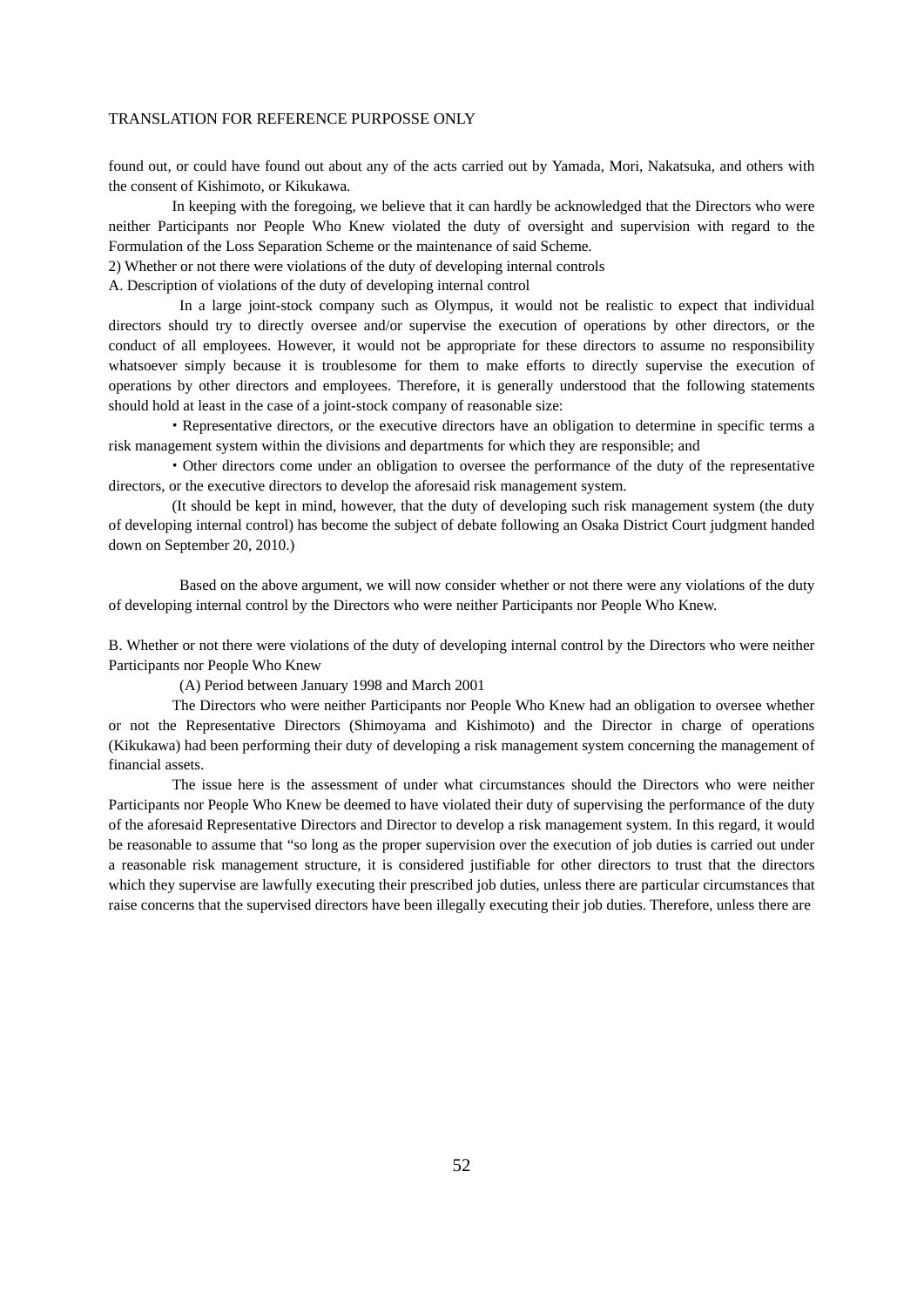such special circumstances, [said other directors] should not be deemed to have violated their duty of due care, which specifically refers to the duty of oversight" (Tokyo High Court, judgment, May 21, 2008).

In consideration of the same, during the period from January 1998 through March 2001, the following types of structure, systems, standards, etc. had been formulated and were in operation at Olympus at that time as a risk management system for managing the financial assets of the Administration and Finance Department concerning the management of financial assets.

① The "Asset Management Standards" (changed to the Asset Management Regulations from April 2000) became effective from March 1997, including the Standards for Management of Surplus Money and the Regulations for Management of Derivatives Transactions; a risk management system was formulated to a certain extent with respect to the management of financial assets; items were being treated such that short-term investment plans would be determined by the Officer in charge and approved by the President, that transactions other than short-term investment plans would require the decision of the Officer in charge or the President, and that in the event unrealized losses were incurred to a certain extent, losses would be cut, etc.

② Once a month, the status of the management of financial assets, including specified fund trusts, was being regularly reported to the Officer in charge.

③ The Administration and Finance Department was to manage assets, and the Accounting Department was to perform audits (an Audit Office was established within the Accounting Department).

④ Audits were being performed by an auditing firm, so for the directors other than the executive directors, they could expect some kind of indication to be made by the auditing firm if there were transactions with some problems at the time (there are no facts to suggest that the Directors other than the People Who Knew and the Participants were aware of any indications from the auditing firm).

⑤ An audit of prioritized audit items was performed each period by the Board of Auditors, and a prioritized audit of the actual state of management of derivatives transactions and of a financial subsidiary (OAM) was performed for the fiscal year ended March 1999, based on methods such as interviews with those in charge in the Administration and Finance Department. Also, the "Audit Concerning the Readiness of Our Company for the Introduction of New Accounting Standards" was raised as a prioritized audit item on the part of the Auditors for the fiscal year ended March 2000, and a prioritized audit was performed based on methods such as taking in the reports from those in charge of practical work in the Accounting Department, and furthermore, "The Effective Use of Assets/ Money Management (Administration and Finance Department)" was raised as a prioritized audit item in the fiscal year ended March 2001, and an audit was performed.

⑥ The Board of Directors' Regulations had been established, and "Important matters concerning accounting" had been designated as a Board of Directors resolution item, in addition to a statutory resolution item.

⑦ In the Management Committee meeting on January 28, 2000 (held simultaneously with the Board of Directors'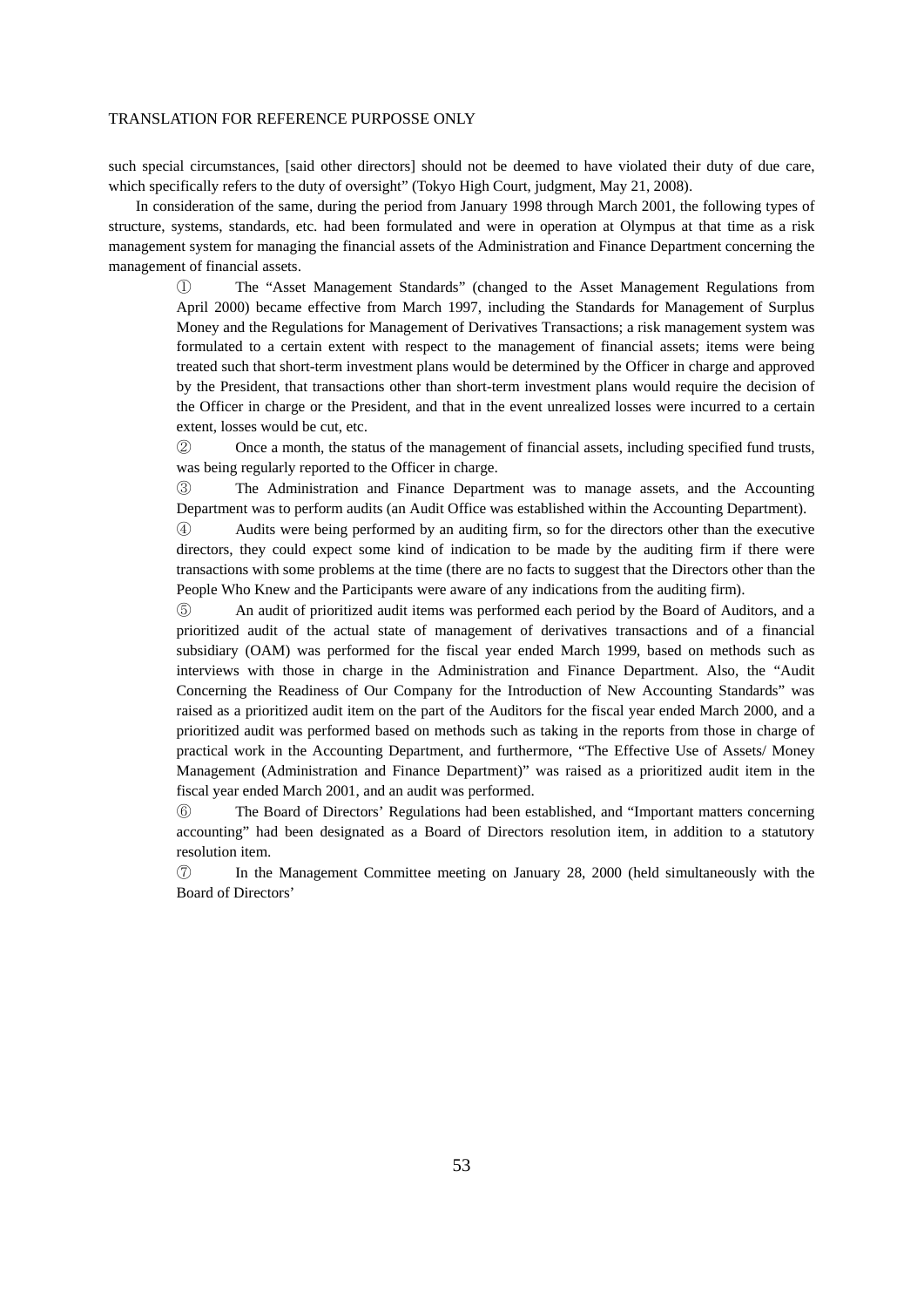meeting), the following measures were set forth and broadly implemented in an effort to strengthen the management control and reporting system for funds on hand with the goal of mitigating the impact of a drop in the value of financial assets on operating results, etc.

- That the basic portfolio of financial assets be subject to the deliberations of the Board of Managing Directors and the Management Committee,
- That the positions by asset class of the basic portfolio as well as the realized and valuation gains and losses be reported to the Board of Managing Directors and the Management Committee on a quarterly basis,
- That a report on the content of investments etc. in the Business Investment Fund be made every six months
- That efforts be made to enhance the internal controls system in relation to "other managed securities" in the basic portfolio that falls under securities investments.

⑧ At the Management Committee meeting on March 31, 2000, it was resolved that a portfolio would be established with a higher weighting in deposits and government bonds premised on minimizing risk and securing liquidity with respect to the financial portfolio for the fiscal year ended March 2001.

⑨ The status of the management of financial assets was being reported to the Board of Directors and the Management Committee on an irregular basis after January 2000 (on January 28, 2000, March 31, 2000, and March 30, 2001).

⑩ Although on an irregular basis, the status on the management of the Business Investment Fund was being reported to the Board of Directors, generally at a rate of roughly once every three to six months.

In addition to the circumstances above, there were circumstances such as the fact that the revised accounting standards for financial instruments had been applied from the fiscal year ended March 2001, that theoretical discussions about the duty to formulate an internal controls system hadn't been set before the abovementioned September 19, 2000 judgment was handed down by the Osaka District Court, and that there had been no other judgments handed down. Furthermore, the Board of Directors and the Management Committee passed resolutions on investments in LGT-GIM (January 28, 2000) and GCNVV (January 28, 2000) (a report had also been made regarding the former on March 31, 2000), but judging by the documents, etc. distributed at that time, there are no circumstances by which the Board of Directors' meeting resolution itself could be deemed particularly unreasonable.

If circumstances such as those above are considered collectively, in viewing the risk management system for the management of financial assets that had been formulated at that time, the evaluation can be made that a "reasonable risk management system" existed that would be the basis in determining whether or not there was a violation of "the duty to monitor the status of the performance of duties by the Representative Director or the executive directors to formulate a risk management system" that was borne by at least the other Directors.

Note that as described above, when Yamada, Mori, and Nakatsuka sought to engage in "tobashi" in which financial instruments carrying unrealized losses in the specified fund trust would be sold at said trust's book value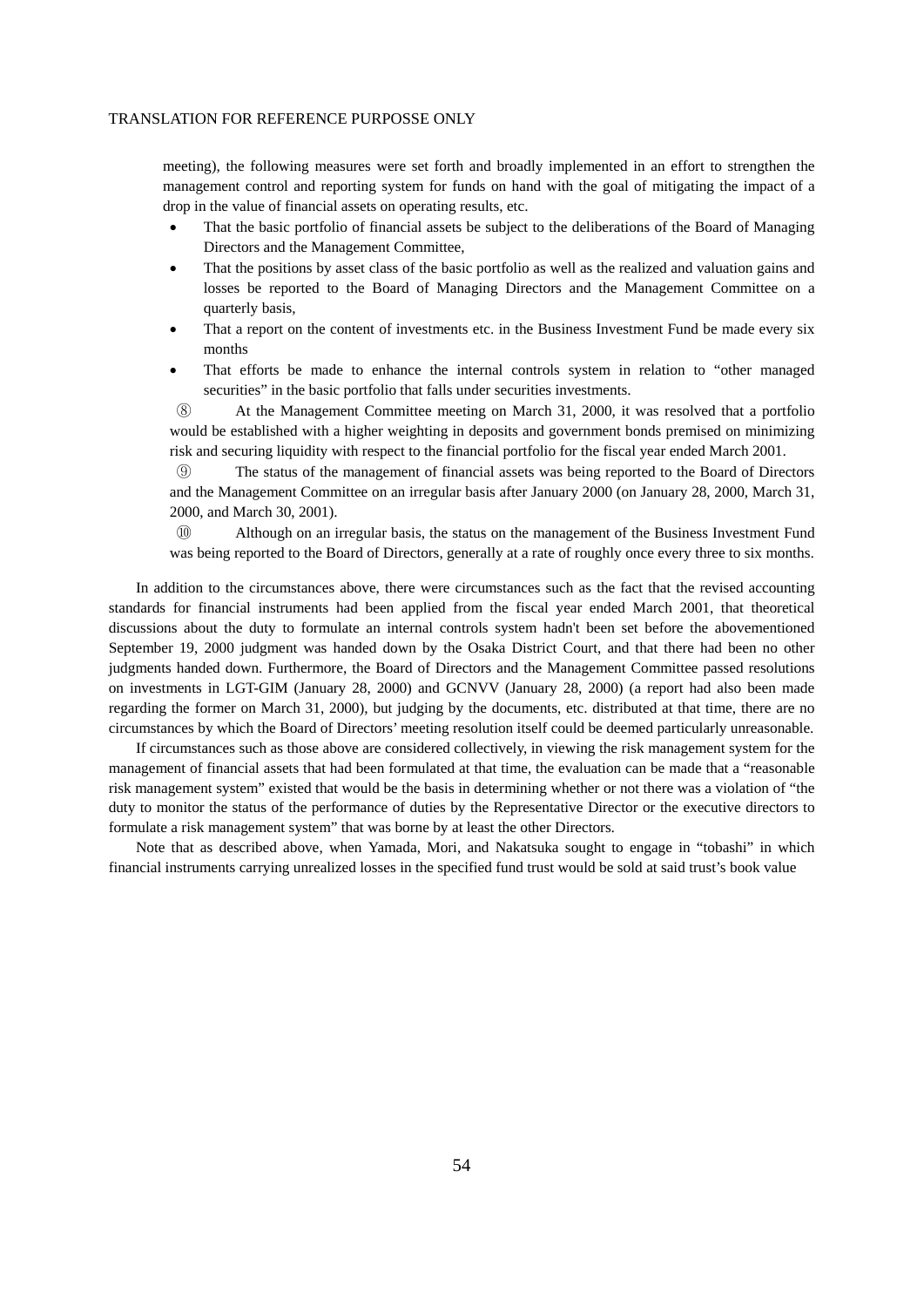to the funds in which the people concerned at the foreign securities firms were involved and money would be received, because the fact can be acknowledged that they had ceased said "tobashi" upon receiving indications from KMPG AZSA LLC on September 30, 1999, hypothetically, in the event that the directors other than the Participants and People Who Knew were aware of said fact, it could constitute special circumstances that are enough to suspect that there were some problems in the risk management system at that time. However, we did not find any circumstances confirming that the directors other than the Participants and People Who Knew were aware of said fact. We also did not find any special circumstances in particular that would make the directors other than the Participants and People Who Knew suspect that the performance of duties of the Representative Director or the executive directors at that time was illegal.

From the above, we can judge that a violation of the duty to monitor as directors concerning the formulation of a risk management system cannot be acknowledged on the part of the directors other than the Participants and People Who Knew during said period.

### (B) After April 2001

a) Regarding Okubo (From April 2001 to the end of October 2002)

As noted above, Okubo was the executive director who supervised the department that managed financial assets from April 1, 2001 to the end of October 2002, and bore the responsibility to specifically determine and formulate a risk management system for the division he supervised. In consideration of the same, during the period from April 1, 2001 to October 31, 2002, the following types of structure, systems, standards, etc. had been formulated and were in operation in Olympus at that time as a risk management system for managing financial assets (including recognizing and understanding its status), in addition to the items previously noted in B  $(A)$   $\mathbb{O}$ - $\mathbb{O}$ .

i. Standards for presenting matters and reports to the Board of Directors were set forth from April 2001, in which monetary amount standards were set forth with respect to the presenting of matters on the disposition and acquisition of important assets, while at the same time clarifying that the provision of collateral exceeding 5 billion yen per case would be presented to the Board of Directors.

ii. Matters concerning internal controls were raised as prioritized audit items to the Board of Auditors in each fiscal year, and audits were performed. The prioritized audit items for the fiscal year ended March 2002 and the fiscal year ended March 2003 were as follows:

• Fiscal year ended March 2002: "The Establishment of Various Regulations and its Implementation Status" etc.

Fiscal year ended March 2003: "Audit of Operations through the Internal Audit Function" etc.

iii. The Internal Audit Office was made independent of the Accounting Department from April 2001 (an Internal Audit Office was established in the Management Planning Department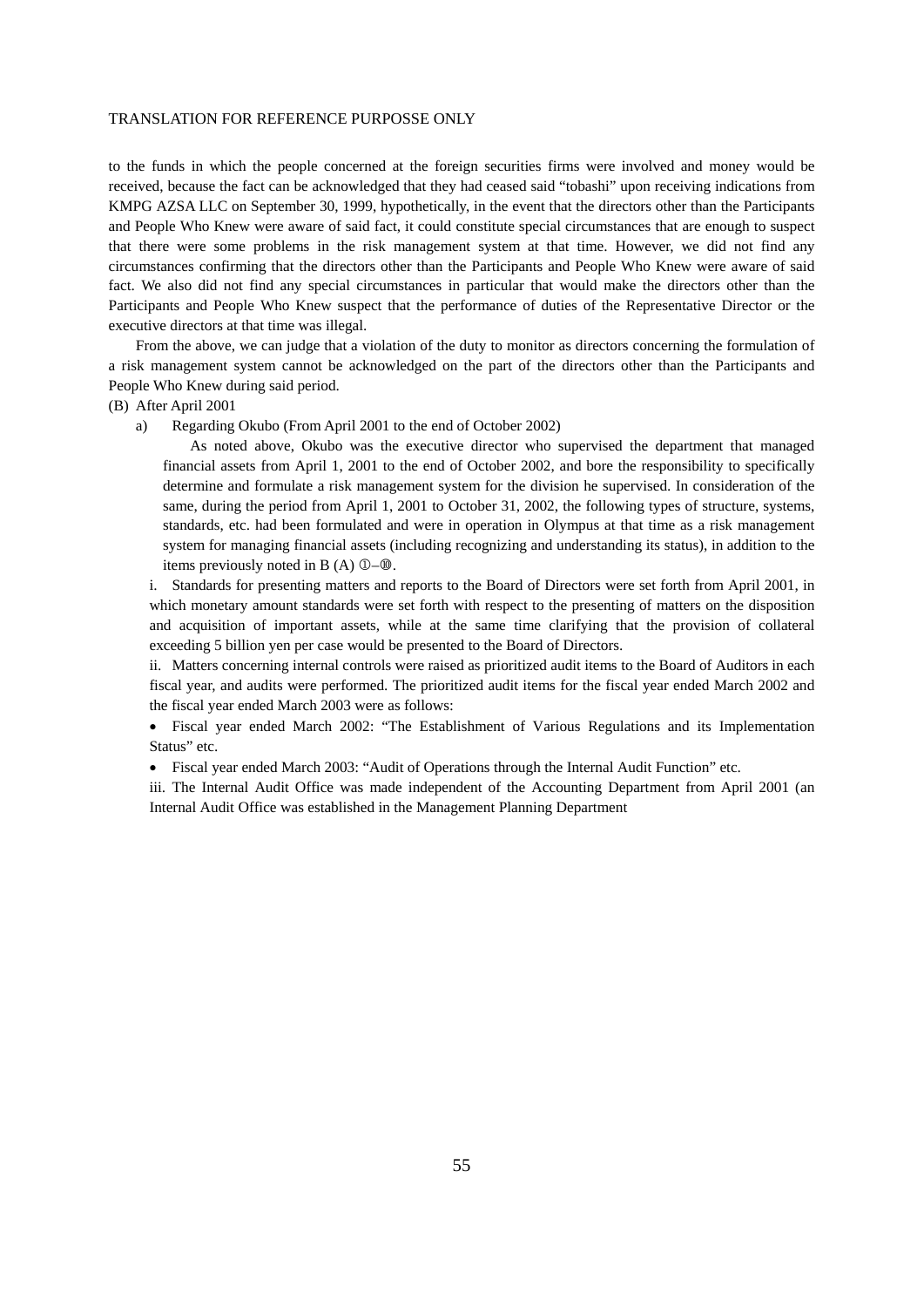from April 2001, and in the Administration Management Headquarters from April 2002).

iv. After March 30, 2001, the department in charge of the management of financial assets formulated a "Financial Assets Management Implementation Plan" for the next half-year period in each half-year period, and reported the same to the Board of Directors before the beginning of the next half period (Said Implementation Plan also included past results. It also reported gains and losses on the management of financial assets, although on an irregular basis).

Also, after July 2001, reports on the status of the management of assets began being made to the Board of Directors on a quarterly basis, although on an irregular basis.

Furthermore, after May 2001, reports on the status of the management of securities began being made to the Board of Directors on a monthly basis.

Moreover, as previously noted, it was extremely difficult to recognize the State of Loss Separation.

Considering these circumstances collectively, we determined that the evaluation could not be made to the extent that there was a violation of the duty of due care of a prudent manager in regard to the formulation of a risk management system on the part of Okubo, who was the officer responsible for supervising the department in charge of the management of financial assets, at least during the period from April 2001 to the end of October 2002.

b) Regarding the Other Directors Other than the Participants and People Who Knew

As previously noted, with the exception of Okubo from April 1, 2001 to the end of October 2002, the directors other than the Participants and People Who Knew do not fall under a Representative Director or an executive director supervising the department that managed financial assets.

Therefore, the question of whether or not there was a violation of the duty to formulate a risk management system on the part of the directors other than the Participants and People Who Knew becomes a judgment that should be made from the viewpoint of whether or not it could be judged that there was a violation of the duty to monitor the status of the performance of duty to formulate a risk management system on the part of the Representative Director or the executive directors, and more specifically, as previously mentioned, whether or not there were special circumstances in particular that would give rise to the suspicion that there were problems with the formulation of a risk management system on the part of the Representative Director or the executive directors, and whether or not a "reasonable risk management system" had been formulated.

In consideration of the same, it can be evaluated that with respect to the management of financial assets, in addition to the items previously noted in A) i–iv, the structure, systems, standards, etc. had been revised and formulated and were in operation at Olympus at that time mainly as follows, and that the level of the risk management system improved with each passing year.

v. The Internal Audit Office was established as the Audit Office of the Corporate Center from April 2003 through March 2005, and was established as an organization under the direct supervision of the President after April 2005.

vi. From October 1, 2005, the Administration Department Compliance Office was established,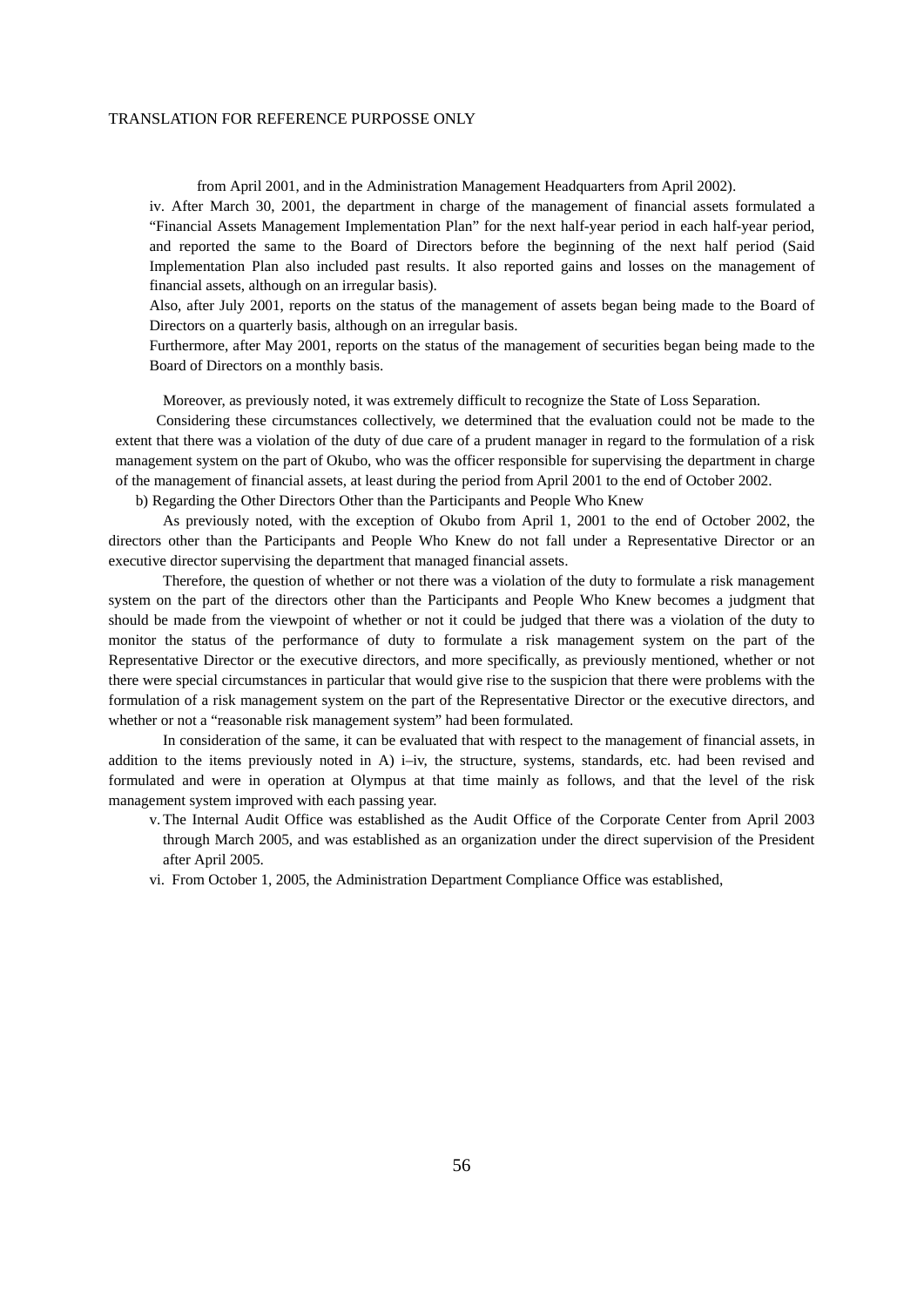and the operation of the Compliance Help Line began with said Office as the department in charge (The Compliance Help Line Operation Regulations were determined at the Board of Directors' meeting on November 8, 2005. The Compliance Office was separated from the Administration Department from April 1, 2006, and the CSR Department Compliance Office was established). Also, in January 2006, compliance cards were distributed to employees, and at the same time, compliance training was implemented via e-learning in April of the same year.

- vii. The Basic Policy on the Internal Controls System was established at the Board of Directors' meeting of May 9, 2006 and has been in operation (Note that the Basic Policy on the Internal Controls System has been revised several times since then).
- viii. From the fiscal year ending March 2009, internal controls reports have been submitted which contain statements to the effect that the internal controls concerning the financial reporting of Olympus were judged to be effective after being audited by the audit firm.
- ix. The Board of Auditors has been conducting audits of the following prioritized audit items concerning internal controls in each fiscal year.
- Fiscal year ended March 2004: "Corporate Governance and Internal Controls" etc.
- Fiscal year ended March 2005: "Current Status of Internal Controls and its Challenges"
- Fiscal year ended March 2006: "Current Status of Group Governance (Corporate Group Governance Regime) and its Challenges"
- Fiscal year ended March 2007: "Degree of Adequacy of the Internal Controls System"
- Fiscal year ended March 2008: "Maintenance Status of the Internal Controls System and Verification of its Effectiveness under the Companies Act" "Determination of the Appropriateness of the Formulation of the Internal Controls System Concerning Financial Reporting under the Financial Instruments and Exchange Act" Fiscal year ended March 2009: "Verification of the Maintenance Status of the Internal Controls System Pursuant to the Companies Act and the Financial Instruments and

Exchange Act"

"Regarding Corporate Governance and Internal Controls"

- Fiscal year ended March 2010: "Verification of the Degree of Adequacy of the Internal Controls System Under the Companies Act and the Financial Instruments and Exchange Act" "Current Status of the Operations Audit System by the Internal Audit Division and its Desired Form"
- Fiscal year ended March 2011: "Determination of the Effectiveness and Appropriateness of the Deployment of the Internal Controls System Under the Companies Act and the Financial Instruments and Exchange Act" etc.

Moreover, as noted previously, it was extremely difficult to recognize the State of Loss Separation. From these circumstances, it is our judgment that the risk management system that had been formulated at each point in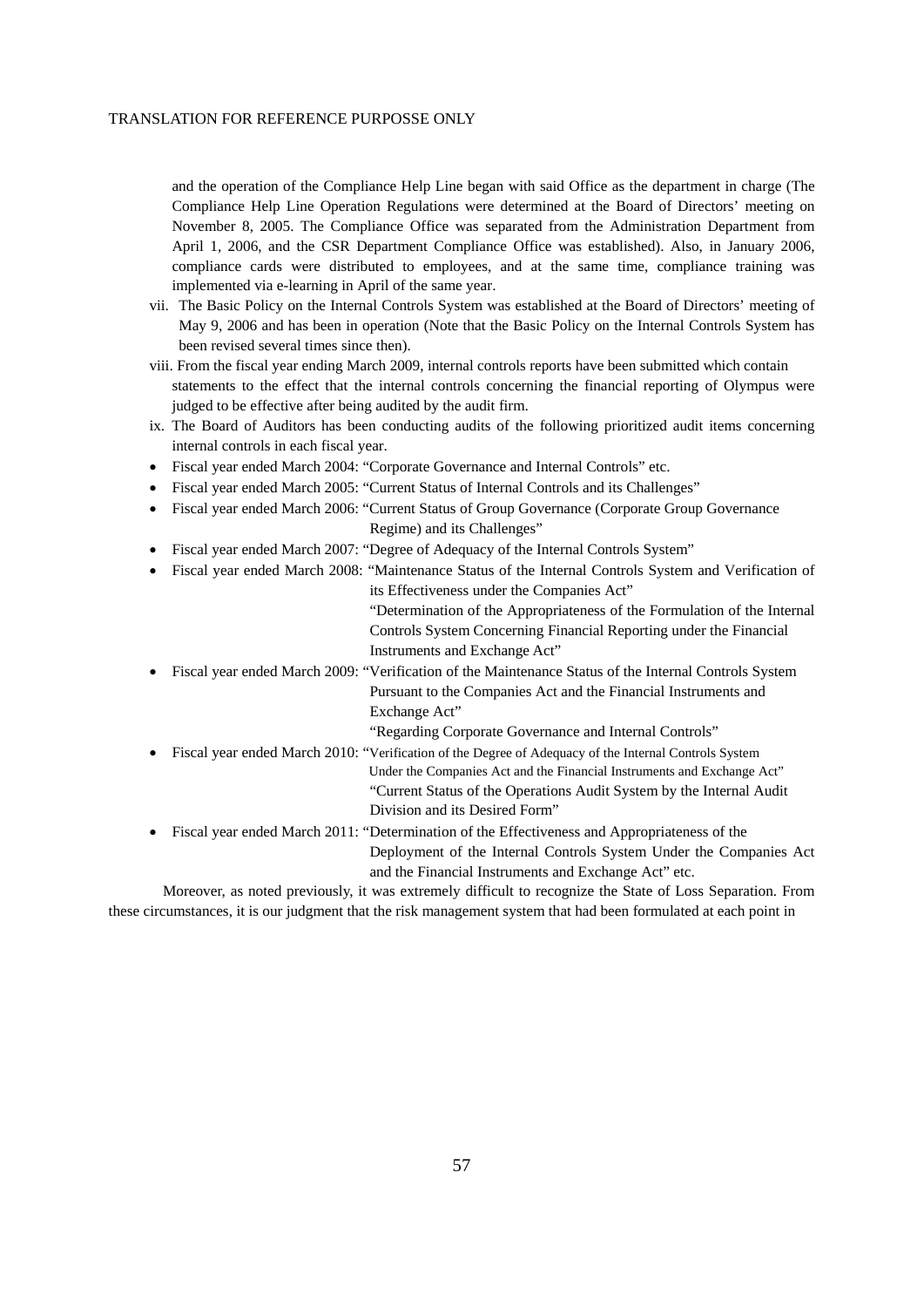time by the Representative Director and the executive directors at the time can be evaluated as a "reasonable risk management system" that would at least become the basis in determining whether or not there was a violation of the "duty to monitor the status of the performance of duty to formulate a risk management system" by the other directors.

Also, we did not find any special circumstances in particular that would make the directors other than the Participants and People Who Knew suspect that there were some problems in the risk management system that had been formulated by the Representative Director or the executive directors at the time.

From the above, we can make the determination that a violation of the duty to monitor the formulation of a risk management system as a director cannot be acknowledged on the part of the directors other than the Participants and People Who Knew.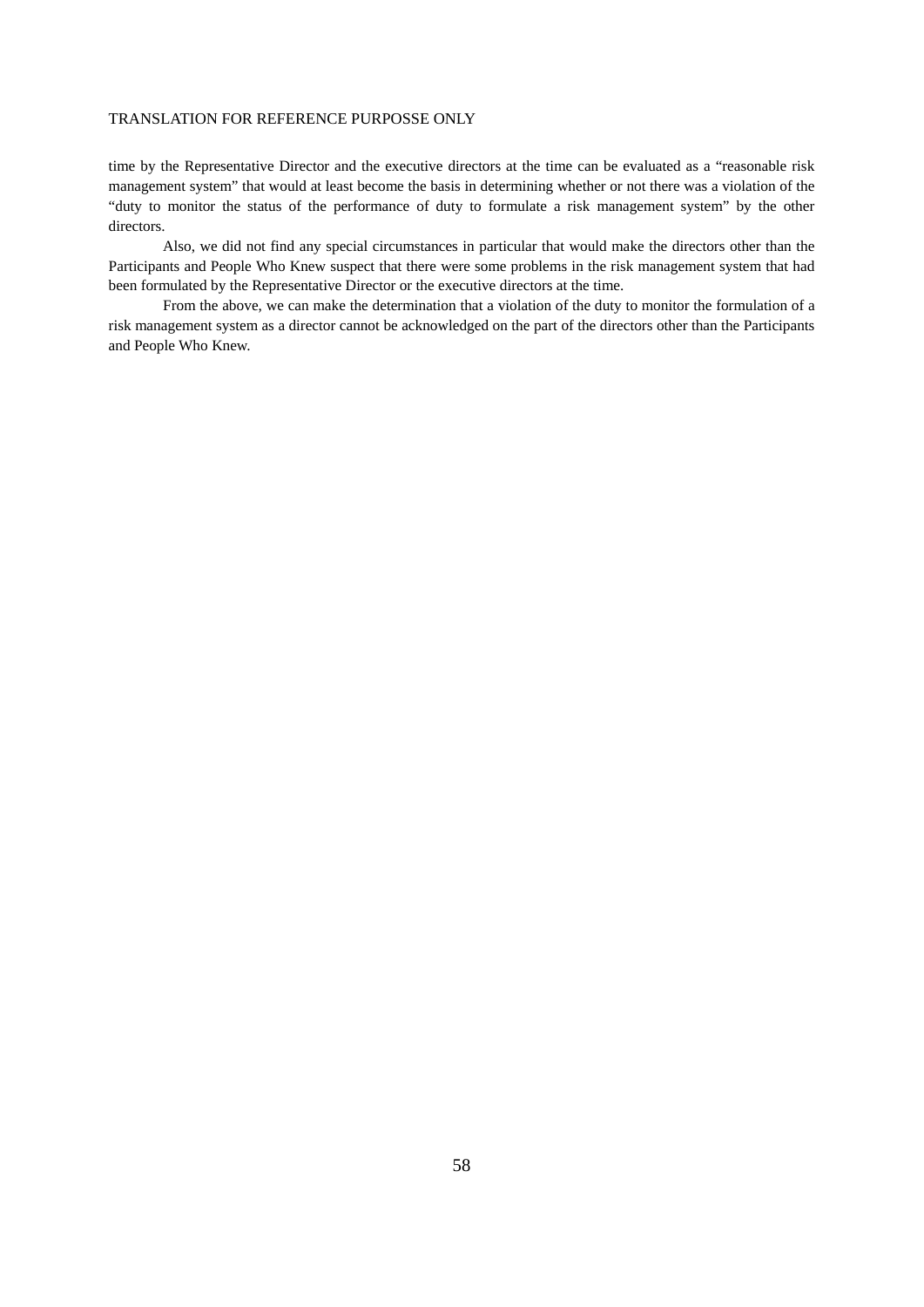V. Whether or Not There Were Violations of the Duty of Due Care of a Prudent Manager on the Part of the Directors Concerning the Acquisition of Shares in the Three Domestic Companies

- 1. Facts That Serve as the Premise in Determining Liability
	- (1) Planning and Decisions Within Olympus on the Establishment of a Business Investment Fund

At the Management Committee meeting held at Olympus on January 28, 2000, a proposal to establish a Business Investment Fund was presented and approved under the agenda entitled "Classification Arranged by Purpose of Liquidity On Hand and its Management Method" for purposes of  $\mathbb O$  identifying and supporting the creation of (new) businesses through acquisitions, alliances, etc. of business plans and information on technology and businesses,  $\oslash$  establishing an investment structure and improving the speed of commercialization through the utilization of external resources, and  $\circled{a}$  acquiring capital gains as a result of investments (amount to be invested by Olympus: 30 billion yen, term: 10 years). Note that the officer in charge of said agenda was Kikukawa, who was the Managing Director in charge of the Administration and Finance Department and for the Management Planning Department, and the person explaining it was Yamada, who was the Head of the Administration and Finance Department.

Also, at the Board of Directors' meeting held on the same day as well, a proposal was made to establish and purchase a Business Investment Fund for purposes of  $\Phi$  identifying and supporting the creation of new businesses, and  $\oslash$  utilizing outside experts, and was unanimously approved (amount to be invested by Olympus: 30 billion yen or less, term: 10 years).

Note that according to the deliberation documents of the Management Committee meeting noted above (prepared by the Management Planning Department and the Administration and Finance Department), the following were purported:

 While the management company possesses the right to make investment decisions, an investor holding an investment interest of over two-thirds (the premise is that Olympus falls under this) possesses the right to veto the projects selected by the management company depending on the amount of the investment.

 A board (Board to Review Business Investments (provisional name)) that reports directly to the President will be established to review investment projects (including the review of projects selected by the management company).

# (2) Approval By Means of Authorization Documents

Subsequently, in a written authorization dated February 23, 2000 (subject heading: Regarding the purchase of a Business Investment Fund), approvals were made with respect to an investment fund (GCNVV) that its operator/ administrator would be GCI Cayman, that purchases would total 30 billion yen, and that the Board to Review Business Investments would be established within the company, etc. The originator of said written authorization was Mori, and it was approved by Kikukawa, who was the Director in Charge of Accounting, by Yamada, the Vice Head of the Operations Management Office, and by Ohta, the Head of the Accounting Department, and was authorized by the President, Kishimoto.

#### (3) Agreement to establish a Business Investment Fund

Based on the resolutions of the Board of Directors and the Management Committee noted above in (1) and the written authorization noted above in (2), an agreement was executed for the establishment of the GCNVV Business Investment Fund dated March 1, 2000, in which Olympus and GV became Limited Partners and GCI Cayman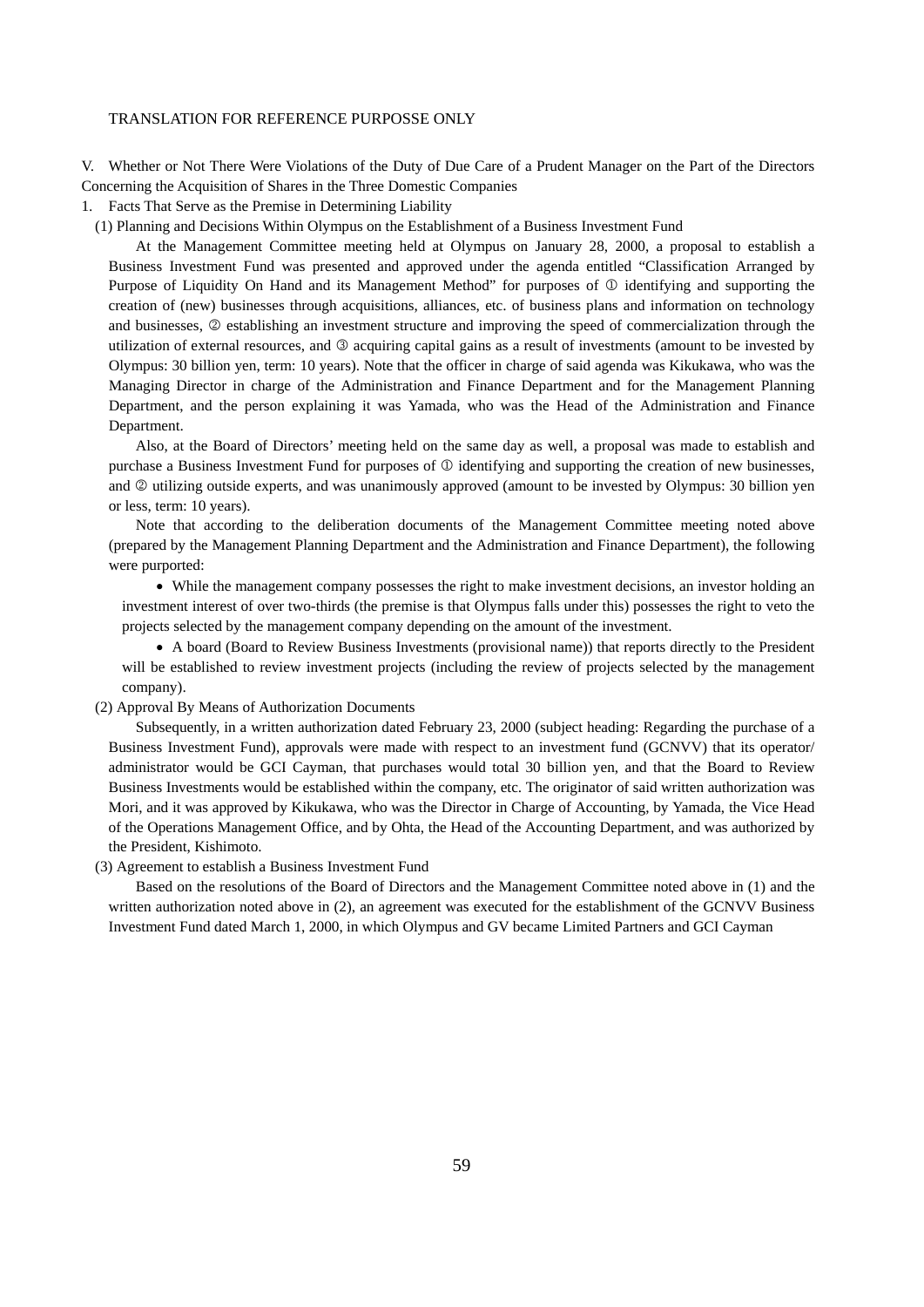became the General Partner (the "Exempted Limited Partnership Agreement" dated March 1, 2000. Hereinafter referred to as the "Agreement Dated March 1, 2000").

The main content of said agreement is as described below, and the signatories to said agreement are President Kishimoto for Olympus, and Nobumasa Yoko for GCI Cayman.

# Note

- ①. Investment Amount: Olympus 30 billion yen, GV 5 billion yen, and GCI Cayman 100 million yen
- ②. Investments: The General Partner (GCI Cayman) may determine the target investments in principle, but a prior written approval (30 days prior) is required from the Limited Partner holding a majority of the equity (Olympus) in the event an investment is made in an amount exceeding 20% of the net asset value of the fund per investment.
- ③. Initial management fee: 1.5% of the amount invested by the Limited Partner (525 million yen).
- ④. Management fee: 0.25% of the net asset value on the record date (a total of 1% per annum since there are four record dates per year).

 Olympus invested 30 billion yen in GCNVV on March 14, 2000, pursuant to the agreement mentioned above.

(4) Establishment of the Board to Review Business Investments

 Olympus established a Board to Review Business Investments reporting directly to the President in April 2000 based on the resolutions of the Board of Directors and the Management Committee noted in (1) above and the written authorization mentioned in (2) above, and held the first meeting of the Board to Review Business Investments on April 10 of the same year (note that said Board to Review Business Investments was also called the Board of Business Investment).

According to the minutes of the first meeting of the Board to Review Business Investments, it has been confirmed that "with respect to investment projects by the General Partner – investments greater than 7 billion yen would be subject to deliberation by said Board", and matters having the same content as the agreement content  $\circledcirc$  in (3) above have been confirmed.

Also, while there were no clear rules with respect to the Board to Review Business Investments, there are notations concerning the purpose, composition, role, method of review, review criteria, etc. of the Board in a document entitled "Regarding the Activities of the Board to Review Business Investments" dated September 13, 2002, and according to said document, the roles of the Board to Review Business Investments were:

- ① The review of business prospectuses and decisions to invest in outside companies related to our company's new businesses, our company's proprietary projects, and proposed projects with outside entities
- ② The investment proposal in GCI, which was the project noted above
- ③ The review of business investments selected by the Business Investment Fund's management company that exceeded a certain amount
- ④ The management of the Business Investment Fund's investment performance, and reporting to the Board of Directors
- ⑤ The review of technology and patent matters related to investment projects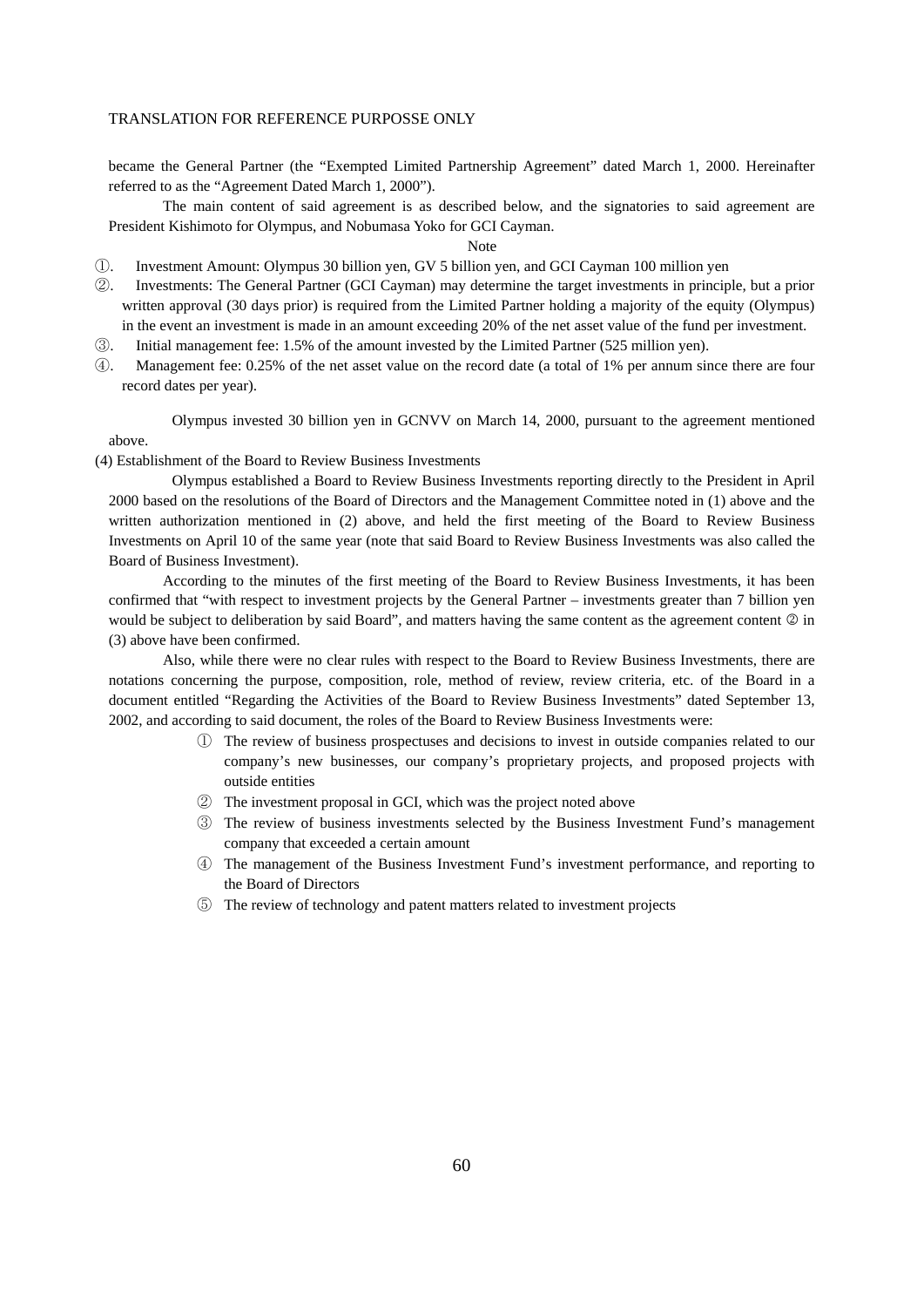# (5) Acquisition of Shares by GCNVV

# 1) Acquisitions in 2005

As noted below, GCNVV acquired shares in each of the Three Domestic Companies in 2005. Because the acquisition amounts for said acquisitions were not large, it is believed that they were executed based on the decision of the General Partner, GCI Cayman, and we could not find any evidence that Olympus' Board to Review Business Investments held deliberations.

|                  | <b>Acquisition Date</b> | Price<br>of<br>Unit | of<br>Number           | Acquisition     |
|------------------|-------------------------|---------------------|------------------------|-----------------|
|                  |                         | Acquisition         | <b>Shares Acquired</b> | Amount          |
| Altis            | December 2005           | $50,000$ yen        | 720 shares             | 36 million yen  |
| <b>NEWS CHEF</b> | March 2005              | 200,000 yen         | 1000 shares            | 200 million yen |
| Humalabo         | July 2005               | $50,000$ yen        | 200 shares             | 10 million yen  |

#### 2) March 2006 Acquisition

 According to the "Summary Minutes of the Board to Review Business Investments" dated March 9, 2006, it is indicated that there was a proposal from GCI Cayman that Olympus make a key investment with respect to the Three Domestic Companies. Then, in relation to said proposal, it is indicated, "Our company (excerptor's note: Olympus) will consider this in a positive light for purposes of the creation of new businesses and for business success. However, we will respond after we have independently examined the equity stake, the method of holding additional acquisitions, etc. in the fund, and the business valuation."

Subsequently, when a document entitled "Report on the Review Results" dated March 16, 2006 was prepared in the name of the Chairman of the Board to Review Business Investments (the Chairman at that time was Yamada), it noted the fact that the acquisition of shares in the Three Domestic Companies by GCNVV had been approved under the following content:

- ①. Altis
- Number of shares to be acquired: 760 shares
- Acquisition amount: 4.4004 billion yen (excerptor's note: 5.79 million yen per share)
- Equity stake: 20.0% (cumulative total: 38.9%)
- ②. NEWS CHEF
- Number of shares to be acquired: 400 shares
- Acquisition amount: 1.78 billion yen (excerptor's note: 4.45 million yen per share)
- Equity stake: 11.1% (cumulative total: 38.9%)
- ③. Humalabo
- Number of shares to be acquired: 320 shares
- Acquisition amount: 4.6 billion yen (excerptor's note: 14.375 million yen per share)
- Equity stake: 20.0% (cumulative total: 32.5%)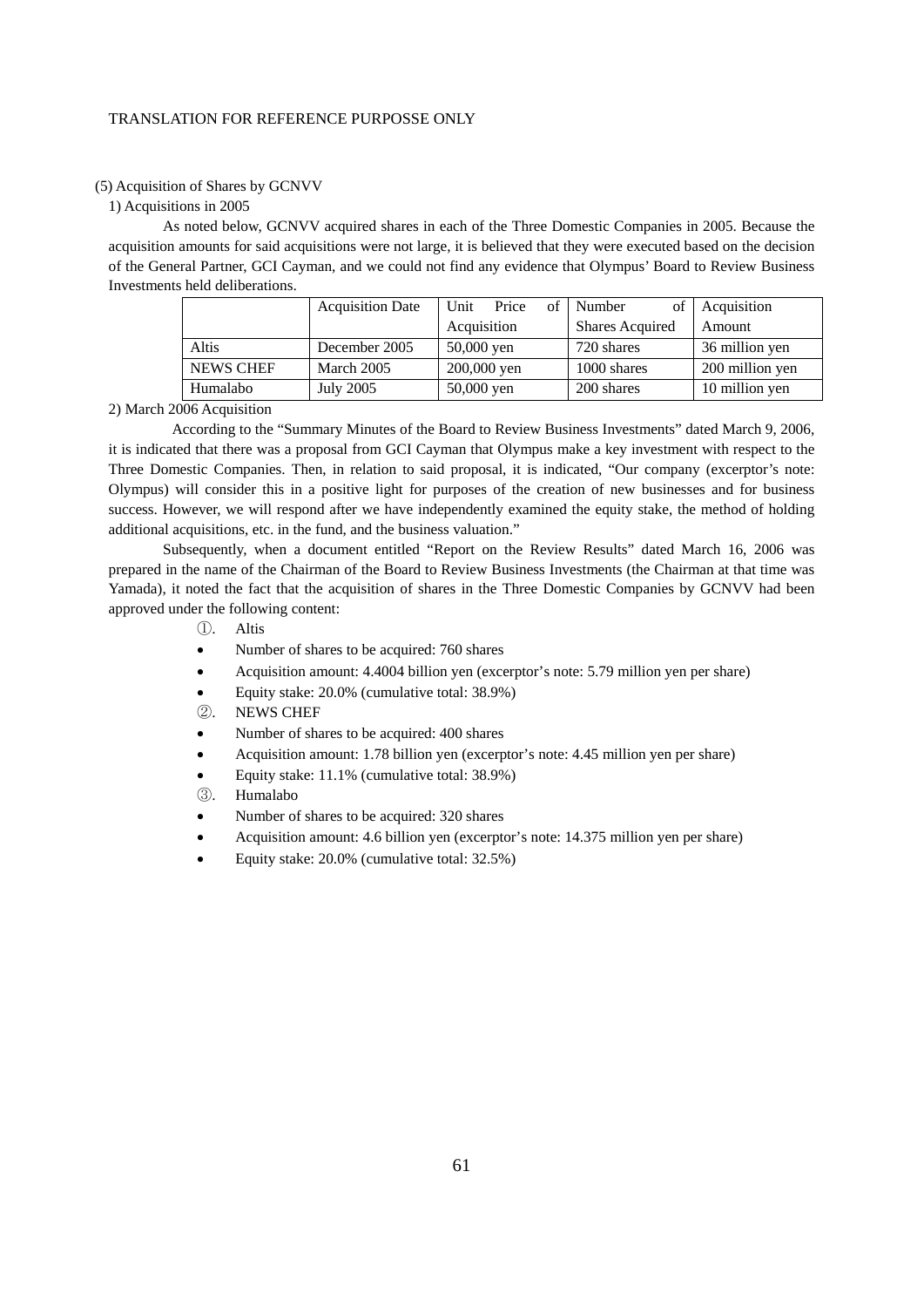Said document included the "Investment Proposal Deliberation Documents" dated March 16, 2006, in which Olympus calculated the business valuation of each company based on the business plans of the Three Domestic Companies, and a document entitled the "Estimated Business Value of the Venture Companies" dated March 16, 2006 prepared by the Isaka CPA Office, and according to said "Investment Proposal Deliberation Documents", the business valuation of each company was Altis: 22 billion yen (5.79 million yen per share), NEWS CHEF: 16 billion yen (4.45 million yen per share), and Humalabo: 23 billion yen (14.375 million yen per share). Also, in the aforementioned "Estimated Business Value of the Venture Companies" as well, the business valuation of each company was calculated based on the business plans prepared by the Three Domestic Companies, and according to said calculation, it was Altis: 20.4 billion~37 billion yen, NEWS CHEF: 17.1 billion~30.6 billion yen, and Humalabo: 16.7 billion–30.6 billion yen.

We were not able to confirm any records of meeting minutes, etc. that would indicate that a meeting of the Board to Review Business Investments was held between March 9, 2006 and the 16<sup>th</sup> of the same month, and therefore, we were unable to verify the fact that the Board considered and deliberated matters based on said "Investment Proposal Deliberation Documents" and "Estimated Business Value of the Venture Companies."

Subsequently, the shares of the Three Domestic Companies were acquired by GCNVV according to the content noted in  $\mathbb{O}-\mathbb{O}$  above (the payment dates for each of the stock acquisitions were Altis: March 23, 2006, NEWS CHEF: the  $17<sup>th</sup>$  of the same month, and Humalabo: the  $23<sup>rd</sup>$  of the same month).

Note that according to the Third Party Committee's Investigation Report, the shares of Altis and Humalabo were purchased by Neo, and the shares of NEWS CHEF by ITV (pages  $83-84$  of said report), and it is stated that the shares of Altis and Humalabo were purchased by Neo for 50,000 yen per share, and the shares of NEWS CHEF were purchased by ITV for 200,000 yen per share (page 37 of said report). In other words, compared to the prices at which Neo or ITV, which were funds established in order to formulate or maintain the aforementioned Loss Separation Scheme, purchased the shares (from 50,000 to 200,000 yen per share), the prices paid in the acquisition of shares in the Three Domestic Companies by GCNVV were extremely high (NEWS CHEF for 4.45 million yen per share (roughly 22 times), Altis for 5.79 million yen per share (roughly 115 times), and Humalabo for 14.375 million yen per share (roughly 287 times)). Furthermore, even when compared with the acquisition prices by GCNVV in 2005 as mentioned in 1) above, which was only a few months or one year earlier at most, Altis (5.789 million yen) is roughly 115 times the acquisition unit price in December 2005 (50,000 yen), NEWS CHEF (4.45 million yen) is roughly 22 times the acquisition unit price in March 2005 (200,000 yen), and Humalabo (14.375 million yen) is roughly 287 times the acquisition unit price in July 2005 (50,000 yen), and said acquisition prices for the shares of the Three Domestic Companies represent a steep rise in value over a short period of time. In short, it is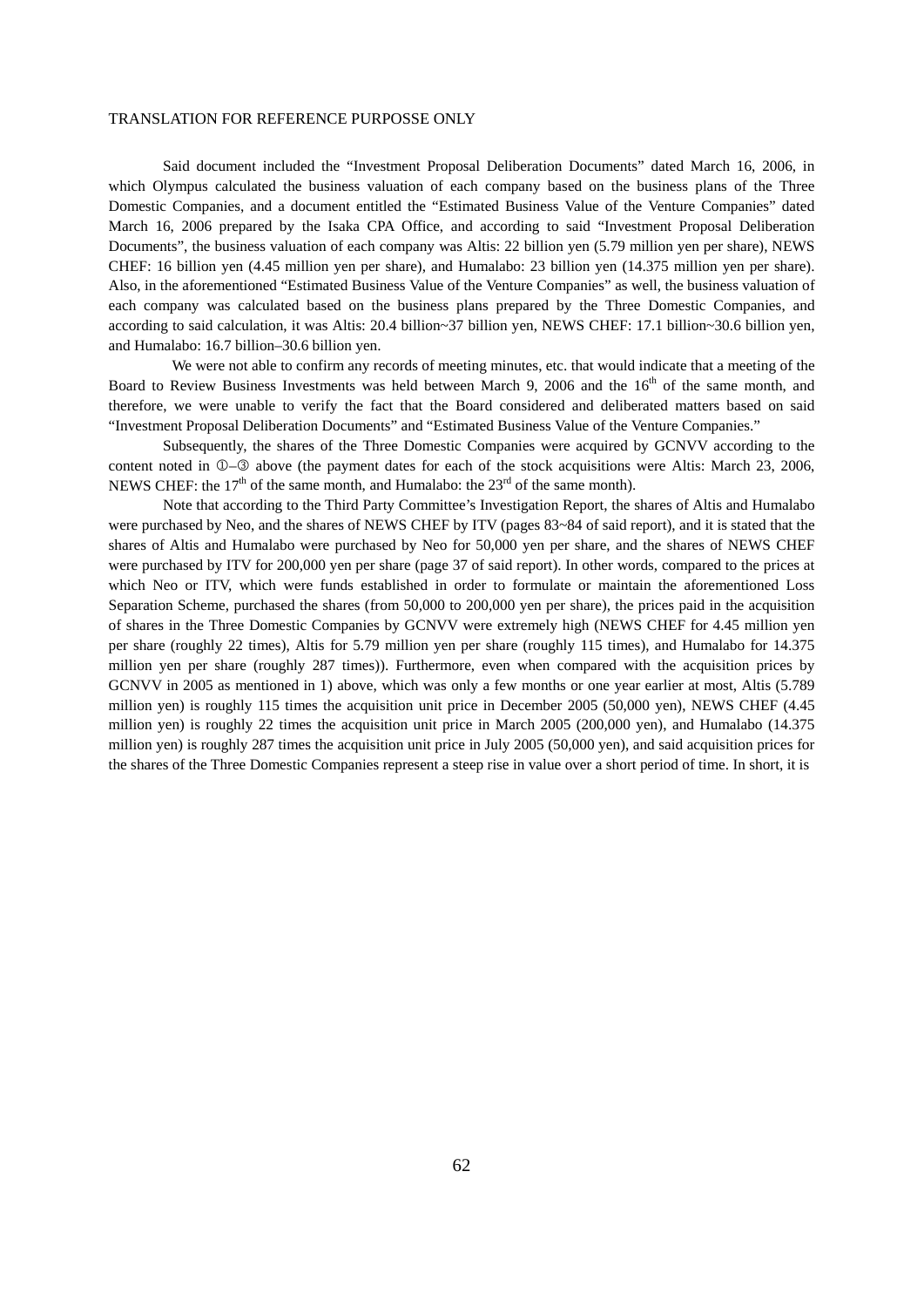clear that the acquisition of shares in the Three Domestic Companies in March 2006 was not done for legitimate business investment purposes.

(6) Report to the Board of Directors with respect to the Acquisition of Shares in the Three Domestic Companies

 The status on the management of funds at GCNVV was being reported to the Board of Directors at a rate of about once every three to six months, and with respect to the acquisition of shares in the Three Domestic Companies by GCNVV described previously in (5), a report was made by Yamada based on documents prepared by the Management Planning Headquarters at the Board of Directors' meeting held on April 28, 2006.

 Note that in said Board of Directors' meeting report, the fact was reported that an investment had been made that exceeded the number of shares approved in the above noted document entitled "Report on the Review Results" dated March 16, 2006, but this Committee was not able to confirm from any records of the meeting minutes, etc. that an investment had been made that exceeded the number of shares approved.

(7) Mid-term Termination of GCNVV

Subsequently, at the Management Implementation Committee meeting held on July 20, 2007, a report was made by Mori, the Head of the Management Planning Headquarters (to note, the officer in charge was Yamada, Director and Senior Executive Officer), that the accounting treatment concerning the Business Investment Fund would be changed from the fiscal year ending March 2007, and that with respect to those companies in which the scale of investment out of GCNVV was large and its investees (the Three Domestic Companies), the equity method would be applied and the method would be changed to one in which they would be directly incorporated into consolidated accounting, and that in accordance with this, after continued negotiations to terminate before maturity the Agreement Dated March 1, 2000 mentioned in (3) above, arrangements had been made for its implementation.

Olympus then executed the "TERMINATION AGREEMENT OF G.C. NEW VISION VENTURES L.P." and the "Memorandum for Termination Agreement of G.C. New Vision Ventures L.P." dated September 21, 2007 with GCI Cayman, and settled the account of GCNVV. As a result, it was decided that Olympus would acquire the shares in the Three Domestic Companies held by GCNVV pursuant to said Agreements (they would be acquired at the book value in which GCNVV made the investment<sup>4</sup>).

(8) Resolution for the Additional Purchase of Shares (Turning the Companies into Subsidiaries)

 At the Management Implementation Committee meeting held on February 8, 2008, and the Board of Directors' meeting held on the 22<sup>nd</sup> of the same month attended by Kikukawa, Yusa, Terada, Okubo, Yamada, Furuhata, Yanagisawa, Morishima, Takayama, Tsukaya, Nagasaki, and Mori, it was stated in reference to the Three Domestic Companies that "Under the current circumstances, the majority shareholders of each company are all other companies (Funds in Europe), and our company's (Note: Olympus') percentage of shares held is limited to around 40%, so we have not necessarily reached a solid position from the perspective of controlling management rights," and the proposal was made for Olympus to purchase additional shares in the Three Domestic Companies to turn them into subsidiaries in order to establish a strong position in the business field of each company, and each was

 <sup>4</sup> To note, Olympus acquired shares in the Three Domestic Companies from a fund called Tensho Limited around this time from September through November 2007, but in the scope of the investigations conducted by this Commission, said acquisitions were not acknowledged to be related to the deferment of posting losses of the matter in question.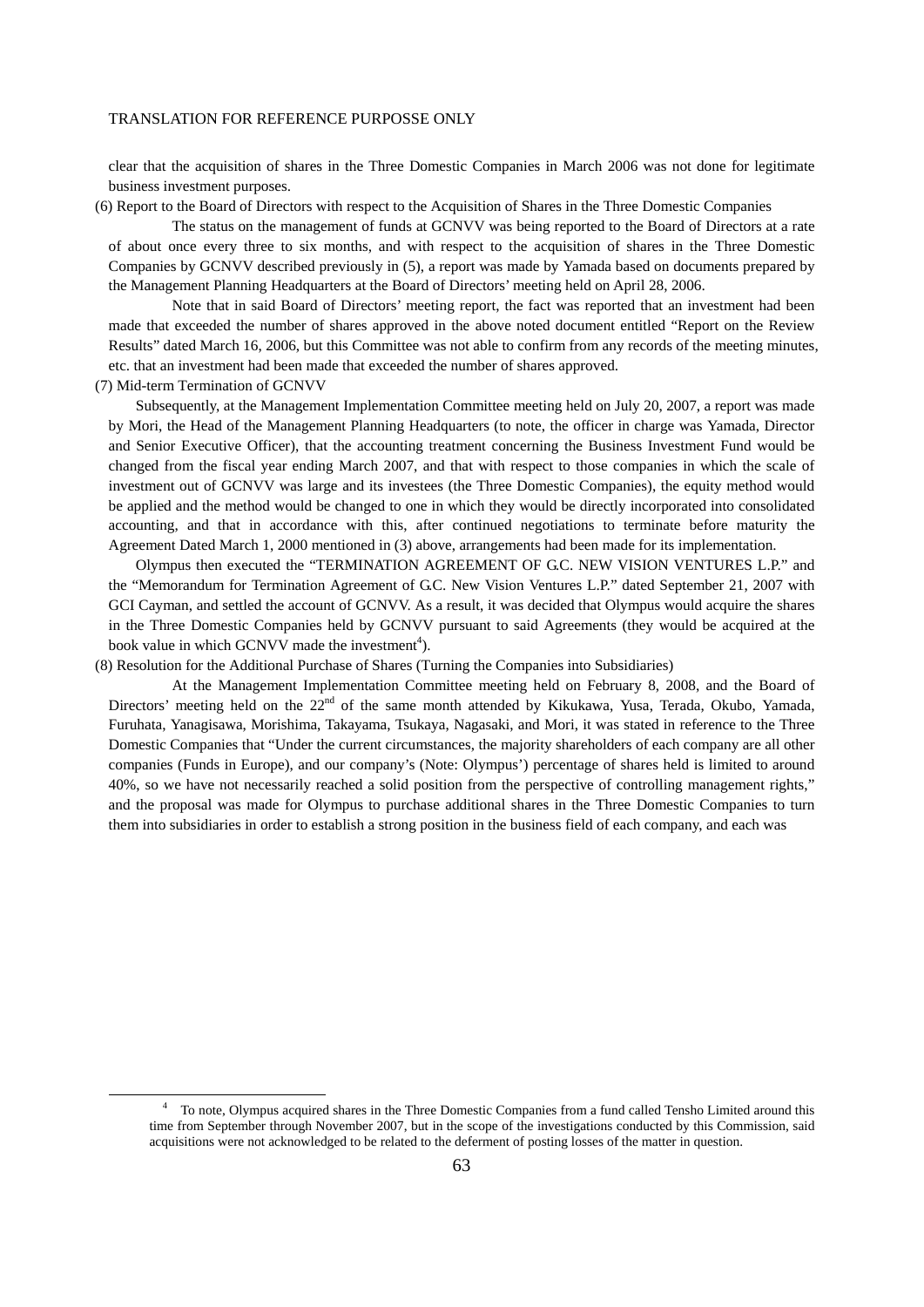unanimously approved and passed (to note, the officer in charge of said Management Implementation Committee was Mori, the Head of the Management Planning Headquarters and the director in charge of the Management Headquarters For Companies Related To New Businesses, and the persons explaining this were Mori and an employee of the Management Headquarters For Companies Related To New Businesses. Also, at the Board of Directors' meeting, it was Kikukawa, the Board Chairman, who made an explanation of said proposal).

In said proposal, the method for calculating the stock value and the specific content proposed in acquiring the shares are as follows (The proposal document entitled "Proposal for the Additional Purchase of Shares in the Three Companies Related to New Businesses" that was submitted to the Management Implementation Committee and to the Board of Directors. Note that the content of these documents was the same in both the document submitted to the Management Implementation Committee and the document submitted to the Board of Directors, and the following discussion is based on that premise).

In other words, in said proposal, the business plans of the Three Domestic Companies (Exhibit  $\mathbb{D} - 1-3$ ) were included as attachments to the proposal document entitled "Proposal for the Additional Purchase of Shares in the Three Companies Related to New Businesses", and the stock value was calculated as follows based on said business plans.

|                  | DCF              | PER              | Average          |
|------------------|------------------|------------------|------------------|
| Altis            | 32.1 billion yen | 26.1 billion yen | 29.1 billion yen |
| <b>NEWS CHEF</b> | 45.5 billion yen | 43.1 billion yen | 44.3 billion yen |
| Humalabo         | 50.3 billion yen | 46.1 billion yen | 48.2 billion yen |

A control premium of 30% was then added to the average value noted above and the calculated figure became the upper limit with respect to Altis; with respect to NEWS CHEF and Humalabo, as a result of careful scrutiny of the content of their plans, 80% of the above noted average values became the upper limit (the control premium was offset with the discount); the acquisition price for each was thus calculated. As a result, specifically, the following proposals were made.

|             | Number of Additional      | Percentage               | Projected                  | Projected Acquisition Amount     |
|-------------|---------------------------|--------------------------|----------------------------|----------------------------------|
|             | <b>Shares to Purchase</b> | <b>After Acquisition</b> | Unit Price                 |                                  |
| Altis       | $1,030 - 2,180$           | 66.7-95.9%               | 5.79 million-9.616 million | 5.964 billion-20.963 billion yen |
|             | (Currently 1,594)         | (Currently $40.52\%$ )   | ven                        |                                  |
| <b>NEWS</b> | $1,001 - 2,050$           | 66.7-95.4%               | 4.45 million-9.683         | 4.454 billion-19.85 billion yen  |
| <b>CHEF</b> | (Currently 1,440)         | (Currently 39.34%)       | million yen                |                                  |
| Humalabo    | $570 - 880$               | 66.7–87.3%               | 14.375 million-23.37       | 8.194 billion-20.566 billion yen |
|             | (Currently 560)           | (Currently $32.12\%$ )   | million yen                |                                  |

Also, in said proposal, it was stated that "the number of additional shares to purchase and the acquisition unit price would be determined through future negotiations with the current shareholders." Note that said proposal maintains that "we are in the process of requesting an outside stock price valuation," but the fact could not be acknowledged that the results of stock value calculations performed by an external organization had been presented to either the Management Implementation Committee or the Board of Directors (to make the statement just in case, a document entitled "Report on the Calculation of Shareholder Value" dated February 29, 2008 was prepared by the Isaka CPA Office subsequent to the Board of Directors' meeting noted above, but said report contained the statement in regard to the business plans of the Three Domestic Companies upon which the evaluation was premised that "This Office assumes that the financial and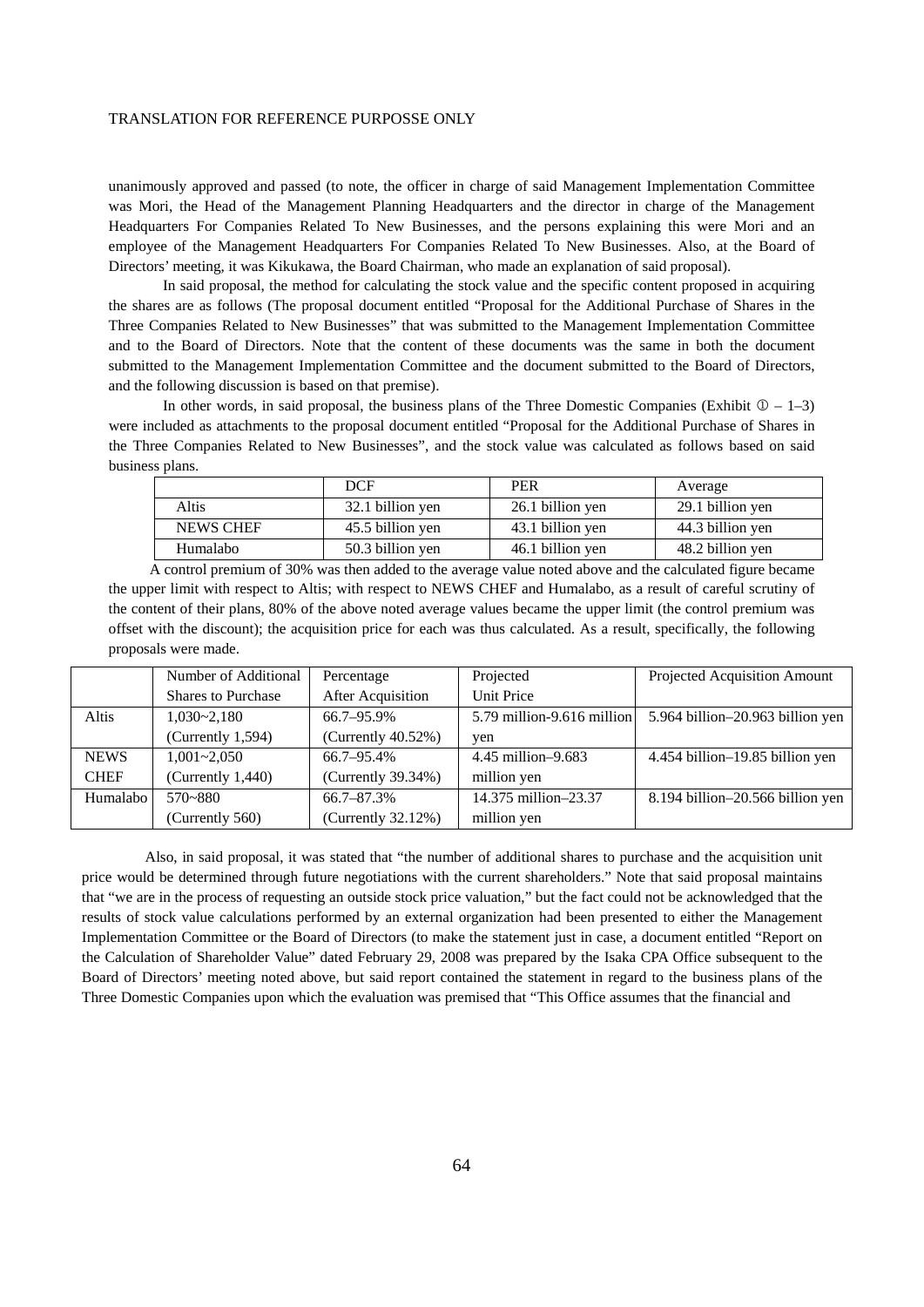income/expenditure projections prepared by the companies subject to the valuations (including not only the amounts but the feasibility of achieving the same) as well as the assumptions underlying said projections were reasonably prepared, and in the event this office were to revise or correct the same, such would be the revisions of processes and assumptions, and would not change the fact that this office relies on the accuracy and completeness of the information.")

(9) The Additional Purchase of Shares to Turn the Companies into Subsidiaries

Based on the Board of Directors' meeting resolution previously mentioned in (8), Olympus acquired shares in the Three Domestic Companies on March 26, 2008 and on April 25<sup>th</sup>, as shown below (the acquisitions on April 25<sup>th</sup>) were all acquisitions by OFH, a wholly-owned subsidiary of Olympus, and these were subsequently transferred from OFH to Olympus on September  $25<sup>th</sup>$  of the same year). Note that in each of the authorizations on March  $26<sup>th</sup>$  and April 25<sup>th</sup>, Nakatsuka, who was the Vice Head of the Management Planning Headquarters at that time, made authorizations as one of the deliberators ("Basic Management Authorization Documents" dated March 24, 2008 in triplicate and "Financial Authorization Documents" dated April 24<sup>th</sup> of the same year in triplicate).

|                  | Number of Shares Acquired | <b>Acquisition Unit Price</b> | <b>Total Amount</b> | Percentage of Equity Interest    |
|------------------|---------------------------|-------------------------------|---------------------|----------------------------------|
| Altis            | 1650 shares               | 11 million yen                | 18.15 billion yen   | 41.94% (Cumulative total 82.46%) |
| <b>NEWS CHEF</b> | 1600 shares               | 9.5 million yen               | 15.2 billion yen    | 43.7% (Cumulative total 83.06%)  |
| Humalabo         | 670 shares                | 20.5 million yen              | 13.735 billion yen  | 40.6% (Cumulative total 74.55%)  |

① March 26, 2008

\* Altis and Humalabo shares were acquired from Neo, and NEWS CHEF shares were acquired from ITV.

| (2)<br>April 25, 2008 |  |
|-----------------------|--|
|-----------------------|--|

|           | Number of Shares Acquired | <b>Acquisition Unit Price</b> | <b>Total Amount</b> | Percentage of Equity Interest    |
|-----------|---------------------------|-------------------------------|---------------------|----------------------------------|
| Altis     | 530 shares                | 10.5 million yen              | 5.565 billion yen   | 13.47% (Cumulative total 95.93%) |
| NEWS CHEF | 450 shares                | 9 million yen                 | 4.05 billion yen    | 12.30% (Cumulative total 95.36%) |
| Humalabo  | 210 shares                | 19.5 million yen              | 4.095 billion yen   | 12.72% (Cumulative total 87.27%) |

\* Altis and NEWS CHEF shares were acquired from DD, and Humalabo shares were acquired from GT. Note

that according to the Third Party Committee's Report, DD and GT acquired these shares from Neo (page 37 of said report).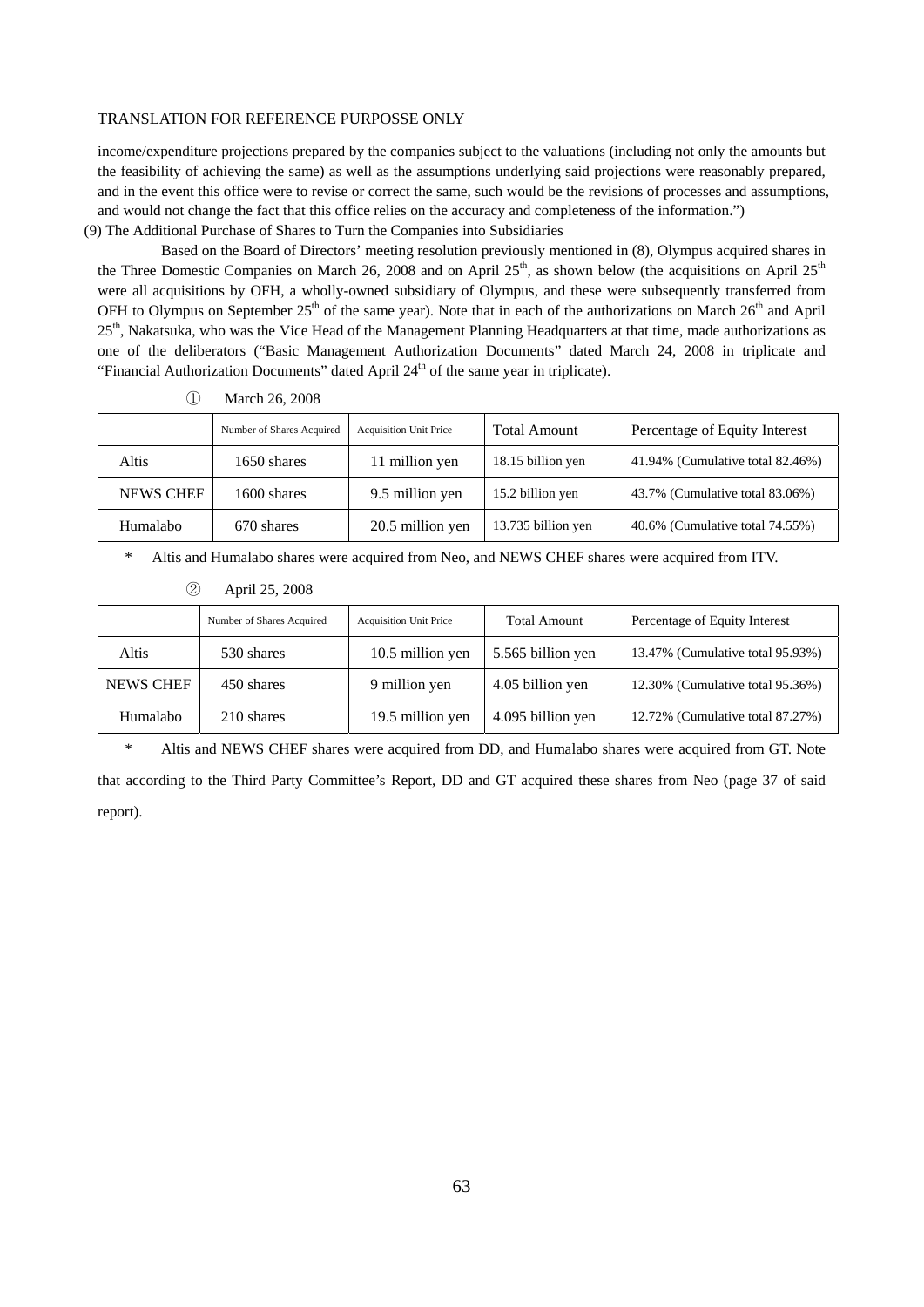It is assumed as well, that with respect to said acquisitions to turn the companies into subsidiaries, by acquiring the same at extremely high prices (9 million yen, 10.5 million yen, or 19.5 million yen per share) compared to the stock prices at which the seller, Neo or ITV, purchased them (50,000 yen or 200,000 yen per share), the amount difference was used for a partial settlement of the separated losses.

### 2. Liability of the Participants and People Who Knew

Of the six people who are the Participants and People Who Knew previously mentioned in Section III, we will first examine the liability of Yamada, Mori, Nakatsuka, and Kikukawa<sup>5</sup>.

(1) Regarding the Acquisition of Shares by GCNVV in March 2006

As noted previously in 1 (5), the acquisition of shares in the Three Domestic Companies by GCNVV in March 2006 was undertaken at extremely high prices (Altis (5.79 million yen) at roughly 115 times the previously mentioned acquisition unit price (50,000 yen), NEWS CHEF (4.45 million yen) at roughly 22 times the previously mentioned acquisition unit price (200,000 yen), and Humalabo (14.375 million yen) at roughly 287 times the previously mentioned acquisition unit price (50,000 yen)) compared with the stock prices at which Neo or ITV purchased them (Altis: 50,000 yen per share, NEWS CHEF: 200,000 yen per share, and Humalabo: 50,000 yen per share), and it is clear that this was not done for legitimate business investment purposes.

Incidentally, to use the assets of a company or the assets of a Fund that the company established for business investment purposes that cannot be said to be legitimate business investment purposes should be deemed a violation of the duty of due care of a prudent manager as a director, since a director bears the obligation to perform duties (the duty of due care of a prudent manager) in compliance with Article 330 of the Companies Act (Article 644 of the Civil Code), which generally sets forth the duties of a delegate. This would hold true even if the greater part of the money for the stock acquisition had been planned to be returned to the company as a result of the disbursement. This is because the risk cannot be denied of an improper outflow of funds in the process of returning the money for the stock acquisition, and because the company would be made to suffer damages due to the burden of expenses that are fundamentally unnecessary, such as fees, etc. to outside collaborators who cooperated in the loss separation, maintenance, and settlement scheme.

### 1) Regarding Yamada

-

As noted previously in Section III, Yamada (a director at the time) actively participated in the formulation and execution of the overall scheme for the separation of losses and its maintenance.

Then, as noted previously in 1 (5), with respect to the acquisition of shares by GCNVV in March 2006,

<sup>&</sup>lt;sup>5</sup> In regard to Shimoyama and Kishimoto, Shimoyama resigned as a director in June 2004 and Kishimoto resigned in June 2005, and because no special circumstances can be found that confirm the involvement of the aforementioned 2 people with respect to the acquisition of shares in the Three Domestic Companies by GCNVV in March 2006 and the additional purchase of shares by Olympus in February 2008, it cannot be acknowledged that there was a violation of the duty of due care of a prudent manager on the part of either of the aforementioned 2 people concerning the acquisition of shares in the Three Domestic Companies by GCNVV and Olympus.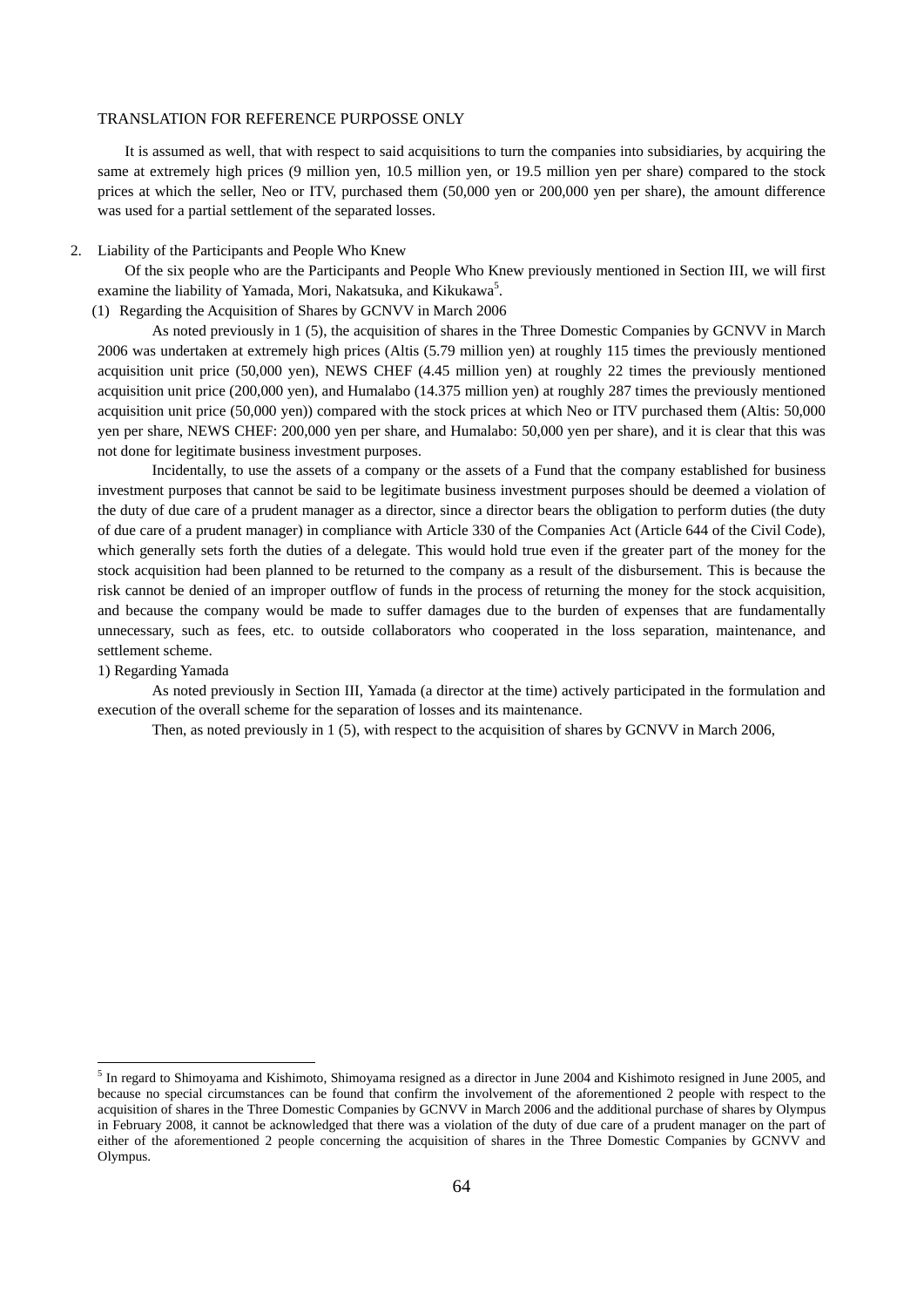Yamada was the Chairman of the Board to Review Business Investments at the time and the person on record in whose name the document entitled "Report on the Review Results" dated March 16, 2006 was prepared, and it can be acknowledged that he personally guided said acquisition.

Therefore, Yamada was actively involved in the acquisition of shares in the Three Domestic Companies by GCNVV in March 2006 for purposes that cannot be said to be legitimate business investment purposes, and clearly violated the duty of due care of a prudent manager as a director.

# 2) Regarding Mori

As previously noted in Section III, Mori actively participated in the formulation and execution of the overall scheme for the separation of losses and its maintenance, initially as an employee, and as previously noted in 1 (2), from the fact that he took actions on the occasion of purchasing GCNVV such as to propose the authorization document dated February 23, 2000 as an employee, and that it can be considered that he knew of its purpose and actively participated in the same, it can also be acknowledged that he actively participated in the acquisition of shares in the Three Domestic Companies by GCNVV in March of 2006 for purposes that cannot be said to be legitimate business investment purposes.

Mori was in the position of an employee in March 2006, but even if an employee, to use the assets of a Fund that the company established for business investment purposes for purposes that cannot be said to be legitimate business investment purposes is a violation of the duty of good faith based on his employment contract as an employee. 3) Regarding Nakatsuka

As previously noted in Section III, Nakatsuka was aware of the overall scheme for the separation of losses and its maintenance, and participated in the actual work as an employee.

However, we were not able to find definitive evidence, etc. with which to acknowledge Nakatsuka's involvement with respect to the acquisition of shares by GCNVV in March 2006.

Therefore, it cannot be acknowledged that Nakatsuka violated his duties as an employee with respect to the acquisition of shares by GCNVV in March 2006.

### 4) Regarding Kikukawa

As previously noted in Section III, Kikukawa was aware, in January 2000 at the latest, that the Loss Separation Scheme had been formulated and was being executed with respect to the massive unrealized losses (around 100 billion yen), and had approved the same, and was also aware that the subsequent State of Loss Separation had been maintained, and had approved the same.

And, as previously noted in 1 (4), judging from the fact that the Board to Review Business Investments was an organization that reported directly to Kikukawa, who was the President and Representative Director, it can be acknowledged that Kikukawa also knew that the acquisition of shares in the Three Domestic Companies (acquisition through GCNVV) was not done for legitimate business investment purposes, and with respect to the acquisition of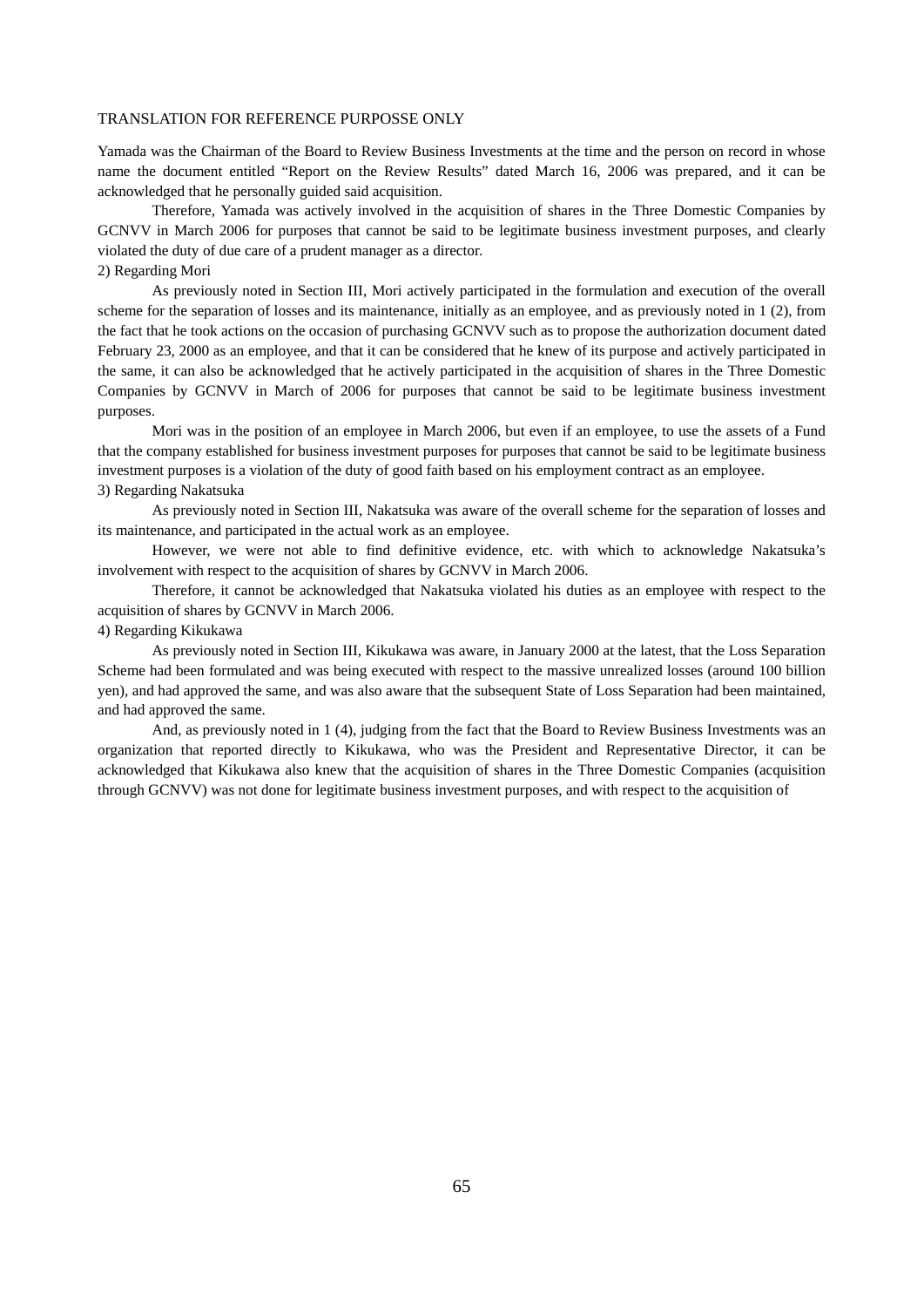shares by GCNVV in March 2006 as well, it can be acknowledged that he performed duties as the Representative Director with the same knowledge.

Therefore, with respect to Kikukawa, as with Yamada, it can be acknowledged that he violated the duty of due care of a prudent manager as a director, as a person who participated in the maintenance of a State of Loss Separation by using the acquisition of shares in the Three Domestic Companies by GCNVV in March of 2006 or in the formulation and execution of the Loss Separation Settlement Scheme, or at the very least, that he violated the duty of due care of a prudent manager to monitor and supervise the actions of Yamada so that damages would not be incurred by the company, or that the other directors would not engage in illegal acts.

(2) Regarding the Additional Purchase of Shares Based on the Resolution of the Board of Directors' Meeting Held on February 22, 2008

As previously noted in 1 (9), the additional purchase of shares in the Three Domestic Companies (turning them into subsidiaries) by Olympus and its wholly-owned subsidiary, OFH, based on the resolution of the Board of Directors' meeting held on February 22, 2008 was done at abnormally high prices compared to the stock prices at which Neo or ITV purchased them, as shown below (Altis was more than 210 times, NEWS CHEF was more than 45 times, and Humalabo was more than 390 times), and it is assumed that the money for those acquisitions was used for a partial settlement of the loss separation.

|                  | Unit Price of Purchase by Neo or ITV | Acquisition Unit Price for Olympus |
|------------------|--------------------------------------|------------------------------------|
| Altis            | $50,000$ yen                         | $10.5-11$ million yen              |
| <b>NEWS CHEF</b> | $200,000$ yen                        | 9–9.5 million yen                  |
| Humalabo         | 50,000 yen                           | $19.5 - 20.5$ million yen          |

And, as likewise noted previously in (1), for a director to use company assets for purposes that cannot be said to be legitimate business investment purposes should be deemed a violation of the duty of due care of a prudent manager as a director, and also, to try to maintain a State of Loss Separation or to partially settle the loss separation by means of an additional purchase of shares can be evaluated as an act that aided in the submission of securities reports etc. containing misrepresentations of material facts by the company, and from this perspective as well, it should be deemed a violation of the duty of due care of a prudent manager as a director.

#### 1) Regarding Yamada

As previously noted, Yamada (a director at the time) actively participated in the formulation and execution of the loss separation and its maintenance as well as the overall Loss Separation Settlement Scheme.

Therefore, Yamada actively participated in the additional purchase of shares based on the resolution of the Board of Directors' meeting held on February 22, 2008 for the purpose of using the acquisition of shares in the Three Domestic Companies to partially settle the loss separation, and clearly violated the duty of due care of a prudent manager as a director. In addition, to try to partially settle the losses through the acquisition of shares in the Three Domestic Companies can be evaluated as an act that aided in the submission of securities reports etc. containing misrepresentations of material facts by the company, and on this point as well, there is a violation of the duty of due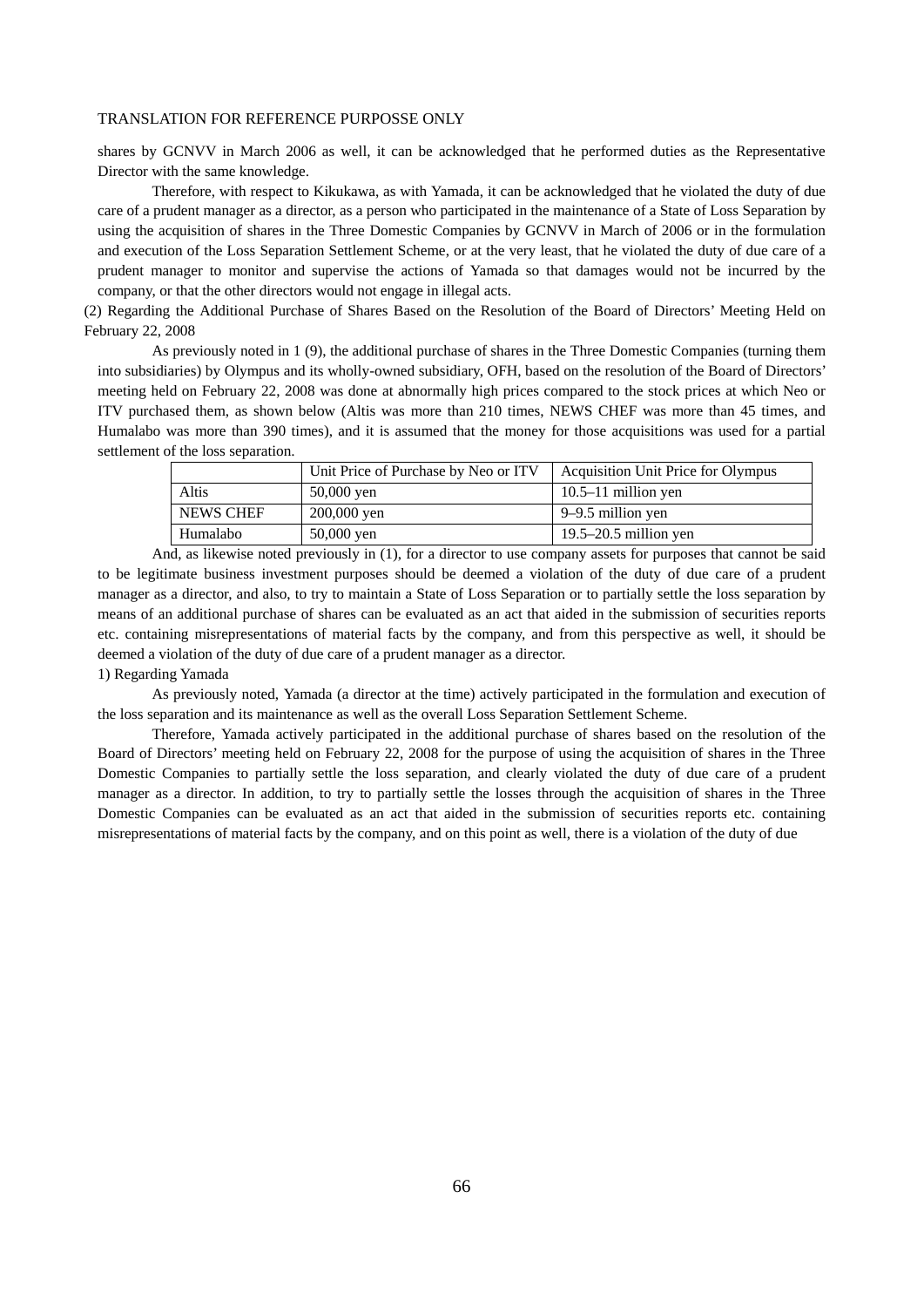care of a prudent manager as a director. 2) Regarding Mori

As previously noted, Mori actively participated in the formulation and execution of the loss separation and its maintenance and the overall Loss Separation Settlement Scheme, initially as an employee, and subsequently as a director. Therefore, Mori actively participated in the purchase of additional shares based on the resolution of the Board of Directors' meeting held on February 22, 2008 for the purpose of partially settling the loss separation, and clearly violated the duty of due care of a prudent manager as a director. In addition, to try to partially settle the loss separation through the acquisition of shares in the Three Domestic Companies can be evaluated as an act that aided in the submission of securities reports etc. containing misrepresentations of material facts by the company, and on this point as well, is a violation of the duty of due care of a prudent manager as a director. 3) Regarding Nakatsuka

As previously noted, Nakatsuka was aware of the loss separation and its maintenance and the overall Loss Separation Settlement Scheme as an employee, and participated in the practical work. With respect to the resolution of the Board of Directors' meeting regarding the acquisition of shares held in February 2008, while Nakatsuka did not participate in the Board of Directors' meeting resolution because he was an employee, as previously noted in 1 (9), on the occasion of the actual acquisition of shares based on the Board of Directors' meeting resolution, he authorized the same as one of the deliberators. Furthermore, Nakatsuka had heard from Yamada at that time that the acquisition of shares in the Three Domestic Companies would be used for the purpose of partially settling the loss separation, and it is believed that at least with respect to the acquisition of shares based on the resolution of the Board of Director's meeting held in February 2008, in which he was involved with its authorization procedure, he knew that it would be used for the purpose of a partial settlement of the loss separation.

And, as previously noted, even if an employee, to use the company's assets for purposes that cannot be said to be legitimate business investment purposes is a violation of the duty of good faith based on his employment contract as an employee, and to aid in the act of making misrepresentations in securities reports, etc. is also a violation of the duty of good faith as an employee.

Therefore, Nakatsuka's actions in participating in the authorization of the acquisition of shares based on said Board of Directors' meeting resolution is a violation of the duty of good faith as an employee. 4) Regarding Kikukawa

As previously noted, Kikukawa was aware in January of 2000 at the latest that the Loss Separation Scheme had been formulated and was being executed with respect to the massive unrealized losses, and had approved the same, and was also aware that the subsequent State of Loss Separation had been maintained, and had approved the same. For this reason, it can be acknowledged that he was aware of the necessity to settle the loss separation. He also received reports from Yamada and Mori regarding the Loss Separation Settlement Scheme and had approved the same. Therefore, Kikukawa executed operations as the Representative Director related to the additional purchase of shares based on the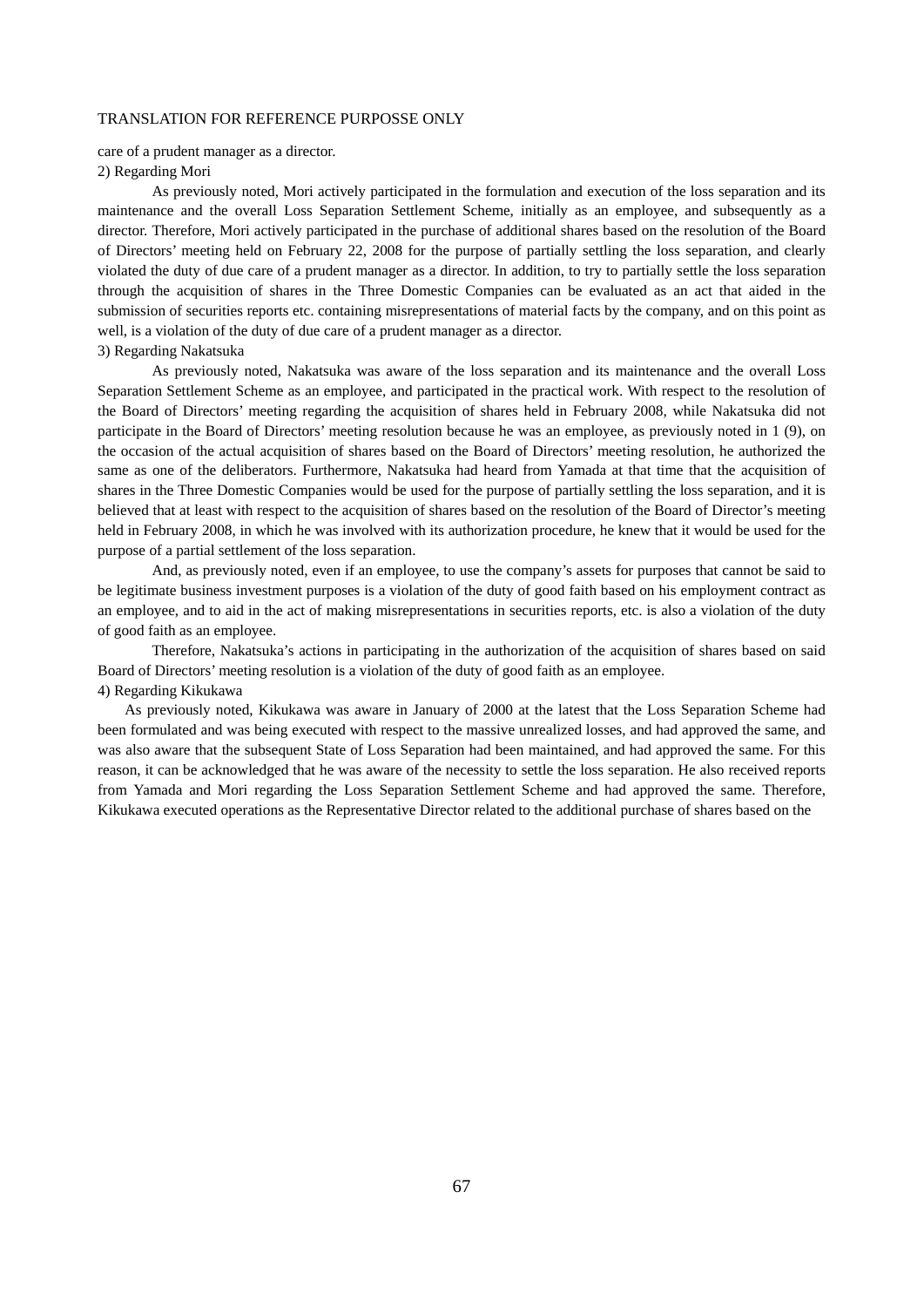resolution of the Board of Directors' meeting held on February 22, 2008, and clearly violated the duty of due care of a prudent manager as a director. In addition, to try to partially settle the loss separation by means of the acquisition of shares in the Three Domestic Companies can be evaluated as an act that aided in the submission of securities reports, etc. containing misrepresentations of material facts by the company, and on this point as well, is a violation of the duty of due care of a prudent manager.

3. Liability of the Directors Other than the Participants and People Who Knew

(1) Regarding the Acquisition of Shares by GCNVV in March 2006

1) Regarding Whether or Not There Was a Violation of the Duty to Monitor

As previously noted in 2 (5) 1) of Section IV, the directors of a stock company with an established Board of Directors are not restricted to monitoring only those matters that are presented to the Board of Directors, but also bear the responsibility of monitoring the performance of duties on the part of the Representative Director and the executive directors, and if necessary, to see that such performance of duties is properly executed through the Board of Directors. However, with respect to matters that are not presented to the Board of Directors, the interpretation is that a violation of the duty to monitor can only be acknowledged when the content of the operational activities of the Representative Director and the executive directors are overlooked while there are special circumstances such as that the same is known or can be found out.

For that reason, with respect to the acquisition of shares by GCNVV in March 2006, which was executed without having gone through a Board of Directors' meeting resolution, the issue becomes whether or not there was a violation of the duty to monitor regarding said acquisition on the part of the other directors (The directors other than Yamada and Kikukawa. Specifically, a total of 12 people consisting of Takahashi, Miyata, Toyoshima, Yusa, Furuhata, Robert A. Mandell, Terada, Nagasaki, Okubo, Yanagisawa, Morishima, and Suzuki).

However, with respect to the other 12 directors, in the first place, it is understood that they did not even know about the loss separation and its maintenance, and furthermore, it is also understood that they had no opportunity to gain prior knowledge of said acquisition of shares by GCNVV.

Therefore, it is believed that a violation of the duty to monitor in regard to said acquisition of shares could not be questioned (To make the statement just in case, while Nagasaki was a member of the Board to Review Business Investments at the time, he was not present at the meeting of the Board to Review Business Investments held on March 9, 2006, and the acknowledgment cannot be made to the extent that his circumstances were different from the other 11 directors).

2) Regarding Whether or Not There Were Violations of the Duty to Develop Internal Controls

A. Specific Content of Duties

As previously noted in 2 (5) 2) of Section IV, in large-scale stock companies such as Olympus, the following can be understood to complement the duty of oversight and supervision on the part of directors: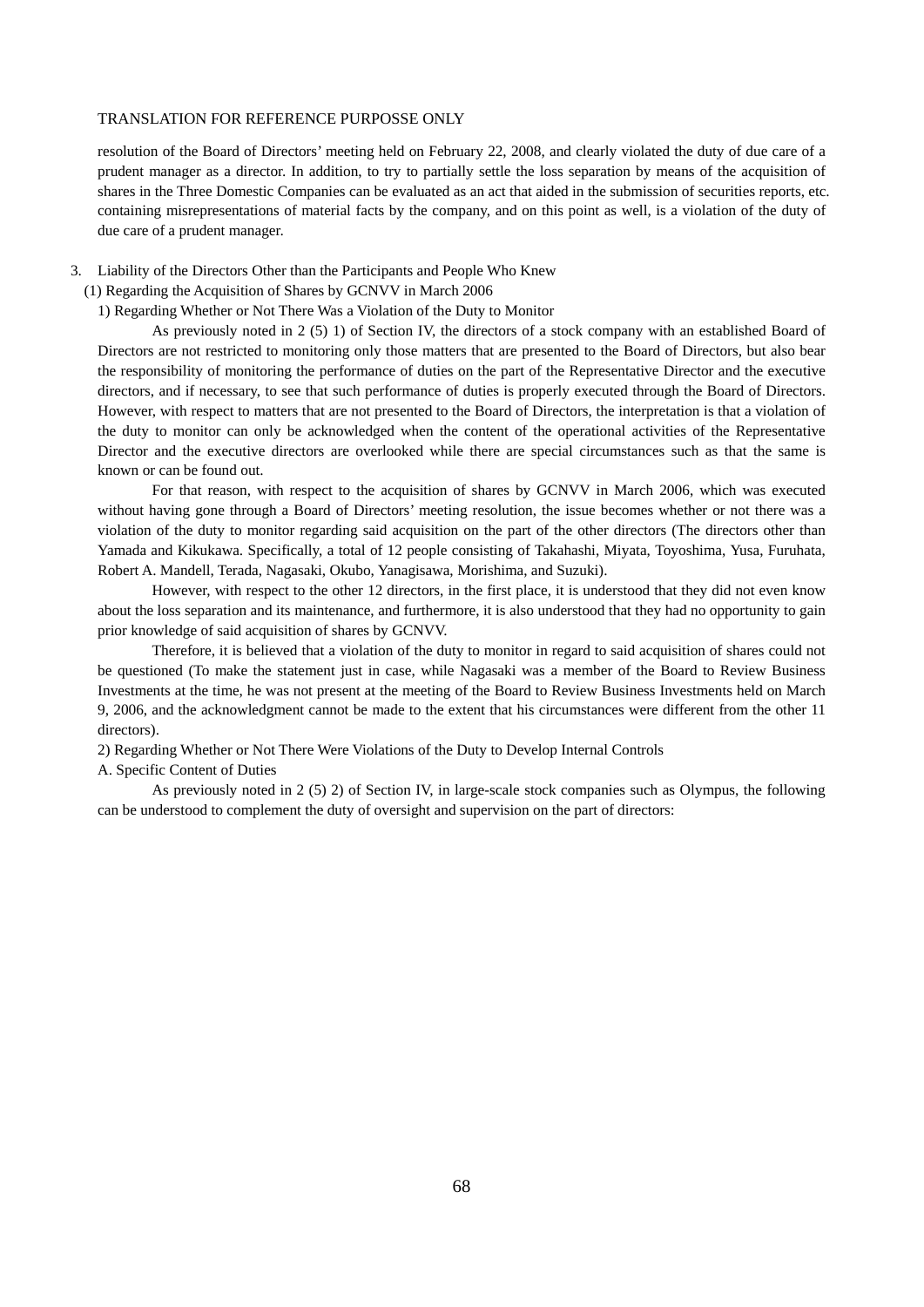- ①. The Representative Director and the executive directors bear the duty to specifically determine the risk management system for the divisions they oversee, and
- ②. The other directors bear the duty to monitor the status of the performance of duties to formulate a risk management system on the part of the Representative Director or the executive directors.

Therefore, with respect to the other 12 directors, the issue also becomes whether or not there was a violation of duty under the above-mentioned  $\mathbb O$  or  $\mathbb O$ . Incidentally, as previously noted, considering that the Board to Review Business Investments reports directly to the President and Representative Director, and that the Chairman of the Board to Review Business Investments at that time was Yamada, it can be said that none of the other 12 directors correspond to either a Representative Director or an executive director, and therefore, the issue becomes whether or not they specifically violated their duties under the above-mentioned  $\circledA$ .

However, as already noted in 2 (5) 2) in Section IV, in the event a "reasonable risk management system" has been formulated, it is believed that the evaluation cannot be made that "there was a violation of the duty to monitor the status of the performance of duties to formulate a risk management system," provided that there were no special circumstances in particular that would give rise to the suspicion that the performance of duties on the part of the Directors in Charge was illegal (See Tokyo High Court Decision of May 21, 2008, *Hanrei Times*, No. 1281, Page 274).

It is therefore necessary to first consider whether or not a "reasonable risk management system" had been formulated at Olympus at that time, so that an acquisition of shares through a Business Investment Fund that did not have a legitimate business investment purpose would not take place.

B. Specific Risk Management System

(a) As previously noted in 1 (1), according to the deliberation documents (prepared by the Management Planning Department and the Administration and Finance Department) in the Management Committee meeting that was held on the occasion of the establishment of the Business Investment Fund, it was purported that:

- While the management company possesses the right to make investment decisions, an investor holding an investment interest of over two-thirds (the premise is that Olympus falls under this) possesses the right to veto the projects selected by the management company depending on the amount of the investment.
- A board (Board to Review Business Investments (provisional name)) that reports directly to the President will be established to review investment projects (including deliberations on projects selected by the management company).

The Board to Review Business Investments was then established following the decision by said Management Committee, etc., but as previously noted in 1 (4), with respect to the Board to Review Business Investments, there are notations concerning the purpose, composition, role, method of review, review criteria, etc. of the Board in a document entitled "Regarding the Activities of the Board to Review Business Investments" dated September 13, 2002, among which, as one of the roles of the Board, was "the review of business investments selected by the Business Investment Fund's management company that exceeded a certain amount" (Conversely, there was no stipulation to the effect that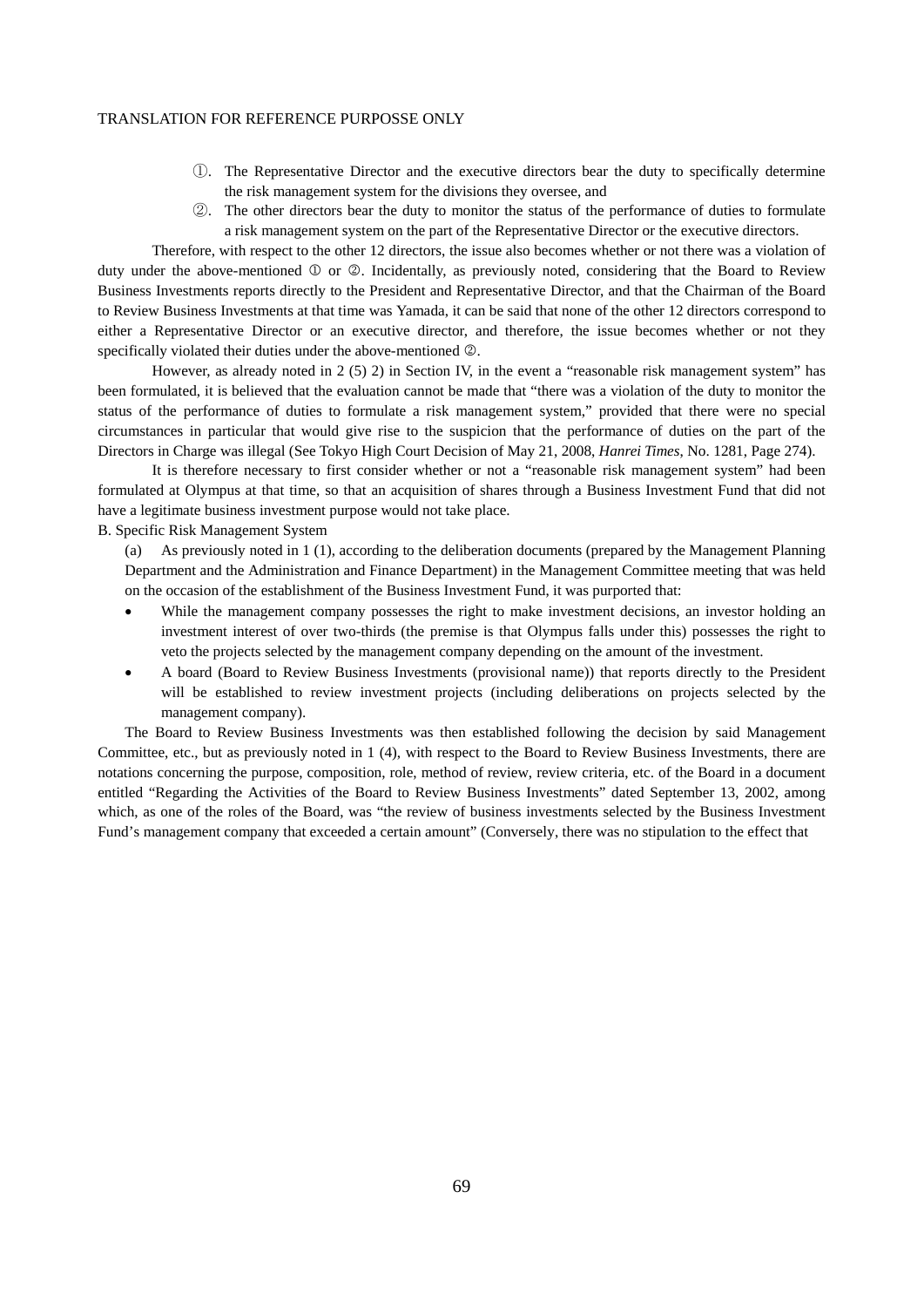the Chairman of the Board to Review Business Investments could review an investment at his own discretion.). Also, as previously noted in 1 (3), because the Agreement Dated March 1, 2000 stipulated that the prior approval of Olympus was required in the event an investment is made in an amount exceeding 20% of the net asset value of the fund per investment, when these are considered together, it can be said that there was a stipulation for a review to be made by the Board to Review Business Investments in the event a major investment was to be made exceeding 20% of the net asset value of the fund (GCNVV).

(b) According to the summary minutes etc. of the Board to Review Business Investments, meetings of the Board to Review Business Investments were actually held at a rate of once or twice a year, and it was acknowledged that they had been making reports on the status of the investees, and asking questions concerning these, etc.

(c) Also, in the document entitled "Regarding the Activities of the Board to Review Business Investments" dated September 13, 2002, the following were set forth regarding the composition of the Board, and the Board was composed of multiple departments within the company (in other words, it was not composed only of the members of a specific department).

Board Chairman: Corporate Center Manager

Board Members: Head of the New Business Development Headquarters, Head of the R&D Center Strategy Department, Head of the Accounting Department, Head of the Finance Department, Head of the General Management Planning Office, Head of the Planning Department from the company

affiliated with the division making a proposal

Administrative Office: General Management Planning Office, Finance Department

By having multiple departments participate in the Board to Review Business Investments in this manner, it is understood that a monitoring function is facilitated between the Board members, and as a result, contributes to the prevention of illegal acts.

(d) Furthermore, in the previously mentioned document entitled "Regarding the Activities of the Board to Review Business Investments" dated September 13, 2002, one of the roles of the Board is purported to be "the management of the Business Investment Fund's investment performance, and reporting to the Board of Directors," and as previously noted in 1 (6), in actuality, reports were being made on the status of the management of GCNVV to the Board of Directors at a rate of around once every three to six months. While said reports were reports after the investments had been made (reports after the fact), it can be said that by having said reports made regularly, it had a certain inhibiting and restraining effect with respect to improper investments in GCNVV.

C. Considering the circumstances above, it can be said that a "reasonable risk management system" had been formulated at Olympus at that time so that an acquisition of shares through a Business Investment Fund that did not have a legitimate business investment purpose would not take place.

Neither could any special circumstances be acknowledged in particular that would give rise to the suspicion that the performance of duties on the part of the Directors in Charge was illegal at the time in March 2006 (for example,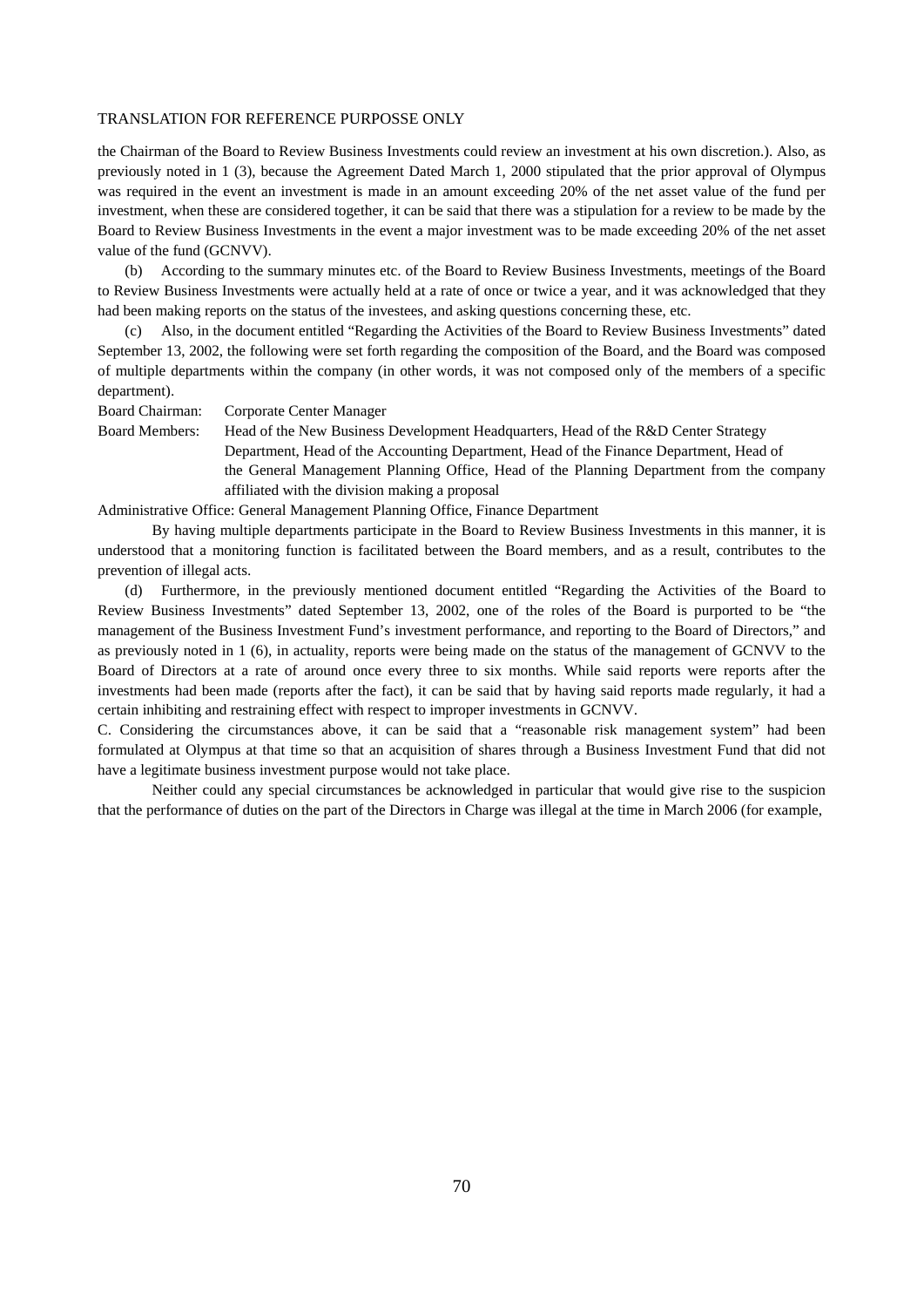circumstances suggesting that investment decisions had been made for improper purposes before March 2006).

Therefore, with respect to the other 12 directors, it cannot be acknowledged that there was a violation of the duty to monitor the status of the performance of duties to formulate a risk management system.

(2) Regarding the Additional Purchase of Shares (Turning the Companies Into Subsidiaries) Based on the Resolution of the Board of Directors' Meeting Held on February 22, 2008

- 1) Regarding Violations of the Duty of Due Care of a Prudent Manager
	- A) Business Judgment Rule
	- (a) Of the directors who participated in said Board of Directors' meeting resolution and approved the proposal to purchase additional shares in the Three Domestic Companies (the proposal to turn them into subsidiaries), with respect to the nine people (Takayama, Morishima, Yanagisawa, Tsukaya, Okubo, Terada, Nagasaki, Yusa, and Furuhata) other than the Participants and the People Who Knew (Yamada, Mori, and Kikukawa), it cannot be acknowledged that they were aware of the purpose of said additional purchase of shares (the purpose to partially settle the loss separation).

However, as previously noted in 1 (9), the shares that were to be acquired based on said resolution were shares originally purchased by Neo or ITV for 50,000 yen to 200,000 yen per share. In other words, even if we set aside the hidden purpose of said Board of Directors' meeting resolution (the purpose of partially settling the loss separation), said Board of Directors' meeting resolution approved the purchase of shares in the Three Domestic Companies at prices that were far higher than their actual value (at a maximum per share, Altis: 9.616 million yen, NEWS CHEF: 9.683 million yen, and Humalabo: 23.37 million yen. In total, a maximum of 61.379 billion yen). Given this, with respect as well to the nine directors other than the Participants and People Who Knew, the issue becomes whether or not there were violations of the duty of due care of a prudent manager on the part of the directors for having approved said Board of Directors' meeting resolution (the business judgment to acquire shares in the Three Domestic Companies for the aforementioned sums).

- (b) Incidentally, directors are understood to be given broad discretion in performing their duties, since they must make a series of business judgments without missing opportunities after having accurately ascertained and collectively evaluated the various requisite elements of company management that occasionally change from time to time and having made future short-term and long-term projections (business judgment rule). For that reason, concerning the liability of a director for a violation of the duty of due care of a prudent manager in his business judgment, the judgment becomes whether or not there was a violation of the duty of due care of a prudent manager exceeding the scope of discretion permitted in decisions by directors from the following perspectives.
	- ①. Whether or not there were careless errors and a lack of reasonableness in the process of recognizing the facts on which the business judgment was based (the gathering of information and its analysis and review)
	- ②. Whether or not the process of inference and the content of the judgment based on such recognition of facts were clearly unreasonable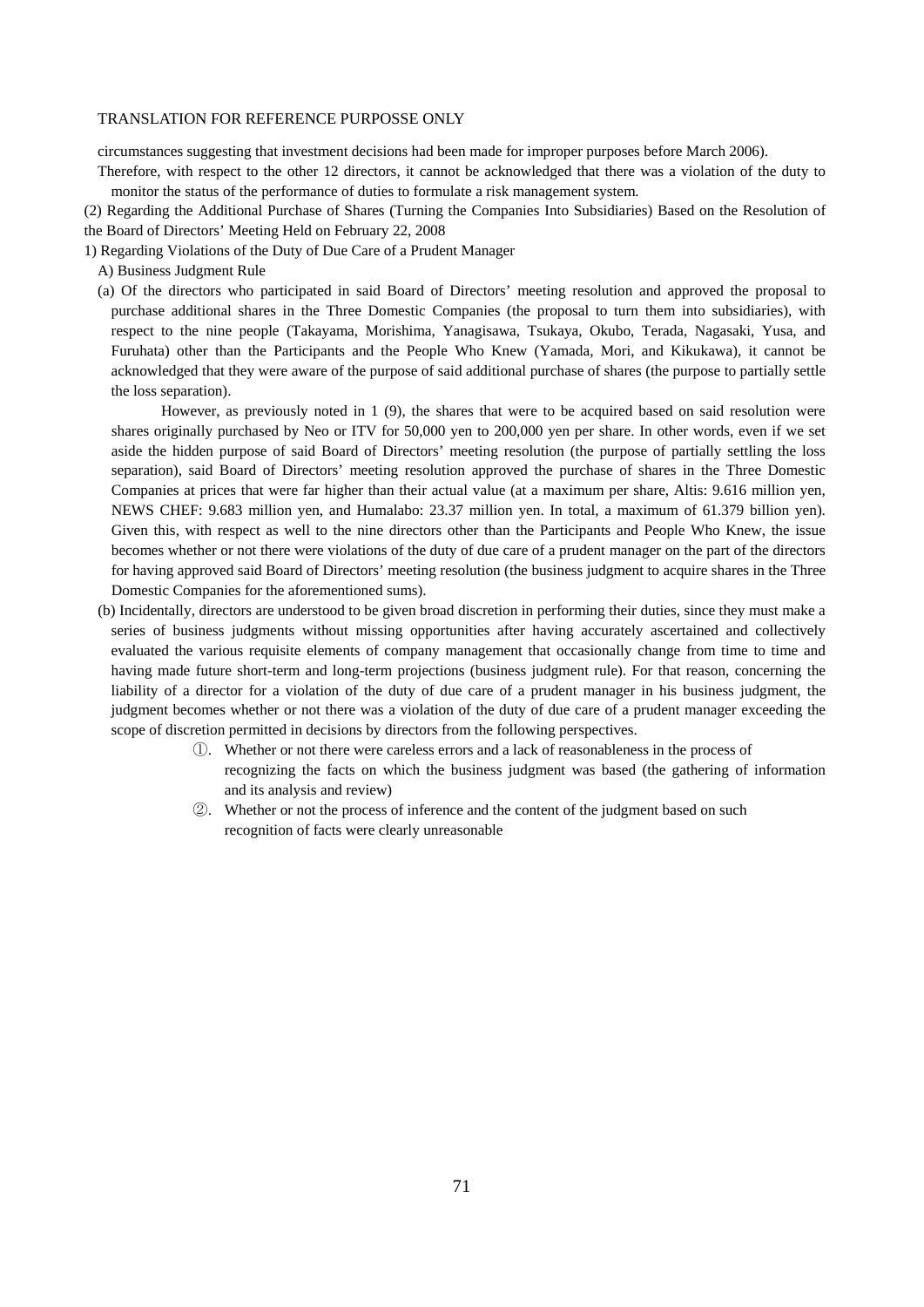Concerning the standard in the above-mentioned  $\mathbb O$  of "Whether or not there were careless errors and a lack of reasonableness in the process of recognizing the facts on which the business judgment was based (the gathering of information and its analysis and review)", the decision then becomes whether or not there were careless errors in said gathering of information and its analysis and review on the part of the directors.

Therefore, with respect to whether or not the business judgment of the directors concerning said Board of Directors' meeting resolution would be a violation of the duty of due care of a prudent manager as well, it is believed to be reasonable to adhere to the standards noted in  $\mathbb D$  and  $\mathbb Q$  above in making such judgment.

Incidentally, concerning the acquisition of shares in order to turn a company into a subsidiary as a measure of a business restructuring plan, such is generally left to professional managerial discretion extending over future projections, and concerning the price of stock acquisitions as well, a judgment can be made through a collective consideration of the necessity of the acquisition and the financial burden, etc., in addition to the appraised value of the shares, and unless there were significantly unreasonable aspects in the process of such judgment and its content, it is understood that such would not be a violation of the duty of due care of a prudent manager as a director (See Supreme Court Decision of July 15, 2010, *Hanrei Times*, No. 1332, Page 50), and it is understood that this reasoning also applies to the acquisition of shares in order to turn a company into a subsidiary for the purpose of creating new businesses, such as in the acquisition of shares in the Three Domestic Companies.

Below, we will consider whether or not the business judgment of the directors concerning said Board of Directors' meeting resolution would be a violation of the duty of due care of a prudent manager, premised on the above. B) The Process of Recognizing the Facts On Which the Business Judgment Was Based (the Gathering of Information and its Analysis and Review)

In general, because there are occasionally instances when it is necessary for management to make a business judgment that carries high risk in order to create new wealth for the company, it should be said that it would be at odds with the purpose of the business judgment rule for directors, who are pressed to make a timely and appropriate business judgment in an uncertain business environment, to engage in minute, detailed scrutiny of the pros and cons of such business judgment based on knowledge and information after the fact.

However, said Board of Directors' meeting resolution approved the purchase of shares in the Three Domestic Companies for 61.379 billion yen at maximum, and not only was that sum itself extremely large, but it constituted an approval for investing an amount that exceeded the current net income for Olympus in the company's most recent fiscal year at the time (the fiscal year ended March 2007). In other words, the current net income for Olympus' most recent fiscal year was 47.799 billion yen on a consolidated basis (operating income was 98.729 billion yen), and it can be said to have an extremely large impact on the financial foundation, etc. of Olympus. Moreover, consideration for these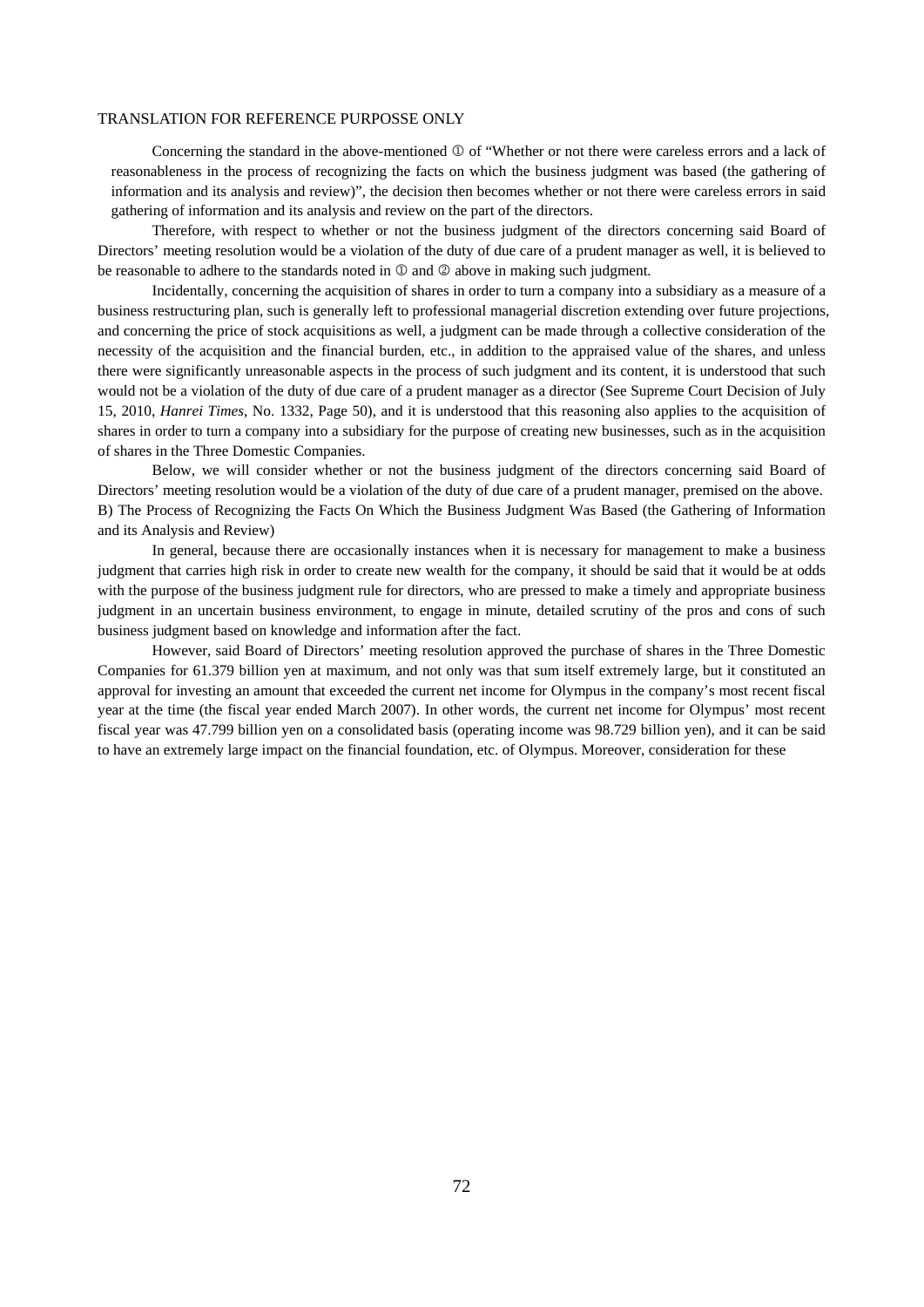shares was paid to the sellers who were the shareholders of the Three Domestic Companies, and we must keep in mind the fact that it was not directly invested in the business of the Three Domestic Companies, nor put to good use in expanding the businesses.

Therefore, even if it were judged that the business judgment rule should be considered, for Olympus, it can be said that the gathering of information and its analysis and review in judging the pros and cons of purchasing additional shares in the Three Domestic Companies needed to be done carefully, and the interpretation can be made that the question of whether or not there were careless errors in the gathering of information and its analysis and review requires that a judgment be made on such a premise.

(a) Business Description and Shareholder Composition of the Target Companies, the Sellers, and the History of Negotiations with the Sellers

 According to the documents of said Board of Directors' meeting, the reasons explained for purchasing additional shares in the Three Domestic Companies were that the percentage of shares held by Olympus in each of the companies was limited to around 40%, and that since it had not necessarily reached a solid position from the perspective of controlling management rights, it would proceed to turn them into subsidiaries. If additional shares were to be purchased for such reasons, then it is first necessary to consider and determine how great of a necessity there was to turn them into subsidiaries.

 In other words, it is essential to consider the relevance of the businesses of the Three Domestic Companies to Olympus' business (so-called synergistic effects). However, no evidence can be found that sufficient considerations were made regarding the relevance of the businesses of the Three Companies to Olympus' business. On the contrary, while the conclusion was reached in the Management Implementation Committee meeting of February 8, 2008 that it was difficult to identify the relevance to Olympus' business with respect to NEWS CHEF and Humalabo, they proceeded with matters without making a more in-depth review, and on this point, it must be said that the gathering of information and its analysis and review was insufficient.

 Moreover, it can be said that information pertaining to the composition of shareholders in each company, and the intentions of the other shareholders regarding management (such as whether they would leave the management to Olympus, or whether there were differences with Olympus over management policy) was basic information for considering and determining how great of a necessity there was to turn them into subsidiaries. The interpretation can also be made that it was necessary to consider what kind of difficulties would arise in the event the percentage of shares held remained at around 40% without turning them into subsidiaries, in comparison to the risk in the event the companies targeted for acquisition do not perform as according to their business plans and their business value does not increase, particularly if the purchase amount were to become so massive, as previously mentioned. However, no evidence can be found that sufficient considerations were made at said Board of Directors' meeting regarding the composition of shareholders in each company, the intentions of the other shareholders regarding management, and the degree of the necessity of turning them into subsidiaries based on the same.

Furthermore, it is essential to know who the seller is and to know the history of negotiations with the seller (particularly the history of negotiations over the acquisition price) when making the decision to execute a purchase agreement and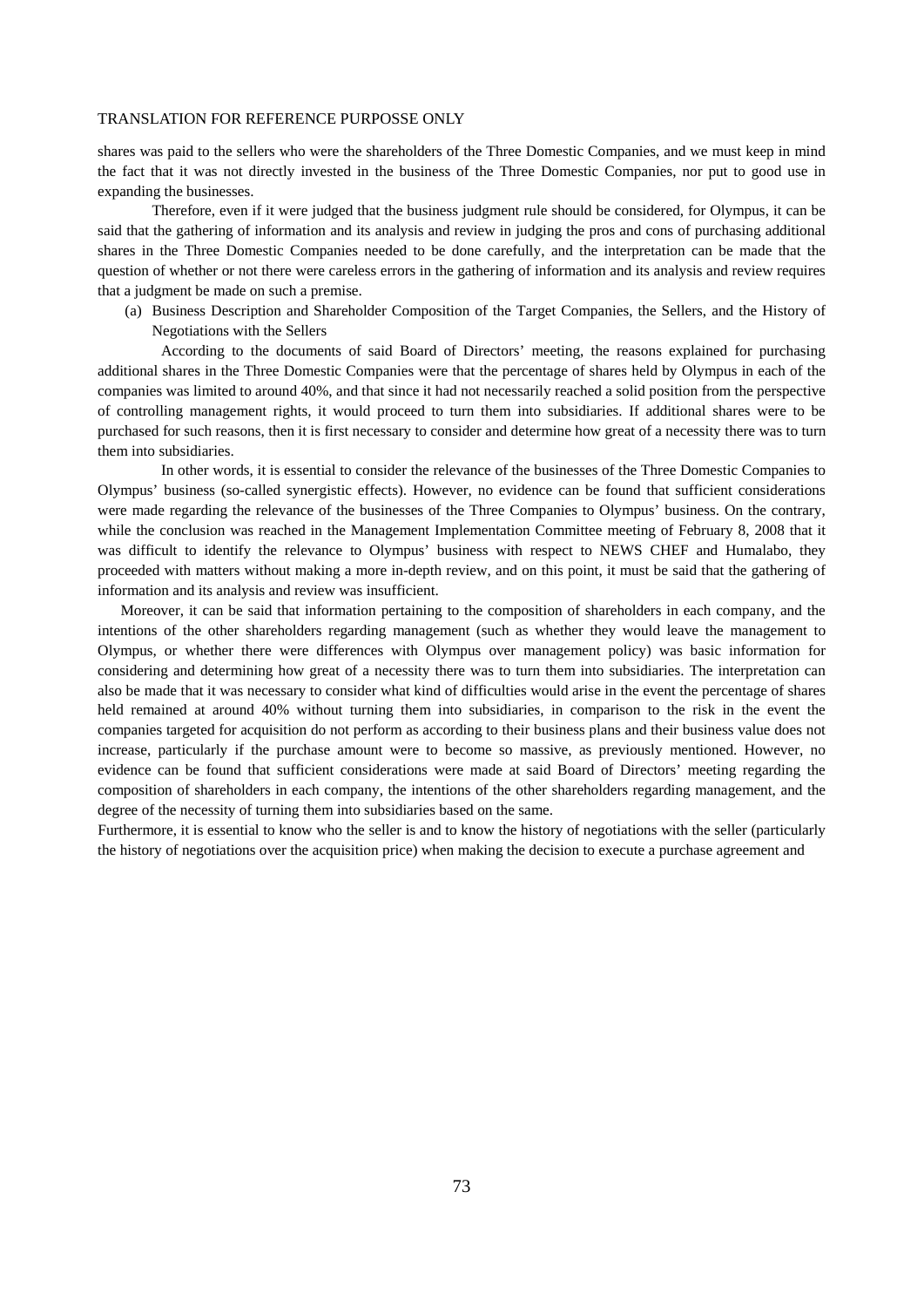judging the pros and cons of its terms. The fact that the actual purchase price would be decided through price negotiations against the background of the strength of the desire to buy or sell on the part of both parties is a particularly important aspect since the Three Domestic Companies were not public companies; a market price does not exist for private companies, and there are many different methods for share price valuation. Therefore, it was extremely important to know the history of negotiations with the seller (particularly the history of negotiations over the acquisition price) in addition to the attributes of the seller in the decision to purchase shares in the Three Domestic Companies and whether or not its price was appropriate. However, we could not find any evidence indicating that sufficient information had been obtained regarding the attributes of the seller and the history of negotiations with the seller at said Board of Directors' meeting.

b) Business Plans of the Three Domestic Companies

The projected amount for the acquisition of shares in the Three Domestic Companies (totaling a maximum of 61.379 billion yen), etc. proposed at said Board of Directors' meeting was premised on the business plans of the Three Domestic Companies, and the details of each company's business plan is as shown in Exhibit  $\mathbb{O} - 1 \sim 3$ . According to each company's business plan presented to the Board of Directors, in all of the companies dramatic growth in sales, current net income, etc. had been planned over several years. When a comparison is made in each company of its fiscal 2008 plan versus its fiscal 2012 plan in sales and current net income, it would be as shown below.

(Sales)

|                  | Fiscal 2008 Plan  | Fiscal 2012 Plan                |
|------------------|-------------------|---------------------------------|
| Altis            | 631 million yen   | 19.375 billion yen (about       |
|                  |                   | $30.7 \text{ times}$            |
| <b>NEWS CHEF</b> | 2.679 billion yen | 42.23 billion yen (about 15.76) |
|                  |                   | times)                          |
| Humalabo         | 2.109 billion yen | 26.937 billion yen (about 12.8) |
|                  |                   | times)                          |

(Current Net Income)

|                  | Fiscal 2008 Plan          | Fiscal 2012 Plan                  |
|------------------|---------------------------|-----------------------------------|
| Altis            | $\triangle$ 5 million yen | 4.204 billion yen                 |
| <b>NEWS CHEF</b> | 4 million yen             | 7.659 billion yen (about 1,914.8) |
|                  |                           | times)                            |
| Humalabo         | 52 million yen            | 8.238 billion yen (about 158.4)   |
|                  |                           | times)                            |

As noted previously, as long as the projected amount for the acquisition of shares in the Three Domestic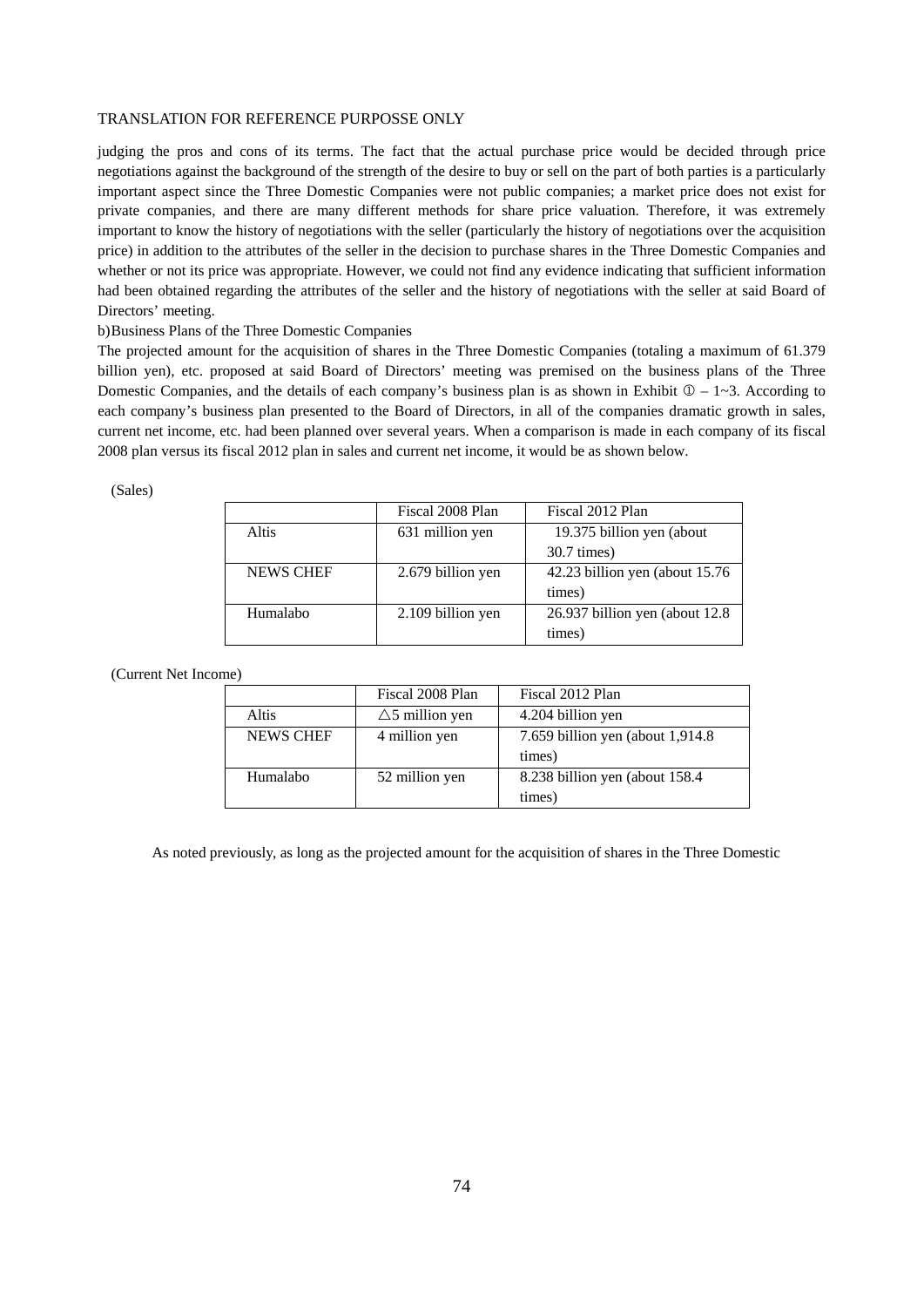Companies (totaling a maximum of 61.379 billion yen), etc. was premised on said business plans, it would naturally be required to gather information and perform an analysis and review at said Board of Directors' meeting with respect to the feasibility of said business plans as well as the risks, etc. in the event they were not achieved (Without the gathering of information and its analysis and review, they should not have been able to review the appropriateness of said projected amount for the acquisition of shares). Therefore, in light of the magnitude of the projected amount for the acquisition of shares, it would not be said to be an excessive demand in terms of the response generally expected of managers to say that they should have sought a feasibility assessment (business due diligence) by a third party regarding the business plans of the Three Domestic Companies. This is even clearer in light of the fact that there was little relevance between the businesses of the Three Domestic Companies and Olympus' business, and that there were no departments in Olympus that could directly oversee the businesses of the Three Domestic Companies.

Also, since Olympus had been gradually acquiring shares in the Three Domestic Companies, it would easily have been possible to verify the past share acquisition prices or the business plans at the time of the acquisitions in the past and the corresponding business results etc., but no evidence can be found that such documents were verified. Hypothetically, if those points had been verified, it is believed that it would have been readily clear that the previous acquisition prices for shares in the Three Domestic Companies by GCNVV (the acquisition unit prices in March 2006) were extremely and abnormally high compared to the acquisition unit prices in 2005, only a few months or one year earlier at most.

|                  | <b>Acquisition Unit Price</b> |                    | Acquisition Unit Price   Acquisition Unit Price |
|------------------|-------------------------------|--------------------|-------------------------------------------------|
|                  | in 2005                       | in March 2006      | in March 2008                                   |
| Altis            | $50,000$ yen                  | 5.79 million yen   | 11 million yen                                  |
| <b>NEWS CHEF</b> | 200,000 yen                   | 4.45 million yen   | 9.5 million yen                                 |
| Humalabo         | $50,000$ yen                  | 14.375 million yen | 20.5 million yen                                |

Also, when we compare the business plans for the Three Domestic Companies, which were purported to be the basis in determining the acquisition unit prices in March 2006 (the business plans included in the document entitled "Investment Proposal Deliberation Documents" dated March 16, 2006), with the actual figures of the Three Domestic Companies' business results as of March 2008 or as of December 2007, we see, as noted below, that there were large discrepancies (underperformance), but despite this, the proposal presented at the Board of Directors' meeting on that day were, as previously noted, for an approval of the purchase of additional shares with maximum limits of roughly 1.9 times for Altis, roughly 2.1 times for NEWS CHEF, and 1.4 times for Humalabo compared to their acquisition unit prices in March 2006, and it should have been clear that this was an extremely abnormal proposal.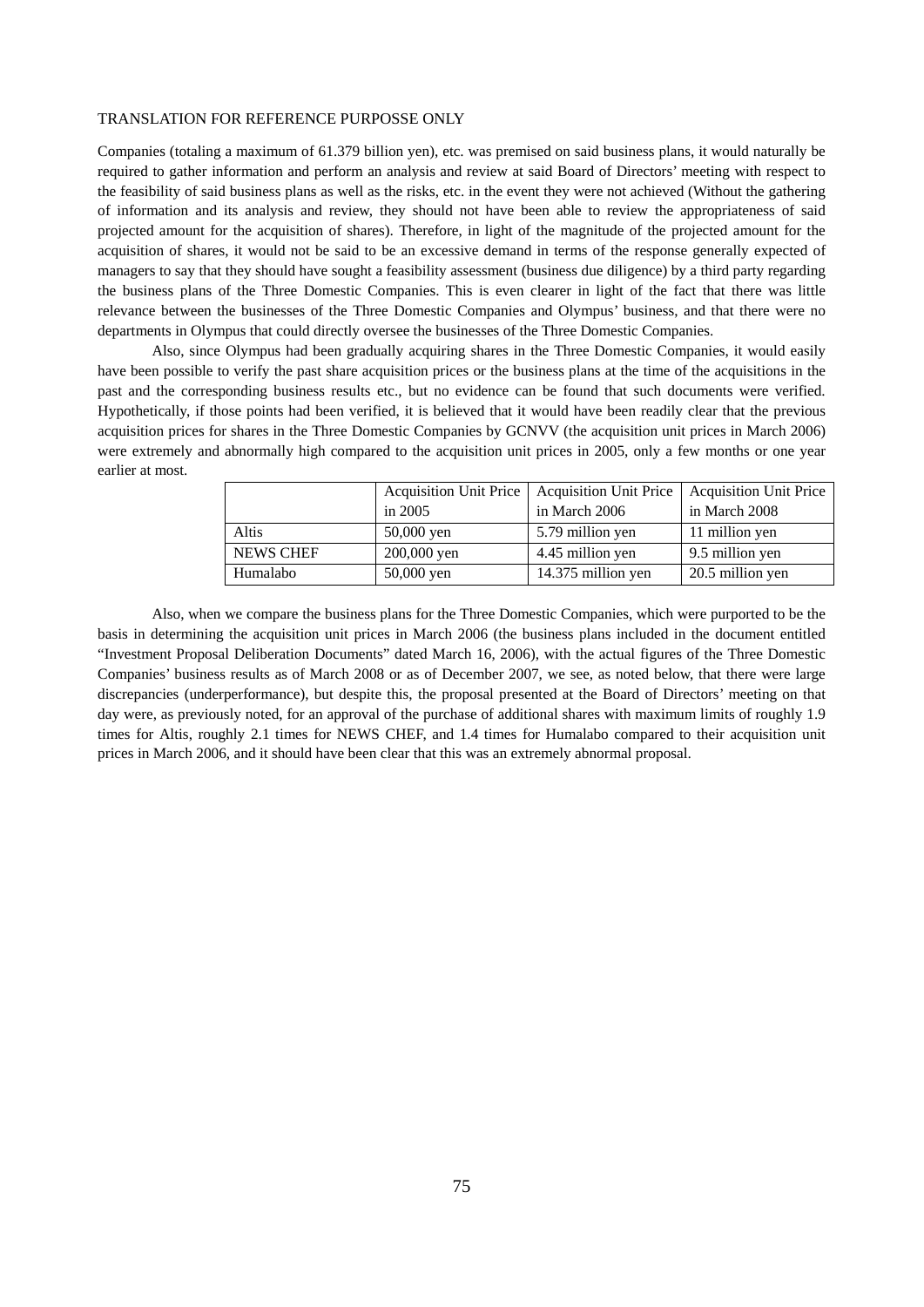<Comparison of Business Results for the Fiscal Year Ended March 2008 or the Fiscal Year Ended December 2007> Altis (Fiscal Year Ending March 2008)

|                        | Business Plan in March 2006 | <b>Actual Results</b> |
|------------------------|-----------------------------|-----------------------|
| Sales                  | 3.168                       |                       |
| <b>Ordinary Income</b> | 486                         |                       |
| Current Net Income     | 395                         | .340                  |

NEWS CHEF (Fiscal Year Ending March 2008)

|                    | Business Plan in March 2006 | <b>Actual Results</b> |
|--------------------|-----------------------------|-----------------------|
| Sales              | 11.719                      | 242                   |
| Ordinary Income    | 894                         | $\triangle 1.294$     |
|                    |                             |                       |
| Current Net Income | 894                         | $\triangle 1.370$     |

### Humalabo (Fiscal Year Ending December 2007)

|                        | Business Plan in March 2006 | <b>Actual Results</b> |
|------------------------|-----------------------------|-----------------------|
| <b>Sales</b>           | 2.296                       |                       |
| <b>Ordinary Income</b> | 27                          | ″∕ 4                  |
| Current Net Income     | $^{\wedge}$ 379             |                       |

This is not to deny that there are difficult aspects to performing a strict verification of the feasibility of business plans, particularly in light of the fact that the Three Domestic Companies were so-called venture companies, in addition to the fact that business plans are by nature a forecast of the future. However, if we look at the content of each company's business plan that was submitted to the Board of Directors, it is clear at a glance that both the sales and profits were based on extremely optimistic assumptions, and the fact that the possibility is reasonably high that the business results etc. would not be in line with said business plans is a matter that should naturally be anticipated by people involved in corporate management. If so, it is believed to have been essential to have anticipated the case that said business plans would not be achieved, and to have gathered information and performed an analysis and review to evaluate and calculate the share prices in such a case (and to have engaged in price negotiations with the sellers based on the same). Nevertheless, no evidence can be found that such analysis and review were performed at the Board of Directors' meeting.

As noted above, it is difficult to say that the gathering of information and its analysis and review had been sufficiently performed at the Board of Directors' meeting in regard to the feasibility said business plans or the risks, etc. in the case that they would not be achieved.

(c) Calculation of the Stock Value of the Three Domestic Companies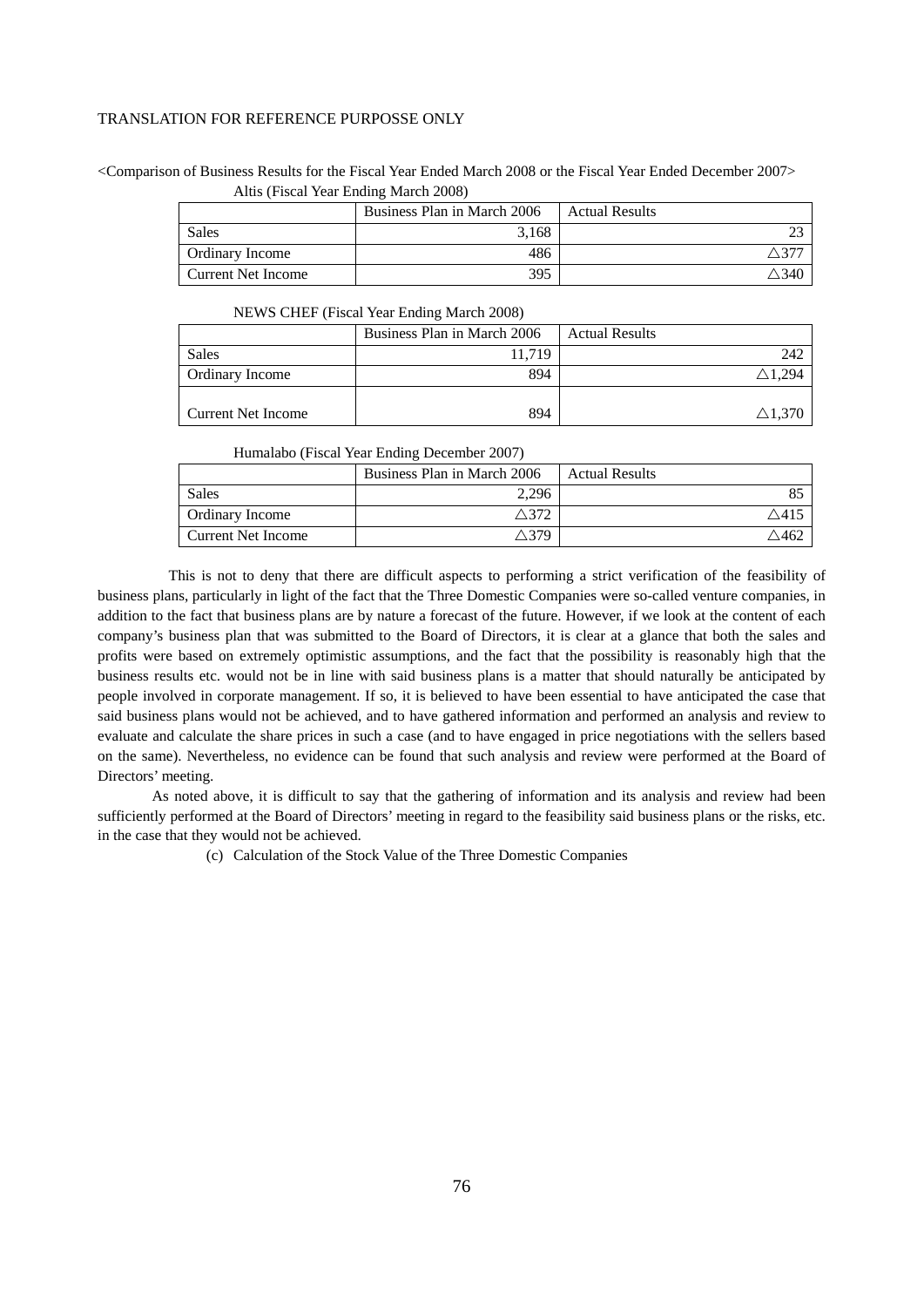As previously noted in 1 (8), no evidence can be found that stock value calculations by an external organization had been presented at said Board of Directors' meeting; therefore, the projected amount for the acquisition of shares in the Three Domestic Companies (totaling a maximum of 61.379 billion yen) etc. proposed at said Board of Directors' meeting was approved without verifications etc. being performed based on the calculation results by an external organization (on the basis of the results of stock value calculations performed by Olympus alone).

However, in the case of investing such huge amounts, it would be reasonable to demand such prudence as to request stock value calculations from one or multiple external organizations, and to perform a review of the acquisition price for the shares based on such calculation results (or using said results as reference).

Therefore, with respect to the calculation of the stock value of the Three Domestic Companies as well, it is believed that the gathering of information and its analysis and review had not been sufficiently performed.

(d) Summary

As noted above, it can be acknowledged that the gathering of information and its analysis and review had not been sufficiently performed that would have been necessary for a business judgment at said Board of Directors' meeting (the judgment on whether or not to approve the proposal to purchase additional shares in the Three Domestic Companies), and that there was a lack of reasonableness.

C) The Process of Inference and the Content of the Judgment Based on the Recognition of Facts

As noted above, while it is true that directors are generally given broad managerial discretion in business judgments regarding the acquisition of shares by a company, as previously noted in 3 (2) 1) B, the gathering of information and its analysis and review that were necessary for the business judgment at said Board of Directors' meeting had not been sufficiently performed (the judgment on whether or not to approve the proposal to purchase additional shares in the Three Domestic Companies). In particular, the acquisition price for the shares in the Three Domestic Companies was, as previously stated, an extremely large sum totaling a maximum of 61.379 billion yen, and in relation to the extremely large impact it would have on the financial foundation etc. of Olympus, no evidence can be found that a sufficient review was made with respect to the necessity of the acquisition (turning them into subsidiaries), and with respect to the price as well, the valuations based on business plans that were extremely optimistic for which sufficient reviews were not made as to its feasibility were accepted without question, and the evaluation cannot be made that sufficient reviews were made with respect to the risks in the event that the business plans underperformed. Also, even if the creation of new businesses was an important business challenge for Olympus at that time, it cannot be said that sufficient reviews were made with respect to the relevance and synergistic effects between the businesses operated by the Three Domestic Companies and Olympus' main business, nor of the necessity or appropriateness in making an investment carrying significant risks in comparison to the same, and at the very least, it is clear that it would be difficult to recognize the necessity of deciding to urgently turn the companies into subsidiaries without having performed the necessary investigation and review, etc. of the points that should have been investigated and reviewed such as those noted above.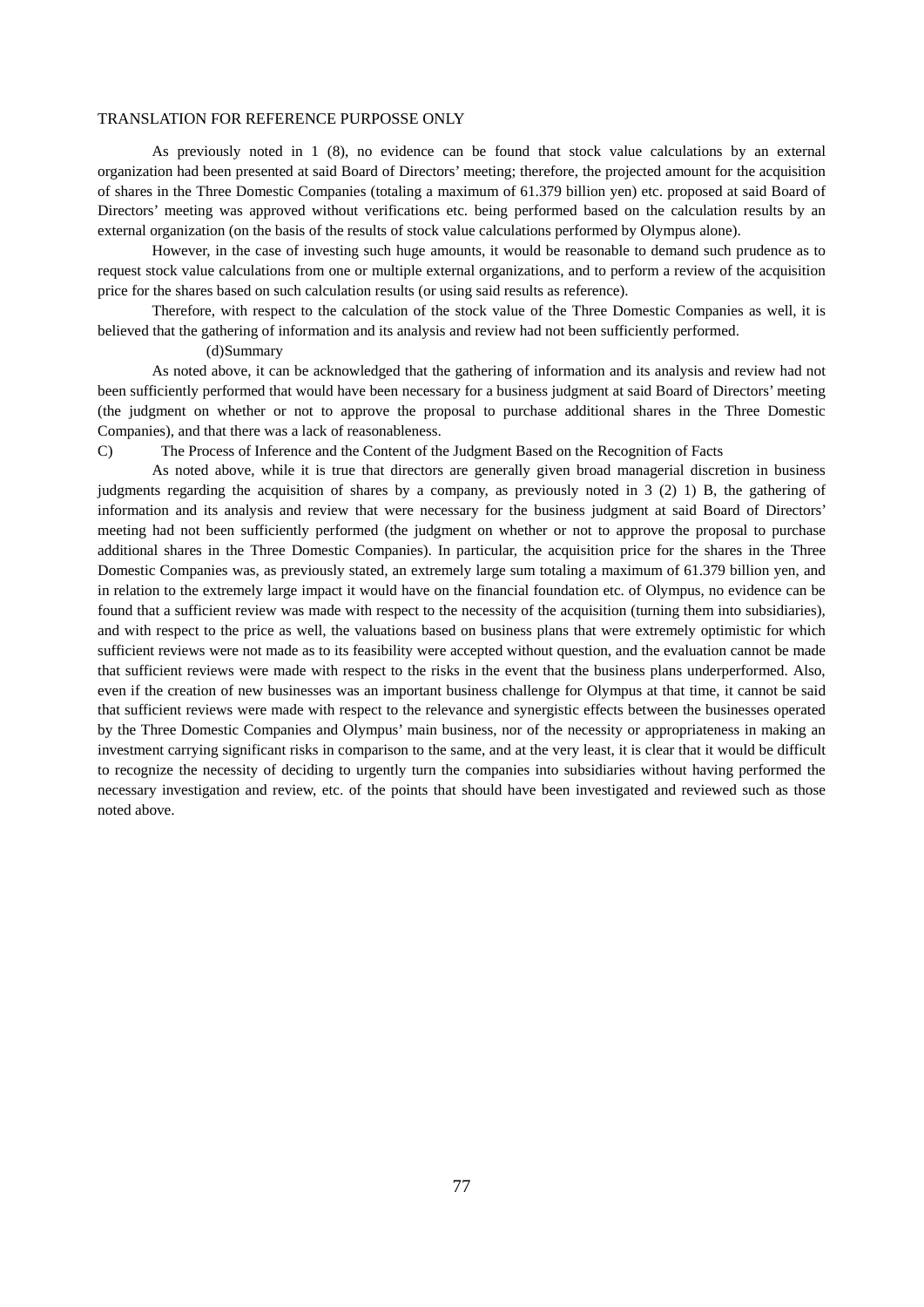In light of each of the foregoing circumstances, we have no choice but to make the evaluation that the process and content of the decision-making was significantly unreasonable with respect to the fact that the decision was made without having undertaken the necessary investigation and review of each of the foregoing points that should have been investigated and considered for a transaction carrying significant risks such as the purchase of shares in the Three Domestic Companies for a substantial sum.

### D) Summary

As noted above, not only did said Board of Directors' meeting resolution lack reasonableness in that the gathering of information that was necessary for business judgment and its analysis and review had not been sufficiently performed (the judgment on whether or not to approve the proposal to purchase additional shares in the Three Domestic Companies), but we are also forced to make the evaluation that the process and content of the decision-making was significantly unreasonable, and that with respect to said nine directors as well (Takayama, Morishima, Yanagisawa, Tsukaya, Okubo, Terada, Nagasaki, Yusa, and Furuhata ), it can be acknowledged that there were violations of the duty of due care of a prudent manager.

2) Regarding Whether or Not There Were Violations of the Duty to Monitor

With respect to the three directors who were absent at said Board of Directors' meeting resolution (Suzuki, Fujita, and Robert. A. Mandell), no evidence can be found that they had stated opinions or pointed out matters in advance, and no evidence can be found that they had requested the resolution be withdrawn after the fact.

On the other hand, as noted previously in 3 (1) 1), the directors of a stock company with an established Board of Directors bear the duty to monitor with respect to matters that are presented to the Board of Directors. Given this, the issue becomes whether or not there were violations of the duty to monitor with respect to said Board of Directors' meeting resolution on the part of the aforementioned three people as well.

Documents regarding the proposal to purchase additional shares in the Three Domestic Companies (turning them into subsidiaries) were distributed to each of the directors in advance, but in the first place, agenda items that are presented to the Board of Directors are fundamentally explained by the director in charge at the meeting, and a judgment is made after holding discussions overall. Also, to hold discussions anew at another Board of Directors' meeting because some of the directors were absent could conversely prove to be an impediment to agile decision-making. Therefore, the interpretation can be made that there is no legal obligation for the directors who were absent to have stated any opinion or pointed out any matters in advance, or to have taken action to make confirmation after the fact (such as to obtain the minutes of the Board of Directors' meeting, confirm the status of the deliberations, and depending on the circumstances, move to have the resolution by the Board of Directors withdrawn, etc.), unless it can be acknowledged that it was apparent that said proposal was clearly unreasonable at a glance.

In considering the matter in question, it is believed to be difficult to acknowledge that it was apparent that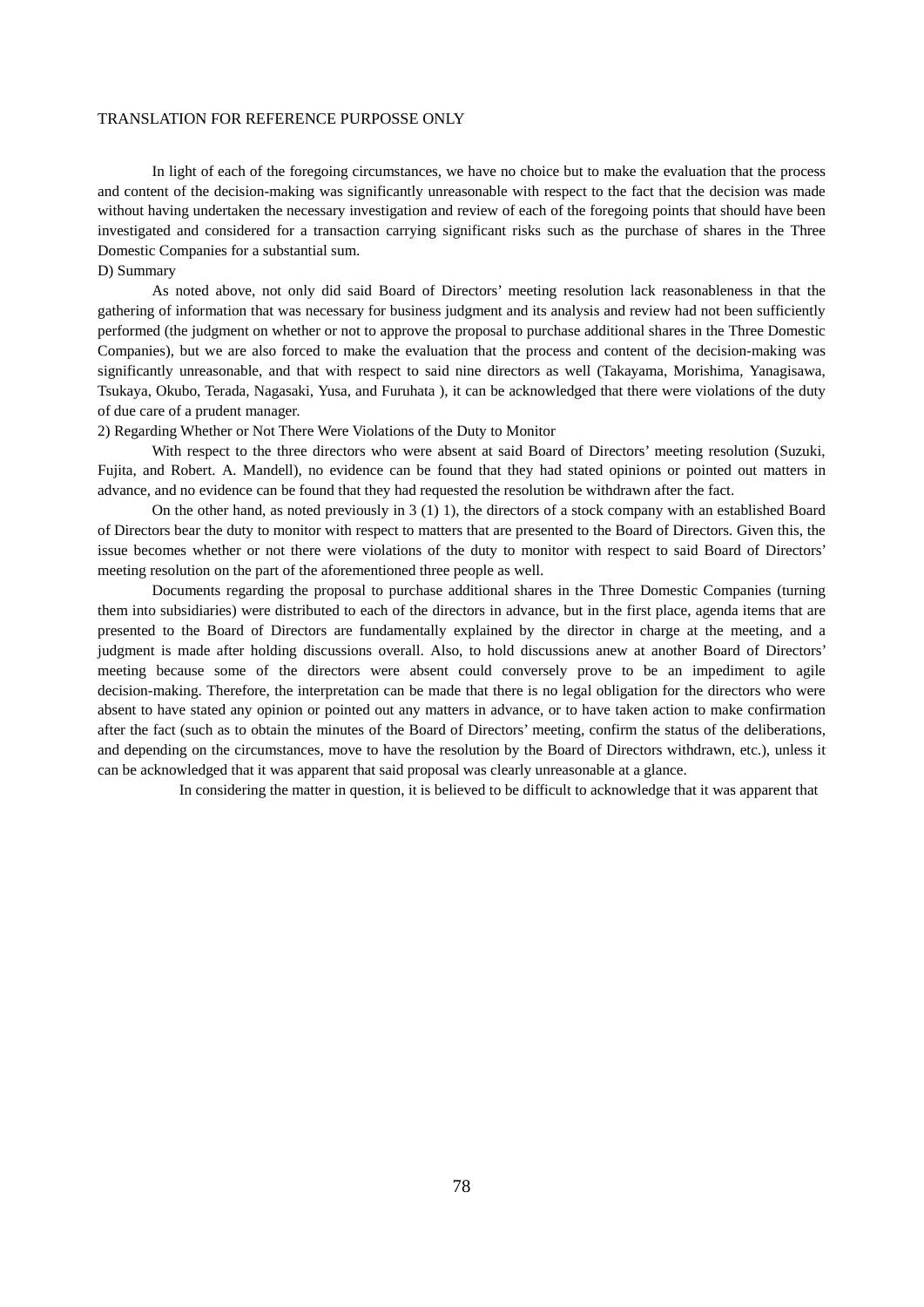the content of said proposal to purchase additional shares in the Three Domestic Companies was clearly unreasonable at a glance just from the documents that were distributed in advance.

Therefore, the evaluation cannot be made to the extent that the previously mentioned three directors violated the duty to monitor, even if they had not stated any opinion or pointed out any matters in advance, or had not requested that the Board of Directors' meeting resolution be withdrawn after the fact, with respect to the proposal to purchase additional shares in the Three Domestic Companies.

Given the above facts, it cannot be acknowledged that there were violations of the duty to monitor on the part of the three directors mentioned above.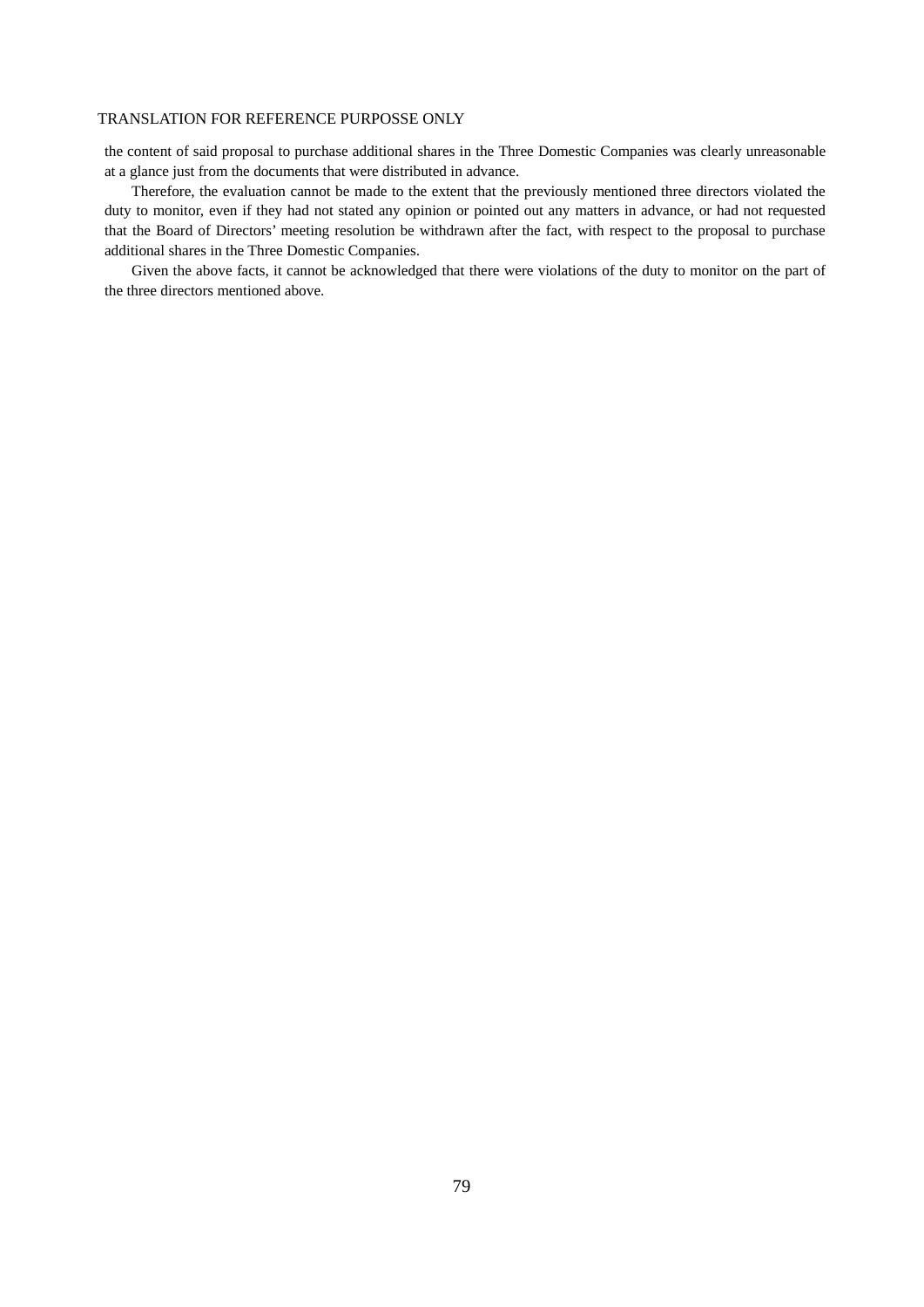VI: Whether or Not There Were Violations of the Duty of Due Care of a Prudent Manager Regarding the Payment of FA Fees Related to the Gyrus Acquisition

1. Facts that Serve as the Premise in Determining Liability

(1) Execution of the FA Agreement

On June 5, 2006, Olympus executed a Financial Advisor Agreement (hereinafter referred to as "FA Agreement") with Axes America, LLC (hereinafter referred to as "AXES") for purposes of reviewing M&As to expand the medical business and preparing for its implementation, the main points of which are noted below. The signatories to the written agreement for the FA Agreement are Kikukawa as the representative for Olympus and Sagawa as the representative of AXES.

• Business description of AXES

① Proposal of M&A Targets

② Formation of Working Groups (agreements with and forming teams consisting of Legal Advisors, Independent Accountants, and Investment bankers, etc.) to advance M&A Transactions, and operational management of Working Groups

③ Design and proposal of the optimum structure for Transactions

④ Provision of the requisite analysis, valuations, negotiations, and documentation for Transactions as well as requisite related services

Fees

① Basic Fee (Basic Fee)

3 million dollars: Payment at the time the agreement is executed

- 2 million dollars: Payment one year from the agreement date
- ② Completion Fee (Completion Fee)

This shall be 1% of the acquisition price, 20% of which shall be paid in cash. The remaining 80% shall be paid through stock options on 4.9% of the total number of shares outstanding in the local company established for the acquisition (hereinafter referred to as "Acquisition Vehicle") as calculated according to the following formula. The method of calculation for the stock option's strike price shall be as follows:

# (A x 8 0%)/B-C/D

 $A =$  Acquisition price

- $B = Total number of shares outstanding in the Acquisition Vehicle$
- $C = 1\%$  of the acquisition amount x 80%
- $D =$  Number of ordinary shares subject to the options  $(4.9%$  of the total number of shares outstanding in the Acquisition Vehicle)
	- Note that the main target for M&A at the time was Company B, a U.S.-based manufacturer of medical devices, and the acquisition price was projected to be 600-700 billion yen.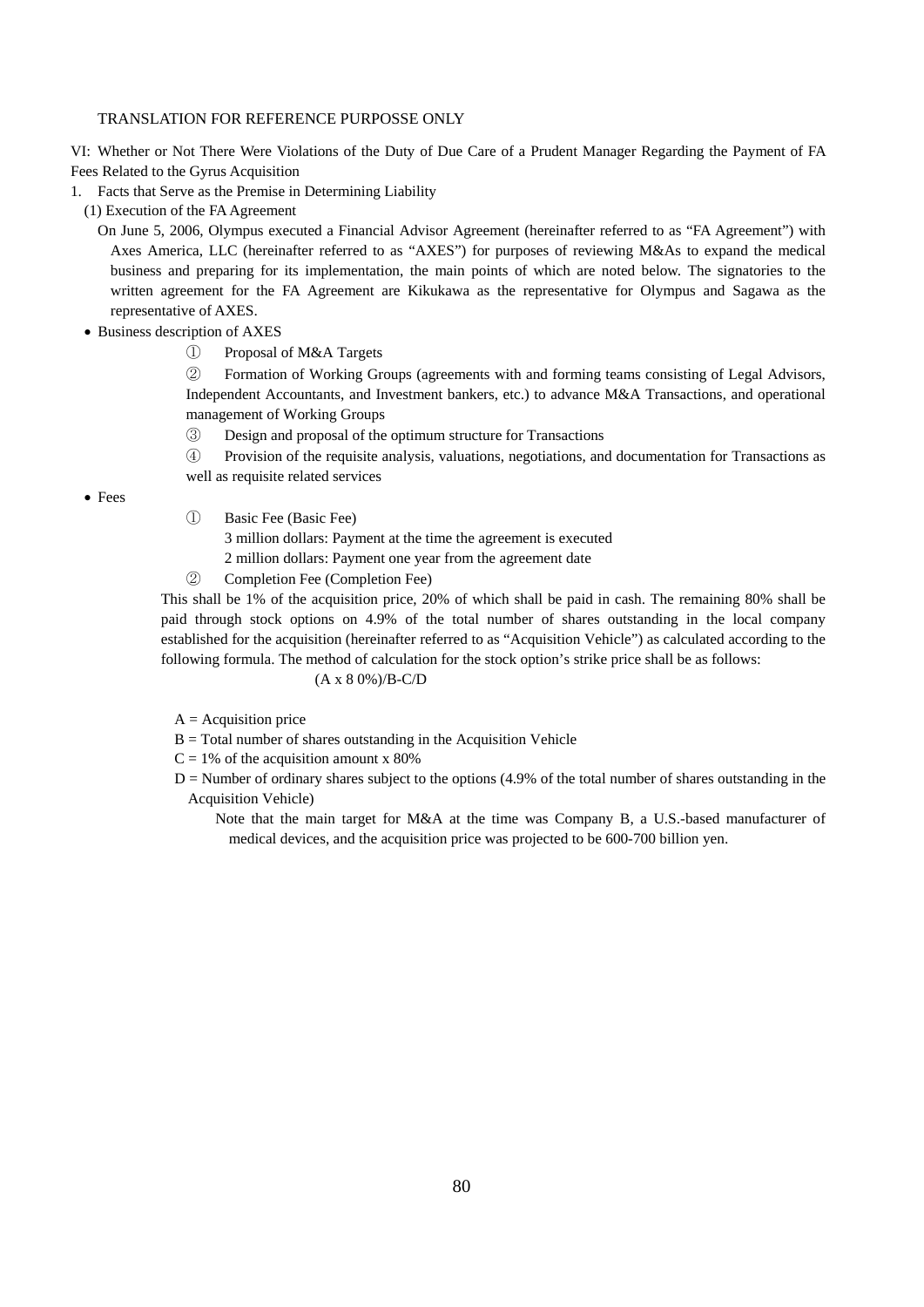2) Prior to the execution of the FA Agreement, Olympus issued a written authorization for executing the FA Agreement on May 31, 2006. This authorization purported not to use electronic authorization "in order to make all possible efforts to ensure information management," and the decision was made to "implement the internal authorization procedures necessary at each instance, once the specifics of the M&A project materialized." The document of said authorization on paper has the seals of Kikukawa, Yamada, and Mori imprinted upon it.

There is no evidence that the execution of the FA Agreement was deliberated by the Board of Directors.

3) Based on the FA Agreement, Olympus paid 3 million dollars of the basic fee to AXES on June 16, 2006, and paid the remaining 2 million dollars on July 6, 2007.

(2) Execution of the Revised FA Agreement

- 1) On June 21, 2007, Olympus executed an agreement with AXES revising the FA Agreement noted above (hereinafter referred to as the "Revised FA Agreement"). The signatories to the written agreement for the Revised FA Agreement are Kikukawa as the representative for Olympus and Sagawa as the representative of AXES.
- Due to the Revised FA Agreement, the content of the completion fee (Completion Fee) stipulated in the FA Agreement was revised as follows:
	- ① Cash

Of the completion fee calculated based on the percentages listed in the table below, the percentages listed in the table below shall be paid in cash as the Cash Compensation Amount (Cash Compensation Amount).

| <b>Acquisition Amount</b> | Completion Fee | Cash         | Minimum      | Maximum Cash       |
|---------------------------|----------------|--------------|--------------|--------------------|
|                           |                | Compensation | Cash         | Compensation       |
|                           |                | Amount       | Compensation | Amount             |
|                           |                |              | Amount       |                    |
| Over 5 billion dollars    | 2.5%           | 10%          | 15 million   | 20 million dollars |
|                           |                |              | dollars      |                    |
| 2.5–5 billion dollars     | 3.75%          | 12.5%        | 12 million   | 15 million dollars |
|                           |                |              | dollars      |                    |
| $1-2.5$ billion dollars   | 5%             | 15%          | 10 million   | 12 million dollars |
|                           |                |              | dollars      |                    |
| Under 1 billion dollars   | 6.25%          | 17.5%        | 5 million    | 10 million dollars |
|                           |                |              | dollars      |                    |

# ② Stock Options

Of the completion fee calculated based on the percentages listed in the table above, with respect to the portion other than the Cash Compensation Amount, payment will be made with stock options on 9.9% of the total number of shares outstanding in the Acquisition Vehicle.

The method for calculating the strike price for the stock options shall be as follows.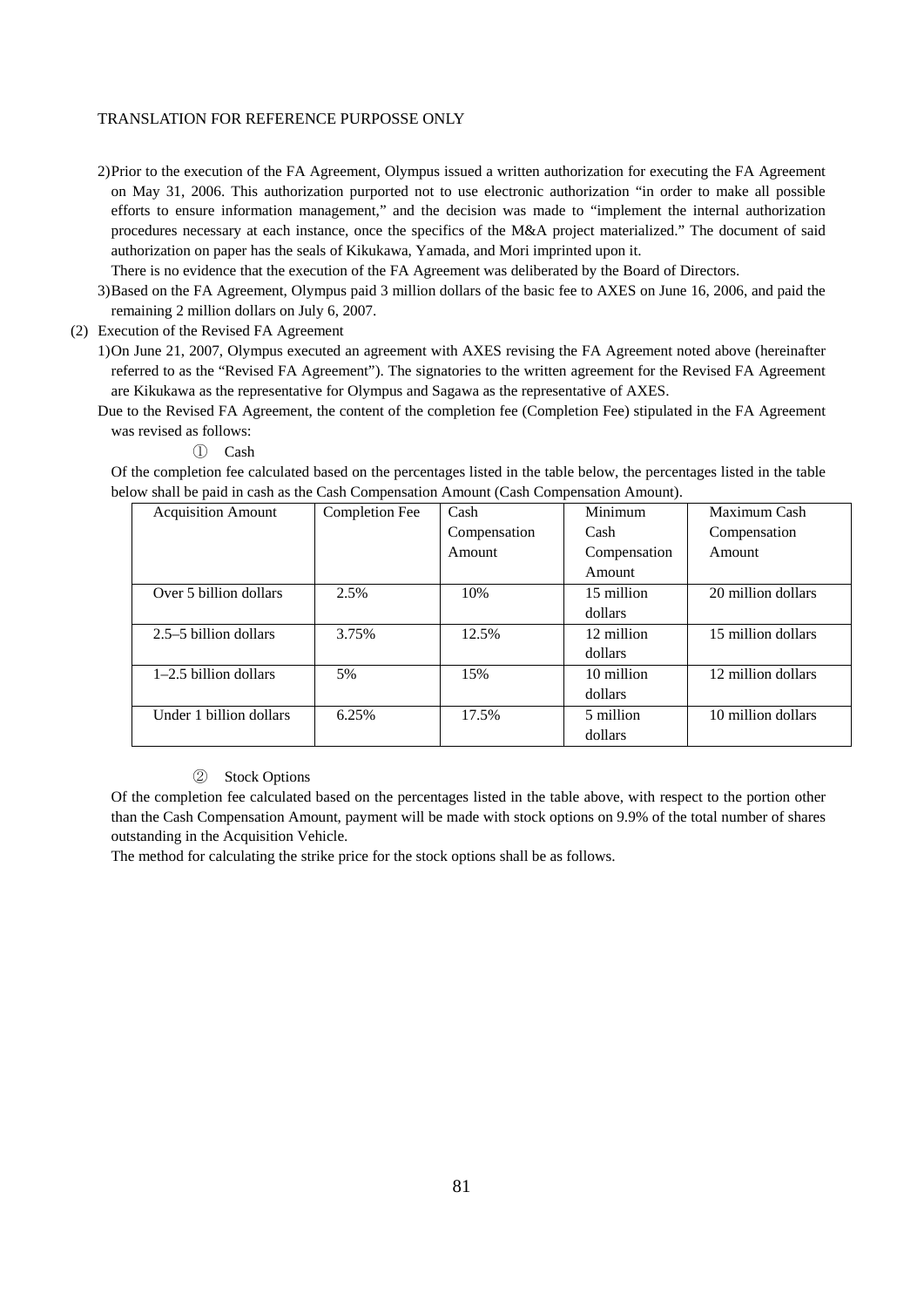X-C/Y

X: In the event that the company to be acquired is a public company, 80% of the average stock price 30 days prior to the acquisition announcement.

In the event that the company to be acquired is a private company, the amount derived by dividing 70% of the acquisition price by the total number of shares outstanding in the Acquisition Vehicle.

C: The amount derived by subtracting the Cash Compensation Amount from the completion fee amount

Y: The number of ordinary shares in the Acquisition Vehicle subject to stock options

③ "Warrant Purchase Rights"

The right to subscribe for stock purchase warrants in the Acquisition Vehicle shall be granted with an upper limit of the lesser of either 20% of the total number of shares outstanding in the Acquisition Vehicle, or stock purchase warrants equivalent to an issue price of 200 million dollars (called "Warrant Purchase Rights" at Olympus, and thus called, hereinafter). The exercise period for the rights shall be within six months of the date on which the acquisition is effected.

The method for calculating the strike price for the stock purchase warrants shall be as follows.

In the event that the company to be acquired is a public company, the amount derived by multiplying 80% of the average stock price thirty days prior to the acquisition announcement by the number of shares acquired in the acquired company, divided by the total number of shares outstanding in the Acquisition Vehicle

In the event that the company is a private company, the amount derived by dividing 70% of the acquisition price by the total number of shares outstanding in the Acquisition Vehicle

The issue price for the stock purchase warrants shall be set forth by mutual consent of the parties in reference to the strike price.

Note that Gyrus was the main target for M&A at the time the Revised FA Agreement was executed, and the acquisition price was projected to be approximately 200 billion yen.

2) On June 21, 2007, the date of execution of the Revised FA Agreement, an authorization on paper was made at Olympus regarding the execution of the Revised FA Agreement. The document of said authorization on paper has the seals of Kikukawa, Yamada, and Mori imprinted upon it, and the only reason that it states for the execution of the Revised FA Agreement is, "We propose that the Financial Advisor Agreement currently executed with AXAM in the active pursuit of M&A be revised as follows, and that an attempt be made to speed up deployment" (Note that AXES was abbreviated as AXAM in the FA Agreement and in the Revised FA Agreement. "AXAM Investments Ltd.", which appears later, is a separate corporate entity.). Also, no explanation was stated on the reasons etc. for increasing the completion fee from 1% of the acquisition price set forth in the FA Agreement to a range between 2.5 and 6.25%, and granting new Warrant Purchase Rights.

Note that the execution of an operating agreement under the content mentioned later with AXES and Perella Weinburg Partners UK LLP (hereinafter referred to as "Perella") for the acquisition of Gyrus was approved at the Board of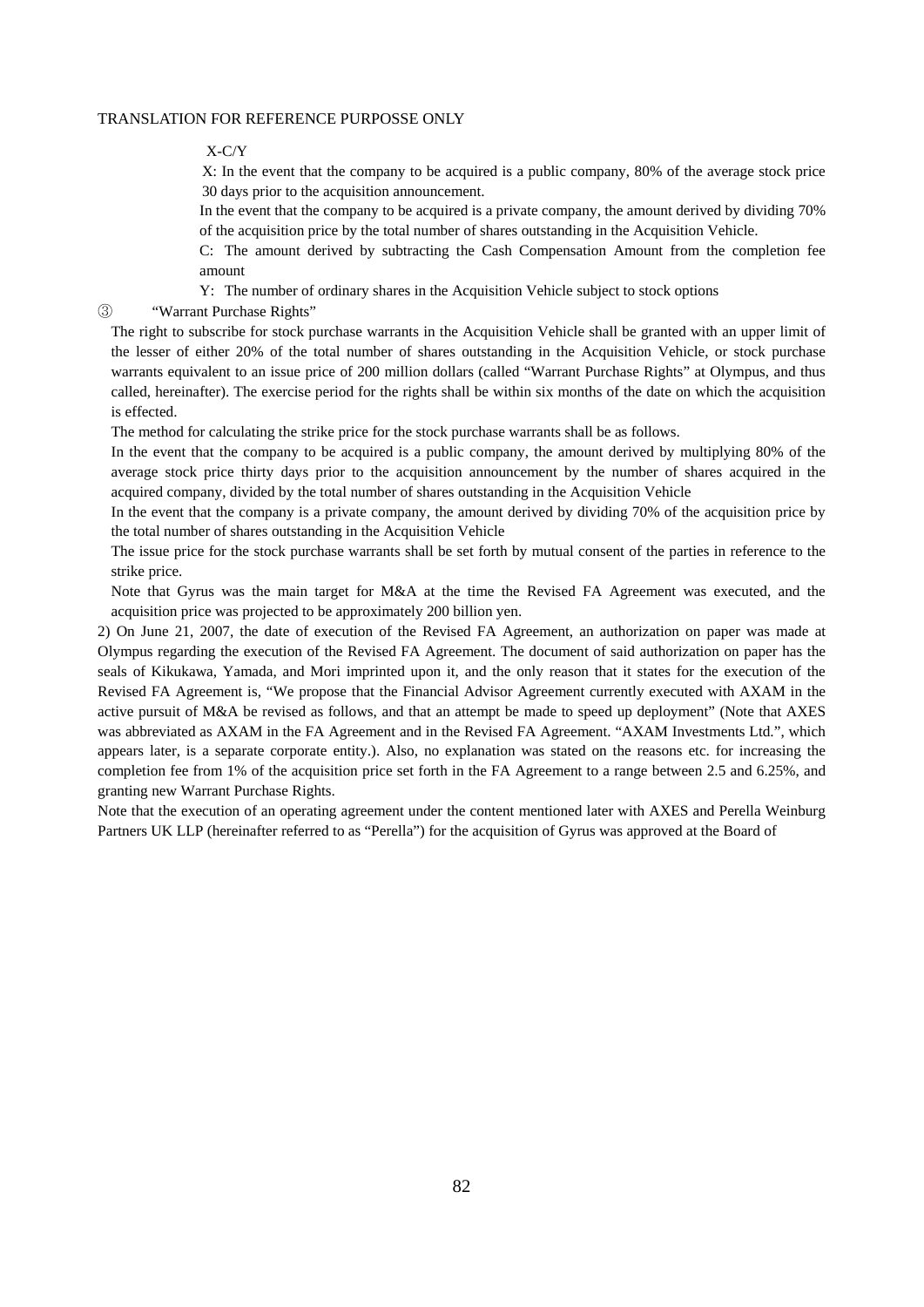Directors' meeting held on November 19, 2007 as mentioned later, but there is no evidence that the FA Agreement and the Revised FA Agreement were themselves submitted to the Board of Directors.

3) The Resolution Passed at the Board of Directors' Meeting Regarding the Execution of an Agreement with the FA

1) At the Board of Directors Meeting that was held on November 19, 2007, which was attended by Kikukawa, Yusa, Terada, Okubo, Yamada, Furuhata, Yanagisawa, Morishima, Takayama Tsukaya, Nagasaki, and Mori, the following proposal was made regarding the acquisition of Gyrus, and was approved unanimously. The specific content of the proposals were as follows.

> ① 100% of the shares of Gyrus, a company listed in the London Stock Exchange in the U.K., would be acquired and made into a subsidiary. The acquisition price would be approximately 935 million pounds (about 215 billion yen. 630 pence per share).

> ② For this acquisition, a 100% subsidiary of Olympus, which would serve as the direct entity for the acquisition, would be established in England (Olympus UK Acquisition Limited. Hereinafter referred to as "OUKA").

> ③ An investment corresponding to the necessary acquisition amount, or a loan, would be made to OUKA.

④ A maximum of 250 billion yen would be borrowed from banks as the acquisition fund.

⑤ In making this acquisition, an operating agreement would be executed with AXES and Perella as the Investment Advisors.

Note that, as noted previously, there is no evidence that the executed FA Agreement or the Revised FA Agreement were submitted at said Board of Directors' meeting or that there was an explanation that sought confirmation of the executed agreements.

2) Regarding the aforementioned  $\circled{S}$ , the explanation was given that the consignees were the two companies, AXES and Perella (however, the payee of the fee would be AXES), and the fee was explained to be

"5% of the acquisition amount (however, of that, the cash payment would be 15%, and the stock options in the subsidiary to be established for the acquisition would be 85%), plus the right would be granted to purchase the rights to purchase (warrants) up to 20% of the shares in the subsidiary to be established for the acquisition." Note that in the minutes of said Board of Directors' meeting of said date, the Warrant Purchase Rights is stated to be "the right to purchase stock purchase warrants of up to 20% of the total number of shares outstanding in OUKA."

Also, in the previously noted Board of Directors' meeting, it was approved unanimously to entrust to the President the decisions on the details of the agreement terms with the FA above and the payment procedures, etc.

(4) Payment of the Cash Compensation Amount Based on the Revised FA Agreement

Since the final acquisition price of Gyrus was decided to be 965 million pounds (the increase in price is due to the change in the number of shares), on November 26, 2007, Olympus paid to AXES 12 million dollars as the portion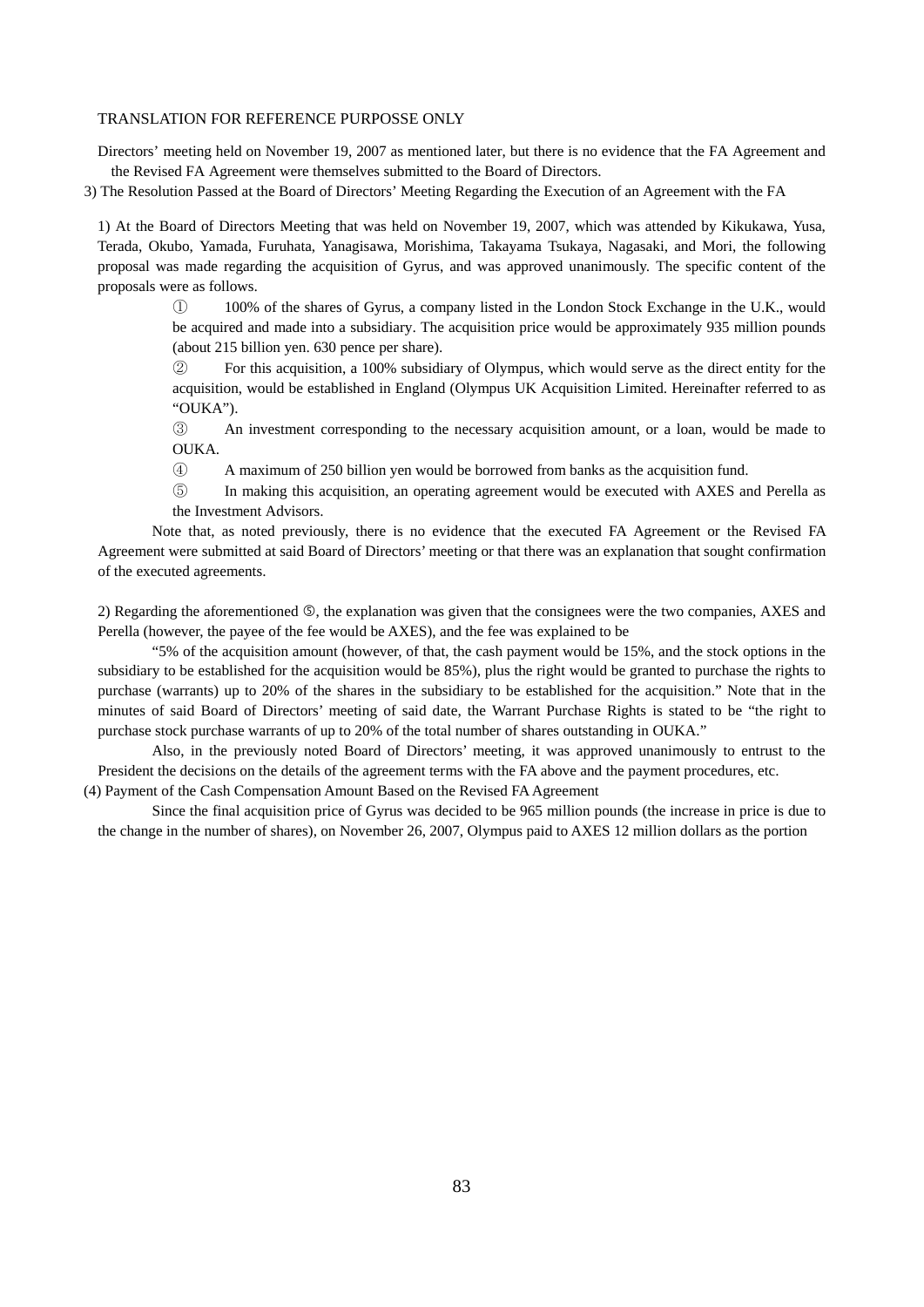of the Cash Compensation Amount of the completion fee, based on the Revised FA Agreement.

(5) Completion of the Gyrus Acquisition

By February 14, 2008, the procedures necessary to acquire Gyrus under U.K. law and the payment of consideration to Gyrus shareholders were completed, and the acquisition of Gyrus was completed.

(6) Execution of the Call Option Agreement

1) On February 14, 2008, Olympus executed with AXES an agreement that specified the agreement terms concerning the stock options set forth in the Revised FA Agreement (Call Option Agreement. Hereinafter referred to as the "Call Option Agreement"). The issuer of the stock options in the Call Option Agreement should have been OUKA, the Acquisition Vehicle, according to the Revised FA Agreement, but was made Gyrus. Note that the written agreement concerning the Call Option Agreement was signed by Kikukawa as the Olympus representative, and Sagawa as the AXES representative, respectively.

Regarding the execution of the Call Option Agreement, there is no evidence that it was voted on or reported at the Board of Directors' meeting, either before the fact or after the fact.

2) The stock options in Gyrus issued to AXES based on the Revised FA Agreement and the Call Option Agreement were assigned in June 2008 for 24 million dollars from AXES to Axam Investments Ltd., a Cayman corporation (hereinafter referred to as "AXAM"), together with the Warrant Purchase Rights.

Note that AXAM was a Cayman corporation that Sagawa established on November 19, 2007.

(7) The Board of Directors' meeting in which the completion of the Gyrus acquisition was reported

At the Board of Directors' meeting that was held on February 22, 2008, it was reported that the Gyrus acquisition was completed.

It was also reported that the FA fee due AXES for the acquisition was 5% of the acquisition amount, of which the cash payment portion (15%) of 12 million dollars was paid on November 26, 2007, immediately after the acquisition announcement, and that the remaining amount corresponding to 85% and the additional options (Warrant Purchase Rights) were being negotiated with AXES, including the payment method. Note that there is no evidence that the execution of the Call Option Agreement was reported.

(8) The Mutual Consent for the Capital Restructuring of Gyrus and the Cash Settlement of Stock Options, and the Mutual Consent Concerning Warrants

1) After completion of the Gyrus acquisition, the capital restructuring of Gyrus was reviewed, and it was decided to proceed with the restructuring using the following method as the basic framework.

 The Gyrus shares owned by OUKA would be transferred to Olympus through a method of repayment by means of capital reduction with compensation.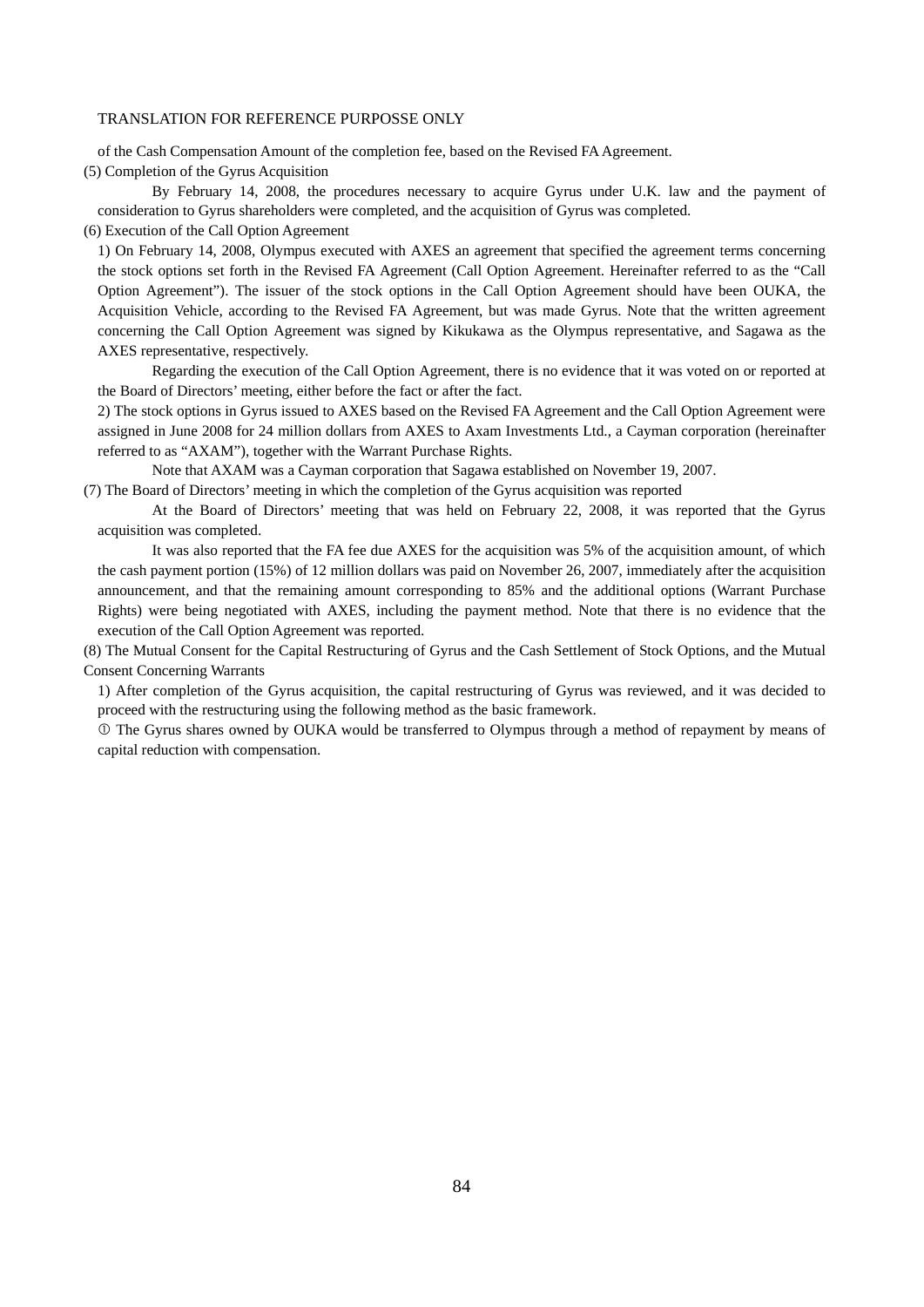The shares of the Gyrus-owned subsidiaries in various countries would be transferred to the subsidiaries of Olympus in the various countries.

 The gain on sale generated for Gyrus from the transfer in the aforementioned would be transferred to Olympus through the method of capital reduction with compensation.

2) In parallel with the review and implementation of Gyrus' capital restructuring, on March 1, 2008, Olympus executed a mutual agreement with AXES to the effect that either party could settle in cash the share options for 11.645 dollars per option (hereinafter referred to as the "Mutual Agreement on Cash Settlement"). The document for the Mutual Agreement on Cash Settlement contains the signature of Kikukawa as the Olympus representative.

Since the number of shares subject to the stock options granted to AXES based on the Revised FA Agreement was 15,198,034 shares, by multiplying this with the aforementioned unit price, the resulting 176,981,106 dollars would have been confirmed to be the value of the stock options in its entirety through the Mutual Agreement on Cash Settlement.

There is no evidence that this Mutual Agreement on Cash Settlement was approved at a Board of Directors' meeting.

3) On August 11, 2008, Olympus signed a letter of agreement with AXES, in which it was mutually agreed to change the exercise period of the Warrant Purchase Rights from "6 months" after completion of the acquisition to "9 months" after completion of the acquisition, and AXES notified Olympus that the Warrant Purchase Rights had been assigned to AXAM in accordance with said letter of agreement. This letter of agreement was signed by Kikukawa as the Olympus representative, and by Sagawa as the AXES representative, respectively. Also, there is no evidence that the execution of this letter of agreement was approved at a Board of Directors' meeting.

(9) The Resolution Passed at the Board of Directors' Meeting Regarding the Issuance of the Dividend Preferred Shares and the Purchase of the Warrant Purchase Rights

1) At the Board of Directors' meeting held on September 26, 2008, which was attended by Kikukawa, Terada, Okubo, Yamada, Morishima, Yanagisawa, Takayama, Tsukaya, Nagasaki, Mori, Fujita, Chiba, and Hayashi, with regard to the stock options portion of the completion fee based on the Revised FA Agreement, it was approved unanimously that payment would be made with the dividend Preferred Shares issued by Gyrus (issued face value approximately 177 million dollars. Hereinafter referred to as the "Preferred Shares") in place of the stock options in which BidCo (OUKA) would be the issuer under the Revised FA Agreement.

Regarding the content of rights (design) of the Preferred Shares, it was explained at the Board of Directors' meeting noted previously that:

"Issued face value 176,981,106 dollars. No voting rights. They are not subject to the distribution of profits on the gain on sale generated for Olympus of approximately 160 billion yen in accordance with the Gyrus Group restructuring of this time (capital reduction with compensation). However, they will receive a dividend of 85% of the earnings generated from the remaining financial assets after the capital reduction (after taxes)"

and in the minutes of the Board of Directors Meeting of said date, it is stated that:

"No voting rights, face value 176,981,106 U.S. dollars, they will receive a dividend of 85% of the earnings after taxes that are generated from the remaining financial assets after the capital reduction."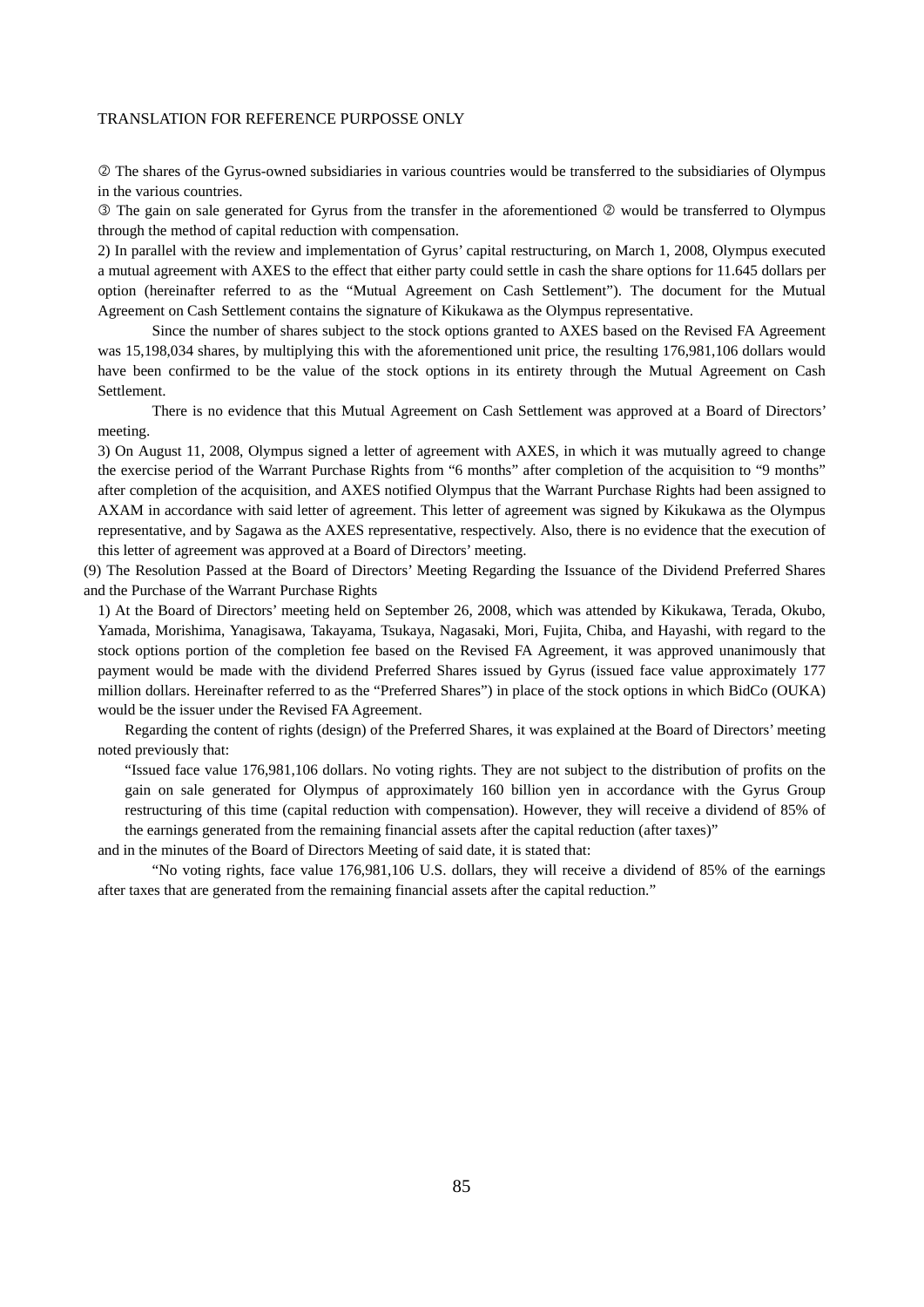Note that there is no evidence that the stock options were assessed by outside experts, and there is no evidence that there were explanations at the above-noted Board of Directors' meeting on the grounds for its face value or on the grounds for the dividend ratio. On this point, while it was not submitted at the above-noted Board of Directors' meeting, there is in existence an in-house document that assesses the stock options at approximately 177 million dollars, but due to an error in the calculation method (while the market value of the stock options should have been based on the market value of the shares of Gyrus when it became an unlisted company after the acquisition, the calculation was erroneously based on the 630 pence per share which was the acquisition price when Gyrus was acquired (an amount in which a premium was added to the average market value before acquisition)), the valuation had increased.

2) Also, at the above-mentioned Board of Directors' meeting, the proposal was made to purchase the Warrant Purchase Rights portion of the completion fee based on the Revised FA Agreement for 50 million dollars on September 30, 2008, and this was approved unanimously. There is no evidence that an assessment was made by outside experts with respect to the Warrant Purchase Rights, and there is no evidence that an explanation was given on the grounds for the purchase price at the above-noted Board of Directors' meeting.

As for the reason for the purchase of the Warrant Purchase Rights, it was explained at the above-noted Board of Directors' meeting that it was "due to the possibility having disappeared for the re-listing of Gyrus in the process of the Gyrus Group restructuring of this time."

3) Having gone through the above-noted Board of Directors' meeting resolution, Olympus paid 50 million dollars to AXAM on September 30, 2008 as the purchase price for the Warrant Purchase Rights.

(10) Execution of the Share Subscription Agreement and the Revised Agreement for the same

1) Following an approval at the Board of Directors' meeting on September 26, 2008, the Share Subscription Agreement dated September 30, 2008 was executed between Olympus, Gyrus, and AXAM regarding the grant of the Preferred Shares to AXAM and the purchase of the Warrant Purchase Rights from AXAM (Share Subscription Agreement. Hereinafter referred to as "Share Subscription Agreement"). In said Agreement are the respective signatures of Kikukawa as the Olympus representative, Mori as the Gyrus representative, and Sagawa as the AXAM representative.

Under the Share Subscription Agreement, the substance of the Preferred Shares issued by Gyrus was set forth as follows.

- No voting rights.
- Possesses the right to receive a dividend of 85% of the balance after deducting various expenses and an amount corresponding to taxes (28%) from the interest income generated from Gyrus' cash and deposits and internal loans.
- Cannot be assigned to a third party outside the Olympus Group without the consent of Gyrus.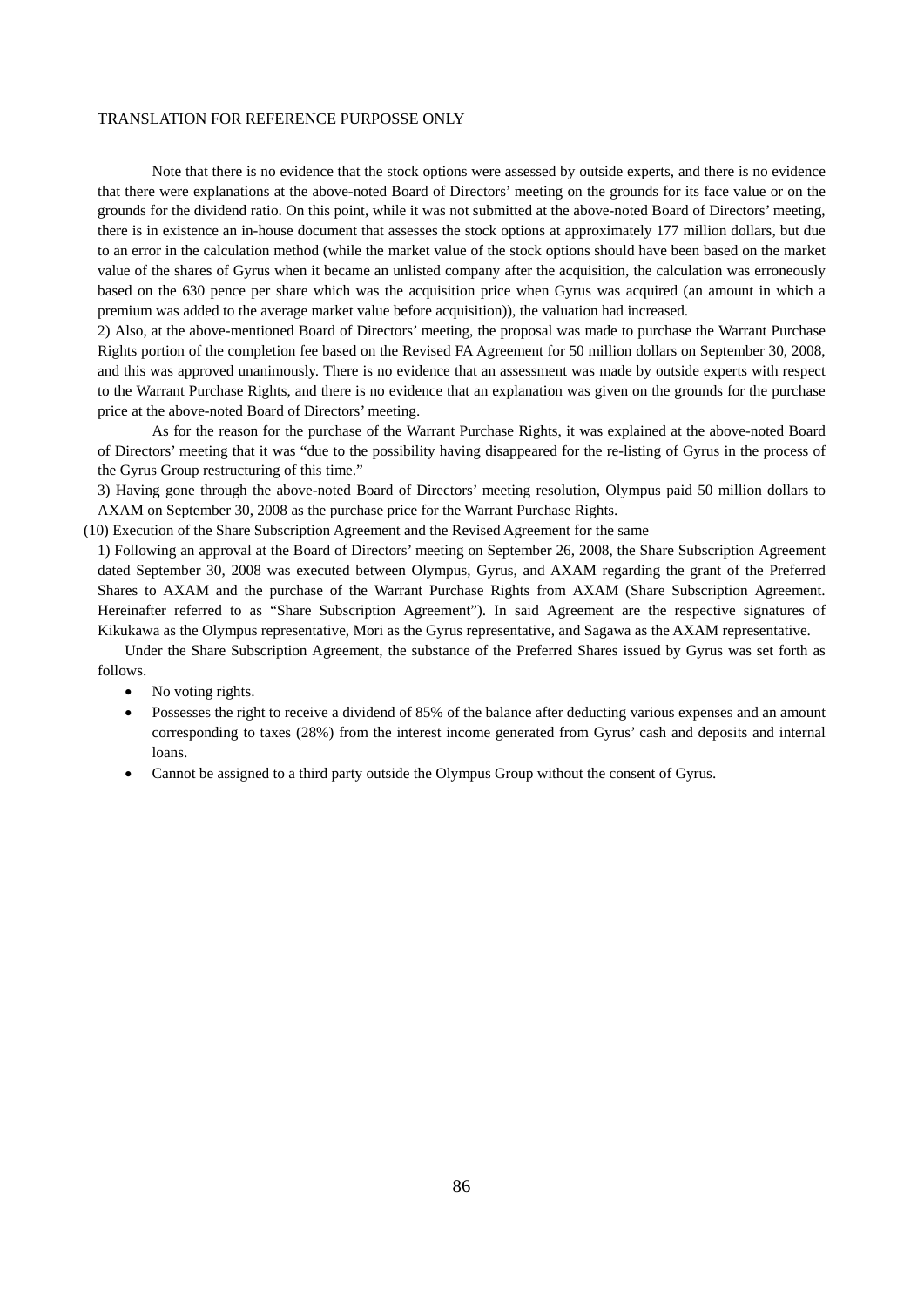Corresponds in principle to a repayment of Gyrus' capital, and there is no right to receive dividends.

2) However, dated October 3, 2008, which was immediately after executing the Share Subscription Agreement, a Revised Agreement of the Share Subscription Agreement was executed between Olympus, Gyrus, and AXAM. In said Agreement are the respective signatures of Kikukawa as the Olympus representative, Mori as the Gyrus representative, and Sagawa as the AXAM representative.

In accordance with said Revised Agreement, it was decided that Gyrus would not be able to engage in the following acts without the prior written consent of AXAM (hereinafter, the content that was amended by said Revised Agreement is referred to as the "Veto Right Provisions").

- Material changes to the content and scope of businesses that were conducted at the time of the share subscription
- The execution of agreements and its revisions and termination under terms other than for normal transactions
- Disposals of or the granting of option rights or preemptive rights in Gyrus-owned assets under terms other than for normal transactions in the businesses conducted at the time of the share subscription
- New transactions or revisions to transactions between Gyrus and the Olympus Group or the officers etc. of the Olympus Group

There were no explanations made at a Board of Directors' meeting regarding the granting of said veto rights, nor was an approval obtained.

Note that in the process of preparing and negotiating the Share Subscription Agreement, it could not be confirmed whether language corresponding to the Veto Right Provisions was incorporated into the draft agreement as well.<sup>6</sup>

(11) Approval of the Board of Directors Regarding the Purchase of the Preferred Shares (The First Time)

At the Board of Directors' meeting that was held on November 28, 2008, which was attended by Kikukawa, Terada, Okubo, Yamada, Morishima, Yanagisawa, Takayama, Tsukaya, Nagasaki, Mori, Fujita, Chiba, and Hayashi, Mori proposed that the Preferred Shares be purchased within the range of 530 million dollars to 590 million dollars for the following reasons, and this was approved unanimously. Regarding the grounds for the purchase price, the explanation was given that negotiations were held based on assessed amounts that were calculated using valuation documents by third parties (one by a domestic securities firm and two whose authors are unknown). Note that at the above-noted Board of Directors' meeting, there is no evidence that an explanation was given on the granting of veto rights as a reason for the purchase or for other circumstances.

 By making an early lump-sum purchase of the Preferred Shares, the future outflow of cash based on the dividend distribution terms of the Preferred Shares will be avoided.

 If the Preferred Shares were held by external shareholders, it would be difficult to implement future financial reforms, such as the capital structure of Gyrus and affiliated companies that have liabilities with Gyrus, so that by purchasing the Preferred Shares, the restructuring within the Group would become easier going forward.

<u>.</u>

 $6$  On this point, in pages 64 ~ 65 of the Third Party Committee's Report, it was recognized that the Veto Right Provisions had been incorporated in the draft of the original Share Subscription Agreement but that the Olympus person in charge deleted said provisions from the draft immediately before signing after consulting with lawyers, but given that there is a statement by the person in charge that language corresponding to the Veto Right Provisions was not incorporated into the draft from the preparation and negotiation stage of the Share Subscription Agreement, said fact could not be confirmed.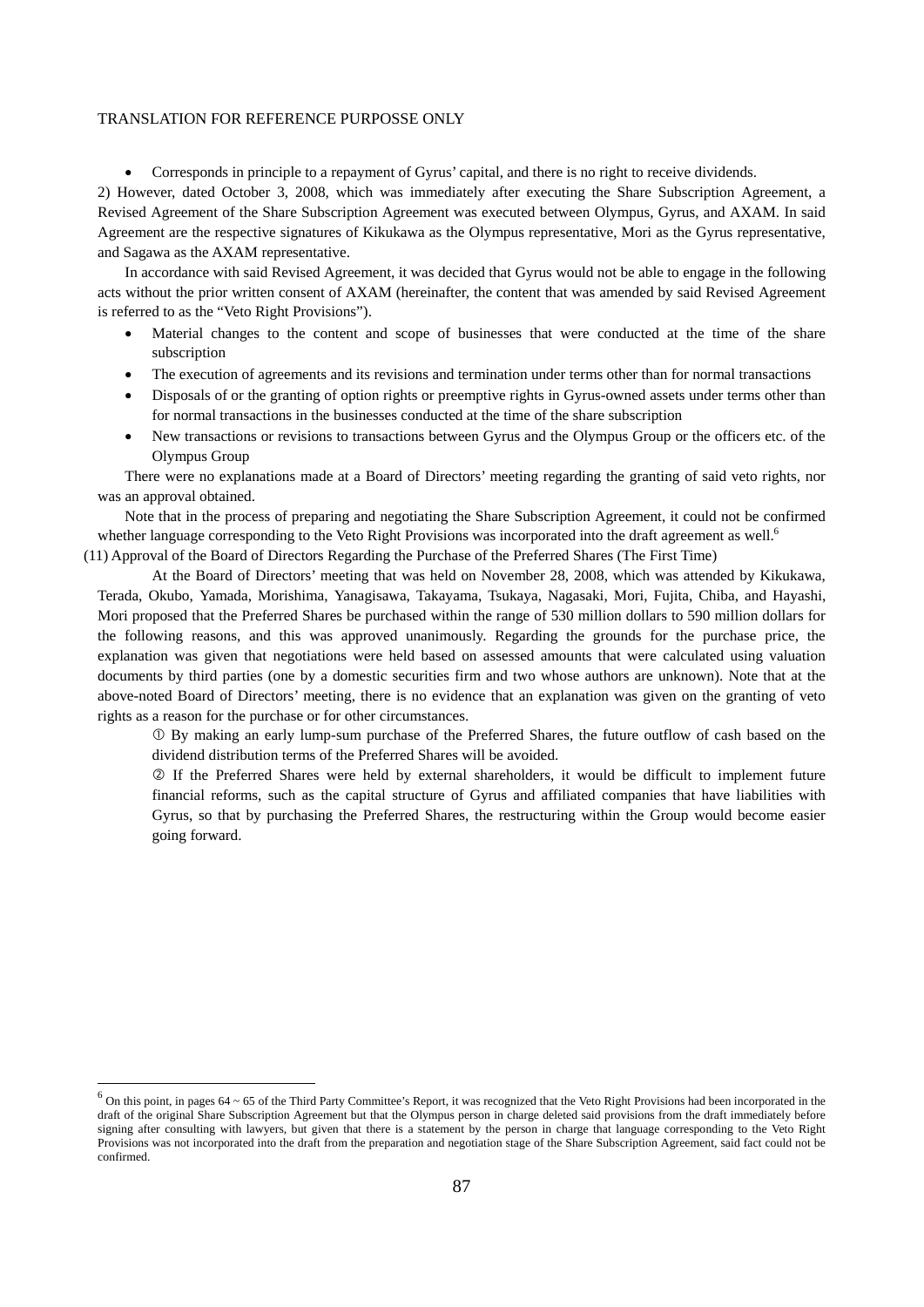In relation to the request from Olympus to purchase the Preferred Shares, the current owner (AXAM) has demanded its purchase at market value, or for an approval of assignment to a third party, and we wish to avoid assignment to a third party.

(12) Problems Pointed Out by KPMG AZSA LLC

-

1) In December 2008, KPMG AZSA LLC, which was Olympus' accounting auditor, indicated to Olympus' Board of Auditors its concern about the payment to the FA in relation to the Gyrus acquisition, and opinions were exchanged between the two parties.

Subsequently, on April 23, 2009, as a report on the items that are considered important for the performance of duties of an auditor, KPMG AZSA LLC submitted to the Board of Auditors a notification that listed the specific concerns about the FA fee related to the Gyrus acquisition on the 2 points of  $\mathbb O$  whether the in-house review was sufficient regarding the payment of the expensive fee, and  $\oslash$  whether the in-house review was sufficient regarding the validity of the payee.

In response, the Board of Auditors resolved on May 9 of that year to request an investigation report from 3 outside experts, which included an attorney-at-law, and in response to said resolution, said outside experts submitted a report on the 17<sup>th</sup> of that month. The Board of Auditors responded to KPMG AZSA LLC that as a result of conducting deliberations based on said report, as the position of the Board of Auditors, the conclusion was reached that "fraudulent or unlawful acts were not found in the transaction itself, and that no violations of the duty of due care of a prudent manager on the part of the directors or procedural errors were found."

As a result, KPMG AZSA LLC issued an unqualified clean opinion of its audit results on both the non-consolidated and consolidated Olympus accounts for the fiscal year ending March 2009.

2) At the Board of Directors' meeting held on May 25, 2009, on the occasion of the settlement of accounts for the fiscal year ending March 2009 having been approved, Mori and Auditor Imai reported that there had been conflicting opinions with KPMG AZSA LLC regarding the purchase price of the Three Domestic Companies and the FA fee related to the Gyrus acquisition, and that because of this, the Board of Auditors sought the opinion of outside experts, and they also reported on the progress etc. on the formation of the outside experts' opinions.<sup>7</sup>

(13) Withdrawal of the Resolution Approving the Purchase of the Preferred Shares

At the Board of Directors' meeting held on June 5, 2009, which was attended by Kikukawa, Terada, Okubo, Yamada, Morishima, Yanagisawa, Takayama, Tsukaya, Nagasaki, Mori, Fujita, Chiba, and Hayashi, Mori made the proposal to withdraw the resolution to purchase the Preferred Shares under the content that was approved at the Board of Directors' meeting of November 28, 2008, and the withdrawal was approved unanimously. In the Board of Directors' meeting minutes and in the distributed documents, it is explained that the reason for the above-noted withdrawal was because a mutual agreement had not been reached in the price negotiations with the sellers, but the actual reason is assumed to have been due to the exchange with KPMG AZSA LLC previously noted in (12).

<sup>7</sup> On this point, in page 67 of the Third Party Committee' Report, it was recognized that there had been no reports at all by the Board of Auditors regarding the background of the above-noted exchange with KPMG AZSA LLC and the issuance of the unqualified clean opinion, but through the investigation by this Committee, it was found that a report had been made to the extent noted above.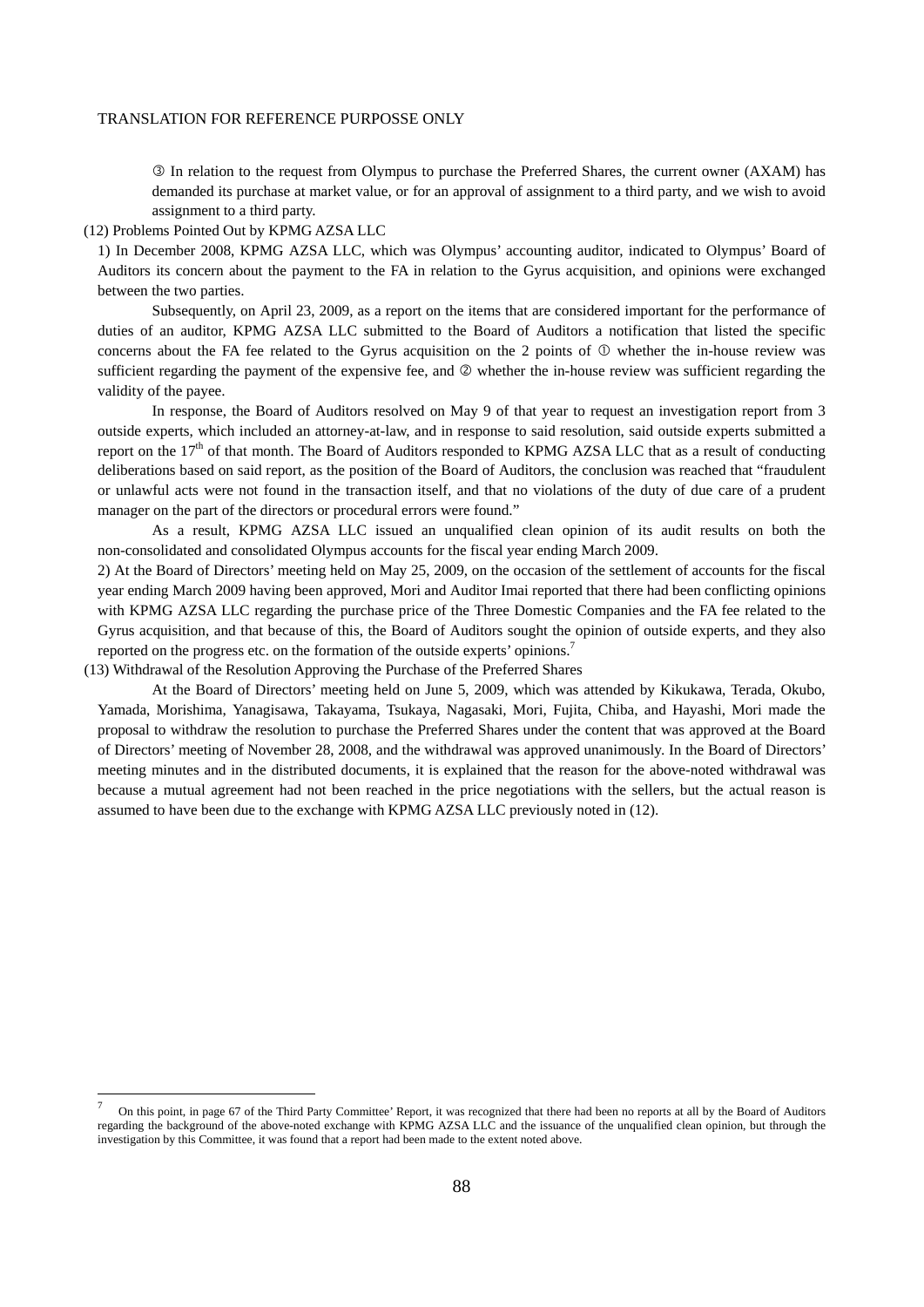Note that together with the above-noted resolution, it was purported that negotiations on its purchase would continue, and that coordination and negotiations would be conducted based on a re-examination of the content of the agreement (due date for redemption, dividend ratio, etc.) and reviews of the capital reduction of Gyrus and portfolio changes etc. in order to make the purchase amount closer to the book value of the Preferred Shares (177 million dollars).

(14) The Second Approval of the Board of Directors Regarding the Purchase of the Preferred Shares

At the Board of Directors' meeting held on February 26, 2010, which was attended by Kikukawa, Okubo, Yamada, Morishima, Yanagisawa, Takayama, Tsukaya, Mori, Nishigaki, Kawamata, Fujita, Chiba, and Hayashi, Mori gave the following explanation as the status report on the negotiation to purchase the Preferred Shares:

- AXAM will not approve Olympus' demand for the capital reduction of Gyrus.
- The dividend distribution on the Preferred Shared had been suspended in regard to AXAM's non-approval of Gyrus' capital reduction (the unpaid dividend as of the end of December 2009 being 27 million dollars).
- The handling in terms of accounting in case the Preferred Shares are purchased is being coordinated with Ernst & Young ShinNihon LLC, the accounting auditor.

Subsequently, as the response plan going forward towards the purchase of the Preferred Shares, proposals were made on the 3 items of  $\Phi$  holding negotiations with AXAM on revising the terms of the Preferred Shares, to see if the preferential right on dividend distributions could be reduced in exchange for granting voting rights that corresponded to the veto rights that AXAM owned,  $\oslash$  completing the negotiations as soon as possible, so that the current state of a breach of contract due to the suspension of the dividend payment would be avoided, and at the same time making the transfer from fixed liabilities to minority shareholding, and <sup>3</sup> purchasing the Preferred Shares by the end of March 2010, if possible.

Then, as a result of holding deliberations at the Board of Directors' meeting based on the above-noted explanation from Mori, it was approved unanimously that the purchase would be made by March 2010 with the condition that the amount after adding the unpaid amount of dividends to AXAM's appraised value of the Preferred Shares would be the upper limit in the negotiations going forward.

Note that in the documents distributed at the above-noted Board of Directors' meeting, it is stated as a condition of the Preferred Shares (substance of rights) that "there are veto rights with respect to changes in important assets and capital structure," but the statement regarding said Veto Right Provisions was not present in the above-noted Board of Directors' meeting documents distributed previously (Although in the previous document as well, there is the vague statement that "If the dividend Preferred Shares of GGL (Gyrus) were held by external shareholders, it would be difficult to implement future financial reforms, such as capital structure of GGL and affiliated companies that have liabilities with GGL (OCA, OKG, etc.), so that by repurchasing them, the restructuring with the Group would become easier going forward.) Also, in the above-noted Board of Directors' meeting, there is no evidence that the Veto Right Provisions themselves were considered a problem.

(15) The Approval of the Board of Directors Regarding the Purchase of the Preferred Shares for 620 Million Dollars

At the Board of Directors' meeting held on March 19, 2010, which was attended by Kikukawa, Okubo, Yamada, Morishima, Yanagisawa, Takayama, Tsukaya, Mori, Kawamata, Fujita, Chiba, and Hayashi, Mori made the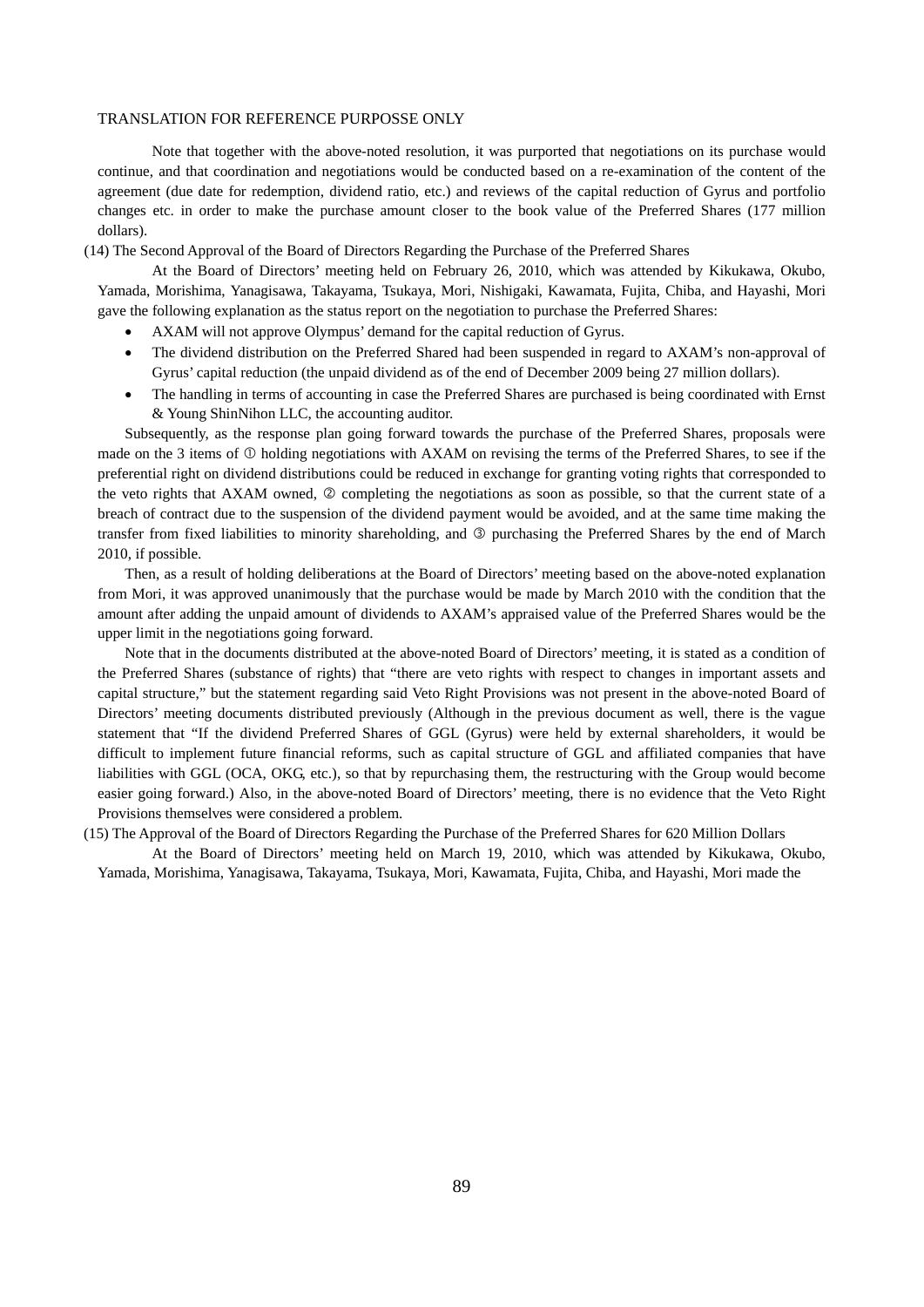proposal to have Olympus' financial subsidiary in England, Olympus Finance UK Ltd. (hereinafter referred to as "OFUK") purchase the Preferred Shares from AXAM for 620 million dollars, and this was approved unanimously.

As to the grounds for the purchase price, the explanation was given that the median was adopted between the 724 million dollars asserted by AXAM and the 519 million dollars asserted by Olympus based on the following ways of thinking, and that this price was equivalent to 50% of Gyrus' consolidated net asset value to which a control premium of approximately 30% had been added.

# AXAM's Assertion

Gyrus' assets at market value (corporate value) as of the end of December 2009 are as follows.

944,995,701 dollars (book value of net assets 907,298,148 dollars + valuation gain 37,697,553 dollars)

 Gyrus' assets are mainly cash and deposits and loan claims, and its future earnings basically correspond to the cash flow that is generated by these loan claims. Corporate value is defined as the current value of future earnings, and since the rights held by the Preferred Shares is to receive dividend distributions of 85% of future earnings, the holder of the Preferred Shares has the right to claim 85% of Gyrus' corporate value. However, the dividend distributions that the Preferred Shares receive are after taxes (28%), so an adjustment is necessary.

944,995,701 dollars X (1-28%) X 85% = 578,337,369 dollars

 Since the Preferred Shares have no voting rights, a discount for non-voting rights is necessary. According to the National Tax Agency's guidelines, the discount for non-voting rights is 5%; however, in general, Preferred Shares have a premium over ordinary shares for asset claims, and if said premium is assumed to be 5%, this is offset by the discount for non-voting rights.

 Considering that the holder of the Preferred Shares has veto rights on important items of company management, and that they have a claim to 85% of the corporate value, a control premium should be added on the sale of the Preferred Shares. The control premium for M&As is 20–40%, and a minimum premium of 20% is assumed.

578,337,360 dollars X 120% = 694,004,832 dollars = 694 million dollars

 In addition, the dividend for the Preferred Shares that have been unpaid as of the end of March 2010 is demanded.

30,214,885 dollars

From the foregoing, the demanded purchase price is as follows.

694 million dollars  $+ 30$  million dollars  $= 724$  million dollars

Note that this amount asserted by AXAM exceeded the valuation that they themselves presented in November 2008 of approximately 530 million–590 million dollars.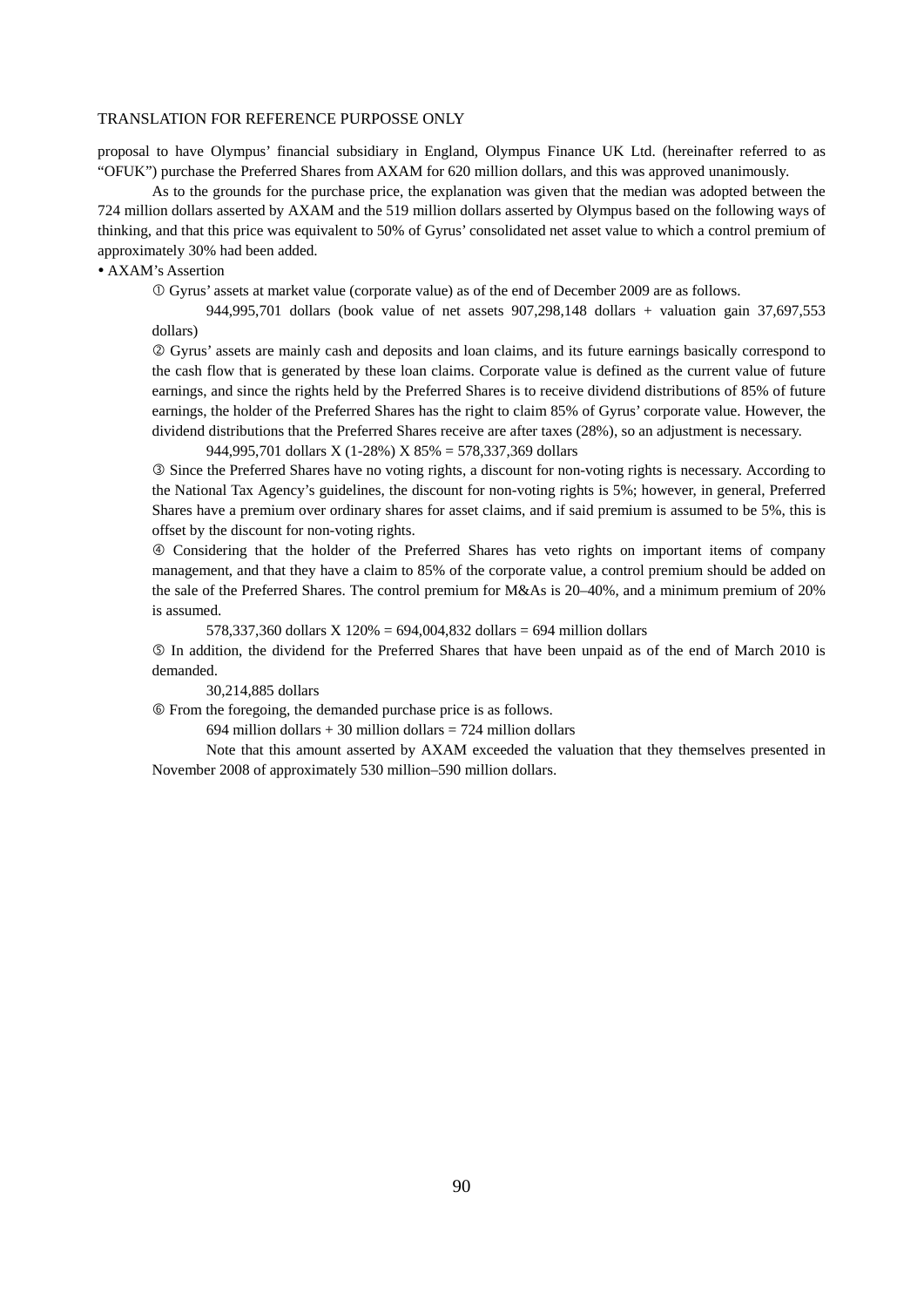Olympus' Assertion

Gyrus' assets at market value (corporate value) as of the end of December 2009 are as follows.

944,995,701 dollars (book value of net assets 907,298,148 dollars + valuation gain 37,697,553 dollars)

 Since the holder of the Preferred Shares has veto rights on important items of company management, a 50% claim right that would enable a veto of ordinary resolutions is assumed.

944,995,701 dollars X 50% = 472,497,850 dollars

A control premium of 10% is recognized for M&As.

472,497,850 dollars X 1.1 = 519,747,635 dollars

 From the foregoing, the amount asserted is the following. 519 million dollars

In this manner, the existence of the veto rights that were granted to the Preferred Shares was an important factor as the basis for calculating the purchase price, but in the above-noted Board of Directors' meeting, there is no evidence that the Veto Right Provisions themselves were considered a problem. Also, there is no evidence that the validity of each of the amounts asserted by AXAM and Olympus was verified by outside experts.

(16) The Execution of the Purchase of the Preferred Shares

Based on the above-noted Board of Directors' meeting resolution, on March 22, 2010, OFUK executed with AXAM a purchase agreement for the Preferred Shares, and based on said agreement, on the 25<sup>th</sup> of that month, it paid 620 million dollars to AXAM and completed the purchase of the Preferred Shares. The signatories to the above-noted agreement were Kikukawa for Olympus, Mori and 1 other person for OFUK, and Sagawa for AXAM.

The 50 million dollar purchase price for the Warrant Purchase Rights and the 620 million dollar purchase price for the Preferred Shares that Olympus and OFUK paid to AXAM through the process above were used for settlement of the separated losses.

## 2. Liability of Participants and People Who Knew

(1) The Directors Who Knew About the Relationship Between the Gyrus Acquisition and the Settlement of the Loss Separation

As was noted in 2 of Section III above, the Participants and People Who Knew in this Incident were the 6 people consisting of Yamada, Mori, Nakatsuka, Shimoyama, Kishimoto, and Kikukawa, but of these, those who knew, or could have found out that the payment in the name of the FA fee for the Gyrus acquisition was for the purpose of the settlement of the loss separation were the 4 people consisting of Yamada, Mori, Nakatsuka, and Kikukawa.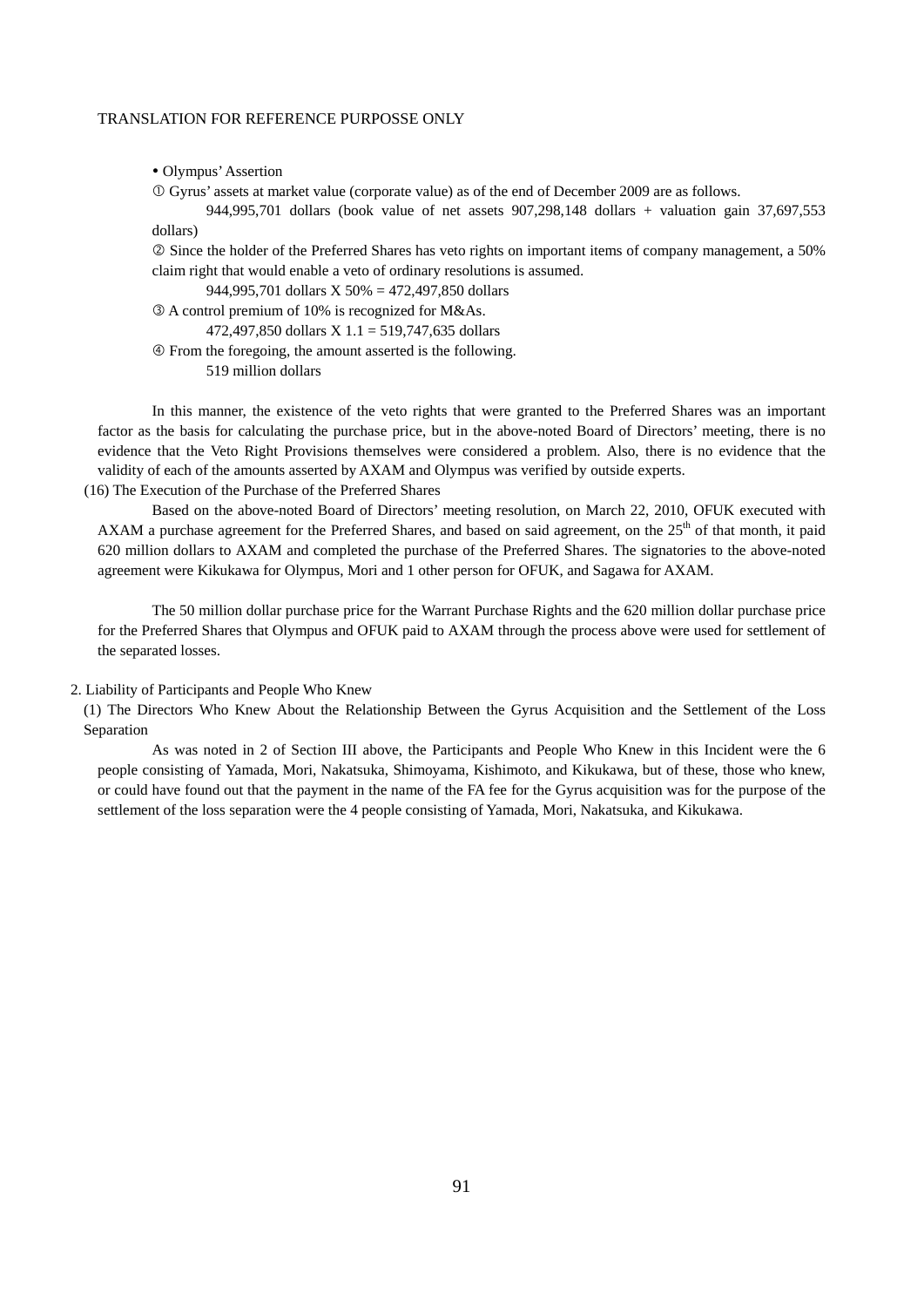First, we will review the liability of said 4 people.<sup>8</sup>

(2) Substance of the Violation of the Duty of Due Care of a Prudent Manager

Since a director bears the obligation to perform duties (the duty of due care of a prudent manager) in compliance with Article 330 of the Companies Act (Article 644 of the Civil Code), which generally sets forth the duties of a delegatee, for the director of a company that submits securities reports, etc. to have money paid in the name of a fee, by the company to an FA, while being aware that it would be used for the purpose of settlement of the loss separation, makes it difficult for a proper accounting treatment by the company, and not only does it become a cause for aiding the misrepresentations in its securities reports, etc., but could also become a cause for the company to suffer unnecessary burdens, and should be deemed a violation of the duty of due care of a prudent manager as a director. This would hold true even if the greater part of the payment made in the name of fees to the FA had been planned to flow back to the company based on the settlement scheme of the loss. This is because the risk cannot be denied of an unlawful outflow of funds in the process of back flow of the money paid in the name of the FA fee, and because the risk is high that the company would suffer damages by essentially paying money that is neither necessary nor reasonable, such as fees to outside collaborators who cooperated in the settlement scheme of the loss separation.

Therefore, in the case duties were performed as a director while knowing that the payment in the name of the FA fee in connection with the Gyrus acquisition would be used for the purpose of settlement of the loss separation at the time of each action described in 1 above, it can be acknowledged that there was a violation of the duty of due care of a prudent manager as a director.

Also, even in the case of an employee, if he knew that the director was making the payment to the FA in the name of a fee for the purpose of being used to settle the loss separation, the interpretation can be made that he bears the duty of good faith to the company under his labor agreement to stop this.

(3) Whether or Not There Were Violations of Duty on the part of the Aforementioned 4 People Who Were Participants and People Who Knew

1) Regarding Yamada and Mori

As noted in Section III above, Yamada and Mori were the ones that formulated and executed the Loss Separation Scheme, and were involved in the formulation and execution of the Loss Separation Settlement Scheme, including the FA fee connected with the Gyrus acquisition, and at the time of each of the facts described in 1 above (Yamada and Mori were the directors in charge of the Gyrus acquisition at that time), it is clear that they knew that the fee payment to the FA in connection with the Gyrus acquisition would be used to settle the loss separation.

Accordingly, Yamada and Mori are considered to have performed their duties as the directors in charge while they knew that the money payment in the name of the FA fee connected with the Gyrus acquisition would be used for the purpose of the loss separation settlement, so it can be acknowledged that they were in violation of the duty of due care of a prudent manager as directors.

2) Regarding Nakatsuka

-

<sup>8</sup> Regarding Shimoyama and Kishimoto, Shimoyama resigned as a director in June 2004 and Kishimoto resigned in June 2005, respectively, and because no special circumstances can be found that confirm the involvement of the aforementioned 2 people with respect to the settlement of loss separation in the Gyrus acquisition, it cannot be acknowledged that there was a violation of the duty of due care of a prudent manager etc. on the part of either of the aforementioned 2 people regarding the use of the money payment in the name of the FA fee in connection with the Gyrus acquisition for the settlement of the loss separation.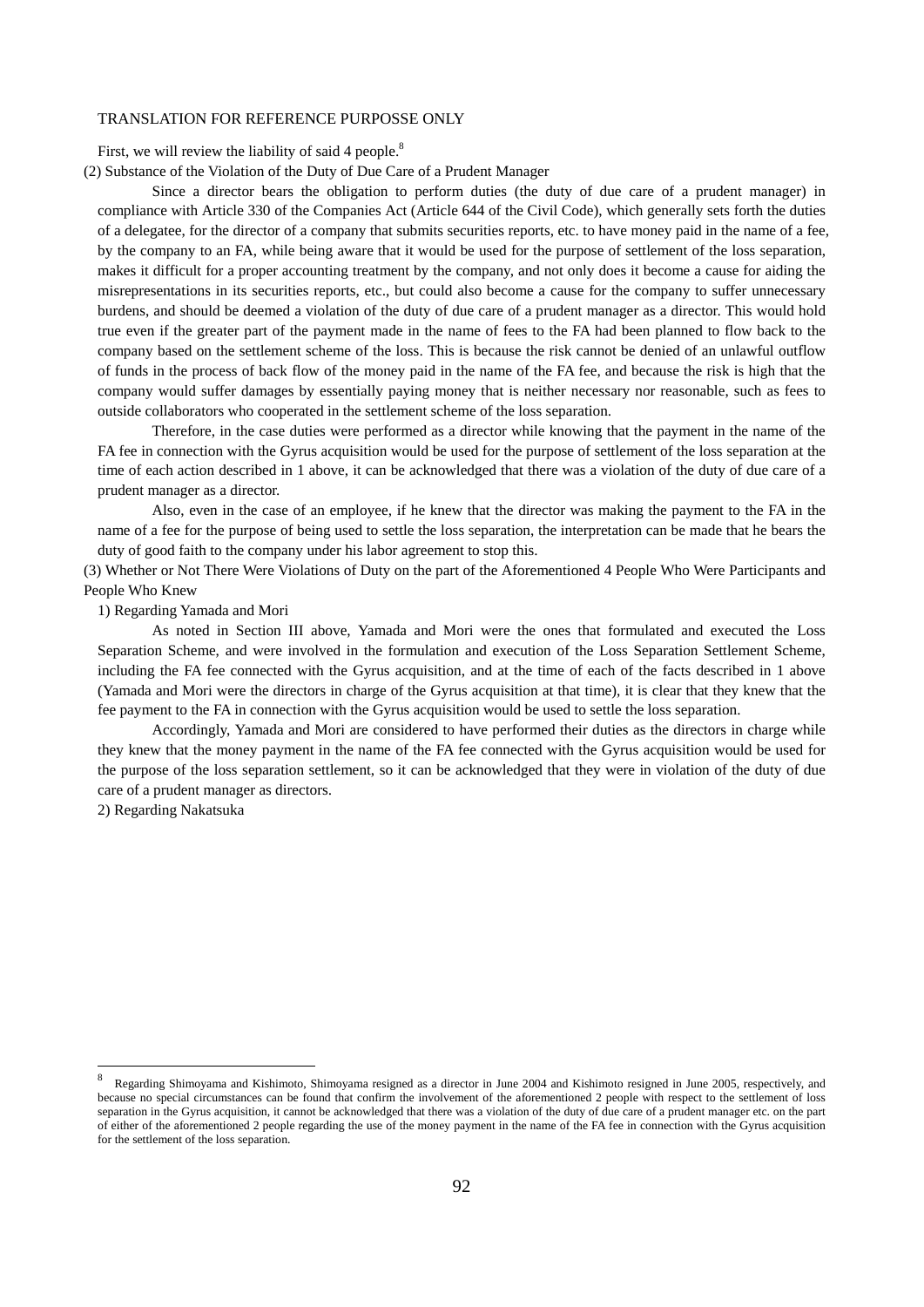Section III above, Nakatsuka, while knowing about the content of the Loss Separation Scheme, was involved in its practical work under Yamada and Mori, and it can be acknowledged that he also knew it would become necessary to settle the State of Loss Separation that he himself was involved in. If so, it is reasonable to acknowledge that Nakatsuka knew that the money payment in the name of the FA fee in connection with the Gyrus acquisition would be used to settle the loss separation, or at least that he could have found out.

Nakatsuka was an employee and not a director of Olympus during the period from June 2006 to March 2010, when the series of actions described in 1 above was conducted. However, even if he was an employee, in the case he was aware that the fee payment to the FA would be used for the fraudulent purpose of settlement of the loss separation, he bore the duty of good faith under his labor agreement to stop this, so when Nakatsuka failed to stop this while he had such knowledge, it can be acknowledged that he was in violation of the duty of good faith.<sup>9</sup> 3) Regarding Kikukawa

As noted in Section III above, Kikukawa received reports from Yamada and Mori regarding the Loss Separation Settlement Scheme and approved the same, so it can be acknowledged that he knew that the money payment in the name of the FA fee connected with the Gyrus acquisition would be used for the loss separation settlement.

Therefore, Kikukawa, at the time of each action described in 1 above, is considered to have performed his duties as the representative director while he knew that the money payment in the name of the FA fee connected with the Gyrus acquisition would be used for the purpose of settlement of the loss separation, so it can be acknowledged that he was in violation of the duty of due care of a prudent manager as a director.

3. Regarding the Liability of the Directors Other than the Participants and People Who Knew

(1) Whether or Not There Were Violations of the Duty of Due Care of a Prudent Manager on the part of the Directors in the Board of Directors' Meeting Resolution of November 19, 2007 Concerning the Execution of the Agreement with the FA

1) Application of the Business Judgment Rule

<u>.</u>

Even for directors other than the Participants and People Who Knew, they bear, as a matter of course, the duty of due care of a prudent manager to ensure that the fees paid to an FA in accordance with the company's M&A does not become excessive. Of course, the execution of agreements with an FA is a necessary transaction for corporate acquisitions, so the interpretation can be made that the business judgment rule is to be applied in judging whether it was right or wrong.

Therefore, as stated previously, the following will be reviewed.

 Whether or not there were careless errors and a lack of reasonableness in the process of recognizing the facts on which the business judgment was based (the gathering of information and its analysis and review)

 Whether or not the process of inference and the content of the judgment based on such recognition of facts were clearly unreasonable will be examined.

<sup>&</sup>lt;sup>9</sup> That Nakatsuka, who was involved in the execution of the Loss Separation Scheme in the first place, can be acknowledged to have been in violation of the duty of good faith as an employee is as stated in Section 4 above.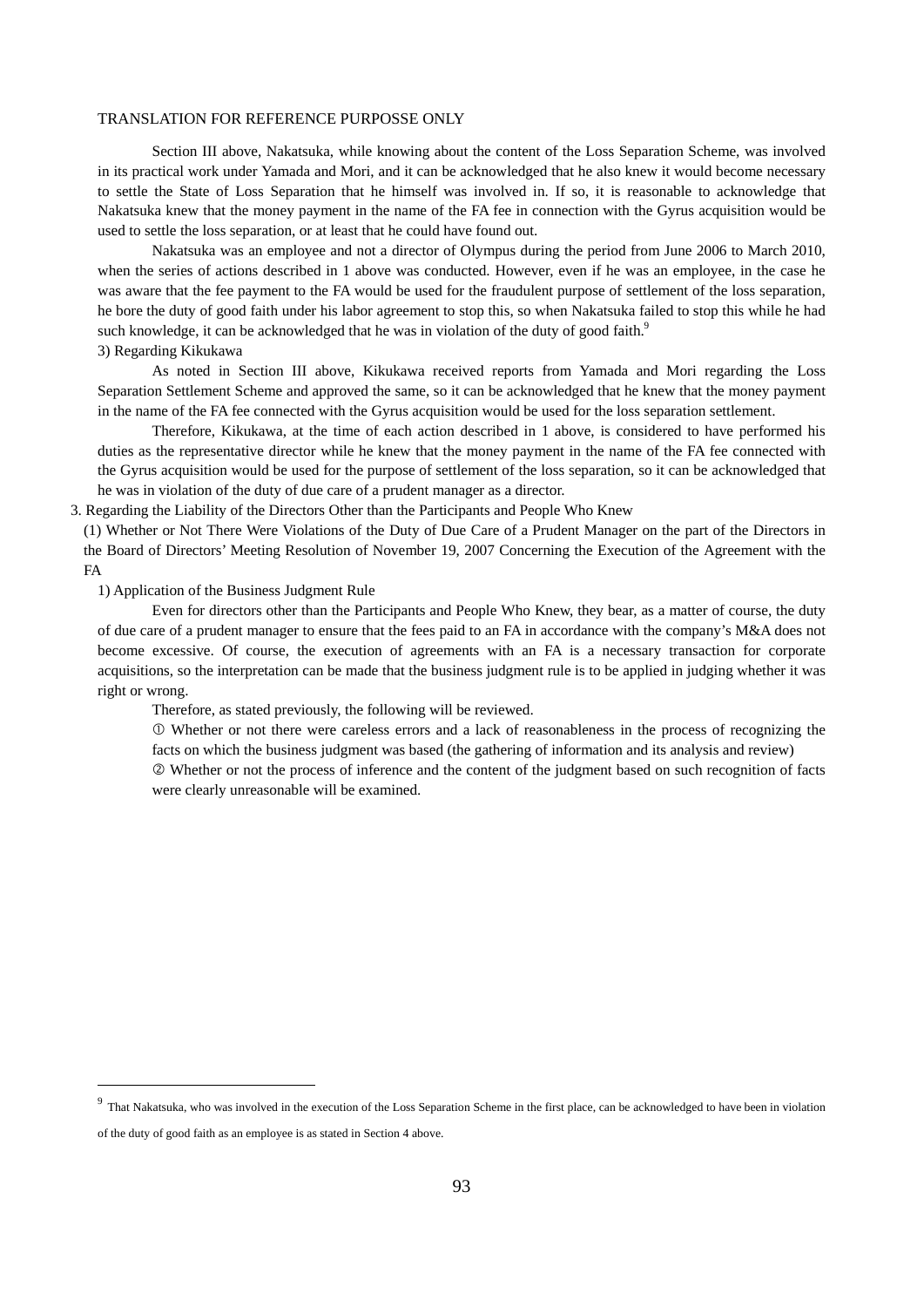As already stated, even if there is the possibility of damages arising for the company, there are cases where it is necessary for the management team to make business judgments that accompany great risks in order to generate new wealth, so in reviewing the right or wrong of a business judgment by directors who are pressed to make timely and appropriate business judgments under uncertain business environments, making point-by-point detailed scrutiny based on after-the-fact knowledge and information, goes against the purpose of the Business Judgment Rule. Since the principle of trust is considered to extend especially to directors who are not in a position directly charged with items that require business judgment, whose behavior would be to trust the results of review of the directors in charge and the department in charge, unless there are special circumstances, in applying the Business Judgment Rule, this view should be given attention also.

2) Careless Errors in the Process for Recognizing Facts (the gathering of information and its analysis and review)

A. Regarding the Reason (Necessity) for Granting the Share Option and Warrant Purchase Rights

In the resolution of the Board of Directors Meeting of November 19, 2007, there is no sign that there were any explanations or confirmation on the need for granting the share option and warrant purchase right as a fee based on the FA Agreement. Of course, since there is no need to limit the fee payment to cash, for directors who were not in charge, who did not necessarily have professional knowledge about M&As, they cannot be said to have been unreasonable, to have thought that there are cases where share options and warrant purchase rights are part of the FA fee. In actuality, even directors who were not in charge were aware the advantage of granting share options as part of the fee was that that would limit cash outlays.

That being the case, issuing share options or warrant purchase rights as part of the fee based on the FA agreement, would not immediately lead to a violation of the duty due care of a prudent manager.

B. Regarding the Grounds (Facts to Support the Reason) for the Fee Amount

Even had there been the need to grant share options and warrant purchase rights as the fee based on the FA Agreement, if the substance was to pay a fee that was not reasonable, then it would naturally not be acceptable for a director to approve the conclusion of the FA Agreement. Therefore, it becomes a problem, whether there should be confirmation of a gap with FA fees in general M&A, and the content and value of the warrant purchase right, for which the size of the fee amount is not clear.

It goes without saying it is desirable to confirm the going market rate for FA fees in general M&A. Of course, since the amount of the FA fee changes with the work requested of FAs, unless the amount is clearly high, trusting that the amount was a result of negotiations with the FA, and not having conducted an investigation for confirming cases of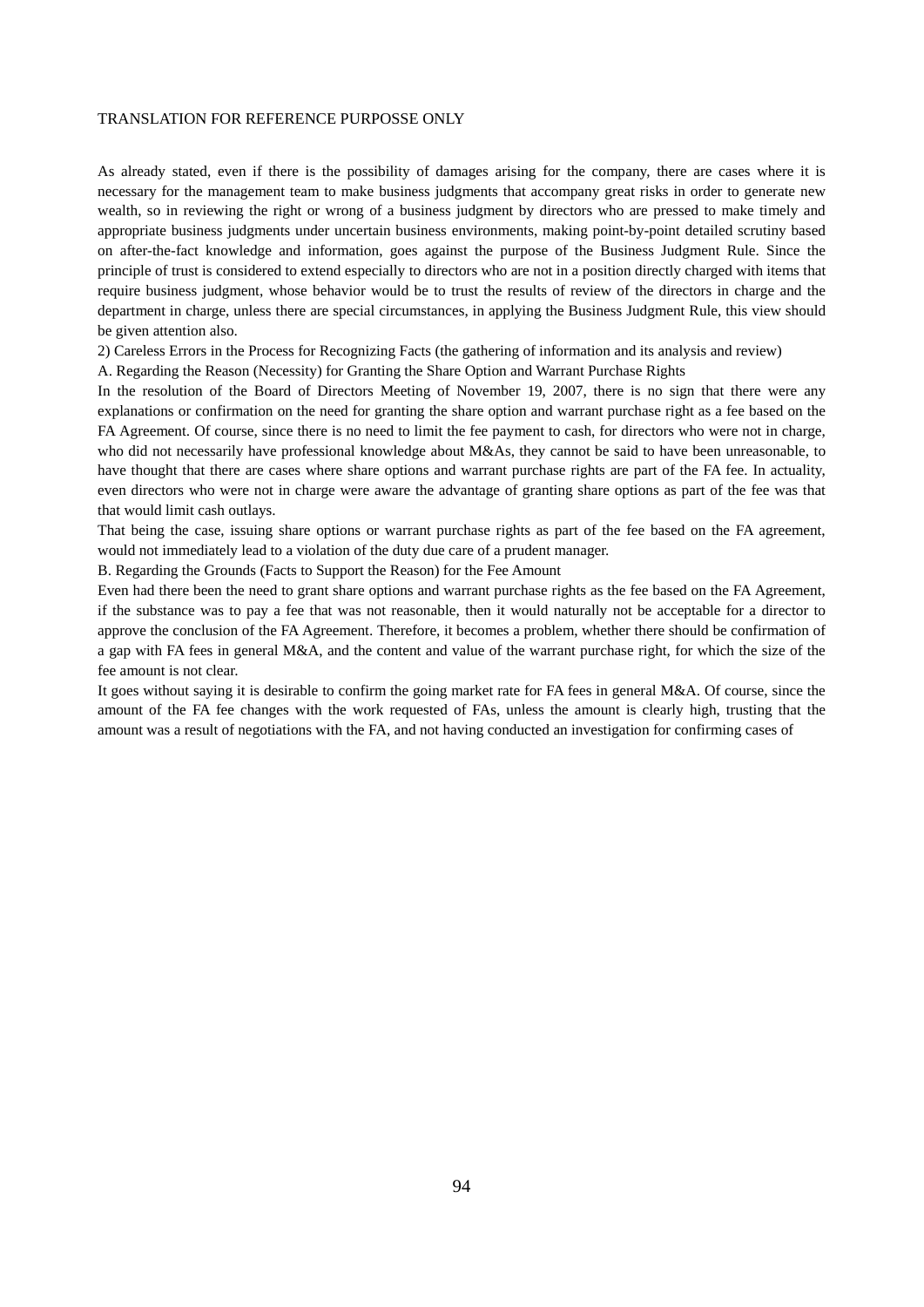other FA agreements, would not immediately be grounds for finding a violation of the duty of due care of a prudent manager. The explanation was given in this case, that the total of the cash fee and the share option amounted to 5% of the acquisition price, not only were there no special circumstances for doubting this explanation, and setting aside directors who were well-versed in M&A, it cannot be said of other directors that they would have known the price of 5% is clearly high (it was not found the directors other than the Participants and People Who Knew were well-versed about the practical work of M&A). On this point, there may be the opinion that the reduction of the fee should have been attempted, through comparative review by securing competitive quotations in the selection of a FA, but M&A transactions are generally highly confidential, and attention needs to be paid to the fact that there are no few cases where comparative reviews are not done by securing competitive quotations, for reasons, such as to proceed with negotiations quickly, and to maintain confidentiality.

On the other hand, since the warrant purchase right was granted outside the scope of 5% of the purchase price, unless the value of the warrant purchase right is known, the entire amount of the FA fee would not become clear, and since this warrant purchase right was to grant 20% of the total issued shares of the purchase vehicle, so it is also a fact that depending on the contractual condition to decide on it, that would have granted an excessive FA fee. In that sense, and looking back from the current point in time, entrusting the contractual conditions "entirely on the president" should have required more caution.

However, according to the document that was distributed at the Board of Directors Meeting on November 19, 2007, the major theme of this Board of Directors Meeting was the acquisition of Gyrus, whose total acquisition price was upwards of 215 billion Yen, and the establishment of the subsidiary for the purchase and the funds procurement for the acquisition, so that the conclusion of the operations consignment agreement with the FA was an incidental theme. On top of which, the following explanation is listed as the content of the operations consignment agreement.

Note

Handling Charge: 5% of the purchase price (however, of which, the cash payment is 15%, the share option of the subsidiary to be established for the purchase 85%), plus, the right (warrant) for purchasing 20% of the shares of the subsidiary to be established for the purchase.

For the directors who were not Participants or People Who Knew, who saw this statement, it cannot be helped if they understood this to mean that this was no more than granting to the FA "the right to purchase" warrants, and that when they were to actually make the "purchase," the FA would have to pay a substantial consideration. At the same time, it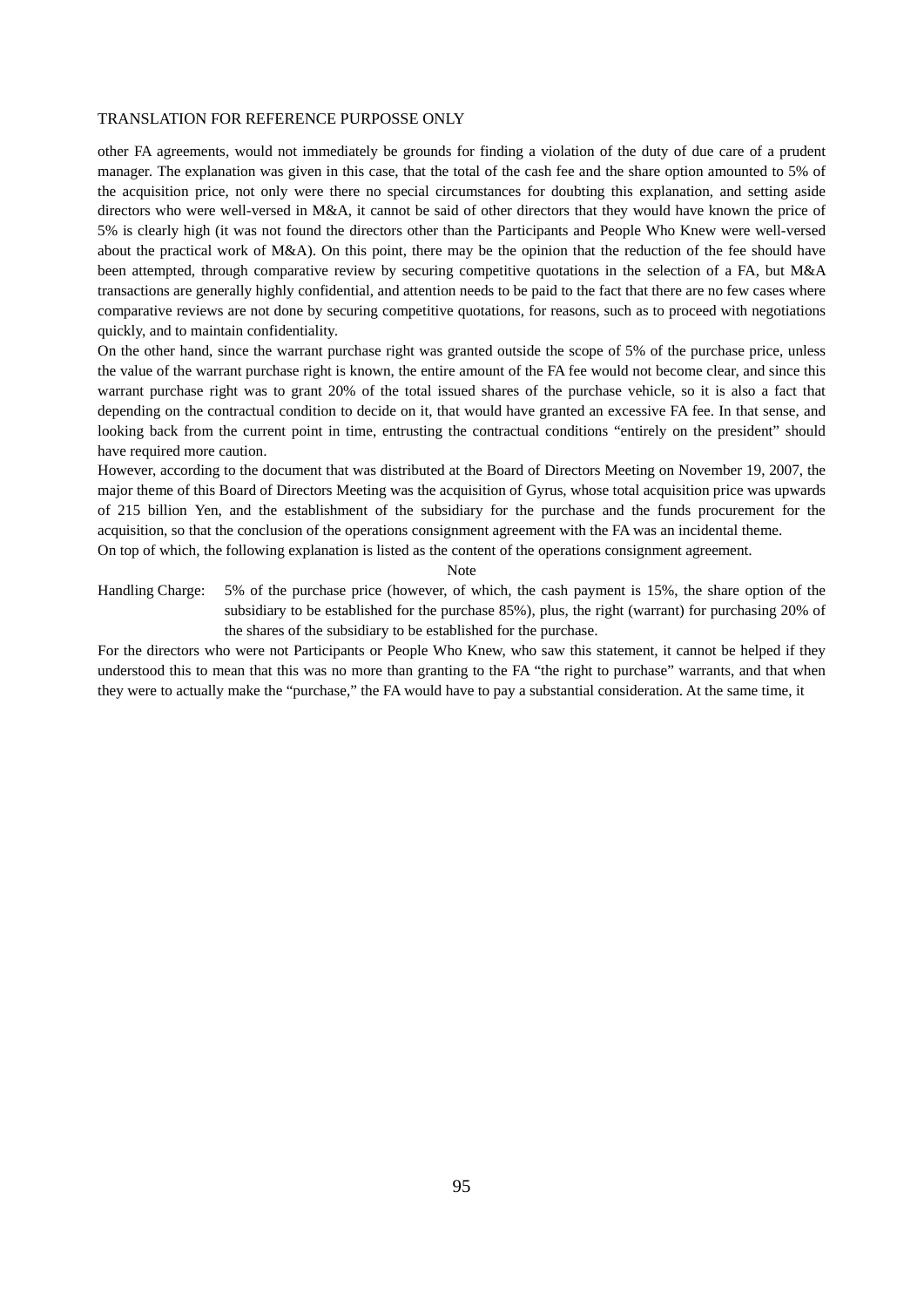would not have been unnatural to think that this was an incidental fee for the handling charge that was 5% of the purchase price, and that it was not large in comparison with the handling charge of 5% of the purchase price. On this point, while it cannot be confirmed from documents, according to statements by those who were involved, at the time the subject of the purchase was a company that was larger than Gyrus, based on the difficulty of procuring funds by Olympus alone, there was information that a request had been made to AXES, that was the FA, for joint investment, so that the possibility cannot be denied that the warrant purchase right was understood as part of such a joint investment.

Further, the Revised FA Agreement had been concluded before this Board of Directors Meeting, but in the Board of Directors Meeting Material, there were statements such as that the "operations consignment agreement will be concluded for the acquisition," so that explanations were being given as if the FA Agreement were to be concluded in future. For that reason, the directors other than the Participants and People Who Knew cannot naturally be criticized for not confirming the contractual conditions of the Revised FA Agreement, and since there were no clues for the directors to become aware of the fraudulent purpose of making use of the share option and warrant purchase right for settling the loss separation, that the Participants and People Who Knew had in mind at that point in time, they cannot be criticized for having trusted that the conditions of the warrant purchase right that was understood as an incidental fee, as noted above were not excessive, and was reasonable, through the negotiations by the directors in charge.

#### C. Situation at that Time

In addition, the review materials for the Board of Directors Meeting was distributed on the day of that Board of Directors Meeting, and its volume was such that it was difficult to read through in detail, and also, while an incidental circumstance, timely disclosure of the Gyrus purchase was to be made at the London Stock Exchange in the evening of the Board of Directors Meeting, on November 19, 2007, and the Tokyo Stock Exchange, and judgment was demanded under the premise or circumstance of timely emergency, one must feel some hesitance in making the judgment that there were significant careless errors in the process of recognizing facts, when, as a director other than Participants or People Who Knew, did not collect more detailed information, and delegated to the directors in charge and the department in charge further negotiations with the FA for the operations consignment agreement, and for entrusting to the president the final decision.

3) Unreasonableness in the Process of Inference for Judgments Based on Recognition of Facts and its Content

If the recognition of facts by the directors other than the Participants and People Who Knew were as noted above, then the judgment based on that, being the judgment of entrusting to the president the details of the contractual conditions, and approving the conclusion of the FA Agreement according to the fee in the above-noted framework, cannot be said to have been markedly irrational.

#### 4) Summary

According to the foregoing, for the directors other than the Participants and People Who Knew who agreed to this resolution (Yusa, Terada, Okubo, Furuhata, Yanagisawa, Morishima, Takayama, Tsukaya,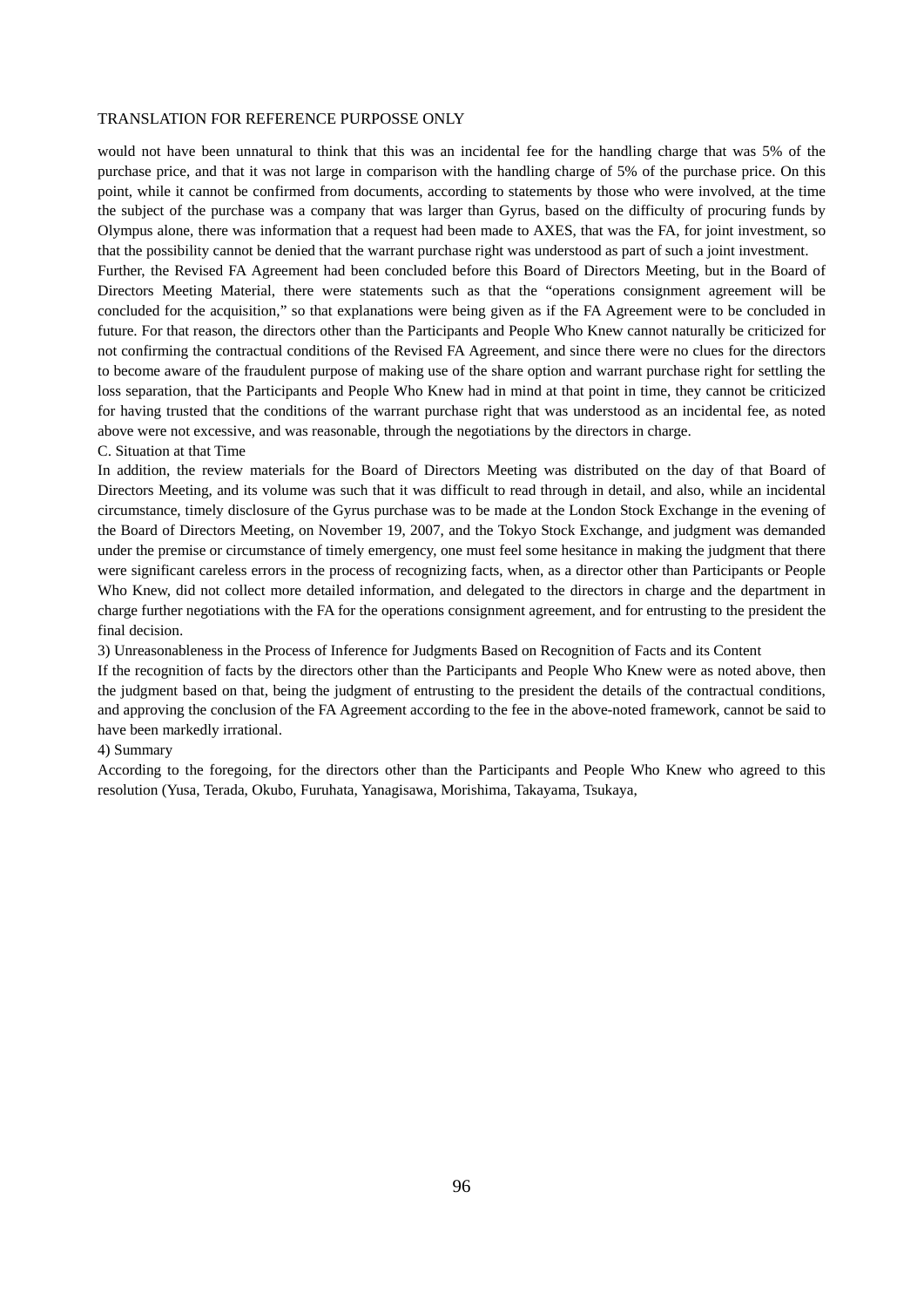and Nagasaki), when considering that the granting of the share option and warrant purchase right according to the resolution of this Board of Directors Meeting would be made the material for the later payment of an enormous amount of money in the name of the FA fee, while it can be said that they should have made the judgment more carefully, in light of the circumstances noted above, it cannot be judged to the extent that there was a violation of the duty of due care of a prudent manager.

(2) Regarding the Violation of the Duty of Due Care of a Prudent Manager on the Part of Directors in the Resolution of the Board of Directors Meeting of September 26, 2008 on the Purchase of the Warrant Purchase Rights and the Issuance of Preferred Shares

The act of purchasing the warrant purchase right for cash, and the act of issuing preferred shares in place of share options, are transactions, and are considered subject to application of the Business Judgment Rule, and the judgment is to be made on the violation of the duty of due care of a prudent manager, under the same standards as noted above.

1) Careless Errors in the Process for Recognizing Facts (the gathering of information and its analysis and review)

A. The Need for Acquiring the Warrant Purchase Rights and the Need for Issuing the Preferred Shares in Place of the Share Option

The reason for acquiring the warrant purchase right and the reason for issuing preferred shares in place of share options are explained in the Board of Directors Meeting Material that these are needed for taxation purposes in the company reorganization scheme of the Gyrus Group (specifically, the point is that the reorganization of the Group can be brought forward advantageously for taxation purposes by making Gyrus a 100% subsidiary, including the share options, but it is unclear whether or not specific explanations to that extent were given at the Board of Directors Meeting on that day). Therefore, the reason (necessity) for acquiring the warrant purchase right and the reason (necessity) for issuing the preferred shares in place of the share option, themselves, were confirmed, in a fashion.

However, while the actual share option and warrant purchase right that was granted in response to the above-noted Board of Directors resolution of November 19, 2007, had as it subject Gyrus itself, but as noted above, the content of the FA Agreement that was approved by this Board of Directors Meeting was premised on granting the share option and warrant purchase right of the company that would be established for the purpose of acquiring Gyrus (OUKA), and in the Board of Directors Meeting Material, dated September 26, 2008, it is stated " $\oplus$  As Operational Consignment Fee", "Warrant Purchase Rights: the warrant of BidCo (Note: company to be established for the purchase of the acquisition) the right to purchase up to 20% of BidCo shares will be granted," as content of the agreement for consignment of operations to the FA. Therefore, for the directors who were not participants or people who knew, it would be reasonable to make the judgment on the necessity for the acquisition, on the premise that the share option and warrant purchase right was being granted, not of Gyrus itself, but of OUKA, which was to be the shareholding company of Gyrus (at the Board of Directors Meeting, had there been an explanation that the share option and warrant purchase right of Gyrus itself was being granted, then there should have been a discussion about the change in the entity that granted the share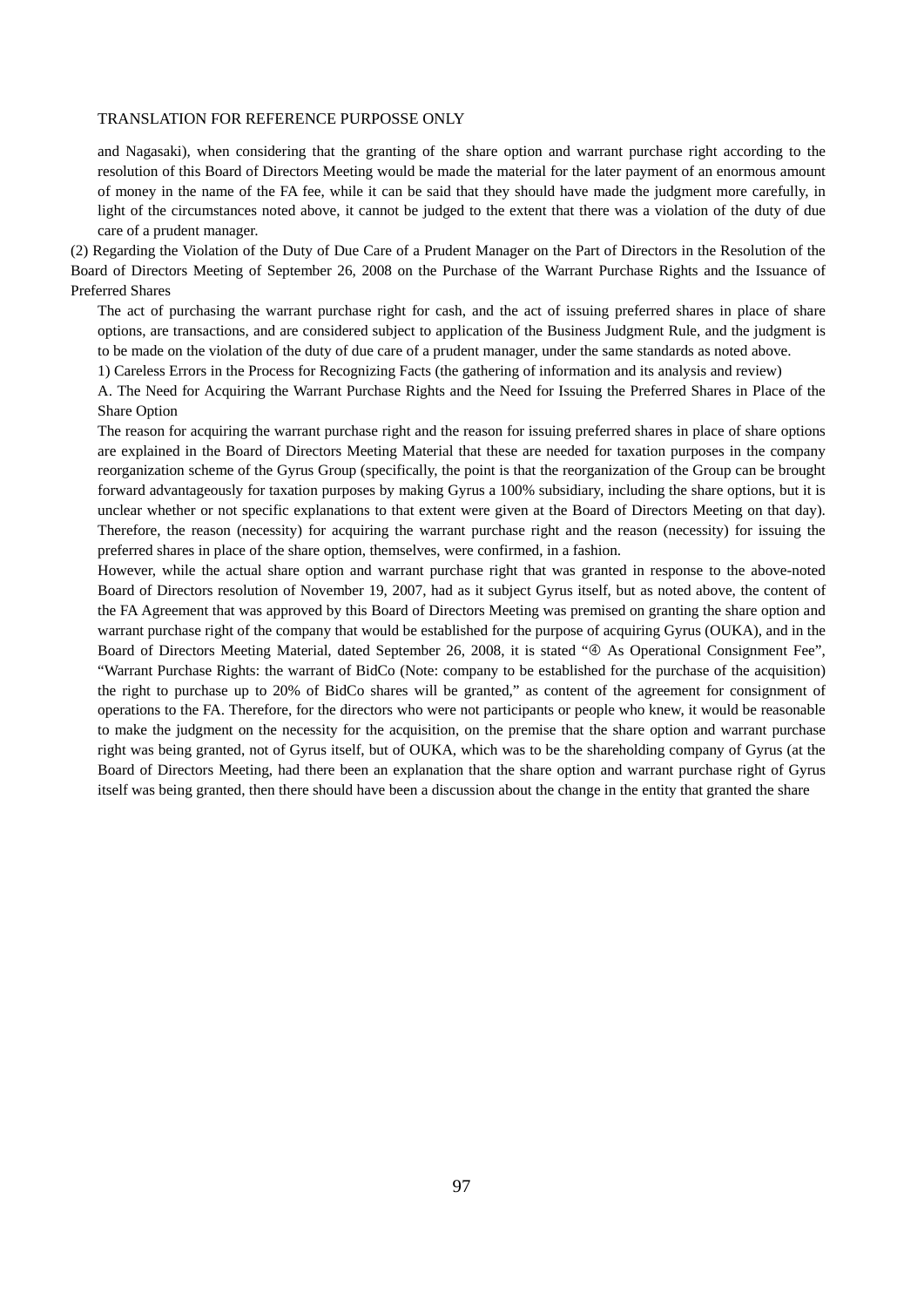option, etc., but there is no such sign.)

If that understanding were made the premise, then the Gyrus shares owned by OUKA, had all been acquired by Olympus on June 5, 2008, so that there should not have been any obstacles in proceeding advantageously with the reorganization of Gyrus, regardless of there being share options or a warrant purchase right of OUKA in existence. Therefore, the directors really should have issued preferred shares in place of the share option for OUKA, and to confirm the necessity for acquiring the warrant purchase right.

B. Share Option, Warrant Purchase Rights and Valuation of Preferred Shares

Supposing the need is approved for issuing preferred shares in place of share options, and for acquiring the warrant purchase right is approved, acquiring it for an unjustified price is not acceptable. Therefore, in the Board of Directors Meeting held on September 26, 2008, in issuing preferred shares for the share option and in resolving to acquire the warrant purchase right, it becomes a problem that the directors who attended the Board of Directors Meeting did not confirm:

 The objective valuations of the preferred shares, and the share option, in which place they would be issued; The grounds for making the price of the warrant purchase right 50 million dollars.

First, regarding the point of  $\mathbb O$  above, there should have been suspicions that, if the Board of Directors Meeting Material at the time the FA Agreement was approved were to be taken as premise, while the value of the share option that was granted was supposed to have been approximately 8.5 billion Yen (=acquisition price of approximately 200 billion Yen X 5% X 85%), the face value of the preferred shares that were to be issued in its place was 177 million dollars (approximately 22.1 billion Yen, under the exchange rate at that time). Also, even supposing that the variance in these prices could not have been known, since preferred shares of as high a value as 177 million dollars were being issued, confirming the grounds for the price and value is a duty that would have been naturally expected of the directors. In reality, the valuation of 177 million dollars, was calculated higher than the proper valuation by the person in charge of Olympus' Accounting Department, because for the market price of Gyrus' shares, that should have been used for the valuation of share options, he did not properly calculate the market price of Gyrus, which had become an unlisted company, but erroneously used the acquisition price at the time of Gyrus' acquisition (630 pence per share) as the market price of the share, and made the calculation. Therefore, had a third-party expert made the proper evaluation, there is a high possibility that the valuation would have been lower.

Next, regarding the point of  $\oslash$  above, this was to acquire the warrant purchase right for as much as 50 million dollars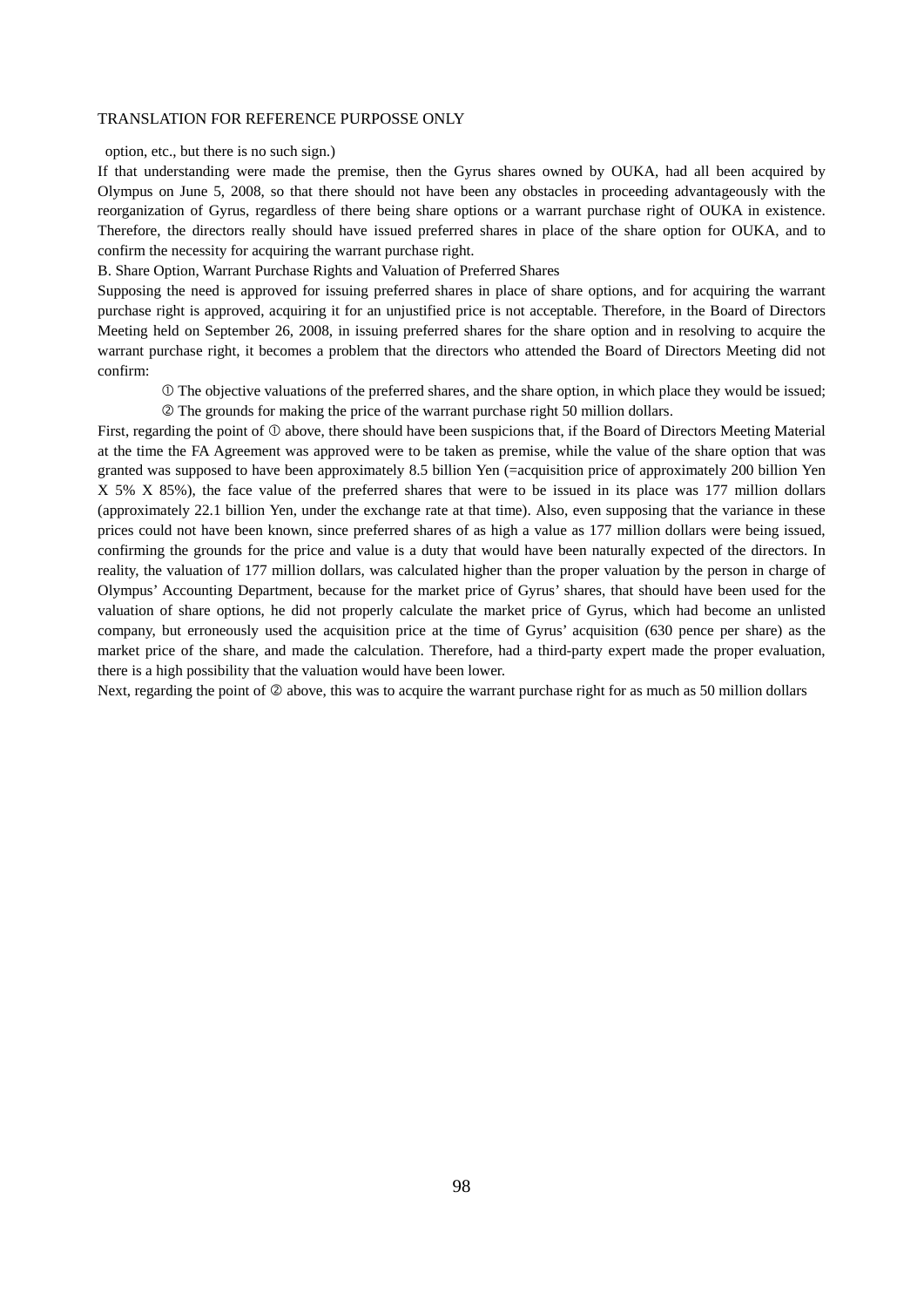(about 5.25 billion Yen, under the exchange rate at that time), and particularly as noted above, since the warrant purchase right was absolutely to be granted as an incidental fee to the 5% handling charge of the purchase price (at least the directors who attended the Board of Directors Meeting of November 19, 2007 would have had that understanding), confirming the grounds for its value is naturally a duty that should have been accomplished by the directors, but such confirmation was not done. Further, the total of the share option and warrant purchase right was 227 million dollars, and considering also that that amount exceeded 10% of the purchase price itself, the only conclusion is that there were careless errors in the process of recognition of facts (the gathering of information and its analysis and review), in not having conducted the investigation and confirmation of  $\mathbb{O}$ - $\mathbb{O}$  noted above,

Note that, regarding the point of  $\oslash$  above, actually on the judgment that the dividend yield of about 10% is acceptable, and on the premise that a capital reduction would be implemented that would make the dividend 17,700,000 dollars, the issue price of the preferred shares (177 million dollars) was decided, but it was not confirmed whether AXAM agreed to the capital reduction that was the premise, or whether it was clarified in the share subscription agreement for the preferred shares that there would be a capital reduction. Of course, since Olympus owned all voting rights of Gyrus after June 5, 2008, it is not unnatural to have thought that the capital reduction of Gyrus was possible, and since it was explained that the preferred shares would be issued on the premise of a capital reduction, it is not surprising to have thought that naturally the FA had already consented to the capital reduction also. Therefore, it cannot be said that the confirmation of facts was insufficient, since the directors did not seek confirmation of the FA's awareness or the presence of an agreement on executing the capital reduction.

Note that in the first place, when considering that no more than the outer form of issuance was created by Yamada, Mori, Kikukawa, and others granting the warrant purchase right and preferred shares as the FA fee (the preferred shares were converted from the share option that was granted as the FA fee), and by Olympus taking the form of purchasing them for a high price, the money paid as the purchase price to be used as the means for settling the loss separation scheme, after connecting with AXES America and AXAM, the FAs, it can be seen that they did not exist as a substantive right (and there are no facts of preferred dividends having been paid for the preferred shares).

2) Unreasonableness in the Process of Inference of the Judgment Based on Recognition of Facts and its Substance After which, the directors who attended the Board of Directors Meeting of September 26, 2008, approved the acquisition of the warrant purchase right, without sufficiently verifying the need, and granted preferred shares that have or might have a markedly high value in comparison with the original size of the fee (approximately 8.5 billion Yen), and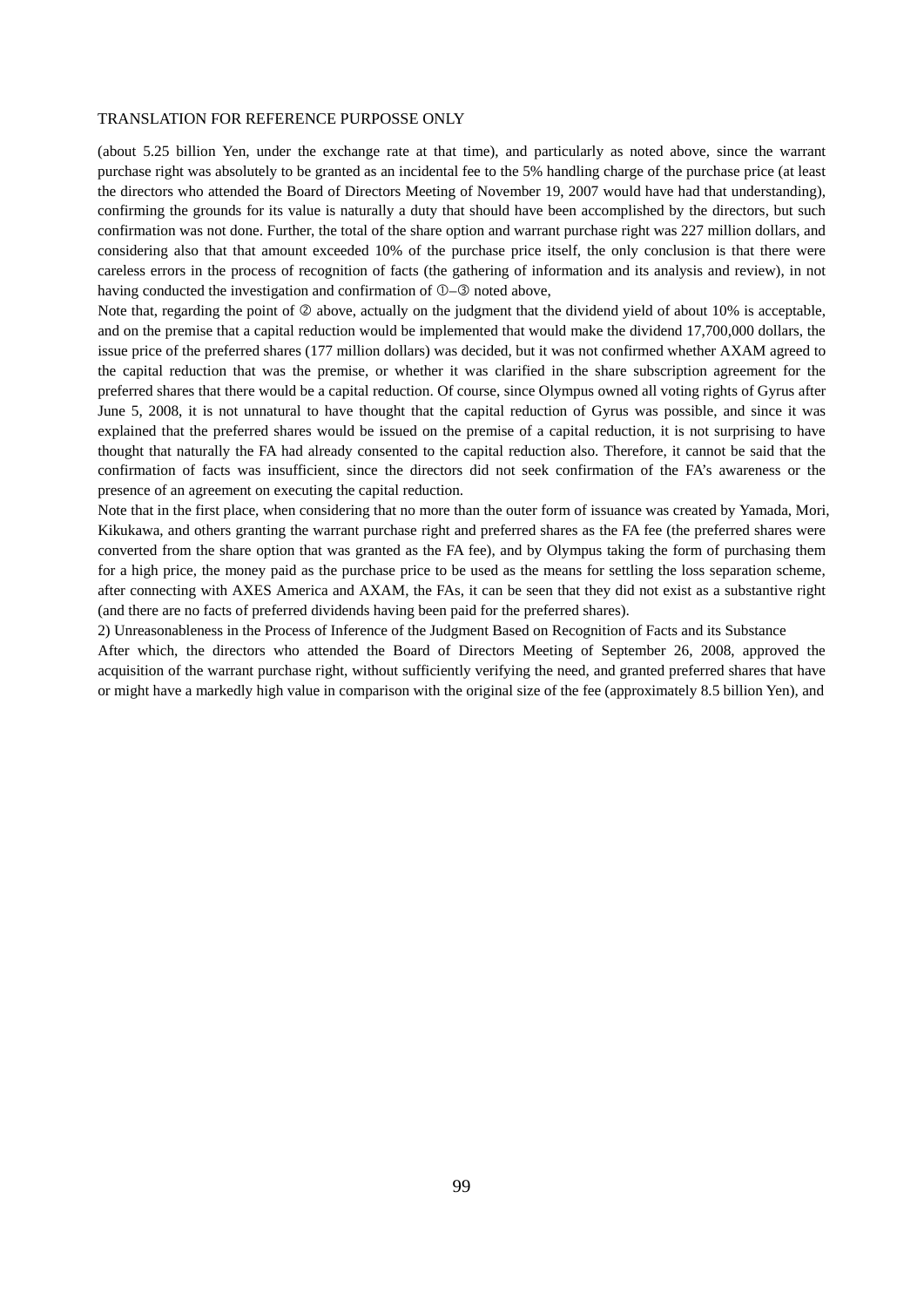further, without conducting sufficient provisional calculation of value, approved the acquisition of the warrant purchase right by paying cash of as much as 50 million dollars (about 5.25 billion Yen under the exchange rate at that time), which must be assessed as having been markedly irrational in the process of decision making and its substance.

3) Summary of Violation of Duty of Due Care of a Prudent Manager

As noted above, the only conclusion is the directors other than the Participants and People Who Knew (Terada, Okubo, Morishima, Yanagisawa, Takayama, Tsukaya, Nagasaki, Fujita, Chiba, and Hayashi), on approving the issuance of preferred shares in place of share options, and purchasing for cash the warrant purchase right, did not collect information that they naturally should have, and passed a markedly irrational judgment, and violation is found of the duty of due care of a prudent manager.

(3) Regarding Violation of the Duty of Due Care of a Prudent Manager of Directors in the Board of Directors Resolution of March 19, 2010 on the Purchase of Preferred Shares

1) Application of Business Judgment Rule

The act of purchasing preferred shares for cash is also a transaction, and the judgment will be made on the violation of the duty of due care of a prudent manager, according to the same standards as before.

Note that as noted above, there were a total of 3 Board of Directors resolutions in preparation for purchasing preferred shares. The 1<sup>st</sup> time was the Board of Directors resolution of November 28, 2008 that approved the purchase for 530  $\sim$ 590 million dollars. The  $2<sup>nd</sup>$  time was the Board of Directors resolution of February 26, 2010, that approved "the purchase to be made from AXAM by the end of March, 2010, for AXAM's preferred share valuation + unpaid dividend as the maximum," and the  $3<sup>rd</sup>$  time as the Board of Directors resolution of March 19, 2010, that approved the purchase for 620 million dollars. However, below, we will review only the directors' duty of due care of a prudent manager in the Board of Directors resolution of March 19, 2010, that has a direct cause and effect relationship with the money payment in the name of the FA fee. (Hereinafter, "This Purchase Resolution." However, the explanations that were made at the  $1<sup>st</sup>$ and 2<sup>nd</sup> Board of Directors Meeting should also be considered for making the judgment on the violation of the duty of due care of a prudent manager in this purchase resolution.)

2) Careless Errors in the Process for Recognizing Facts (the gathering of information and its analysis and review)

A. Regarding the Reason (Necessity) for Purchasing Preferred Shares

As for the reasons for purchasing the preferred shares, explanations were given in the Board of Directors Meetings that were held on November 28, 2008 and on February 26, 2010, that  $\mathbb D$  prevention of outflow of funds,  $\mathbb Q$  simplifying of re-organization within the Group,  $\circled{$  prevention of resale to third party, (the foregoing are from the Board of Directors Meeting Material for November 28, 2008),  $\Phi$  execution of capital reduction,  $\Phi$  settlement of breach of contract through non-payment of dividend,  $\circledcirc$  posting of goodwill will be possible if the purchase is done within the fiscal year (the foregoing from the Meeting Materials for the Board of Directors Meeting of February 26, 2010). This Purchase Resolution is seen to have been premised on these explanations (among the directors who participated in This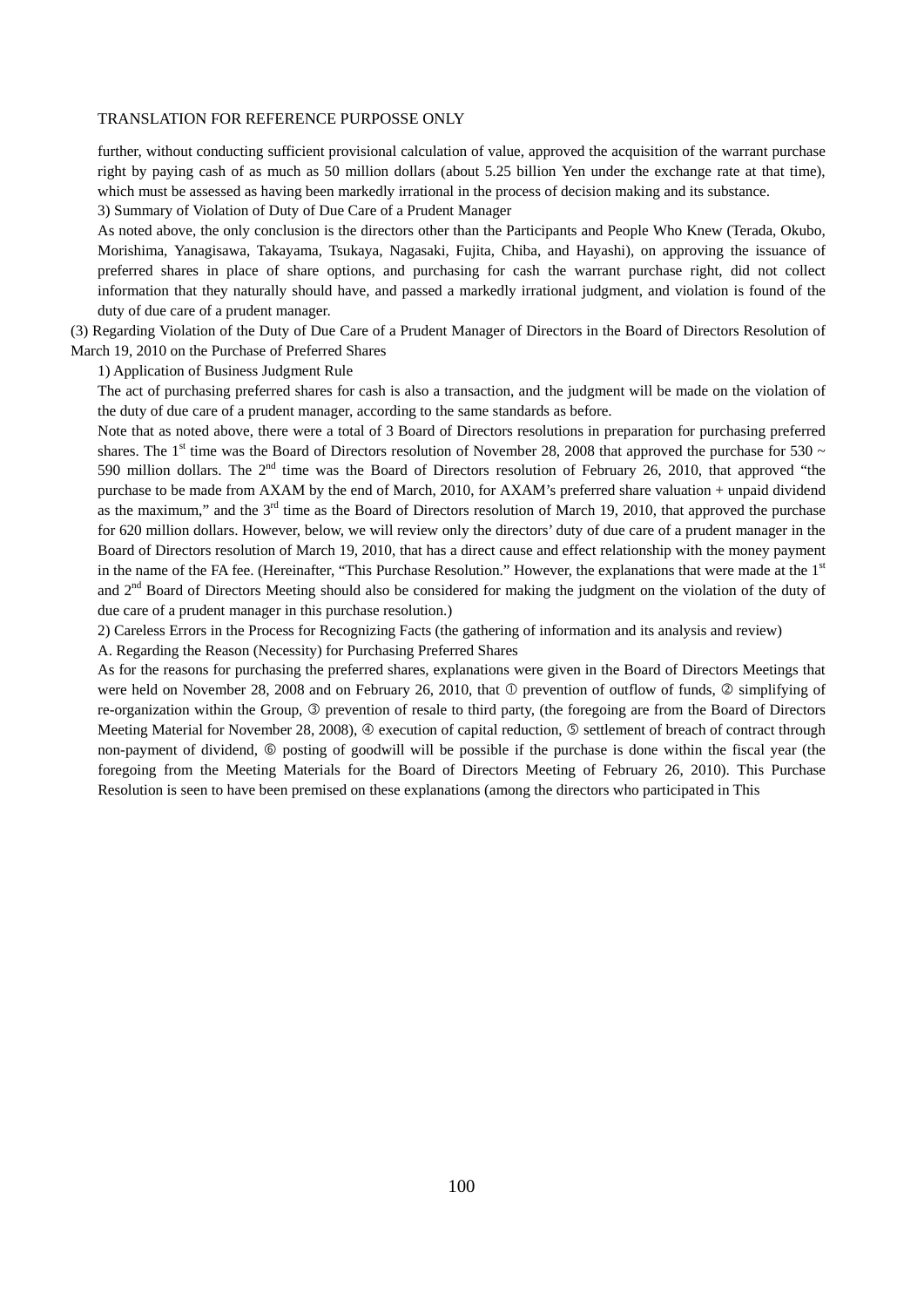purchase resolution, the directors other than Kawamata participated in the  $1<sup>st</sup>$  and  $2<sup>nd</sup>$  purchase resolution, while Kawamata took part in the  $2<sup>nd</sup>$  purchase resolution only).

However, of the foregoing,  $\mathcal{D}, \mathcal{D}$  and  $\mathcal{D}$  cannot be said to be reasonable reasons for purchasing the Preferred Shares. In other words,

 To the extent dividend Preferred Shares have been issued, capital outflow through dividends has naturally been planned. If there is a problem with the amount of dividend that is to be distributed without capital reduction, then all that's needed is for the capital to be reduced.

 Since the breach of contract will be cured if the dividend is paid, being in a state of non-payment of dividends does not constitute a reason (necessity) for purchasing the Preferred Shares.

 Even if the ability to post to "goodwill" in the accounting is an advantage, as a result of having purchased the Preferred Shares within the fiscal year, the advantage of posting as "goodwill" is no more than an advantage that influences the judgment of the timing of the acquisition in case the Preferred Shares are to be acquired, and is not an advantage for the acquisition itself, so that acquiring the Preferred Shares is unacceptable, when there is no other need to acquire the Preferred Shares.

Note that for  $\circledcirc$  above, resale to a third party is forbidden in the share subscription agreement in the first place, and originally would not be a reason for purchasing the Preferred Shares, but it is probably too much to expect of directors other than those who were Participants or People Who Knew to confirm the share subscription agreement itself. Of course, if they were Preferred Shares without voting rights, then it is normal not to have veto rights granted them, so even if they are resold to a third party, that would not cause an important obstacle to Gyrus' management. However, in the Board of Directors meeting of March 19, 2010, because it was premised on veto rights having been granted, the resale to a third party became a problem.

Therefore, in the end, among the above-noted reasons  $\mathbb{O}$ - $\mathbb{O}$ ,  $\mathbb{O}$ ,  $\mathbb{O}$  and  $\mathbb{O}$  are no reasons for purchase, and  $\mathbb{O}$ and  $\Phi$  seemed to be caused by AXAM owning Preferred Shares to which the veto right was granted. However, on acquiring a corporation, it is clearly unreasonable to grant a veto right on material items connected with the corporation to be acquired as a fee to the FA. In addition, in this case, according to the resolution of the Board of Directors meeting of September 26, 2008, notwithstanding that the Preferred Shares were issued on the premise that they had no voting rights and that the capital would be reduced, a veto right had been granted to veto that capital reduction, then it can only be concluded that the directors who did not harbor doubts on this point were inattentive.

 As noted later, the explanation was given at the Board of Directors meeting that 50% of Gyrus' corporate value is being held, with the veto right on material items being held, as the grounds for Olympus' assertion on the purchase price of the Preferred Shares. The explanation itself that with the veto right, 50% of shares being owned is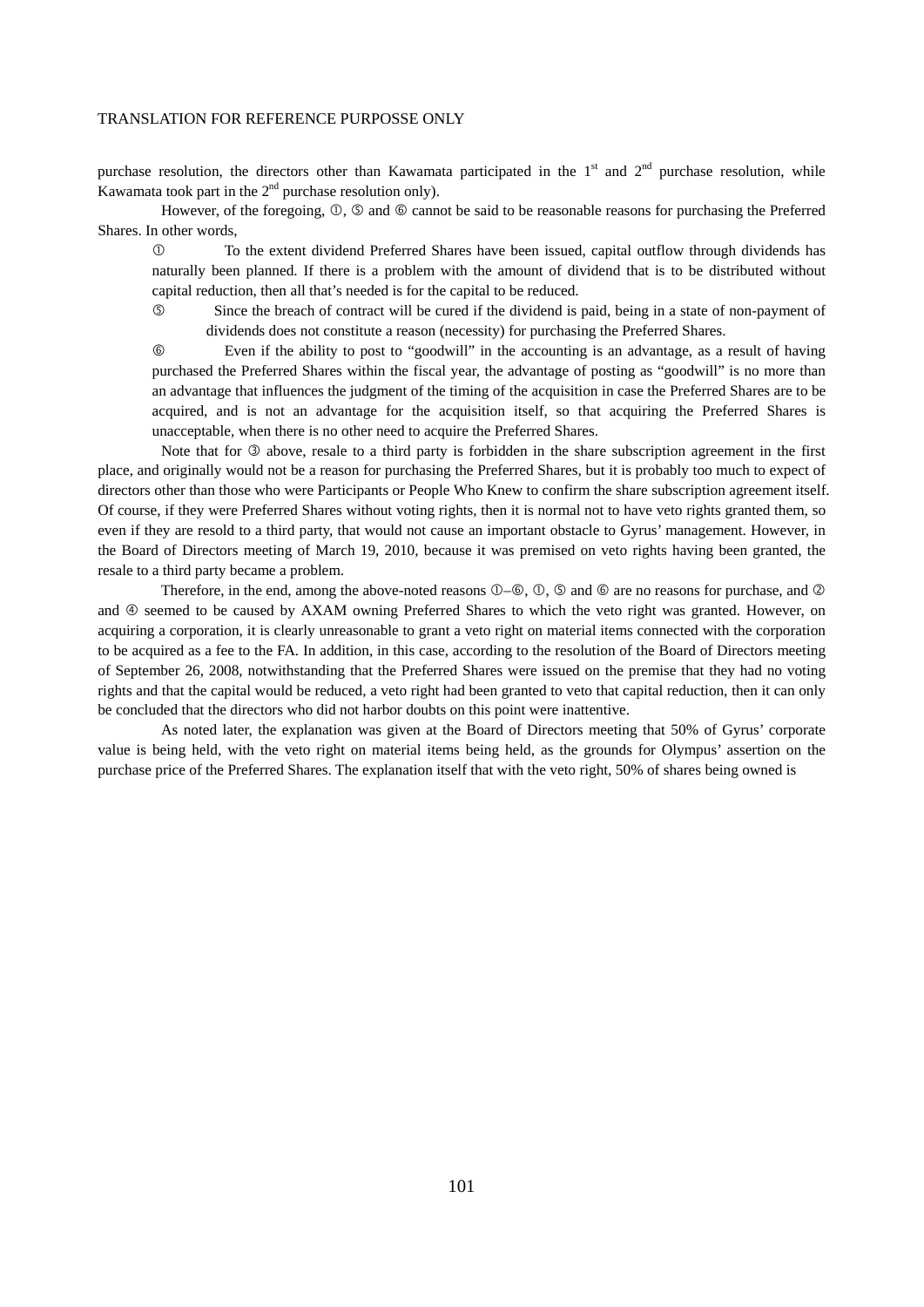unreasonable, but even setting this aside, making the explanation that issuing Preferred Shares to grant half of the corporate value that had been acquired at great effort to the FA as a given, is stunningly unreasonable.

 In this way, given that the fact and explanation that the FA has the veto right is extremely unreasonable, the natural discussion in the Board of Directors Meeting would have been to question "What is the veto right," "why is that being granted," even by directors not in charge. Afterwards, should it have been identified that the veto right had been granted on the unilateral decision of the president and some of the directors, there should have been a discussion seeking re-negotiation by the directors in charge, setting aside the issue of validity or invalidity, without passing a resolution.

 Note that when this Committee actually asked a British attorney about the validity of the Revised Share Subscription Agreement that granted the veto right (the governing law is U.K. law), the response was made that if that would increase the monetary payment in the name of the FA fee, and if it had been concluded for the illegal purpose of settling the Loss Separation Scheme, then this would be invalid under U.K. law also, and impossible to enforce. (This is the same as for the contract for the issuance of the Preferred Shares also.) Given that there was no reason (necessity) for purchasing the Preferred Shares other than the above-noted  $\oslash$  and  $\oslash$ , then the only conclusion is that there were careless errors on the part of the directors in the process of recognition of facts (the gathering of information and its analysis and review) in having unthinkingly passed the resolution, without harboring any doubts about the veto right.

B. Confirmation of Reasonableness of Price

(A) Regarding the Large Gap with the Issue Price

 The Preferred Shares were issued at the price of 177 million dollars, based on the resolution of the Board of Directors meeting of September 26, 2008. However, at the Board of Directors meeting of November 28, 2008, which was only 2 months later, the proposal was made to "re-purchase" these Preferred Shares at a price that was more than three times the issue price (530 million dollars–590 million dollars: approximately 66.2 billion Yen–73.7 billion yen under the exchange rate at that time), but this was approved without any special doubts being expressed by the directors. Further, on June 5, 2009 the above-noted purchase proposal was withdrawn, and it was resolved to negotiate a repurchase at a price closer to 177 million dollars.

 Amidst such development, this purchase resolution was, in the end, for purchasing the Preferred Shares for 3.5 times the issue price. Since this transaction for an exceedingly large amount, of 55.8 billion Yen, under the exchange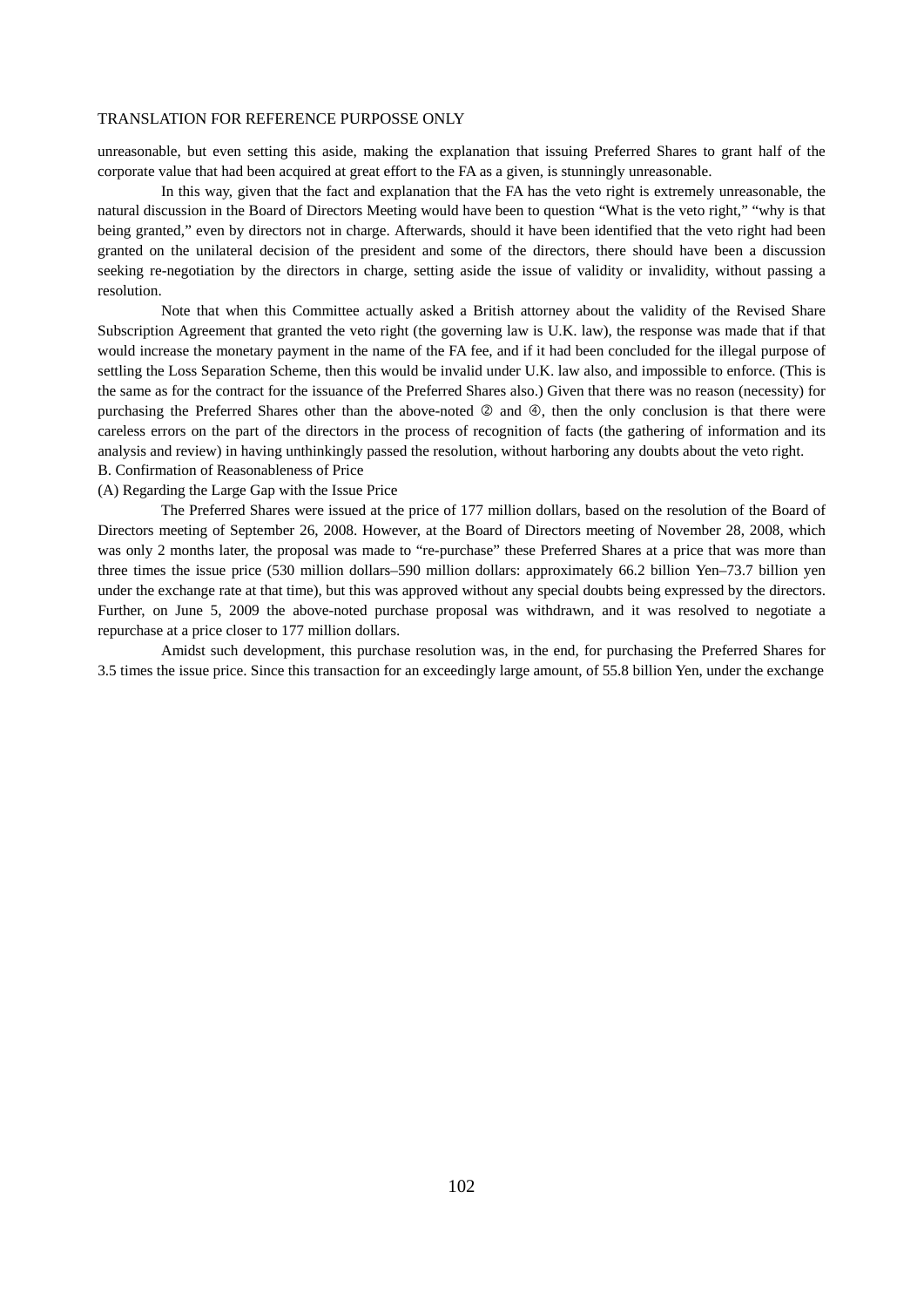rate at that time, had undergone such a peculiar course, the directors who knew about this course through the Board of Directors meetings (those who were appointed directors prior to June 2008) naturally should have confirmed why this peculiar course had taken place, and it is clear they needed to confirm why there was a reason (necessity) for making the purchase at a price that differed greatly from the issue price (book price).

 Note that at the Board of Directors meeting on February 26, 2010, there was an officer who made a statement to the effect that "since 530 million dollars was too high, it was withdrawing (on June 5, 2009 the purchase of Preferred Shares that was approved on November 28, 2008), for the reason that negotiations would be held to lower it. Therefore, normally, there should be an explanation of the background for this turn of events." However, notwithstanding that an explanation of this type should have been provided before the purchase of the Preferred Shares, for some reason, the director made the statement that an explanation after the purchase of the Preferred Shares would suffice, so there was no explanation made on this point at the Board of Directors meeting.

## (B) The Reason There is a Difference with the Valuation Document by Third Parties

 The purchase price that was proposed at the Board of Directors meeting on March 19, 2010 (620 million dollars) significantly exceeded all of the 3 valuation documents that were distributed as Board of Directors Meeting Materials at the Board of Directors meeting on November 28, 2008, in other words, the valuation by a third party that Olympus requested (Shinko Securities: 557 million dollars), the prices in the valuation document that the AXAM side presented (522 million dollars–536 million dollars, and 592 million dollars. However, the authors are unknown). In addition, the grounds and logic of the valuation by both parties in the Board of Directors Meeting Material of March 19, 2010 differ completely from the evaluation method (logic) that was used in the above-noted valuation document, insofar as they made the existence of the veto right an important factor in the valuation. AXAM especially asserted a logic that differed from the prior evaluation document that they themselves had submitted, and presented a price that exceeded by more than 100 million dollars (724 million yen) the valuation in the evaluation document. Therefore, the directors should have investigated by confirming with outside experts, the reasonableness of the logic asserted by AXAM and the price.

 On the other hand, those directors who did not know about the existence of the previous evaluation documents should have naturally checked whether or not the assertion by AXAM was a generally appropriate assertion given that the proposal to the Board of Directors involved an attempt to purchase at a "median" amount between AXAM's assertion and Olympus' assertion. Especially in this case, since there was a difference of more than 100 million dollars between the amount asserted by Olympus (519 million dollars) and the median price (purchase price), unless it was found that the assertion of the AXAM side was reasonable, unless there were special circumstances that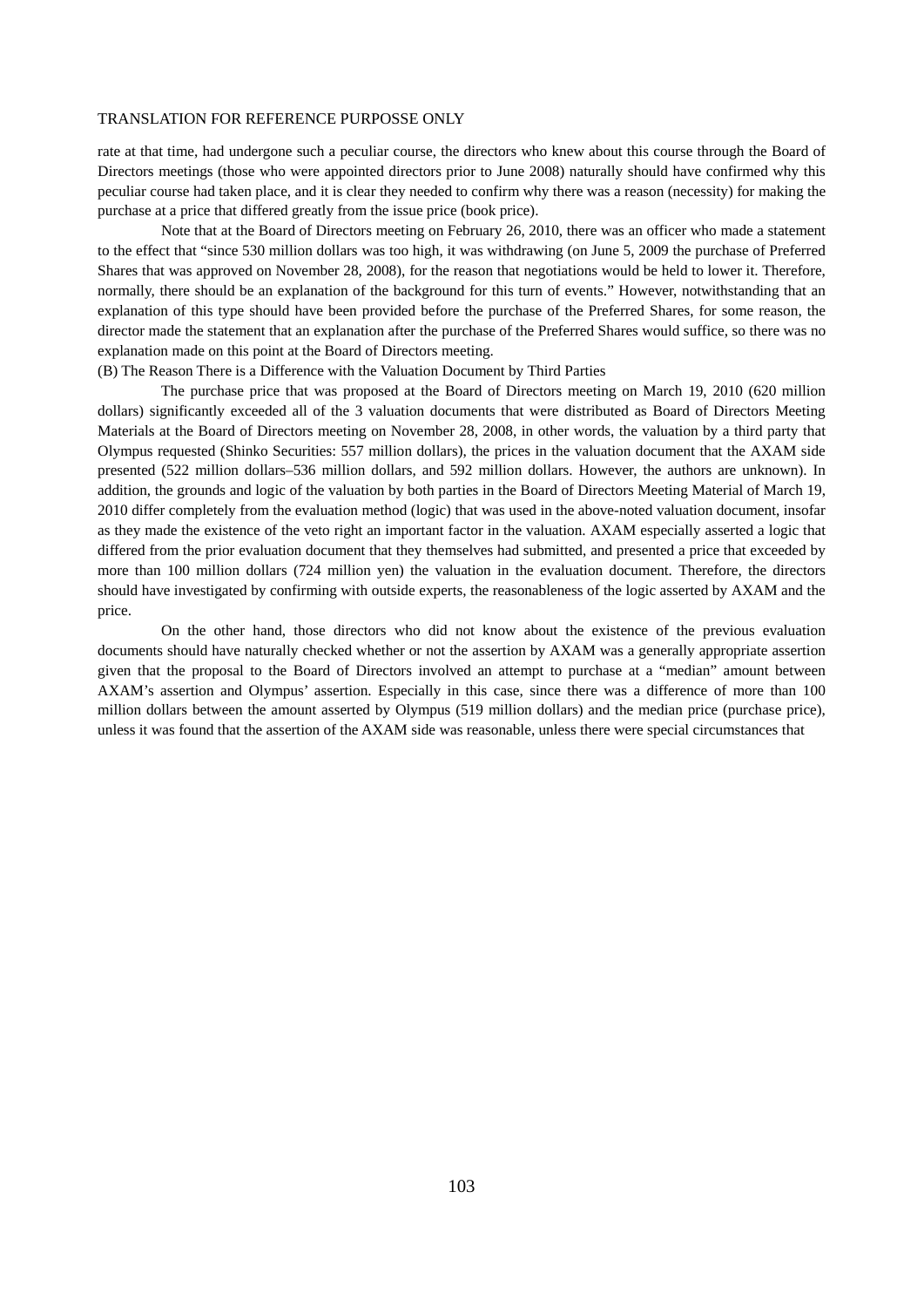there was an extremely high need for purchase of the Preferred Shares (there were no such circumstances seen), there should not have been an agreement, such as to simplistically agree to a "median" price.

 Therefore, in any case, since a transaction that required a large expenditure of 620 million dollars would be undertaken, it can only be concluded that there were careless errors in the process of recognition of the facts (the gathering of information and its analysis and review) as directors, to have agreed unthinkingly to the purchase of Preferred Shares, without the Olympus directors confirming that the assertion of the AXAM side was reasonable. C. About the Existence of Lawyers' Opinions

 Note that in the report dated May 17, 2009 by experts, including lawyers (hereinafter, "2009 Committee Report"), the opinion was stated to the effect that with respect to the acquisition of Gyrus, circumstances were not found sufficient as to form an evaluation of violation of duty of due care of a prudent manager on the part of the directors, with respect to the actions from the conclusion of the FA Agreement to the replacement of share option with Preferred Shares, and the purchase of the Warrant Purchase Rights. And, on receiving this 2009 Committee Report, KPMG AZSA LLC issued the unqualified clean opinion for the financial statements for the fiscal year ending March 2009.

 As noted above, the 2009 Committee Report makes no judgment about the violation of the duty for due care of a prudent manager regarding purchase of Preferred Shares, but was prepared after the Board of Directors meeting in November 2008, when the first resolution was passed regarding the purchase of Preferred Shares.

 At the settlement Board of Directors Meeting on May 25, 2009, with the explanation by the auditor that "there was an opinion issued by KPMG AZSA LLC that the FA fee connected with the Gyrus acquisition was abnormally high, but the 2009 Committee issued the conclusion that there is no problem," and the directors other than Participants and People Who Knew came to know about the 2009 Committee Report. Of course, in the explanation by the auditor at the settlement Board of Directors Meeting on May 25, 2009, it was not explained that the 2009 Committee Report did not state opinions about the violation of the duty for due care of a prudent manager regarding the acquisition of Preferred Shares. For this reason, the possibility itself cannot be denied, that the directors other than the Participants and People Who Knew believed that the judgment had been made in the 2009 Committee Report that there had been no violation of the duty for due care of a prudent manager, including for the purchase of Preferred Shares that was approved at the Board of Directors meeting on November 28, 2008.

 However, the reasonableness of the purchase price is an item that the directors should judge in the first place, so considering that a peculiar course had been followed, as noted above, and since the purchase price itself was extremely high, they should naturally have confirmed on what sort of premise, and on what sort of grounds the 2009 Committee Report concluded that there was no violation of the duty for due care of a prudent manager. The items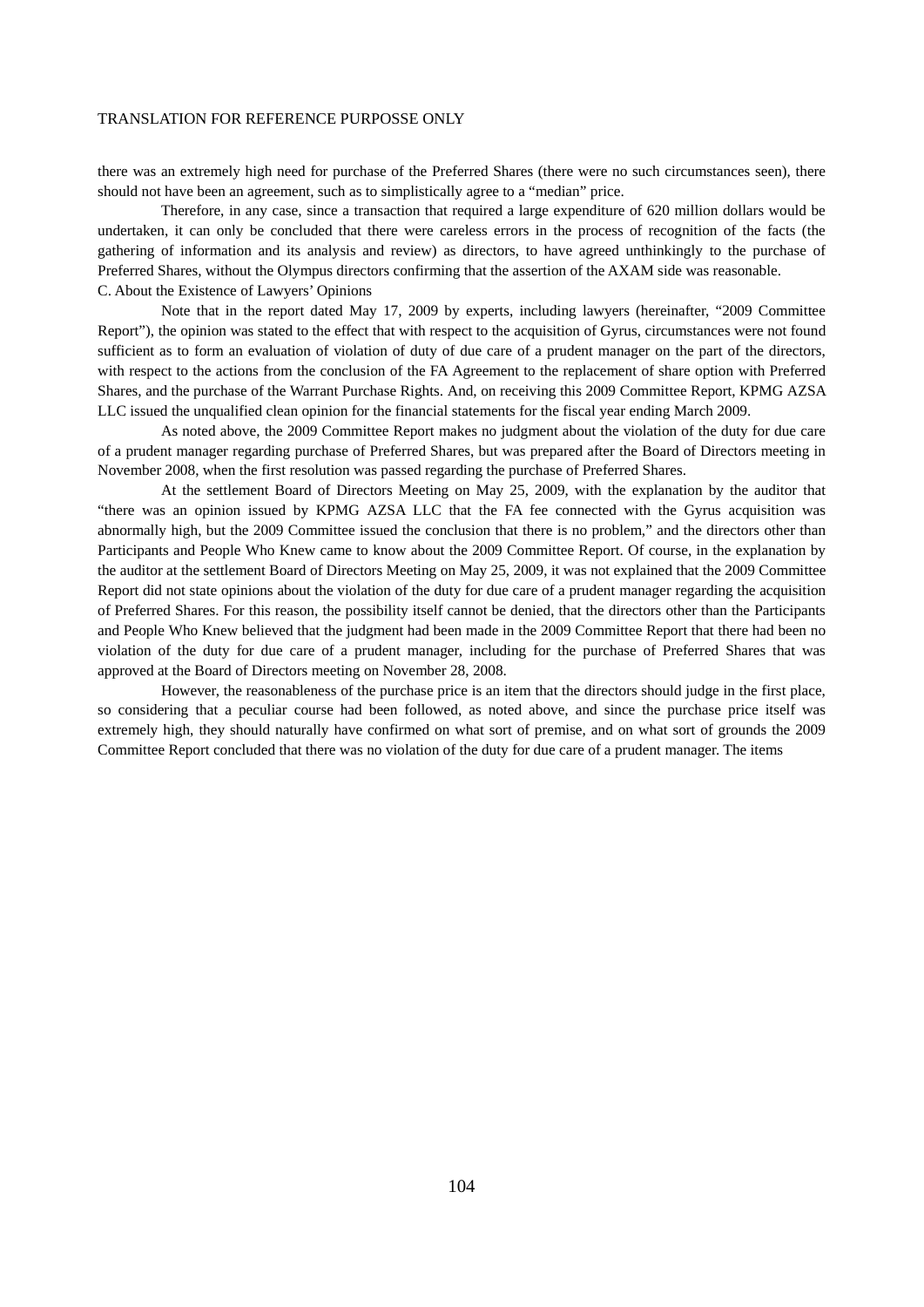pointed out in item "B" above, are items that directors who have no knowledge of laws or have no experience of corporate acquisitions can be expected to indicate, and misunderstanding that lawyers had provided an opinion of lawfulness, is no grounds for denying their liability.

3) Whether or not the Process of Inference for Judgments Based on Recognition of Facts and their Content were Unreasonable

 On top of which, the directors who attended the Board of Directors meeting on March 19, 2010 approved the purchase of Preferred Shares, without having sufficiently verified the necessity for purchasing the Preferred Shares, and for a price that had a material effect on Olympus' financial state (55.8 billion yen at the rate at the time), which was significantly different than the issue price. The assessment must be made that in the process of decision-making and in its content were markedly unreasonable.

4) Regarding the Liability of Kawamata

 Among the directors who agreed to the resolution to purchase the Preferred Shares on March 19, 2010, Director Kawamata had been appointed director at the General Shareholders Meeting in June 2009, and had not attended the Board of Directors meeting on November 28, 2008, so there seems to have been a difference in his level of recognition of the facts from the directors other than Participants and People Who Knew, who took part in all of the preferred share purchase resolutions, which were held a total of 3 times.

 However, that there was insufficient investigation or analysis of the "veto right" or its grounds or validity, which is an important factor in the need for purchasing the Preferred Shares, also applies equally to Kawamata.

 Also, the fact that the issue price (issue book price) of the Preferred Shares was approximately 177 million dollars was listed in the Board of Directors Meeting Material for this purchase resolution. That being the case, it must be recognized that Kawamata was also aware of the issue price of the Preferred Shares. And considering that it was a transaction of 55.8 billion yen, an extremely large amount, Kawamata also should have confirmed as a director why it must be purchased for a price that was several times the issue price.

 Moreover, Kawamata had participated in the meetings with the auditing firm and auditors, as the Head of the Accounting Department, when KPMG AZSA LLC pointed out from the end of 2008 to May 2009 that the FA fee for the Gyrus acquisition was abnormally high (at that time, that the fee that had already been paid was too high, including that the Warrant Purchase Rights was purchased for 50 million dollars, and that the Preferred Shares having been granted as part of the fee, were taken to be problems.) Therefore, he naturally grasped the particulars about how the FA fee for Gyrus had been increasing, and that it had the character of becoming problematic, and based on that awareness, he could have been expected to confirm the objective valuation of the Preferred Shares in this purchase resolution, but he did not do so.

Therefore, there were careless errors in the process of recognition of facts by Kawamata (the gathering of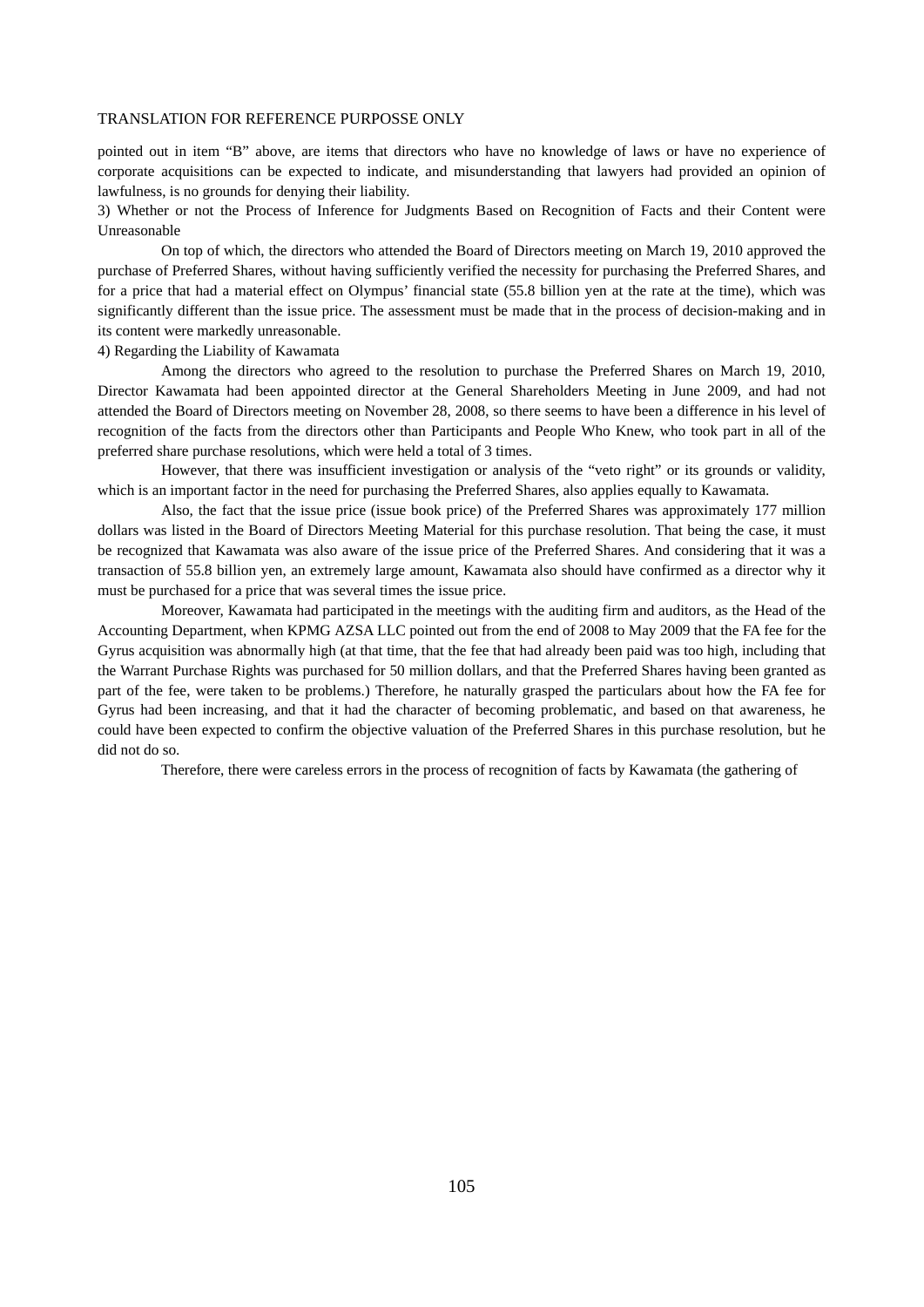information and its analysis and review), and moreover, the judgment based on said erroneous recognition of facts was markedly unreasonable.

5) Summary

 As noted above, the directors other than those who were participants or people who knew who agreed to this resolution (Okubo, Morishima, Yanagisawa, Takayama, Tsukaya, Kawamata, Fujita and Hayashi) did not collect information that they naturally should have as directors, and passed a judgment that was markedly unreasonable, and there was violation of the duty of due care of a prudent manager.

#### (4) Regarding the Directors Who Were Absent from Each Board of Directors Meeting

 Of the directors other than participants or people who knew, the directors who were absent from the Board of Directors meetings listed in (1) to (3) above were as follows:

For the Board of Directors meeting on November 19, 2007, Suzuki, Mandell, and Fujita.

For the Board of Directors meeting on September 26, 2008, Suzuki and Watanabe.

For the Board of Directors meeting on March 19, 2010, Suzuki, Watanabe and Nishitani.

 Since these absent Directors were not making business judgments at the various Board of Directors meetings, the question of whether or not there was any violation in their duty to monitor the resolutions of the various Board of Directors meetings at which they were absent becomes a problem. That is, as indicated in Section 5 above, the directors of a joint-stock company in which a Board of Directors has been established do not merely supervise those matters placed on the agenda of a Board of Directors meeting, but also have the duty of supervising the execution of business by the Representative Director and the Directors in charge of business, and if necessary they should supervise and direct through the Board of Directors in order that the execution of operations is performed properly. However, when it comes to the matters that are not placed on the agenda of the Board of Directors meeting, this is interpreted as meaning that a violation of the supervisory duty for the contents of the business activities of the Representative Director and the Directors in charge of business is acknowledged only "when there were special circumstances such as that the Director knew or could have known, but were overlooked."

 Then, given that the Directors who were absent at the Board of Directors meetings did not know the matters placed on the agenda at the Board of Directors meetings from which they were absent, the question of whether or not there was a violation of the supervisory duty should be dealt with in the same manner as the matters that were not placed on the agenda of a Board of Directors meeting.

 On this point, in each case materials for the Board of Directors meeting were distributed on the same day concerning the agenda item related to the FA fee for these Board of Directors meetings, and said absent directors could not know about the specific contents of the agenda item beforehand. In addition, although they could have read the materials, etc. after the Board of Directors meeting, it can't be helped if the absent directors trusted that the other Directors had made proper business judgments, as long as there was no evidence leading them to doubt that illegal resolutions had been passed in the past, and they are not seen to have been liable for a violation of the supervisory duty even if they did not devise measures such as ordering the materials related to resolutions that had already been passed and examining these, or seeking the convening of another Board of Directors meeting, etc.

Therefore, no violation of the duty for due care of a prudent manager is found for said absent Directors.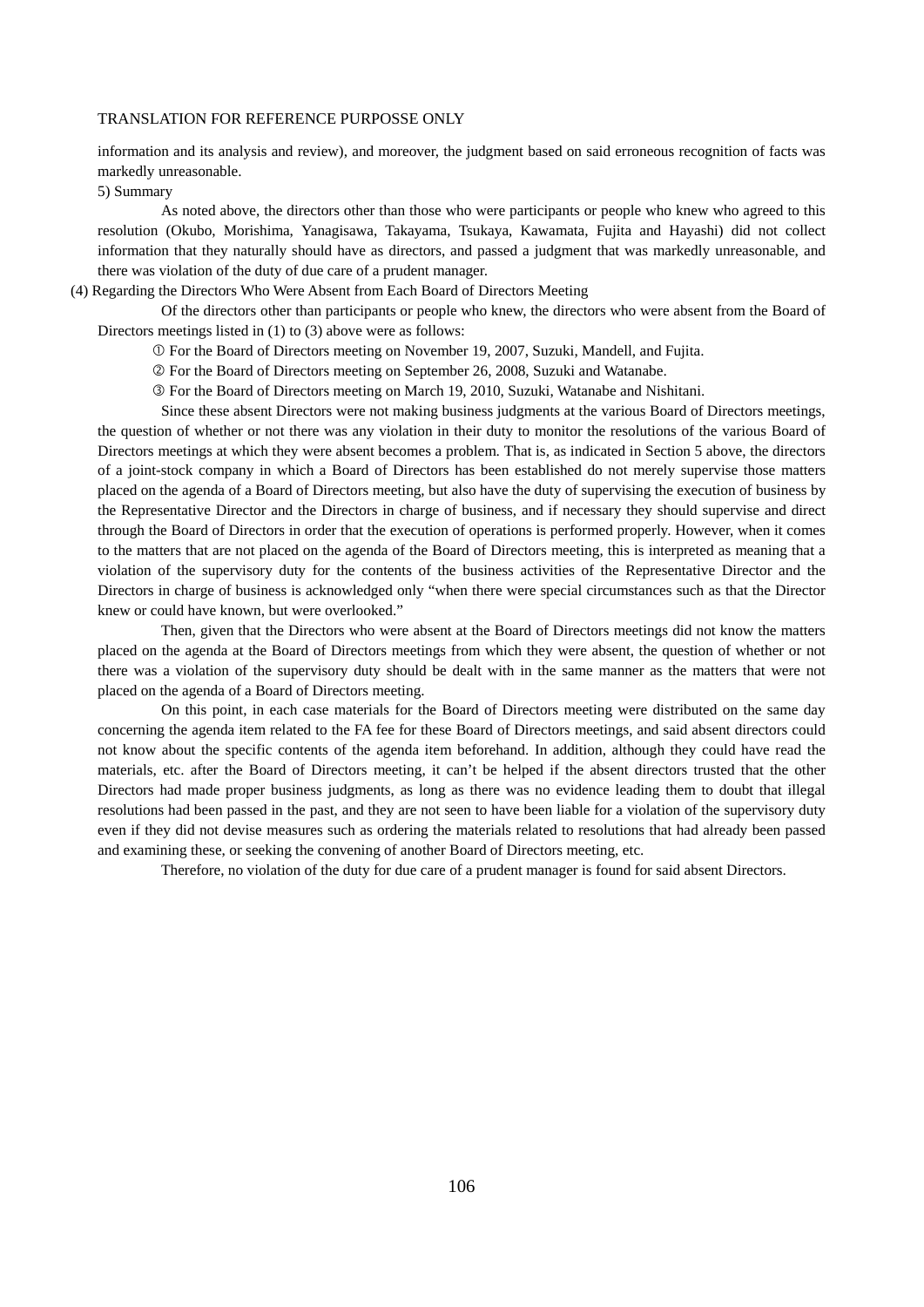VII. Whether or not there were Violations of the Duty for Due Care of a Prudent manager on the part of the directors concerning the handling of matters after Woodford pointed out suspicions

1. Facts that serve as the premise in determining liability

(1) After Woodford held positions such as Representative Director in the English corporation that Olympus had made its English subsidiary and other Olympus affiliates, he assumed office as an Executive Officer of Olympus in June 2008, Chief Executive Officer in April 2011 and Representative Director and Chief Executive Officer/COO in June of the same year. On July 31, he obtained from an acquaintance a translated article from the August issue of FACTA (published on July 20), entitled "The Mystery of the Immense Losses for Olympus' 'Reckless M&A'," and based on this he harbored concerns about the acquisition amount of the above-mentioned 3 Domestic Companies and the amount of the FA fee for the Gyrus share acquisition. The dates in the section below are all 2011 unless otherwise indicated.

(2) Given the fact that Woodford was a signatory to the Settlement Report, etc., in his capacity as Representative Director, he decided that he needed to receive a full explanation including the particulars, and asked Kikukawa, Mori, et al about the truth of the article in FACTA, but did not receive the response that he had expected.

(3) On September 20, the October issue of FACTA, entitled "Olympus' 'Tail' was J Bridge: Part 2 of the Investigation Report Revealing the Dark Side of the Immensely Costly M&A," and Woodford read the translation of this as well.

(4) Subsequently, on successive days from September 23 to September 28, Woodford, who was in England, asked Mori or Kikukawa questions about the suspicions about the M&A that had been pointed out, and requested that they submit materials (including translations into English), and the exchanges whereby Mori or Kikukawa responded to this were done by e-mail. Then, Woodford copied, either himself or through Mori, the other officers too on these exchanges by e-mails, and in addition also sent them to the Ernst and Young auditing firm (in Japan, Ernst and Young ShinNihon LLC) in Japan, Europe and the United States.

(5) A regular Board of Directors meeting was held on September 30. Woodford had arrived in Japan on the preceding day, and after speaking with Kikukawa and Mori, he attended this Board of Directors meeting.

 At this Board of Directors meeting, in addition to the agenda items that had been scheduled originally, the following were proposed by Kikukawa, and were approved unanimously. ① That Woodford be appointed CEO as of October 1 (in addition, that Kikukawa continue to serve as Chairman of the Board of Directors.)  $\oslash$  That the right to make proposals to Board of Directors meeting related to personnel in the first hierarchy and second hierarchy be granted to Woodford. <sup>®</sup> That Kikukawa not attend Management Implementation Committee meetings from October 1 on.

Then, Woodford requested the opportunity to speak, and stated the following:

\* Given that he was the one to sign the Settlement Report, etc., in his capacity as Representative Director, it was his desire to thoroughly confirm about the contents that have been indicated by FACTA that is the reason for undertaking the exchanges by e-mails on this occasion.

\* Based on discussions with Kikukawa and Mori yesterday, an extremely constructive understanding was reached.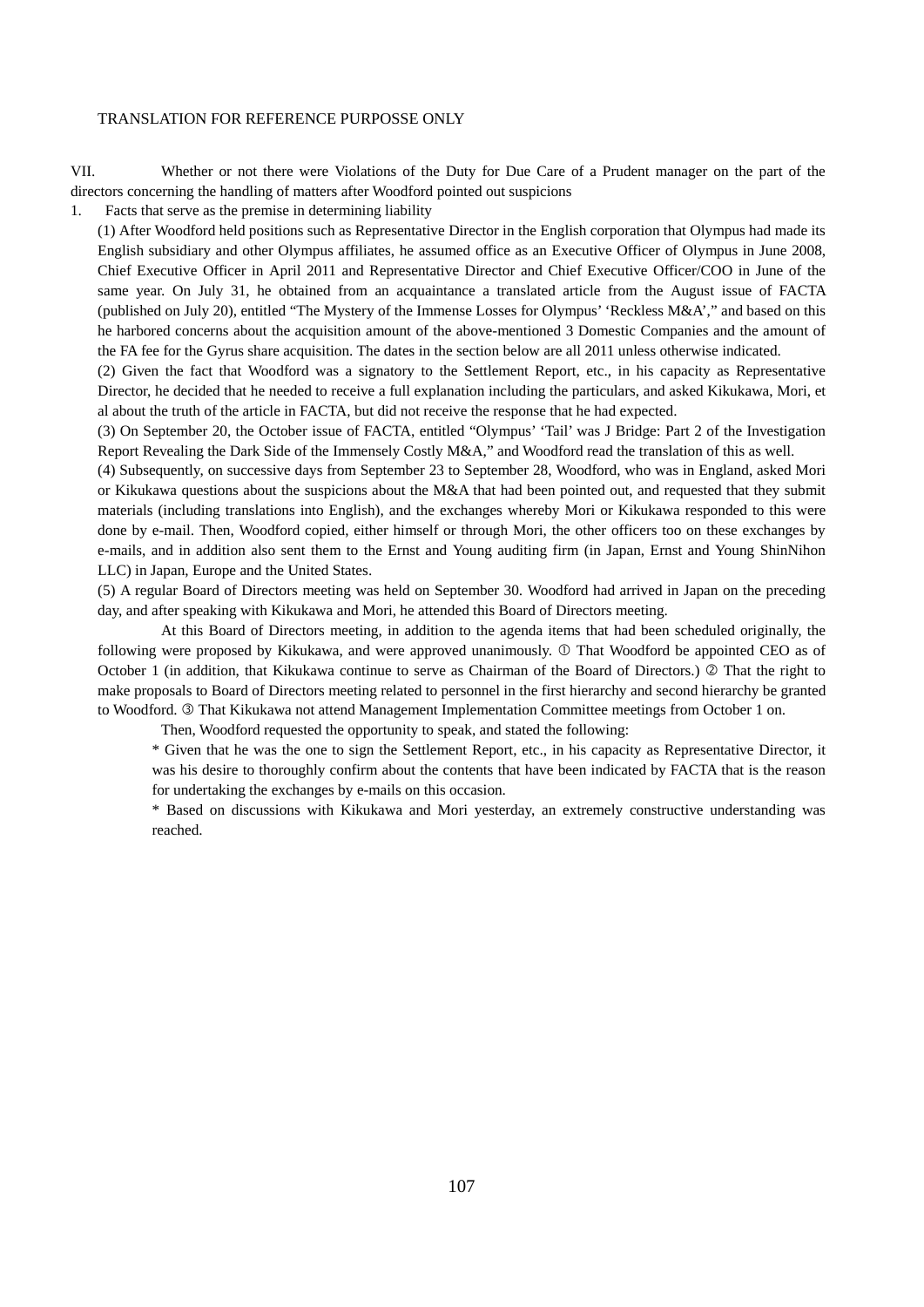\* Since he was now confident that none of the persons concerned inside the company have personally profited, it was his intention to turn his eyes to the future in a forward-looking manner.

(6) After the Board of Directors meeting on September 30, Woodford returned to England, and turned over the materials that he had acquired through the above-mentioned exchanges by e-mails with Mori to PriceWaterhouse Legal LLP (hereinafter, "PwC").

 Then, on October 11, he acquired from PwC an interim report in which the following were stated as the conclusions: "Based on the review implemented up to now, we are not confident that inappropriate conduct was undertaken, but if we take into consideration the total amount of the fee paid and the several instances of non-customary decision-making that were undertaken, at the present stage we cannot exclude the possibility that inappropriate conduct was undertaken." "What is important for Olympus in connection with the above is the question of whether or not there was a violation of the regulations over a wide range like money laundering in the acquisition of Gyrus and the agreements between Olympus and AXES and AXAM; if there was, it must undertake a full investigation about what kind of actions and corrective steps should be taken, and must take appropriate steps in order to understand this. Moreover, if we consider the Bribery Act 2010, Olympus should consider the potential effects related to this law. The reason for this is that although the carrying out of the acquisition of Gyrus goes back to 2008, there is a possibility that questions will be raised about Olympus' risk management and procedures in Olympus' handling of this transaction, and there is a possibility that this will also be connected to investigations by the relevant regulatory authorities and prosecutorial authorities." "Moreover, there is also the possibility of other illegal conduct, including inappropriate accounting treatment and financial advice, and violation of the directors' duty of good faith."

(7) On obtaining PwC's interim report, Woodford stated the following in a letter dated October 11 addressed to Kikukawa: "As is clear from PwC's Report related to the Gyrus acquisition, owing to the cumulative effects of an extremely large number of distressing errors, and your uncommonly poor judgment, the acquisition of the Three Domestic Companies resulted in losses to shareholders reaching the shocking amount of 1.3 billion US dollars. This is akin to the UBS scandal in recent years, in which huge losses were incurred due to a crooked trader in London. My sense is that the problem of essentially worthless corporations starting with Gyrus were acquired is made an even worse matter given the fact that the transactions were conducted not by Olympus's lower level staff but rather by the uppermost management staff." "Having reached the present situation, it is clear that this is an unsustainable state of affairs, and as a measure for proceeding in a forward looking manner from here, it is necessary that both of you (Kikukawa and Mori) resign from the Executive Committee. This will make it possible to handle prudently the current measures by this approach, and it will be possible to restrict to a minimum the worsening of Olympus' and your own reputations. If you have no intention to resign, I will raise with the appropriate group my basic concerns about the governance of this company." "I will return to Japan tomorrow,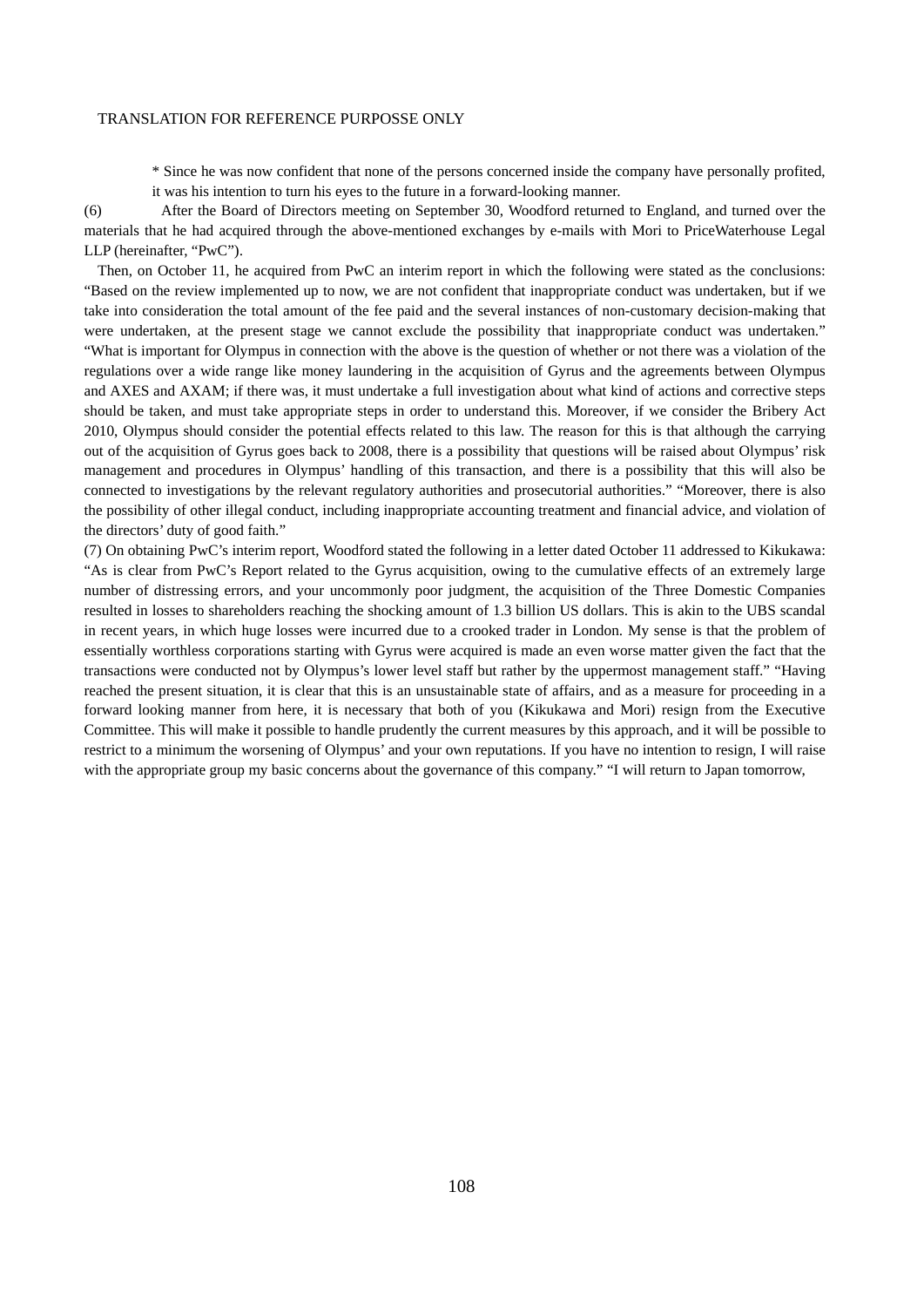but since I will go to Tohoku I want to meet with you and Mr. Mori on Friday (October 14), and to discuss the specific handling in the future." He sent this letter and PwC's interim report as an e-mail to all officers including Kikukawa and to the Ernst and Young's auditing firm (in Japan, Ernst and Young ShinNihon LLC) in Japan, Europe and the United States. (8) After receiving this letter, Kikukawa summoned all of the Directors other than Woodford, and almost all of them other than those persons who could not attend because they were overseas and so on gathered on the evening of October 13.

 Then, Kikukawa explained the particulars to date, and made such statements as "I had thought we had ended the Board of Directors meeting on September 30 with the sense that we would work together in a forward-looking manner together, it is inexcusable for him to have taken the materials to PwC and requested an investigation on his own authority, regardless of his being the CEO." and "He has acted on his own authority without consultation, to an excessive degree, and having him remain as the CEO is a problem.," and moreover informed them that the plan was to remove Woodford at an extraordinary Board of Directors meeting on the next day.

(9) An extraordinary Board of Directors meeting was held from 9 a.m. on October 14. Two persons, Director Watanabe and Director Kuruma, who were overseas, were absent. Auditor Yamada was in attendance.

 Although the agenda item noted in the e-mailed meeting notification on the preceding day was "Concerning Olympus' past acquisition cases," on that day, the agenda was changed, and four agenda items, namely "Re: Termination of the contract (Service Agreement) between this company and Woodford," "Re: Dismissal of Woodford as Representative Director and Chief Executive Officer (CEO)," "Re: Selection of Kikukawa as Chief Executive Officer (CEO)," and "Re: Relieving of Woodford from his posts as an officer of subsidiaries and affiliates," were deliberated, and were approved unanimously by all in attendance except for Woodford, who was a special interested party. The time required was less than 5 minutes.

(10) Faced with this, Woodford returned to England that same night, and he subsequently requested an investigation of the matter of Gyrus from England's Serious Fraud Office (an investigative agency for financial crimes), and undertook consultations, etc. with the investigatory authorities of each country, while he made public statements about suspicions about the M&A to the mass media.

 Then, from around October 17, all of the Japanese newspapers began reporting Woodford's comments, and the criticisms of Olympus reached a peak. Owing to this as well, Olympus' stock price fell precipitously, and questions about this matter were raised by shareholders too, and a full investigation by a Third Party Committee came to be requested.

(11) In response to this confusion, the demands for the resignation of Kikukawa, the subject of the suspicions in this matter, who was the reason causing the current confusion, became stronger within the Board of Directors also, and thus Kikukawa resolved to resign and relinquished his positions as Representative Director and Chairman, concurrent with President and Executive Officer on October 26, and Director Takayama was selected as the Representative Director and President, and Executive Officer as his successor.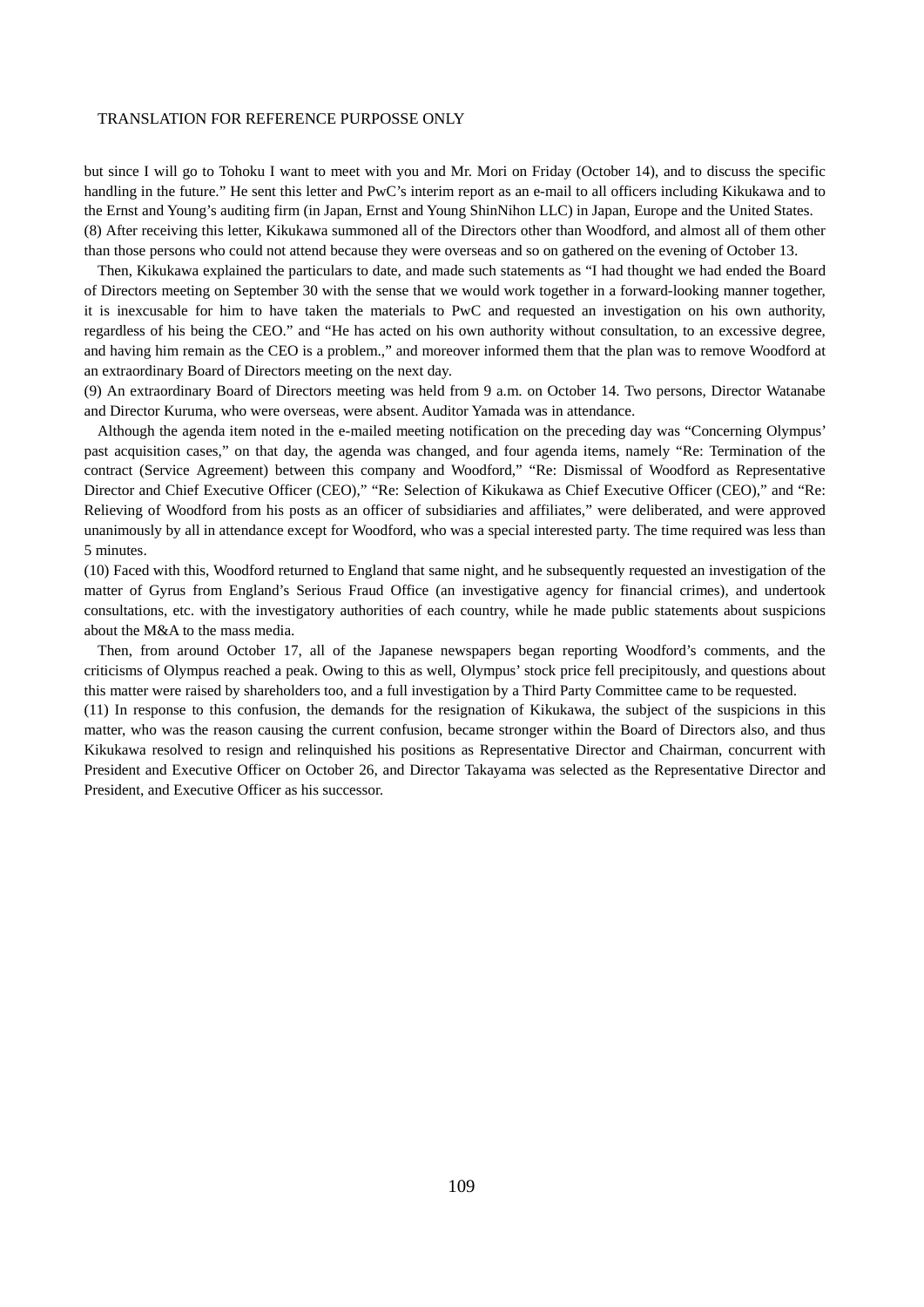(12) On November 1, the Third Party Committee was formally launched, and the investigation of the suspicions in this matter started.

(13) Subsequently, Mori and Yamada ended up acknowledging the facts about the loss deferral in this matter; this was publicly announced on November 8, and Mori was dismissed from his position as Vice President and Executive Officer and Auditor Yamada announced his intention to resign.

(14) On November 24, Kikukawa and Mori resigned as Directors, and Yamada resigned as Auditor, respectively.

(15) On December 1, Woodford resigned as Director.

(16) On December 6, the Third Party Committee Report was submitted.

2. Regarding the Liability of the Participants and People Who Knew (three Directors and one Auditor)

(1) As noted above, the three Directors, Kikukawa, Mori and Nakatsuka, and the Auditor Yamada were fully aware of the facts about the loss deferral in this matter.

 Directors and Auditors have the duty to investigate suspicions of illegal conduct when such suspicions are found, and the duty to announce the facts publicly and to take other necessary responses when it is learned as a result of an investigation that those suspicions were true, as one of the duty of due care of a prudent manager, but an officer who is aware of illegal conduct from the very start has the duty to eliminate such illegal conduct without concealing it.

(2) However, in response to the raising of suspicions by Woodford from September 2011 on, the above-mentioned four persons did not try to raise the problem and discuss it properly in a Board of Directors meeting, and instead concealed the facts about the loss deferral from those Directors who were unaware of the loss deferral, and continued the false explanations that there were no problems that could be called illegalities whatsoever in connection with M&A for Gyrus and the Three Domestic Companies, and moreover criticized Woodford to those Directors who had little acquaintance with him and did not know him well, and guided them in the direction of approving his removal, and contrived so that those Directors who were unaware of the loss deferral harbored no suspicions about it, and attempted to avoid the discovery of the illegal conduct.

(3) It is clear that this violates the duty to eliminate illegal conduct without concealing it, and liability for the violation of the duty of the due care of a prudent manager is found in the case of the above-mentioned four persons.

 Since Yamada resigned as director and assumed office as auditor in June 2011, he was responding in his capacity as auditor after the raising of suspicions by Woodford, but as noted above, the illegal conduct about which Yamada was aware became the subject of examination in This Committee out of consideration of the fact that it was mainly related to the time when Yamada was a Director.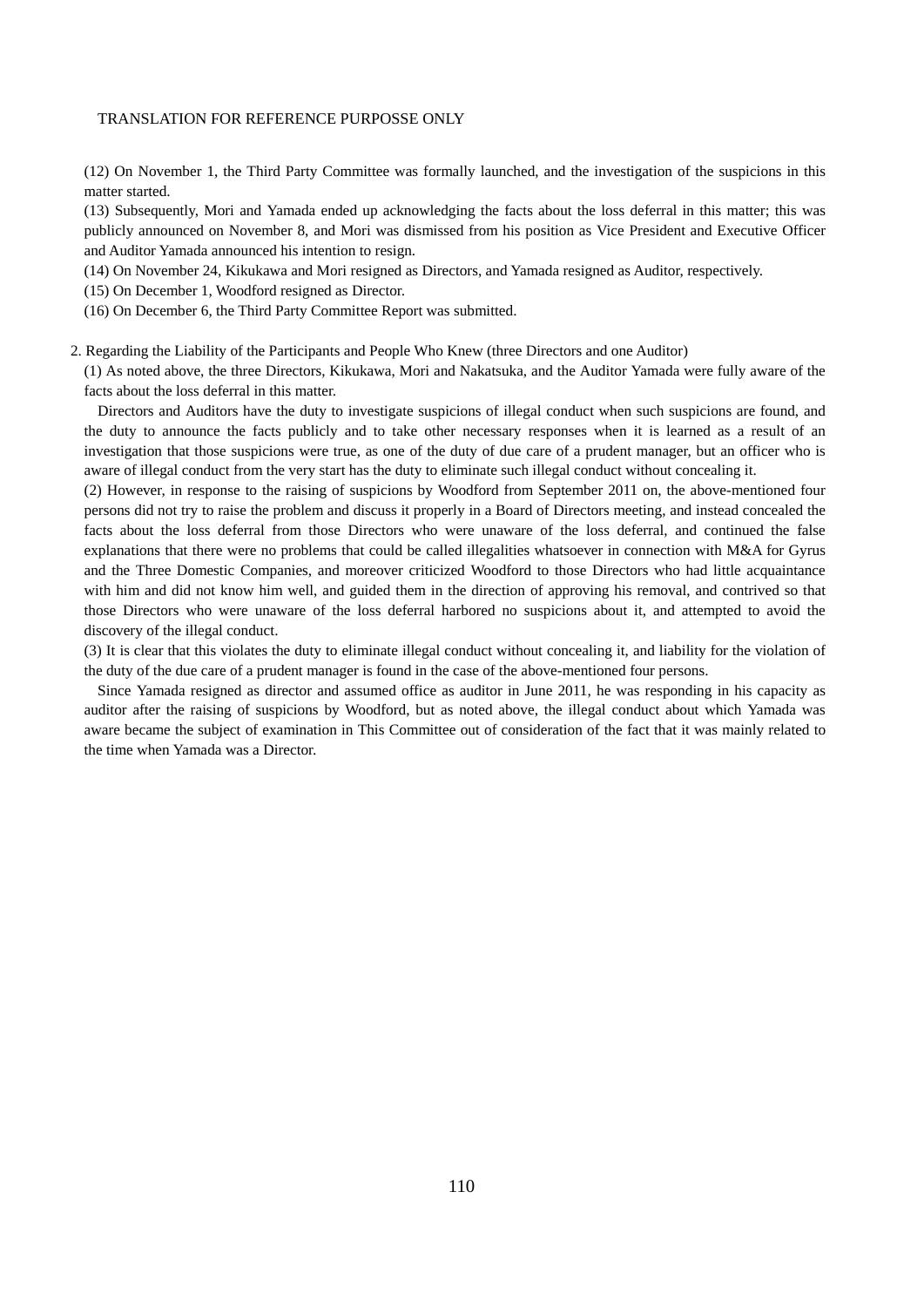3. Concerning the Liability of the Directors (11 people) Other Than the Participants and People Who Knew

(1) Concerning those 11 directors (Morishima, Suzuki, Yanagisawa, Takayama, Tsukaya, Watanabe, Nishigaki, Kawamata, Hayashi, Hayashida, Kuruma) who were not aware of the facts of the loss deferral in this matter at the time Woodford raised the suspicions, although there were differences depending on the length of time and the degree of their acquaintance with Woodford, the length of their time in office as directors, and the contents of the business that they were in charge of, their awareness about the raising of suspicions by Woodford and then the particulars of their approving Woodford's removal from office were roughly as follows.

1) Awareness of the exchanges between Woodford and Mori and Kikukawa from September 23 to September 28

 The resolutions about the M&A for Gyrus and the Three Domestic Companies raised by FACTA were passed at Board of Directors meetings at that time, although doubts had been raised by the auditing firm, ultimately an unqualified clean opinion was obtained, and although there may perhaps have been the aspects that the business forecasts and assessments were optimistic, or that the negotiations had been poorly handled, these were probably not problems that should have been evaluated as illegal. The journal in question was a tabloid lacking in reliability, and wasn't this just so-called bogus information that had been written in an interesting and amusing style?

 As for Woodford's request to submit materials, the deadline was stringent, when considering the need for translation, and the response seemed difficult, but Mori attempted to respond to it. If Woodford were to see these materials, and if he listened to a full explanation from Mori, wouldn't he have been able to understand them?

 Instead of saying various things in e-mails from England, Woodford should come to Japan and discuss them properly at a Board of Directors meeting, etc.

 Concerning the suspicions raised by FACTA, a time will probably come to address it as a formal agenda item at a Board of Directors meeting.

2) Awareness about the Board of Directors meeting on September 30

 Woodford had spoken with Kikukawa and Mori on the preceding day, and made statements whose gist was that he was now confident that none of the persons concerned inside the company had personally profited, and that he had arrived at an extremely constructive understanding, and to let us move ahead in a forward-looking manner, and there was no sense for him to try to pursue anything further, and there was no awareness that it had ended in a dispute.

 Of course, the sense was not that everything had been settled at that venue, but that the meeting ended with the sense that there would again be discussions in such venues as the Board of Directors meetings, etc., and we thought that it would naturally be discussed at Board of Directors meetings going forward.

3) Particulars that were approved in the dismissal on October 14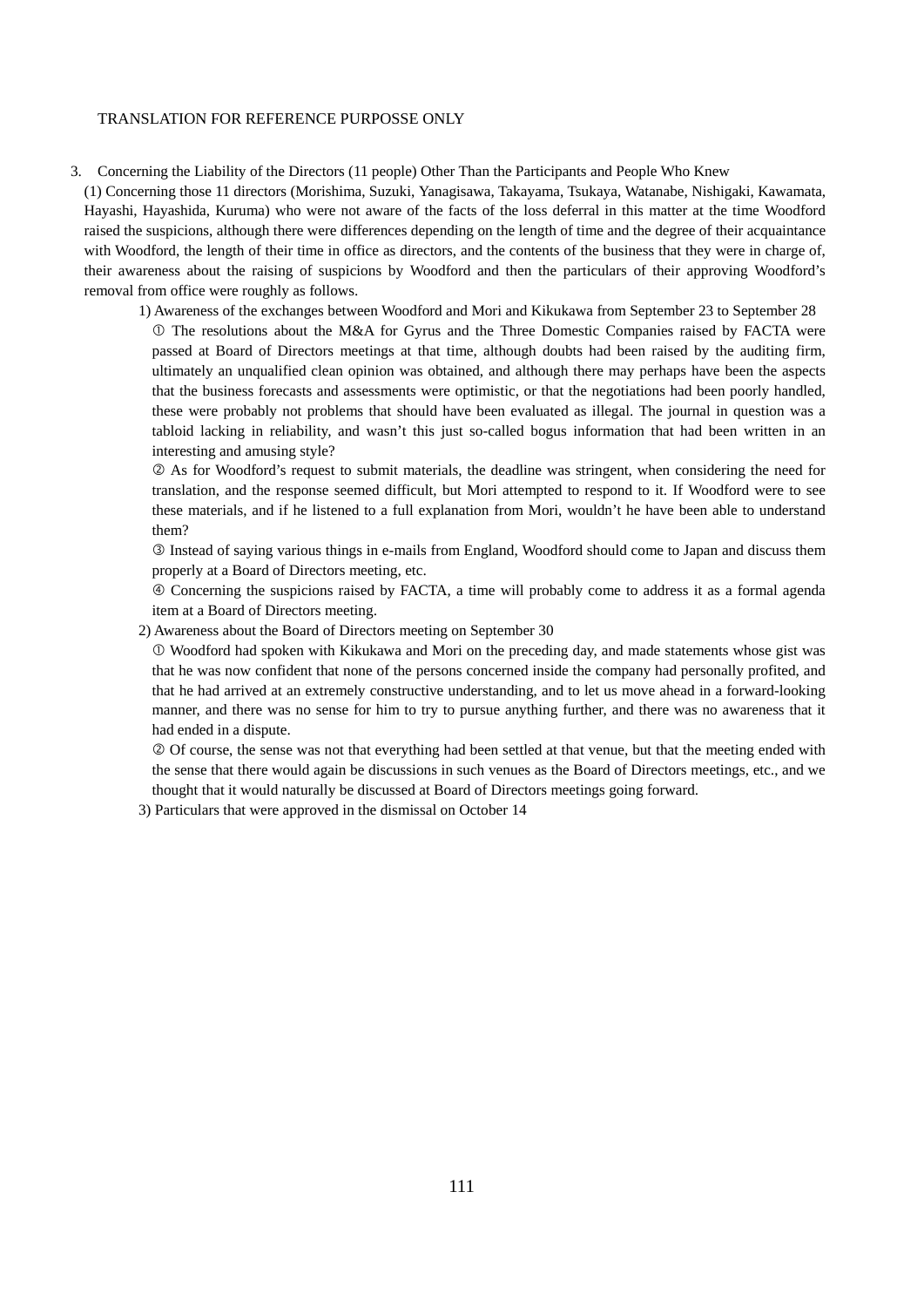- a. As noted above, on the evening of October 13, nearly all the directors other than those who could not attend because they were overseas and so on received a summons from Kikukawa and gathered, and were notified by Kikukawa to the effect that Woodford was acting on his own authority without consultation, and there were problems with him as the CEO, so he wanted to remove him at an extraordinary Board of Directors meeting on the next day.
- b. Even in the case of the directors without any awareness about the loss deferral, many of them harbored the following feelings about Woodford based on their personal experience or hearsay, although they each had differences.

 Olympus is a manufacturer, and a medium to long-term view is necessary, but Woodford emphasized short-term results, and it was often not possible to gain his understanding.

 Since it is fatal if there is even one mistake in a product, the manufacturing sites really make strenuous efforts, but he had not visited the manufacturing sites (plants) since he had assumed office as president, and it was felt he did not understand the difficulties at the manufacturing sites.

 Perhaps that is the way things are done in Europe or the United States, but there were things that were hard to understand when it came to his way of promoting business or his personnel policies.

 He was frequently not in Japan, and it was difficult to maintain adequate communication with him. At the Board of Directors meeting on September 30, he made statements in which the gist was that he was now confident that none of the persons concerned inside the company had personally profited, and that he had arrived at an extremely constructive understanding, and to let us move ahead in a forward-looking manner, and they understood that they would probably continue to have discussions at a venue like the Board of Directors meeting on how to address the suspicions raised by FACTA, but subsequently there was no proposal for discussion, and he immediately returned to England, provided materials to PwC and requested an investigation, and then all of a sudden a letter stating that if Kikukawa and Mori did not resign he would appeal to an appropriate agency was sent to Kikukawa with PwC's report attached on October 12. Even though it was supposed to be debated in the Board of Directors meeting, etc., there was no call to do this whatsoever, and he was away from Japan, and moreover saying that if [Kikukawa and Mori] did not resign he would appeal to an appropriate agency, based on the interim report that had by no means concluded that there were facts of fraud, was wrong as the way to deal with this.

- C. In this manner, although there were differences respectively, each of the directors without any awareness about the loss deferral harbored doubts about Woodford's qualifications as President from his own experience or from hearsay information, and thus believed that it was no longer acceptable for the company for Woodford to be Representative Director, and all of them other than Director Watanabe and Director Kuruma, who were absent since they were overseas, approved his removal.
- (2) Judging from the above particulars, the reason why each of the directors who were unaware of the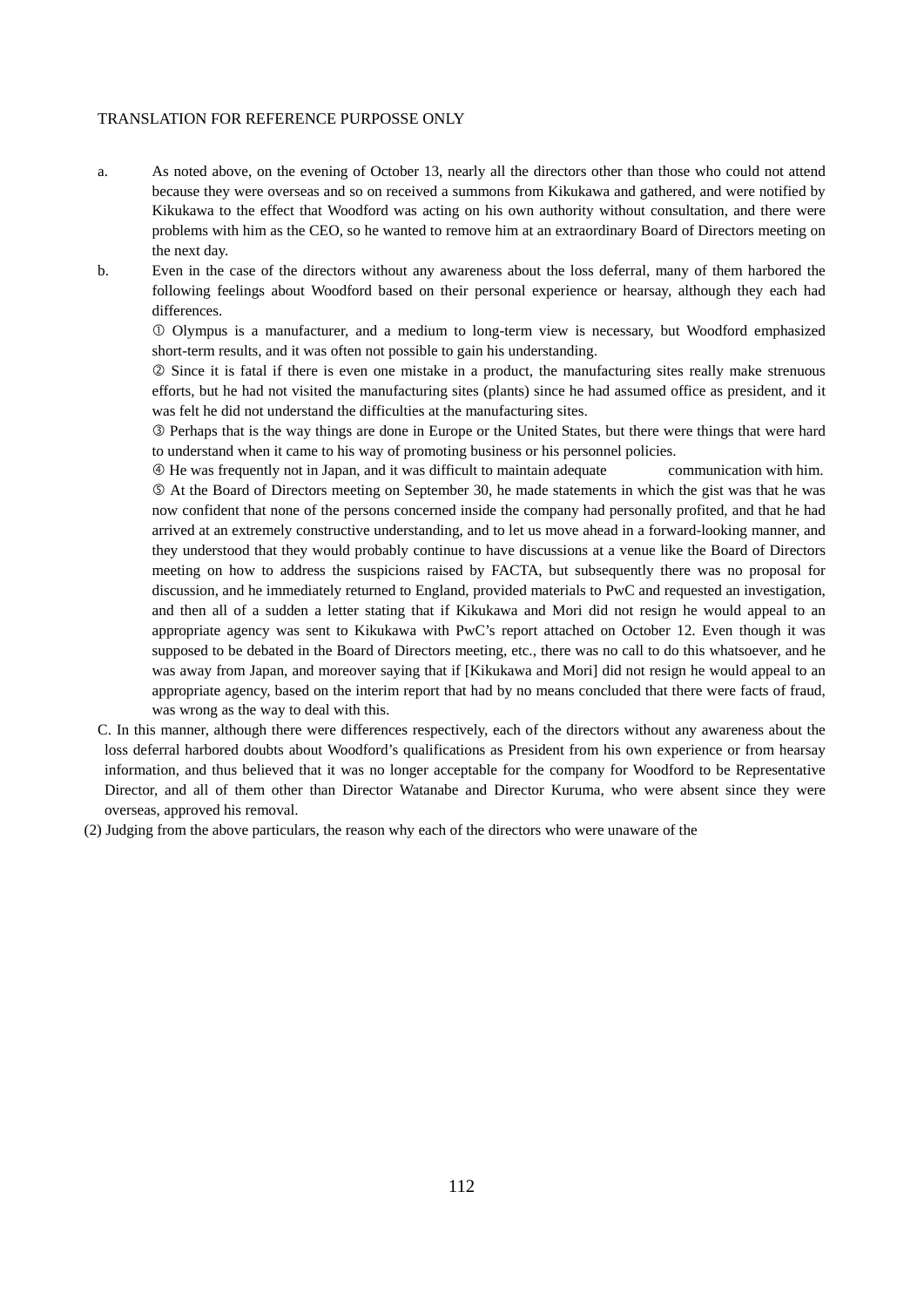facts of the loss deferral approved the removal of Woodford was that they harbored doubts about Woodford's suitability as President, separate from the question of whether their awareness was right or wrong; moreover, they acknowledged the need to continue to discuss at a venue like the Board of Directors meetings how to respond to the suspicions that had been raised, as an issue separate from the removal of Woodford, and it is acknowledged that there was an intention to do so. Since Woodford remained as a director even though he had been removed as President, and FACTA's article had also already appeared, the notion that the pursuit of Woodford's suspicions would be settled if they removed him is hardly reasonable, so the argument that they considered the response to the suspicions that had been raised to be a separate issue from Woodford's removal is not unreasonable.

 Then, as concerns the establishment of the Third Party Committee as well, while the effects due to extrinsic factors such as the criticism by the mass media after Woodford's dismissal, the requests from shareholders and the requests from the auditing firm are naturally recognized, there were also directors who had been thinking from the start that verification by a Third Party Committee was necessary (although theirs was an optimistic view that the suspicions would be dispelled once proper investigation was conducted), and at the very least, among each of the directors who were unaware of the facts of the loss deferral, there were none that stated negative opinions about establishing a Third Party Committee and having it investigate the suspicions that had been raised, it was clarified that preparations for the establishment of a Third Party Committee were being advanced in a press release on October 21, and the Third Party Committee was established on November 1 with a considerable sense of speed, and this led to the identification of the truth on November 8.

Therefore, it is believed that it cannot be judged, that with Woodford's removal, that the duty to investigate the suspicions that had been raised was abandoned, or that the duty to investigate was ignored.

The result that they trusted the false explanations based on concealment of the facts by Kikukawa, Mori and Yamada, and that they underestimated the suspicions pointed out by Woodford, needs to be fully reflected on from the standpoint of corporate governance, and it is believed that it cannot be judged to the extent that the actions taken by each of the directors who were unaware of the facts of the loss deferral after the raising of suspicions by Woodford violate the duty for due care of a prudent manager as a director (the duty to investigate in the event that suspicions of illegal conduct have been raised).

To add to that, the conclusion above is not based on an evaluation that Olympus' corporate governance regime was in a satisfactory state. When it is considered that the loss deferral in the past, and the Series of Problems related to this was not made clear for as long as 10 years, and that if there had not been Woodford who pointed out the suspicion, there was the possibility that the truth would have remained buried, we cannot help but be deeply concerned about the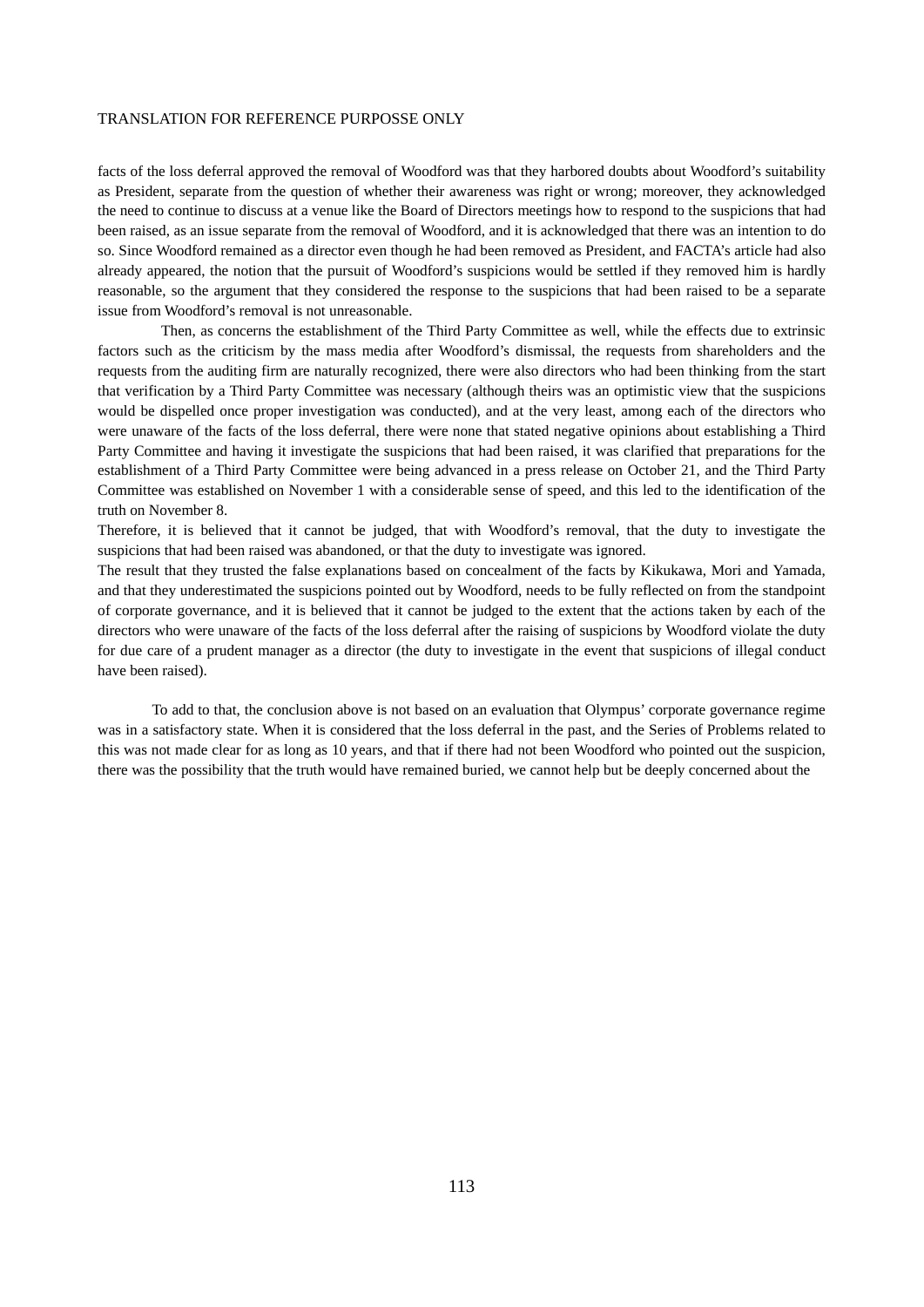closed nature of Olympus' management organization and the weakness of governance that allowed this situation. It is clear to everyone involved that leaving an unlawful state unattended threatens the very existence of a corporation.

This Committee strongly desires that fundamental improvements be made to the management organization to date, so that these points are erased, and that Olympus survives as a truly vital corporation.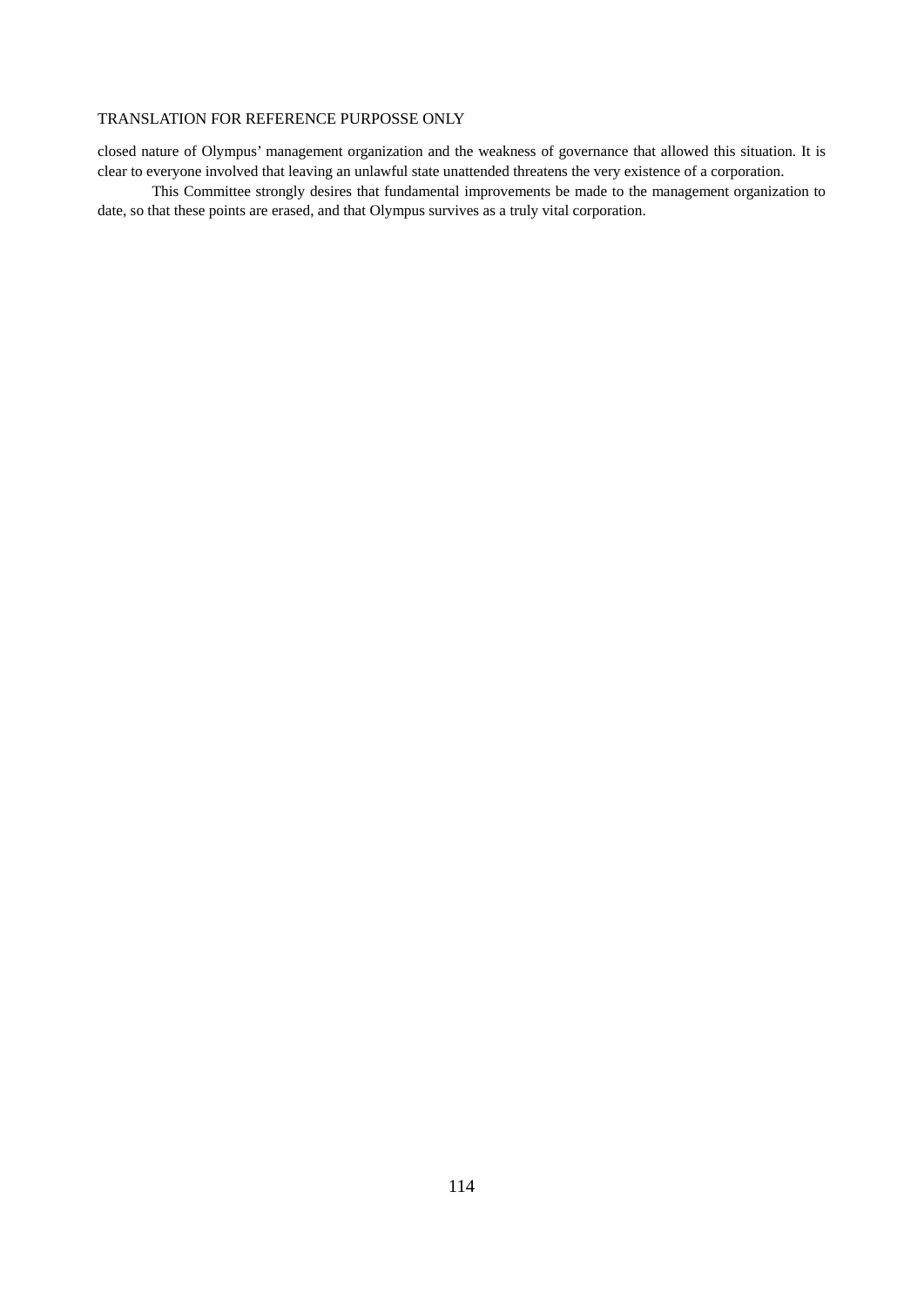VIII. Whether or not There were Violations of the Duty of Due Care of a Prudent Manager on the part of Directors Concerning Misrepresentations in the securities reports, etc. Subsequent to the Fiscal Year Ending March 2007

1. Facts That Serve as the Premise in Determining Liability

 Since it was discovered that Olympus had been deferring the posting of losses, by having Funds that were not subject to consolidated settlement purchase financial instruments that had failed as investments and had suffered huge losses, on December 14, 2011, Olympus submitted revised reports to the Kanto Regional Finance Bureau for the Securities Reports from the fiscal year ending March 2007 (139<sup>th</sup> Term) until the fiscal year ending March 2011 (143<sup>rd</sup>) Term), and Quarterly Reports from the 3<sup>rd</sup> quarter of the fiscal year ending March 2009 (141<sup>st</sup> Term until the 1<sup>st</sup> quarter of the fiscal year ending March 2012 (144<sup>th</sup> Term) (hereinafter, the Securities Reports and Quarterly Reports are collectively referred to as "securities reports, etc.") (further-revised reports were submitted on the December 26, 2011.).

 In other words, from the 1990s, Olympus suffered large losses in securities investments, derivative transactions, etc., and in order to defer the recognition of those losses, starting from the end of the fiscal year ending March 2000, it made the Funds that were not subject to Olympus' consolidation purchase at an amount equivalent to book value the financial instruments that had incurred unrealized losses, and separated the financial instruments that had suffered losses from Olympus' Consolidated Financial Statements, but at that time, Olympus had financing provided to Receiver Funds or Pass-Through Funds from banks with Olympus' deposits, etc. as security, in order that the Receiver Funds could purchase said financial instruments at an amount equivalent to book value, and in addition a Business Investment Fund was established at Olympus and it undertook investments, and capital was provided from said Business Investment Fund by lending to or investment in the Receiver Funds or Pass-Through Funds (hereinafter, the deposits, etc. and the contributions to the Investment Business Fund that are utilized in order to supply capital to the Receiver Funds are referred to as "specified assets"). Since it was identified that Olympus was essentially bearing those losses, it undertook the revision of the content to recognize the unrealized losses of financial assets that had been separated from Olympus in order to defer the posting of losses as Olympus' losses in past fiscal years.

 Specifically, it was determined that Olympus had essentially controlled the Receiver Funds or Pass-Through Funds, and undertook the following revisions of contents (the main items among the specific revised contents are as shown in Attachment 2).

- The borrowing and unrealized losses of the Receiver Funds or Pass-Through Funds that were not included in the consolidated balance sheet until now are reflected in the Consolidated Financial Statements by consolidating the Receiver Funds and Pass-Through Funds.
- A portion of Olympus' specified assets that had been recognized in the consolidated balance sheets until now are eliminated by consolidation, and in their place, the managed assets in the Receiver Funds or Pass-Through Funds, which had been treated off the books are reflected in the consolidated balance sheets.
- The acquisition money for the Three Domestic Companies that was used to make capital flow back to the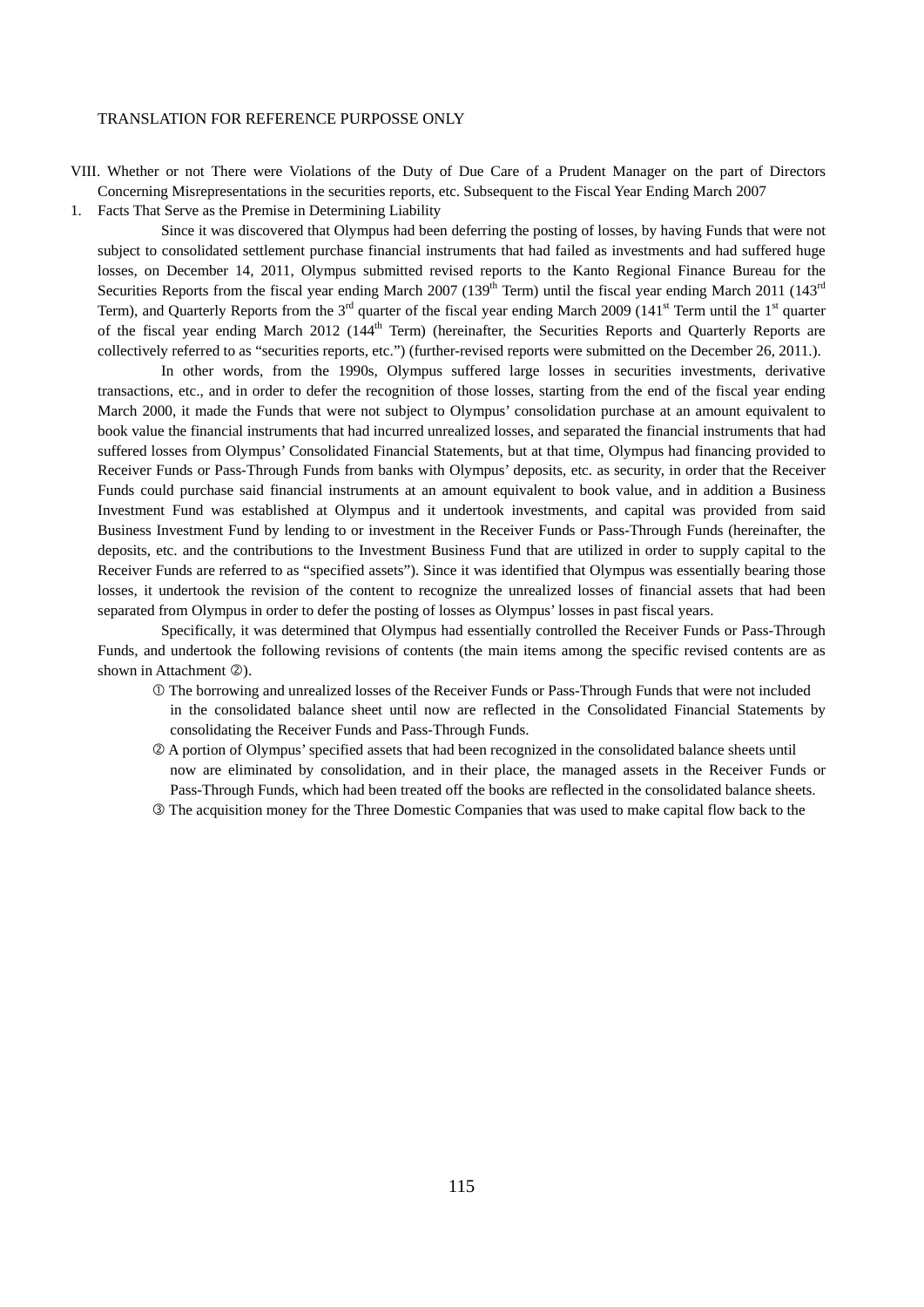Receiver Funds and cover the losses and the repurchase capital of the FA fee or Preferred Shares accompanying the acquisition of Gyrus had been recognized in the goodwill in the consolidated balance sheets until now, so that goodwill was cancelled, and in addition the depreciation expenses of goodwill and impairment losses of goodwill were also cancelled.

 The managed assets of the Receiver Funds or Pass-Through Funds differ from ordinary investments, and are managed in one bloc based on the scheme for deferring loss recognition, so they are indicated in one sum as "fund managed assets" in the consolidated balance sheets.

Therefore, at the very least it is clear that there were misrepresentations in the contents of the Securities Reports from the fiscal year ending March 2007 (139<sup>th</sup> Term) until the fiscal year ending March 2011 (143<sup>rd</sup> Term), and Quarterly Reports from the 3<sup>rd</sup> quarter of the fiscal year ending March 2009 (141<sup>st</sup>) Term) until the  $1<sup>st</sup>$  quarter of the fiscal year ending March 2012 (144<sup>th</sup> Term).

#### 2. Liability related to Misrepresentations in the Securities Reports, etc.

(1) Regarding violations of the duty of compliance with laws and regulations related to the misrepresentations in the securities reports, etc.

A company should naturally observe laws and ordinances, and a Director has the duty to perform his duties by observing laws and regulations. All of the provisions that take the company as the addressee, and that the company should observe when conducting its business, in the Company Act and other laws and regulations, are included in these "laws and regulations" (judgment of the Supreme Court dated July 7, 2000).

Therefore, Olympus has the obligation to prepare and submit securities reports, etc. which are true, in accordance with the stipulations of the Securities Exchange Act and Financial Instruments and Exchange Act. The revision of the securities reports, etc. that Olympus undertook involved the Securities Reports starting from the end of the fiscal year ending March 2007 (139<sup>th</sup> Term), and since the contents of the misrepresentations prior to that are not clear, the liability of the Securities Reports starting from the end of the fiscal year ending March 2007 (139<sup>th</sup> Term) and the Quarterly Reports starting from the  $3<sup>rd</sup>$  quarter of the fiscal year ending March 2009 ( $141<sup>st</sup>$ ) period will be examined.

(2) Concerning the preparation and submission of securities reports, etc.

The Accounting Department was in charge of the preparation and submission of Olympus' Securities Reports from the fiscal year ending March 2007 (139<sup>th</sup> Term) until the 1<sup>st</sup> quarter of the fiscal year ending March 2012 (144<sup>th</sup> Term), and they were submitted after being approved by the Accounting Department Manager and his direct superior (Head of the Business Support Department from April 2007 to March 2011, and the Head of the Finance Department from April 2011).

Therefore, this is interpreted as meaning that starting from the end of the fiscal year ending March 2007, those who were engaged in the preparation and submission of securities reports, etc. as directors can be organized as follows:

 Between April 2007 and May 2009, Kikukawa, who was President, given the fact that the Head of the Business Support Department (Kawamata) was an employee;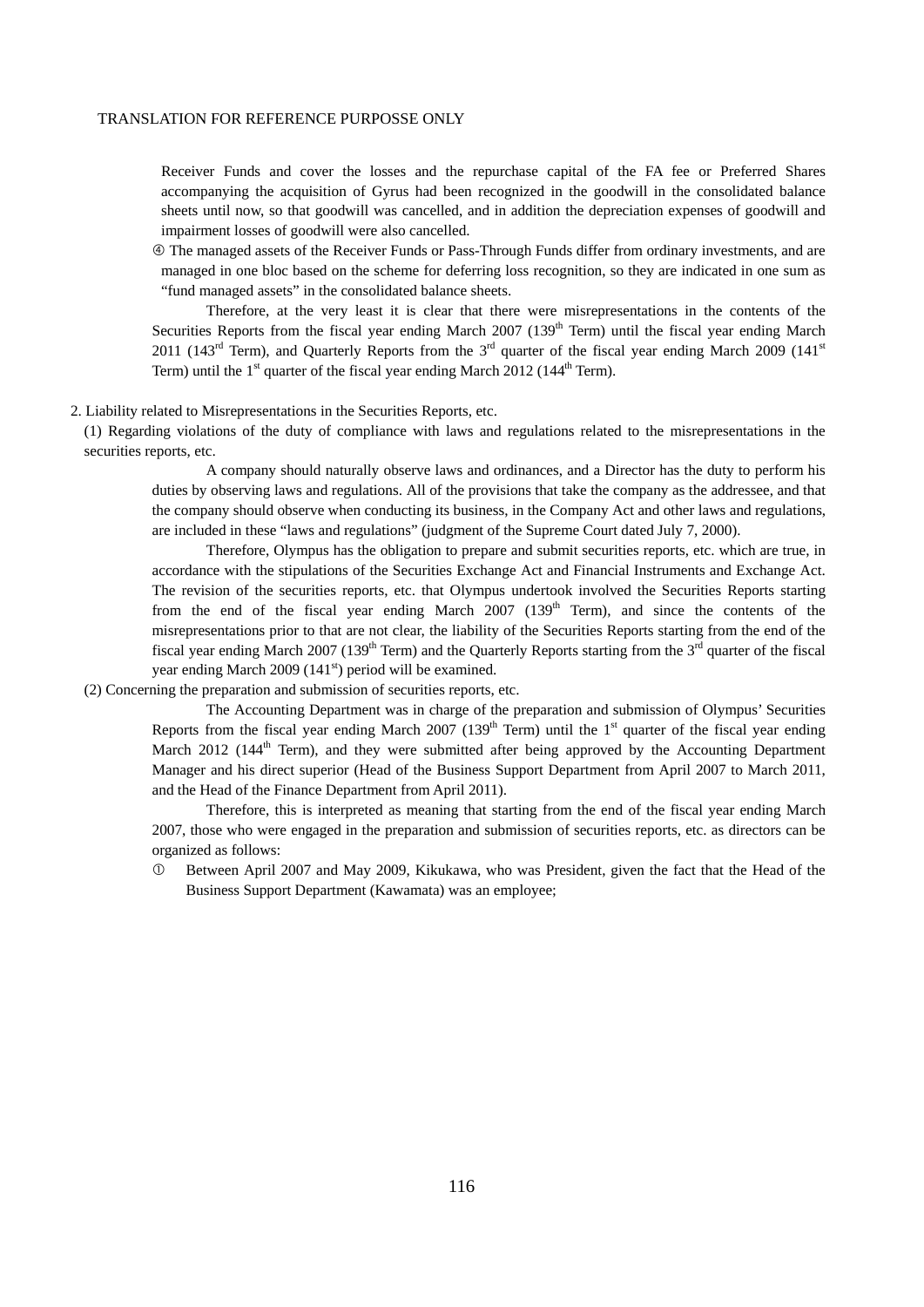- Between June 2009 and March 2011, the Head of the Business Support Department (Kawamata), who was a director, and Kikukawa, who was president;
- From April 2011, the Head of the Finance Department (Kawamata), who was a director, and Kikukawa, who was president.

Therefore, Kikukawa in the period in  $\mathbb{O}$ , and Kikukawa and Kawamata in the periods in  $\mathbb{O}$  and  $\mathbb{O}$ , bore the duty of compliance with laws and regulations for preparing and submitting securities reports, etc. that were true, and this means the other Directors bore the duty of oversight and supervision Kikukawa and Kawamata. In other words, this is interpreted to mean that at Olympus, the preparation and submission themselves of the securities reports, etc., was not placed on the agenda for Board of Directors meeting, etc., but the other Directors bore the duty of oversight and supervision in the event that "there were special circumstances such as knowing or being able to know" about fraudulent conduct by the Representative Director or executive directors and employees, etc.

(3) Regarding the liability of the four directors who were Participants or People Who Knew

As described in (2) above, given that of the four persons, Yamada, Mori, Kikukawa and Nakatsuka, who were Participants and People Who Knew, it was Kikukawa who was involved in the preparation and submission of the securities reports, etc., this means that Kikukawa bore the duty of compliance with laws and regulations, while Yamada, Mori and Nakatsuka bore the duty of oversight and supervision the directors who were involved in the preparation and submission of the securities reports, etc.

 Then, as is described in detail under item 2 of Section III, it was found that of the directors in office after April 1, 2007, the four persons, Yamada, Mori, Kikukawa and Nakatsuka, were involved in the formulation of the Loss Separation Scheme or were aware of it and approved it. Given that these directors were involved in or were aware of the fact that the recognition of the huge losses on securities investments, derivative transactions, etc., was deferred by the Loss Separation Scheme, it is possible to conclude that they were naturally aware that misrepresentations were included in the contents of the securities reports, etc., which did not reflect this in the accounting. Therefore, of the four persons, Kikukawa was negligent in the duty to prepare and submit true securities reports, etc., himself, and Yamada, Mori and Nakatsuka were negligent in not undertaking a response such as convening a Board of Directors meeting so that securities reports, etc., containing misrepresentations would not be prepared or submitted, despite the fact that they should have done so, based on their duty of oversight and supervision in their capacity as directors.

Therefore, this is interpreted to mean that there were violations of the duty of compliance with laws and regulations or violations of the duty of oversight and supervision in their capacity as directors as concerns the misrepresentations in the securities reports, etc. starting from the fiscal year ending March 2007 (139th Term) for Yamada, Mori and Kikukawa, and that there were violations of the duty of compliance with laws and regulations or violations of the duty of oversight and supervision in their capacity as directors as concerns the misrepresentations in the Securities Report for the fiscal year ending March 2011 (submitted on June 29, 2011) and the 1st Quarterly Report of the fiscal year ending March 2012 (submitted on August 11, 2011) as concerns Nakatsuka, who assumed office as director in June 2011, respectively (since Yamada assumed office as Auditor in June 2011, the duty of the due care of a prudent manager in his capacity as Auditor will be examined for the misrepresentations in the securities reports, etc. of the fiscal year ending March 2007 (139th Term) and the 1st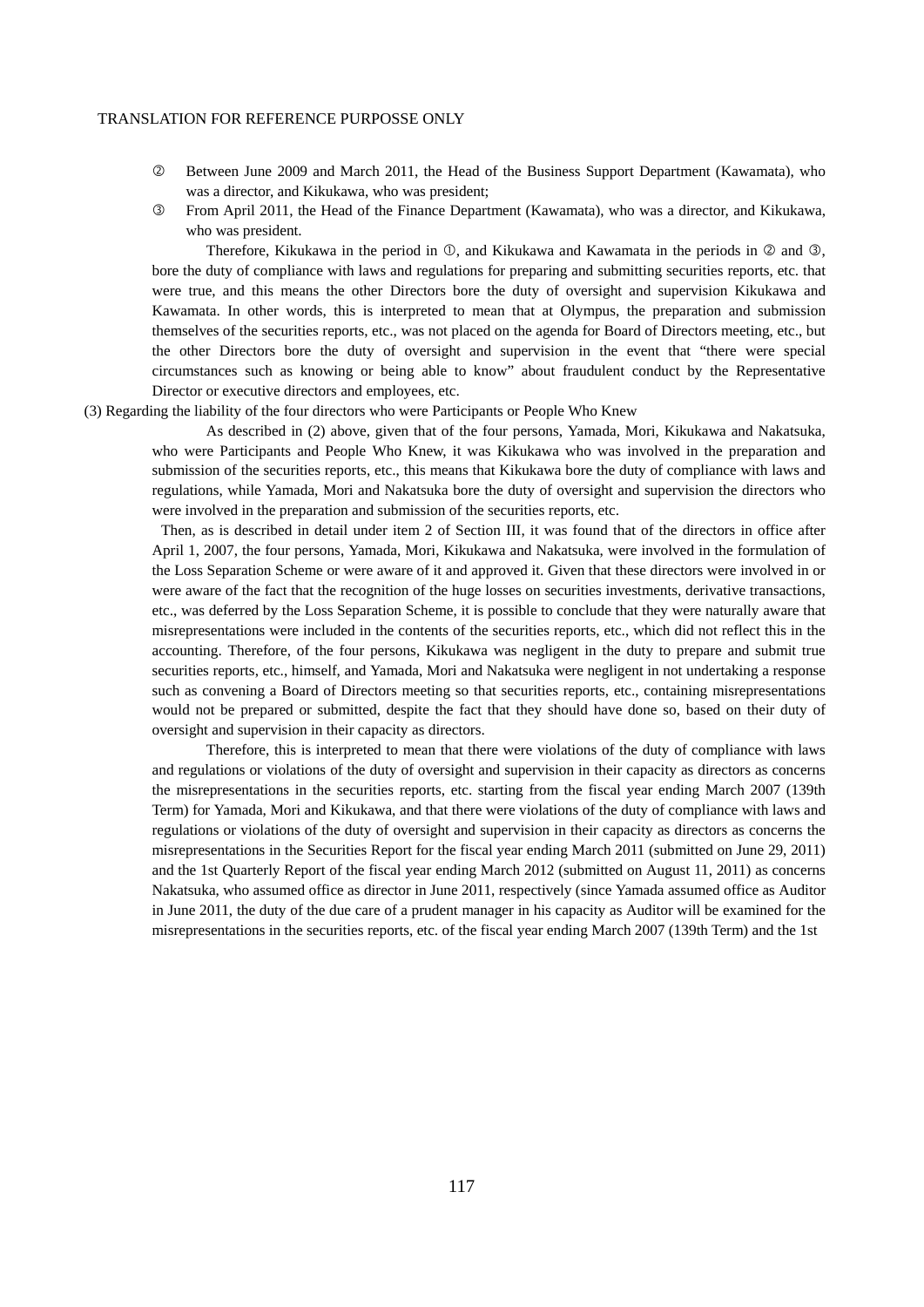Quarterly Report of the fiscal year ending March 2012).

- (4) Regarding the liability of the directors other than the four persons who were Participants or People Who Knew
	- 1) Regarding the Securities Reports that were prepared and submitted in the period in which the State of Loss Separation was maintained (however, the period until the settlement of the State of Loss Separation was started in February 2008) (the Securities Report for the fiscal year ending March 2007)
	- A. Concerning violations of the duty of oversight and supervision the directors other than the Participants and People Who Knew

Regarding the directors other than the Participants and People Who Knew (except for Kawamata), the violations of the duty of oversight and supervision concerning the misrepresentations  $(\mathbb{O}, \mathbb{Q})$  and  $\mathbb{O}$  in (1) above) in the securities reports, etc. accompanying the maintenance of the State of Loss Separation becomes a problem.

Then, according to the investigations to date by this Committee as indicated in Section III and Section IV above, sufficient circumstances were not found to make the assessment that the directors other than the Participants and People Who Knew were aware or could have been aware that acts of loss separation or maintenance of the State of Loss Separation was being done. This being the case, these directors were not aware or could not have become aware of the misrepresentations in the securities reports, etc., and no violation of the duty of oversight and supervision is found as concerns the misrepresentations  $(0, \mathcal{Q})$  and  $(4)$  in (1) above) in the securities reports, etc. accompanying the fact that the State of Loss Separation was maintained without being corrected.

B. Whether or not there were violations of the duty to develop internal controls by the directors other than the Participants and People Who Knew

 As indicated in Section IV above, in the period when the State of Loss Separation, which was the cause of the misrepresentations in the securities reports, etc., was maintained without being corrected, it is possible to make the assessment that a "reasonable risk management system" had been constructed, and no special circumstances that might cause one to suspect that there were any problems at all in that risk management system were discovered. Therefore, violations of the duty to develop internal controls by the directors other than the Participants and People Who Knew in their capacity as directors are not found.

- 2) Concerning the Securities Reports that were prepared and submitted in the period in which the maintenance of the State of Loss Separation was carried out (starting from February 2008) (the Securities Report starting from the fiscal year ending March 2008)
- A. Concerning violations of the duty of oversight and supervision of the directors other than the Participants and People Who Knew

At this point in time as well, the misrepresentations  $(0, 2)$  and  $(4)$  in (1) above) in the securities reports, etc. accompanying the fact that the State of Loss Separation was maintained without being corrected are still found, but as has already been noted, no circumstances sufficient to make the assessment that the directors other than the Participants and People Who Knew were aware or could have become aware that acts of loss separation or conduct of maintenance of the State of Loss Separation was being done can be found, and this point is the same in the period after the start of the settlement of the loss separation as well, so no violation of the duty of oversight and supervision is found as concerns the misrepresentations ( $\mathbb{O}$ ,  $\mathbb{Q}$ ) and  $\mathbb{Q}$  in (1) above) in the securities reports, etc. in conjunction with the fact that the State of Loss Separation was maintained without being corrected.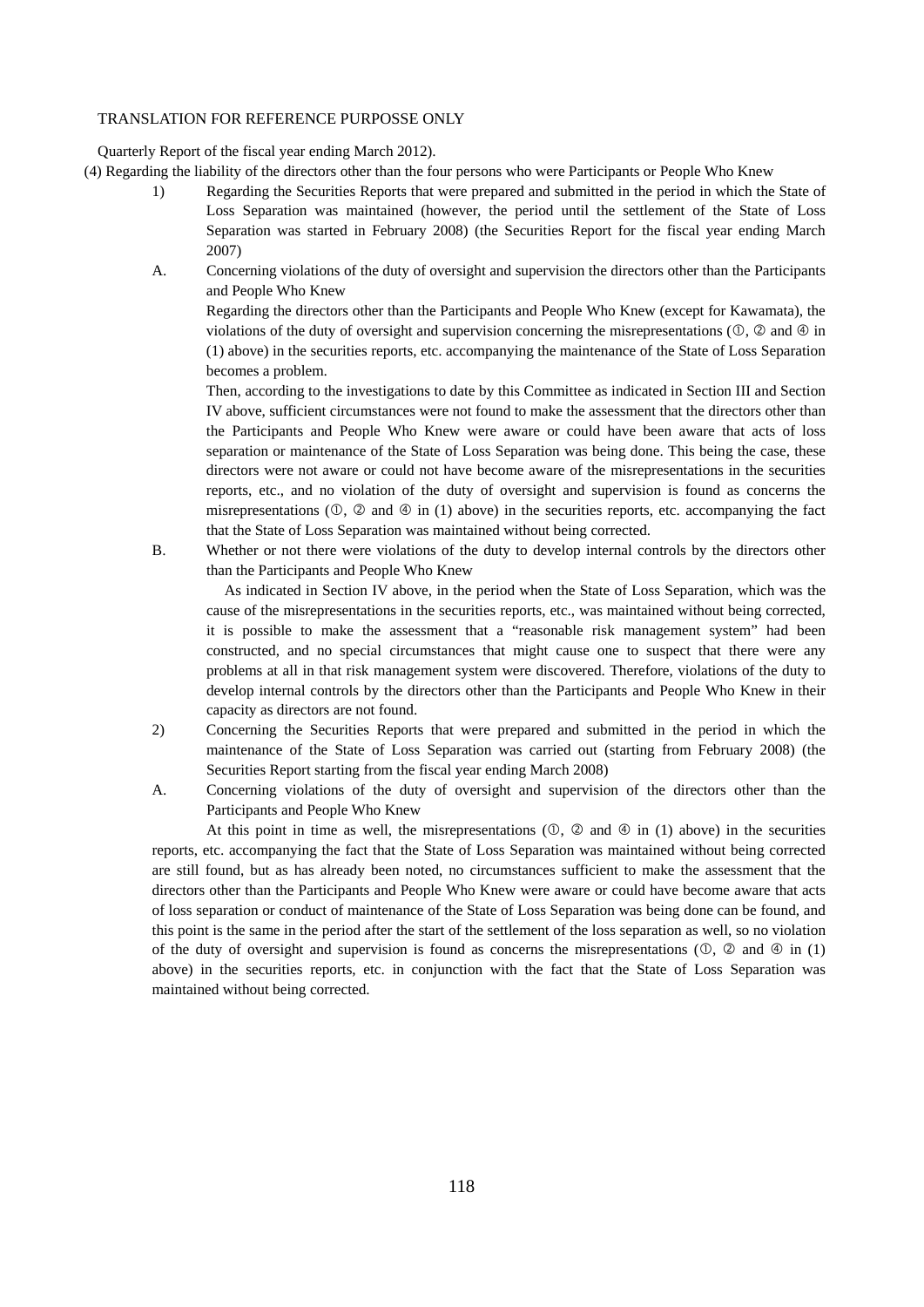However, as indicated in Section 5 and Section 6, violations of the duty of the due care of a prudent manager are found for those Directors who approved at the Board of Directors meetings the Warrant Purchase Rights and the purchase of Preferred Shares that were granted as the acquisition payment for the shares of the Three Domestic Companies as well as the FA fee for the acquisition of Gyrus, and since this is interpreted to mean that those Directors for whom these violations of the duty of the due care of a prudent manager are found could have been aware that the acquisition payment for the shares of the Three Domestic Companies or the FA fee for the acquisition of Gyrus were excessive, the question of whether or not it is possible to conclude that they could have been aware of the misrepresentations in the securities reports, etc. as well as a result of that awareness becomes a problem.

Accordingly, first of all, the question of what significance the fact itself has, that the acquisition payment for the shares of the Three Domestic Companies or the FA fee for the acquisition of Gyrus was excessive, in relation with the misrepresentations in the securities reports, etc. becomes a problem. The reason why the securities reports, etc. were revised recently is that since the acquisition payment for the shares of the Three Domestic Companies and the FA fee for the acquisition of Gyrus were discovered to have been used to settle unrealized losses, the unrealized losses of financial assets were recognized retroactively to the fiscal year ending March 2007, and in addition the goodwill for the acquisition payment for the shares of the Three Domestic Companies and the FA fee for the acquisition of Gyrus were cancelled retroactively, and the fact that the acquisition payment for the shares of the Three Domestic Companies and the FA fee for the acquisition of Gyrus were excessive was not by itself the reason. In other words, the reason why the recognition of goodwill for the acquisition payment for the shares of the Three Domestic Companies or the FA fee for the acquisition of Gyrus was unacceptable was due to the fact that they did not possess the essence of a share purchase payment or FA fee, for the reason that they were used only for the settlement of unrealized losses. Therefore, this is taken to mean that it is insufficient to state simply that the acquisition payment for the shares of the Three Domestic Companies or the FA fee for the acquisition of Gyrus was high in order to conclude that someone could have known that the contents of the securities reports, etc. were false based on the fact that the recognition of goodwill was unacceptable, but that an accounting treatment that differs from the accounting treatment that was actually taken based on the fact that the recognition of goodwill is unacceptable, etc. is needed, and that it needs to be found that they could have known that the contents of the securities reports, etc. were false.

 To review this point, goodwill was posted and impairment loss recognized in the fiscal year ending March 2009 for the acquisition payment for the shares of the Three Domestic Companies and the FA fee for the acquisition of Gyrus, respectively, and the accounting auditors expressed an unqualified opinion for the financial statements in which said treatment was done. It can't be helped that the directors, who had no professional knowledge of accounting, trusted that the accounting treatment had been done properly, given the fact that the accounting auditors had accepted the accounting treatment for the acquisition payment for the shares of the Three Domestic Companies and the acquisition of Gyrus conducted by Olympus.

Therefore, it is not possible to make an assessment that the directors for whom violations of the duty of the due care of a prudent manager are found in connection with the acquisition payment for the shares of the Three Domestic Companies and the FA fee for the acquisition of Gyrus, among those directors other than the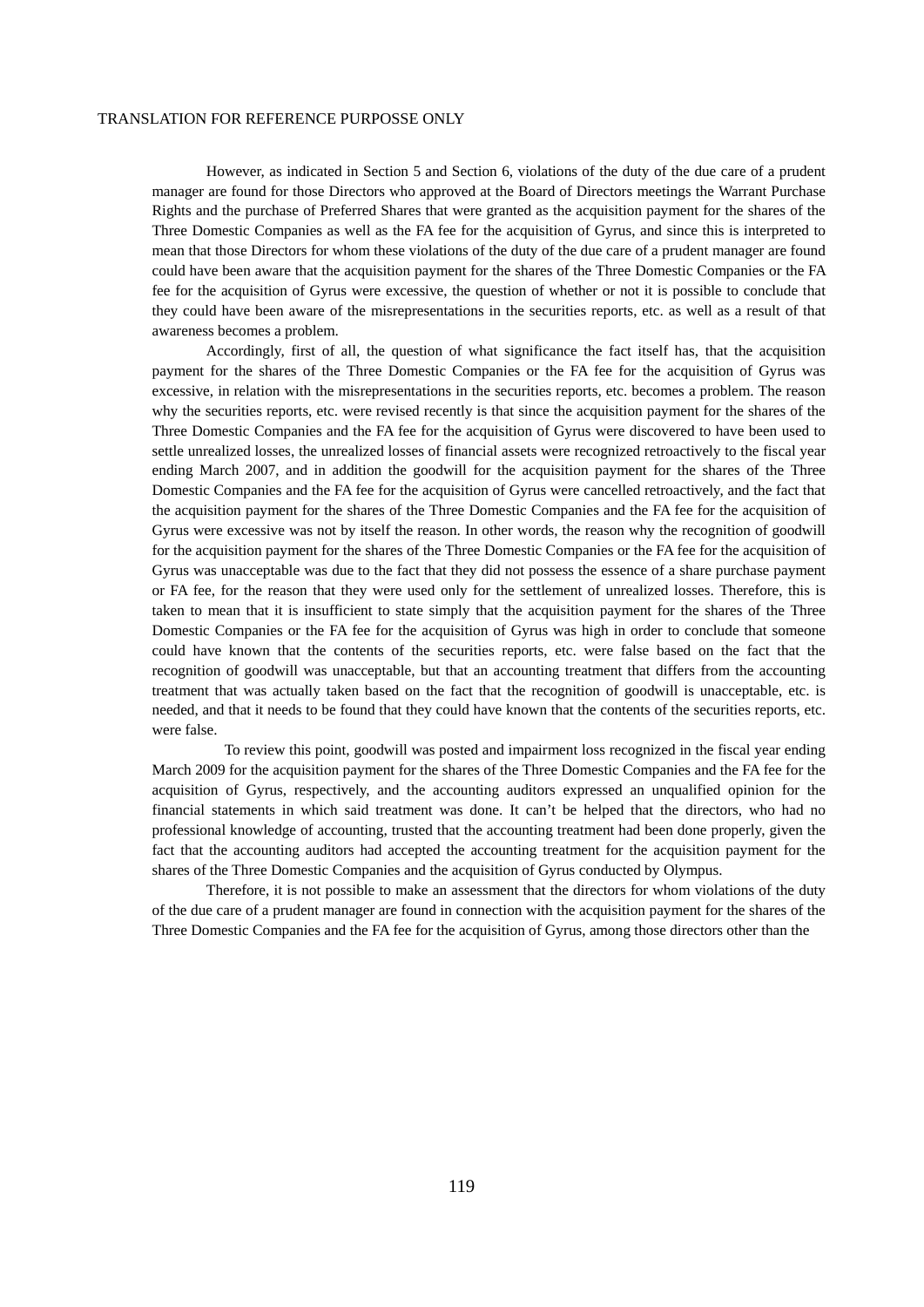Participants and People Who Knew, could have known that the contents of the Securities Reports were false, and it is not found that there is a violation of the duty of oversight and supervision.

#### B. Concerning Kawamata

 Kawamata, as Head of the Accounting Department, at the time from the end of 2008 to spring of 2009, actually received notice from KPMG AZSA LLC that the FA fee for the acquisition of Gyrus was excessive. Specifically,

- Around April 2009, Kawamata was told by KPMG AZSA LLC that KPMG, which was in charge of auditing Olympus Corporation of the Americas (OCA), had questioned the recording of the FA fee for Gyrus as goodwill, and that if KPMG did not issue a clean opinion, KPMG AZSA LLC likewise would probably not be able to issue an unqualified clean opinion.
- In addition to KPMG AZSA LLC indicating to Kawamata that the FA fee was high even just for the warrant purchase price of approximately 5 billion Yen (50 million dollars), and also on May 29, 2009, after the 2009 Committee's Report had been submitted, KPMG AZSA LLC indicated to Kawamata, "A fee of more than 60 billion is not socially acceptable, and problematical."
- In the fiscal year ended March 2009, after being questioned by the auditing firm, Olympus determined that the portion (approximately 15.5 billion Yen) of the FA fee for the Gyrus acquisition, which was paid by the end of that fiscal year and exceeded 5% of the purchase amount, was actually not an FA fee and accounted for it as an impairment loss (recorded as losses from prior-term adjustments).

 Therefore, at the Board of Directors meeting for approval of financial statements on which the annual securities report is based, Kawamata at least should have explained that items  $\mathbb O$  through  $\mathbb O$  above had been indicated by KPMG AZSA LLC and asked other directors to use caution in deciding (i.e., to not record goodwill for the Preferred Shares), but he failed to give sufficient consideration on this point.

 Meanwhile, Ernst & Young ShinNihon LLC, which had become the accounting auditor for Olympus in June 2010, confirmed the content of the document dated April 23, 2009, from KPMG AZSA LLC to the Olympus Board of Auditors entitled, "Matters Thought to be Particularly Important in Relation to the Execution of Auditor Duties," as well as the 2009 Committee's Report made by outside attorneys and others, came to understand the view and concerns that KPMG AZSA LLC had over the FA fee for Gyrus, and naturally recognized that Olympus, after being told by KPMG AZSA LLC, recorded the portion (approximately 15.5 billion Yen) of the FA fee for the Gyrus acquisition that exceeded 5% of the purchase amount as an impairment loss. In addition, Ernst & Young ShinNihon LLC allowed Olympus to record the acquisition price of the Gyrus Preferred Shares as "goodwill."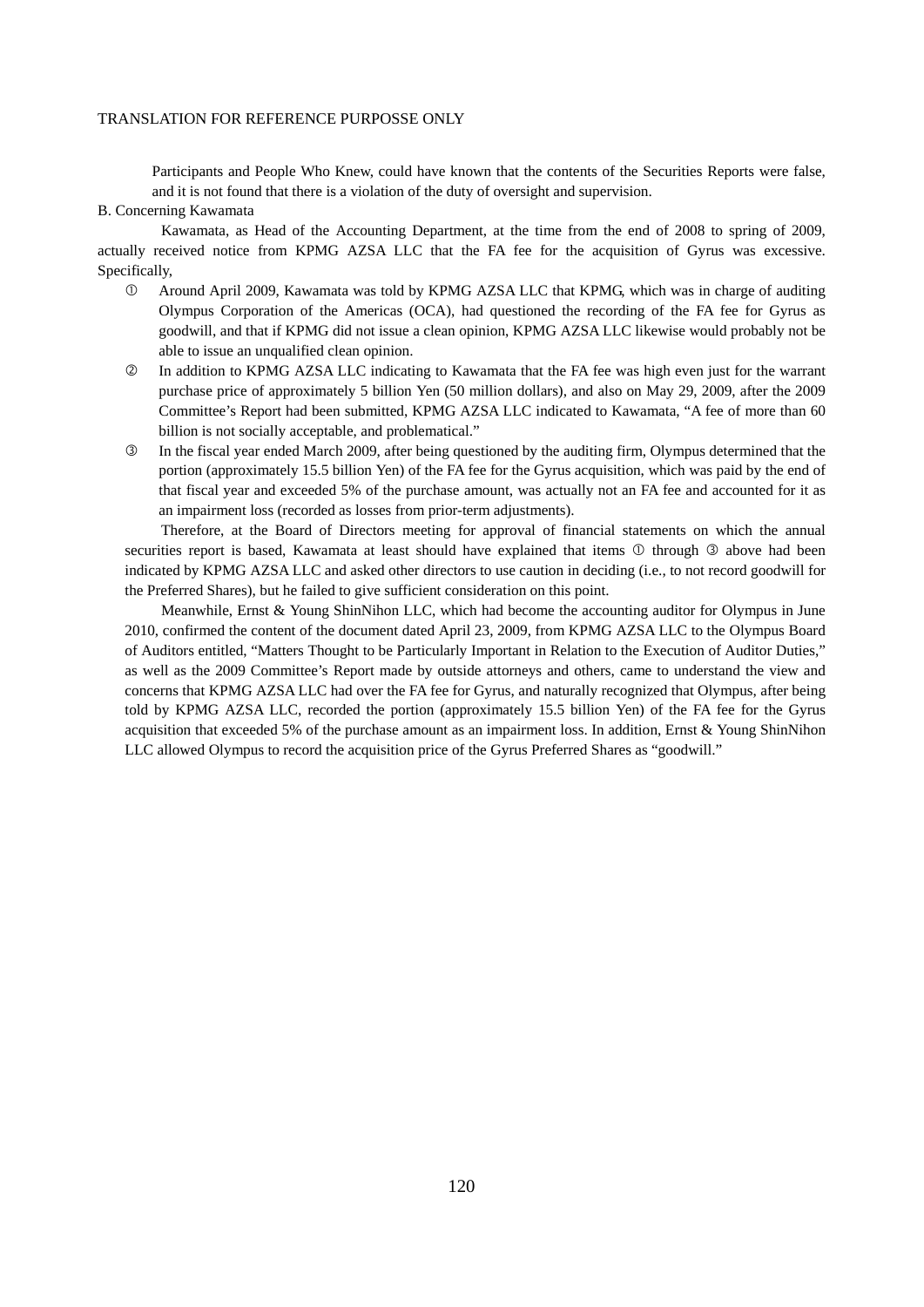Thus, while various problems can be pointed out regarding Kawamata, given that the accounting auditor, an accounting expert, allowed the acquisition of Preferred Shares to be recorded as goodwill having fully understood the situation during that span, a violation of the duty of due care of a prudent manager cannot be found for having passed the judgment that said accounting treatment was allowed.

 Therefore, Kawamata also could not have found out that this would constitute a misrepresentation in securities reports etc., so a violation of the duty of due care of a prudent manager cannot be found.

# 3. Regarding Criminal Liability

 Those who submitted securities reports and quarterly reports containing misrepresentations about material information are subject to criminal charges (hereinafter referred to as "charge of submitting falsified securities reports, etc.") under the provisions of the Financial Instruments and Exchange Act as follows:

> Article 197, Paragraph 1, Clause 1 of the Financial Instruments and Exchange Act, regarding securities reports (prior to September 30, 2007, the effective date of said Act, Article 197, Paragraph 1, Clause 1 of the Securities and Exchange Law)

> Article 197, Paragraph 2, Clause 6 of the Financial Instruments and Exchange Act, regarding quarterly reports

 In the charge of submitting falsified securities reports, etc., "persons who submitted" include those involved in preparing documents containing misrepresentations under the assumption that they would be submitted, meaning not only in the process of preparing said documents in the accounting division, but also in the process of approval by the Board of Directors (Ryuichi Hirano et al, "Laws Concerning Special Crimes Annotated, Supplement (2)," p. 68), as well as directors and others who approved the financial statements that are part of the securities reports, etc. at meetings of the Board of Directors.

 In addition, the charge of submitting falsified securities reports, etc. is an intentional crime, so an awareness is necessary that there are misrepresentations regarding material information in the securities reports and quarterly reports.

 Furthermore, "material information" in securities reports, etc. is understood as fundamental information that may have an impact on the investment decisions of investors.

If Kikukawa, Yamada, Mori, and Nakatsuka satisfy these requirements, the charge of submitting falsified securities reports, etc. may be substantiated.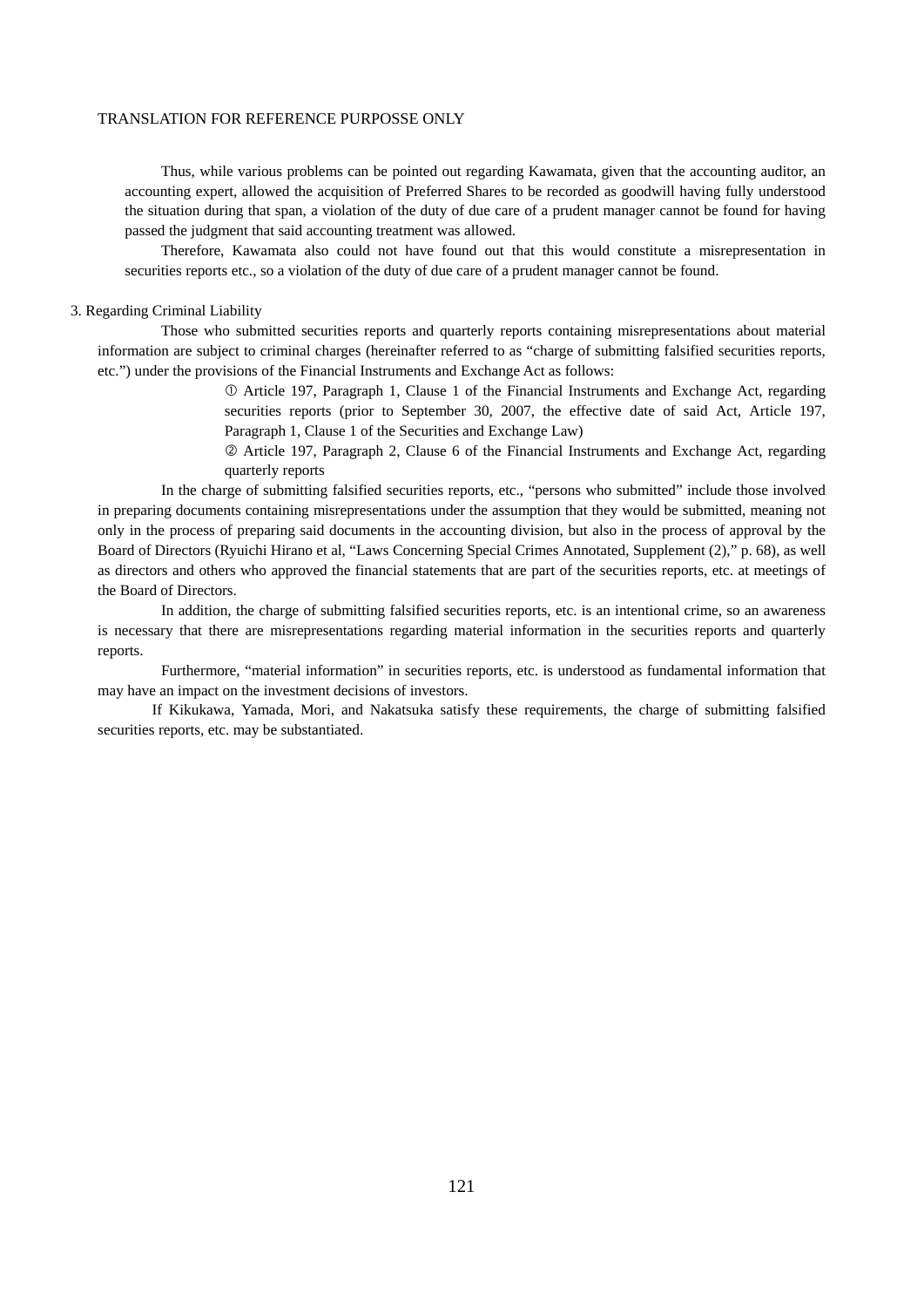IX. Whether or Not There Were Violations of the duty of due care of a prudent manager in relation to dividend distributions of surplus money etc. that were implemented after April 1, 2007

1. Facts that are the Premise for Determining Liability

(1) The true and correct distributable amounts from the fiscal year ended March 2007 to the fiscal year ended March 2011

 Since April 1, 2007, Olympus has paid dividend distributions of surplus money based on distributable amounts derived from accounting treatment that was premised on loss deferral. However, with the discovery of the circumstances described in detail in Section 8 - 1, on December 14, 2011, Olympus submitted revised securities reports for the fiscal years ended March 2007 (139<sup>th</sup> Term) through March 2011 (143<sup>rd</sup> Term) to the Kanto Regional Finance Bureau and also amended the non-consolidated balance sheets included in the securities reports. As a result of this, according to the non-consolidated balance sheets prior to amendment, dividend distributions of surplus money were paid within the distributable amounts calculated pursuant to the provisions of the Companies Act, but the distributable amounts for each fiscal year, computed based on Olympus' amended non-consolidated balance sheets, are all negative amounts as shown in Attachment 3.

Therefore, we find that the dividend distributions of surplus money in Attachment  $\Phi$ , which were paid by Olympus as year-end dividends and interim dividends on or after April 1, 2007, as well as the acquisition of treasury stock in Attachment  $\circledcirc$  pursuant to the Articles of Incorporation, exceeded the distributable amounts in all cases. (2) Regarding procedures in the delivery of money, etc. in the dividend distributions of surplus money

Like other companies, year-end dividends and interim dividends at Olympus are delivered, in accordance with the investor's choice, by means of either  $\mathbb O$  a dividend receipt being sent by postal mail to the shareholders who chose the method of receiving dividends by dividend receipt, and the entire amount of the dividend payments to these shareholders being deposited in advance with the post office, where shareholders receive payment of the respective dividend amount by submitting the dividend receipt received to the post office; or  $\oslash$  wire transfer of the dividend to an account in a financial institution designated by the shareholder. In addition, the person in charge in the General Affairs Department, which is responsible for share administration at Olympus, asks Chuo Mitsui Trust and Banking Co., Ltd., the shareholders registrar for Olympus, to send dividend receipts to shareholders in method  $\mathbb{O}$ , and the Finance Department, which is responsible for cash management, deposits the entire dividend amount at the post office under method  $\mathbb O$ . Wire transfers to accounts in financial institutions designated by shareholders under method  $\mathbb O$  flow from Olympus  $\rightarrow$  Sumitomo Mitsui Banking Corporation and multiple other remitting banks  $\rightarrow$  shareholder accounts in financial institutions designated by shareholders (hereinafter referred to as "Designated Bank"). Specifically, the person in charge in the General Affairs Department instructs Chuo Mitsui Trust and Banking Co., Ltd. which remitting bank will transfer money to which Designated Bank, and for each remitting bank, Chuo Mitsui Trust and Banking Co., Ltd. digitizes data on the shareholder's designated account in the Designated Bank that is to receive the transfer and the wire transfer amount, transfers the money to the respective remitting bank via the Japanese Bankers Association. Along with this, the person in charge in the Treasury Department, which is responsible for cash management, prepares a check for the total amount of the transfer from the remitting bank to the designated account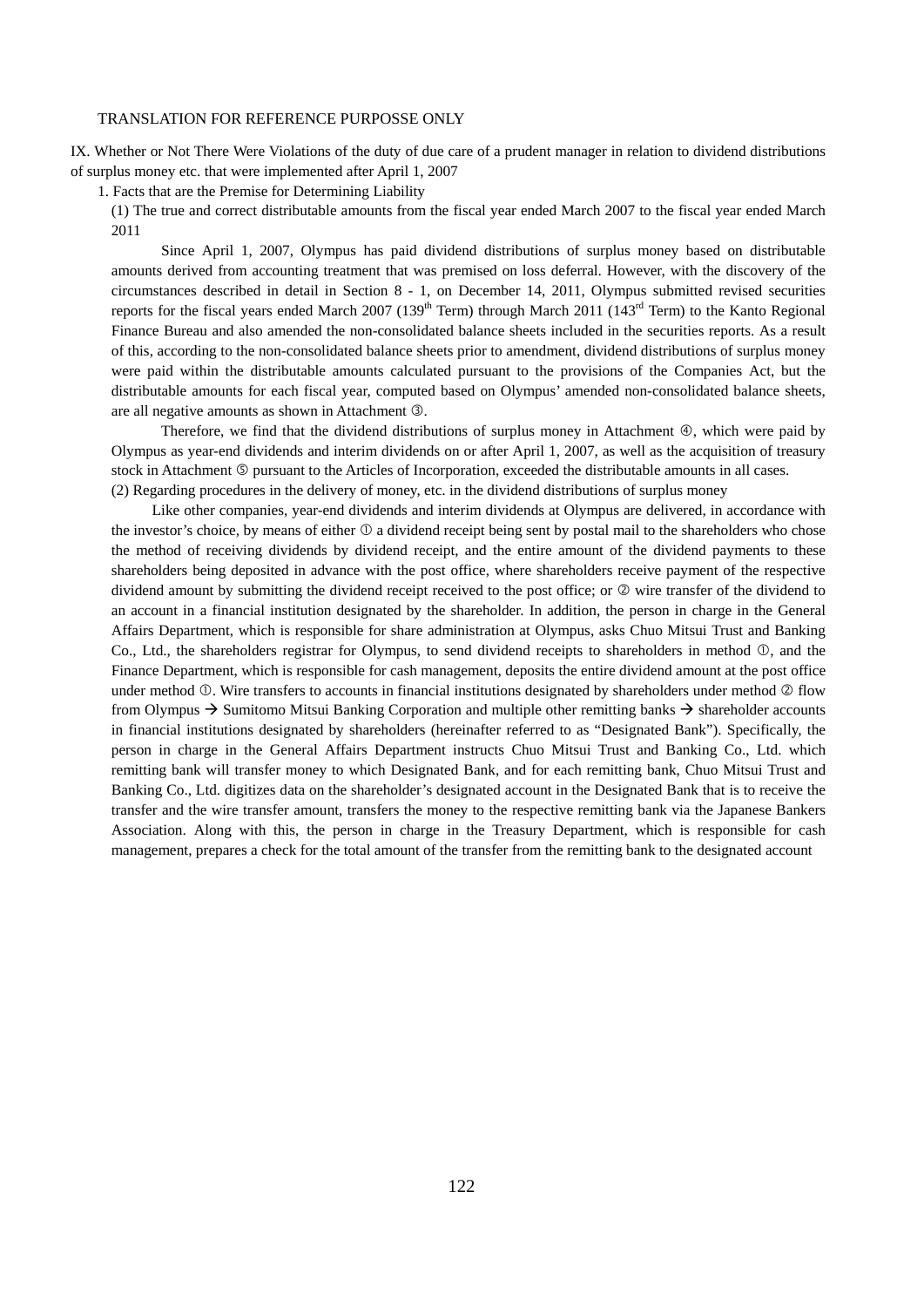of the shareholder in the respective Designated Bank, and delivers this to the remitting bank, thereby affecting payment of the entire amount of the dividend under method  $\oslash$ .

(3) Procedures in the delivery of money, etc. in the acquisitions of treasury stock

 Olympus, when acquiring treasury stock on the open market, signs a treasury stock specified fund trust agreement with Mitsubishi UFJ Trust and Banking Corporation and transfers money for the acquisition of treasury stock to said trust bank in accordance with the provisions of Article 3, Paragraph 2 of said agreement, and payment to the securities firm is made from there. Transfers of money to accounts in the name of Olympus at said trust bank are made by the person in charge in the Treasury Department, which is responsible for cash management.

 Based on the above, the liability of directors will be considered in relation to Olympus' dividend distributions of surplus money and acquisitions of treasury stock exceeding the distributable amounts on or after April 1, 2007.

## 2. Regarding the application of laws

 Given that the Companies Act took effect on May 1, 2006, the problem is whether the Commercial Code or the Companies Act will be applied with regard to the liability of directors in relation to dividend distributions of surplus money paid based on the balance sheet for the fiscal year ended March 2007, including the period from April 1, 2006 to May 1, 2006, which was before the Companies Act took effect. Regarding this point, Article 100 of the Act on Arrangement of Relevant Acts Incidental to Enforcement of the Companies Act states, "Dividend distributions of surplus money for periods prior to the directly preceding fiscal term shall be subject to the provisions then in force," and "immediately preceding fiscal term" is defined in Article 99 of said Law as the "final fiscal term before the effective date" (of the Companies Act). Therefore, at Olympus, the immediately preceding fiscal term would be the fiscal year ended March 2006, so only dividends for fiscal terms prior to said fiscal term and the liability relating thereto would be "subject to the provisions then in force," but subsequent dividends and the liability relating thereto would be subject to the provisions of the Companies Act.

 Accordingly. director liability for dividend distributions of surplus money paid by Olympus on or after April 1, 2007 will be determined in accordance with the provisions of the Companies Act.

3. Those who are liable concerning the illegal dividend distributions of surplus money and acquisitions of treasury stock (1) Regarding liability based on Article 462, Paragraph 1 of the Companies Act

 The Companies Act stipulates that if dividend distributions of surplus money exceed the distributable amounts, the persons who perform duties relating to dividend distributions of surplus money will jointly be obligated to pay the full amount of the money delivered (Article 462, Paragraph 1 of the Companies Act), and the following is stipulated for directors who are responsible for dividend distributions of surplus money and acquisitions of treasury stock.

1) Directors responsible for dividend distributions of surplus money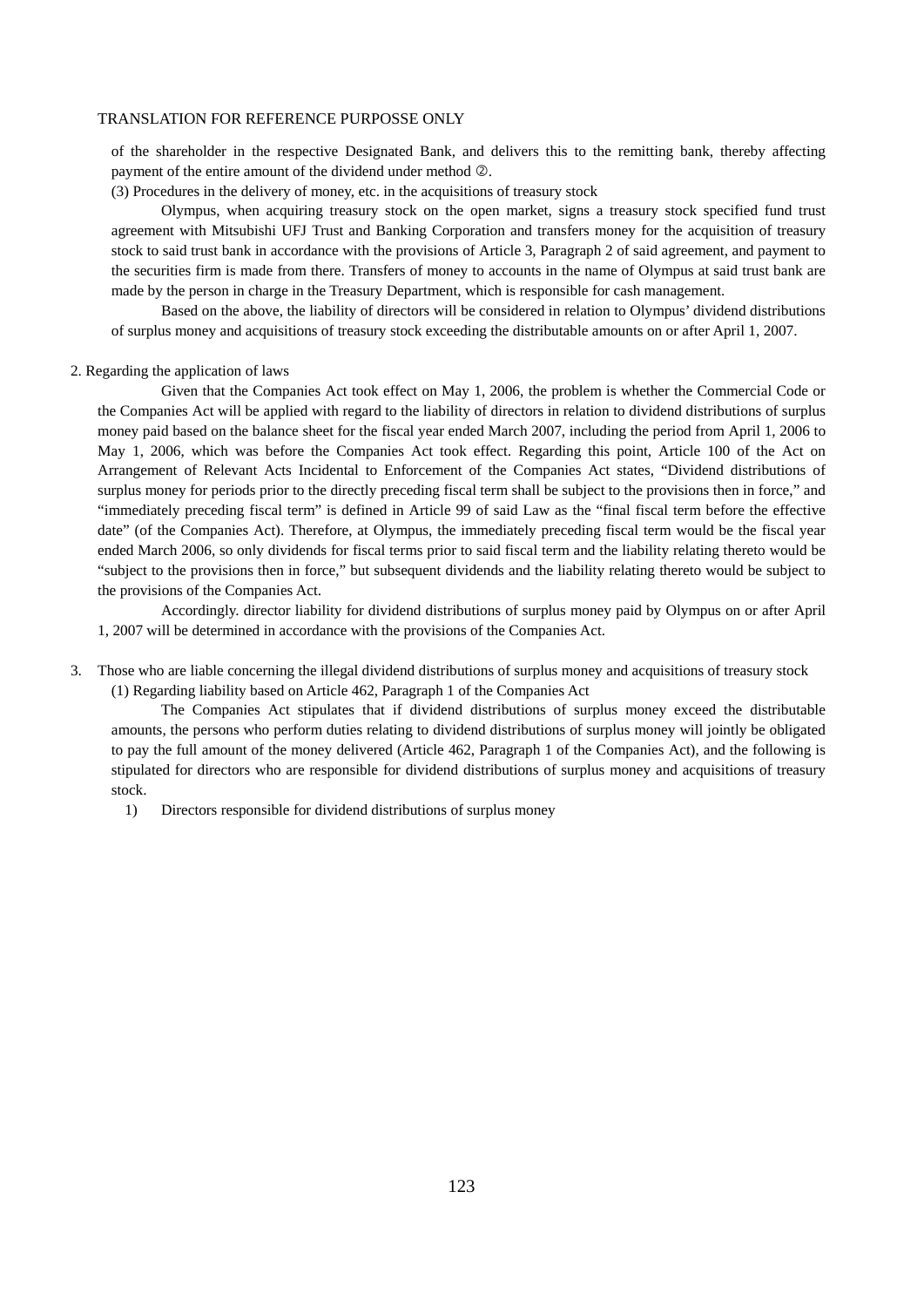Pursuant to Article 462, Paragraph 1, Note 1 and Item 6 of the Companies Act, and Article 159 and Article 160 of the Companies Act Enforcement Regulations, if the dividend distributions of surplus money exceed the distributable amounts, the directors who are designated as those obligated to pay the full amount of the money delivered are the following directors.

a. Executive directors who performed duties relating to dividend distributions of surplus money

b. Directors who performed duties relating to the delivery of money, etc.

c. Directors who explained items concerning dividend distributions of surplus money, etc. at general meeting[s] of shareholders

d. Directors who made report[s] to auditors and accounting auditors regarding calculation of distributable amount[s]

e. Directors who proposed resolution[s] regarding dividend distributions of surplus money at general meeting[s] of shareholders

f. Directors who agreed to Board of Directors resolution[s] regarding decisions on proposals submitted to general meeting[s] of shareholders concerning dividend distributions of surplus money

 Directors to whom items "a" through "f" above apply in relation to dividend distributions of surplus money made by Olympus on or after April 1, 2007, are as shown in Attachment  $\Phi$ , respectively.

 Incidentally, with the exception of the year-end dividend paid in June 2011, in every case, the directors to whom items "a" through "e" above apply are among the directors to whom item "f" above applies, but Woodford, who was the representative director, and Nakatsuka, who was the Head of the Corporate Center (in charge of general affairs) as of the effective date of the year-end dividend paid in June 2011, both were elected as directors at the general meeting of shareholders held on June 29, 2011, where the resolution on said year-end dividend was made, and did not participate in the Board of Directors resolution on submitting said year-end dividend for resolution to the general meeting of shareholders (item "f" above does not apply), so the question is whether or not items "a" and "b" above apply.

About Woodford (whether "executive director" is applicable)

 Considering the delegation of duties determined by the Olympus Board of Directors, no directors were delegated duties relating to dividend distributions of surplus money, which means that the president managed operations concerning dividend distributions of surplus money. As of the effective date for the year-end dividend paid in June 2011, Woodford had assumed the position of representative director, which means that he was the executive director who performed duties relating to dividend distributions of surplus money as stated in "a" above.

 About Nakatsuka (whether "directors who performed duties relating to the delivery of money, etc." is applicable)

 In light of the procedures relating to dividend distributions of surplus money as described above, "directors who performed duties relating to the delivery of money, etc." in "b" above is understood at Olympus to mean directors in charge of the Finance Department or Administration Department.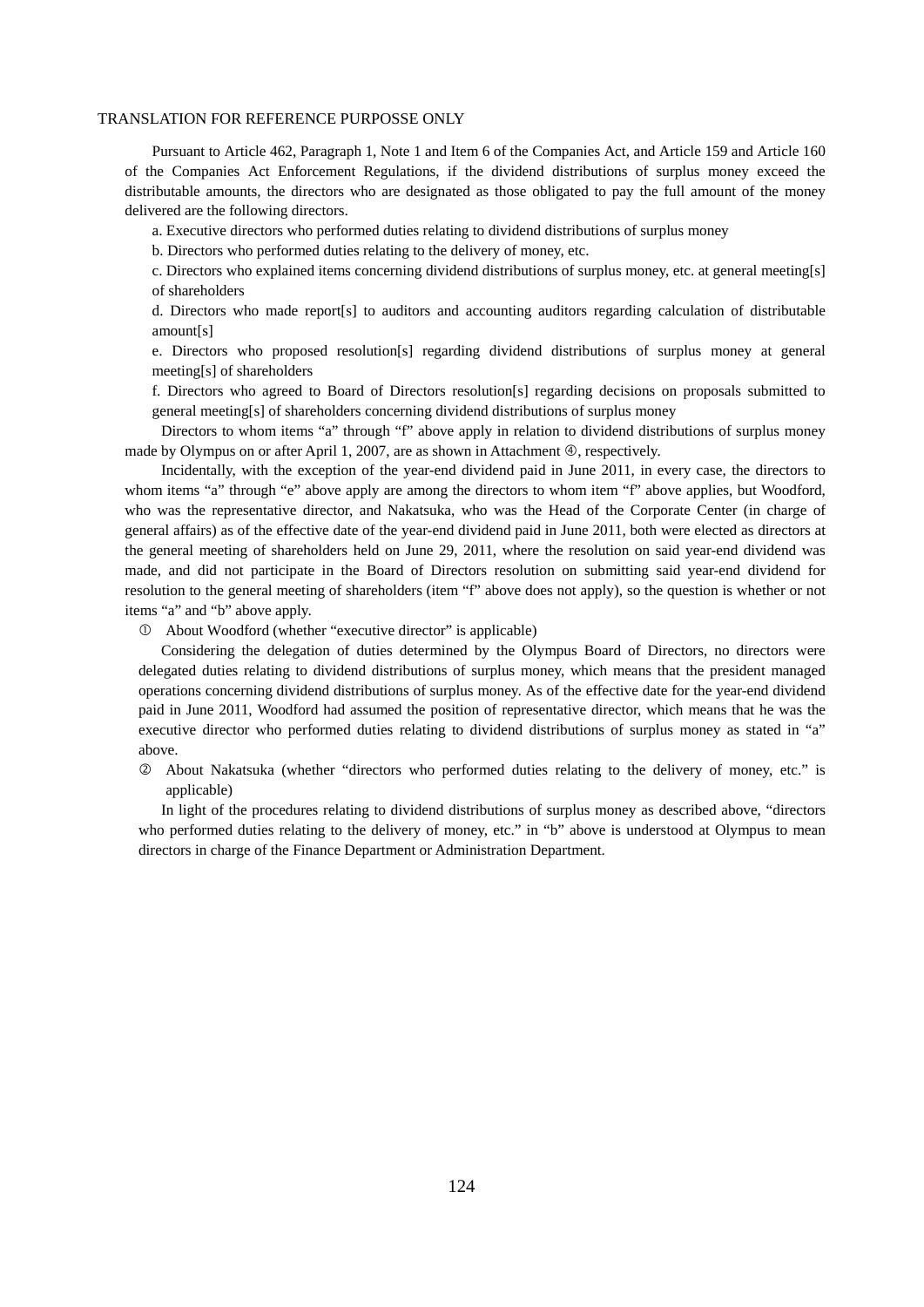As of the effective date of the year-end dividend paid in June 2011, Nakatsuka as Head of the Corporate Center was the director in charge of the Administration Department, which means that he was a "director who performed duties relating to the delivery of money, etc." with regard to said dividend distribution of surplus money.

2) Liability for acquisition of treasury stock pursuant to provisions of the Articles of Incorporation

 According to Article 462, Note 1 and Item 1 of the Companies Act and Articles 159 and 161 of the Companies Act Calculation Rules, if an acquisition of treasury stock is made beyond the distributable amount, the directors responsible for paying the full amount of the money delivered are as follows:

a. Executive directors who performed duties relating to acquisition of treasury stock

b. Directors who performed duties relating to the delivery of money, etc.

c. Directors who agreed to Board of Directors resolution[s] concerning acquisitions of treasury stock

d. Directors who made reports to auditors and accounting auditors regarding calculation of distributable amount[s]

e. Directors who made proposal[s] to the Board of Directors in "c" above

 The directors to whom the above-noted "a" through "e" apply with respect to acquisitions of treasury stock made pursuant to the Articles of Incorporation since April 1, 2007, are shown in Attachment  $\circled$ .

(2) Regarding liability based on Article 423, Paragraph 1 (violation of the duty of due care of a prudent manager) of the Companies Act

 In section (1) above, even in the case of directors who are not executive directors as set forth in Article 462 of the Companies Act (notably directors who were absent from the Board of Directors meetings concerning dividend distributions of surplus money), if acknowledged as having violated the duty of due care of a prudent manager with respect to dividend distributions of surplus money and acquisitions of treasury stock under the Articles of Incorporation exceeding the distributable amount, they will be obligated to compensate for damages arising as a result.

4. Regarding the meaning of "that they did not fail to exercise due care with respect to the performance of their duties" and whether or not this applies to each director

(1) The meaning of "that they did not fail to exercise due care with respect to the performance of their duties"

 If dividend distributions of surplus money are made or treasury stock is acquired under the Articles of Incorporation in excess of the distributable amount, even for those to whom the above-noted Article 462, Paragraph 1 of the Companies Act or the provisions of the Companies Act Calculation Rules apply, there is no obligation to pay pursuant to the Notes of Article 462 of the Companies Act (Article 462, Paragraph 2 of the Companies Act), if it is proven "that they did not fail to exercise due care with respect to the performance of their duties." Therefore, it becomes a problem what specific facts need to be proven in order to be able to say that a director "did not fail to exercise due care with respect to the performance of their duties."

Regarding this point, given today's advanced and specialized corporate accounting, if judgments and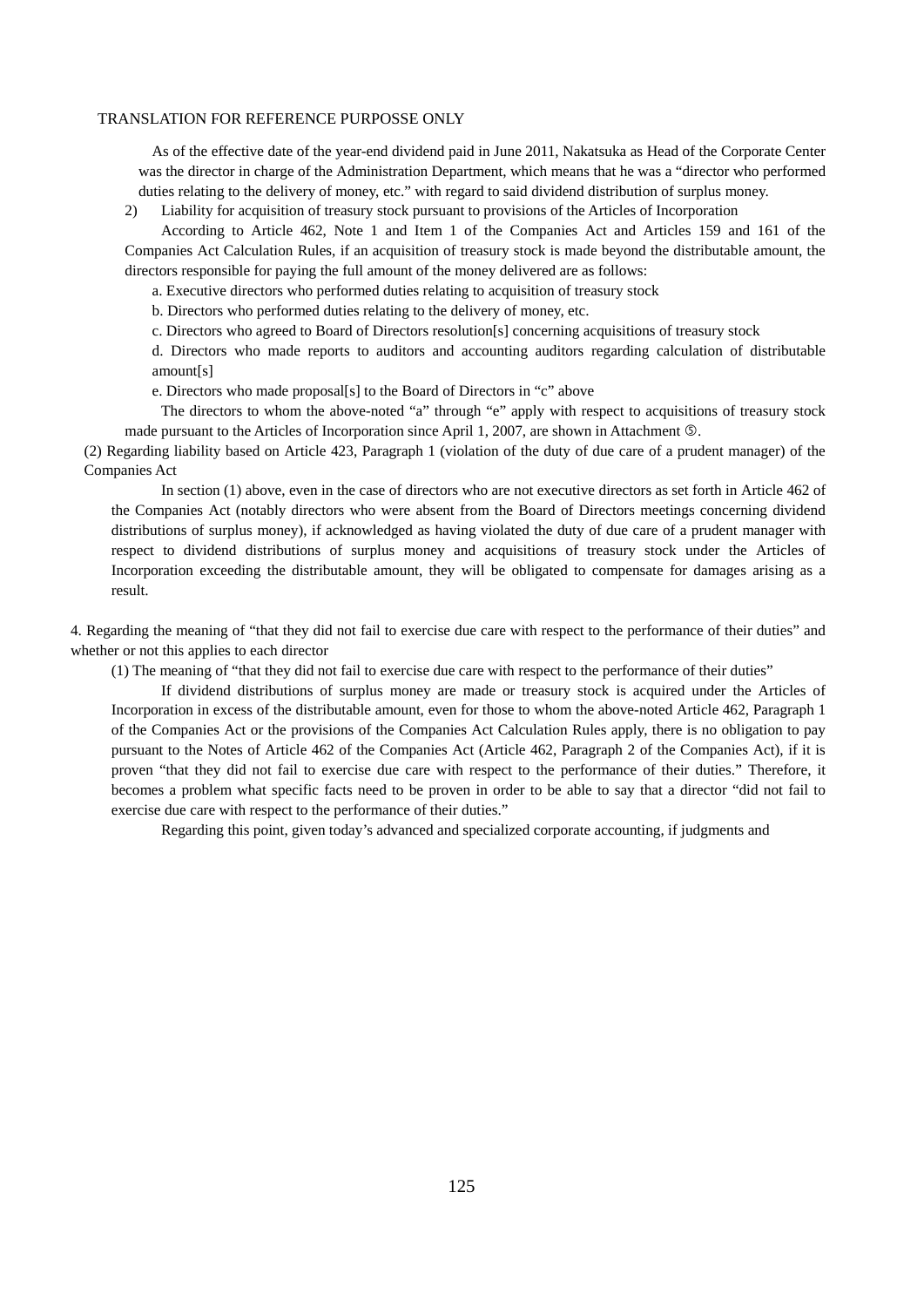reports by directors in charge of accounting and finance, and especially at a company with accounting auditors such as Olympus, unqualified clean opinions have been issued by the accounting auditor regarding financial statements prepared by the company, then it is permissible to basically trust such judgments, and if the situation is such that these judgments and reports by those in charge of accounting and finance and the clean opinion of the accounting auditor were trusted, then in general it can be construed that a director "did not fail to exercise due care."

 However, this should not be the case if circumstances are found such that said directors knew or could have known that the balance sheets used to calculate distributable amounts were erroneous or about facts that may have caused suspicion about their legitimacy.

 In view of the above, with respect to dividend distributions of surplus money and acquisitions of treasury stock under the Articles of Incorporation since April 1, 2007, we will examine whether or not it is possible to say that "they did not fail to exercise due care with respect to the performance of their duties" by those to whom the above-noted Article 462, Paragraph 1 of the Companies Act or the provisions of the Companies Act Calculation Rules apply.

### (2) The four directors who were Participants or People Who Knew

 As described in detail in Section III-2, four directors who served on or after the date (May 8, 2007) of the Board of Directors resolution for submitting a proposal to the general meeting of shareholders in relation to the year-end dividend paid in June 2007, namely, Yamada, Mori, Kikukawa, and Nakatsuka, are acknowledged as having been involved in or known about the formulation and maintenance of the Loss Separation Scheme. These directors were involved in or knew about the deferment of posting large losses relating to securities investments, derivative transactions, and so forth by means of the Loss Separation Scheme, so naturally if accounting procedures had been performed correctly, they would have known that distributable amounts may not have existed at the time of the dividend distributions of surplus and acquisitions of treasury stock made on or after April 1, 2007; therefore, it is not possible to say that they "did not fail to exercise due care with respect to the performance of their duties."

 Regarding Nakatsuka, as someone who "performed duties relating to the delivery of money in dividend distributions of surplus money" in relation to the year-end dividend paid in June 2011, the issue is liability under Article 462, Paragraph 1 of the Companies Act. In terms of actually delivering the dividend, the in-company procedures for paying the dividend had already been completed before Nakatsuka became a director, and immediately after becoming a director, in fact, he would not have been able to stop the dividend distribution of surplus money, so the question is whether or not we can say that he "they did not fail to exercise due care with respect to the performance of their duties." However, immediately after the general meeting of shareholders, it would have been entirely possible to ask Chuo Mitsui Trust and Banking Corporation, the shareholder registrar, to stop sending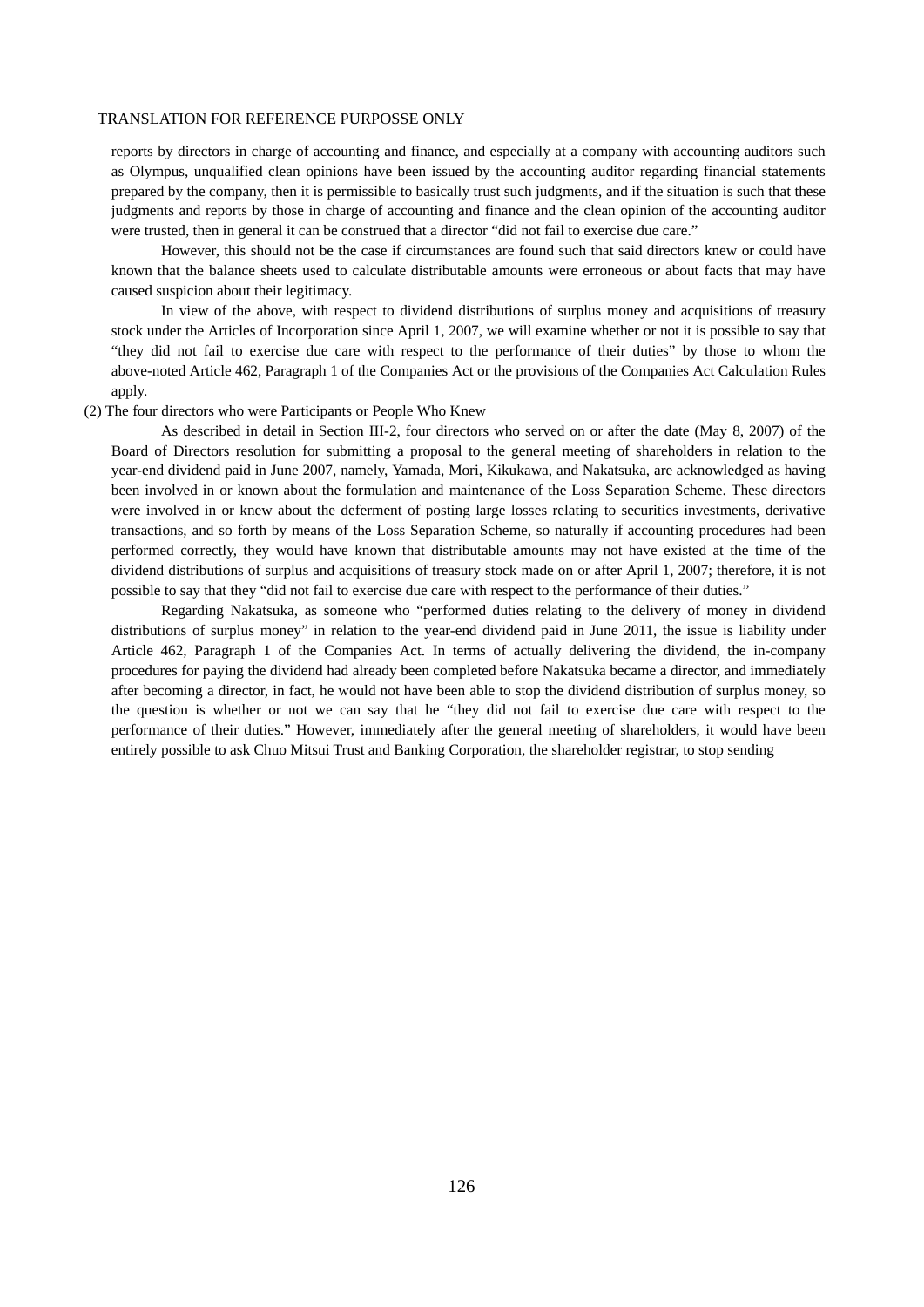dividend receipts to shareholders. Even for transfers of dividends to accounts at financial institutions designated by shareholders, given that these are made the day following a general meeting of shareholders, procedures for transferring, etc. funds to financial institutions are already underway, and stopping the transfer of dividends would require clerical work for reimbursement by the financial institutions, which undeniably is procedurally bothersome, but not impossible. Furthermore, Article 462, Paragraph 1 of the Companies Act is understood as addressing liability arising from negligence, but no cause and effect relationship is required between the directors' violation of duty of due care and violation of financial resource rules (i.e., even if a director does not neglect his/her duty of due care, if a dividend distribution of surplus money is paid exceeding the distributable amount, the obligation to pay is not waived.) (Shigeru Morimoto and Masao Yanaga, *Companies Act Commentary, Volume 11*, p. 206) From this point as well, the question of whether or not dividend distributions of surplus money could have been stopped in the end does not affect the conclusion of whether or not duties were neglected.

 Accordingly, after Nakatsuka became a director, since he did not try to stop the procedure for delivering money in relation to the dividend distribution of surplus money made in June 2011, it cannot be said of him that he "did not fail to exercise due care with respect to the performance of their duties."

(3) Regarding the directors other than the four who were Participants or People Who Knew

 The directors other than the four who were Participants in or People Who Knew about the Loss Separation Scheme had no knowledge of the Loss Separation Scheme. Therefore, for these directors, the question is whether or not they could have known facts that would cast doubt over the legitimacy of the balance sheets used to calculate distributable amounts.

 On this point, the Warrant Purchase Rights and Preferred Shares purchase money paid as an FA fee for the acquisition of the Three Domestic Companies and the purchase of Gyrus was excessive, and for directors regarded as having violated their duty of due care of a prudent manager with respect to the fact that they approved a resolution for the acquisition of shares of the Three Domestic Companies and for the purchase of Gyrus, the question is whether it can be said that they "did not fail to exercise due care with respect to the performance of their duties" if they later agreed with the resolution to distribute dividends of surplus money and acquire treasury stock exceeding the distributable amounts.

 However, with regard to this point, as already explained in Section VIII, just because they could have known that the FA fee for the acquisition of the Three Domestic Companies and the purchase of Gyrus was excessive, in principle, this does not necessarily mean they could have known that there were misstatements in the balance sheets included in the securities reports, so we cannot say it is impossible to assess that they "did not fail to exercise due care with respect to the performance of their duties."

 Nonetheless, Kawamata, from the end of 2008 through the spring of 2009, as Head of the Accounting Department, actually was specifically informed by KPMG AZSA LLC that the FA fee for the Gyrus purchase was excessive, so at least he could have known that the balance sheets included in the securities reports since the fiscal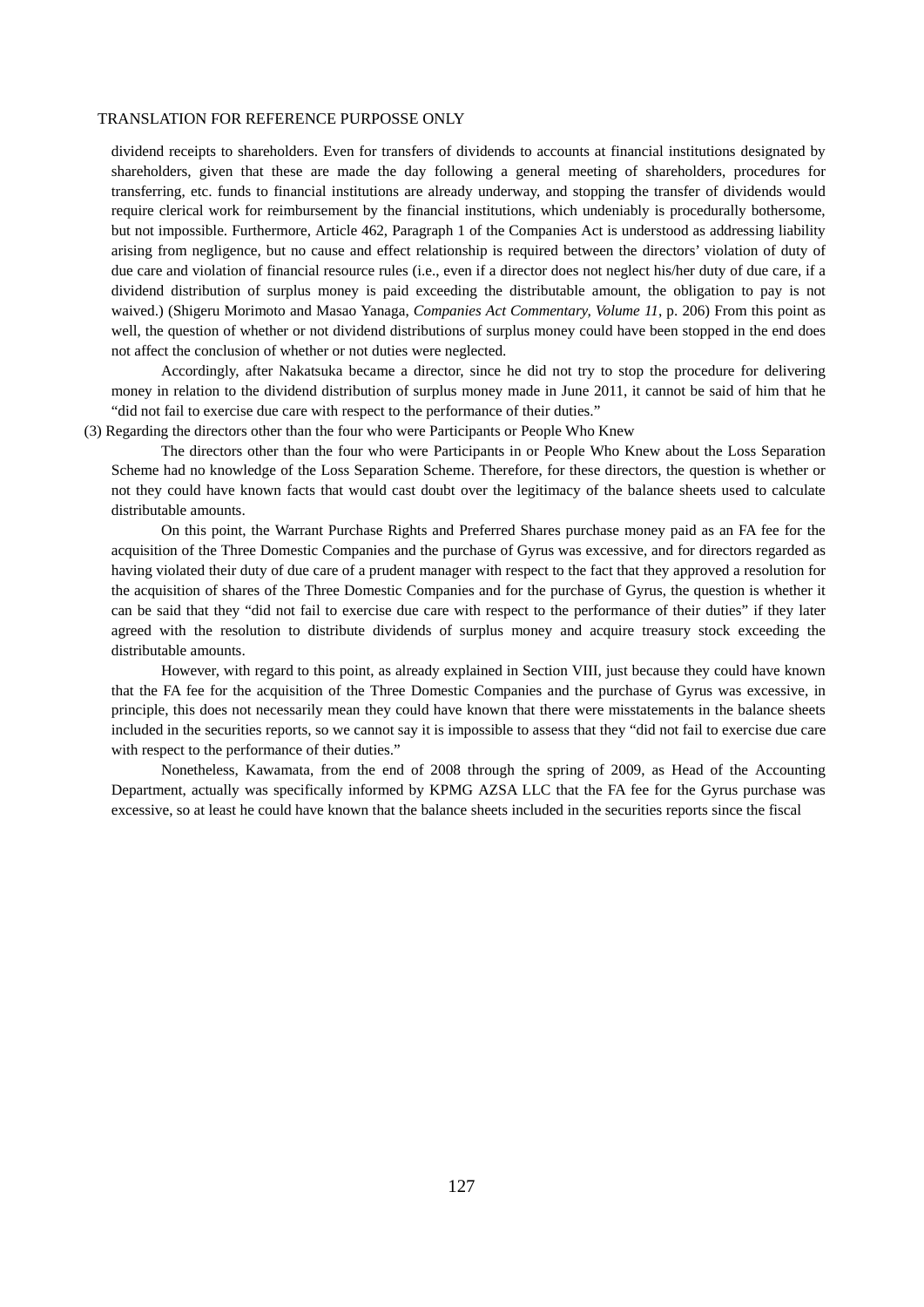year ended March 2009 were not correct, so for the dividend distributions of surplus money since June 2009, the problem is that we really cannot say that he "did not fail to exercise due care with respect to the performance of their duties." However, even regarding this point, as described in Section 8-2 (4) 2) b above, although various problems in his decision process can be cited regarding Kawamata, we cannot say that he could have known that there were misstatements in the balance sheets included in securities reports since March 2009, so we also are not unable to say that he "did not fail to exercise due care with respect to the performance of their duties."

 Accordingly, the directors other than Participants and People Who Knew can be regarded as "did not fail to exercise due care with respect to the performance of their duties."

5. Regarding violations of the duty of due care of a prudent manager as stipulated in Article 423, Paragraph 1 of the Companies Act

 As already stated, even in the case of directors who are not directors as set forth in Article 462 of the Companies Act (notably directors who were absent from the Board of Directors meetings concerning dividend distributions of surplus money), if acknowledged as having violated the duty of due care of a prudent manager with respect to dividend distributions of surplus money and acquisitions of treasury stock under the Articles of Incorporation exceeding the distributable amounts, they will be obligated to compensate for damages arising as a result.

 Directors who do not fit the description of directors under Article 462 of the Companies Act are the directors listed under "Directors Other than Those Noted Above" in Attachments  $\circledA$  and  $\circledB$ , but none of these directors participated in or knew about the Loss Separation Scheme, they basically trusted the judgment of the accounting auditor who gave an unqualified clean opinion about the financial statements prepared by the Company.

 Accordingly, these directors cannot be regarded as having violated their duty of due care of a prudent manager for the dividend distributions of surplus money and acquisitions of treasury stock exceeding distributable amounts.

6. Criminal liability (regarding whether or not the criminal charges of acquiring treasury stock and the criminal charge of making illegal dividend distributions were established (Article 963, Paragraph 5, Items 1 and 2 of the Companies Act))

 A director is subject to criminal punishment when he or she makes dividend distributions of surplus money in violation of the provisions of laws and regulations or the Articles of Incorporation, and when he or she, under any name, unlawfully acquires shares of a stock company on the account of such stock company (Article 963, Paragraph 5, Items 1 and 2 of the Companies Act).

 These charges are intentional crimes, and in order for the charges to be substantiated, in addition to being a director, there needs to be an awareness and approval of the fact that the dividend distribution of surplus money violates the provisions of laws and regulations or the Articles of Incorporation or that the acquisition of treasury stock on the company's account was unlawful, and that specifically these acts were conducted in excess of the distributable amounts provided in laws and regulations.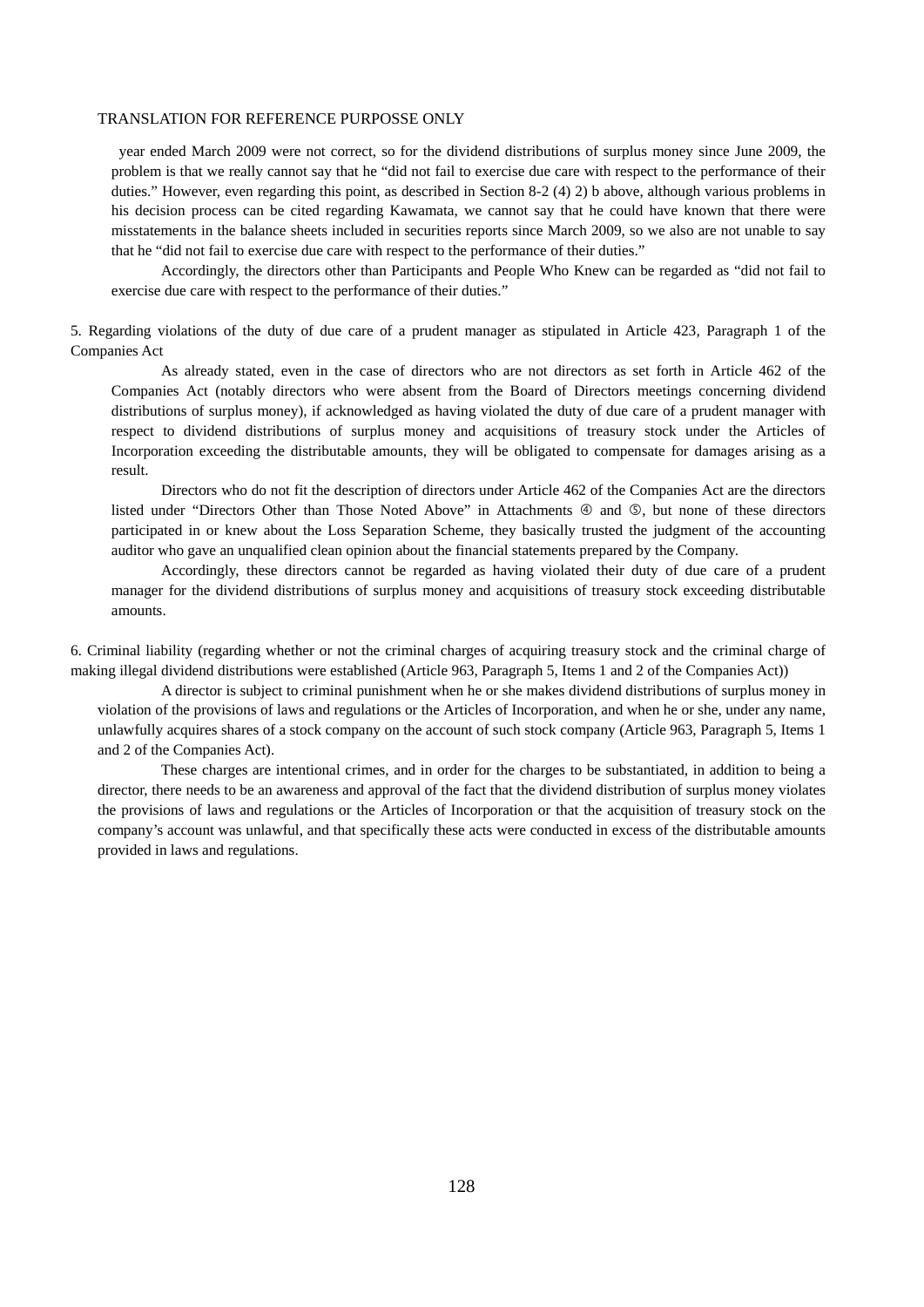Therefore, not restricted to the above-noted four persons, but if the directors in whom willful intent was found regarding the absence of distributable amounts were also involved in the dividend distributions of surplus money and acquisitions of treasury stock by participating in the Board of Directors resolutions on dividend distributions of surplus money and acquisitions of treasury stock made since April 1, 2007, then the stock acquisition charges and the illegal dividend charges may be substantiated.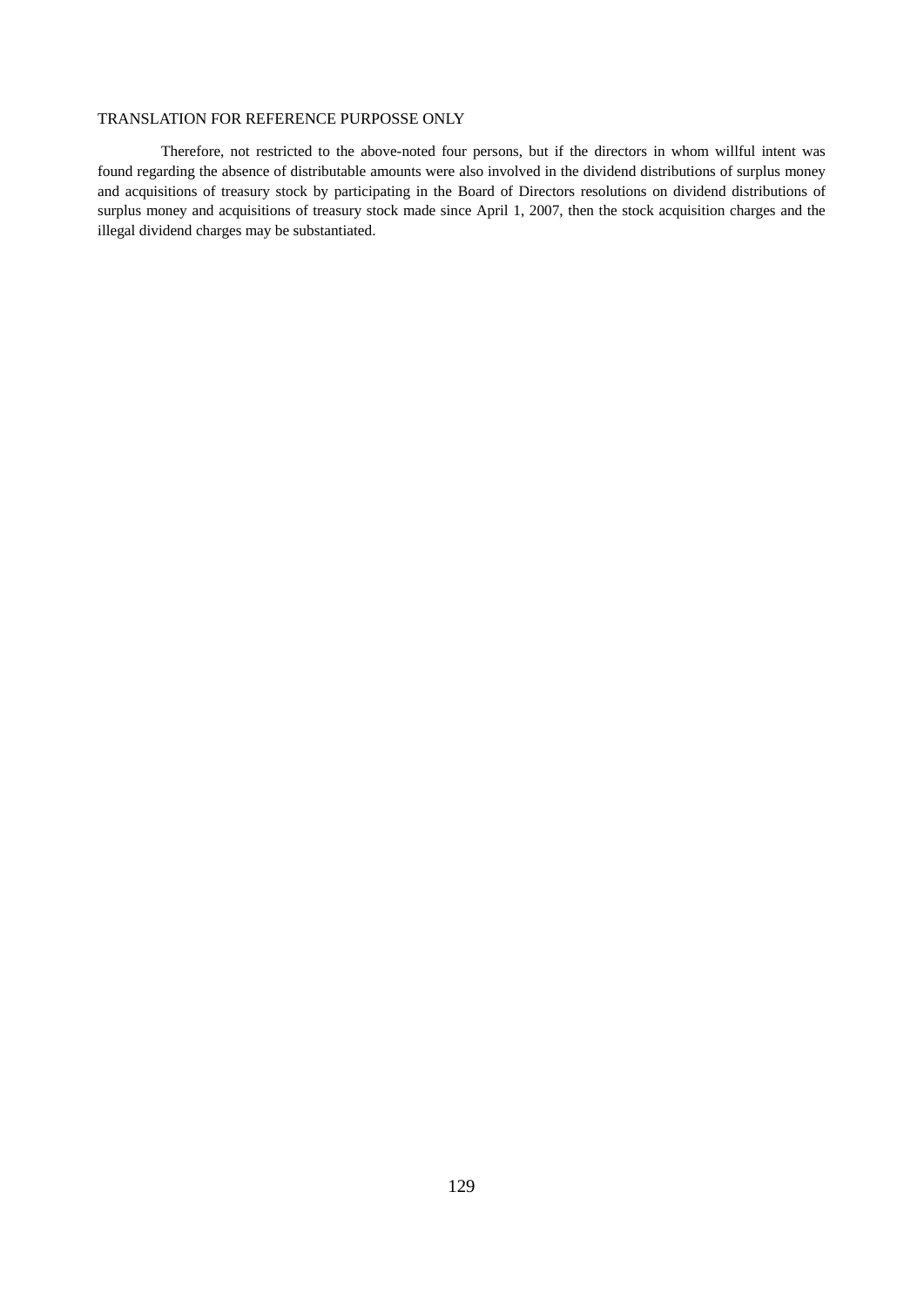- X. Violations of the duty of due care of a prudent manager on the part of the directors and damages
- 1. Basic approach to damages

 Facts concerning the execution/maintenance of the Loss Separation Scheme and their settlement, and whether or not directors violated the duty of due care of a prudent manager in that regard are explained in the foregoing, but the following explains our basic approach to damages, which are in a substantial cause-effect relationship with the violation of the duty of care of a prudent manager.<sup>10</sup>

- (1) Facts that serve as the premise in damages
	- Around 1998, financial assets held by Olympus had incurred unrealized losses of approximately 95 billion yen.

 Upon learning that accounting standards would be changed from the fiscal year ending March 2001, financial asset holdings that had incurred unrealized losses were assigned to Receiver Funds (CFC, QP) at book value and were continued to be held by the Receiver Funds.

- When the financial asset holdings incurring unrealized losses were assigned at book value from Olympus to the Receiver Funds, Olympus-owned deposits, government bonds, and other assets were pledged as third party collateral in order to borrow money from banks (through multiple Pass-Through Funds), which was injected into the Receiver Funds. After doing this and injecting capital that Olympus had invested in the exposed funds (LGT-GIM, SGBond, GCNVV) into the Receiver Funds, the injected money was made to flow back to Olympus as a book value assignment of financial asset holdings. (By doing this, deposits and other assets pledged as third party collateral and investments in the exposed funds would remain at Olympus.)
- $\circled{3}$  As described in  $\circled{1}$  and  $\circled{2}$  above, financial asset holdings incurring unrealized losses were assigned at book value to the Receiver Funds where they were continued to be held, and thus, as described in  $\oslash$ above, deposits, government bonds, and other assets that Olympus held were pledged as third party collateral in order to borrow money from banks (through multiple Pass-Through Funds), which was injected into the Receiver Funds, and investments by Olympus in the exposed funds were injected into the Receiver Funds, thereby maintaining the State of Loss Separation. During this time,

a. Interest and fund management fees were paid to banks and the managers of the exposed funds, Pass-Through Funds.

b. Money remaining in the Pass-Through Funds and not injected into the Receiver Funds was invested, which led to new losses (primarily acquisition of ITX shares by ITV).

-

In order to settle the condition in which the State of Loss Separation was maintained as in

 $10$  Calculation of damages is based on the thinking and figures underlying the revised securities reports, etc. dated December 14, 2011, and December 26, 2011, which Olympus submitted to the Kanto Regional Finance Bureau. Therefore, when calculating damages, in principle, payments made since April 2001 are considered.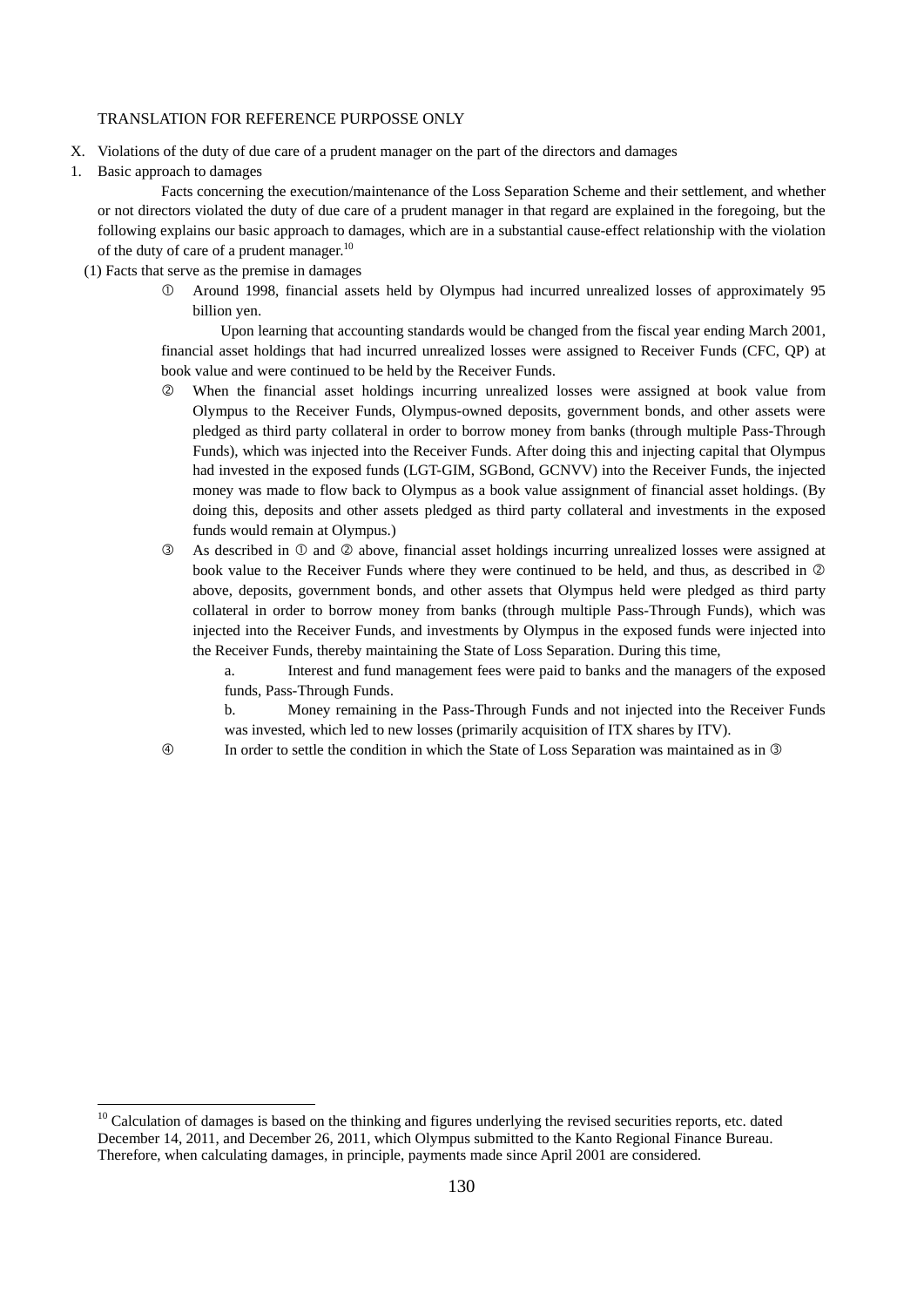above, of the money used to acquire the stock of the Three Domestic Companies and the FA fee on the Gyrus acquisition, Olympus injected the Warrant Purchase Rights and preferred share purchase money into the Receiver Funds via a Pass-Through Fund. Using the injected money, loans by the Receiver Funds from financial institutions were repaid, the third party security pledge on Olympus' deposits, government bonds, and other assets was cancelled, and the money invested by Olympus in the exposed funds, etc. was returned.

**In settling the State of Loss Separation in**  $\Phi$  **above, fees were paid to collaborators (persons in** charge at banks and managers of Pass-Through Funds) in the loss separation and its settlement.

(2) Regarding the damages that were incurred at Olympus

1) Damages from maintaining the State of Loss Separation

a. As stated in (1) above, in order to procure funds for the purchase of Olympus' financial asset holdings incurring unrealized losses to the Receiver Funds at book value, Olympus invested in the exposed funds, and the Receiver Funds borrowed money from financial institutions, but incurred the following expenses as a result.

 $(i)$  As stated in  $(1)$  $@$  a above, interest paid to banks (hereinafter referred to as "the Interest")

(ii) As stated in  $(1)$   $\Im a$  above, fund management fees, management fees, completion fees, and termination fees (hereinafter referred to as "the Fund Management Fees") paid to fund managers

(iii) As stated in (1) b above, new investment management losses (hereinafter referred to as "the Management Losses")

 If the State of Loss Separation had been suspended, subsequent payments of the Interest, the Fund Management Fees, and so forth would not have been made, and the new investments in  $(1)$   $\odot$  above would not have been made, so an amount of money equivalent to the Interest and the Fund Management Fees and money invested in new investments would have returned in the end to Olympus from the Pass-Through Funds or the exposed funds, and the Investment Losses would not have been incurred.

Accordingly, damages from maintaining the State of Loss Separation are the total of the above-noted Interest, Fund Management Fees, and Investment Losses, and the following is a description of their specific content and amounts.

b. The Interest ((i) above)

 In order to maintain the State of Loss Separation along with funding the purchase of Olympus' financial asset holdings incurring unrealized losses to the Receiver Funds at book value, the Receiver Funds and pass-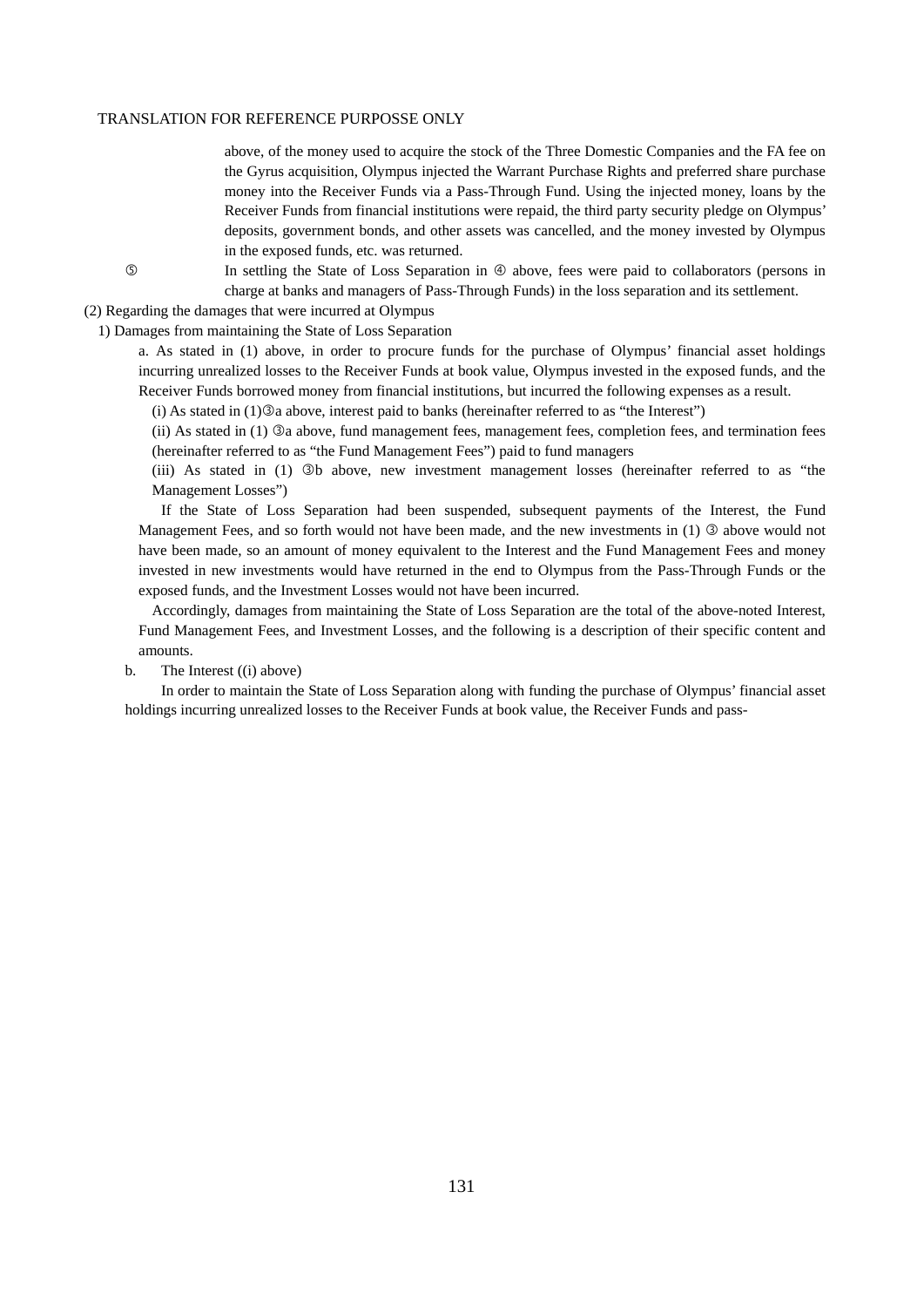through funds borrowed money from financial institutions such as LGT Bank and Commerzbank (secured by a third party collateral pledge on deposits, government bonds, etc. from Olympus), and paid interest on them. Interest payment amounts to each financial institution for each year since April 2001 identified to date are shown in Attachment 6.

- c. The Fund Management Fees ((ii) above))
	- (i) LGT fund management fees

In order to fund the purchase of Olympus' financial asset holdings incurring unrealized losses to the Receiver Funds at book value, Olympus and its wholly-owned subsidiary OAM purchased (the purchase amounts were 15 billion Yen for Olympus and 20.3 billion Yen for OAM) investment equity in LGT PS Investable Markets-0 (hereinafter referred to as "LGT-GIM Fund"), which LGT manages and established in January 2000.

As a result, Olympus and OAM paid fund management fees (hereinafter referred to as "LGT Fund Management Fees") of 1.61% of the investment amount per year to said fund manager LGT Capital Management. The LGT Fund Management Fees paid to LGT Capital Management each year since April 2001 identified to date are as shown in Attachment  $\oslash$ .

#### (ii) SG fund management fees

 In order to maintain the State of Loss Separation formulated by the Receiver Funds purchasing at book value Olympus' financial asset holdings incurring unrealized losses, in February 2005, Olympus invested 60 billion Yen in the SG Bond Plus Fund, a fund for investment purposes established by Chan.

 As a result, Olympus paid fund management fees (hereinafter referred to as "SG Fund Management Fees") of 0.2% of the investment amount per year to fund investment manager Strategic Growth Asset Management. The SB Fund Management Fees paid to Strategic Growth Asset Management each year since April 2005 identified to date are as shown in Attachment  $\oslash$ .

## (iii) NEO fund management fees

 In order to maintain the State of Loss Separation formulated by the Receiver Funds purchasing at book value Olympus' financial asset holdings incurring unrealized losses, fund management fees (management fees) were paid by NEO asset holdings to GCI Cayman, a general partner of NEO, a Pass-Through Fund. The fund management fees paid to GCI Cayman each year since April 2001 identified to date are as shown in Attachment  $\oslash$ .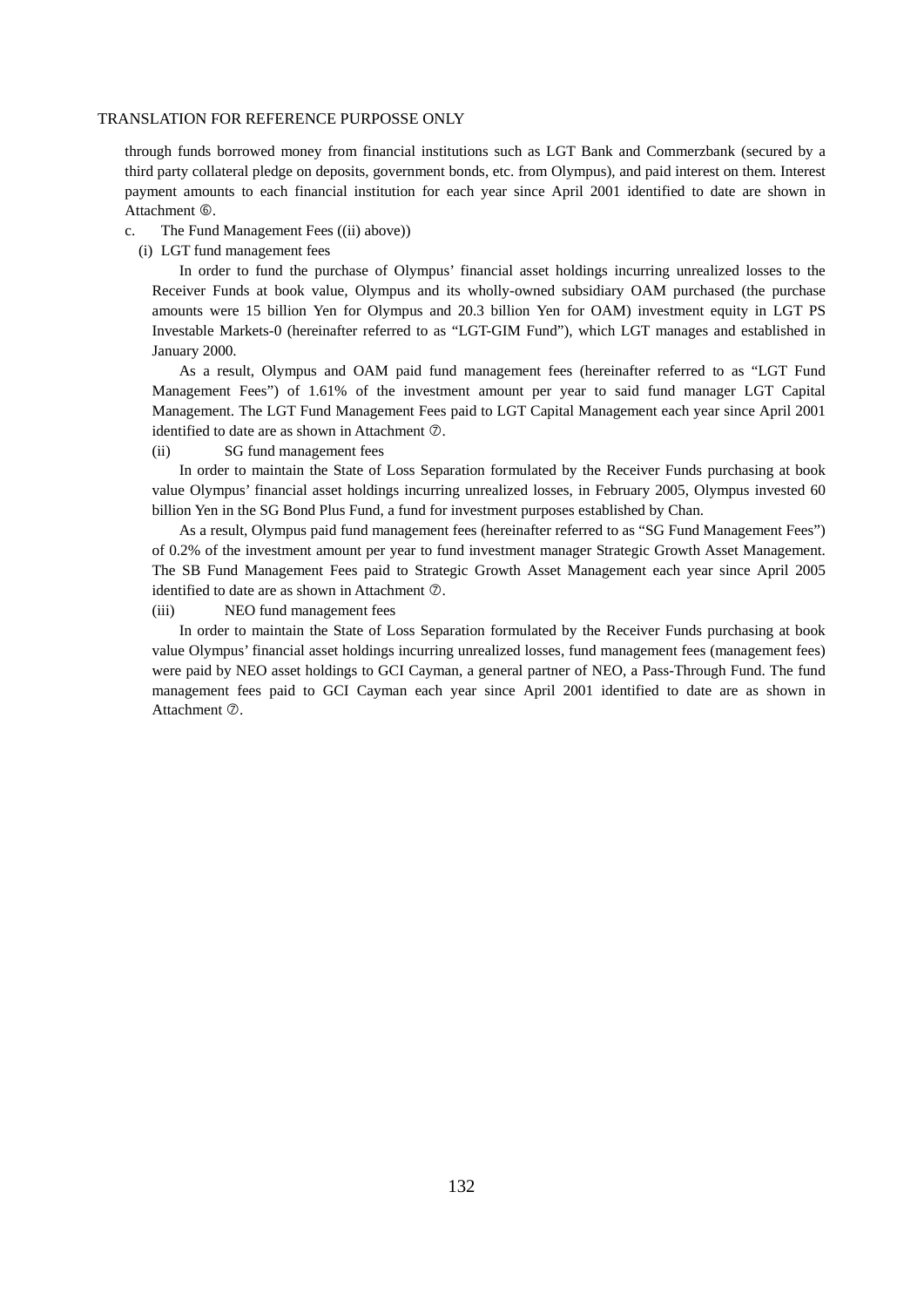(iv) Loss separation portion of GCNVV management fees, etc.

 Olympus established GCNVV, a business investment fund, on March 1, 2000 (with an investment of 30 billion Yen by Olympus and 5 billion Yen by GV).

- Based on this, the following fees, respectively, were paid to general partner GCI Cayman.
- 525 million Yen as an initial management fee
- 0.25% of the net asset value on record dates four times per year as a management fee
- 1,124,780,000 Yen as a completion fee upon liquidation of GCNVV, and 537,270,010 Yen as a midterm termination fee

 The objective of establishing GCNVV was primarily for loss separation and its maintenance, but it is acknowledged that incidental objectives such as founding new businesses also existed. Therefore, the portion of fees paid to GCI Cayman that is related to the management of money used by GCNVV for the purpose of loss separation and its maintenance is recognized as damages from the loss separation and maintenance. It is not very easy to accurately determine the percentage, but during almost the entire time from immediately after GCNVV was established until it was liquidated, at least approximately 24 billion Yen of the 35 billion Yen invested in GCNVV was transferred to the receiver fund QP, so we think that a percentage of at least 24/35 of the fees paid for GCNVV's maintenance, etc. was used for the purpose of maintaining the loss separation. Therefore, an amount (hereinafter referred to as "Loss Separation Portion of GCNVV Management Fees") equivalent to 24/35 of the management fees, completion fees, and midterm termination fees paid to GCI Cayman from April 2001 until August 2007 when GCNVV was liquidated is recognized as damages from loss separation and its maintenance. Specific amounts of GCNVV management fees, completion fees, and midterm termination fees recognized as damages for each year since April 2001 identified to date are as shown in Attachment  $\oslash$ .

d. The Management Losses ((iii) above)

 In order for the Receiver Funds to purchase at book value Olympus' financial asset holdings incurring unrealized losses, money was borrowed (through multiple Pass-Through Funds) from banks by pledging Olympus-held deposits, government bonds, and other assets as third party collateral and injected into the Receiver Funds, or investments that Olympus made in the exposed funds were injected into the Receiver Funds, but considering the expenses in "b" and "c" above, those loans from financial institutions and investments by Olympus in the exposed funds were made in amounts larger than necessary in order for the Receiver Funds to purchase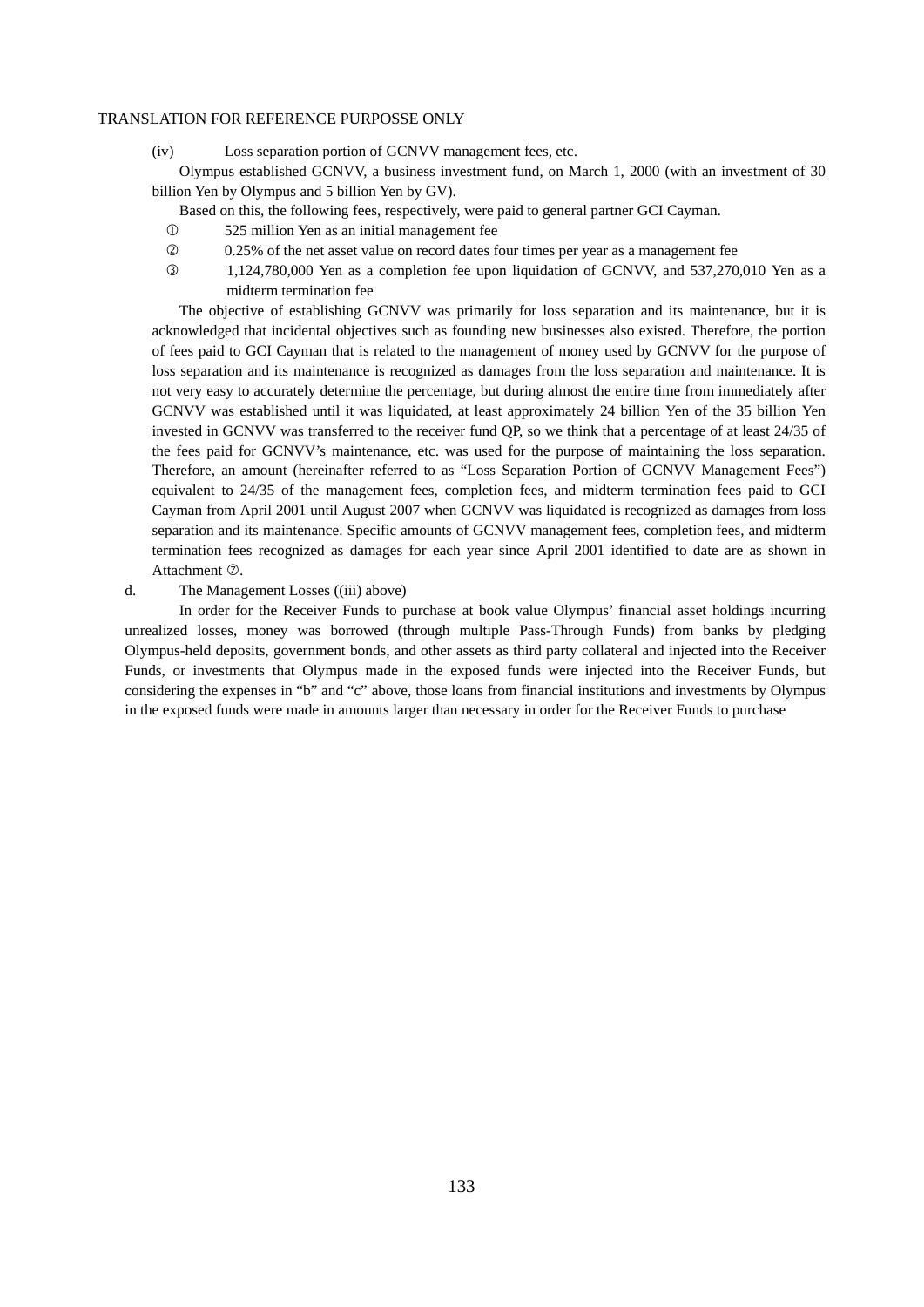financial asset holdings from Olympus at book value. The Receiver Funds or Pass-Through Funds incurred additional losses as a result of new investments using such surplus money, primarily investments in ITX stock by the Pass-Through Fund ITV. Specifically, ITV acquired 9,323 shares of ITX stock by investing 10 billion Yen in March 2000 (which later became 18,646 shares due to a stock split in September 2001), but thereafter, in March and September 2005 and in March 2006, these were assigned to Olympus (some to OFH, a wholly-owned subsidiary of Olympus). The acquisition price for said ITX stock was 10 billion Yen, but thereafter, the ITX stock price fell, and ITX became an unlisted company through a TOB by Olympus in 2010, but the stock price of ITX before the TOB announcement by Olympus was roughly 45,000 Yen per share, so the valuation amount of 18,646 shares was approximately 839.07 million Yen. This results in a difference of approximately 9.16093 billion Yen from the acquisition price of 10 billion Yen, which means that this much value was not returned to Olympus. 2) Damages from the execution of the Loss Separation Settlement Scheme

a. In order to resolve the state in which financial asset holdings were separated from Olympus, based on the Board of Directors resolution of November 19, 2007, Olympus granted Warrant Purchase Rights and stock options as a portion of FA fees to AXES, the FA for the Gyrus acquisition. AXES transferred said Warrant Purchase Rights and stock options to AXAM, and AXAM received remittance[s] from Pass-Through Fund[s] for this and paid 2.544 billion Yen to AXES. AXAM received Warrant Purchase Rights and stock options from AXES for the purpose of settling the state of loss separation by means of Olympus purchasing said Warrant Purchase Rights and stock options at a high price from AXAM. Thus, if that settlement purpose had not existed, the 2.544 billion Yen paid by AXAM to AXES would have been returned to Olympus.

 Accordingly, the 2.544 billion Yen can be regarded as damages incurred from the execution of the loss separation settlement scheme.

b. In addition, in order to resolve the state in which the financial asset holdings were separated from Olympus, of the 60.795 billion Yen paid to acquire stock of the Three Domestic Companies and the FA fee for the Gyrus acquisition, 670 million dollars was paid by Olympus to the Fund[s] to purchase Preferred Shares issued in place of Warrant Purchase Rights and stock options. At this point in time, money that really did not need to be paid flowed out from Olympus, so legally, damages equivalent to said payment amount can be understood as having been incurred by Olympus at that point in time. However, according to (1) above, much of the money that flowed out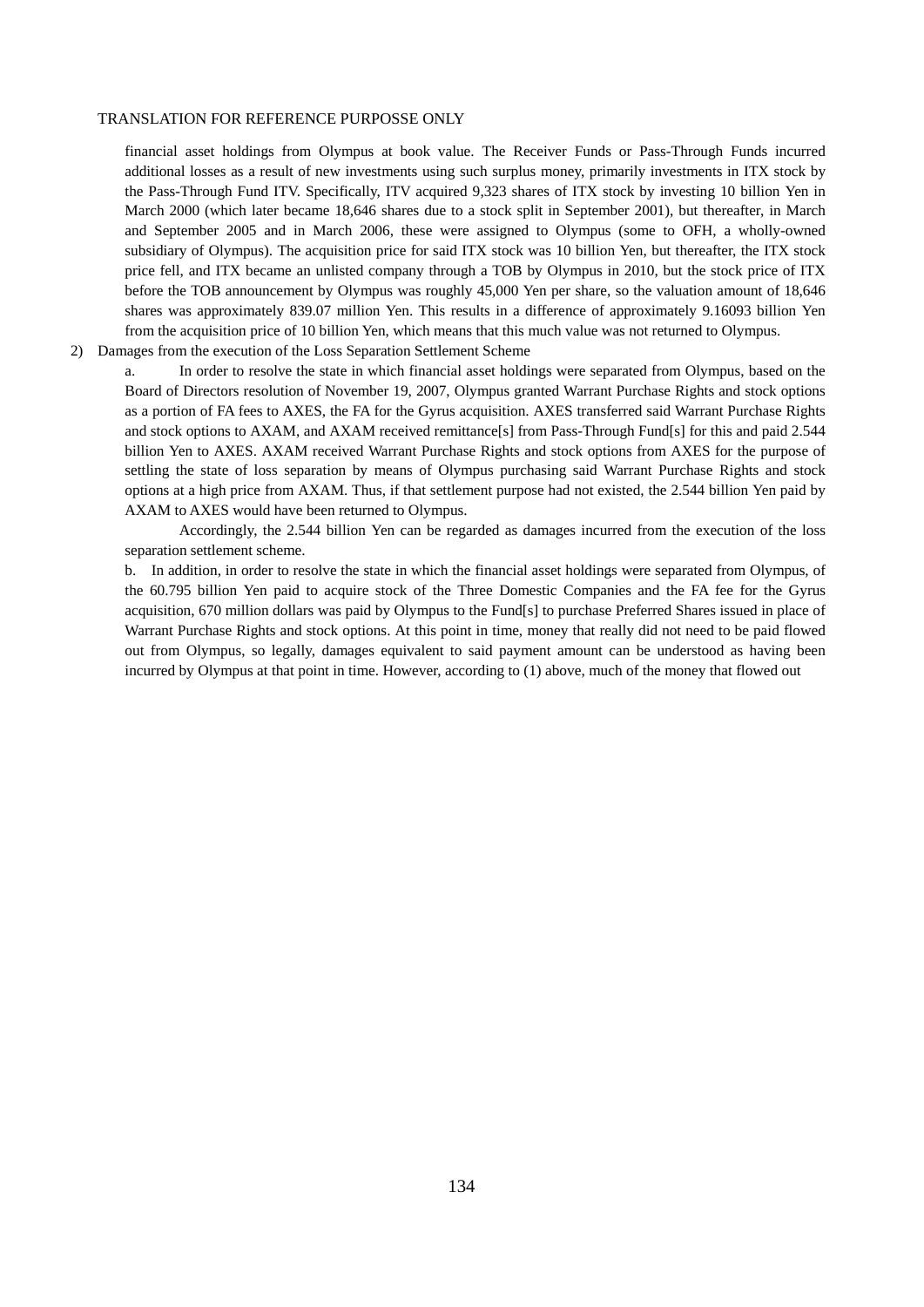flowed back to the exposed funds via Pass-Through Funds and was returned to Olympus as a return of investment, so the damages were reversed at least for the returned amounts. It is not clear how much of the amount paid by Olympus was returned to Olympus, but with the settlement of the Fund[s], as stated below, money was paid as a fee by the Fund[s] to the persons in charge at banks and fund managers who cooperated in the loss separation and settlement in (1) above, so it is clear that at least this amount totaling 4,656,759,788 Yen was not returned to Olympus.

## (i) 1,259,250,000 Yen paid to Gurdon Overseas S.A. in September 2008

 Gurdon Overseas S.A. seems to be a fund involving Walch, from whom cooperation was received for funding in the LGT Bank route, and a payment of 1,259 million Yen was made by Neo in September 2008. Based on the resolution at the Board of Directors meeting held on February 22, 2008, when the LGT Route was settled by 31.9 billion Yen paid to Neo and 15.2 billion Yen remitted to Neo after paying ITV for the purchase of shares in the Three Domestic Companies on March 26, 2008, the above-noted 31.9 billion Yen paid to Neo was applied to the payment of that fee.

(ii) ¥950,000,000 paid to Nayland Overseas S.A. in December 2008

 Likewise, 950 million Yen was paid from Teao to Nayland Overseas S.A., thought to be a fund in which Walch was involved, in conjunction with the settlement of the LGT Bank route. Based on the resolution at the Board of Directors meeting held on February 22, 2008, when the LGT Route was settled by means of Olympus paying 31.9 billion Yen to Neo and 15.2 billion Yen to ITV as payment for the purchase of shares in the Three Domestic Companies on March 26, 2008, and by means of OFH paying 9.6 billion Yen to DD and 4 billion yen to GT as payment for the purchase of the Three Domestic Companies on April 25, 2008, a portion of the above money transferred to the receiver fund TEAO in connection with the settlement is understood to have been applied to the payment of said fee. (iii) 1,800,066,963 Yen paid to Nakagawa in April 2010

 Nakagawa is a director of GPAI, a Pass-Through Fund, and by using the 620 million dollars paid to AXAM for the acquisition of Gyrus Preferred Shares that Olympus purchased from AXAM on March 25, 2010, based on a resolution made at the Board of Directors meeting held on March 19, 2010, the Singapore Route was settled (return of the SG Fund), and GPAI was settled; thus, since April 16, 2010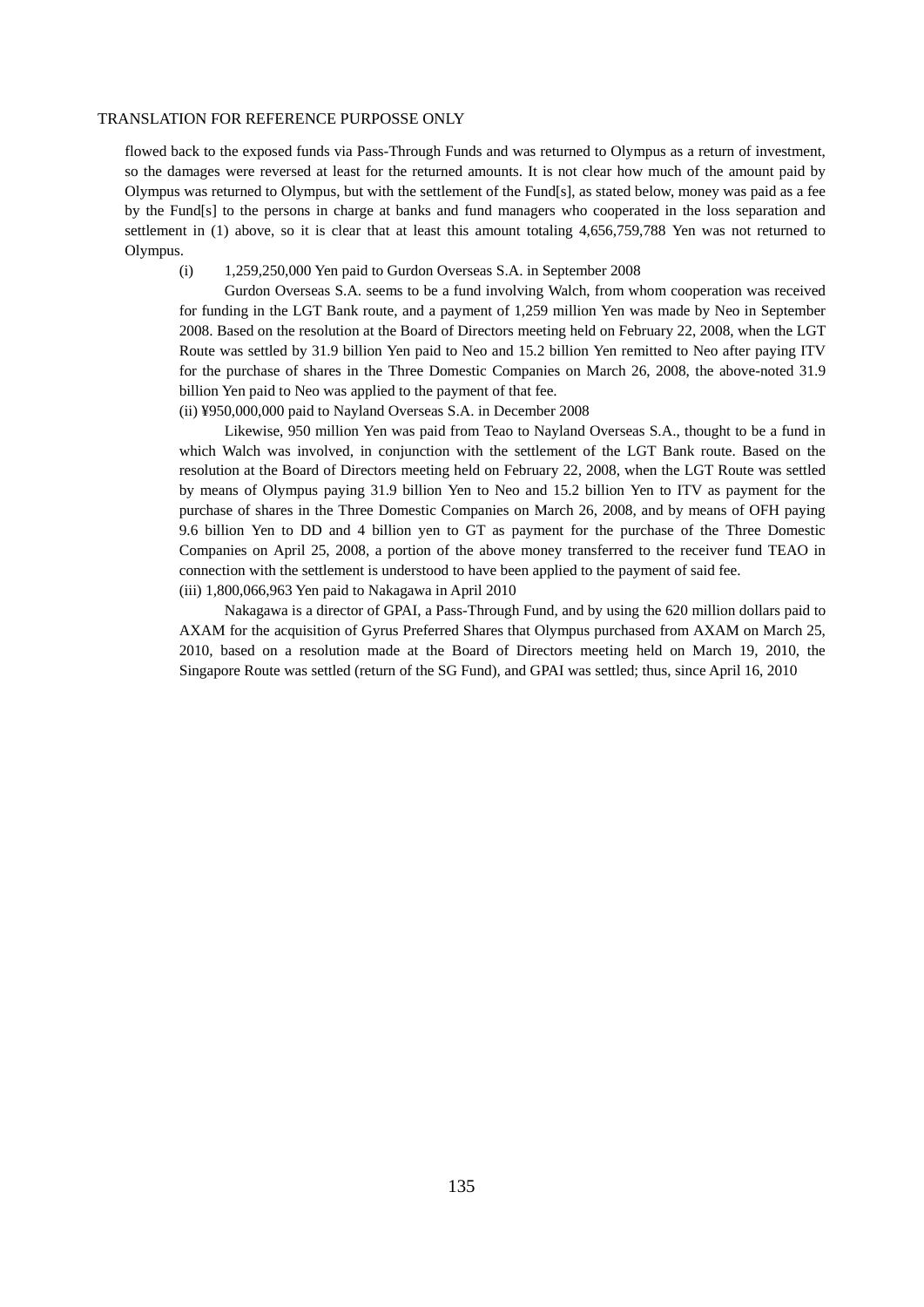he received the cash balance remaining in said Fund, i.e. 11,481,524 dollars (1,080,066,963 Yen converted at 1 dollar  $= 94.07$  Yen) as a fee.

 The 620 million dollars that Olympus paid to AXAM for the purchase of the above-noted Preferred Shares was transferred by AXAM to GPAI.

(iv) 1,367,442,825 Yen paid to Chan in June 2010

 Chan was a collaborator in the Singapore Route, and as in (iii) above, by using the money that Olympus paid to purchase Gyrus Preferred Shares from AXAM on March 25, 2010, the Singapore Route was settled (return of the SG Fund), at which time 1,367,442,825 Yen was paid to Chan as "professional fees" by Easterside, a Pass-Through Fund, in June 2010.

 All or a portion of the 620 million dollars that Olympus paid to AXAM for the purchase of the above-noted Preferred Shares was transferred from AXAM to Easterside via Pass-Through Funds GPAI and CD.

At the same time, Olympus paid a total of 60.795 billion Yen in payment for shares of the Three Domestic Companies, and so it held shares in the Three Domestic Companies; so to calculate the losses suffered by Olympus, theoretically we must subtract the value of its shares in the Three Domestic Companies from this sum of 60.795 billion Yen. However, as already discussed in Section V-1 (9), to purchase these shares Olympus paid an extremely high price, compared with the shares already purchased by Neo and ITV (Altix 50,000 Yen per share, News Chef 20,000 Yen, Humalabo 50,000 Yen); it is speculated the company treated this difference in part as settlement of the separated losses and eliminated it; it is thought to be partly for this reason that the share price of the Three Domestic Companies is now so low. Also, in the process of acquiring these shares, in its financial reports for 2Q of the fiscal year ending March 2012 (submitted on December 14, 2012), Olympus reported the book value of these shares as zero (zero since time of acquisition). Consequently, in calculating the value of the losses, there is no particular need to consider the share value of the Three Domestic Companies.

In addition, Olympus paid funds to acquire Gyrus warrants and Preferred Shares, with which it was able to purchase these warrants and Preferred Shares. However, as described above, the company has acknowledged that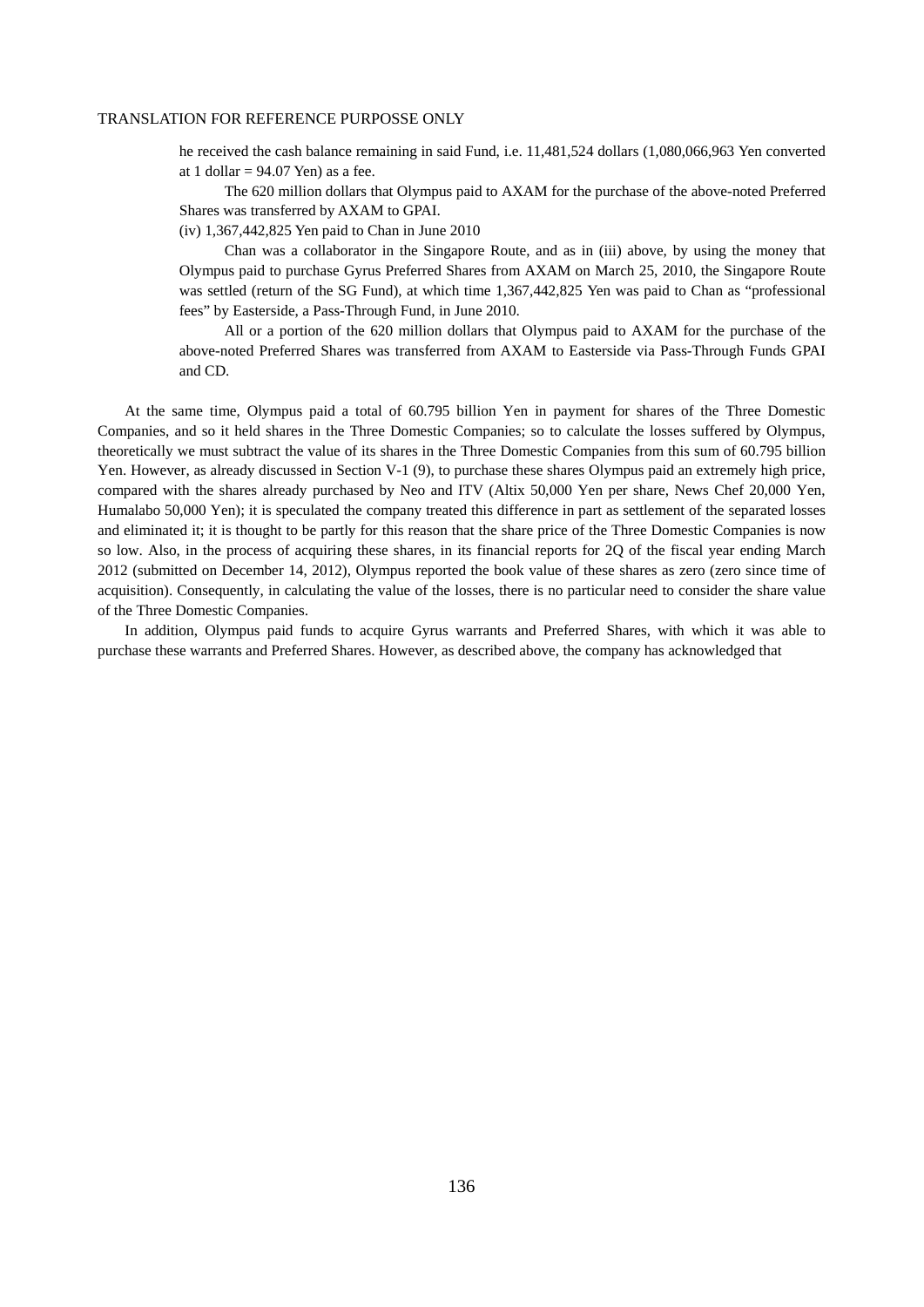these warrants and Preferred Shares do not exist as actual rights; if it is assumed that these items existed as actual rights, it is our understanding there is no reason why their value should be eliminated from any calculation of the value of losses.

Consequently, through the above measures for settlement of the separated losses, it is acknowledged that Olympus suffered losses totaling at least the above-named value of 4,656,759,788 Yen.

- 2 Damages based on the series of actions for loss deferral on the part of the Participants and People Who Knew
	- (1) Regarding Yamada
	- 1) Damages based on efforts to maintain the State of Loss Separation
		- As described above, as an employee Yamada worked actively with Mori in acts of loss separation, and also newly managed the surpluses generated within the capital-injected state. In addition, after taking office in June 2003 as a member of the Board of Directors, he worked to maintain the State of Loss Separation, in violation of his duty of due care of a prudent manager, instead of working to terminate it. As a result of this, Olympus incurred costs for interest as well as management fees for the Funds, etc., and from the time Yamada became a Director in July 2003 until the State of Loss Separation was settled, the costs for such interest and fund management fees totaled 7,894,998,774 Yen, as detailed in Exhibit (8)-1.
	- 2) Damage attributable to execution of loss separation settlement scheme Yamada, in violation of his duty of due care of a prudent manager, and knowing that the purpose was execution of loss separation settlement scheme, granted warrants and stock options as part of the FA fee to AXES, which was the FA in the Gyrus acquisition; AXAM received warrants and stock options from AXES, for which it paid AXES a total of 2.544 billion Yen, which it received as money transfers from Pass-Through Funds. For the same purpose, Olympus paid 60.795 billion Yen to acquire shares of the Three Domestic Companies, plus 670 million dollars for the purchase of warrants and Preferred Shares as part of the FA fee in conjunction with the Gyrus acquisition, of which at least 4,656,759,788 Yen was paid in the name of fees to cooperating persons including bank contacts and fund managers, in conjunction with the settlement of the Funds.

Damages related to these violations of the duty of due care of a prudent manager are recognized as totaling at least 7,200,759,788 Yen, as detailed in the previous sections 1 (2) 2) A and B.

3) As a result, it is recognized that a total of at least 15,095,758,562 Yen, as described in the preceding sections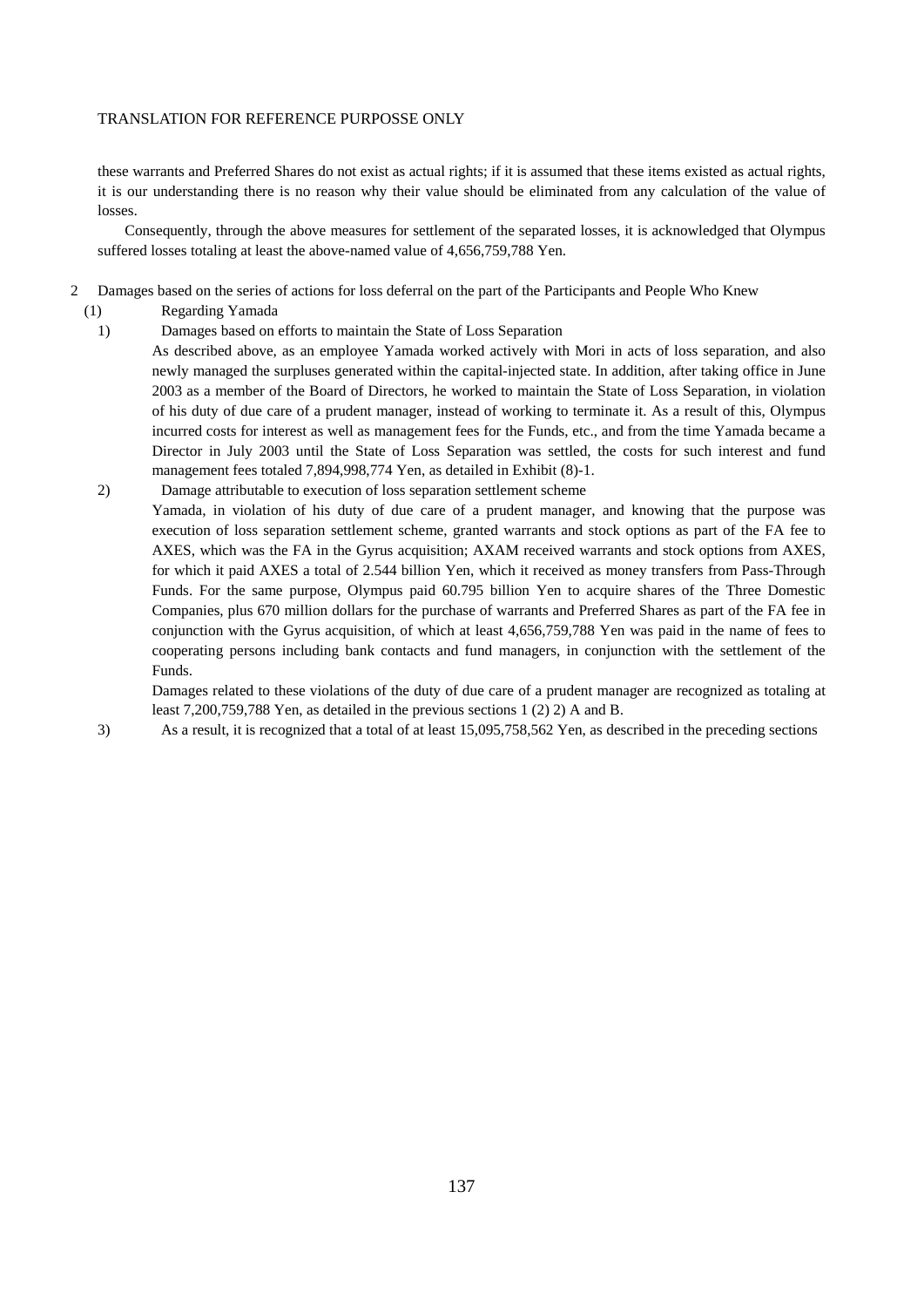1) and 2), are damages attributable, with legally sufficient cause, to Yamada's violations of his duty of due care of a prudent manager, in his capacity as director (Exhibit (8)-1).

- (2) Regarding Mori
- 1) Damages based on efforts to maintain the State of Loss Separation

As described above, as an employee Mori worked actively with Yamada in acts of loss separation, and also newly managed the surpluses generated within the capital-injected state. In addition, after taking office in June 2006 as a member of the Board of Directors, he worked to maintain the State of Loss Separation, in violation of his duty of due care of a prudent manager, instead of working to terminate it. As a result of this, Olympus incurred costs for interest as well as management fees for the Funds, etc., and from the time Mori became a Director in July 2006 until the State of Loss Separation was settled the costs for such interest and fund management fees totaled 4,036,435,786 Yen, as detailed in Exhibit (8)-2.

- 2) Damages attributable to execution of loss separation settlement scheme
	- Mori, in violation of his duty of due care of a prudent manager, and knowing that the purpose was execution of the loss separation settlement scheme, granted warrants and stock options as a part of the FA fee to AXES, which was the FA in the Gyrus acquisition; AXAM received warrants and stock options from Olympus, for which it paid AXES a total of 2.544 billion Yen, which it received as money transfers from Pass-Through Funds. For the same purpose, Olympus paid 60.795 billion Yen to acquire shares of the Three Domestic Companies, plus 670 million dollars for the purchase of warrants and Preferred Shares as part of the FA fee in conjunction with the Gyrus acquisition, of which at least 4,656,759,788 Yen was paid in the name of fees to cooperating persons including bank contacts and fund managers, in conjunction with the settlement of the Funds.

Damages related to these violations of the duty of due care of a prudent manager are recognized as totaling at least 7,200,759,788 Yen, as detailed in the previous sections 1 (2) 2) A and B.

- 3) As a result, it is recognized that a total of at least 11,237,195,574 Yen, as described in the preceding sections 1) and 2), are damages attributable, with legally sufficient cause, to Mori's violations of his duty of due care of a prudent manager, in his capacity as director (Exhibit (8)-2).
- (3) Regarding Shimoyama
- 1) Interest, Fund management fees, etc. in this incident

As described above, by the time he retired from his director post in June 2004, Shimoyama was aware or could have become aware at least, that both the capital-injected state and the State of Loss Separation were being maintained, and despite this awareness, and in violation of his duty of due care of a prudent manager, left them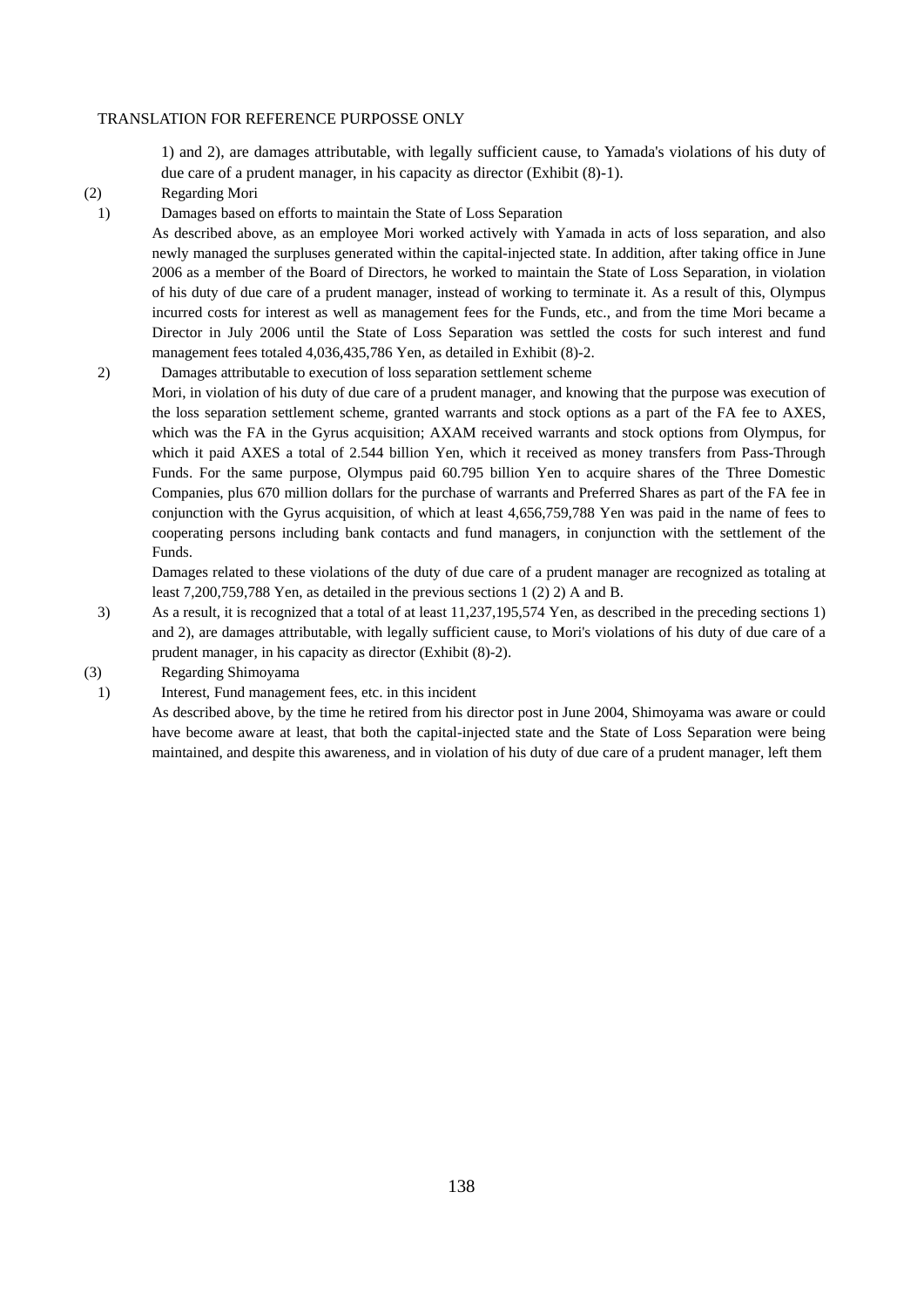unattended.

As a result, starting in April 2001, interest and funds management commissions were paid for the maintenance of the state of loss Separation, until such time as the State of Loss Separation was completely resolved.

Totaling these sums yields a figure of 10,750,681,400 Yen, as shown in Exhibit (8)-3, and this is the figure recognized as the damages with legally sufficient cause due to Shimoyama's violations of his duty of due care of a prudent manager.

2) Funds management losses in this incident

As discussed above, on March 31, 2000, while Shimoyama was clearly aware of or could have become aware of the acquisition of ITV and ITX shares, and in violation of his duty of due care of a prudent manager, he did nothing to stop these transactions, and left them unattended.

The funds management losses arising from this incident were a direct result of this, and this is the sum recognized with legally sufficient cause with Shimoyama's violations of this duty of due care of a prudent manager.

3) As a result, it is recognized that a total of at least 19,911,611,400 Yen, as described in the preceding sections 1) and 2), are losses attributable, with legally sufficient cause, to Shimoyama's violations of his duty of due care of a prudent manager (Exhibit (8)-3).

### (4) Regarding Kishimoto

1) Interest and funds management fees in this incident

As discussed above, Kishimoto received and approved reports on the establishment and maintenance of the Loss Separation Scheme. Despite this, and in violation of his duties of care as a prudent manager, Kishimoto left the State of Loss Separation unattended, and did not terminate it.

Like Shimoyama in Item (3), totaling the interest and funds management fees paid in connection with the incident from April 2001 until the resolution of the State of Loss Separation yields a figure of 10,750,681,400 Yen, as shown in Exhibit (8)-4, and at least this amount is the figure recognized as the damages with legally sufficient cause with Kishimoto's violations of his duty of due care of a prudent manager.

2) Funds management losses in this incident

As discussed above, on March 31, 2000, while Kishimoto was aware of the acquisition of ITV and ITX shares, and in violation of his duty of due care of a prudent manager, he did nothing to stop these transactions.

The funds management losses arising from this incident were a direct result of this, and this is the sum recognized with legally sufficient cause with Kishimoto's violations of his duty of due care of a prudent manager.

3) As a result, it is recognized that a total of at least 19,911,611,400 Yen, as described in the preceding sections 1) and 2), are damages attributable with legally sufficient cause, to Kishimoto's violations of his duty of due care of a prudent manager (Exhibit (8)-4).

(5) Regarding Kikukawa

1) Losses based on maintenance of the State of Loss Separation

As discussed above, at the latest as of January 2000, Kikukawa was aware of the loss separation actions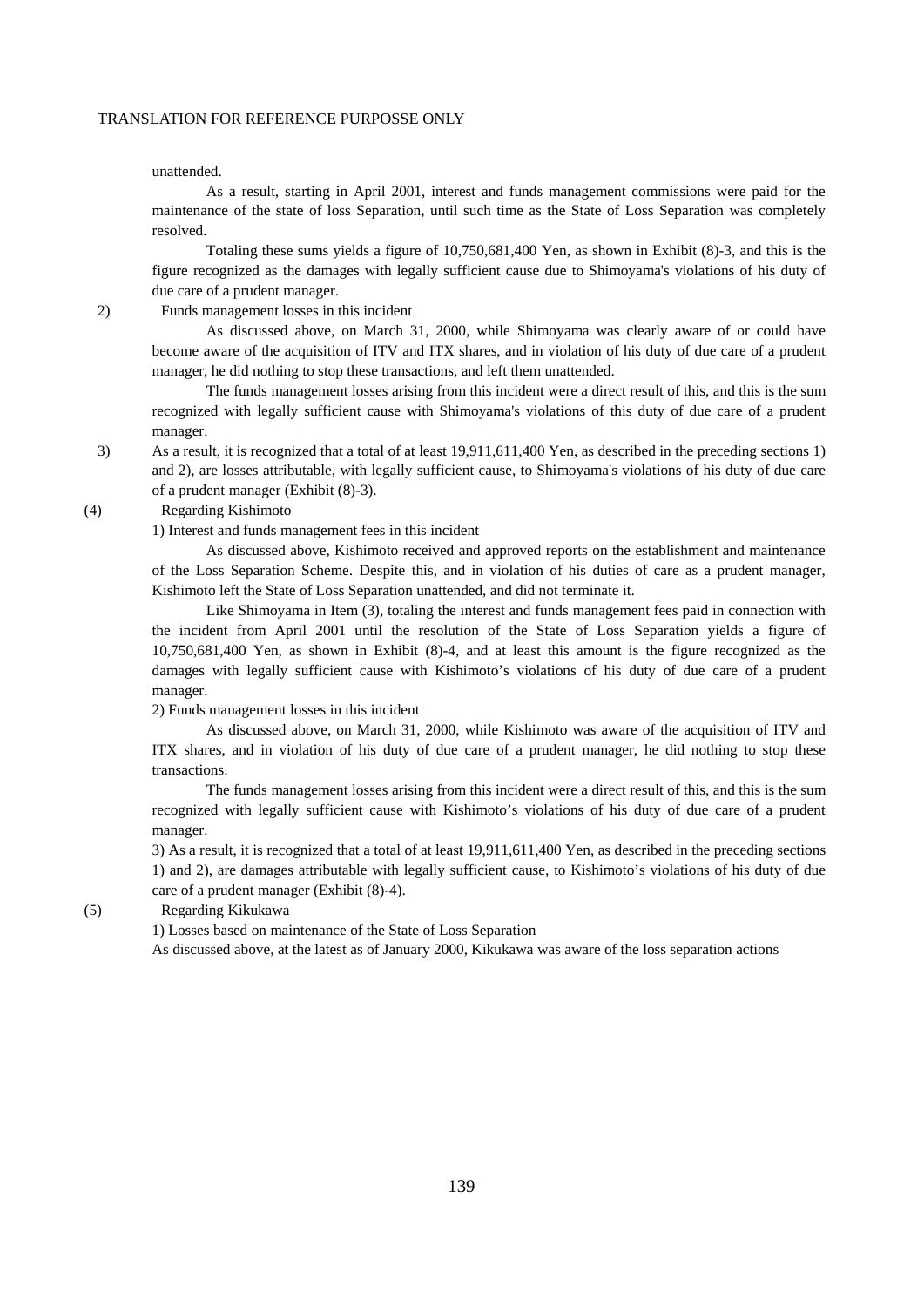taken by Kishimoto, Yamada and Mori, and he was found to have approved them. Nonetheless, and in violation of his duties of due care of a prudent manager, Kikukawa did nothing to stop the State of Loss Separation, and in fact maintained it; moreover, he managed surplus funds generated by the capital-injected state, and failed. As a result, Olympus incurred losses in the form of interest paid, funds management fees paid, and asset management losses in connection with this incident, totaling 19,911,611,400 (Exhibit (8)-5) Yen. 2) Damages attributable to execution of loss separation settlement scheme

Kikukawa, in violation of his duty of due care of a prudent manager, and for the purpose of execution of loss separation settlement scheme, granted warrants and stock options as part of the FA fee to AXES, which was the FA in the Gyrus acquisition; AXAM received warrants and stock options from AXES, for which it paid AXES a total of 2.544 billion Yen, which it received as money transfers from Pass-Through Funds. For the same purpose, Olympus paid 60.795 billion Yen to acquire shares of the Three Domestic Companies, plus 670 million dollars for the purchase of warrants and Preferred Shares as part of the FA fee in conjunction with the Gyrus acquisition, of which at least 4,656,759,788 Yen was paid in the name of compensation to cooperating persons including bank contacts and fund managers, in conjunction with the elimination of the Funds.

Losses related to these violations of the duty of due care of a prudent manager are recognized as totaling at least 7,200,759,788 Yen, as detailed in the previous sections 1 (2) 2) A and B.

3) Consequently, at least 27,112,370,188 Yen is recognized as the amount with legally sufficient cause to Kikukawa's violations of his duty of due care of a prudent manager (Exhibit (8)-5).

3 Damages based on the series of actions for loss deferral on the part of the directors other than the Participants and People Who Knew

(1) Regarding damages due to the acquisition of shares in the Three Domestic Companies based on the Board of Directors' meeting resolution on the February 22, 2008

As described above, on February 22, 2008, members of the Board of Directors, including those other than the Participants and People Who Knew, approved the resolution to purchase up to 61.379 billion Yen of shares in the Three Domestic Companies, in violation of their duties of due care of a prudent manager; as a result, Olympus paid the Funds a total of 60.795 billion Yen as payment for shares of the Three Domestic Companies.

Funds that Olympus did not, under ordinary circumstances, have to pay, flowed out from the company, and legally, at that point in time, Olympus suffered damages in the amount of 60.795 billion Yen paid in the name of consideration for shares in the Three Domestic Companies. However, as discussed above, part of the funds paid to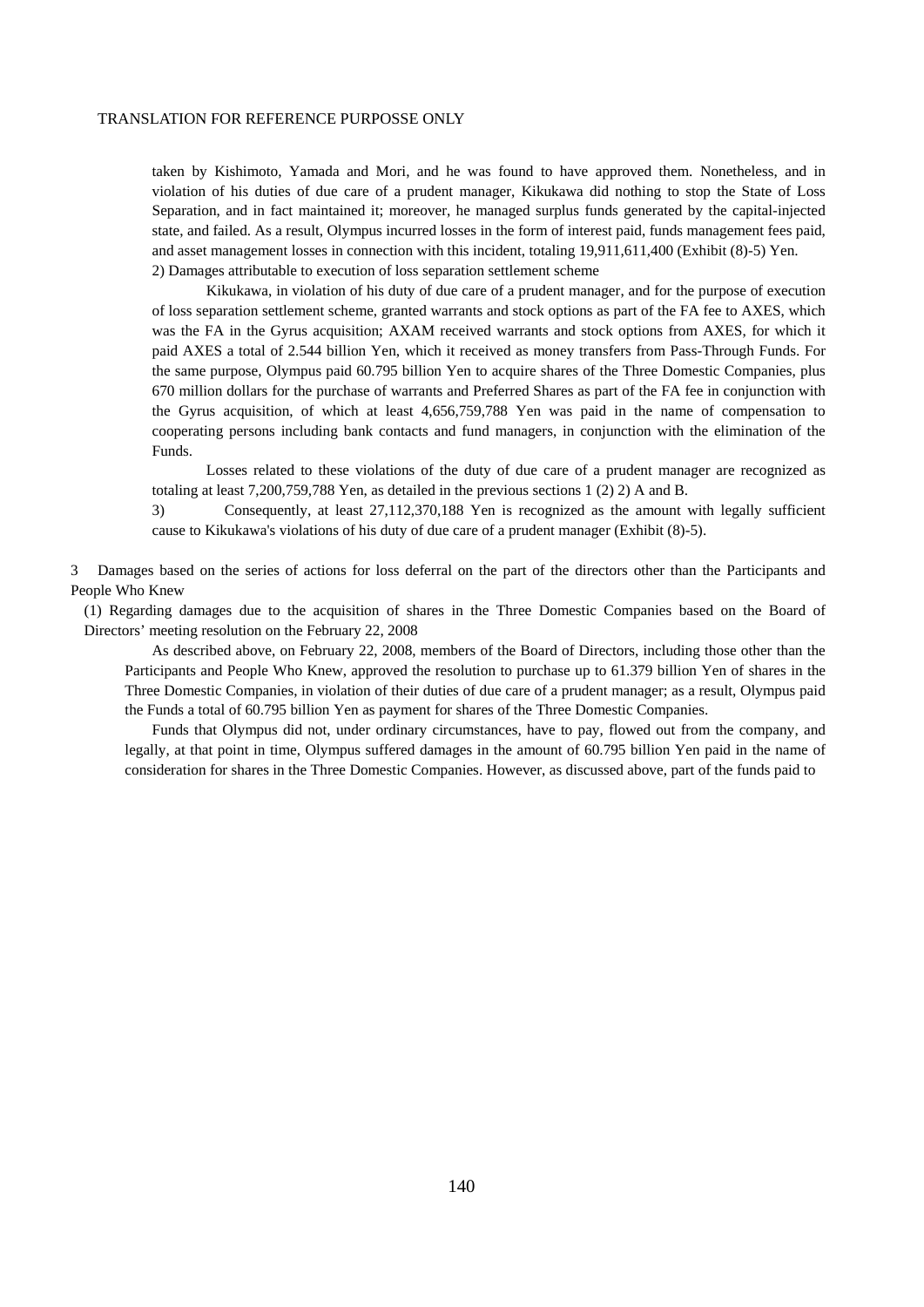the Funds was made to flow back through Pass-Through Fund(s) to exposed funds, and returned to Olympus in the form of return of capital, so losses on these funds alone were restored. Of the funds paid by Olympus for shares in the Three Domestic Companies as a result of the February 22, 2008 Board of Directors meeting, it is uncertain exactly how much was returned to Olympus; at a minimum, however, it is clear that at least 2.20925 billion yen, consisting of:

- 1.25925 billion yen paid by Neo to Gurdon Overseas S.A. in September 2008 (Item 1 (2) 2) b (i) above),
- and 950 million yen paid by Teao to Nayland Overseas S.A. in December 2008 (Item 1 (2) 2) b (ii) above) were not repaid to Olympus.

We have already discussed the reasons why the share value of the Three Domestic Companies need not be taken into consideration in calculating the losses suffered by Olympus.

As a result, it is recognized that Olympus suffered at least 2.20925 billion yen in damages due to violations of the duty of due care of prudent managers by those members of the Board of Directors other than the Participants and People Who Knew with regard to the current incident who approved the proposal to purchase shares in the Three Domestic Companies presented at the Board of Directors meeting of February 22, 2008.

(2) Regarding the damages due to the issuance of Preferred Shares based on the resolution the Board of Directors' meeting held on September 26, 2008 and the purchase of Gyrus' Preferred Shares based on the resolution of the Board of Directors' meeting held on March 19, 2010

 the three members of the Board of Directors who were not Participants and People Who Knew with regard to the current incident who participated in the September 26, 2008 Board of Directors meeting approved the issue of Preferred Shares in violation of their duty of due care of a prudent manager,

 the three members of the Board of Directors who were not Participants and People Who Knew with regard to the current incident who participated in the March 19, 2010 Board of Directors meeting approved the purchase of 620 million dollars of Gyrus Preferred Shares in violation of their duty of due care of a prudent manager; as a result, Olympus paid AXAM 620 million dollars as payment for the purchase of Preferred Shares. Funds that Olympus would not, under ordinary circumstances, have to have paid, flowed away from the company, and in a legal sense it is acknowledged that Olympus suffered damages in the amount of 620 million dollars paid as compensation for the purchase of Preferred Shares.

However, as discussed above, part of the funds paid to the Funds was made to flow back through Pass-Through Fund(s) to exposed funds, and returned to Olympus in the form of return of capital, so damages of those amounts were reversed. Of the funds paid by Olympus for Gyrus' Preferred Shares as a result of the March 19, 2010 Board of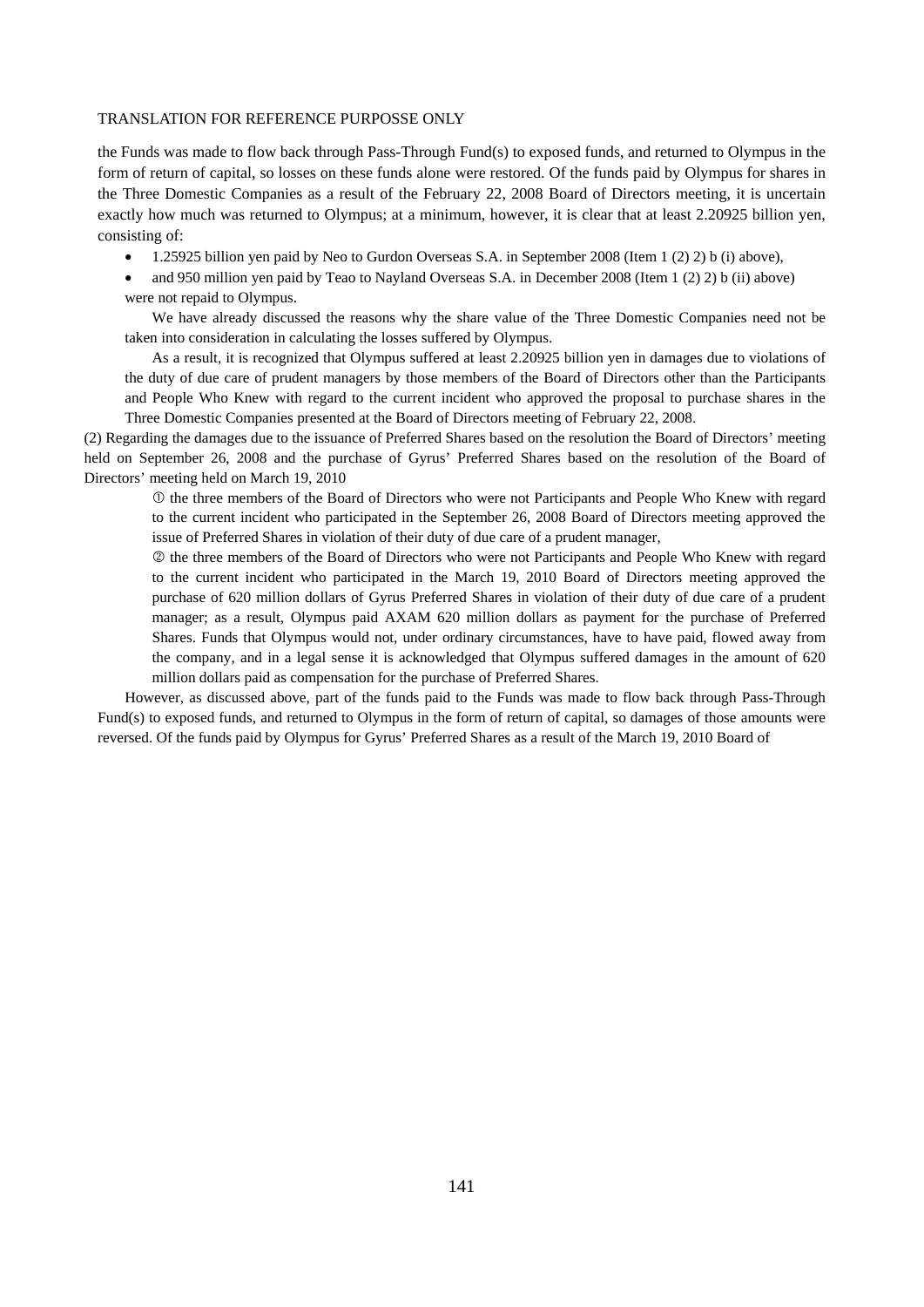Directors meeting, it is uncertain exactly how much was returned to Olympus; at a minimum, however, it is clear that a total of 2,447,509,788 Yen, consisting of:

- 1,080,066,963 Yen paid by GPAI to Nakagawa in April 2010 (Item 1 (2) 2) b (iii) above),
- and 1,367,442,825 Yen paid by Easterside to Chan in June 2010 (Item 1 (2) 2) b (iv) above)

were not repaid to Olympus.

As a result, it is recognized that Olympus suffered at least 2,447,509,788 Yen in damages due to violations of the duty of due care of prudent managers by those members of the Board of Directors other than Participants and People Who Knew with regard to the current incident who approved the proposal to issue Preferred Shares of Gyrus at the Board of Directors meeting of September 26, 2008, and by those members of the Board of Directors other than the Participants and People Who Knew with regard to the current incident who approved the proposal to purchase Preferred Shares of Gyrus at the Board of Directors meeting of March 19, 2010. (For reasons discussed above, we see no reason the exclude the value of the Preferred Shares from loss calculations.)

The Board of Directors meeting of September 26, 2008 approved the purchase of the Warrant Purchase Rights, in violation of the duty of due care of a prudent manager by those members of the Board of Directors other than the Participants and People Who Knew with regard to the incident; as for the 50 million dollars paid by Olympus for the purchase of the Warrant Purchase Rights, Olympus suffered harm in the amount of the sum paid at that time, but it is not clear whether some of this money may or may not have been restored (returned to Olympus) over time (and if so, how much).

4 Regarding the damages based on inadequacies in the handling of matters after the Emergence of Suspicions

As discussed in Section 7 above, three directors (Kikukawa, Mori and Nakatsuka) and one auditor (Yamada) were fully aware of the decision to defer losses, and even after Woodford pointed out his suspicions starting in September 2011 they made no move to properly raise and discuss these problems at the Board of Director Meeting; instead they concealed facts about the loss deferral from those Directors who were unaware of the loss deferral; they continued their false explanations that there was no problems that could be described as illegal in conjunction with the FA fee paid for the Gyrus acquisition or the acquisition of shares in the Three Domestic Companies; in addition, with respect to directors who had only a shallow relationship with Woodford or who did not know Woodford well, they criticized Woodford and encouraged them to vote for his removal; they sought to avert discovery of illegal actions by discouraging the doubts held by directors unfamiliar with the deferral of losses.

Then on October 14, 2011, Woodford, who had pointed out his suspicions, was removed from his post as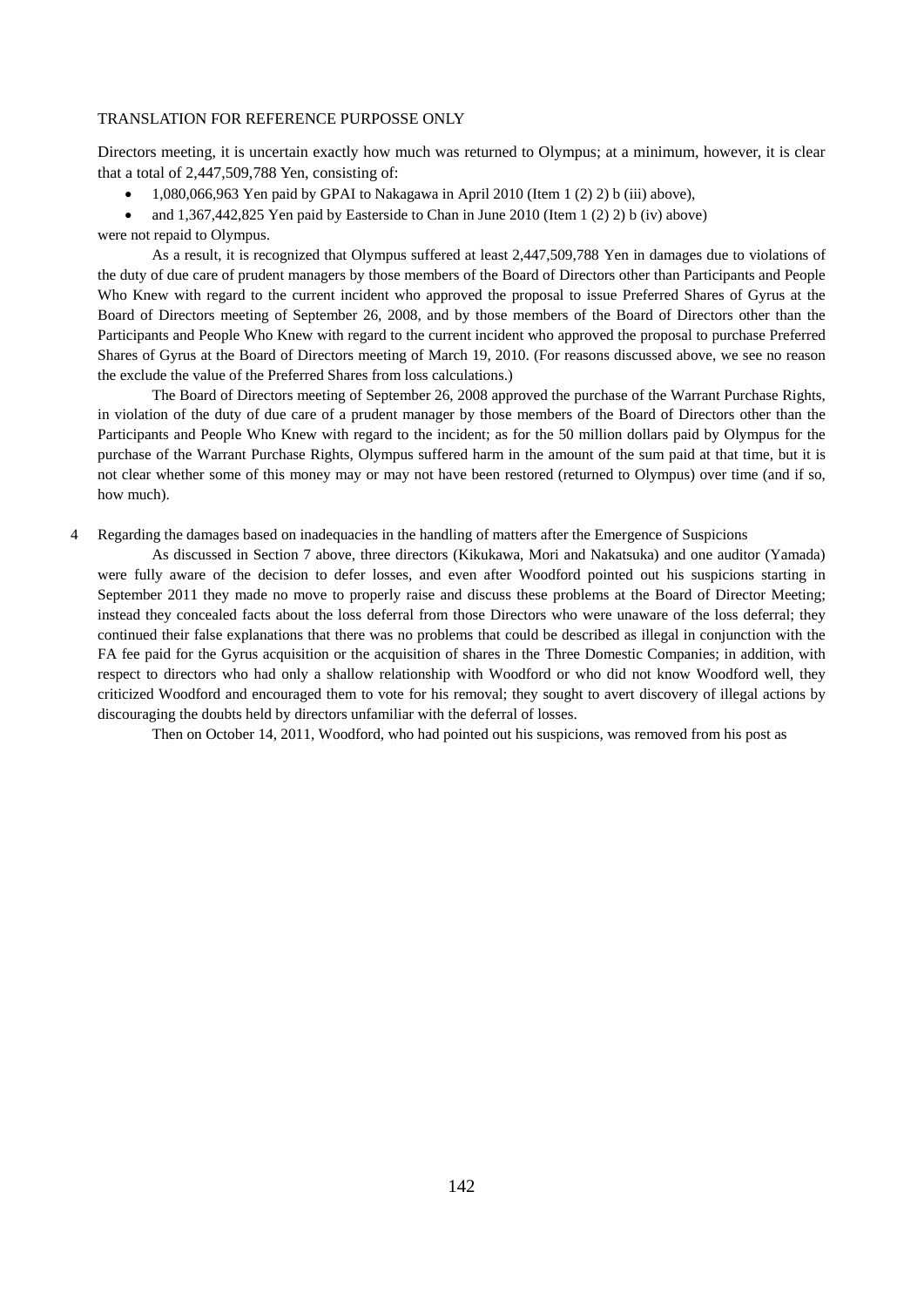president; this intensified the critical gaze of the outside world, and Olympus' share price plummeted.

As a result, an announcement was made about the deferral of losses on November 8, about one week after the Third-Party Committee began its investigation. This gave the world the impression that Woodford was terminated because he had pointed out his suspicions, while the company was trying to cover up illegal activities. This flawed response to Woodford's accusations caused investors to lose faith in Olympus' governance, and the company's reputation was severely tarnished.

Over time, the company's efforts to restore its tarnished credibility may have a degree of success, but this too will cost money, and a company that has committed illegal acts and then sought to cover them up may never be able to fully recover its credibility.

It is difficult to put a monetary value on this loss of credibility, but at the very least it is not less than 10 million.

5 Regarding the damages based on the misrepresentations in the securities reports, etc., subsequent to the fiscal year ending March 2007

At this point it is not clear whether Olympus has suffered economic damages attributable to misrepresentations in financial filings since March 2007, but it is conceivable that damage could occur in the future due to any of the following factors.

(1) Damage incurred if Olympus must pay fines

Corporations that submit financial statements containing misrepresentations about significant matters may be fined up to 700 million Yen (Financial Instruments and Exchange Act, Article 207, Paragraph1, Clause 1. For actions that took place before that Act took effect (September 30, 2007), the Securities Exchange Act, Article 207, Paragraph 1, Clause 1 applies); corporations that issue quarterly financial statements containing misrepresentations can be fined up to 500 million Yen (Financial Instruments and Exchange Act, Article 207, Paragraph 1, Clause 2. For actions that took place before that Act took effect (September 30, 2007), the Securities Exchange Act article 207, Paragraph 1, Clause 2 applies.

Fines levied against joint-stock companies are addressed to the company itself; even in cases where the fine is based on a dereliction of duty by a director; there is also a cogent view that fines based on a director's dereliction of duty should not be seen as damage to the company itself (Tatsuo Uemura, "Range of Compensation when Directors bear responsibility for companies," *Shojihomu* Issue 1600, Page 4 ff); in precedent lower court rulings in shareholder representative lawsuits (Tokyo District Court June 20, 1996 *Hanrei Jiho*, Number 1572 Page 27; Osaka District Court September 20, 2000 *Hanrei Jiho*, Number 1721 Page 3), in fines and charges paid by a company due to violations of a director's duty of due care of a prudent manager, the cause-effect relationship can be weighted, and all or part may be recognized as compensation the director must pay to the company.

Consequently, based on these precedents, if Olympus must pay fines due to the crime of submitting financial statements containing misrepresentations, all or part of such fines may be recognized as damages from a failure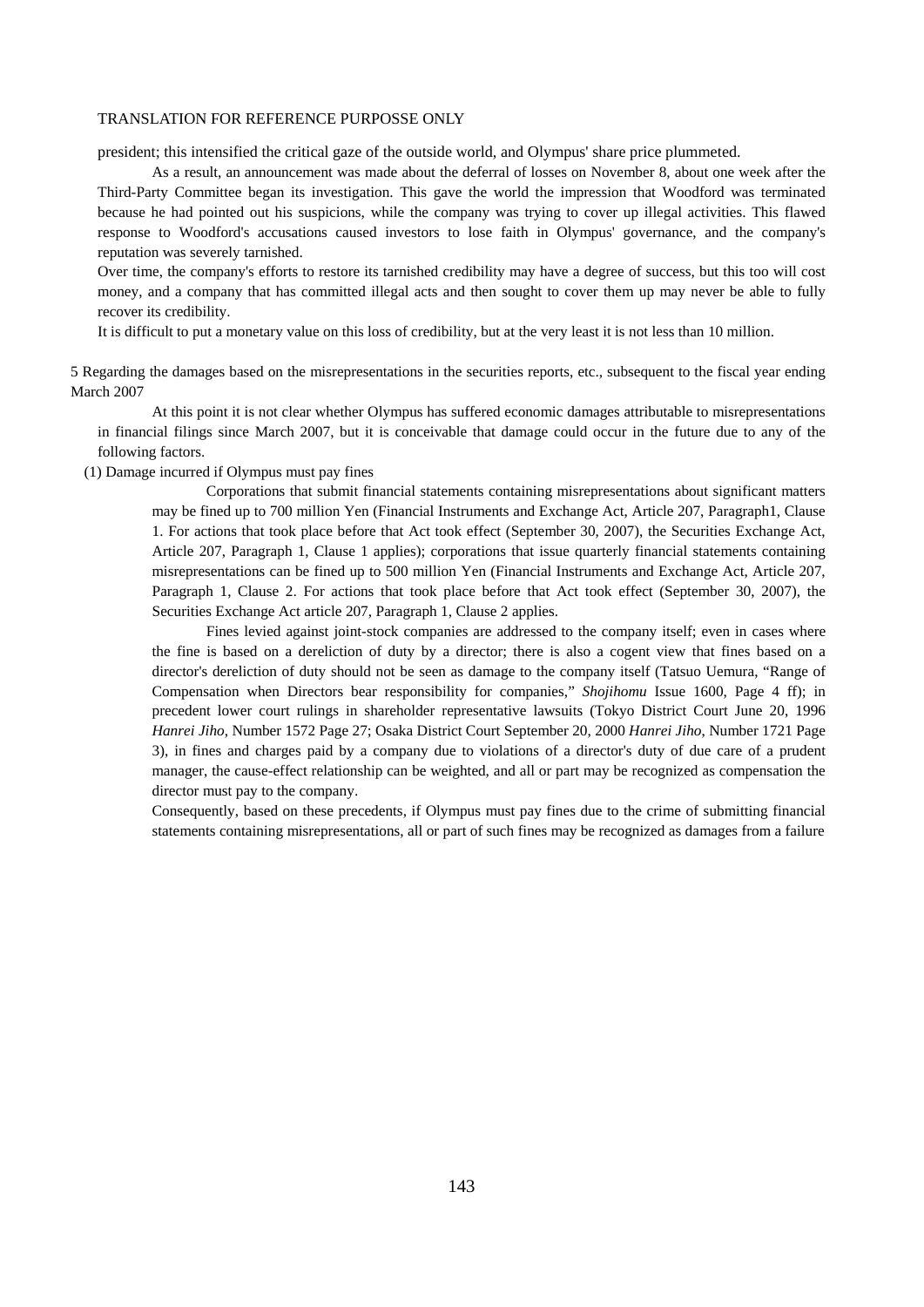by Kikukawa, Yamada, Mori and Nakatsuka (for Nakatsuka only with respect to misrepresentations in the financial reports for the fiscal year ended March 2011 and 1Q of the fiscal year ending March 2012) to fulfill their duty of due care of a prudent manager, as described above.

(2) Damages incurred if surcharges are levied against the company

Corporations that submit financial statements containing misrepresentations about significant matters may be ordered to pay surcharges under (1) the Financial Instruments and Exchange Act, Article 172, Paragraph 2 (for actions that took place before that Act took effect (September 30, 2007), the Securities Exchange Act article 172, Paragraph 4, etc. applies); (2) the Financial Instruments and Exchange Act, Article 172 Paragraph 4, for actions that took place after the fiscal year ended March 2010.

Consequently, based on these precedents, if Olympus is ordered to pay surcharges due to having submitted financial statements containing misrepresentations, all or part of such charges may be recognized as damages from a failure by Kikukawa, Yamada, Mori and Nakatsuka (for Nakatsuka only with respect to misrepresentations in the financial reports for the fiscal year ended March 2011 and 1Q of the fiscal year ending March 2012) to fulfill their duty of due care of a prudent manager, as described above.<sup>11</sup>

(3) Damages incurred if the company must compensate shareholders for damages

If financial statements etc. are found to contain misrepresentations concerning important matters, the company that submitted the documents must compensate persons who bought shares in the company during the period such financial statements etc. were available for inspection by the public (except through private placements or public offerings) for any damages caused by those misrepresentations (Financial Instruments and Exchange Act, Article 21, Paragraph 2, Clause 1. For actions that took place before that Act took effect (September 30, 2009), the Securities Exchange Act Article 21, Paragraph 2, Clause 1 applies.). This liability is a no-fault liability, and for shareholders who obtained shares within one year after the publication date of the financial reports containing the misrepresentations, and for shareholders who held shares on the date of publication, the amount of damages is estimated as the difference between the average share price in the month prior to the date of publication and the average share price in the month following the date of publication (Financial Instruments and Exchange Act, Article 21, Paragraph 2, Clause 2) For actions that took place before that Act took effect (September 30, 2009), the Securities Exchange Act, Article 21, Paragraph 2, Clause 2 applies. Consequently, if this liability is invoked and Olympus must compensate shareholders, such compensation may be recognized as damages from a failure by Kikukawa, Yamada, Mori and Nakatsuka (for Nakatsuka only with respect to misrepresentations in the financial reports for the fiscal year ended March 2011 and 1Q of the fiscal year ending March 2012) to fulfill their duty of due care of a prudent manager, as described above.

-

 $11$  As is also the case when a fine is levied on a company, when a company is ordered to pay charges, the question of whether the entire amount attributable to dereliction of duty by the Director(s) can be seen as damages to the company (or some pro-rated amount, and if pro-rated by how much) becomes a problem.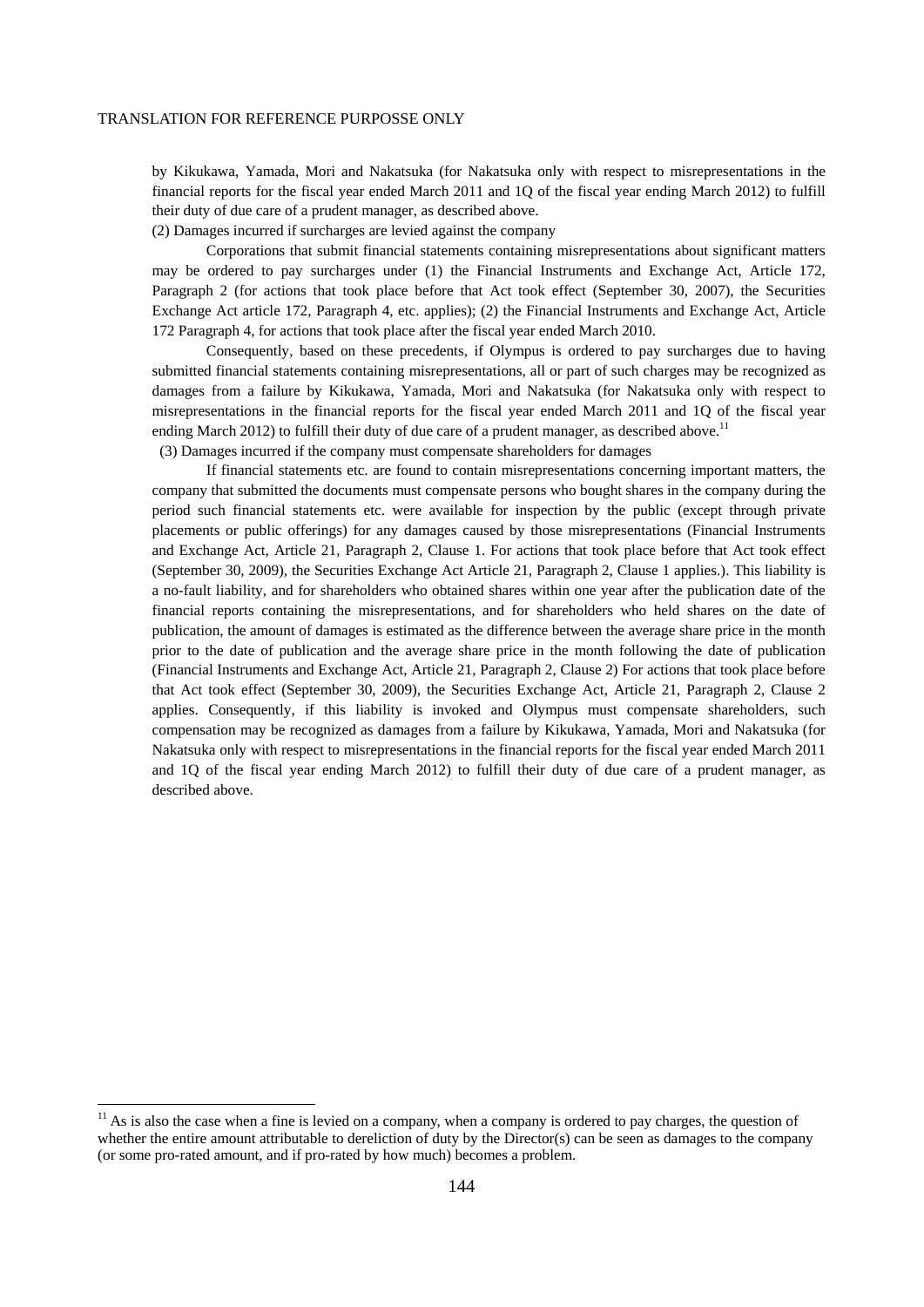6 Regarding the amount of the obligation to return money on the part of the directors concerning the dividend distributions of surplus money and the acquisitions of treasury stock that were executed after April 1, 2007

Beginning April 1, 2007, the company paid dividends from surplus and carried out a buyback of treasury stock; Director(s) bearing a responsibility for monetary payments based on the Companies Act, Article 462, Paragraph 1, and the amount they are obligated to pay, are as shown in Exhibit  $@$  "Year-end dividends" and "Interim Dividends," and Exhibit  $@$  "Total Amount Paid (Yen)."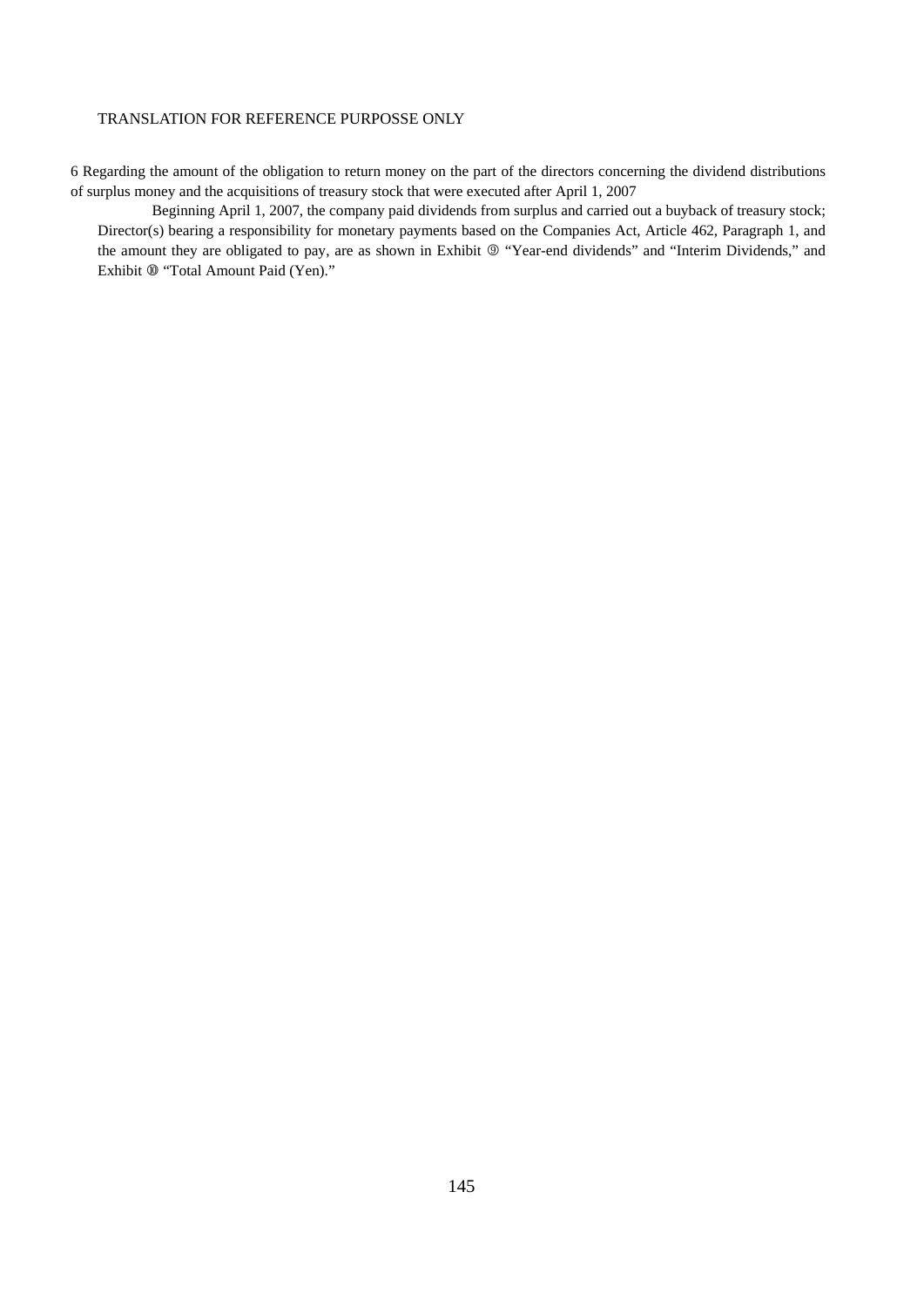XI Regarding the liability of each of the current and former directors and whether or not it would be appropriate to pursue liability

1 Regarding the liability of each of the directors who were Participants or People Who Knew and whether or not it would be appropriate to pursue liability

(1) Regarding the liability of the Participants or People Who Knew during the time periods when they were employees (including the time periods when they were executive officers)

As discussed above, of the Participants and People Who Knew, Yamada and Mori, when they were employees of the Finance Department, formulated the Loss Separation Scheme, carried out the acts of loss separation, and later took action to maintain the State of Loss Separation. When Nakatsuka was an employee of the Finance Department, he was aware of the entire Loss Separation Scheme, and its purpose, and following the instructions of Yamada and Mori, was in charge of carrying out preparatory actions and other practical work for the acts of loss separation.

These actions taken by Yamada, Mori and Nakatsuka while they were employees were clearly violations of their obligations of good faith based on their employment contracts.

For employers who suffered damages directly from these employees' harmful acts in execution of these operations, or who suffered damages based on the bearing of liability for compensation for damages as employers, it should be recognized that they have a right to claim damages or seek compensation from those employees (Supreme Court judgment, July 8, 1976, *Minshu*, Vol. 30 No. 7 Page 689), based on the nature of business, scale, state of facilities, details of employee actions, labor conditions, working attitude, nature of harmful action, steps taken to prevent harmful acts or distribute losses, degree of attention paid by the employer, and other facts of the situation.

In the current case, Yamada and Mori, when they were employees, participated actively in the formulation and execution of acts intended to separate losses and schemes to maintain the State of Loss Separation; it must be said their liability is grave. That said, after their promotion to director, Yamada and Mori violated their duty of due care of a prudent manager by continuing to maintain the State of Loss Separation, and later they actively formulated and executed a scheme to eliminate the State of Loss Separation. Consequently, it is to be seen as appropriate that they should be held responsible for these actions in violation of their duty of due care of a prudent manager; consideration should be given to the fact there is little to be gained from also holding them responsible for the consequences of their earlier actions as employees.

Also, when Nakatsuka carried out preparatory actions and other practical work for the purposes of the Loss Separation Scheme, fully aware of the entire Loss Separation Scheme and its purpose, he was merely following the instructions of his superiors Yamada and Mori; it should be recognized that his role was secondary, compared with the roles played by Yamada and Mori. Nonetheless, because Nakatsuka, through the Loss Separation Scheme participated in or was aware of the deferral of the posting of large losses on securities, derivatives and other transactions, it is conceivable he was aware of the possibility that the company lacked sufficient funds for distribution when it paid a dividend from surplus funds in June 2011, if proper accounting procedures had been applied.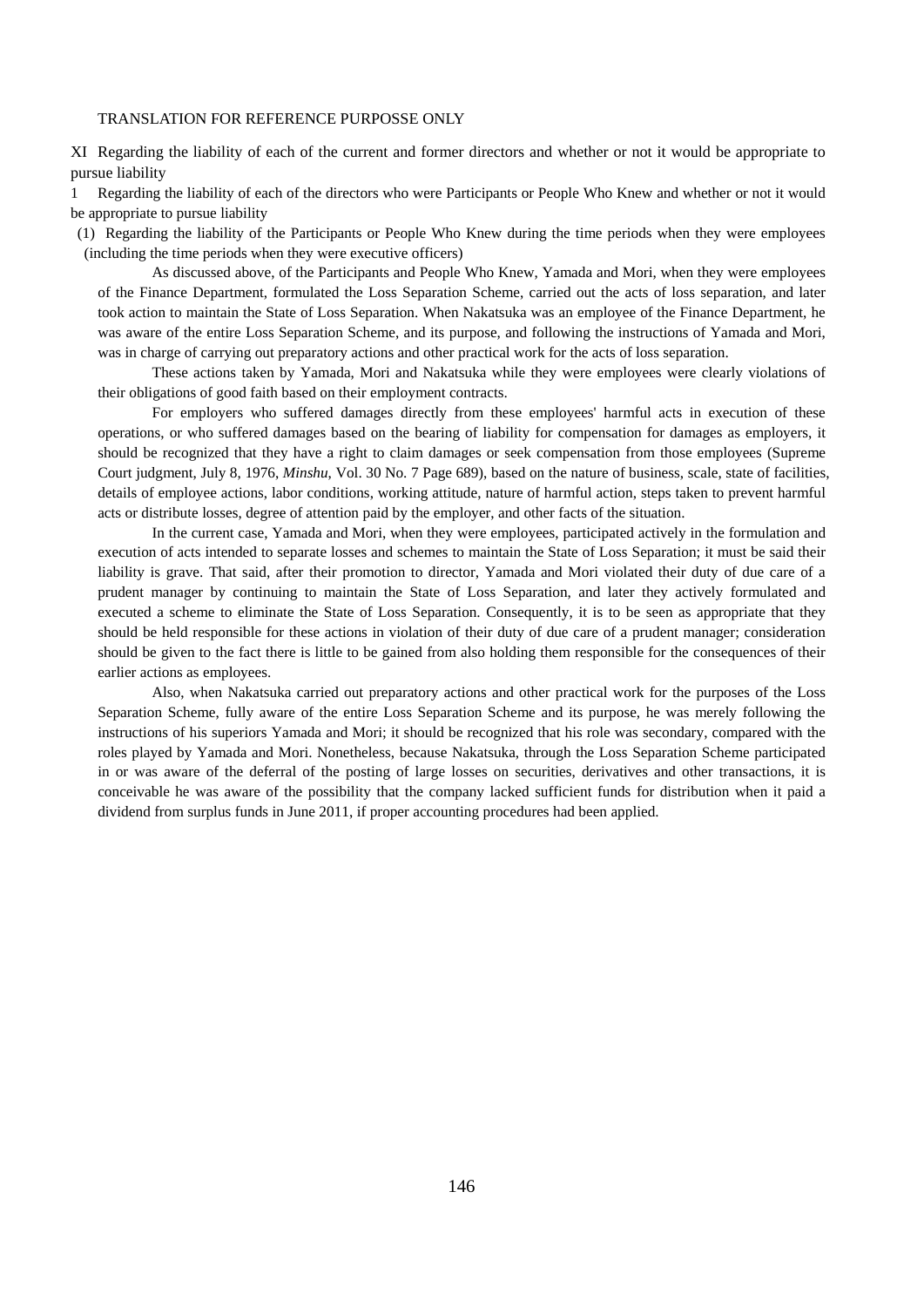Regardless, when Nakatsuka became a Director on June 29, 2011, he was responsible for the arrangements for the funds needed for the payment of the dividend from surplus funds on June 30. Consequently, regarding Nakatsuka, it is to be seen as appropriate that he should be held responsible for his actions connected to the payment of dividends from surplus funds, in connection with the obligation to pay monies based on the Companies Act Article 462, Paragraph 1; consideration should be given to the fact there is little to be gained from also holding him responsible for the consequences of his earlier actions as an employee.

In the sections below, we shall describe the responsibilities of the Participants and People Who Knew, in terms of their duty of due care of a prudent manager, and the payment of dividends from surplus funds.<sup>12</sup>

Due consideration should be given that we see no reason not to pursue the liability of the Participants and People Who Knew.<sup>13</sup>

## (2) Regarding Yamada

As shown in Exhibit (11)-1 "Sources of Responsibility, Etc.," columns 1-3, Yamada's violation of his duty of due care of a prudent manager as a director is recognized (regarding "Sources of Responsibility, Etc.," column 3, however, it is a matter of due care of a prudent manager in his capacity as Auditor), and he bears an obligation for an amount of compensation at least as shown in "Amount of Losses, Etc.," columns 1-3, which are damages with sufficient legal cause for these violations. In addition, as shown in Exhibit (11)-1 "Sources of Responsibility, Etc.," columns 4-5, Yamada also bears responsibility with regard to the payment of dividends from surplus funds and the buyback of treasury stock, in excess of the distributable amount, based on the Companies Act, Article 462, Paragraph 1, and he bears an obligation to pay the amounts shown in "Losses Etc." columns 4-5.

## (3) Regarding Mori

-

As shown in Exhibit (11)-2 "Sources of Responsibility, Etc.," columns 1-3, Mori's violation of his duty of due care of a prudent manager as a director is recognized, and he bears an obligation for an amount of compensation at least as shown in "Amount of Losses, Etc.," columns 1-3, which are damages with sufficient legal cause for these violations. In addition, as shown in Exhibit (11)-2 "Sources of Responsibility, Etc.," columns 4-5, Mori also bears responsibility with regard to the payment of dividends from surplus funds and the buyback of treasury stock, in excess of the distributable amount, based on Article 462, Paragraph 1 of the Companies Act, and he bears an obligation to pay the amounts shown in "Losses Etc." columns 4-5. (4) Regarding Nakatsuka

As shown in Exhibit (11)-3 "Sources of Responsibility, Etc.," column 1, Nakatsuka's violation of his duty of due care of a prudent manager as a director is recognized, and he bears an obligation for an amount of compensation at least as shown in "Amount of Losses, Etc.," column 1, which are damages with sufficient legal cause for these violations. In addition, as shown in Exhibit (11)-3 "Sources of Responsibility, Etc.," column 2, Nakatsuka also bears responsibility with regard to the payment of dividends from surplus funds and

 $12$  These responsibilities for compensation for damages to the company based on the directors' dereliction of their duty of due care of a prudent manager are subject to a statute of limitations of 10 years. It is not clear whether the Directors will invoke this statute of limitations with respect to the series of past problems regarding deferral of Olympus losses, and if they do invoke it, whether such an assertion will be recognized from the perspective of fair and equitable principles; in addition, the starting point for the statute of limitations is understood to be the point at which the losses were generated. In this report, we disregard the possibility that responsibility will be expunged through invocation of the statute of limitations.

<sup>&</sup>lt;sup>13</sup> Depending on considerations of these executives' ability to pay, among other factors, this should not be taken as a denial of the possibility that this might be part of some sum that should be sought through litigation or that someone should be required to pay.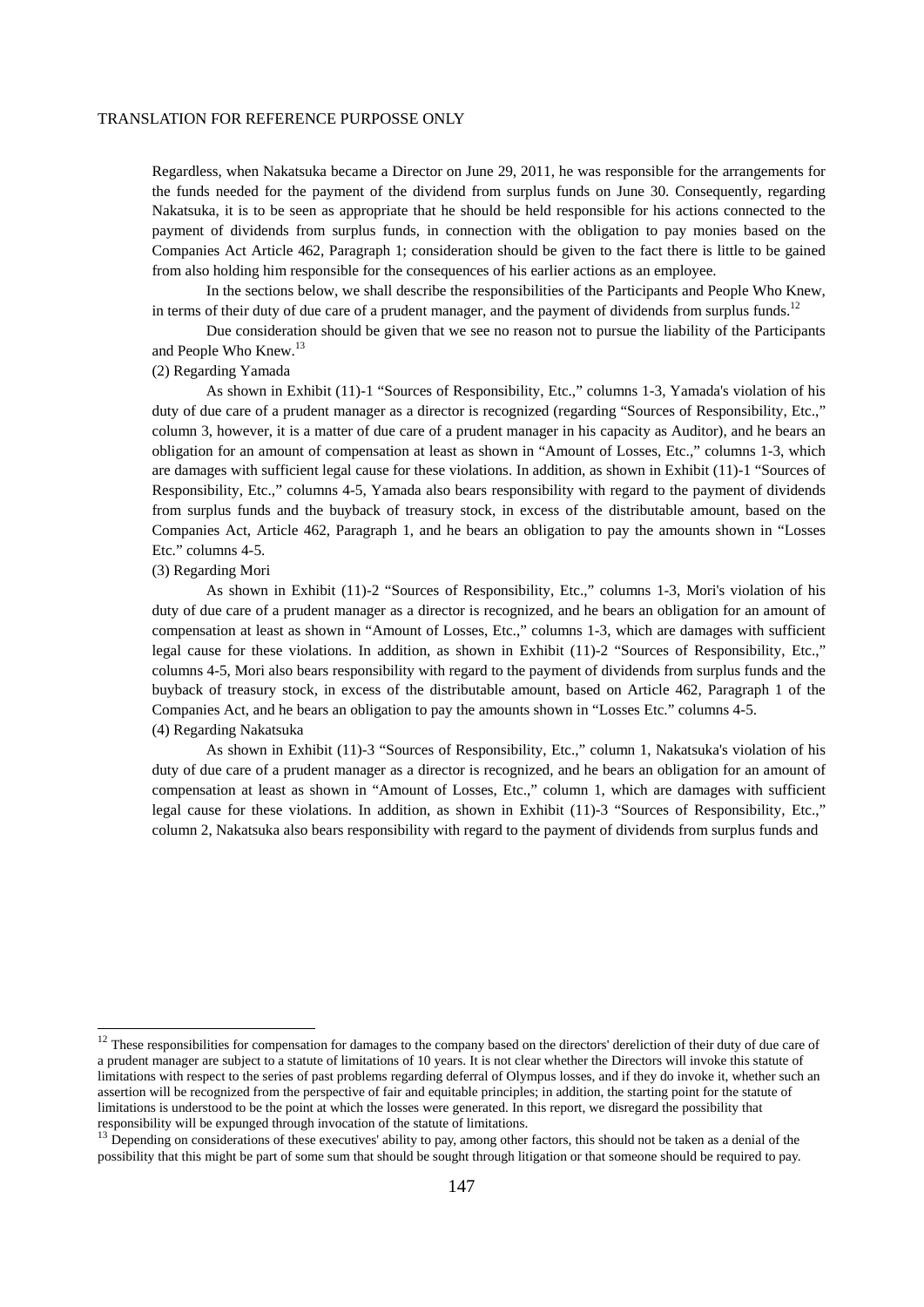the buyback of treasury stock, in excess of the distributable amount, based on Article 462, Paragraph 1 of the Companies Act, and he bears an obligation to pay the amounts shown in "Losses Etc." column 2.

## (5) Regarding Shimoyama

As shown in Exhibit (11)-4 "Sources of Responsibility, Etc.," columns 1-2, Shimoyama's violation of his duty of due care of a prudent manager as a director is recognized, and he bears an obligation for an amount of compensation at least as shown in "Amount of Losses, Etc.," columns 1-2, which are damages with sufficient legal cause for these violations.

## (6) Regarding Kishimoto

As shown in Exhibit (11)-5 "Sources of Responsibility, Etc.," columns 1-2, Kishimoto's violation of his duty of due care of a prudent manager as a director is recognized, and he bears an obligation for an amount of compensation at least as shown in "Amount of Losses, Etc.," columns 1-2, which are damages with sufficient legal cause for these violations.

### (7) Regarding Kikukawa

As shown in Exhibit (11)-6 "Sources of Responsibility, Etc.," columns 1-4, Kikukawa's violation of his duty of due care of a prudent manager as a director is recognized, and he bears an obligation for an amount of compensation at least as shown in "Amount of Losses, Etc.," columns 1-4, which are damages with sufficient legal cause for these violations. In addition, as shown in Exhibit (11)-6 "Sources of Responsibility, Etc.," columns 5-6, Kikukawa also bears responsibility with regard to the payment of dividends from surplus funds and the buyback of treasury stock, in excess of the distributable amount, based on Article 462, Paragraph 1 of the Companies Act, and he bears an obligation to pay the amounts shown in "Losses Etc." columns 5-6.

2 Regarding the liability of each of the directors other than the Participants or People Who Knew and whether or not it would be appropriate to pursue liability

> (1) Regarding whether or not it would be appropriate to pursue liability of the directors other than the Participants or People Who Knew

> There are no facts establishing that directors other than the Participants and People Who Knew contributed actively to the deferral of Olympus' past losses or the series of related problems. However, as discussed above in sections 5-3-(2) and 6-3, it is recognized that the directors who voted at Board of Directors meetings to approve the purchase of shares in the Three Domestic Companies, and the payment of the FA fee in connection with the acquisition of Gyrus, for the purpose of settling the State of Loss Separation at Olympus, also had a duty of due care of a prudent manager. In addition, as described in section 10-3 above, it is recognized that these violations of the duty of due care of a prudent manager caused damages.

> Regarding responsibility for compensation for damages stemming from violations of the duty of due care of a prudent manager by directors other than the Participants and People Who Knew as well, due consideration should be given that there are no circumstances for withdrawing that pursuit.

> When directors other than the Participants and People Who Knew voted at Board of Directors meetings to approve the purchase of shares in the Three Domestic Companies, and the payment of the FA fee in connection with the acquisition of Gyrus, these actions separated the losses attached to Olympus financial products; it is recognized that these other directors were unaware of the intentions of the Participants and People Who Knew with regard to these schemes, to terminate the State of Loss Separation through these payments based on the Board of Directors decisions. For these reasons, in the Olympus pursuit of the liability of other directors besides the Participants and People Who Knew with regard to the scheme, it could be a problem to determine whether to seek an amount of compensation for damages similar to the amount sought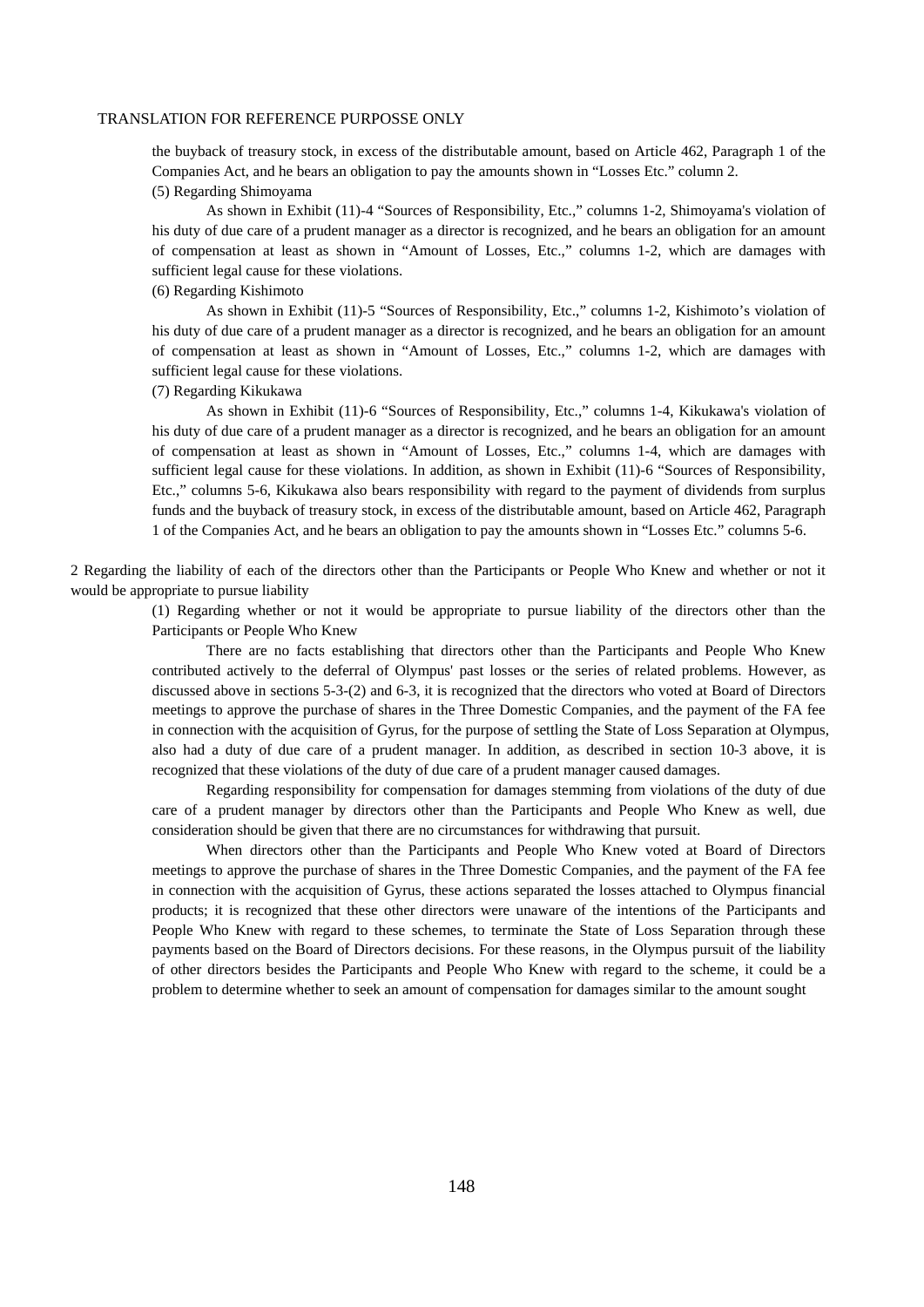from the Participants and People Who Knew, who had the awareness and intention of settling the State of Loss Separation; regarding the fair distribution of responsibility and burdens between the Participants and People Who Knew, on the one hand, and the others on the other hand, due consideration should be given to the directors' claims on one another for compensation. In other words, the Participants and People Who Knew, on the one hand, and the other directors on the other hand, bear different degrees of responsibility; according to the Companies Act, a director's responsibility to the company is a matter of joint liability; legally, the understanding is that a company seeking compensation for damages should not make distinctions in its investigation of liability (demands for compensation for damages); this should be considered only in the final stages of demands for compensation under joint liability. Consequently, this Committee, in its investigation of the liability of the directors other than the Participants and People Who Knew with regard to the scheme, made no particular distinction from the Participants and People Who Knew with regard to the scheme; regarding the damages that arose from all directors' violations of duty of due care of a prudent manager, we find it will be sufficient to demand compensation for damages. <sup>14 15</sup>

## (2) Regarding Kawamata

As shown in Exhibit (11)-7 "Sources of Responsibility, Etc.," column 1, Kawamata's violation of his duty of due care of a prudent manager as a director is recognized, and he bears an obligation for an amount of compensation at least as shown in "Amount of Losses, Etc.," column 1, which are damages with sufficient legal cause for these violations.

## (3) Regarding Yusa

As shown in Exhibit (11)-8 "Sources of Responsibility, Etc.," column 1, Yusa's violation of his duty of due care of a prudent manager as a director is recognized, and he bears an obligation for an amount of compensation at least as shown in "Amount of Losses, Etc.," column 1, which are damages with sufficient legal cause for these violations.

## (4) Regarding Furuhata

As shown in Exhibit (11)-9 "Sources of Responsibility, Etc.," column 1, Furuhata's violation of his duty of due care of a prudent manager as a director is recognized, and he bears an obligation for an amount of compensation at least as shown in "Amount of Losses, Etc.," column 1, which are damages with sufficient legal cause for these violations.

## (5) Regarding Terada

As shown in Exhibit (11)-10 "Sources of Responsibility, Etc.," columns 1-2, Terada's violation of his duty of due care of a prudent manager as a director is recognized, and he bears an obligation for an amount of compensation at least as shown in "Amount of Losses, Etc.," columns 1-2, which are damages with sufficient legal cause for these violations.

## (6) Regarding Nagasaki

<u>.</u>

As shown in Exhibit (11)-11 "Sources of Responsibility, Etc.," columns 1-2, Nagasaki's violation of his duty of due care of a prudent manager as a director is recognized, and he bears an obligation for an amount of compensation at least as shown in "Amount of Losses, Etc.," columns 1-2, which are damages with sufficient legal cause for these violations.

<sup>&</sup>lt;sup>14</sup> Depending on considerations of these executives' ability to pay, among other factors, this should not be taken as a denial of the possibility that this might be part of some sum that should be sought through litigation, or damages for which compensation is justified.

<sup>15</sup> Regarding outside directors covered by contracts limiting their liability, there is a possibility that their liability may be limited to the amounts specified in those contracts.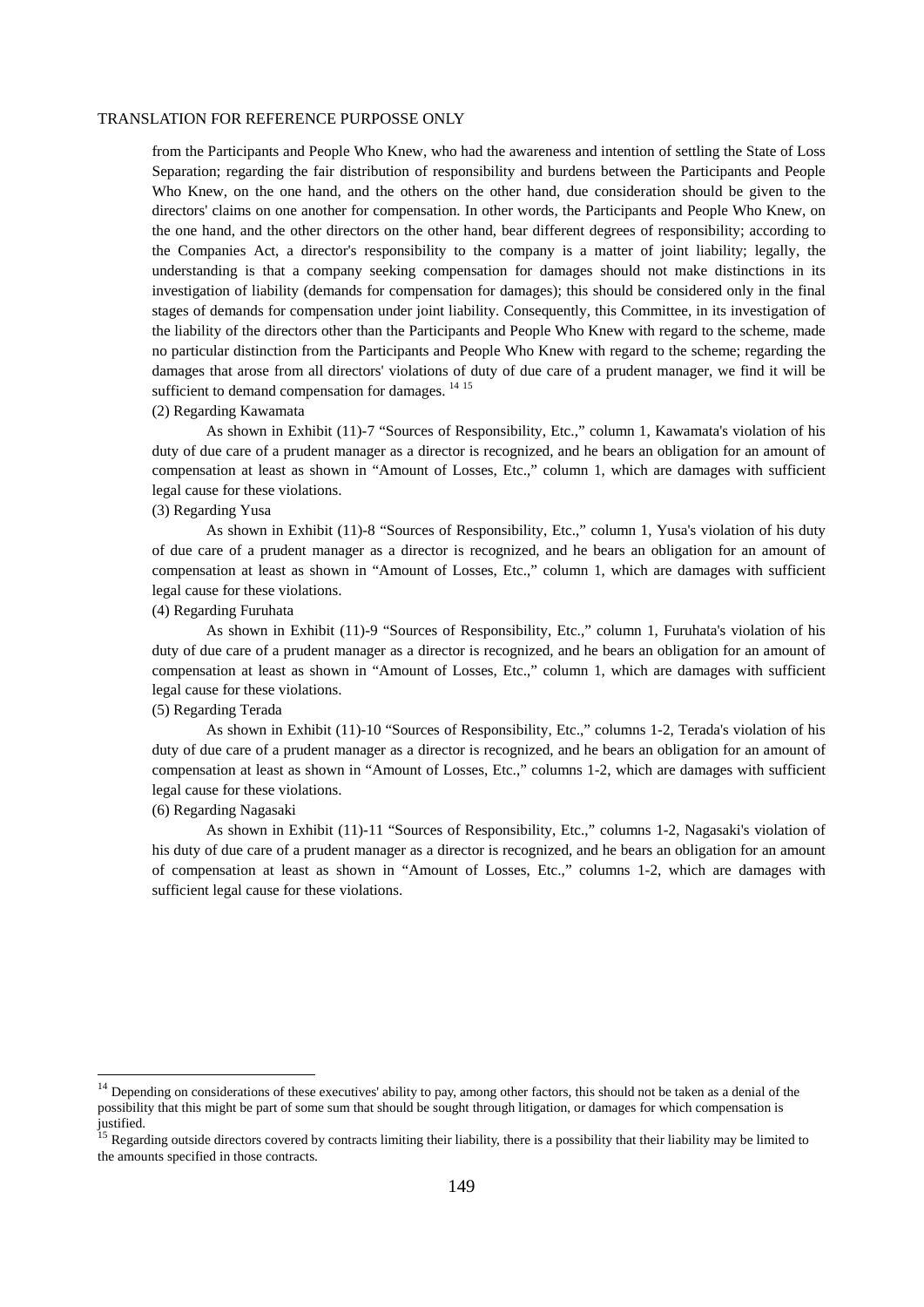## (7) Regarding Okubo

As shown in Exhibit (11)-12 "Sources of Responsibility, Etc.," columns 1-2, Okubo's violation of his duty of due care of a prudent manager as a director is recognized, and he bears an obligation for an amount of compensation at least as shown in "Amount of Losses, Etc.," columns 1-2, which are damages with sufficient legal cause for these violations.

## (8) Regarding Fujita

As shown in Exhibit (11)-13 "Sources of Responsibility, Etc.," column 1, Fujita's violation of his duty of due care of a prudent manager as a director is recognized, and he bears an obligation for an amount of compensation at least as shown in "Amount of Losses, Etc.," column 1, which are damages with sufficient legal cause for these violations.

### (9) Regarding Chiba

As shown in Exhibit (11)-14 "Sources of Responsibility, Etc.," column 1, Chiba's violation of his duty of due care of a prudent manager as a director is recognized, and he bears an obligation for an amount of compensation at least as shown in "Amount of Losses, Etc.," column 1, which are damages with sufficient legal cause for these violations.

## (10) Regarding Yanagisawa

As shown in Exhibit (11)-15 "Sources of Responsibility, Etc.," columns 1-2, Yanagisawa's violation of his duty of due care of a prudent manager as a director is recognized, and he bears an obligation for an amount of compensation at least as shown in "Amount of Losses, Etc.," columns 1-2, which are damages with sufficient legal cause for these violations.

## (11) Regarding Morishima

As shown in Exhibit (11)-16 "Sources of Responsibility, Etc.," columns 1-2, Morishima's violation of his duty of due care of a prudent manager as a director is recognized, and he bears an obligation for an amount of compensation at least as shown in "Amount of Losses, Etc.," columns 1-2, which are damages with sufficient legal cause for these violations.

## (12) Regarding Takayama

As shown in Exhibit (11)-17 "Sources of Responsibility, Etc.," columns 1-2, Takayama's violation of his duty of due care of a prudent manager as a director is recognized, and he bears an obligation for an amount of compensation at least as shown in "Amount of Losses, Etc.," columns 1-2, which are damages with sufficient legal cause for these violations.

## (13) Regarding Tsukaya

As shown in Exhibit (11)-18 "Sources of Responsibility, Etc.," columns 1-2, Tsukaya's violation of his duty of due care of a prudent manager as a director is recognized, and he bears an obligation for an amount of compensation at least as shown in "Amount of Losses, Etc.," columns 1-2, which are damages with sufficient legal cause for these violations.

### (14) Regarding Hayashi

As shown in Exhibit (11)-19 "Sources of Responsibility, Etc.," column 1, Hayashi's violation of his duty of due care of a prudent manager as a director is recognized, and he bears an obligation for an amount of compensation at least as shown in "Amount of Losses, Etc.," column 1, which are damages with sufficient legal cause for these violations.

(15) Regarding the Directors and former Directors listed in Exhibit (12)

These Directors and former Directors are listed as subjects of the investigation, but no violation of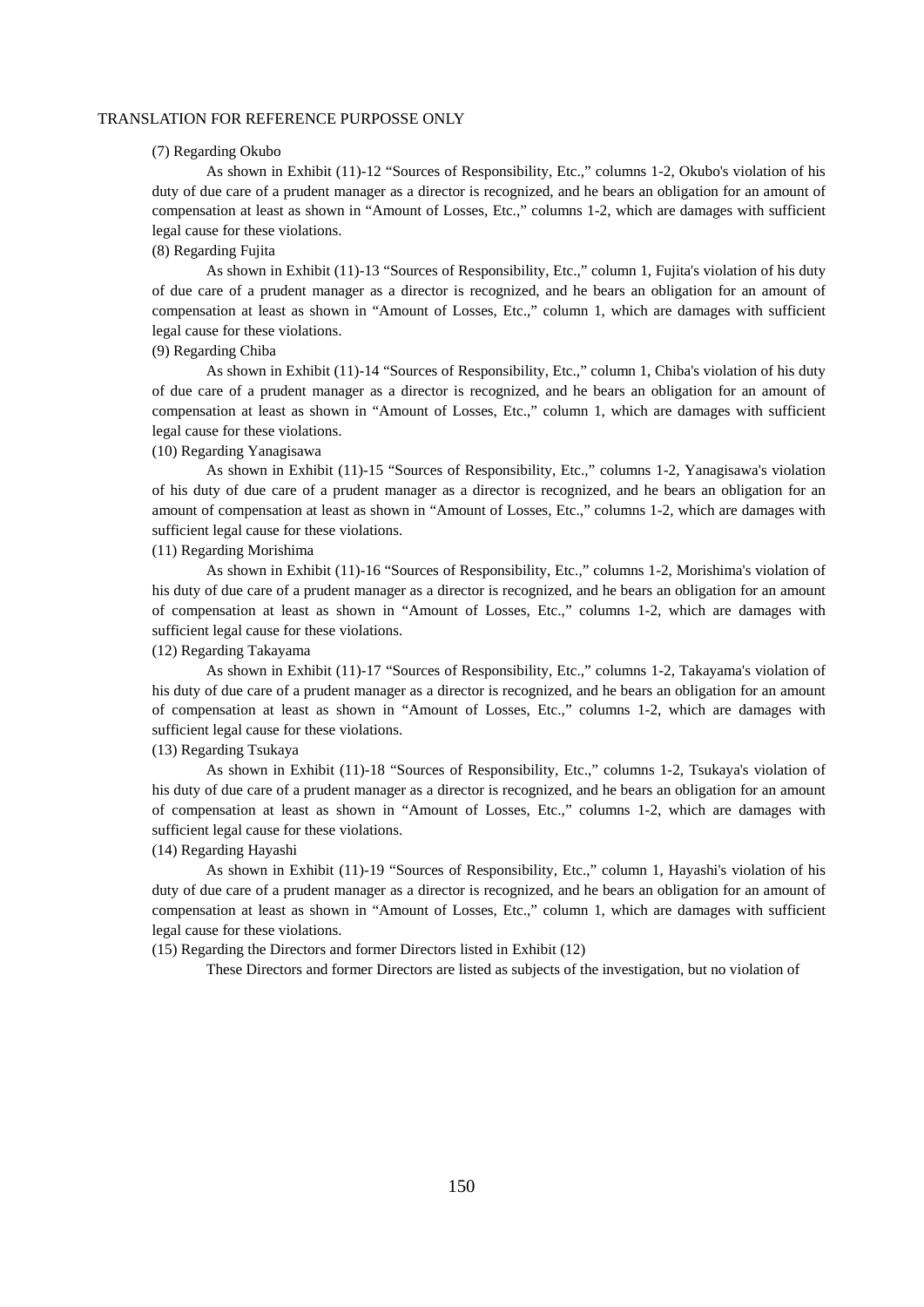their duty of due care of a prudent manager is recognized in connection with the performance of their duties; in addition, they are not recognized to have had any responsibility for the payment of dividends in excess of the funds available for distribution, or the acquisition of treasury stock.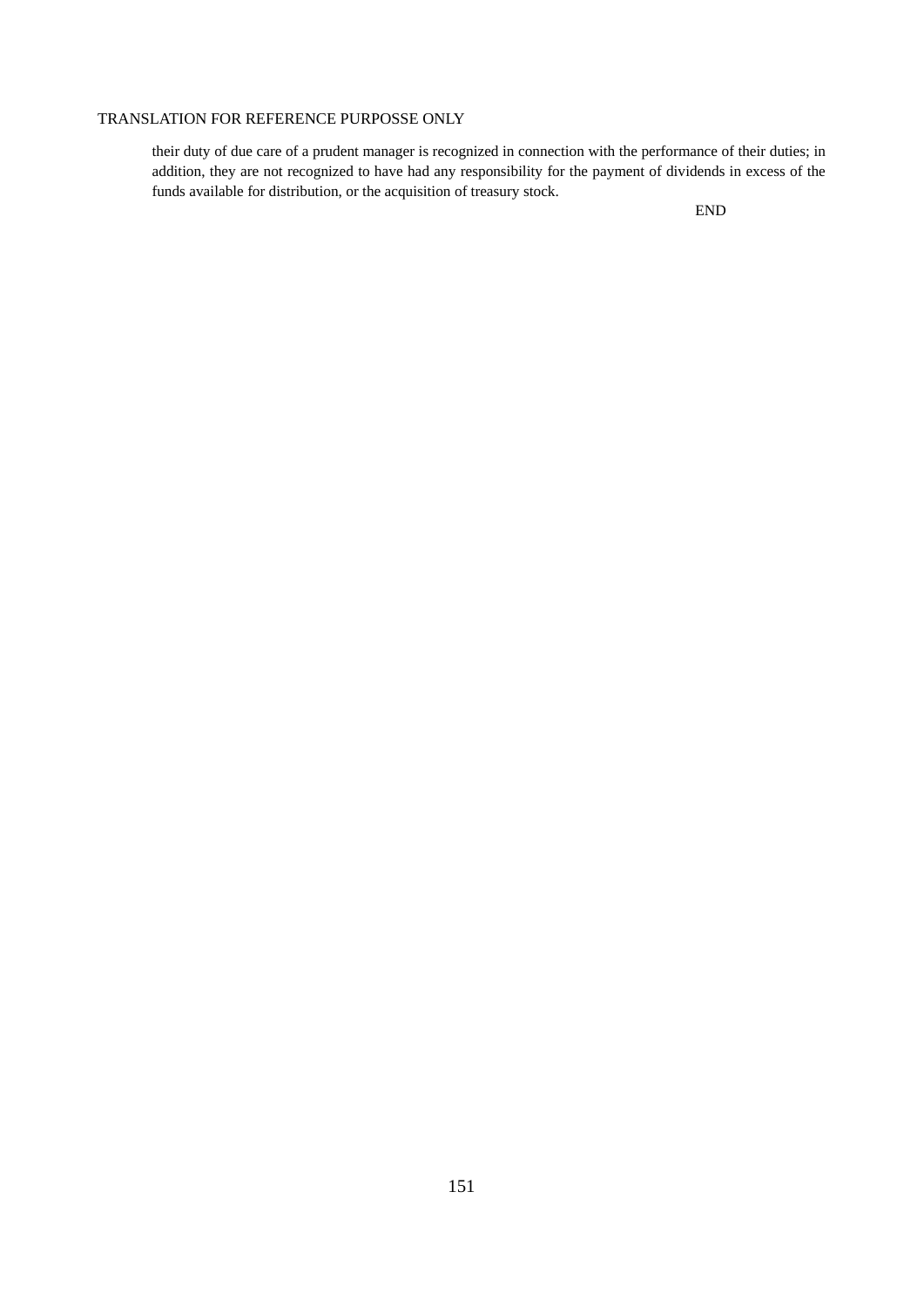## Altis Inc. Business Plan

## Appendix 0-1

(Attachment 1) February 22, 2008

| <b>Balance Sheet</b>    |                          |                                  | (million yen)            |
|-------------------------|--------------------------|----------------------------------|--------------------------|
|                         | December<br>2007 Results |                                  | December 2007<br>Results |
| Cash and deposits       | 259                      | Accounts payable                 | $\Omega$                 |
| Accounts receivable     | $\Omega$                 | Short-term debt                  | 200                      |
| Inventory               | 22                       | Other                            | 11                       |
| Other                   | 39                       | Total current<br>liabilities     | 211                      |
|                         |                          | <b>Fixed liabilities</b>         | 518                      |
| Total current assets    | 321                      | Total debt                       | 729                      |
| Tangible fixed assets   | 628                      | Capital                          | 488                      |
| Intangible fixed assets | $\overline{c}$           | Capital reserve                  | 478                      |
| Investments, etc.       | 15                       | Surplus                          | 730<br>Λ                 |
| Total fixed assets      | 644                      | Total capital                    | 236                      |
| <b>Total assets</b>     | 965                      | Liabilities and total<br>capital | 965                      |

| Profit & Loss Statement |               |                |              |              | (million yen) |
|-------------------------|---------------|----------------|--------------|--------------|---------------|
|                         | FY 2008 Plan  | FY 2009 Plan   | FY 2010 Plan | FY 2011 Plan | FY 2012 Plan  |
| plastic<br>Waste        | 488           | 3,626          | 5,949        | 9,716        | 9,805         |
| recycling               |               |                |              |              |               |
| Cycle FC                | $\Omega$      | 440            | 775          | 1,330        | 1,320         |
| Plant sales             | 143           | 339            | 1,100        | 2,750        | 8,250         |
| Total sales             | 631           | 4,405          | 7,824        | 13,796       | 19,375        |
| Cost of sales           | 362           | 2,544          | 4,588        | 7,743        | 11,310        |
| Sales profit            | 269           | 1,861          | 3,238        | 6,053        | 8,065         |
| General                 | 257           | 363            | 677          | 873          | 1,059         |
| administrative cost     |               |                |              |              |               |
| Operating profit        | 12            | 1,498          | 2,561        | 5,180        | 7,006         |
| Non-operating           | 17<br>Δ       | $\triangle$ 17 | $\Omega$     | $\Omega$     | $\Omega$      |
| balance of payments     |               |                |              |              |               |
| Ordinary profit         | $\triangle$ 5 | 1,481          | 2,561        | 5,180        | 7,006         |
| Extraordinary profit    | $\Omega$      | $\mathbf{0}$   | $\Omega$     | $\Omega$     | $\Omega$      |
| or loss                 |               |                |              |              |               |
| Pretax current profit   | $\triangle$ 5 | 1,481          | 2,561        | 5,180        | 7,006         |
| Corporate taxes         | $\Omega$      | 256            | 1,024        | 2,072        | 2,802         |
| Current net profit      | $\triangle$ 5 | 1,225          | 1,537        | 3,108        | 4,204         |

| Profit & Loss Statement |               |              |                      |                   | (million yen)     |
|-------------------------|---------------|--------------|----------------------|-------------------|-------------------|
|                         | FY 2008 Plan  | FY 2009 Plan | FY 2010 Plan         | FY 2011 Plan      | FY 2012 Plan      |
| Pretax profit           | $\triangle$ 5 | 1,481        | 2,561                | 5,180             | 7,006             |
| Working capital         | 14<br>Δ       | 403<br>Δ     | 109<br>$\triangle$   | 102<br>Δ          | 516               |
| Capital investment      | $\theta$      | 500<br>Δ     | 500<br>$\triangle^-$ | 500<br>Л          | $\triangle$ 500   |
| Taxes                   | $\Omega$      | $\mathbf{0}$ | $\triangle$ 384      | $\triangle$ 1.932 | $\triangle$ 2,072 |
| Depreciation            | 48            | 68           | 88                   | 108               | 128               |
| Subtotal                | 29            | 646          | 1,656                | 2,754             | 5,078             |
| Balance<br>brought      | 180           | 209          | 145                  | 1,801             | 4,555             |
| forward                 |               |              |                      |                   |                   |
| Capital increase        |               |              |                      |                   |                   |
| Borrowing               |               |              |                      |                   |                   |
| Repayment               |               | 710          |                      |                   |                   |
| Balance                 | 209           | 145          | 1,801                | 4,555             | 9,633             |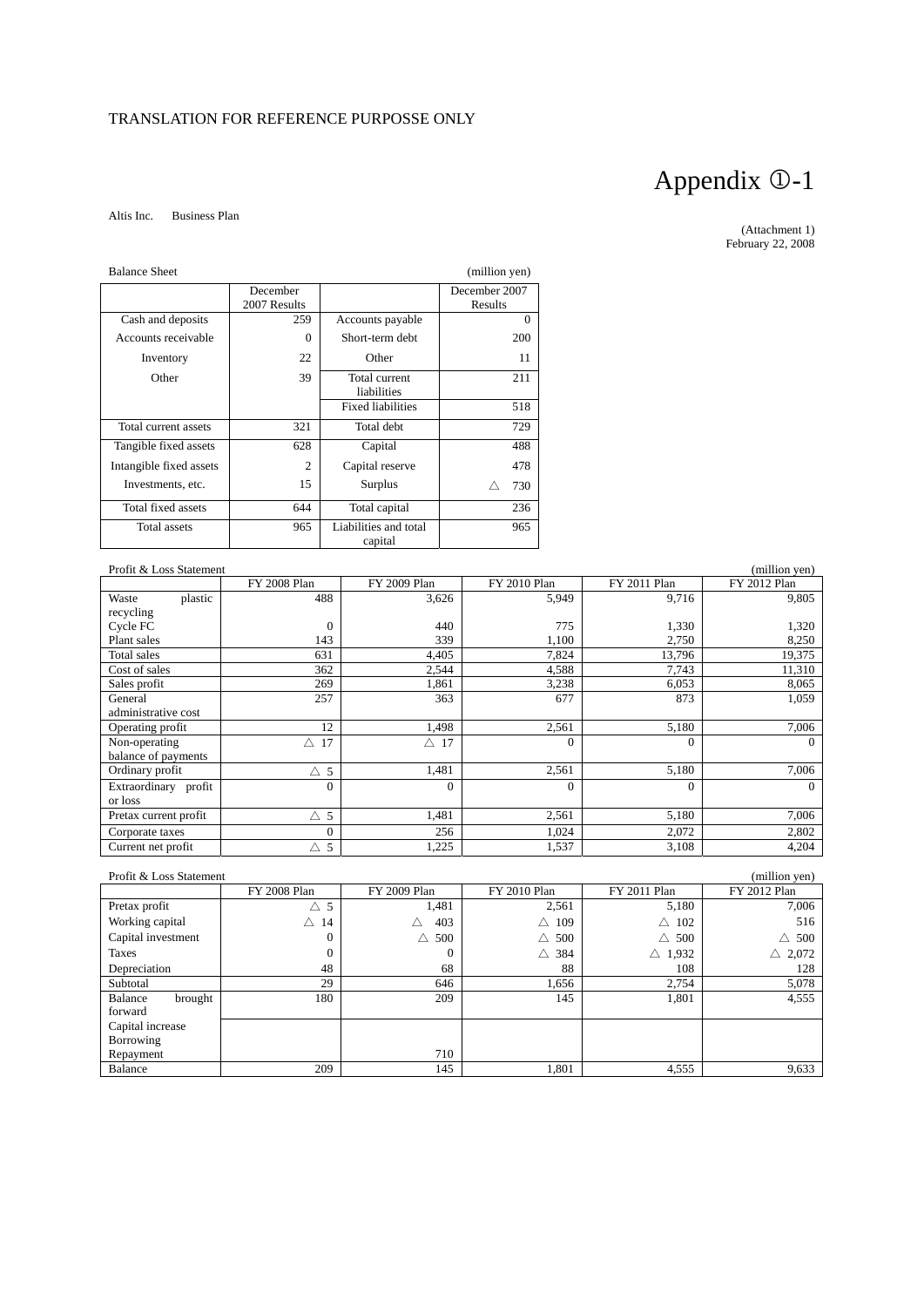## NEWS CHEF Inc. Business Plan

| <b>Balance Sheet</b>    |                           |                                      | (million yen)             |
|-------------------------|---------------------------|--------------------------------------|---------------------------|
|                         | February 2008<br>Estimate |                                      | February 2008<br>Estimate |
| Cash and deposits       | 125                       | Accounts payable                     | 23                        |
| Accounts receivable     | 139                       | Short-term debt                      | 2,272                     |
| Inventory               | 17                        | Other                                | 263                       |
| Loan                    | 272                       | Total<br>current<br>liabilities      | 2,558                     |
| Other                   | 66                        | Long-term debt                       | 1,500                     |
| Total current assets    | 619                       | Total debt                           | 4,058                     |
| Tangible fixed assets   | 360                       | Capital                              | 499                       |
| Intangible fixed assets | 566                       | Capital reserve                      | 459                       |
| Investments, etc.       | 3,378                     | Surplus                              | 93                        |
| Total fixed assets      | 4,303                     | Total capital                        | 864                       |
| <b>Total assets</b>     | 4,922                     | liabilities<br>Total<br>٠<br>capital | 4,922                     |

| Profit & Loss Statement |                |              |              |              | (million yen)  |
|-------------------------|----------------|--------------|--------------|--------------|----------------|
|                         | FY 2008 Plan   | FY 2009 Plan | FY 2010 Plan | FY 2011 Plan | FY 2012 Plan   |
| Shop business           | 688            | 4,998        | 7,154        | 8,163        | 9,173          |
| Products (licenses)     | 491            | 2,047        | 3,047        | 3,047        | 3,656          |
| Products (OEM)          | 1,500          | 3,500        | 12,500       | 24,500       | 29,400         |
| <b>Sales</b>            | 2,679          | 10,545       | 22,701       | 35,710       | 42,230         |
| Cost of sales           | 1,253          | 4,396        | 10,294       | 17,338       | 20,532         |
| Sales profit            | 1,425          | 6,149        | 12,407       | 18,372       | 21,698         |
| General                 | 1,239          | 2,813        | 4,735        | 7,135        | 8,169          |
| administrative cost     |                |              |              |              |                |
| Operating profit        | 187            | 3,336        | 7,672        | 11,237       | 13,529         |
| Non-operating           | 183<br>Λ       | 156<br>Δ     | Δ<br>111     | 92<br>Δ      | $\triangle$ 92 |
| balance of payments     |                |              |              |              |                |
| Ordinary profit         | 4              | 3,180        | 7,561        | 11,145       | 13,437         |
| Extraordinary profit    | $\Omega$       | $\mathbf{0}$ | $\Omega$     | 0            | $\Omega$       |
| or loss                 |                |              |              |              |                |
| Pretax current profit   | 4              | 3,180        | 7.561        | 11.145       | 13,437         |
| Corporate taxes         | $\overline{0}$ | 47           | 3,251        | 4,792        | 5,778          |
| Current net profit      | 4              | 3.133        | 4,310        | 6,353        | 7,659          |

| Cash Flow          |                 |                      |                   |                        | (million yen)     |
|--------------------|-----------------|----------------------|-------------------|------------------------|-------------------|
|                    | FY 2008 Plan    | FY 2009 Plan         | FY 2010 Plan      | FY 2011 Plan           | FY 2012 Plan      |
| Pretax profit      | 4               | 3,180                | 7,561             | 11,145                 | 13,437            |
| Working capital    | 61              | 1,062<br>$\triangle$ | $\triangle$ 1,667 | $\triangle$ 1,145      | $\triangle$ 410   |
| Capital investment | $\triangle$ 157 | $\triangle$ 273      | $\triangle$ 793   | Λ.<br>785              | $\triangle$ 755   |
| Taxes              | 0               | 0                    | $\triangle$ 1,673 | 4,022<br>$\triangle^-$ | $\triangle$ 5,285 |
| Depreciation       | 215             | 272                  | 502               | 711                    | 871               |
| Subtotal           | 122             | 2,118                | 3.931             | 5,905                  | 7,859             |
| Balance<br>brought | 125             | 377                  | 365               | 2,796                  | 8,701             |
| forward            |                 |                      |                   |                        |                   |
| Loan               | 272             |                      |                   |                        |                   |
| Borrowing          |                 |                      |                   |                        |                   |
| Repayment          | 142             | 2,130                | 1,500             |                        |                   |
| Balance            | 377             | 365                  | 2.796             | 8.701                  | 16,560            |

## Appendix 0-2

(Attachment 2) February 22, 2008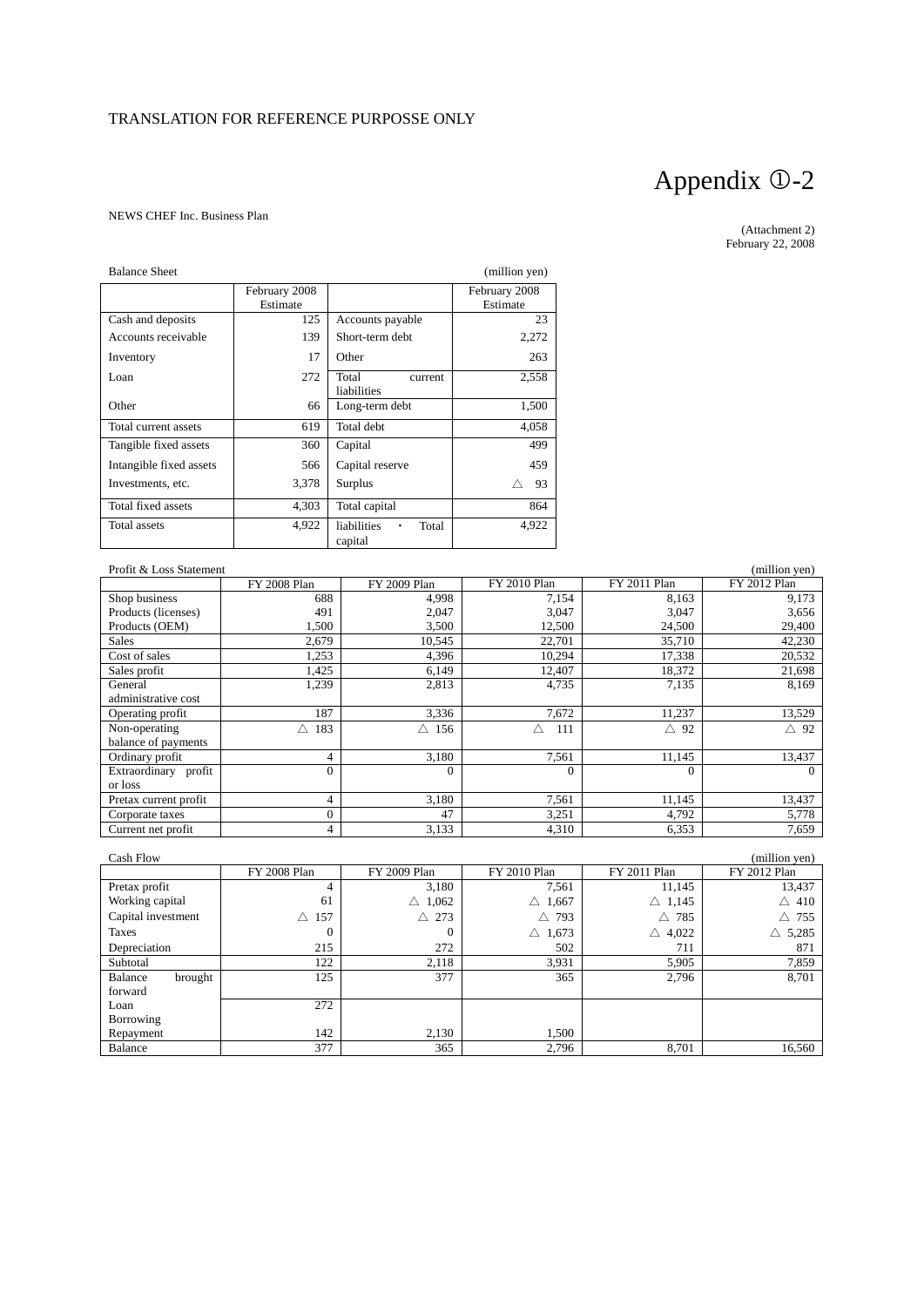## Humalabo Inc. Business Plan

## Appendix 0-3

(Attachment 3) February 22, 2008

| <b>Balance Sheet</b>    |               |                                | (million yen) |
|-------------------------|---------------|--------------------------------|---------------|
|                         | December 2007 |                                | December 2007 |
|                         | results       |                                | results       |
| Cash and deposits       | 278           | Accounts payable               |               |
| Accounts receivable     | 9             | Short-term debt                | 600           |
| Inventory               | 566           | Other                          | 38            |
| Short-term Loan         | 435           | Total current liabilities      | 639           |
| Other                   | 97            | <b>Fixed liabilities</b>       | 800           |
| Total current assets    | 1,385         | Total debt                     | 1,439         |
| Tangible fixed assets   | 10            | Capital                        | 439           |
| Intangible fixed assets | 143           | Capital reserve                | 359           |
| Investments, etc.       | 112           | Surplus                        | 587<br>Λ      |
| Total fixed assets      | 266           | Total capital                  | 212           |
| Total assets            | 1,651         | Liabilities & total<br>capital | 1,651         |

| Profit & Loss Statement |              |                |                |                | (million yen)  |
|-------------------------|--------------|----------------|----------------|----------------|----------------|
|                         | FY 2008 Plan | FY 2009 Plan   | FY 2010 Plan   | FY 2011 Plan   | FY 2012 Plan   |
| Corelem L               | 1,479        | 5,079          | 10,159         | 11,683         | 13,786         |
| Cremes                  | 261          | 2,501          | 4,637          | 5,796          | 7,245          |
| Corelem                 | 369          | 2,034          | 3,101          | 4,343          | 5,906          |
| Total sales             | 2,109        | 9,614          | 17,897         | 21,822         | 26,937         |
| Cost of sales           | 947          | 3,603          | 5,934          | 7,139          | 8,724          |
| Sales profit            | 1,162        | 6,011          | 11,963         | 14,683         | 18,213         |
| General                 | 1,010        | 1,753          | 3,858          | 3,154          | 3,735          |
| administrative cost     |              |                |                |                |                |
| Operating profit        | 152          | 4,258          | 8,105          | 11,529         | 14,478         |
| Non-operating           | 60<br>Λ      | $\triangle$ 28 | $\triangle$ 25 | $\triangle$ 25 | $\triangle$ 25 |
| balance of payments     |              |                |                |                |                |
| Ordinary profit         | 92           | 4,230          | 8.080          | 11,504         | 14,453         |
| Extraordinary profit    | $\Omega$     | $\Omega$       | $\Omega$       | $\Omega$       | $\Omega$       |
| or loss                 |              |                |                |                |                |
| Pretax current profit   | 92           | 4,230          | 8,080          | 11,504         | 14, 453        |
| Corporate taxes         | 40           | 1,819          | 3,474          | 4,947          | 6,215          |
| Current net profit      | 52           | 2,411          | 4,606          | 6,557          | 8,238          |

| Cash Flow          |              |                     |                   |                 | (million yen)     |
|--------------------|--------------|---------------------|-------------------|-----------------|-------------------|
|                    | FY 2008 Plan | FY 2009 Plan        | FY 2010 Plan      | FY 2011 Plan    | FY 2012 Plan      |
| Pretax profit      | 92           | 4,230               | 8.080             | 11,504          | 14,453            |
| Working capital    | 99<br>Δ      | 1,030<br>Δ          | $\triangle$ 1,186 | $\triangle$ 554 | $\triangle$ 720   |
| Capital investment | 0            | Δ<br>$\overline{4}$ | $\triangle$ 4     | $\triangle$ 4   | $\triangle$ 4     |
| Taxes              | $\mathbf{0}$ | $\triangle$ 40      | $\triangle$ 1,819 | Δ<br>3,474      | $\triangle$ 4,947 |
| Depreciation       | 29           | 29                  | 29                | 29              | 29                |
| Subtotal           | 22           | 3,185               | 5,100             | 7,501           | 8,811             |
| Balance brought    | 307          | 429                 | 2,829             | 7,929           | 15,430            |
| forward            |              |                     |                   |                 |                   |
| Loan               | 100          | 615                 |                   |                 |                   |
| Borrowing          |              |                     |                   |                 |                   |
| Repayment          |              | 1.400               |                   |                 |                   |
| Balance            | 429          | 2,829               | 7,929             | 15,430          | 24,241            |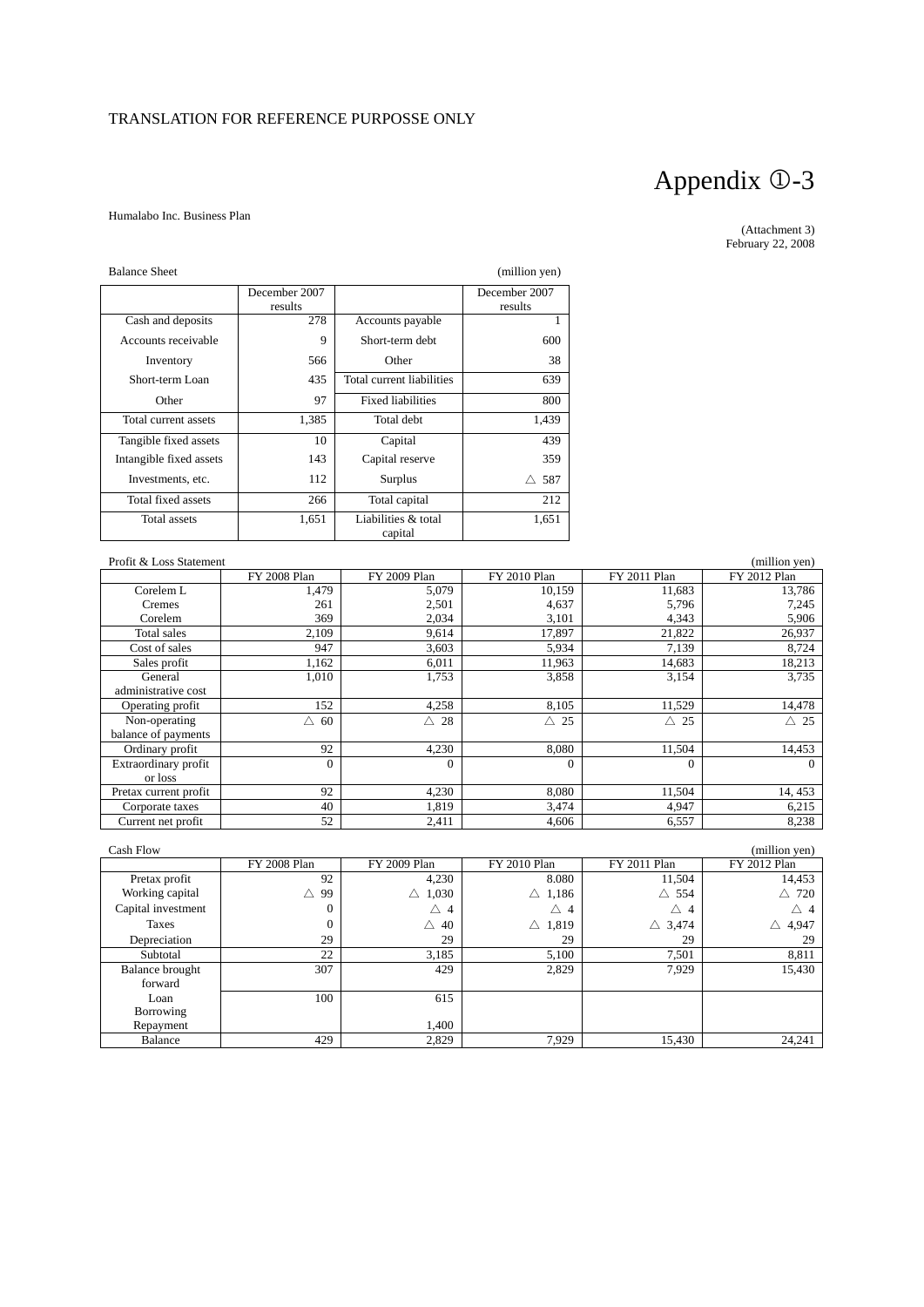## Exhibit 2

| [Pre-revision]           |                                  |                                  |                                  |                                  | (million yen)                    |
|--------------------------|----------------------------------|----------------------------------|----------------------------------|----------------------------------|----------------------------------|
|                          | Fiscal year ending<br>March 2007 | Fiscal year ending<br>March 2008 | Fiscal year ending<br>March 2009 | Fiscal year ending<br>March 2010 | Fiscal year ending<br>March 2011 |
| Investment securities    | 216,636                          | 193,843                          | 127,144                          | 140,271                          | 59,342                           |
| Goodwill                 | 78,718                           | 299,800                          | 180,540                          | 194,065                          | 175,472                          |
| Other assets             | 796,446                          | 864,707                          | 798,634                          | 817,891                          | 828,779                          |
| Total assets             | 1,091,800                        | 1,358,349                        | 1,106,318                        | 1,152,227                        | 1,063,593                        |
| Total liabilities        | 746,929                          | 990,473                          | 937,535                          | 935,336                          | 896,757                          |
| Net assets               | 344,871                          | 367,876                          | 168.784                          | 216,891                          | 166,836                          |
| which,<br>Of<br>returned | 191,122                          | 237,817                          | 110.407                          | 168,238                          | 170,439                          |
| earnings                 |                                  |                                  |                                  |                                  |                                  |
| [Revision Details]       |                                  |                                  |                                  |                                  |                                  |

|                                                                          | Fiscal year ending March<br>2007 | Fiscal year ending March<br>2008 | Fiscal year ending March<br>2009 | Fiscal year ending March<br>2010 | Fiscal year ending March<br>2011 |
|--------------------------------------------------------------------------|----------------------------------|----------------------------------|----------------------------------|----------------------------------|----------------------------------|
| Revision of specific assets<br>associated<br>with<br>fund<br>integration | $\triangle$ 111,640              | $\triangle$ 99,837               | $\triangle$ 64,555               | $\triangle$ 61,823               | $\Omega$                         |
| in<br>Effect<br>investment<br>securities                                 | $\triangle$ 111,640              | $\triangle$ 99,837               | $\triangle$ 64,555               | $\triangle$ 61,823               | $\Omega$                         |
| Recognition<br>of<br>fund<br>operation assets                            | 57,505                           | 67,816                           | 8,458                            | 65,880                           | $\Omega$                         |
| Influx of capital into funds<br>(goodwill revision)                      | $\Omega$                         | 72,219<br>Δ                      | 90,989<br>Δ                      | $\triangle$ 51,506               | Δ<br>49,164                      |
| Goodwill depreciation and<br>impairment return                           | $\Omega$                         | 178                              | 80,701                           | 2,342                            | 7,548                            |
| Goodwill<br>depreciation<br>recognition                                  | $\Omega$                         | $\Omega$                         | $\Omega$                         | $\Omega$                         | $\triangle$ 806                  |
| Effect on goodwill                                                       | $\Omega$                         | 72,041                           | 10,288<br>Δ                      | 49,164<br>Δ                      | 42,422                           |
| Effect on other assets                                                   | 35,000                           | 37,115                           | 1,681                            | 2,590<br>Δ                       | 2,011                            |
| Increase / decrease of other<br>liabilities                              | 784                              | 17,581                           | 10,189                           | 6,062                            | 6,824                            |
| Recognition of amount of<br>fund-related borrowing                       | 30,000                           | $\mathbf{0}$                     | $\Omega$                         | $\Omega$                         | $\Omega$                         |
| Effect on total liabilities                                              | 30,784                           | 17,581                           | 10,189<br>Λ                      | 6,062                            | 6,824                            |
| unrealized<br>Net<br>gains<br>marketable<br>on<br>(losses)<br>securities | 730<br>Δ                         | 986<br>Δ                         | $\triangle$ 854                  | $\triangle$ 1,081                | $\Omega$                         |
| Foreign currency translation<br>adjustment                               | $\Omega$                         | $\mathbf{0}$                     | 1,261                            | 840                              | 5,649                            |
| Other                                                                    | $\Omega$                         | $\triangle$ 77                   | $\Omega$                         | $\Omega$                         | 127                              |
| Beginning-of-period surplus<br>adjustment                                | $\triangle$ 118,352              | $\triangle$ 119,189              | $\triangle$ 122,533              | $\triangle$ 58,283               | $\triangle$ 53,519               |
| Current net profit adjusted<br>amount                                    | $\triangle$ 837                  | $\triangle$ 3,344                | 64,249                           | 4,764                            | $\triangle$ 3,515                |
| Effect on net assets                                                     | $\triangle$ 119,919              | $\triangle$ 123,596              | $\triangle$ 57,877               | $\triangle$ 59,760               | $\triangle$ 51,385               |

## [Post-revision]

|                          | Fiscal year ending<br>March 2007 | Fiscal year ending<br>March 2008 | Fiscal year ending<br>March 2009 | Fiscal year ending<br>March 2010 | Fiscal year ending<br>March 2011 |
|--------------------------|----------------------------------|----------------------------------|----------------------------------|----------------------------------|----------------------------------|
| Investment securities    | 104.996                          | 94,005                           | 62.589                           | 78.448                           | 59,342                           |
| Fund<br>operating        | 57,505                           | 67,816                           | 8,458                            | 65,880                           | $\theta$                         |
| assets                   |                                  |                                  |                                  |                                  |                                  |
| Goodwill                 | 78,718                           | 227,759                          | 170,252                          | 144,900                          | 133,050                          |
| Other assets             | 761,446                          | 827,591                          | 796,954                          | 815,800                          | 826,768                          |
| Total assets             | 1,002,665                        | 1,217,172                        | 1,038,253                        | 1,104,528                        | 1,019,160                        |
| Fund-related             | 30,000                           | $\Omega$                         | $\theta$                         |                                  | $\theta$                         |
| borrowing                |                                  |                                  |                                  |                                  |                                  |
| <b>Total liabilities</b> | 777,714                          | 972,891                          | 927,346                          | 941,397                          | 903,581                          |
| Net assets               | 224,951                          | 244.281                          | 110.907                          | 163.131                          | 115,579                          |
| Of which, returned       | 71,933                           | 115,285                          | 52,124                           | 114,719                          | 113,532                          |
| earnings                 |                                  |                                  |                                  |                                  |                                  |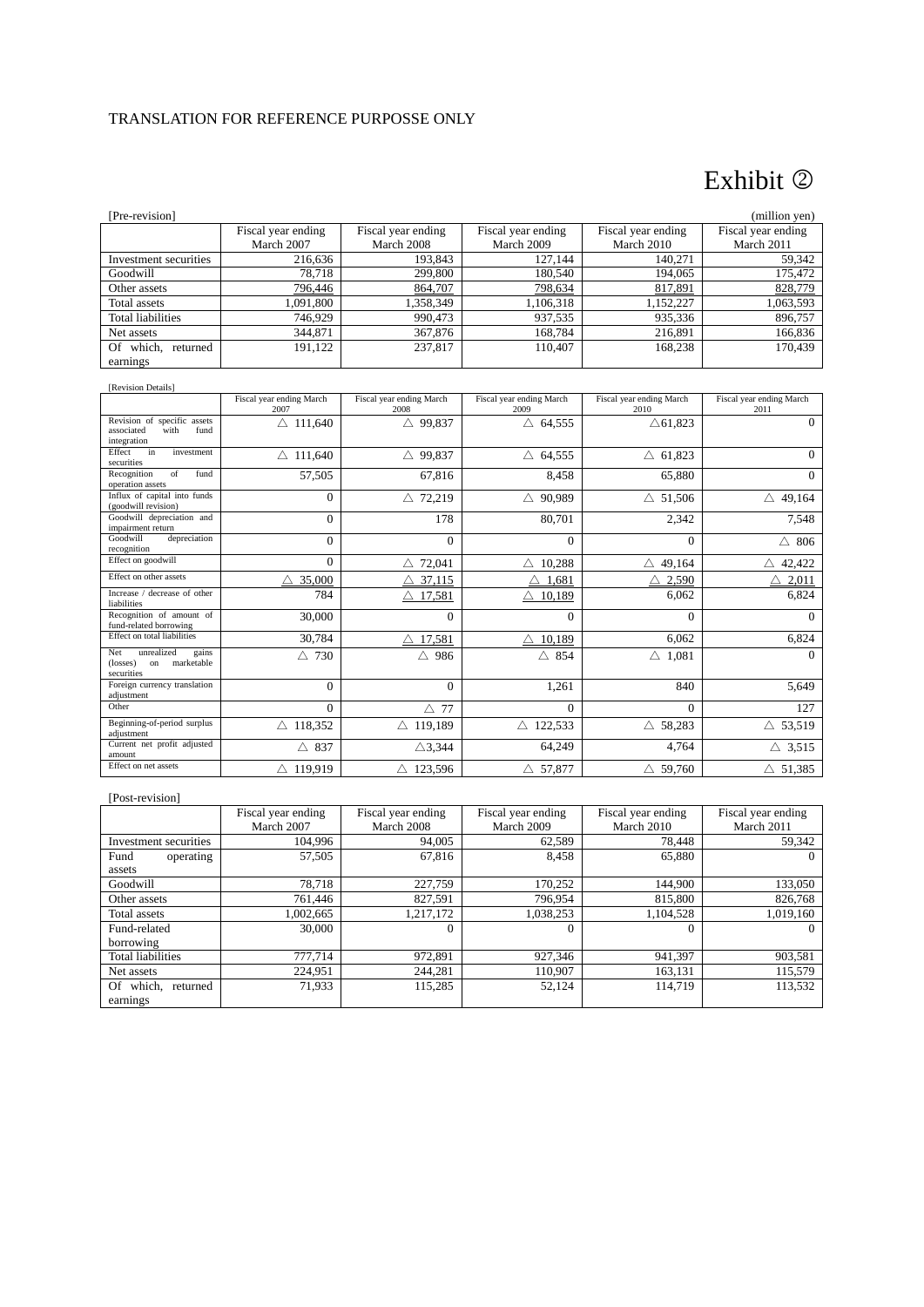| [Pre-revision]                                                                                     |                                  |                                  |                                  |                                  | (million yen)                    |
|----------------------------------------------------------------------------------------------------|----------------------------------|----------------------------------|----------------------------------|----------------------------------|----------------------------------|
|                                                                                                    | Fiscal year ending<br>March 2007 | Fiscal year ending<br>March 2008 | Fiscal year ending<br>March 2009 | Fiscal year ending<br>March 2010 | Fiscal year ending<br>March 2011 |
| <b>Sales</b>                                                                                       | 1,061,786                        | 1,128,875                        | 980,803                          | 883.086                          | 847,105                          |
| Operating profit                                                                                   | 98,729                           | 112,623                          | 34,587                           | 60,149                           | 35,360                           |
| Ordinary profit                                                                                    | 76,225                           | 93,085                           | 18,390                           | 45,115                           | 22.148                           |
| and<br><b>Taxes</b><br>other<br>unadjusted profit                                                  | 73,580                           | 94,612                           | $\triangle$ 91,301               | 86,204                           | 22,759                           |
| Current net profit                                                                                 | 47,799                           | 57,969                           | $\triangle$ 114,810              | 47,763                           | 7,381                            |
| [Revision Details]                                                                                 |                                  |                                  |                                  |                                  |                                  |
|                                                                                                    | Fiscal year ending March<br>2007 | Fiscal year ending March<br>2008 | Fiscal year ending March<br>2009 | Fiscal year ending March<br>2010 | Fiscal year ending March<br>2011 |
| Goodwill<br>depreciation<br>return (selling, general and<br>administrative expenses)               | $\mathbf{0}$                     | 178                              | 7.894                            | 810                              | 2,770                            |
| Other<br>operating<br>profit<br>revision                                                           | $\overline{0}$                   | 25                               | 241                              | 201                              | 250                              |
| Effect on operating profit $\mathbb D$                                                             | $\overline{0}$                   | 203                              | 8,135                            | 1,011                            | 3,020                            |
| Revision of equity method<br>gain and loss                                                         | 1.723                            | 1.542                            | $\Omega$                         | $\Omega$                         | $\Omega$                         |
| Cancellation of fund profit<br>and loss                                                            | 397                              | 2.458                            | $\triangle$ 1,274                | $\mathbf{0}$                     | $\triangle$ 3.105                |
| Other non-operating profit<br>and loss revision                                                    | $\overline{0}$                   | 25                               | 427                              | $\triangle$ 52                   | 1,153                            |
| Effect on ordinary profit 2                                                                        | 2,120                            | 4.025                            | $\triangle$ 847                  | $\triangle$ 52                   | $\triangle$ 1,952                |
| Goodwill impairment loss<br>cancellation                                                           | $\Omega$                         | $\Omega$                         | 71,200                           | 1,270                            | $\Omega$                         |
| Fund-related loss                                                                                  | $\triangle$ 2,113                | $\triangle$ 6,941                | $\triangle$ 1,755                | $\triangle$ 499                  | $\wedge$ 327                     |
| Provision of allowance for<br>doubtful<br>accounts<br>(fund-related)                               | $\Omega$                         | $\Omega$                         | $\triangle$ 4,763                | $\Omega$                         | $\triangle$ 2.448                |
| Investment<br>securities<br>valuation loss revision                                                | $\triangle$ 694                  | $\triangle$ 719                  | $\triangle$ 394                  | 3,037                            | $\Omega$                         |
| Goodwill depreciation                                                                              | $\mathbf{0}$                     | $\mathbf{0}$                     | $\Omega$                         | $\Omega$                         | $\triangle$ 631                  |
| Other extraordinary profit<br>or loss revision                                                     | $\Omega$                         | $\Omega$                         | $\triangle 657$                  | $\triangle$ 269                  | $\triangle$ 482                  |
| Effect on taxes and other<br>unadjusted profit <sup>®</sup>                                        | $\triangle$ 2,807                | $\triangle$ 7,660                | 63,631                           | 3,539                            | 3,888                            |
| Tax-related revision $@$                                                                           | $\triangle$ 150                  | 12                               | $\triangle 6,656$                | 265                              | $\triangle$ 694                  |
| Minority interest revision <sup>®</sup>                                                            | $\mathbf{0}$                     | 77                               | $\triangle$ 13                   | $\mathbf{0}$                     | $\Omega$                         |
| Effect on current net profit<br>$(\mathbb{O} + \mathbb{O} + \mathbb{O} + \mathbb{O} + \mathbb{O})$ | $\triangle$ 837                  | $\triangle$ 3,344                | 64,249                           | 4,764                            | $\triangle$ 3,515                |

## [Post-revision]

|                       | Fiscal year ending | Fiscal year ending | Fiscal year ending | Fiscal year ending | Fiscal year ending |
|-----------------------|--------------------|--------------------|--------------------|--------------------|--------------------|
|                       | March 2007         | March 2008         | March 2009         | March 2010         | March 2011         |
| <b>Sales</b>          | 1,061,786          | 1,128,875          | 980, 803           | 883,086            | 847,105            |
| Operating profit      | 98.729             | 112.825            | 42.722             | 51.160             | 38,379             |
| Ordinary profit       | 78.346             | 97.812             | 25,679             | 46,075             | 23,215             |
| other<br>Taxes<br>and | 72.893             | 91.179             | $\triangle$ 20.383 | 90.703             | 19,938             |
| unadjusted profit     |                    |                    |                    |                    |                    |
| Current net profit    | 46.962             | 54.625             | $\triangle$ 50.561 | 52,527             | 3,866              |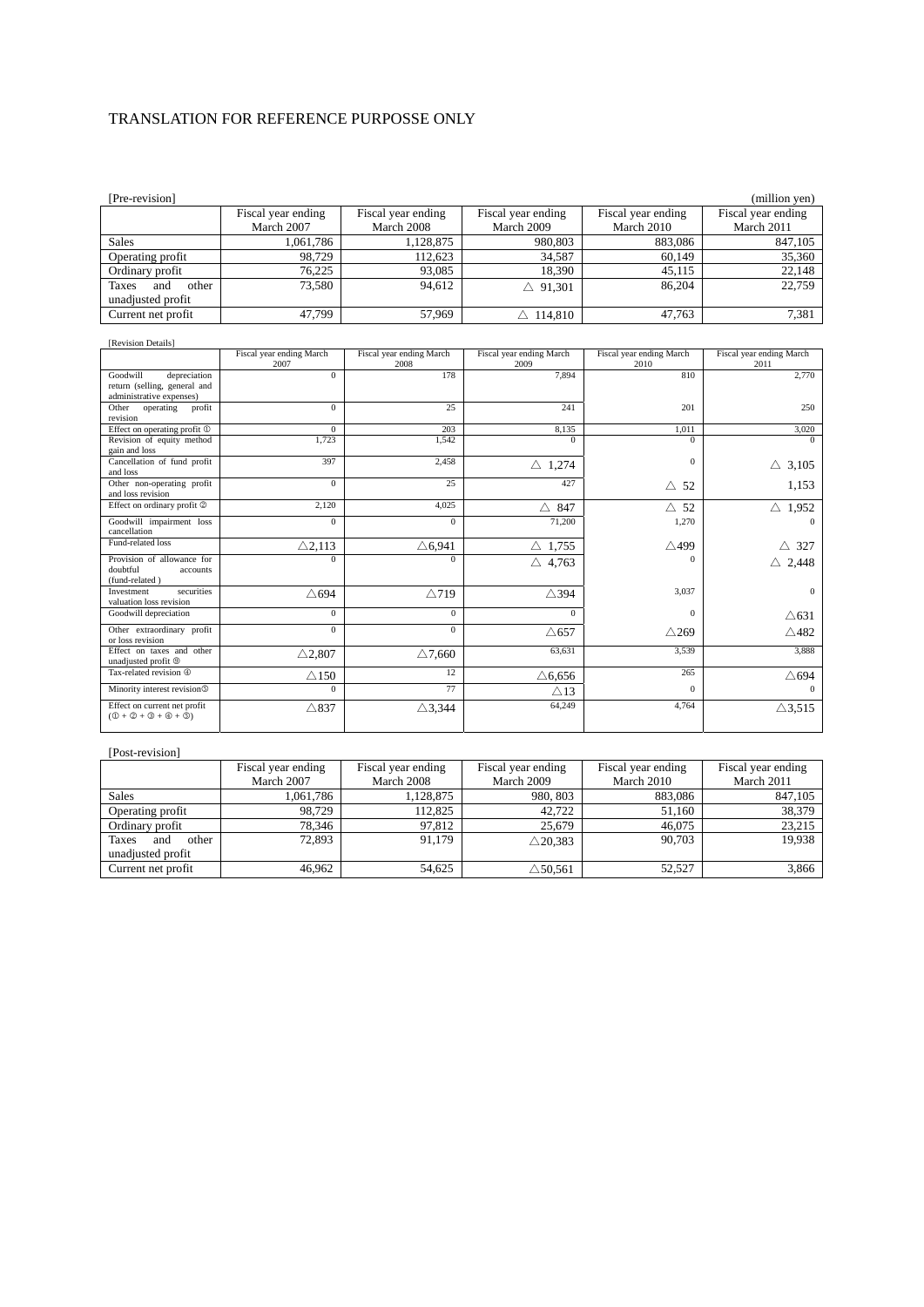### Distributable amount in revised financial statements

|                                                  |                        |                 |                        |                       |                  |                        |                  |                        |                                                    |                  | Unit: million yen      |
|--------------------------------------------------|------------------------|-----------------|------------------------|-----------------------|------------------|------------------------|------------------|------------------------|----------------------------------------------------|------------------|------------------------|
|                                                  | Period 3 2007          |                 | <b>Period 3 2008</b>   |                       | Period 3 2009    |                        |                  | Period 3, 2010         |                                                    | Period 3 2011    |                        |
|                                                  | Period-end<br>dividend | Interim dividen | Period-end<br>dividend | Buyback               | Interim dividend | Period-end<br>dividend | Interim dividend | Period-end<br>dividend | <b>Buyback</b>                                     | Interim dividend | Period-end<br>dividend |
| Effective date<br>Item<br>Computation<br>formula | 2007/6/29              | 2007/12/17      | 2008/6/30              | 2008/5/9<br>2008/6/20 | 2008/12/5        | 2009/3/31              | 2009/12/4        | 2010/6/30              | 2010/11/8<br>$\overline{\phantom{a}}$<br>2010/12/8 | 2010/12/3        | 2011/6/30              |
| Distributable amount                             | $-26,276$              | $-32,956$       | $-17,305$              | $-7,288$              | $-22,881$        | $-82,454$              | $-42,710$        | $-11,553$              | $-15,605$                                          | $-21,316$        | $-20,684$              |
| Surplus dividend amount or Buyback amount        | 6.488                  | 5.405           | 5,405                  | 9,997                 | 5.345            | No dividend            | 4,050            | 4.049                  | 9.995                                              | 4,060            | 4.004                  |

\*1: Regarding the distributable amount in period 3, 2009 (period-end dividend) amount, there was no dividend, so the mentioned distributable amount is as of March 31, 2009.

|                                                                      | Distributable amount calculation process (effective items only) |                        |                                |                  |                        |               |                  |                        |                          |                        |               |                   |                        |
|----------------------------------------------------------------------|-----------------------------------------------------------------|------------------------|--------------------------------|------------------|------------------------|---------------|------------------|------------------------|--------------------------|------------------------|---------------|-------------------|------------------------|
|                                                                      |                                                                 |                        | Period 3 2007<br>Period 3 2008 |                  |                        | Period 3 2009 |                  |                        | Period 3, 2010           |                        | Period 3 2011 |                   |                        |
|                                                                      |                                                                 | Computation<br>formula | Period-end<br>dividend         | Interim dividend | Period-end<br>dividend | Buyback       | Interim dividend | Period-end<br>dividend | Interim dividend         | Period-end<br>dividend | Buyback       | Interim dividend  | Period-end<br>dividend |
| (Surplus amount calculation)                                         |                                                                 |                        |                                |                  |                        |               |                  |                        |                          |                        |               |                   |                        |
| Total amount of other capital                                        |                                                                 | $a=a1+a2$              | $-23.916$                      | $-23.916$        | $-4.647$               | $-4.647$      | $-4.647$         | $-78.942$              | $-78.942$                | $-7.416$               | $-7,416$      | $-7,416$          | $-9.536$               |
| surplus and other profit surplus for<br>most-recent business year    |                                                                 |                        |                                |                  |                        |               |                  |                        |                          |                        |               |                   |                        |
| capital surplus<br>Other<br>for                                      |                                                                 | a1                     | 22                             | 22               | 22                     | 22            | 22               | 22                     | 22                       | 32,139                 | 32,139        | 32,139            | 31,761                 |
| most-recent business year                                            |                                                                 |                        |                                |                  |                        |               |                  |                        |                          |                        |               |                   |                        |
| profit surplus<br>for<br>Other                                       |                                                                 | a2                     | $-23,938$                      | $-23,938$        | $-4,669$               | $-4,669$      | $-4,669$         | $-78,964$              | $-78,964$                | $-39,555$              | $-39,555$     | $-39,555$         | $-41,297$              |
| most-recent business year                                            |                                                                 |                        |                                |                  |                        |               |                  |                        |                          |                        |               |                   |                        |
| in surplus<br>after<br>Change                                        |                                                                 | $b=b1+b2+b3$           |                                | $-6,488$         | ٠.                     |               | $-5,405$         |                        | 46,442                   |                        | $-4,049$      | $-4,049$          |                        |
| most-recent business year last day                                   |                                                                 |                        |                                |                  |                        |               |                  |                        |                          |                        |               |                   |                        |
| stock disposition<br>Treasury                                        | $*2$                                                            | b1                     |                                |                  |                        |               |                  |                        | $-3.558$                 |                        |               |                   |                        |
| marginal loss and profit after the                                   |                                                                 |                        |                                |                  |                        |               |                  |                        |                          |                        |               |                   |                        |
| last day of the most-recent                                          |                                                                 |                        |                                |                  |                        |               |                  |                        |                          |                        |               |                   |                        |
| business year                                                        |                                                                 |                        |                                |                  |                        |               |                  |                        |                          |                        |               |                   |                        |
| Reserve decrease/money decrease<br>margin after most-recent business | $*3$                                                            | b2                     |                                |                  |                        |               |                  |                        | 50,000                   |                        |               |                   |                        |
| year last day (excluding capital                                     |                                                                 |                        |                                |                  |                        |               |                  |                        |                          |                        |               |                   |                        |
| transfer amount)                                                     |                                                                 |                        |                                |                  |                        |               |                  |                        |                          |                        |               |                   |                        |
| Surplus dividend after most-recent                                   |                                                                 | b3                     |                                | 6,488            | ٠.                     |               | 5,405            | $\sim$                 |                          |                        | 4,049         | 4,049             |                        |
| business year last day                                               |                                                                 |                        |                                |                  |                        |               |                  |                        |                          |                        |               |                   |                        |
| Surplus amount                                                       |                                                                 | $A=a+b$                | $-23.916$                      | $-30,404$        | $-4.647$               | $-4.647$      | $-10.052$        | $-78.942$              | $-32.500$                | $-7,416$               | $-11.465$     | $-11.465$         | $-9,536$               |
| [Calculation of<br>distributable<br>amount]                          |                                                                 |                        |                                |                  |                        |               |                  |                        |                          |                        |               |                   |                        |
| Surplus amount (as of date                                           |                                                                 | $\mathbf{A}$           | $-23,916$                      | $-30,404$        | $-4,647$               | $-4,647$      | $-10,052$        | $-78,942$              | $-32,500$                | $-7,416$               | $-11,465$     | $-11,465$         | $-9,536$               |
| distribution effect occurs)                                          |                                                                 |                        |                                |                  |                        |               |                  |                        |                          |                        |               |                   |                        |
| Dividend restriction due to                                          |                                                                 | e                      | $\overline{\phantom{a}}$       |                  | ٠.                     |               |                  | ٠                      |                          |                        |               |                   |                        |
| goodwill, etc.                                                       |                                                                 |                        |                                |                  |                        |               |                  |                        |                          |                        |               |                   |                        |
| Book value of treasury stock (as of                                  |                                                                 | $f=f1+f2+f3+f4$        | 2,360                          | 2,552            | 12,658                 | 2,641         | 12,829           | 2,634                  | 4,131                    | 4,137                  | 4,140         | 9,851             | 11,148                 |
| date distribution effect occurs)                                     |                                                                 |                        |                                |                  |                        |               |                  |                        |                          |                        |               |                   |                        |
| Balance on last day of                                               |                                                                 | f1                     | 2,264                          | 2,264            | 2,634                  | 2.634         | 2.634            | 2,634                  | 12,874                   | 4,136                  | 4,136         | 4,136             | 11,097                 |
| most-recent business year                                            |                                                                 |                        |                                |                  |                        |               |                  |                        |                          |                        |               |                   |                        |
| Increase due to purchase of<br>odd-lot shares                        | $*4$                                                            | f2                     | 96                             | 288              | 27                     | 7             | 198              | ٠                      | 16                       |                        | $\Delta$      | $\mathbf{\Delta}$ | 51                     |
| Increase due to other hand                                           | $*5$ ,                                                          | f3                     |                                |                  | 9,997                  |               | 9,997            | ٠                      | $\overline{\phantom{a}}$ |                        |               | 5,711             | $\sim$                 |
| purchase of odd-lot shares                                           |                                                                 |                        | $\overline{\phantom{a}}$       |                  |                        |               |                  |                        |                          |                        |               |                   |                        |
| Decrease                                                             | $*7$                                                            | f4                     | $\sim$                         | $\sim$           | $\sim$                 | $\sim$        | $\sim$           | $\sim$                 | 8,759                    | $\sim$                 | ٠.            | $\sim$            | $\sim$                 |
| Amount of consideration of                                           | $*7$                                                            | g                      |                                |                  |                        |               |                  |                        | 5,201                    |                        |               |                   |                        |
| disposed treasury stock on last day                                  |                                                                 |                        |                                |                  |                        |               |                  |                        |                          |                        |               |                   |                        |
| of most-recent business year                                         |                                                                 |                        |                                |                  |                        |               |                  |                        |                          |                        |               |                   |                        |
| Negative balance of other net                                        |                                                                 | h                      | $\overline{\phantom{a}}$       | $\sim$           | ٠.                     |               | . .              | 878                    | 878                      |                        |               | $\blacksquare$    | $\sim$                 |
| unrealized gains (losses) on                                         |                                                                 |                        |                                |                  |                        |               |                  |                        |                          |                        |               |                   |                        |
| marketable securities                                                |                                                                 |                        |                                |                  |                        |               |                  |                        |                          |                        |               |                   |                        |
| Total                                                                |                                                                 | $B=e+f+g+h$            | 2.360                          | 2,552            | 12.658                 | 2.641         | 12,829           | 3.512                  | 10.210                   | 4,137                  | 4.140         | 9,851             | 11.147                 |
| Distributable amount                                                 |                                                                 | $A-B$                  | $-26,276$                      | $-32,956$        | $-17,305$              | $-7,288$      | $-22,881$        | $-82,454$              | $-42,710$                | $-11,553$              | $-15,605$     | $-21,315$         | 20,684                 |

\*2: The treasury stock disposition margin in period 3, 2010 (interim dividend) was associated with the exchange with Iwaken Co. stock on June 1, 2009.

\*3. The surplus reserve in period 3, 2010 (interim dividend) resulted from the transfer to capital reserve surplus in accordance with the June 26, 2009, resoluted mount of increase until the end of the mount of increase in

\*7: The amount of consideration of disposed treasury stock and the decrease in treasury stock in period 3, 2010 (interim dividend) were associated with the exchange with Iwaken Co. stock on June 1, 2009.

# Exhibit  $\odot$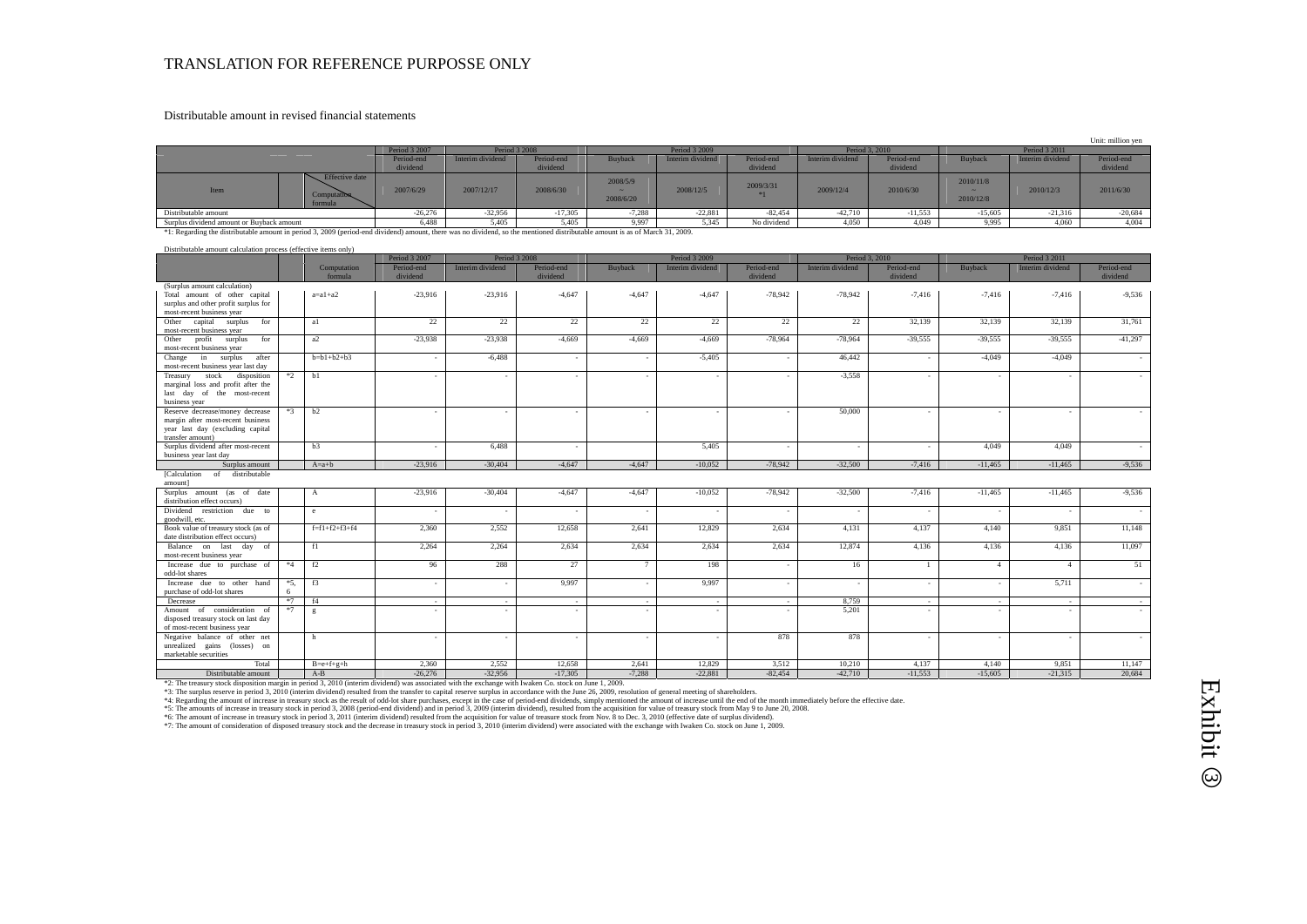|                                                   |                                                                                                                                                                                                                      | Period 139                                                                                                                                                                                                                                     | Period 140                                                                                                                                                                                                                                                 | Period 141                                                                                                                                                                                                              | Period 142                                                                                                                                                                                                                                                         | Period 143                                                                                                                                                                                                                                                                             |
|---------------------------------------------------|----------------------------------------------------------------------------------------------------------------------------------------------------------------------------------------------------------------------|------------------------------------------------------------------------------------------------------------------------------------------------------------------------------------------------------------------------------------------------|------------------------------------------------------------------------------------------------------------------------------------------------------------------------------------------------------------------------------------------------------------|-------------------------------------------------------------------------------------------------------------------------------------------------------------------------------------------------------------------------|--------------------------------------------------------------------------------------------------------------------------------------------------------------------------------------------------------------------------------------------------------------------|----------------------------------------------------------------------------------------------------------------------------------------------------------------------------------------------------------------------------------------------------------------------------------------|
|                                                   |                                                                                                                                                                                                                      | (fiscal year ending March 2007)                                                                                                                                                                                                                | (fiscal year ending March 2008)                                                                                                                                                                                                                            | (fiscal year ending March 2009)                                                                                                                                                                                         | (fiscal year ending March 2010)                                                                                                                                                                                                                                    | (fiscal year ending March 2011)                                                                                                                                                                                                                                                        |
| Period-end dividend amount                        |                                                                                                                                                                                                                      | 6.487.732.272                                                                                                                                                                                                                                  | 5.404.783.360                                                                                                                                                                                                                                              | $\Omega$                                                                                                                                                                                                                | 4.049.527.545                                                                                                                                                                                                                                                      | 4,004,019,900                                                                                                                                                                                                                                                                          |
|                                                   | Executive Director (Companies Act.<br>Article 462, Par. 1)                                                                                                                                                           | President (Kikukawa)                                                                                                                                                                                                                           | President (Kikukawa)                                                                                                                                                                                                                                       | President (Kikukawa)                                                                                                                                                                                                    | President (Kikukawa)                                                                                                                                                                                                                                               | President (Woodford)                                                                                                                                                                                                                                                                   |
|                                                   | who performed<br>duties<br>Directors<br>regarding the delivery of money, etc.<br>(Computation Rules, Article 159, No.<br>$8-a)$                                                                                      | Director of Corporate Center (Yamada)                                                                                                                                                                                                          | Director of Corporate Center (Yamada)                                                                                                                                                                                                                      | <b>Business</b><br>HQ<br>Director.<br>Support<br>(Kawamata)                                                                                                                                                             | Director.<br><b>Business</b><br>Support HQ<br>(Kawamata)                                                                                                                                                                                                           | Center<br>Corporate<br>Director<br>of<br>(Nakatsuka.), Director, Financial HQ<br>(Kawamata)                                                                                                                                                                                            |
|                                                   | who explained surplus<br><b>Directors</b><br>dividends at the general shareholders'<br>(Company<br>Accounting<br>meeting<br>Regulations, Article 159, No. 8b)                                                        | Chairman Kikukawa                                                                                                                                                                                                                              | Chairman Kikukawa                                                                                                                                                                                                                                          | Chairman Kikukawa and Director Mori                                                                                                                                                                                     | Chairman Kikukawa                                                                                                                                                                                                                                                  | Chairman Kikukawa                                                                                                                                                                                                                                                                      |
| Directors under the Companies Act.<br>Article 462 | Directors who proposed surplus dividend<br>agenda items at general shareholders'<br>meeting (Companies Act, Article 462,<br>Par. 1.6-a. Computation Rules. Article<br>160, No. 1)                                    | Chairman Kikukawa                                                                                                                                                                                                                              | Chairman Kikukawa                                                                                                                                                                                                                                          | Chairman Kikukawa                                                                                                                                                                                                       | Chairman Kikukawa                                                                                                                                                                                                                                                  | Chairman Kikukawa                                                                                                                                                                                                                                                                      |
|                                                   | Directors who approved resolutions at<br>board of directors' meeting where the<br>aforementioned agenda items were<br>approved<br>(Companies Act, Article 462, Par. 1.6-a,<br>Computation Rules, Article 160, No. 3) | Kikukawa, Atsushi Yusa,<br>Tsuvoshi<br>Masaaki Terada, Masaharu Okubo,<br>Hideo Yamada, Hirovuki Furuhata, Ikkou<br>Yanagisawa, Haruhito Morishima,<br>Masataka Suzuki. Tatsuo Nagasaki.<br>Shuichi Takayama, Takashi Tsukaya,<br>Hisashi Mori | Tsuvoshi Kikukawa, Atsushi Yusa,<br>Masaaki Terada, Masaharu Okubo.<br>Hideo Yamada, Hirovuki Furuhata, Ikkou<br>Yanagisawa, Haruhito Morishima,<br>Masataka Suzuki, Tatsuo Nagasaki,<br>Shuichi Takayama, Takashi Tsukaya,<br>Hisashi Mori, Rikiya Fujita | Tsuvoshi Kikukawa, Masaaki Terada,<br>Masaharu Okubo, Hideo Yamada,<br>Haruhito Morishima, Ikkou Yanagisawa,<br>Shuichi Takayama, Tatsuo Nagasaki,<br>Takashi Tsukava, Hisashi Mori,<br>Masanobu Chiba, Junichi Havashi | Tsuvoshi Kikukawa, Masaharu Okubo,<br>Hideo Yamada, Haruhito Morishima,<br>Ikkou Yanagisawa, Shuichi Takayama,<br>Takashi Tsukaya, Hisashi Mori, Kazuhiro<br>Watanabe, Shinichi Nishigaki, Hironobu<br>Kawamata, Rikiya Fujita, Masanobu<br>Chiba, Junichi Hayashi | Tsuyoshi Kikukawa, Masaharu Okubo,<br>Hideo Yamada, Haruhito Morishima,<br>Ikkou Yanagisawa, Masataka Suzuki,<br>Shuichi Takayama,<br>Takashi Tsukaya, Hisashi Mori, Kazuhiro<br>Watanabe, Shinichi Nishigaki, Hironobu<br>Kawamata, Rikiya Fujita, Masanobu<br>Chiba, Junichi Havashi |
|                                                   | Directors who reported the distributable<br>amounts, at the request of auditors and<br>accounting auditors (Computation Rules,<br>Article 159, No. 8-d)                                                              | <b>None</b>                                                                                                                                                                                                                                    | None                                                                                                                                                                                                                                                       | None                                                                                                                                                                                                                    | None                                                                                                                                                                                                                                                               | None                                                                                                                                                                                                                                                                                   |
| Directors other than those above                  |                                                                                                                                                                                                                      | Toru Tovoshima, Robert A. Mandell                                                                                                                                                                                                              | Robert A. Mandell                                                                                                                                                                                                                                          | Masataka Suzuki, Kazuhiro Watanabe,<br>Rikiya Fujita                                                                                                                                                                    | Masataka Suzuki                                                                                                                                                                                                                                                    | None                                                                                                                                                                                                                                                                                   |

| Interim dividend amount                           |                                                                                                                                                                                                           | 5.405.454.740                                                                                                                                                                                                                                                 | 5.344.557.880                                                                                                                                                                                                                                                | 4.049.555.925                                                                                                                                                                                                                                                                          | 4.049.509.830                                                                                                                                                                                                                                                      |
|---------------------------------------------------|-----------------------------------------------------------------------------------------------------------------------------------------------------------------------------------------------------------|---------------------------------------------------------------------------------------------------------------------------------------------------------------------------------------------------------------------------------------------------------------|--------------------------------------------------------------------------------------------------------------------------------------------------------------------------------------------------------------------------------------------------------------|----------------------------------------------------------------------------------------------------------------------------------------------------------------------------------------------------------------------------------------------------------------------------------------|--------------------------------------------------------------------------------------------------------------------------------------------------------------------------------------------------------------------------------------------------------------------|
|                                                   | Operating officers (Companies Act,<br>Article 462, Par. 1)                                                                                                                                                | President (Kikukawa)                                                                                                                                                                                                                                          | President (Kikukawa)                                                                                                                                                                                                                                         | President (Kikukawa)                                                                                                                                                                                                                                                                   | President (Kikukawa)                                                                                                                                                                                                                                               |
|                                                   | Directors whose duties included the<br>delivery of money, etc. (Computation<br>Rules, Article 159, No. 8-a)                                                                                               | Director of Corporate Center (Yamada)                                                                                                                                                                                                                         | Director of Corporate Center (Yamada)                                                                                                                                                                                                                        | <b>Business</b><br>HO<br>Director,<br>Support<br>(Kawamata)                                                                                                                                                                                                                            | HQ<br>Director,<br><b>Business</b><br>Support<br>(Kawamata)                                                                                                                                                                                                        |
|                                                   | who<br>Directors<br>the<br>proposed<br>aforementioned agenda items at the<br>board of directors' meeting (Companies<br>Act, Article 462, Par. 1.1-b, Computation<br>Rules, Article 161)                   | Chairman Kikukawa                                                                                                                                                                                                                                             | Chairman Kikukawa                                                                                                                                                                                                                                            | Chairman Kikukawa                                                                                                                                                                                                                                                                      | Chairman Kikukawa                                                                                                                                                                                                                                                  |
| Directors under the Companies Act,<br>Article 462 | Directors who approve the resolutions at<br>the board of directors' meeting where the<br>aforementioned resolutions regarding the<br>agenda items were made (Computation<br>Rules, Article 159, No. 8-c*) | Kikukawa, Atsushi<br>Yusa.<br>Tsuyoshi<br>Terada, Masaharu Okubo,<br>Masaaki<br>Hideo Yamada, Hiroyuki Furuhata, Ikkou<br>Haruhito<br>Yanagisawa,<br>Morishima.<br>Masataka Suzuki, Tatsuo Nagasaki,<br>Shuichi Takayama,<br>Takashi Tsukaya,<br>Hisashi Mori | Tsuyoshi Kikukawa, Masaaki Terada,<br>Masaharu Okubo, Hideo Yamada,<br>Haruhito Morishima, Ikkou Yanagisawa,<br>Shuichi Takayama, Tatsuo Nagasaki,<br>Takashi Tsukaya, Hisashi Mori, Kazuhiro<br>Watanabe, Rikiya Fujita, Masanobu<br>Chiba, Junichi Hayashi | Tsuyoshi Kikukawa, Masaharu Okubo,<br>Hideo Yamada, Haruhito Morishima,<br>Masataka Suzuki, Ikkou Yanagisawa,<br>Shuichi Takayama, Takashi Tsukaya,<br>Hisashi Mori, Kazuhiro Watanabe,<br>Shinichi Nishigaki, Hironobu Kawamata,<br>Rikiya Fujita, Masanobu Chiba, Junichi<br>Hayashi | Tsuyoshi Kikukawa, Masaharu Okubo,<br>Hideo Yamada, Haruhito Morishima,<br>Ikkou Yanagisawa, Shuichi Takayama,<br>Takashi Tsukaya, Hisashi Mori, Kazuhiro<br>Watanabe, Shinichi Nishigaki, Hironobu<br>Kawamata, Rikiya Fujita, Masanobu<br>Chiba, Junichi Hayashi |
|                                                   | Directors who reported the distributable<br>amounts, at the request of the auditors<br>the<br>auditors<br>accounting<br>and<br>(Computation Rules, Article 159, No.<br>$8-d$                              | None                                                                                                                                                                                                                                                          | None                                                                                                                                                                                                                                                         | None                                                                                                                                                                                                                                                                                   | None                                                                                                                                                                                                                                                               |
| Directors other than those above                  |                                                                                                                                                                                                           | Robert A. Mandell, Rikiya Fujita                                                                                                                                                                                                                              | Masataka Suzuki                                                                                                                                                                                                                                              | None                                                                                                                                                                                                                                                                                   | Masataka Suzuki                                                                                                                                                                                                                                                    |

\* Regarding interim dividends, "meeting of board of directors' involved in decisions under the provisions of the Law, Article 454, Par. 1" specified by the Computation Rules, Article 159, No. 8-c can be read as the board o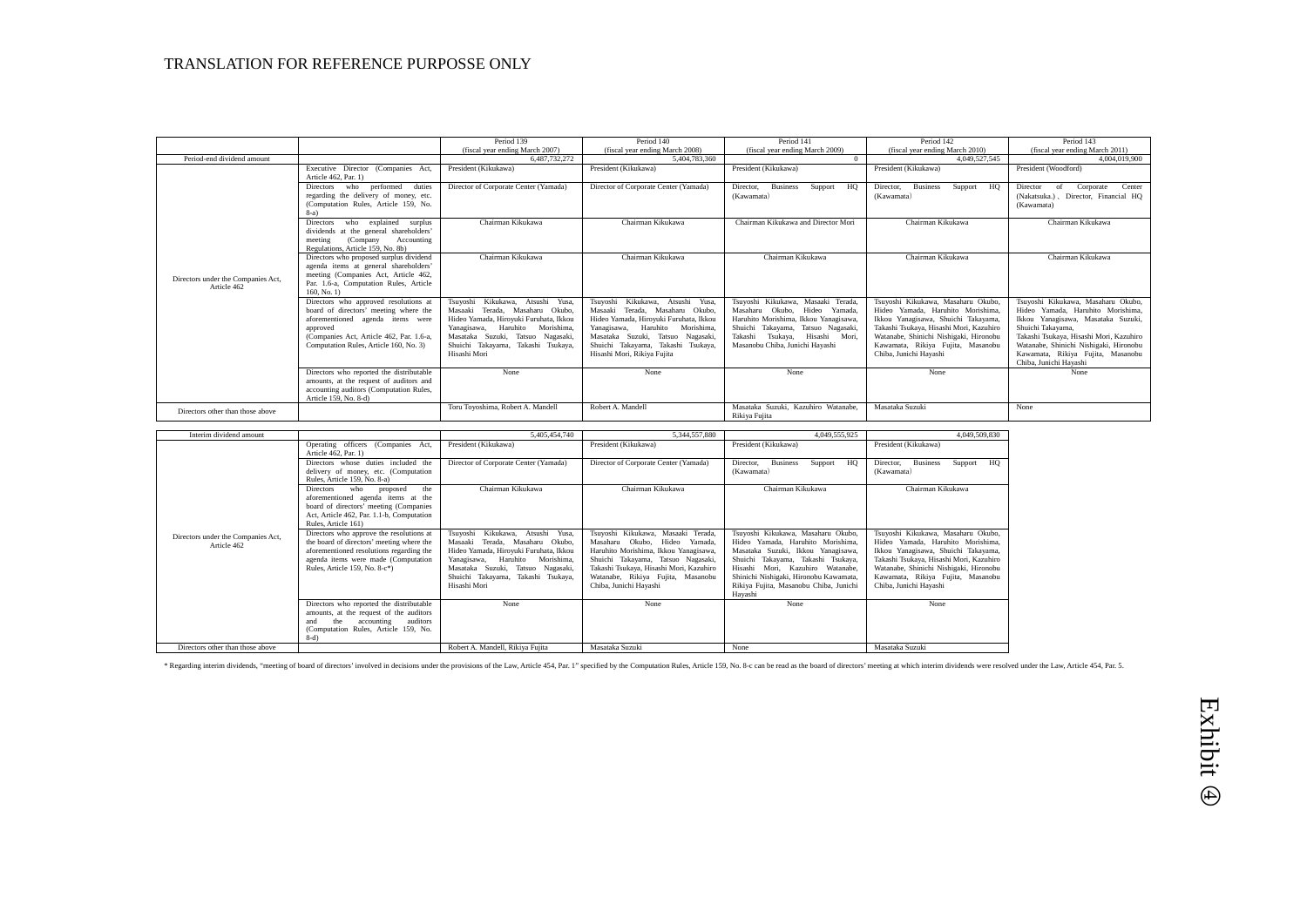|                                            |                                                                                                                                                          | May 8, 2008 Buyback Resolution                                                                                                                                                                                                                    | Nov. 5, 2010, Buyback Resolution                                                                                                                                                                                                                          |
|--------------------------------------------|----------------------------------------------------------------------------------------------------------------------------------------------------------|---------------------------------------------------------------------------------------------------------------------------------------------------------------------------------------------------------------------------------------------------|-----------------------------------------------------------------------------------------------------------------------------------------------------------------------------------------------------------------------------------------------------------|
|                                            | Total number of shares acquired                                                                                                                          | 3.5 million shares (upper limit)                                                                                                                                                                                                                  | 5.0 million shares (upper limit)                                                                                                                                                                                                                          |
| Details of Buyback resolution              | Total acquisition cost                                                                                                                                   | 10 billion yen (upper limit)                                                                                                                                                                                                                      | 10 billion yen (upper limit)                                                                                                                                                                                                                              |
|                                            | Acquisition period                                                                                                                                       | From May 9, 2008 to June 20, 2008                                                                                                                                                                                                                 | From Nov. 8, 2010 to Dec. 20, 2010                                                                                                                                                                                                                        |
| Buyback that actually occurred             | Acquired shares                                                                                                                                          | 1.397.000                                                                                                                                                                                                                                         | 2,302,100                                                                                                                                                                                                                                                 |
|                                            | Total acquisition cost (yen)                                                                                                                             | 9.997.730.000                                                                                                                                                                                                                                     | 9.995.227.400                                                                                                                                                                                                                                             |
|                                            | Executive Director (Companies Act, Article 462, Par. 1)                                                                                                  | President (Kikukawa)                                                                                                                                                                                                                              | President (Kikukawa)                                                                                                                                                                                                                                      |
|                                            | Directors whose duty it is to deliver money, etc. (Computation Rules,<br>Article 159, No. 2-a)                                                           | Director of Corporate Center (Yamada)                                                                                                                                                                                                             | Director, Business Support HQ (Kawamata)                                                                                                                                                                                                                  |
|                                            | Directors who proposed the agenda items at the board of directors'<br>meeting<br>(Companies Act, Article 462, Par. 1)                                    | Chairman Kikukawa                                                                                                                                                                                                                                 | Chairman Kikukawa                                                                                                                                                                                                                                         |
| Directors under Companies Act, Article 462 | Directors who approved at the board of directors' meeting<br>(Computation Rules, Article 159, No. 2-c)                                                   | Tsuyoshi Kikukawa, Atsushi Yusa, Masaaki Terada, Masaharu Okubo, Hideo<br>Yamada, Hiroyuki Furuhata, Ikkou Yanagisawa, Haruhito Morishima,<br>Masataka Suzuki, Shuichi Takayama, Takashi Tsukaya, Tatsuo Nagasaki,<br>Hisashi Mori, Rikiya Fujita | Tsuyoshi Kikukawa, Masaharu Okubo, Hideo Yamada, Haruhito<br>Morishima, Ikkou Yanagisawa, Shuichi Takayama, Takashi Tsukaya,<br>Hisashi Mori, Kazuhiro Watanabe, Shinichi Nishigaki, Hironobu<br>Kawamata, Rikiya Fujita, Masanobu Chiba, Junichi Hayashi |
|                                            | Directors who reported the distributable amount, at the request of the<br>auditors and accounting auditors (Computation Rules, Article 159, No.<br>$2-d$ | None                                                                                                                                                                                                                                              | None                                                                                                                                                                                                                                                      |
| Directors other than the aforementioned    |                                                                                                                                                          | Robert A. Mandell                                                                                                                                                                                                                                 | Masataka Suzuki                                                                                                                                                                                                                                           |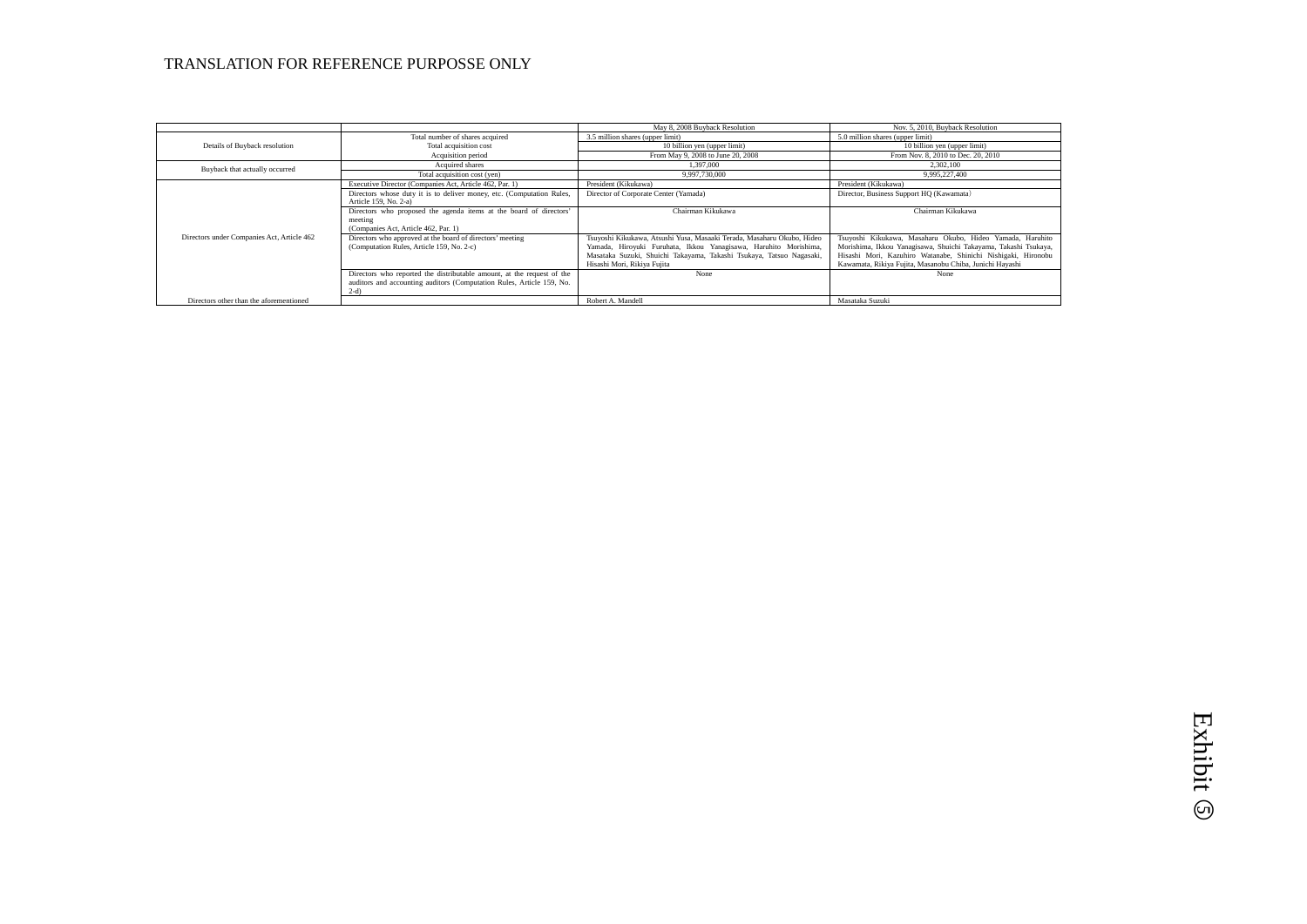$2001.4.1~$  $262,430,004$ 2002.4.1~ 2003.1.31 214,442,804 2003.2.1~ 2003.3.31  $42,888,561$ 2003.4.1~ 2004.3.31 251,632,884 2004.4.1~ 2005.3.31  $258,231,124$ 2005.4.1~ 2006.3.31 262,500,000 2006.4.1~ 2007.3.31  $361,500,000$ 2007.4.1~ 2008.3.31 495,000,000 2008.4.1~ 2009.3.31 2009.4.1~ 2010.3.31 2010.4.1~ 2011.3.31 Total LGT Bank 262,430,004 214,442,804 42,888,561 251,632,884 258,231,124 262,500,000 361,500,000 495,000,000 0 0 0 2,148,625,377 Commerzbank or Société Générale 120,892,500 | 100,743,750 | 20,148,750 | 120,892,500 | 120,892,500 | 0 0 0 0 0 0 0 0 0 0 0 0 0 483,570,000 Total 383,322,504 315,186,554 63,037,311 372,525,384 379,123,624 262,500,000 361,500,000 495,000,000 0 0 0 2,632,195,377

Grand total: 2,632,195,377 yen

Interest in this case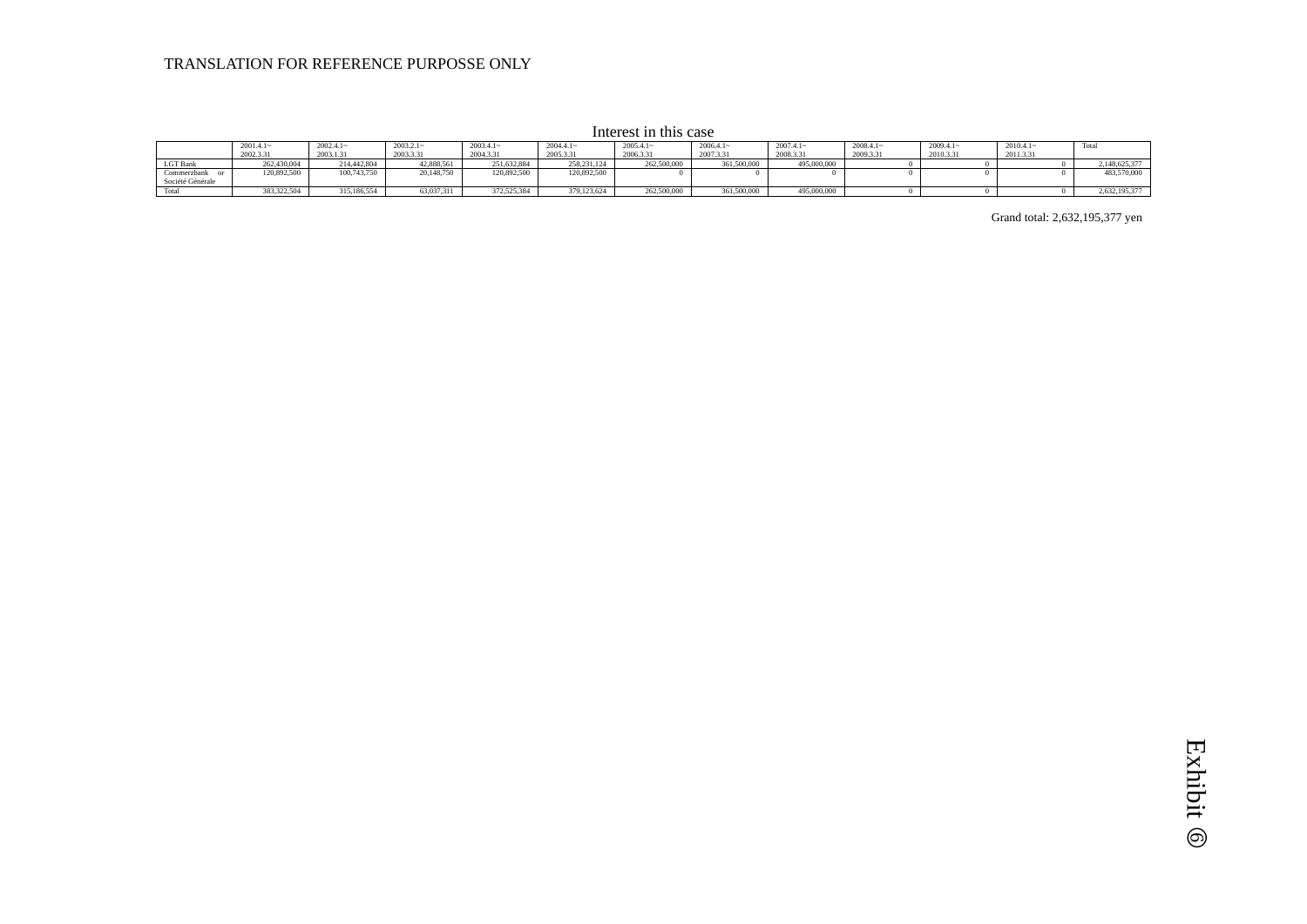## This Case's Fund Management Fee, Etc.

|                                                             |                           |                            |                           |                            |                           | $\ldots$ $\ldots$ $\ldots$ $\ldots$ $\ldots$ $\ldots$ $\ldots$ $\ldots$ $\ldots$ $\ldots$ $\ldots$ $\ldots$ $\ldots$ |                        |                 |                                  |               |             |               |
|-------------------------------------------------------------|---------------------------|----------------------------|---------------------------|----------------------------|---------------------------|----------------------------------------------------------------------------------------------------------------------|------------------------|-----------------|----------------------------------|---------------|-------------|---------------|
| (1) GIM, SG Fund, Neo portions                              |                           |                            |                           |                            |                           |                                                                                                                      |                        |                 |                                  |               |             |               |
|                                                             | $2001.4.1-$               | $2002.4.1-$                | $2003.2.1-$               | $2003.4.1-$                | $2004.4.1-$               | $2005.4.1-$                                                                                                          | $2006.4.1-$            | $2007.4.1-$     | $2008.4.1-$                      | $2009.4.1-$   | $2010.4.1-$ | Total         |
|                                                             | 2002.3.31                 | 2003.1.31                  | 2003.3.31                 | 2004.3.31                  | 2005.3.31                 | 2006.3.31                                                                                                            | 2007.3.31              | 2008.3.31       | 2009.3.31                        | 2010.3.31     | 2011.3.31   |               |
| LGT-GIM (OT)                                                | 243,403,020               | 204,948,975                | 41,271,143                | 247,626,855                | 248,988,915               | 251,022,345                                                                                                          | 252,413,385            | 254,928,414     | 127,693,922                      |               | $\Omega$    | 1,872,296,974 |
| LGT-GIM<br>(OAM/OFH)                                        | 327,313,000               | 272,760,833                | 54,552,167                | 327,313,000                | 327,313,000               | 327,313,000                                                                                                          | 327,313,000            | 331,728,972     | 166,209,171                      |               | $\Omega$    | 2,461,816,143 |
| SG Fund                                                     |                           |                            |                           |                            |                           | 120,486,192                                                                                                          | 118,557,000            | 120,526,248     | 121.214.232                      | 122,880,960   | 92,734,848  | 696,399,480   |
| Neo                                                         | 79,680,930                | 59,760,697                 | 19,920,232                | 86,877,724                 | 86,877,724                | 124,434,825                                                                                                          | 180, 174, 384          | $-30,116,661$   |                                  |               | $\Omega$    | 689,573,473   |
| Total                                                       | 650,396,950               | 537,470,505                | 115,743,542               | 663,179,639                | 663,179,639               | 823,256,362                                                                                                          | 878,457,769            | 677,066,973     | 415, 117, 325                    | 122,880,960   | 92,734,848  | 5,720,086,070 |
| (2) GCNVV portion                                           | Total: 5,720,086,070 yen  |                            |                           |                            |                           |                                                                                                                      |                        |                 |                                  |               |             |               |
|                                                             | $2001.4.1-$<br>2001.12.31 | $2002.1.1 -$<br>2002.12.31 | $2003.1.1-$<br>2003.12.31 | $2004.1.1 -$<br>2004.12.31 | $2005.1.1-$<br>2005.12.31 | $2006.1.1-$<br>2006.12.31                                                                                            | $2007.1.1 -$<br>2007.8 | Contingency Fee | Midterm<br>Termination<br>Charge | Total         |             |               |
| Management<br>fee.<br>GCI<br>etc.,<br>(Cayman)              | 271,725,559               | 322,501,703                | 303.270.603               | 296, 382, 155              | 291,519,515               | 222,171,012                                                                                                          | 128,046,040            | 1.124.780.000   | 537,270,010                      | 3.349.666.597 |             |               |
| Loss<br>separation<br>amount of GCNVV<br>management<br>fee, | 186,326,098               | 221.144.025                | 207,956,985               | 203,233,478                | 199,899,096               | 152,345,837                                                                                                          | 87,802,999             | 771.277.714     | 368,413,721                      | 2,398,399,953 |             |               |

etc.<br>\*Computed on 9/12 thereof, by proportionally dividing over the period of one-year the fee to GCI (362,300,745 yen), for the amount from April 1, 2001, to Dec. 31, 2001.

(3) Grand total: 8,118,486,023 yen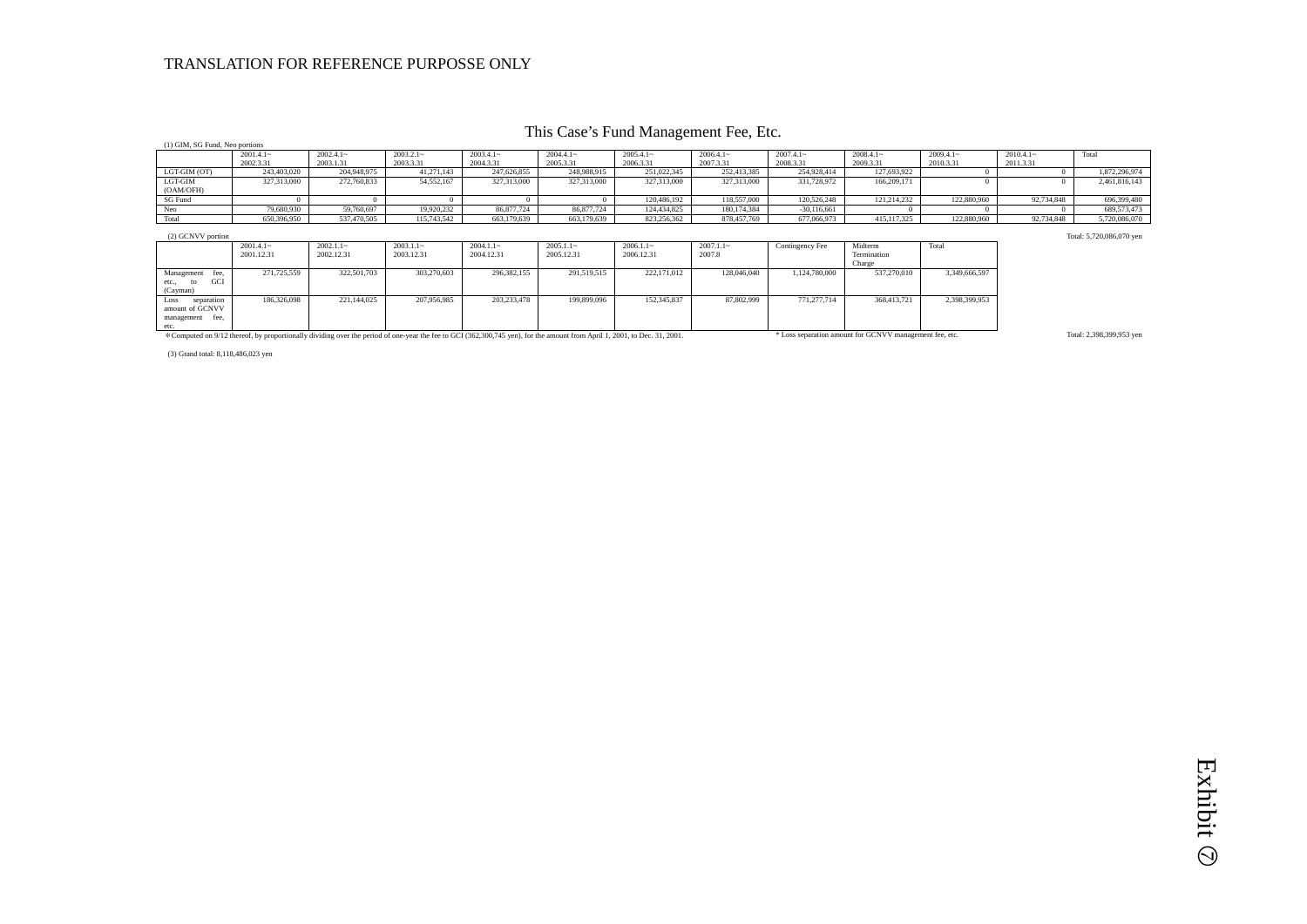## Exhibit  $\mathcal{D}-1$

Damages attributable to Yamada

1. Interest in this case (July 2003 to March 2011) 372,525,384x9/12+379,123,624+262,500,000+361,500,000+495,000,000  $= 1,777,517,662$  yen

\* From April 1, 2003, to March 31, 2004, calculated for the 9 months after he assumed the post of Director.

2. This case's fund management fee, etc. (July 2003 to March 2011) GIM, SG Fund, Neo amounts 743,781,197x9/12+663,179,639+823,256,362+878,457,769+677,066,973+415,117,325+122,880,960+92,734,848  $= 4,230,529,774$  yen

\* From April 1, 2003, to March 31, 2004, calculated for the 9 months after he assumed the post of Director.

GCNVV amount

207,956,985x6/12+203,233,478+199,899,096+152,345,837+87,802,999+771,277,714+368,413,721  $= 1.886,951,338$  yen

\* From January 1, 2003, to December 31, 2003, calculated from the 6 months after he assumed the post of Director.

 Total of the aforementioned 6,117,481,112 yen

3. Damages attributable to implementation of loss separation settlement scheme

 $2,544,000,000$  yen +  $1,259,250,000$  yen +  $950,000,000$  yen +  $1,080,066,963$  yen

 $+1,367,442,825$  yen =  $7,200,759,788$  yen

4. Grand total  $1,777,517,662$  yen  $+ 6,117,481,112$  yen  $+ 7,200,759,788$  yen  $= 15,095,758,562$  yen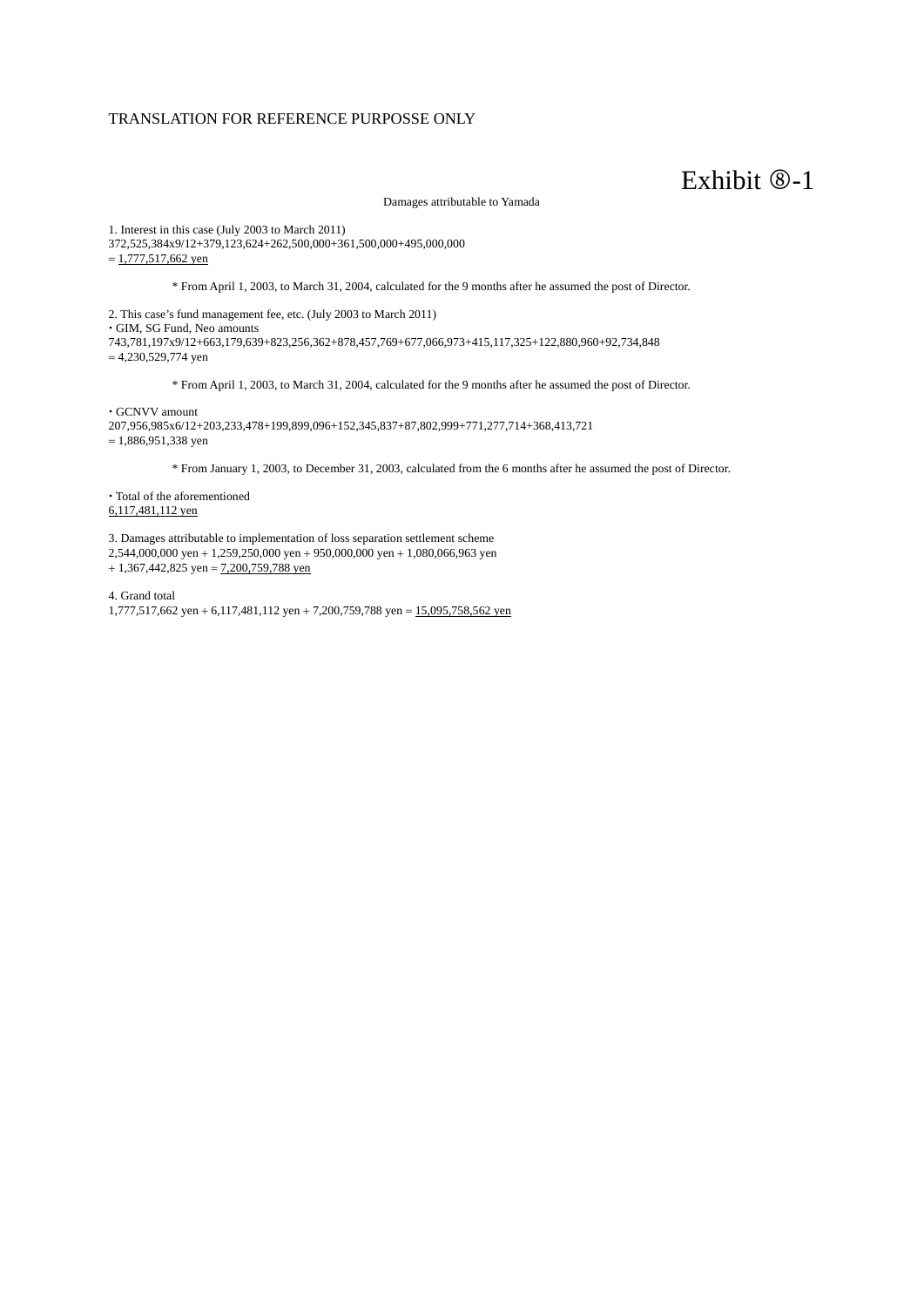## Exhibit  $\mathcal{D}-2$

Damages attributable to Mori

1. Interest in this case (July 2006 to March 2011) 361,500,000 yen  $\times$  9/12 + 495,000,000.yen. = 766,125,000 yen

\* From April 1, 2003, to March 31, 2004, calculated for the 9 months after he assumed the post of Director.

2. Fund management few of this case, etc. (July 2006 to March 2011) GIM, SG Fund, Neo amounts 878,457,769x9/12+677,066,973+415,117,325+122,880,960+92,734,848  $= 1,966,643,433$  yen

\* From April 1, 2006, to March 31, 2007, calculated for the 9 months after he assumed the post of Director.

 $\cdot$  GCNVV amount 152,345,837x6/12+87,802,999+771,277,714+368,413,721  $= 1,303,667,353$  yen

\* From January 1, 2006, to December 31, calculated for the 6 months after he assumed the post of Director.

 $\cdot$  Total of the aforementioned 3,270,310,786 yen

3. Damages attributable to implementation of loss separation settlement scheme  $2,544,000,000$  yen +  $1,259,250,000$  yen +  $950,000,000$  yen +  $1,080,066,963$  yen

 $+1,367,442,825$  yen = 7,200,759,788 yen

4. Grand total 766,125,000 yen + 3,270,310,788 yen + 7,200,759,788 yen =  $11,237,195,574$  yen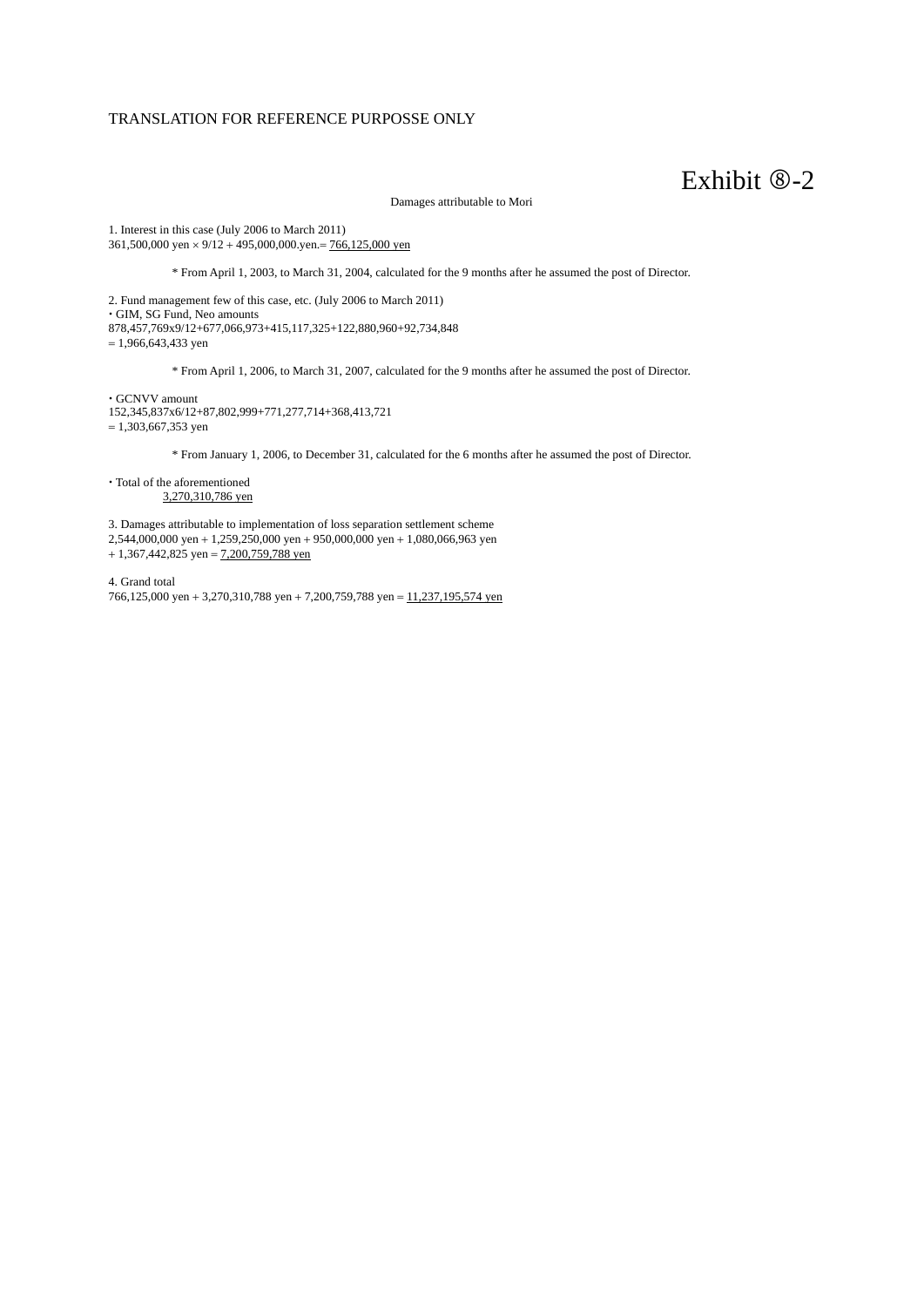## Exhibit  $\otimes$ -3

Damages attributable to Shimoyama

1. Interest in this case (April 2001 to March 2011) 383,322,504+315,186,554+63,037,311+372,525,384+379,123,624+262,500,000+361,500,000+495,000,000  $= 2,632,195,377$  yen

2. Fund management fee of this case, etc. (April 2001 to March 2011) GIM, SG Fund, Neo amounts 650,396,950+537,470,505+115,743,542+743,781,197+663,179,639+823,256,632+878,457,769+677,066,976+415,117,325+122,880,960+92,734 ,848 5,720,086,070 yen

 GCNVV amount 186,326,098+221,144,025+207,956,985+203,233,478+199,899,096+152,345,837+87,802,999+771,277,714+368,413,721  $= 2,398,399,953$  yen

 Total of the aforementioned 8,118,486,023 yen

3. Investment loss in this case 10,000,000,000 yen  $-$  (45,000 yen  $\times$  18,646 shares) = 9,160,930,000 yen

4. Grand total 2,632,195,377 yen + 8,118,486,023 yen + 9,160,930,000 yen =  $19,911,611,400$  yen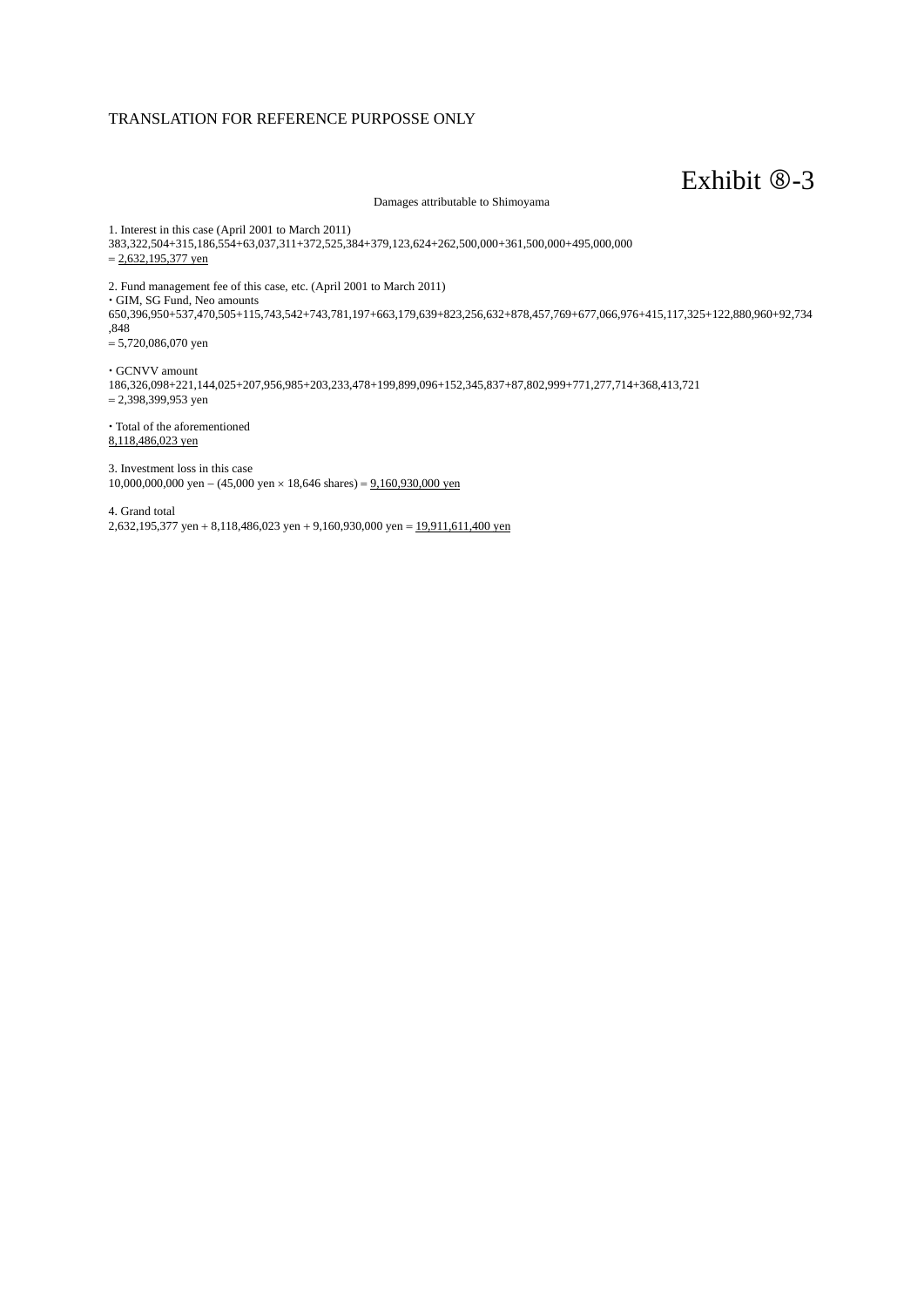## Exhibit  $\otimes$ -4

Damages attributable to Kishimoto

1. Interest in this case (April 2001 to March 2011) 383,322,504+315,186,554+63,037,311+372,525,384+379,123,624+262,500,000+361,500,000+495,000,000  $= 2,632,195,377$  yen

2. Fund management fee of this case, etc. (April 2001 to March 2011) GIM, SG Fund, Neo amounts 650,396,950+537,470,505+115,743,542+743,781,197+663,179,639+823,256,362+878,457,769+677,066,973 5,720,086,070 yen

 GCNVV amount 186,326,098+221,144,025+207,956,985+203,233,478+199,899,096+152,345,837+87,802,999+771,277,714+368,413,721 2,398,399,953 yen

 Total of the aforementioned 8,118,486,023 yen

3. Investment loss in this case 10,000,000,000 yen  $- (45,000 \text{ yen} \times 18,646 \text{ shares}) = 9,160,930,000 \text{ yen}$ 

4. Grand total 2,632,195,377 yen + 8,118,486,023 yen + 9,160,930,000 yen =  $19,911,611,400$  yen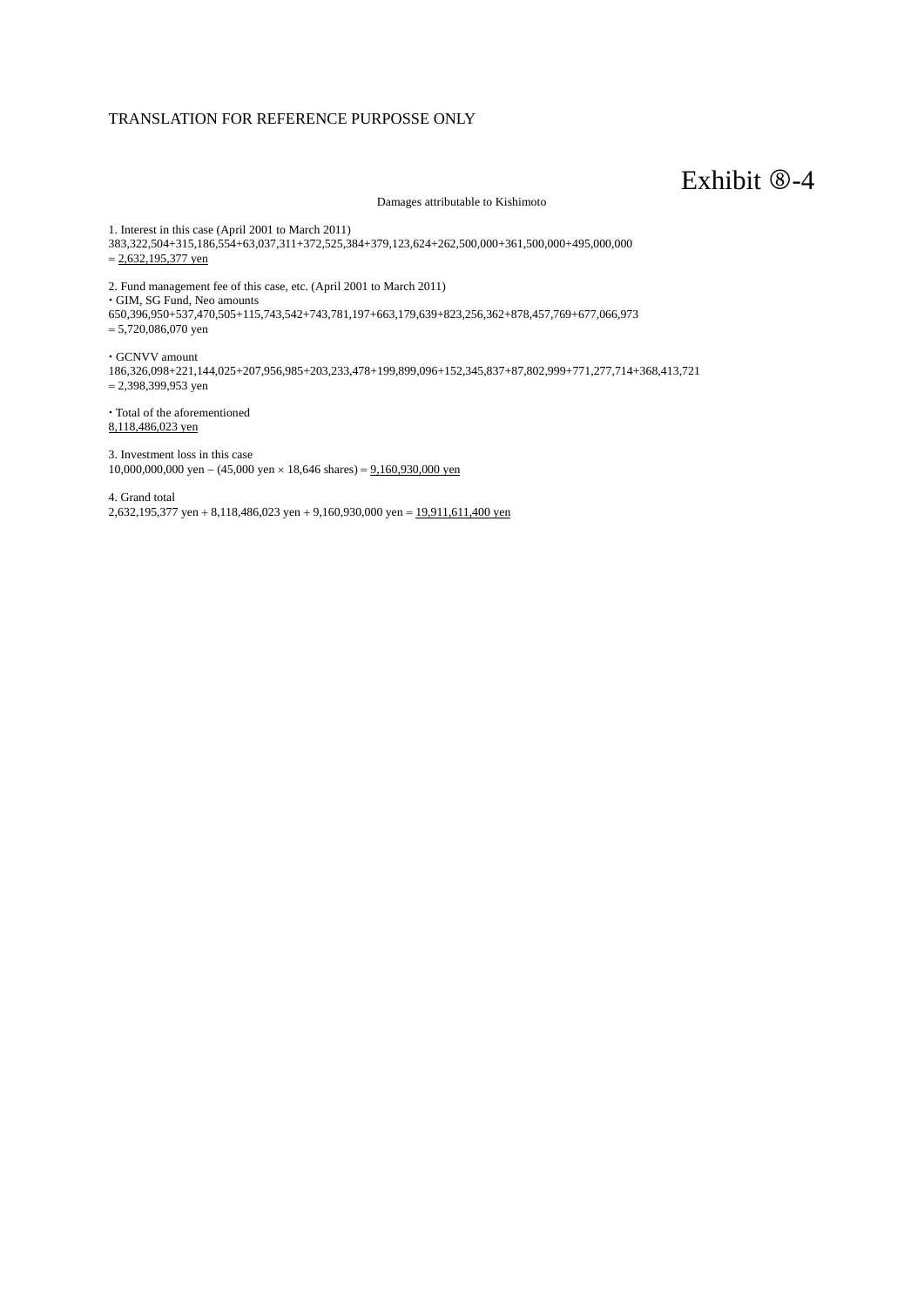## Exhibit  $\otimes$ -5

Damages attributable to Kikukawa

1. Interest in this case (April 2001 to March 2011) 383,322,504+315,186,554+63,037,311+372,525,384+379,123,624+262,500,000+361,500,000+495,000,000  $= 2,632,195,377$  yen

2. Fund management fee of this case, etc. (April 2001 to March 2011) GIM, SG Fund, Neo amounts 650,396,950+537,470,505+115,743,542+743,781,197+663,179,639+823,256,632+878,457,769+677,066,973+415,117,325+122,880,960+92,734 ,848 5,720,086,070 yen

 GCNVV amount 186,326,098+221,144,025+207,956,985+203,233,478+199,899,096+152,345,837+87,802,999+771,277,714+368,413,721  $= 2,398,399,953$  yen

 Total of the aforementioned 8,118,486,023 yen

3. Investment loss in this case 10,000,000,000 yen  $-$  (45,000 yen  $\times$  18,646 shares) = 9,160,930,000 yen

4. Damages attributable to implementation of loss separation settlement scheme 2,544,000,000 yen 1,259,250,000 yen 950,000,000 yen 1,080,066,963 yen  $+1,367,442,825$  yen = 7,200,759,788 yen

5. Grand total 2,632,195,377 yen + 8,118,486,023 yen + 9,160,930,000 yen + 7,200,759,788 yen =  $27,112,371,188$  yen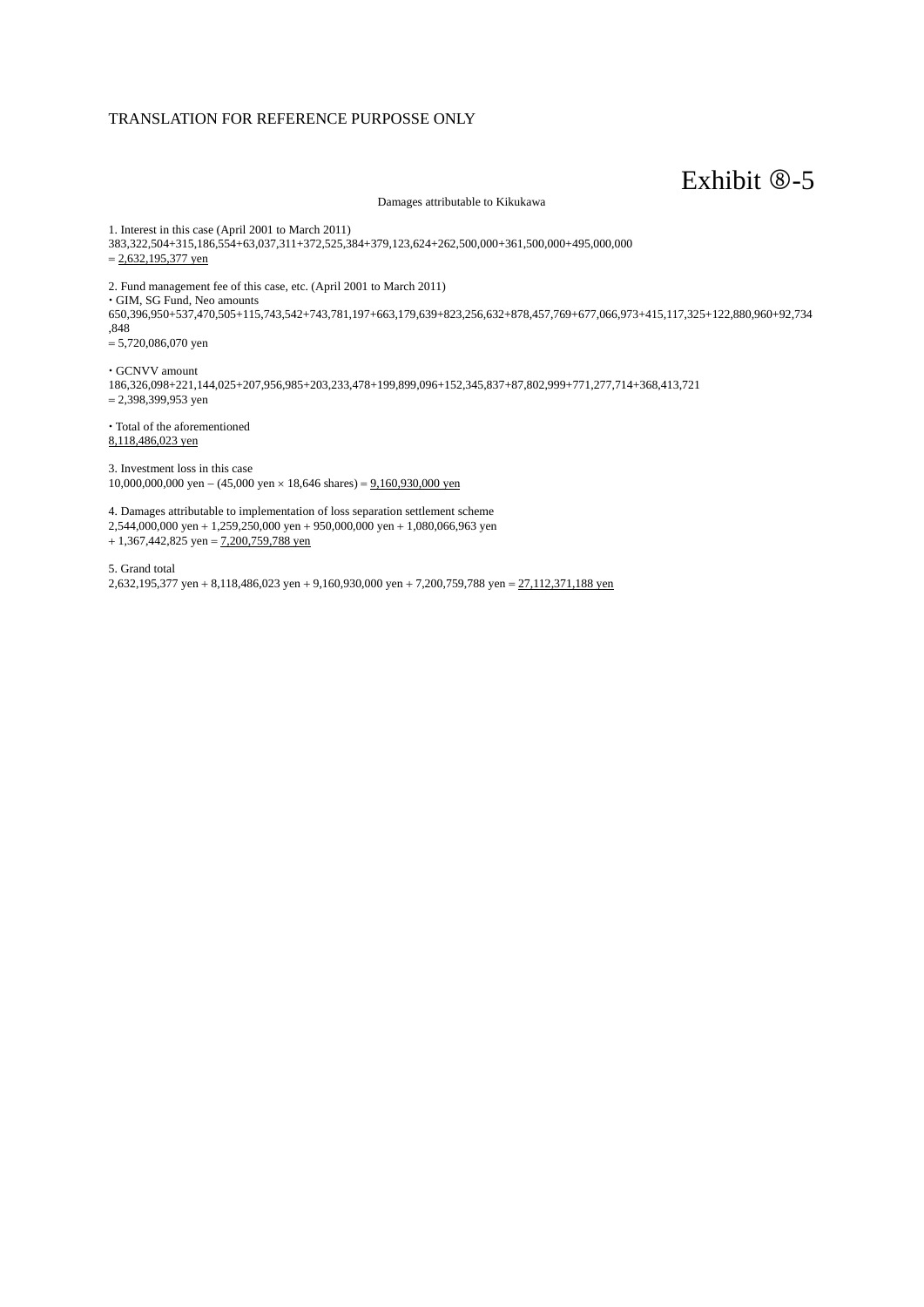### Period-End Dividends and Interim Dividends

[Period-end dividends]

| Period                     | Period 139                                        | Period 140                                        | Period 141                      | Period 142                                        | Period 143                                                            | Total          |
|----------------------------|---------------------------------------------------|---------------------------------------------------|---------------------------------|---------------------------------------------------|-----------------------------------------------------------------------|----------------|
|                            | (fiscal year ending March 2007)                   | (fiscal year ending March 2008)                   | (fiscal vear ending March 2009) | (fiscal year ending March 2010)                   | (fiscal year ending March 2011)                                       |                |
| Period-end dividend amount | 6,487,732,272                                     | 5.404.783.360                                     |                                 | 4.049.527.545                                     | 4,004,019,900                                                         | 19.946.063.077 |
| Responsible person         | Tsuvoshi Kikukawa<br>Hideo Yamada<br>Hisashi Mori | Tsuvoshi Kikukawa<br>Hideo Yamada<br>Hisashi Mori | $\overline{\phantom{0}}$        | Tsuvoshi Kikukawa<br>Hideo Yamada<br>Hisashi Mori | Tsuvoshi Kikukawa<br>Hideo Yamada<br>Hisashi Mori<br>Makoto Nakatsuka |                |

| [Interim dividends]        |                                     |                                     |                                     |                                     |                |
|----------------------------|-------------------------------------|-------------------------------------|-------------------------------------|-------------------------------------|----------------|
| Period                     | Period 139                          | Period 140                          | Period 141                          | Period 142                          | Total          |
|                            | (fiscal year ending September 2007) | (fiscal year ending September 2008) | (fiscal year ending September 2009) | (fiscal year ending September 2010) |                |
| Period-end dividend amount | 5.405.454.740                       | 5.344.557.880                       | 4.049.555.925                       | 4.049.509.830                       | 18.849.078.375 |
|                            | Tsuyoshi Kikukawa                   | Tsuyoshi Kikukawa                   | Tsuyoshi Kikukawa                   | Tsuyoshi Kikukawa                   |                |
| Responsible person         | Hideo Yamada                        | Hideo Yamada                        | Hideo Yamada                        | Hideo Yamada                        |                |
|                            | Hisashi Mori                        | Hisashi Mori                        | Hisashi Mori                        | Hisashi Mori                        |                |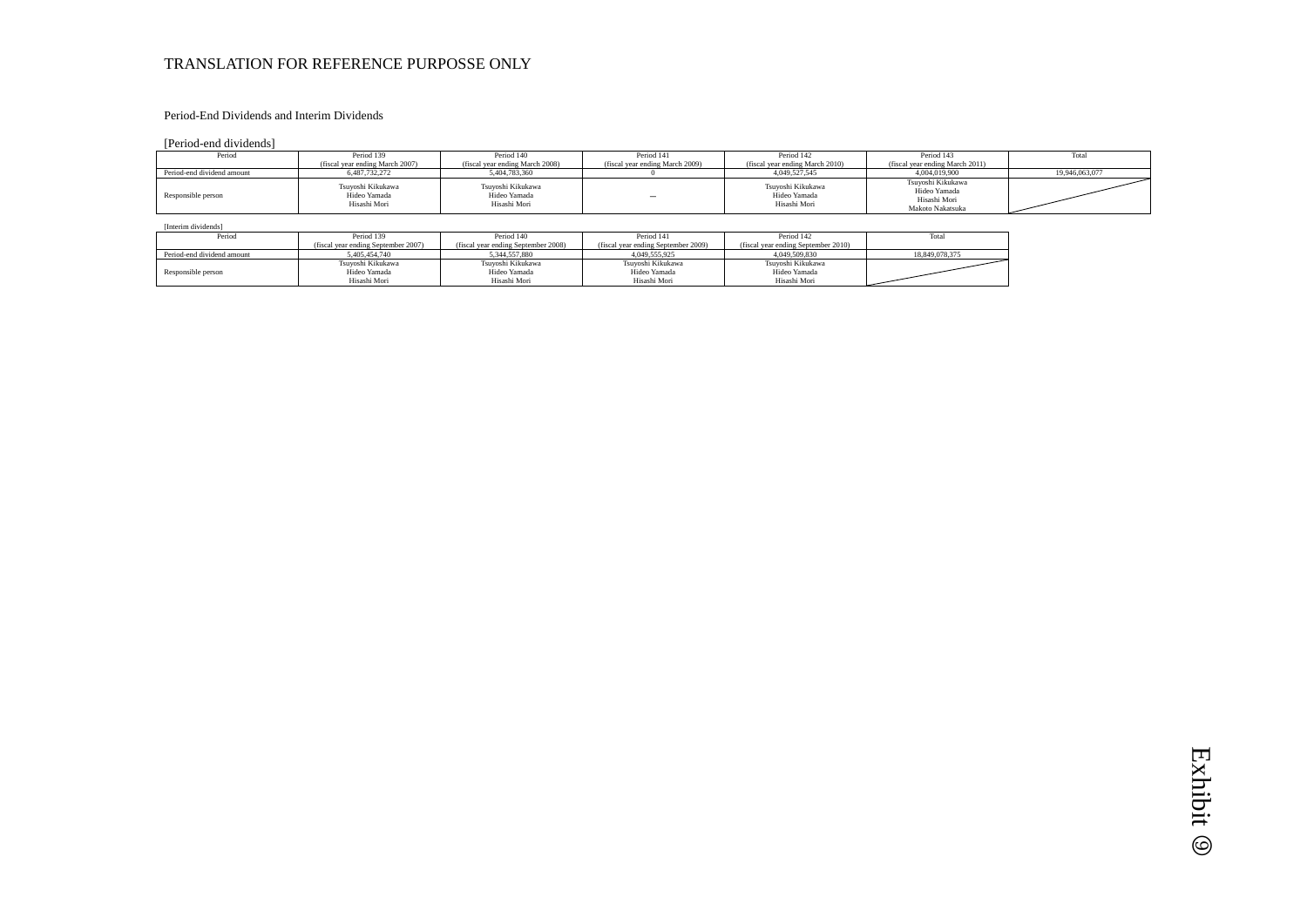Payment of money based on treasury stock acquisition resolution

| Share buyback resolution date | May 8, 2008                                       | November 5, 2010                                  | Total          |
|-------------------------------|---------------------------------------------------|---------------------------------------------------|----------------|
| Share value total (yen)       | 9.997.730.000                                     | 9,995,227,400                                     | 19.992.957.400 |
| Responsible person            | Tsuvoshi Kikukawa<br>Hideo Yamada<br>Hisashi Mori | Tsuvoshi Kikukawa<br>Hideo Yamada<br>Hisashi Mori |                |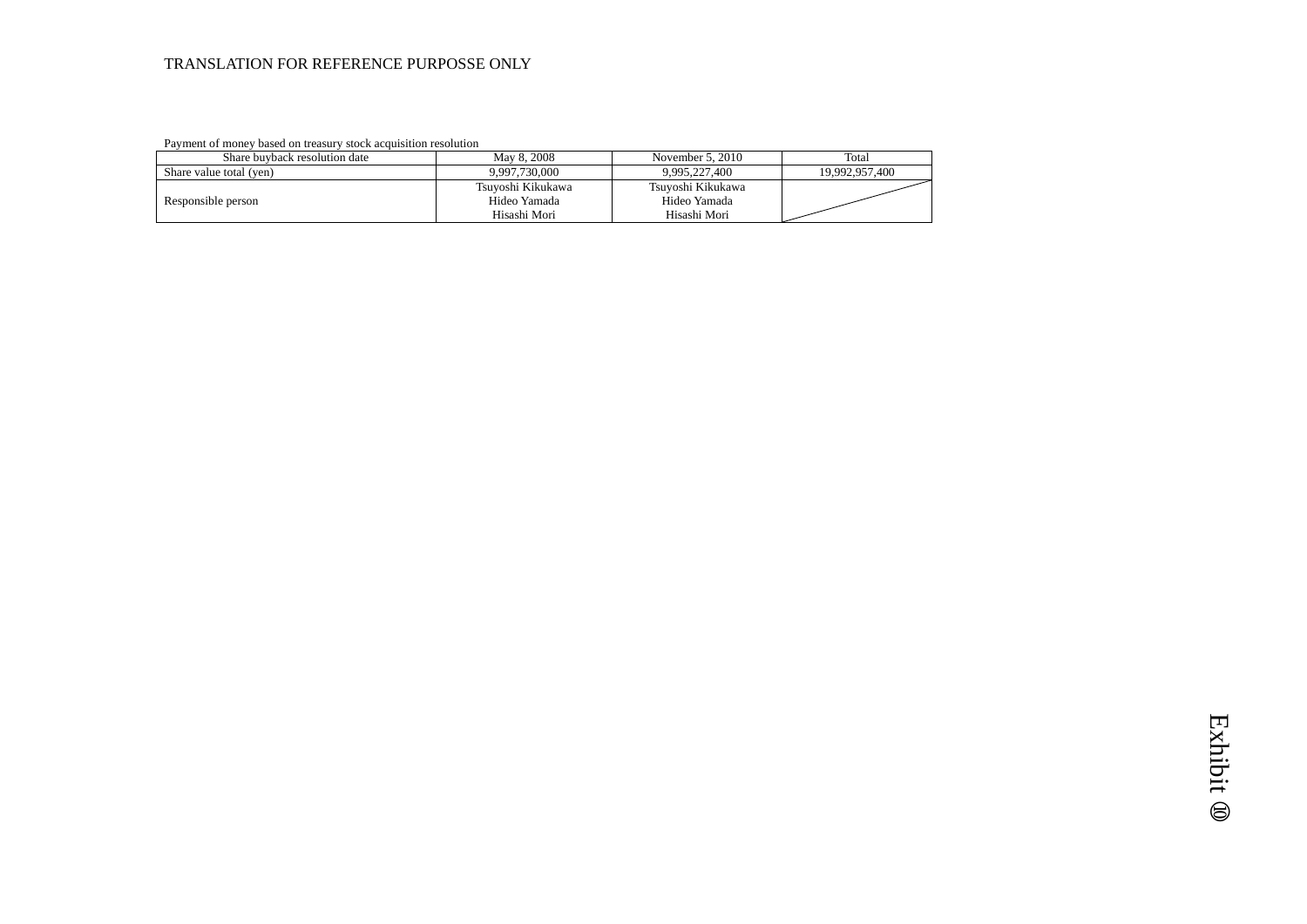#### Responsibilities of Hideo Yamada as Director \* Responsibility as auditors for no. 3 only

| No. | Reason for Responsibility, Etc.                                                                                      | Amount of Damages, Etc. | Remarks                                                                                |
|-----|----------------------------------------------------------------------------------------------------------------------|-------------------------|----------------------------------------------------------------------------------------|
|     | Violations of duty of due care as a prudent manager regarding maintenance of<br>loss separation state                |                         | 7,894,998,774 yen This case's interest, this case's fund fee, etc., since July<br>2003 |
|     | Violations of duty of due care as a prudent manager regarding<br>implementation of loss separation settlement scheme | 7,200,759,788 yen       | Compensation nominal payment to collaborator(s)                                        |
|     | Violations of duty of due care as a prudent manager as auditors regarding<br>response after emergence of suspicions  | 10 million yen          | Damages attributable to disrepute                                                      |
|     | Period-end dividends and interim dividends from fiscal year ending March<br>2007 to fiscal year ending March 2011    | 38,795,141,452 yen      | Dividend amount                                                                        |
|     | Acquisition of treasury stock based on resolutions of May 8, 2008, and<br>November $5, 2010$                         | 19,992,957,400 yen      | Buyback value                                                                          |
|     | Total                                                                                                                | 73,893,857,414 yen      |                                                                                        |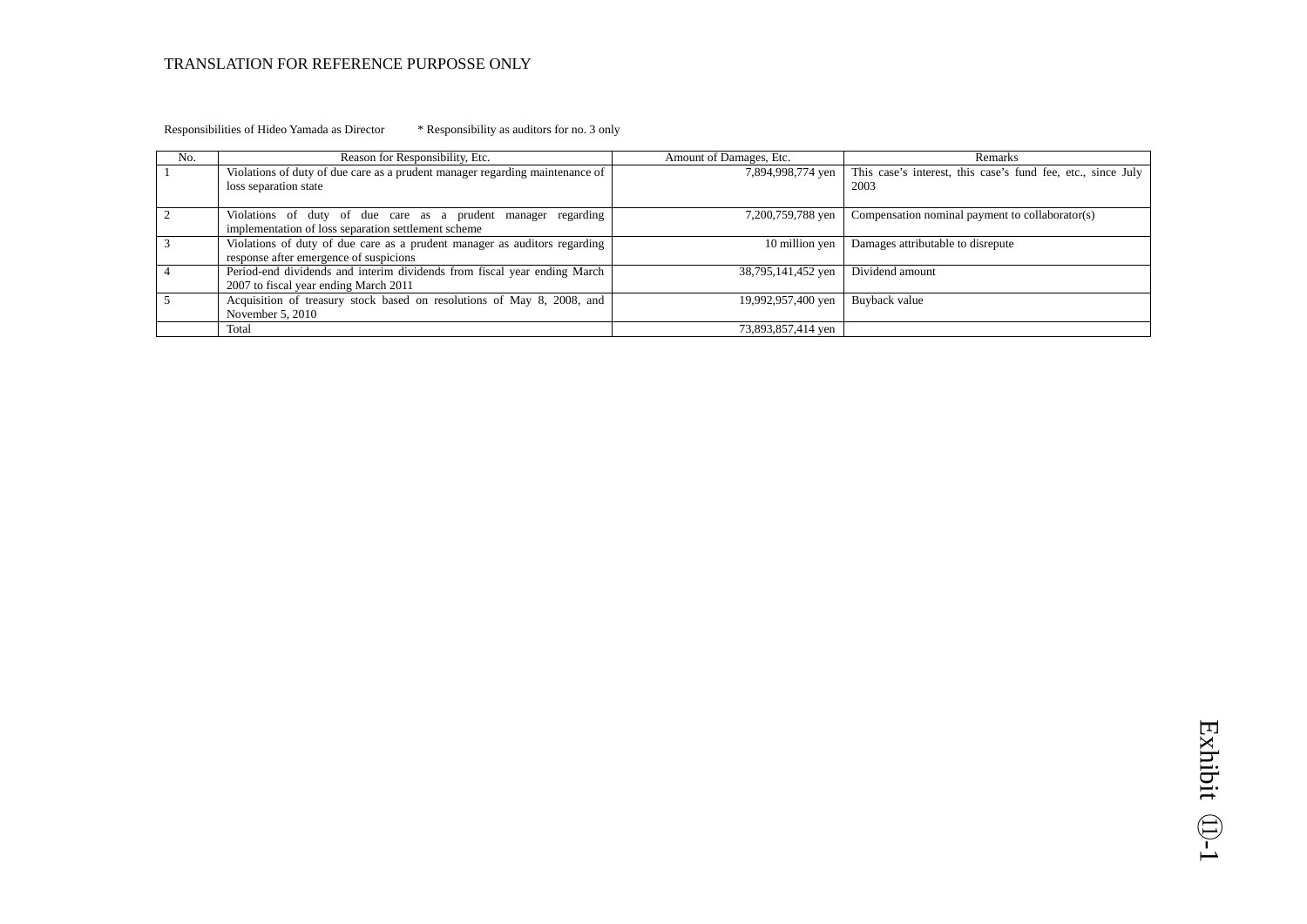Responsibilities of Hisashi Mori as Director

| No. | Reason for Responsibility, Etc.                                                                                      | Amount of Damages, Etc. | Remarks                                                              |
|-----|----------------------------------------------------------------------------------------------------------------------|-------------------------|----------------------------------------------------------------------|
|     | Violations of duty of due care as a prudent manager regarding maintenance of loss<br>separation state                | 4,036,435,786 yen       | This case's interest, this case's fund fee, etc., since July<br>2006 |
|     | Violations of duty of due care as a prudent manager regarding implementation of<br>loss separation settlement scheme | 7,200,759,788 yen       | Compensation nominal payment to collaborator(s)                      |
|     | Violations of duty of due care as a prudent manager as auditors regarding<br>response after emergence of suspicions  | 10 million yen          | Damages attributable to disrepute                                    |
|     | Period-end dividends and interim dividends from fiscal year ending March 2007<br>to fiscal year ending March 2011    | 38,795,141,452 yen      | Dividend amount                                                      |
|     | Acquisition of treasury stock based on resolutions of May 8, 2008, and November<br>5, 2010                           | 19,992,957,400 yen      | Buyback value                                                        |
|     | Total                                                                                                                | 70,035,294,426 yen      |                                                                      |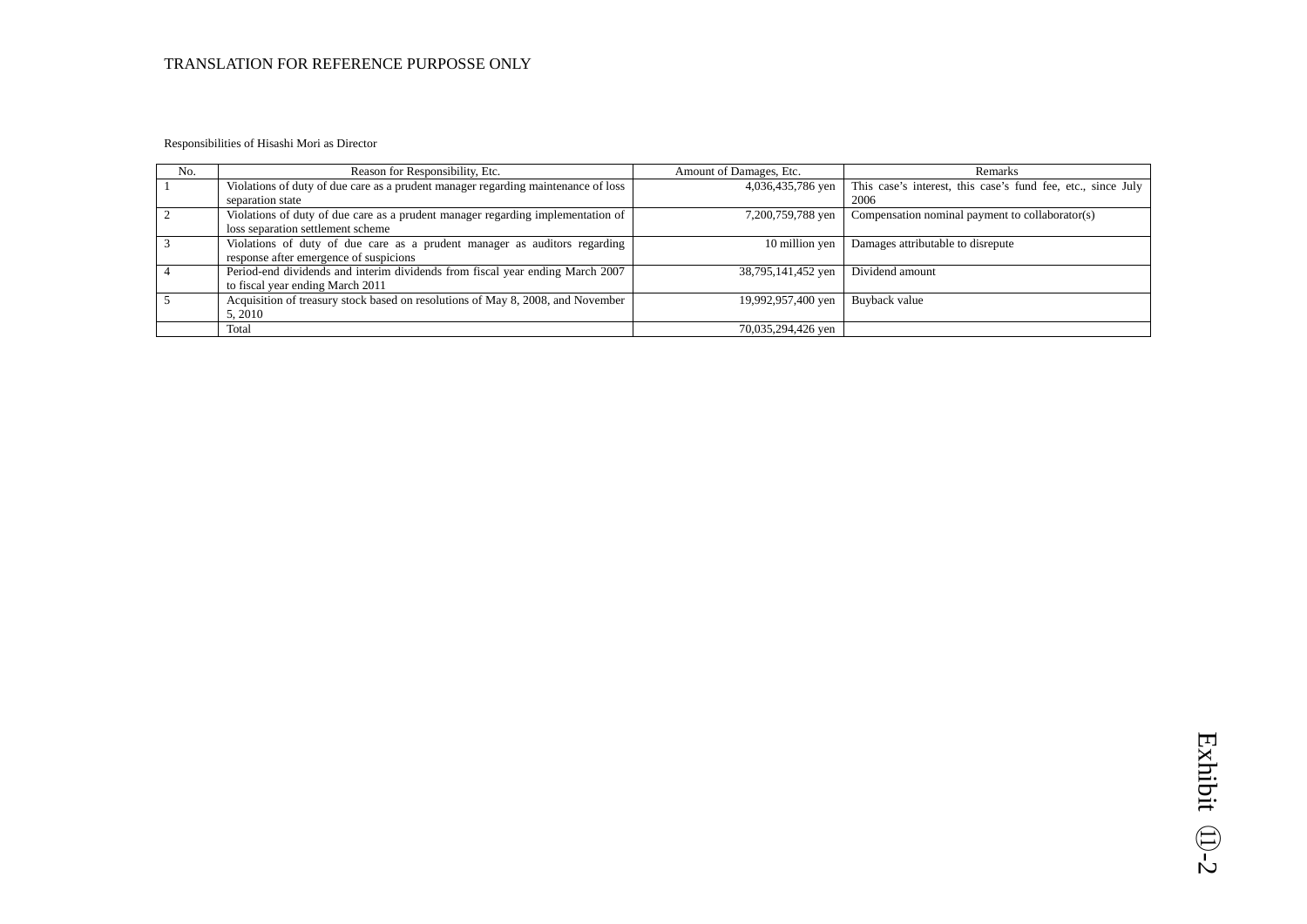#### Responsibilities of Makoto Nakatsuka as Director

| No. | Reason for Responsibility, Etc.                                                                         | Amount of Damages, Etc.             | Remarks                           |
|-----|---------------------------------------------------------------------------------------------------------|-------------------------------------|-----------------------------------|
|     | Violations of duty of due care as a prudent manager regarding response after<br>emergence of suspicions | 10 million ven                      | Damages attributable to disrepute |
|     | Period-end dividend for fiscal vear ending March 2011                                                   | $4.004.019.900$ ven Dividend amount |                                   |
|     | Total                                                                                                   | 4,014,019,900yen                    |                                   |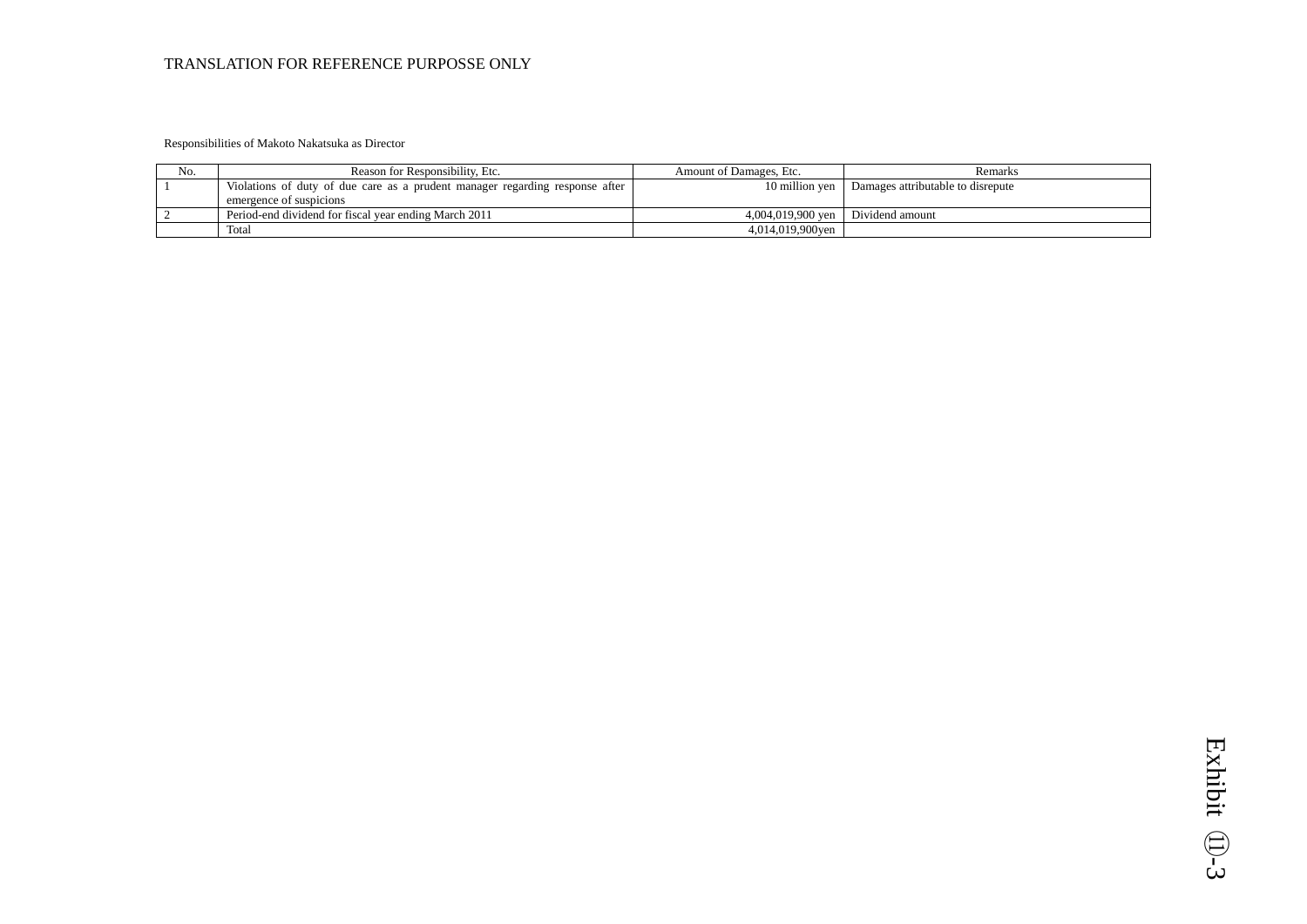Responsibilities of Toshiro Shimoyama as Director

| No. | Reason for Responsibility, Etc.                                                  | Amount of Damages, Etc. | Remarks                                                               |
|-----|----------------------------------------------------------------------------------|-------------------------|-----------------------------------------------------------------------|
|     | Violations of duty of due care as a prudent manager regarding response after     |                         | 10,750,681,400 yen Interest in this case, fund fee in this case, etc. |
|     | emergence of suspicions                                                          |                         |                                                                       |
|     | Violations of duty of due care as a prudent manager regarding acquisition of ITX |                         | $9,160,930,000$ yen   Investment loss of this case                    |
|     | stock by ITV                                                                     |                         |                                                                       |
|     | Total                                                                            | 19.911.611.400 ven      |                                                                       |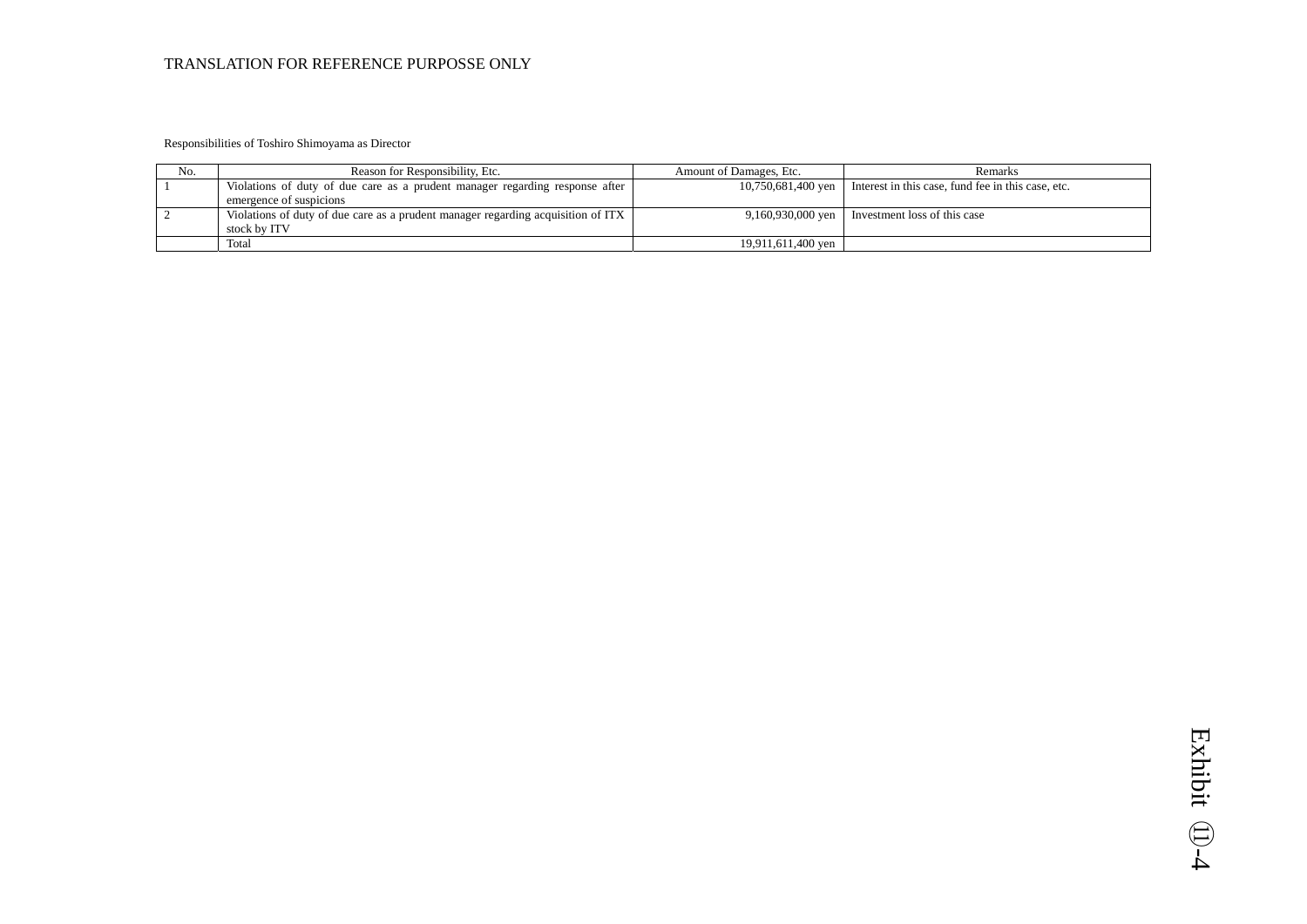Responsibilities of Masatoshi Kishimoto as Director

| No. | Reason for Responsibility, Etc.                                                   | Amount of Damages, Etc. | Remarks                                                                 |
|-----|-----------------------------------------------------------------------------------|-------------------------|-------------------------------------------------------------------------|
|     | Violations of duty of due care as a prudent manager regarding maintenance of loss |                         | 10,750,681,400 yen   Interest in this case, fund fee in this case, etc. |
|     | separation state                                                                  |                         |                                                                         |
|     | Violations of duty of due care as a prudent manager regarding acquisition of ITX  |                         | 9,160,930,000 yen I nvestment loss of this case                         |
|     | stock by ITV                                                                      |                         |                                                                         |
|     | Total                                                                             | 19,911,611,400 yen      |                                                                         |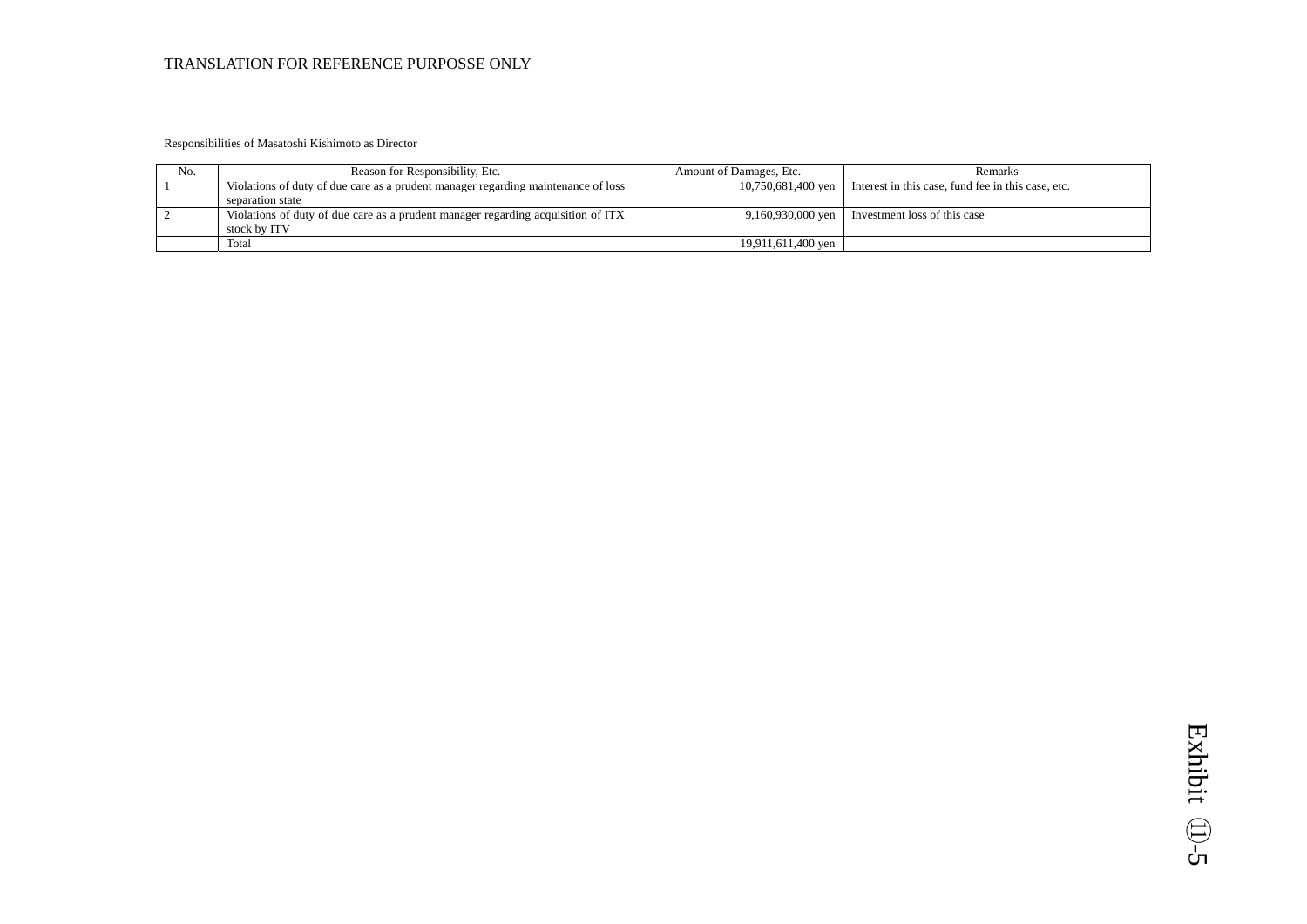Responsibilities of Tsuyoshi Kikukawa as Director

| No. | Reason for Responsibility, Etc.                                                   | Amount of Damages, Etc. | Remarks                                            |
|-----|-----------------------------------------------------------------------------------|-------------------------|----------------------------------------------------|
|     | Violations of duty of due care as a prudent manager regarding maintenance of loss | 10,750,681,400 yen      | Interest in this case, fund fee in this case, etc. |
|     | separation state                                                                  |                         |                                                    |
|     | Violations of duty of due care as a prudent manager regarding acquisition of ITX  | 9,160,930,000           | Investment loss of this case                       |
|     | stock by ITV                                                                      |                         |                                                    |
|     | Violations of duty of due care as a prudent manager regarding implementation of   | 7,200,759,788 yen       | Compensation nominal payment to collaborator(s)    |
|     | loss separation settlement scheme                                                 |                         |                                                    |
|     | Violations of duty of due care as a prudent manager regarding response after      | 10 million yen          | Damages attributable to disrepute                  |
|     | emergence of suspicions                                                           |                         |                                                    |
|     | Period-end dividends and interim dividends from fiscal year ending March 2007     | 38,795,141,452 yen      | Dividend amount                                    |
|     | to fiscal year ending March 2011                                                  |                         |                                                    |
|     | Acquisitions of treasury stock based on resolutions of May 8, 2008, and           | 19,992,957,400 yen      | Buyback value                                      |
|     | November $5, 2010$                                                                |                         |                                                    |
|     | Total                                                                             | 85.910.470.040 ven      |                                                    |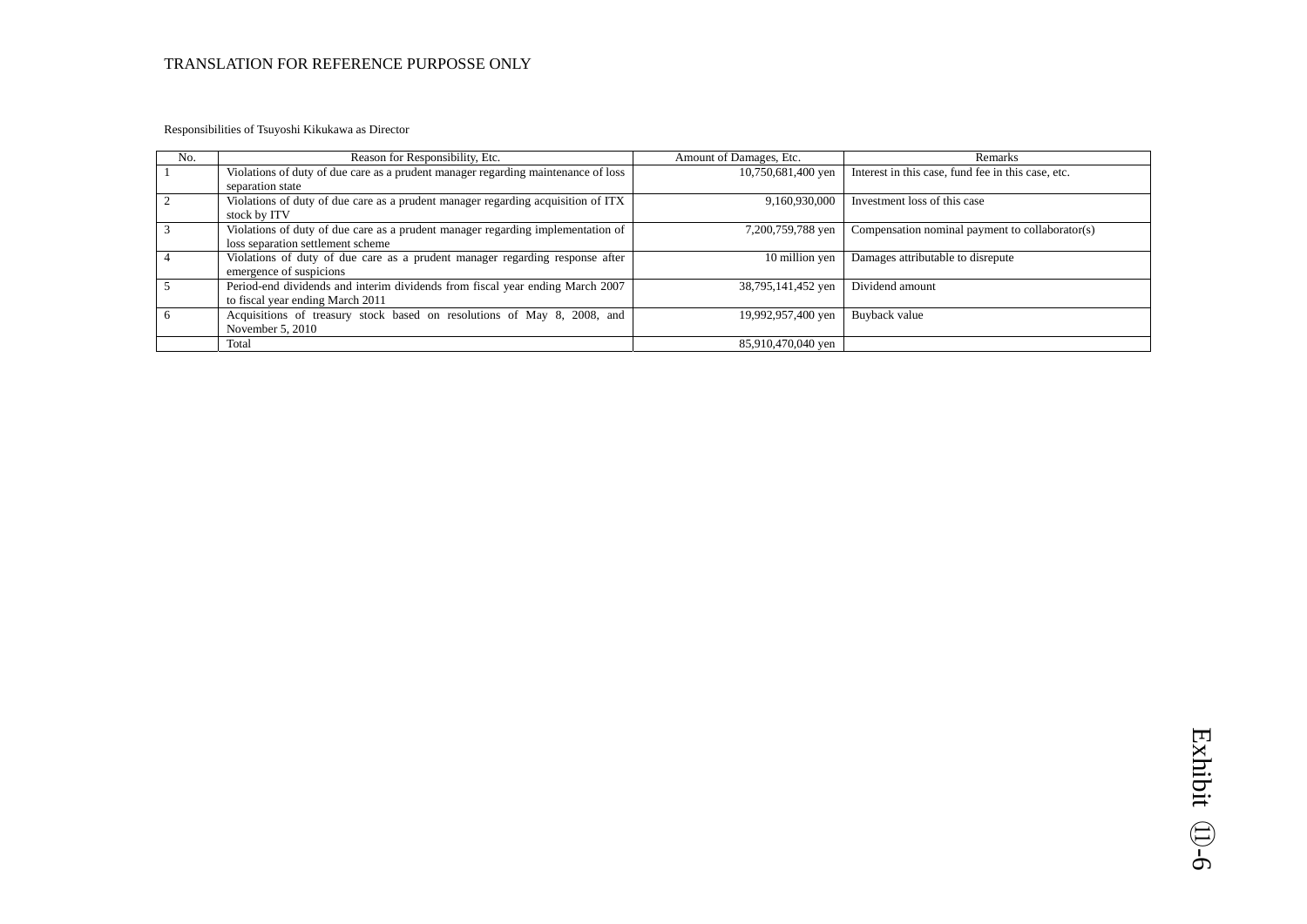#### Responsibilities of Hironobu Kawamata as Director

| No. | Reason for Responsibility, Etc.                                                                                                                                           | Amount of Damages, Etc. | Remarks                                                                                                                                                |
|-----|---------------------------------------------------------------------------------------------------------------------------------------------------------------------------|-------------------------|--------------------------------------------------------------------------------------------------------------------------------------------------------|
|     | Violations of duty of due care as a prudent manager regarding purchase of<br>preferred shares based on resolution at board of directors' meeting held on March<br>19.2010 | 2,447,509,788 yen       | Total amount of<br>1,080,066,963 yen paid by GPAI to Nakagawa in April<br>2010<br>and<br>1,367,442,825 yen paid by Easterside to Chang in June<br>2010 |
|     | Total                                                                                                                                                                     | 2,447,509,788 yen       |                                                                                                                                                        |

Exhibit (11)-7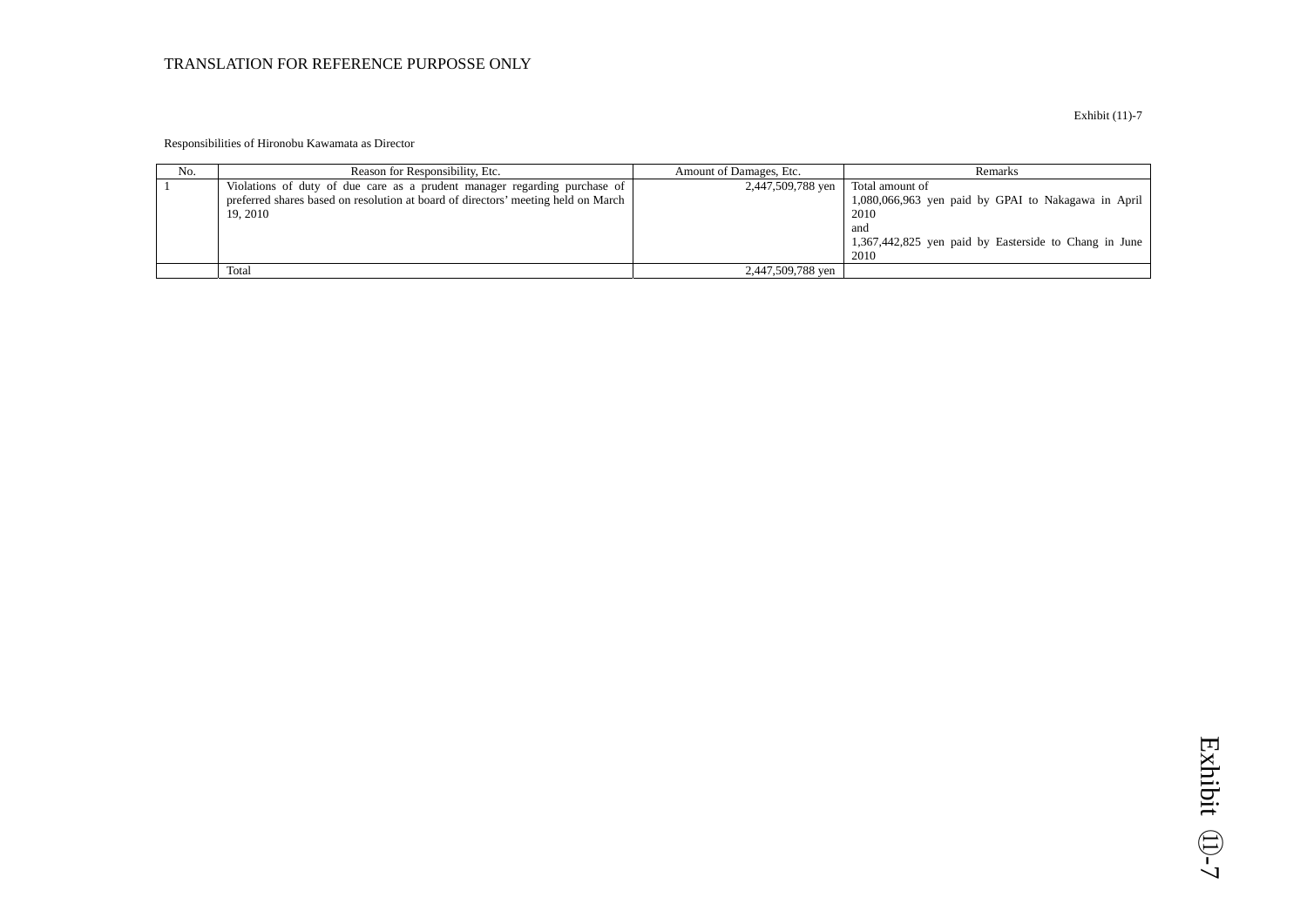Responsibilities of Atsushi Yusa as Director

| No. | Reason for Responsibility, Etc.                                                                                                                                                                                     | Amount of Damages, Etc. | <b>Remarks</b>                                                                                                                                                                            |
|-----|---------------------------------------------------------------------------------------------------------------------------------------------------------------------------------------------------------------------|-------------------------|-------------------------------------------------------------------------------------------------------------------------------------------------------------------------------------------|
|     | Violations of duty of due care as a prudent manager regarding acquisitions of the<br>three domestic companies of this case, based on the resolution of the board of<br>directors' meeting held on February 22, 2008 | 2,209,250,000 yen       | Total amount of<br>1,259,250,000 yen paid by Neo to Gurdon Overseas S.A. in $\vert$<br>September 2008<br>and<br>950,000,000 yen paid by Teao to Nayland Overseas S.A. in<br>December 2008 |
|     | Total                                                                                                                                                                                                               | 2,209,250,000 yen       |                                                                                                                                                                                           |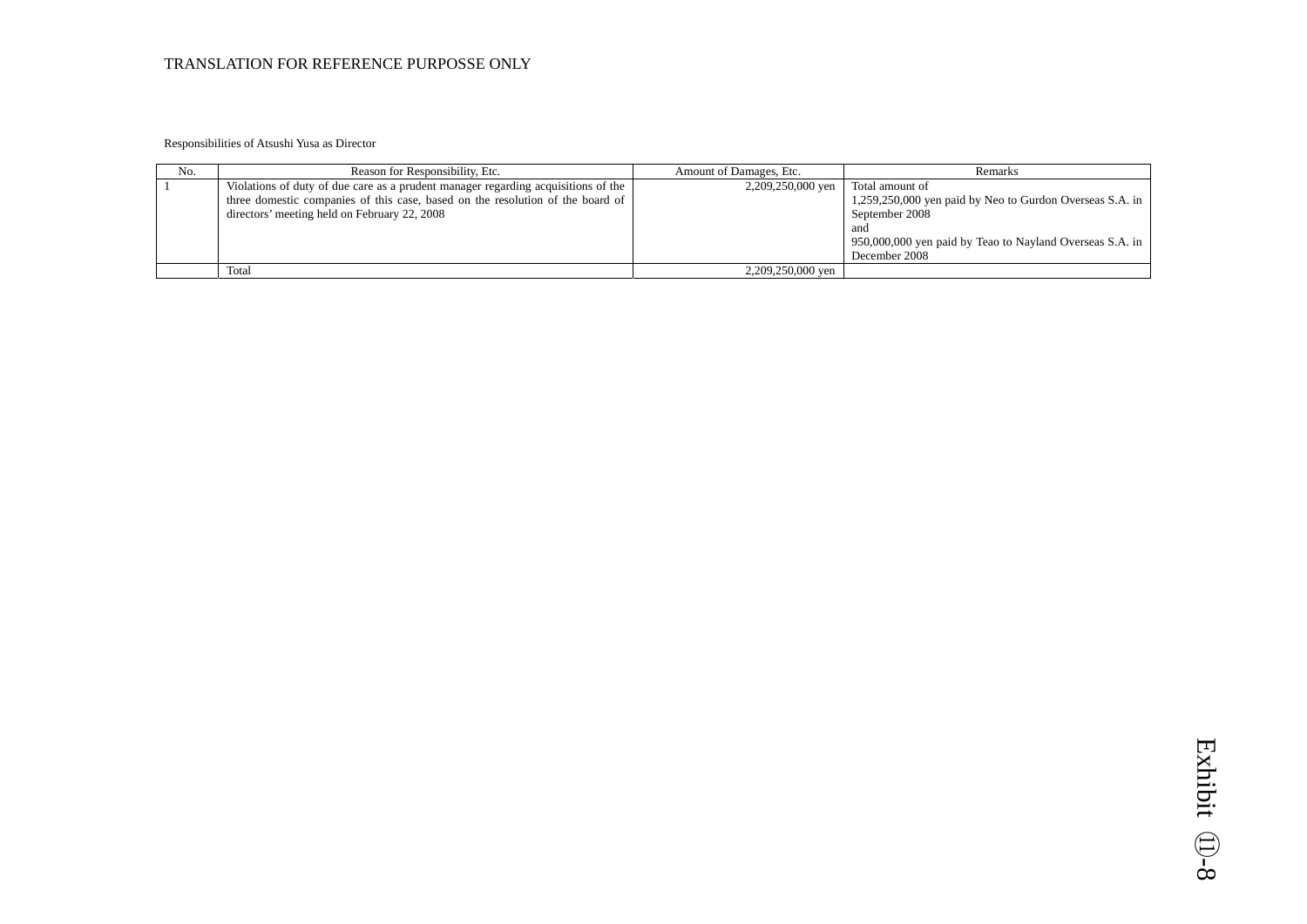Responsibilities of Hiroyuki Furuhata as Director

| No. | Reason for Responsibility, Etc.                                                                                                                                                                                     | Amount of Damages, Etc. | Remarks                                                                                                                                                                           |
|-----|---------------------------------------------------------------------------------------------------------------------------------------------------------------------------------------------------------------------|-------------------------|-----------------------------------------------------------------------------------------------------------------------------------------------------------------------------------|
|     | Violations of duty of due care as a prudent manager regarding acquisitions of the<br>three domestic companies of this case, based on the resolution of the board of<br>directors' meeting held on February 22, 2008 | 2,209,250,000 yen       | Total amount of<br>1,259,250,000 yen paid by Neo to Gurdon Overseas S.A. in<br>September 2008<br>and<br>950,000,000 yen paid by Teao to Nayland Overseas S.A. in<br>December 2008 |
|     | Total                                                                                                                                                                                                               | 2,209,250,000 yen       |                                                                                                                                                                                   |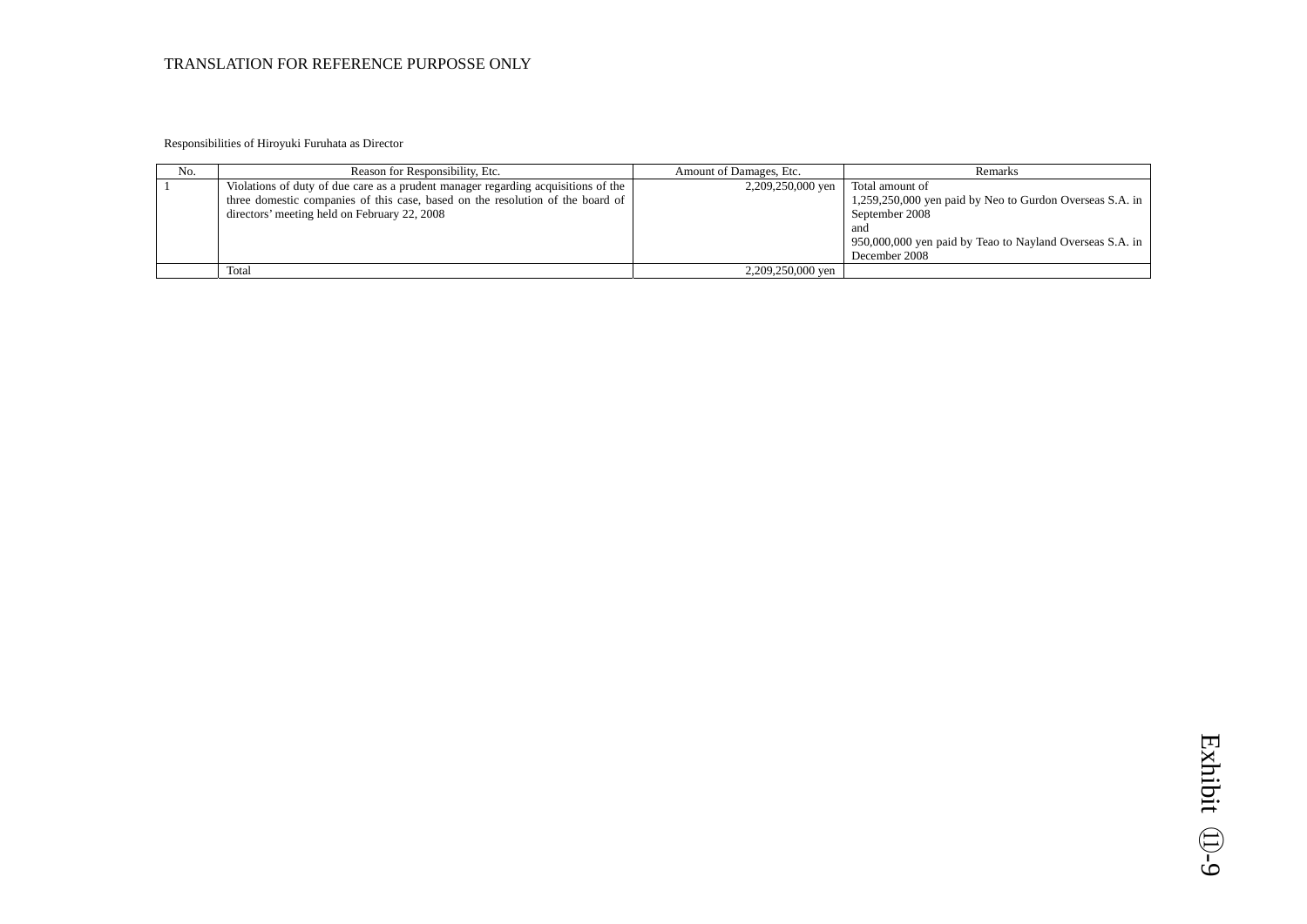Responsibilities of Masaaki Terada as Director

| No. | Reason for Responsibility, Etc.                                                                                                                                                                                    | Amount of Damages, Etc. | Remarks                                                                                                                                                                           |
|-----|--------------------------------------------------------------------------------------------------------------------------------------------------------------------------------------------------------------------|-------------------------|-----------------------------------------------------------------------------------------------------------------------------------------------------------------------------------|
|     | Violations of duty of due care as a prudent manager regarding acquisition of the<br>three domestic companies of this case, based on the resolution of the board of<br>directors' meeting held on February 22, 2008 | 2,209,250,000 yen       | Total amount of<br>1,259,250,000 yen paid by Neo to Gurdon Overseas S.A. in<br>September 2008<br>and<br>950,000,000 yen paid by Teao to Nayland Overseas S.A. in<br>December 2008 |
|     | Violations of duty of due care as a prudent manager regarding issuance of<br>preferred shares, based on the resolution of the board of directors' meeting held<br>on September 26, 2008                            | 2,447,509,788 yen       | Total amount of<br>1,080,066,963 yen paid by GPAI to Nakagawa in April<br>2010<br>and<br>1,367,442,825 yen paid by Easterside to Chang in June<br>2010                            |
|     | Total                                                                                                                                                                                                              | 4,656,759,788 yen       |                                                                                                                                                                                   |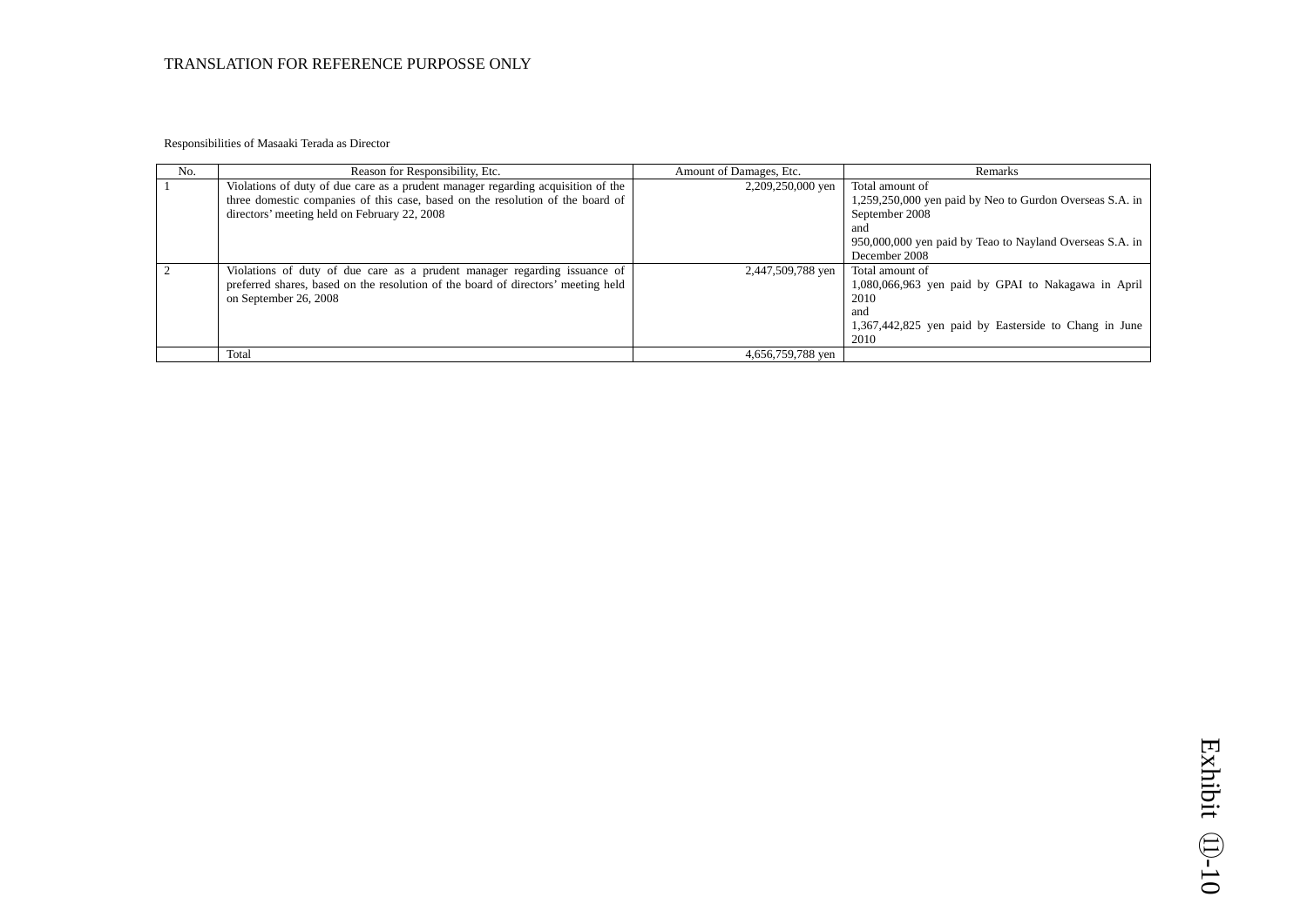Responsibilities of Tatsuo Nagasaki as Director

| No. | Reason for Responsibility, Etc.                                                                                                                                                                                    | Amount of Damages, Etc. | Remarks                                                                                                                                                                           |
|-----|--------------------------------------------------------------------------------------------------------------------------------------------------------------------------------------------------------------------|-------------------------|-----------------------------------------------------------------------------------------------------------------------------------------------------------------------------------|
|     | Violations of duty of due care as a prudent manager regarding acquisition of the<br>three domestic companies of this case, based on the resolution of the board of<br>directors' meeting held on February 22, 2008 | 2,209,250,000 yen       | Total amount of<br>1,259,250,000 yen paid by Neo to Gurdon Overseas S.A. in<br>September 2008<br>and<br>950,000,000 yen paid by Teao to Nayland Overseas S.A. in<br>December 2008 |
|     | Violations of duty of due care as a prudent manager regarding issuance of<br>preferred shares, based on the resolution of the board of directors' meeting held<br>on September 26, 2008                            | 2,447,509,788 yen       | Total amount of<br>1,080,066,963 yen paid by GPAI to Nakagawa in April<br>2010<br>and<br>1,367,442,825 yen paid by Easterside to Chang in June<br>2010                            |
|     | Total                                                                                                                                                                                                              | 4,656,759,788 yen       |                                                                                                                                                                                   |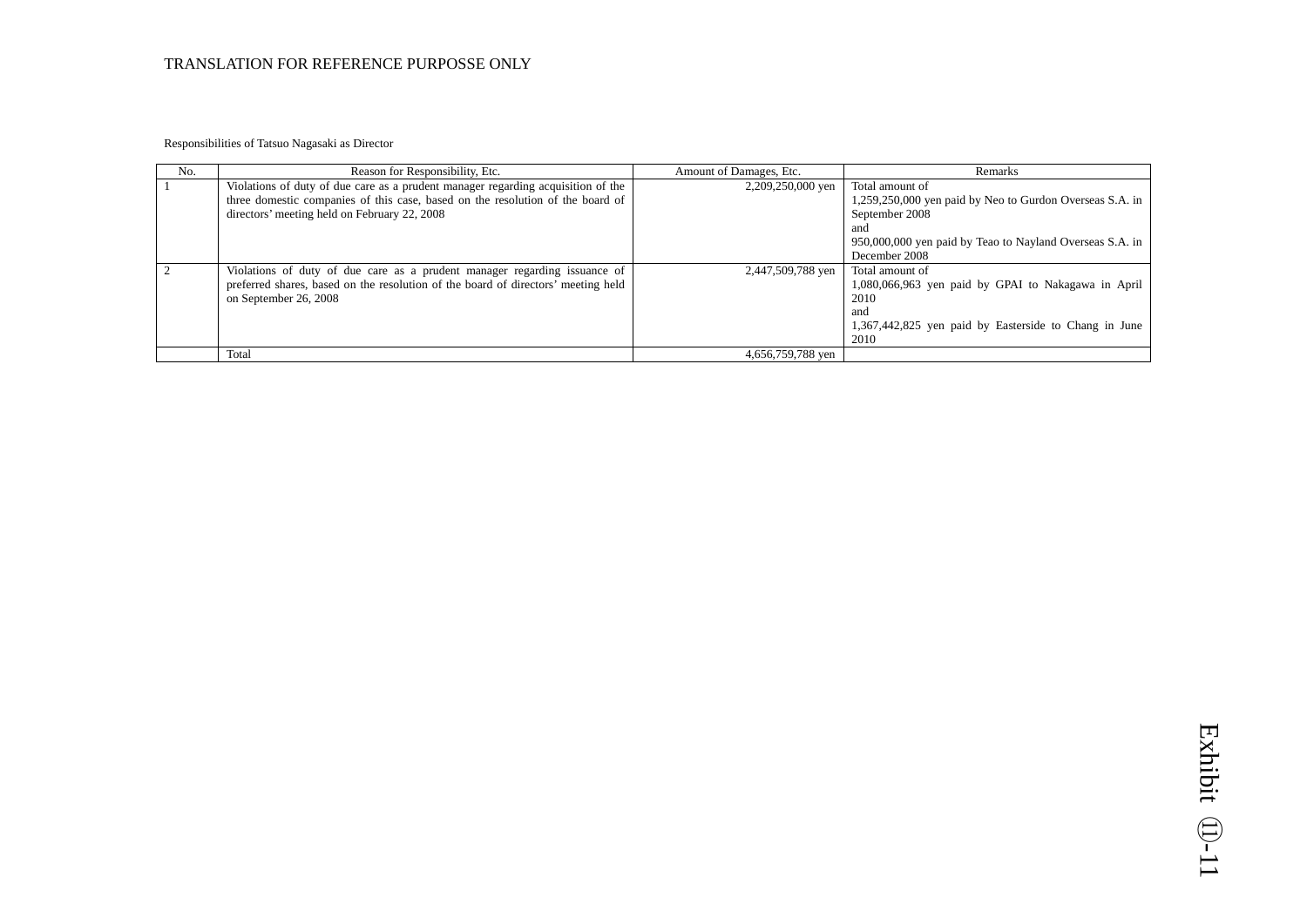Responsibilities of Masaharu Okubo as Director

| No. | Reason for Responsibility, Etc.                                                                                                                                                                                    | Amount of Damages, Etc. | Remarks                                                                                                                                                                           |
|-----|--------------------------------------------------------------------------------------------------------------------------------------------------------------------------------------------------------------------|-------------------------|-----------------------------------------------------------------------------------------------------------------------------------------------------------------------------------|
|     | Violations of duty of due care as a prudent manager regarding acquisition of the<br>three domestic companies of this case, based on the resolution of the board of<br>directors' meeting held on February 22, 2008 | 2,209,250,000 yen       | Total amount of<br>1,259,250,000 yen paid by Neo to Gurdon Overseas S.A. in<br>September 2008<br>and<br>950,000,000 yen paid by Teao to Nayland Overseas S.A. in<br>December 2008 |
|     | Violations of duty of due care as a prudent manager regarding issuance of<br>preferred shares, based on the resolution of the board of directors' meeting held<br>on September 26, 2008                            | 2,447,509,788 yen       | Total amount of<br>1,080,066,963 yen paid by GPAI to Nakagawa in April<br>2010<br>and<br>1,367,442,825 yen paid by Easterside to Chang in June<br>2010                            |
|     | Total                                                                                                                                                                                                              | 4,656,759,788 yen       |                                                                                                                                                                                   |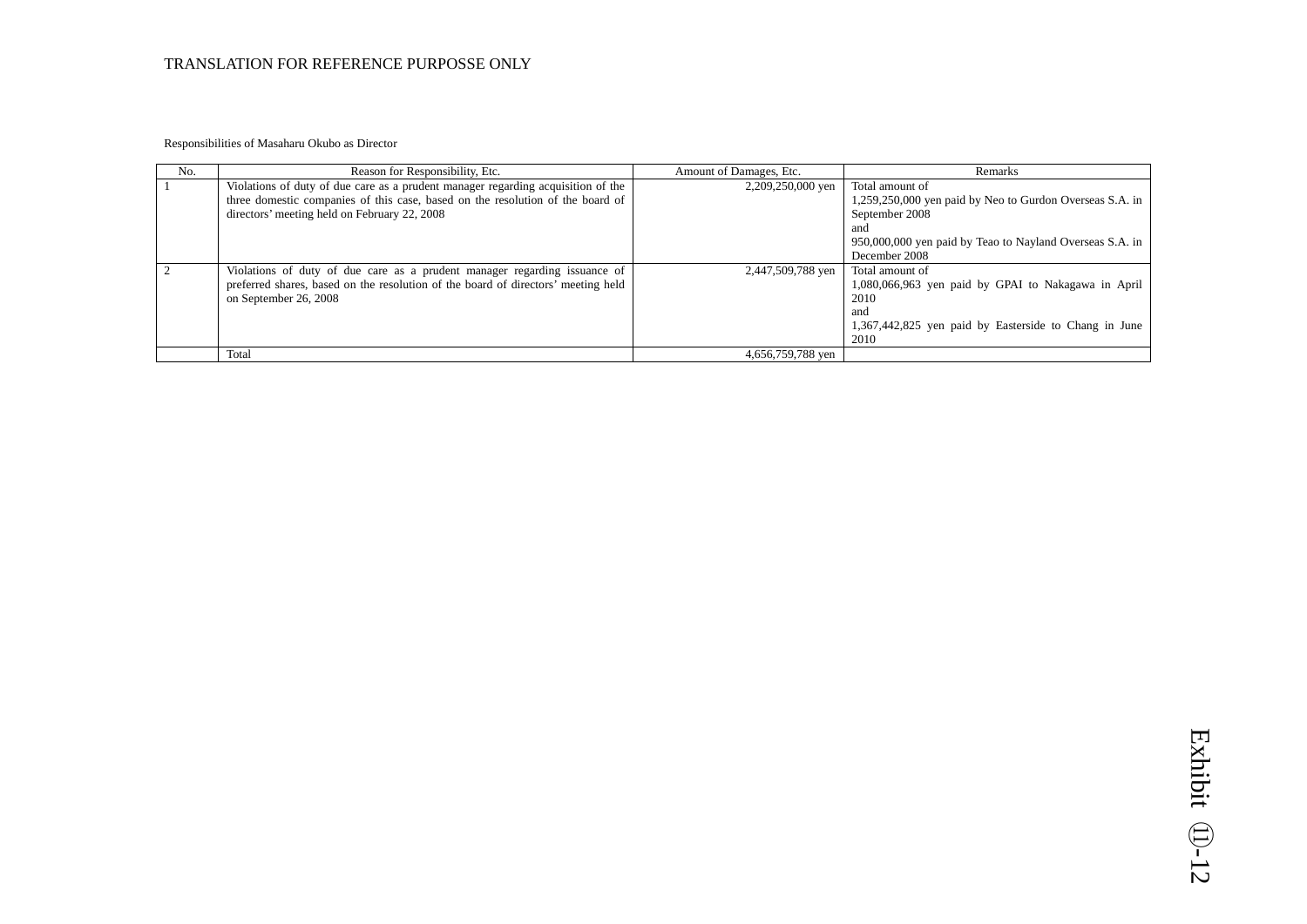Responsibilities of Rikiya Fujita as Director

| No. | Reason for Responsibility, Etc.                                                      | Amount of Damages, Etc. | <b>Remarks</b>                                        |
|-----|--------------------------------------------------------------------------------------|-------------------------|-------------------------------------------------------|
|     | Violations of duty of due care as a prudent manager regarding                        | 2,447,509,788 yen       | Total amount of                                       |
|     | the issuance of preferred shares, based on the resolution of the board of directors' |                         | 1,080,066,963 yen paid by GPAI to Nakagawa in April   |
|     | meeting held on September 26, 2008                                                   |                         | 2010                                                  |
|     | and                                                                                  |                         | and                                                   |
|     | the purchase of preferred shares, based on the resolution of the board of directors' |                         | 1,367,442,825 yen paid by Easterside to Chang in June |
|     | meeting held on March 19, 2010                                                       |                         | 2010                                                  |
|     | Total                                                                                | 2,447,509,788 yen       |                                                       |

\* When a contract for the limitation of liability is concluded, it is possible that the responsibility is limited to within the range of the amount specified the contract.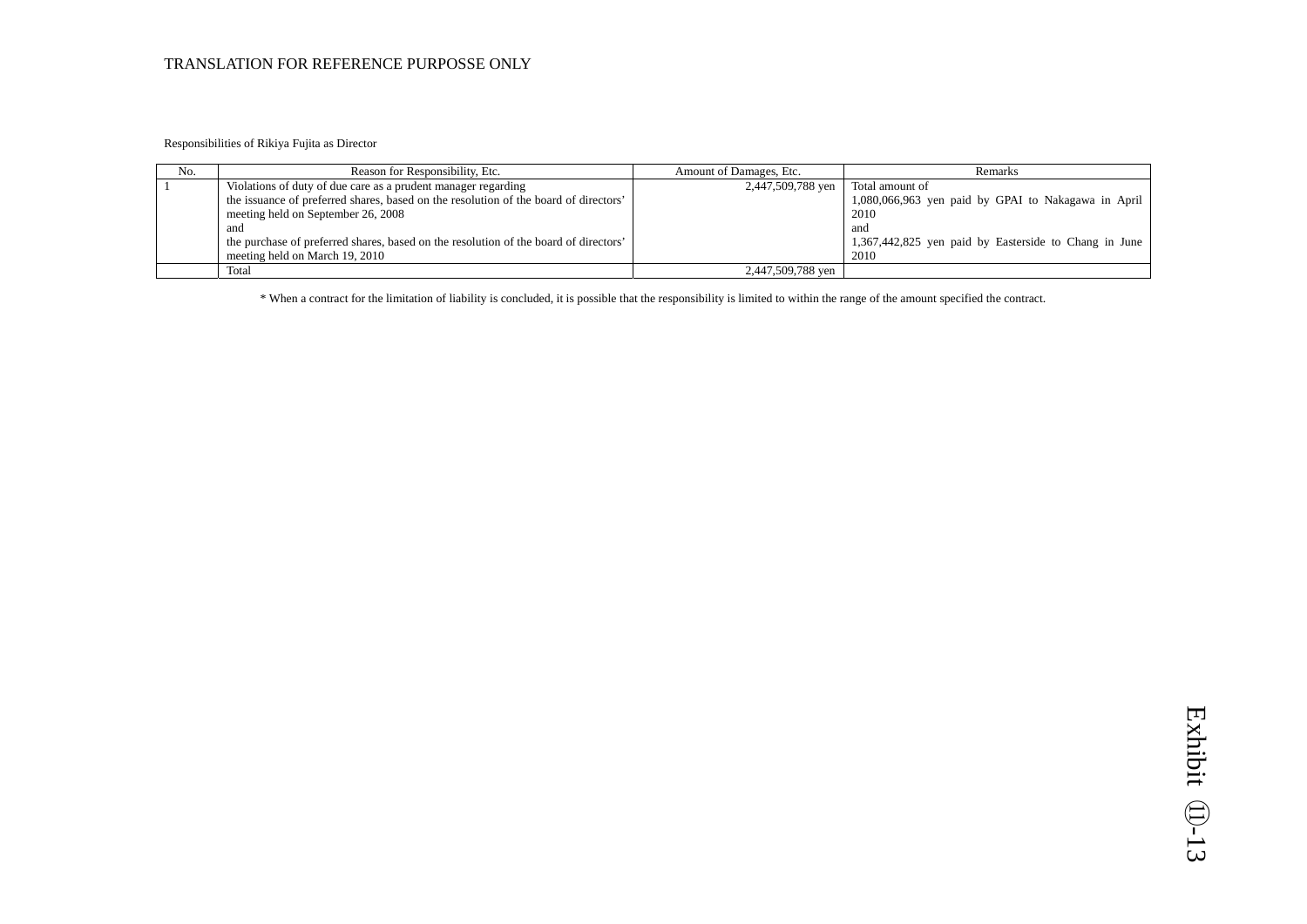Responsibilities of Masanobu Chiba as Director

| No. | Reason for Responsibility, Etc.                                                      | Amount of Damages, Etc. | <b>Remarks</b>                                        |
|-----|--------------------------------------------------------------------------------------|-------------------------|-------------------------------------------------------|
|     | Violations of duty of due care as a prudent manager regarding                        | 2,447,509,788 yen       | Total amount of                                       |
|     | the issuance of preferred shares, based on the resolution of the board of directors' |                         | 1,080,066,963 yen paid by GPAI to Nakagawa in April   |
|     | meeting held on September 26, 2008                                                   |                         | 2010                                                  |
|     | and                                                                                  |                         | and                                                   |
|     | the purchase of preferred shares, based on the resolution of the board of directors' |                         | 1,367,442,825 yen paid by Easterside to Chang in June |
|     | meeting held on March 19, 2010                                                       |                         | 2010                                                  |
|     | Total                                                                                | 2,447,509,788 yen       |                                                       |

\* When a contract for the limitation of liability is concluded, it is possible that the responsibility is limited to within the range of the amount specified the contract.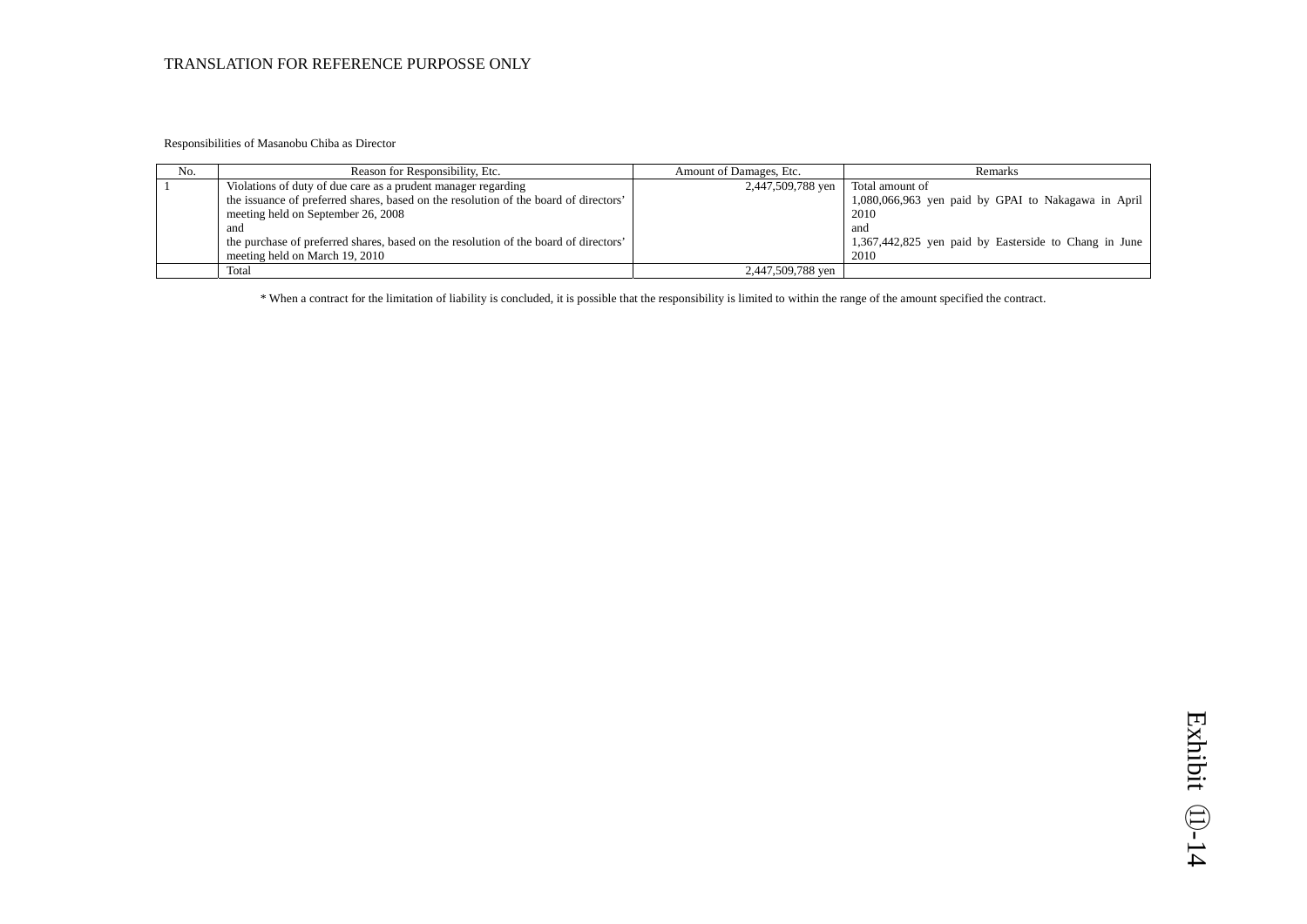Responsibilities of Masanobu Chiba as Director

| No. | Reason for Responsibility, Etc.                                                      | Amount of Damages, Etc. | Remarks                                                  |
|-----|--------------------------------------------------------------------------------------|-------------------------|----------------------------------------------------------|
|     | Violations of duty of due care as a prudent manager regarding acquisition of the     | 2,209,250,000 yen       | Total amount of                                          |
|     | three domestic companies of this case, based on the resolution of the board of       |                         | 1,259,250,000 yen paid by Neo to Gurdon Overseas S.A. in |
|     | directors' meeting held on February 22, 2008                                         |                         | September 2008                                           |
|     |                                                                                      |                         | and                                                      |
|     |                                                                                      |                         | 950,000,000 yen paid by Teao to Nayland Overseas S.A. in |
|     |                                                                                      |                         | December 2008                                            |
|     | Violations of duty of due care as a prudent manager regarding                        | 2,447,509,788 yen       | Total amount of                                          |
|     | the issuance of preferred shares, based on the resolution of the board of directors' |                         | 1,080,066,963 yen paid by GPAI to Nakagawa in April      |
|     | meeting held on September 26, 2008                                                   |                         | 2010                                                     |
|     | and                                                                                  |                         | and                                                      |
|     | the purchase of preferred shares, based on the resolution of the board of directors' |                         | 1,367,442,825 yen paid by Easterside to Chang in June    |
|     | meeting held on March 19, 2010                                                       |                         | 2010                                                     |
|     | Total                                                                                | 4,656,759,788 yen       |                                                          |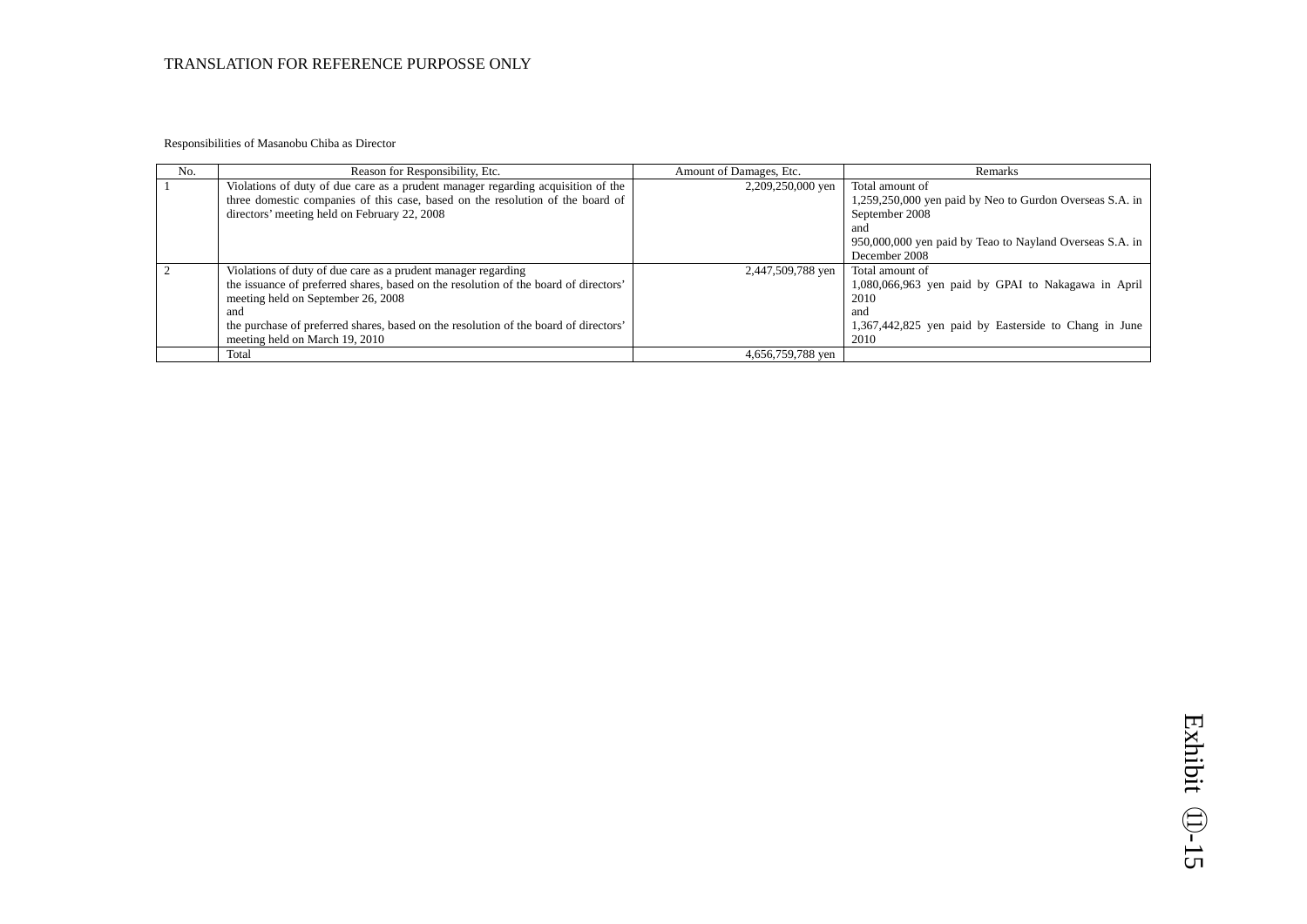Responsibilities of Haruhito Morishima as Director

| No. | Reason for Responsibility, Etc.                                                                                                | Amount of Damages, Etc. | Remarks                                                                    |
|-----|--------------------------------------------------------------------------------------------------------------------------------|-------------------------|----------------------------------------------------------------------------|
|     | Violations of duty of due care as a prudent manager regarding acquisition of the                                               | 2,209,250,000 yen       | Total amount of                                                            |
|     | three domestic companies of this case, based on the resolution of the board of<br>directors' meeting held on February 22, 2008 |                         | 1,259,250,000 yen paid by Neo to Gurdon Overseas S.A. in<br>September 2008 |
|     |                                                                                                                                |                         | and                                                                        |
|     |                                                                                                                                |                         | 950,000,000 yen paid by Teao to Nayland Overseas S.A. in                   |
|     |                                                                                                                                |                         | December 2008                                                              |
|     | Violations of duty of due care as a prudent manager regarding                                                                  | 2,447,509,788 yen       | Total amount of                                                            |
|     | the issuance of preferred shares, based on the resolution of the board of directors'                                           |                         | 1,080,066,963 yen paid by GPAI to Nakagawa in April                        |
|     | meeting held on September 26, 2008                                                                                             |                         | 2010                                                                       |
|     | and                                                                                                                            |                         | and                                                                        |
|     | the purchase of preferred shares, based on the resolution of the board of directors'                                           |                         | 1,367,442,825 yen paid by Easterside to Chang in June                      |
|     | meeting held on March 19, 2010                                                                                                 |                         | 2010                                                                       |
|     | Total                                                                                                                          | 4,656,759,788 ven       |                                                                            |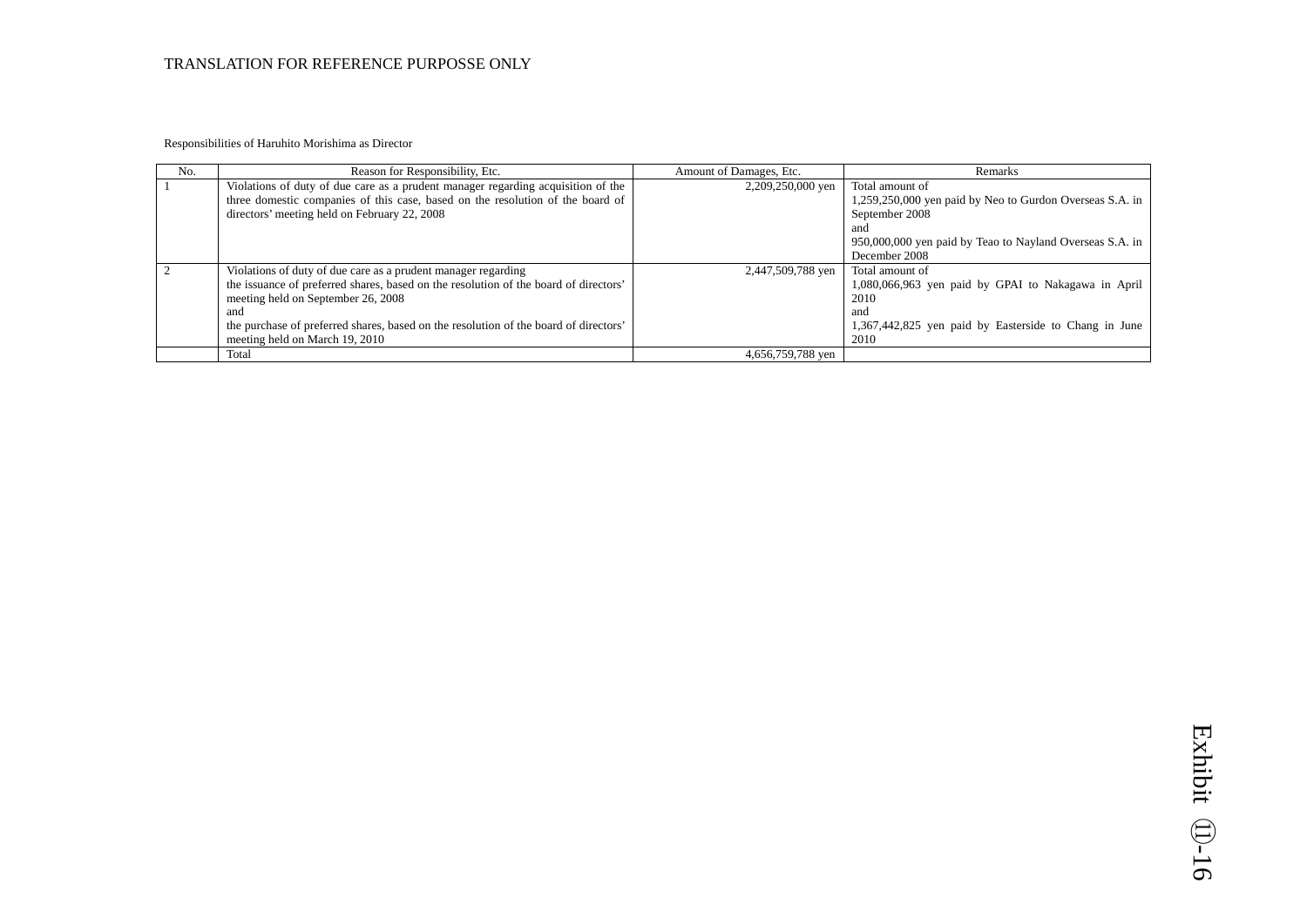Responsibilities of Shuichi Takayama as Director

| No. | Reason for Responsibility, Etc.                                                                                                                                                                                                                                                                                              | Amount of Damages, Etc. | Remarks                                                                                                                                                                 |
|-----|------------------------------------------------------------------------------------------------------------------------------------------------------------------------------------------------------------------------------------------------------------------------------------------------------------------------------|-------------------------|-------------------------------------------------------------------------------------------------------------------------------------------------------------------------|
|     | Violations of duty of due care as a prudent manager regarding acquisition of the<br>three domestic companies of this case, based on the resolution of the board of<br>directors' meeting held on February 22, 2008                                                                                                           | 2,209,250,000 yen       | Total amount of<br>1,259,250,000 yen paid by Neo to Gurdon Overseas S.A. in<br>September 2008<br>and<br>950,000,000 yen paid by Teao to Nayland Overseas S.A. in        |
|     | Violations of duty of due care as a prudent manager regarding<br>the issuance of preferred shares, based on the resolution of the board of directors'<br>meeting held on September 26, 2008<br>and<br>the purchase of preferred shares, based on the resolution of the board of directors'<br>meeting held on March 19, 2010 | 2,447,509,788 yen       | December 2008<br>Total amount of<br>1,080,066,963 yen paid by GPAI to Nakagawa in April<br>2010<br>and<br>1,367,442,825 yen paid by Easterside to Chang in June<br>2010 |
|     | Total                                                                                                                                                                                                                                                                                                                        | 4,656,759,788 yen       |                                                                                                                                                                         |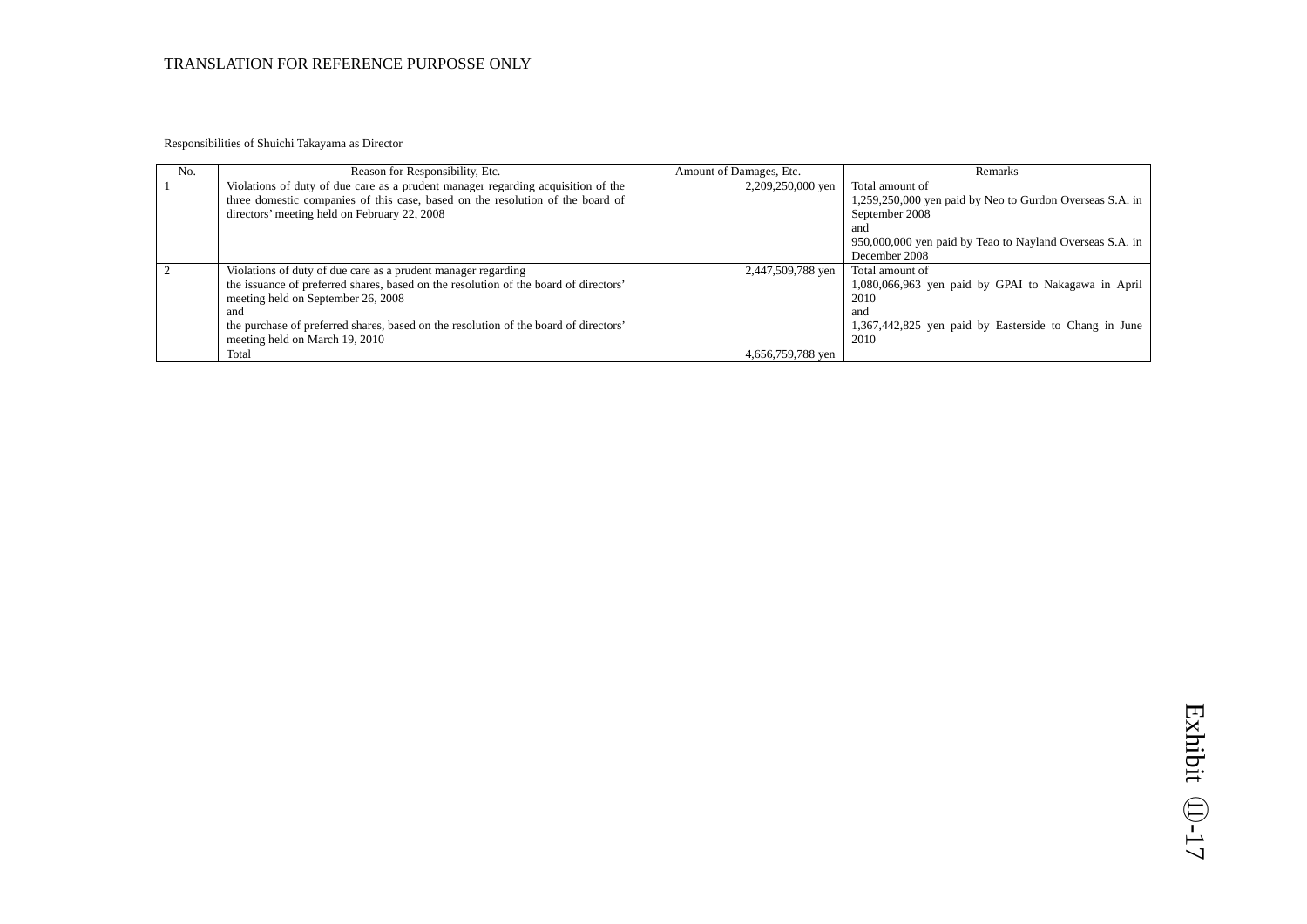Responsibilities of Takashi Tsukaya as Director

| No. | Reason for Responsibility, Etc.                                                      | Amount of Damages, Etc. | Remarks                                                         |
|-----|--------------------------------------------------------------------------------------|-------------------------|-----------------------------------------------------------------|
|     | Violations of duty of due care as a prudent manager regarding acquisition of the     | 2,209,250,000 yen       | Total amount of                                                 |
|     | three domestic companies of this case, based on the resolution of the board of       |                         | 1,259,250,000 yen paid by Neo to Gurdon Overseas S.A. in        |
|     | directors' meeting held on February 22, 2008                                         |                         | September 2008                                                  |
|     |                                                                                      |                         | and<br>950,000,000 yen paid by Teao to Nayland Overseas S.A. in |
|     |                                                                                      |                         | December 2008                                                   |
|     | Violations of duty of due care as a prudent manager regarding                        | 2,447,509,788 yen       | Total amount of                                                 |
|     | the issuance of preferred shares, based on the resolution of the board of directors' |                         | 1,080,066,963 yen paid by GPAI to Nakagawa in April             |
|     | meeting held on September 26, 2008                                                   |                         | 2010                                                            |
|     | and                                                                                  |                         | and                                                             |
|     | the purchase of preferred shares, based on the resolution of the board of directors' |                         | 1,367,442,825 yen paid by Easterside to Chang in June           |
|     | meeting held on March 19, 2010                                                       |                         | 2010                                                            |
|     | Total                                                                                | 4,656,759,788 yen       |                                                                 |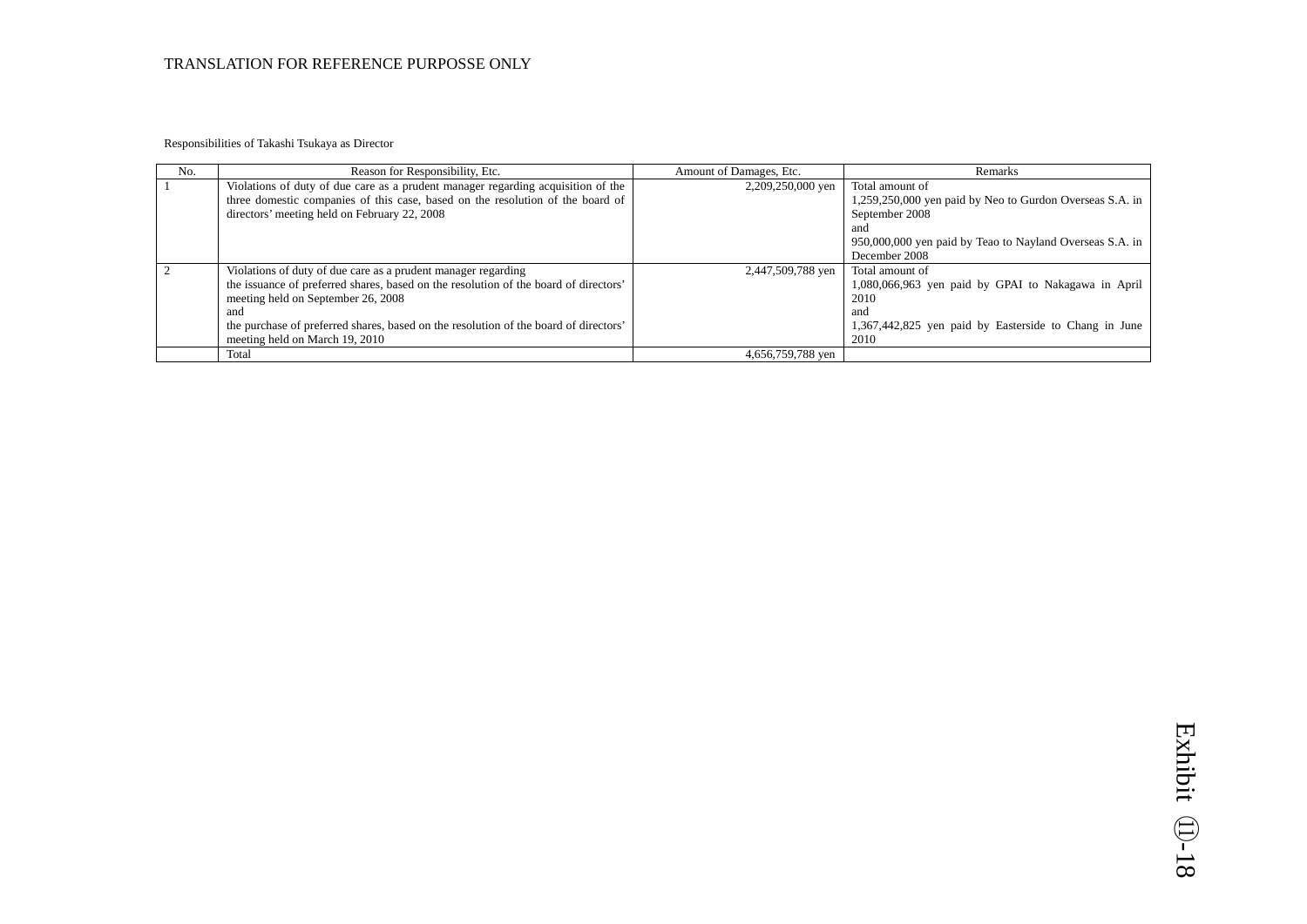Responsibilities of Junichi Hayashi as Director

| No. | Reason for Responsibility, Etc.                                                      | Amount of Damages, Etc. | <b>Remarks</b>                                        |
|-----|--------------------------------------------------------------------------------------|-------------------------|-------------------------------------------------------|
|     | Violations of duty of due care as a prudent manager regarding                        | 2,447,509,788 yen       | Total amount of                                       |
|     | the issuance of preferred shares, based on the resolution of the board of directors' |                         | 1,080,066,963 yen paid by GPAI to Nakagawa in April   |
|     | meeting held on September 26, 2008                                                   |                         | 2010                                                  |
|     | and                                                                                  |                         | and                                                   |
|     | the purchase of preferred shares, based on the resolution of the board of directors' |                         | 1,367,442,825 yen paid by Easterside to Chang in June |
|     | meeting held on March 19, 2010                                                       |                         | 2010                                                  |
|     | Total                                                                                | 2,447,509,788 yen       |                                                       |

\* When a contract for the limitation of liability is concluded, it is possible that the responsibility is limited to within the range of the amount specified the contract.